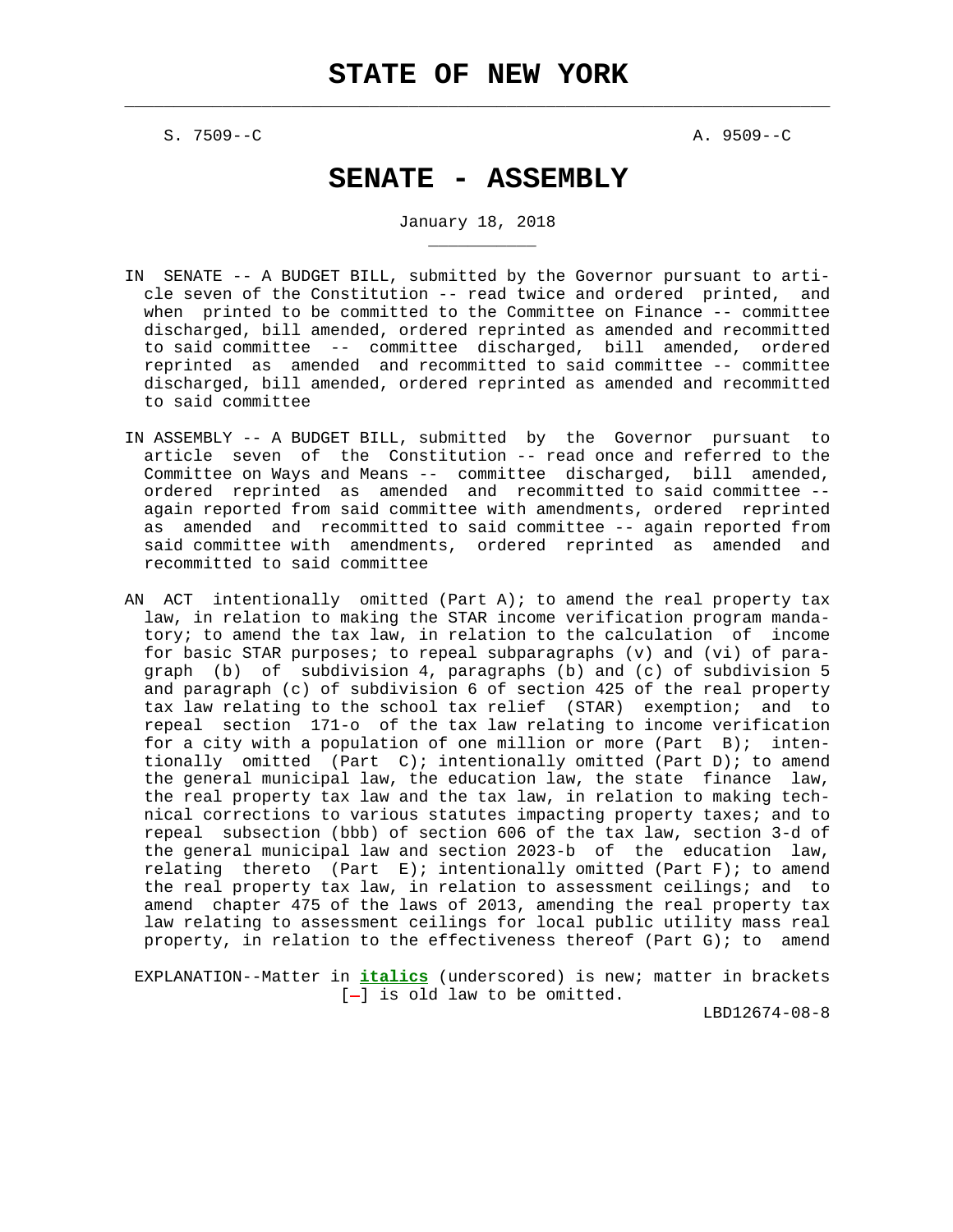the tax law and the administrative code of the city of New York, in relation to extending the statute of limitations for assessing tax on amended returns (Part H); to amend the tax law, in relation to provid ing for employee wage reporting consistency between the department of taxation and finance and the department of labor (Part I); to amend the tax law, in relation to sales and compensating use taxes imposed on food and beverages sold by restaurants and similar establishments (Part  $J$ ); to amend the tax law, in relation to allowing sharing with the comptroller information regarding unwarranted fixed and final debt (Part K); intentionally omitted (Part L); intentionally omitted (Part M); intentionally omitted (Part N); to amend the tax law and the administrative code of the city of New York, in relation to the defi nition of resident for tax purposes of the personal income tax (Part O); to amend the tax law, in relation to the empire state child credit (Part P); to amend the tax law, in relation to extending the hire a veteran credit for an additional two years (Part Q); to amend the labor law and the tax law, in relation to enhancing the New York youth jobs program (Part R); intentionally omitted (Part S); intentionally omitted (Part T); intentionally omitted (Part U); intentionally omit ted (Part V); to amend the tax law, in relation to exempting from sales and use tax certain veterinary drugs and medicines and removing the refund/credit therefor (Part W); to amend the tax law, in relation to providing relief from sales tax liability for certain partners of a limited partnership and members of a limited liability company (Part X); intentionally omitted (Part Y); to amend part A of chapter 61 of the laws of 2017, amending the tax law relating to the imposition of sales and compensating use taxes in certain counties, in relation to extending the revenue distribution provisions for the additional rates of sales and use tax of Genesee, Monroe, Onondaga and Orange counties (Part Z); intentionally omitted (Part AA); intentionally omitted (Part BB); intentionally omitted (Part CC); intentionally omitted (Part DD); to amend the racing, pari-mutuel wagering and breeding law, in relation to adjusting the franchise payment; and to establish an advi sory committee to review the structure, operations and funding of equine drug testing and research (Part EE); intentionally omitted (Part FF); to amend the racing, pari-mutuel wagering and breeding law, in relation to licenses for simulcast facilities, sums relating to track simulcast, simulcast of out-of-state thoroughbred races, simul casting of races run by out-of-state harness tracks and distributions of wagers; to amend chapter 281 of the laws of 1994 amending the racing, pari-mutuel wagering and breeding law and other laws relating to simulcasting and chapter 346 of the laws of 1990 amending the racing, pari-mutuel wagering and breeding law and other laws relating to simulcasting and the imposition of certain taxes, in relation to extending certain provisions thereof; and to amend the racing, pari mutuel wagering and breeding law, in relation to extending certain provisions thereof (Part GG); to amend the state finance law, in relation to the commercial gaming revenue fund; and to repeal subdivi sion 4 of section 97-nnnn of the state finance law relating to base year gaming revenue (Part HH); intentionally omitted (Part II); to amend the tax law and the administrative code of the city of New York, in relation to addressing changes made to the internal revenue code by Public Law 115-97 (Part JJ); to amend the tax law, in relation to federal gross income and federal deductions allowed pursuant to the internal revenue code; and to amend the administrative code of the city of New York, in relation to the taxation of business corporations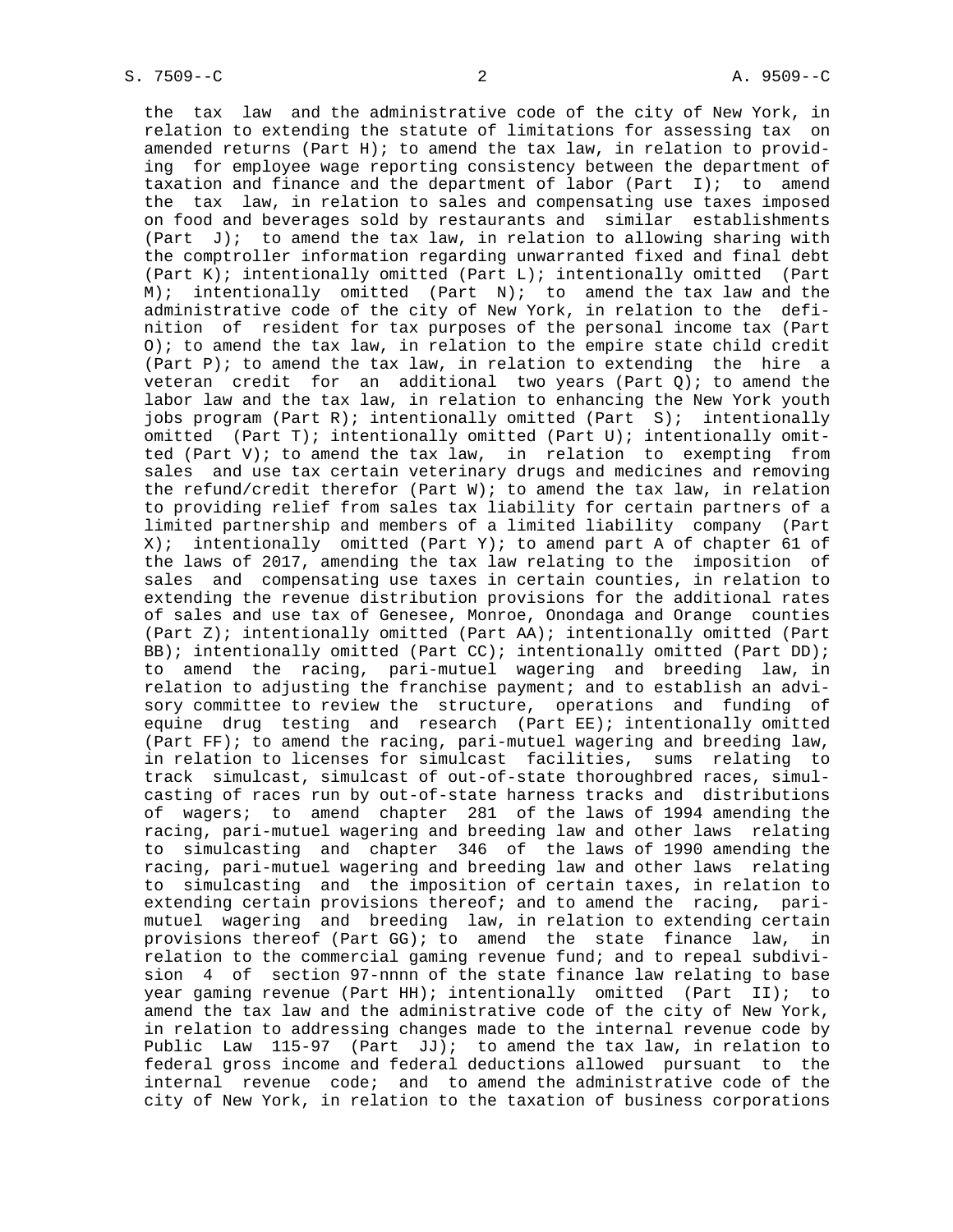(Part KK); to amend the state finance law, in relation to establishing the charitable gifts trust fund and the health charitable account, and the elementary and secondary education charitable account; provides credits for contributions to Health Research Inc. and University foun dations; to amend the tax law, in relation to credits for contrib utions to accounts in the charitable gifts trust fund; to amend the education law and the general municipal law, in relation to authoriz ing school districts, counties and New York city to establish charita ble funds; and to amend the real property tax law, in relation to authorizing such localities to provide a credit against real property taxes for such contributions (Part LL); to amend the tax law and the state finance law, in relation to the imposition of an employer compensation expense tax (Part MM); to amend the racing, pari-mutuel wagering and breeding law, in relation to the New York Jockey Injury Compensation Fund, Inc. (Part NN); to amend the racing, pari-mutuel wagering and breeding law, in relation to the disposition of net revenue (Part OO); to amend the public housing law and the tax law, in relation to the state low-income housing credit (Part PP); to amend the tax law, in relation to extending certain tax rates (Part  $QQ$ ); to amend the tax law, in relation to the credit for rehabilitation of historical properties (Part RR); to amend the tax law and the adminis trative code of the city of New York, in relation to the personal income tax on residents of the city of New York (Part SS); to amend the tax law, in relation to capital awards to vendor tracks (Part TT); to amend the vehicle and traffic law, in relation to the disposition of certain proceeds collected by the commissioner of motor vehicles; to amend the transportation law and the tax law, in relation to the disposition of certain fees and assessments; to amend the state finance law, in relation to the special obligation reserve and payment account of the dedicated highway and bridge trust fund; to amend the public authorities law, in relation to the metropolitan transportation authority finance fund; and to amend the state finance law, in relation to the metropolitan transportation authority financial assistance fund; to repeal subdivision 5 of section 317 of the vehicle and traffic law relating to certain assessments charged and collected by the commissioner of motor vehicles; to repeal subdivision 6 of section 423-a of the vehicle and traffic law relating to funds collected by the department of motor vehicles from the sale of certain assets; and to repeal subdivision 4 of section 94 of the transporta tion law relating to certain fees collected by the commissioner of transportation (Part UU); to amend the state finance law, in relation to the funding of the capital and operating costs of the metropolitan transportation authority New York city subway action plan; and provid ing for the repeal of certain provisions upon expiration thereof (Part VV); to utilize reserves in the mortgage insurance fund for various housing purposes; and to repeal certain provisions of part R of chap ter 56 of the laws of 2017 relating to reserves in the mortgage insur ance fund for various housing purposes, relating thereto (Part WW); to amend the judiciary law, in relation to the number of supreme court justices in certain judicial districts (Part XX); to amend the social services law, in relation to increasing the standards of monthly need for aged, blind and disabled persons living in the community (Part YY); to amend the social services law, in relation to a rental subsidy for public assistance recipients living with HIV/AIDS (Part ZZ); to amend subpart H of part C of chapter 20 of the laws of 2015, appropri ating money for certain municipal corporations and school districts,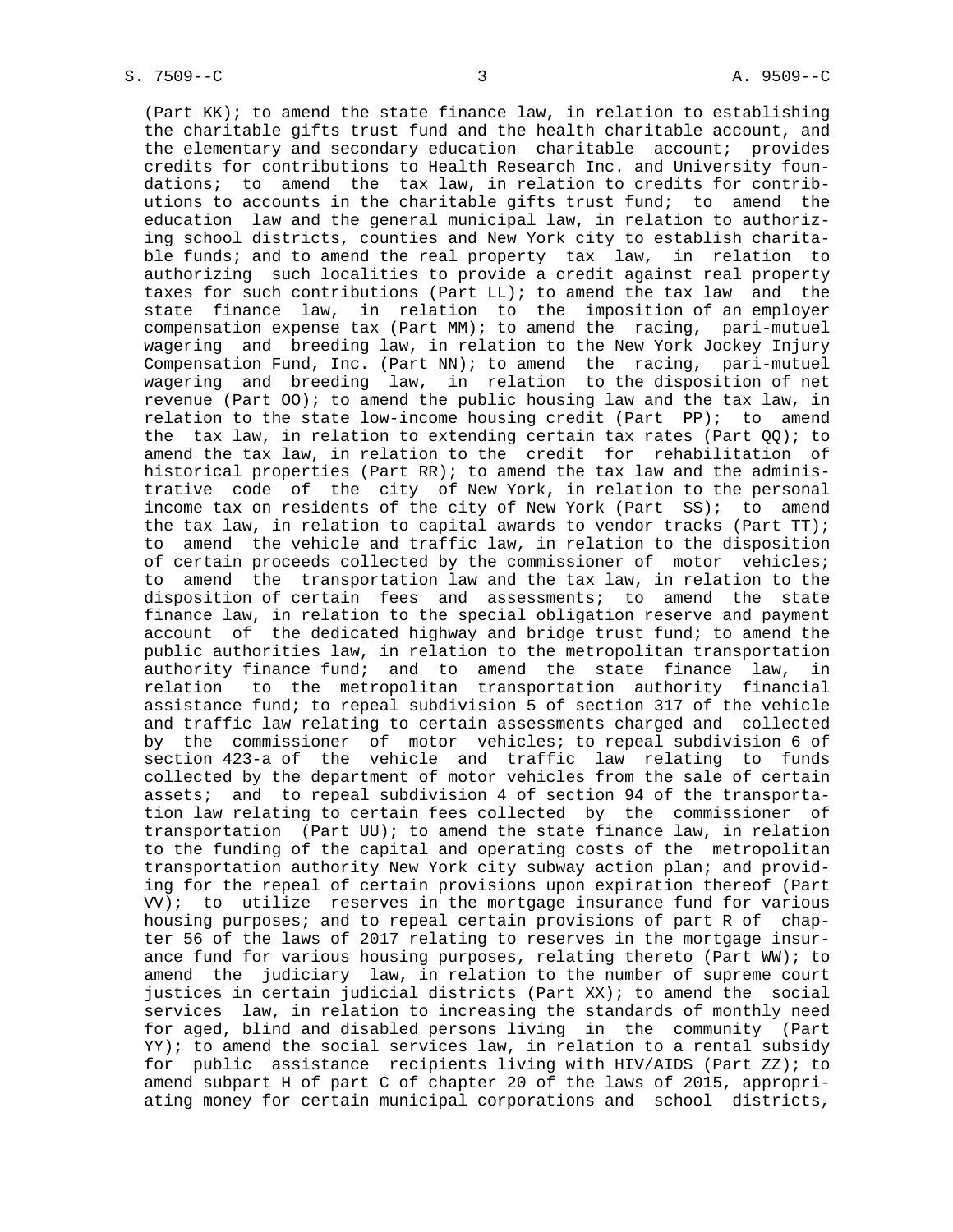in relation to funding to local government entities from the urban development corporation (Part AAA); to provide for the administration of certain funds and accounts related to the 2018-19 budget and authorizing certain payments and transfers; to amend the state finance law, in relation to the school tax relief fund and to payments, trans fers and deposits; to amend chapter 174 of the laws of 1968 constitut ing the New York state urban development corporation act, in relation to funding project costs undertaken by non-public schools; to amend the New York state urban development corporation act, in relation to funding project costs for certain capital projects; to amend chapter 389 of the laws of 1997, relating to the financing of the correctional facilities improvement fund and the youth facility improvement fund, in relation to the issuance of bonds; to amend the private housing finance law, in relation to housing program bonds and notes; to amend chapter 329 of the laws of 1991, amending the state finance law and other laws relating to the establishment of the dedicated highway and bridge trust fund, in relation to the issuance of bonds; to amend the public authorities law, in relation to the issuance of bonds by the dormitory authority; to amend chapter 61 of the laws of 2005 relating to providing for the administration of certain funds and accounts related to the 2005-2006 budget, in relation to issuance of bonds by the urban development corporation; to amend the New York state urban development corporation act, in relation to the issuance of bonds; to amend the public authorities law, in relation to the state environ mental infrastructure projects; to amend the New York state urban development corporation act, in relation to authorizing the urban development corporation to issue bonds to fund project costs for the implementation of a NY-CUNY challenge grant program and increasing the bonding limit for certain state and municipal facilities; to amend chapter 81 of the laws of 2002, relating to providing for the adminis tration of certain funds and accounts related to the 2002-2003 budget, in relation to increasing the aggregate amount of bonds to be issued by the New York state urban development corporation; to amend chapter 59 of the laws of 2004, authorizing the New York state urban develop ment corporation and the dormitory authority of the state of New York to issue bonds or notes, in relation to increasing certain bonds; to amend the public authorities law, in relation to financing of peace bridge and transportation capital projects; to amend the public authorities law, in relation to dormitories at certain educational institutions other than state operated institutions and statutory or contract colleges under the jurisdiction of the state university of New York; to amend the New York state medical care facilities finance agency act, in relation to bonds and mental health facilities improve ment notes; to amend chapter 61 of the laws of 2005, relating to providing for the administration of certain funds and accounts related to the 2005-2006 budget, in relation to increasing the bonding limit for certain public protection facilities; to amend the state finance law and the public authorities law, in relation to funding certain capital projects and the issuance of bonds; to amend chapter 59 of the laws of 2017 relating to providing for the administration of certain funds and accounts related to the 2017-18 budget and authorizing certain payments and transfers, in relation to the effectiveness ther eof; to amend chapter 63 of the laws of 2005, relating to the composi tion and responsibilities of the New York state higher education capi tal matching grant board, in relation to increasing the amount of authorized matching capital grants; to amend the public authorities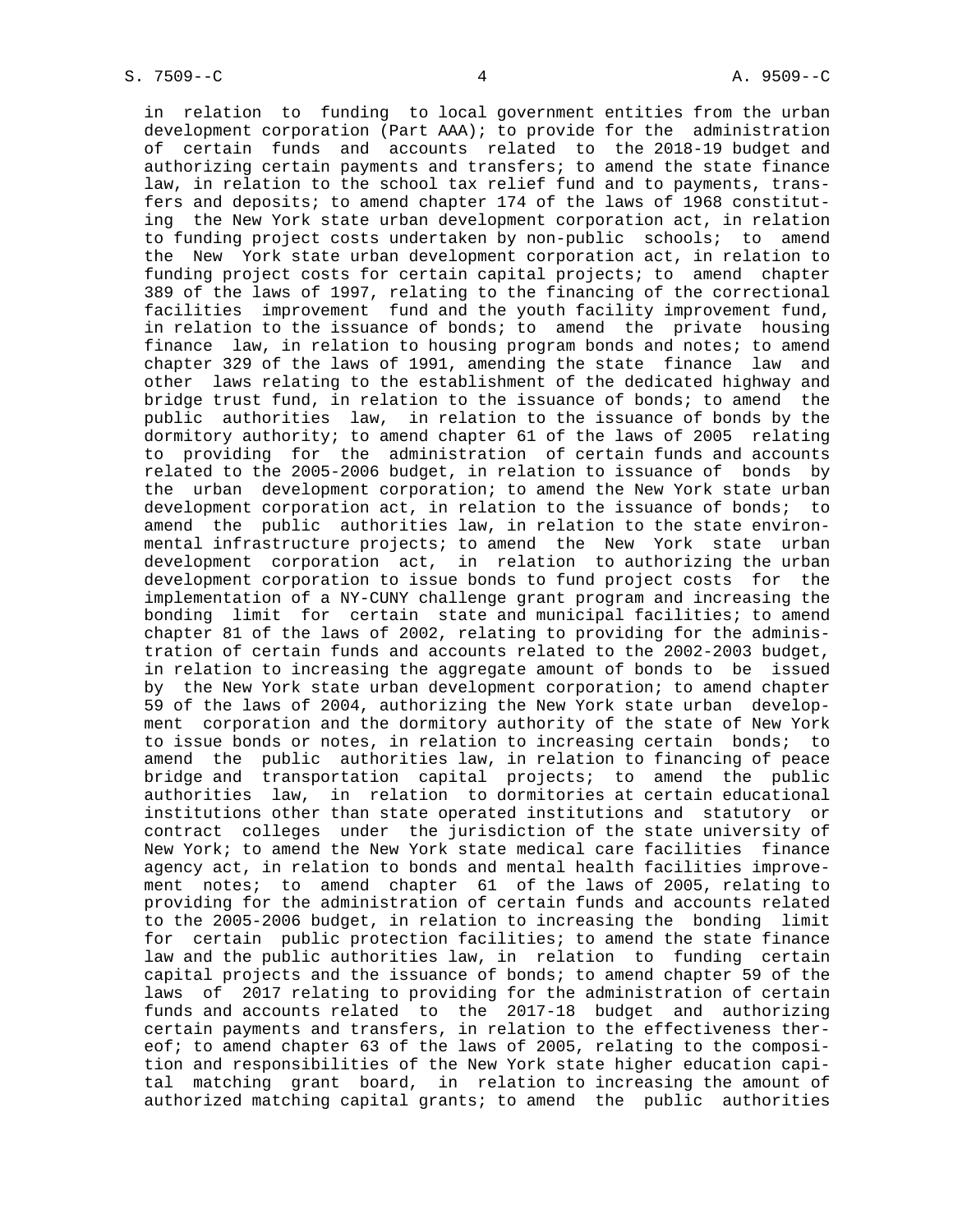law, in relation to increasing the amount of bonds authorized to be issued; to amend the facilities development corporation act, in relation to authorizing the issuance of bonds in relation to grants made to voluntary agencies; and providing for the repeal of certain provisions upon expiration thereof (Part BBB); to amend the education law, in relation to contracts for excellence and the apportionment of public moneys; to amend the education law, in relation to the report ing of teacher diversity; to amend the education law, in relation to a statement of the total funding allocation; to repeal section 2590-r-1 of such law relating thereto; and providing for the repeal of certain provisions upon expiration thereof; to amend the education law, in relation to supplemental public excess cost aid; to amend the educa tion law, in relation to defining consumer price index; and to amend the education law, in relation to total foundation aid; to amend the education law, in relation to building aid; to amend section 11 of part YYY of chapter 59 of the laws of 2017, amending the education law relating to contracts for excellence and the apportionment of public moneys, in relation to the recovery of funds arising from a late final cost report; to amend the education law, in relation to full day kindergarten aid; to amend the education law, in relation to academic enhancement aid; to amend the education law, in relation to high tax aid; to amend the education law, in relation to universal pre-kinder garten aid; to amend the education law, in relation to the statewide universal full-day pre-kindergarten program; to amend the education law, in relation to state aid adjustments; to amend the education law, in relation to the teachers of tomorrow teacher recruitment and retention program; to amend the education law, in relation to class sizes for special classes containing certain students with disabili ties; to amend chapter 756 of the laws of 1992, relating to funding a program for work force education conducted by the consortium for work er education in New York city, in relation to reimbursements for the 2018-2019 school year; to amend chapter 756 of the laws of 1992, relating to funding a program for work force education conducted by the consortium for worker education in New York city, in relation to withholding a portion of employment preparation education aid and in relation to the effectiveness thereof; to amend the education law, in relation to employment preparation education programs; to amend chap ter 82 of the laws of 1995, amending the education law and certain other laws relating to state aid to school districts and the appropri ation of funds for the support of government, in relation to the effectiveness thereof; to amend chapter 89 of the laws of 2016, relat ing to supplementary funding for dedicated programs for public school students in the East Ramapo central school district, in relation to the effectiveness thereof; to amend chapter 147 of the laws of 2001, amending the education law relating to conditional appointment of school district, charter school or BOCES employees, in relation to the effectiveness thereof; to amend chapter 169 of the laws of 1994, relating to certain provisions related to the 1994-95 state oper ations, aid to localities, capital projects and debt service budgets, in relation to the expiration of certain provisions; to amend chapter 425 of the laws of 2002, amending the education law relating to the provision of supplemental educational services, attendance at a safe public school and the suspension of pupils who bring a firearm to or possess a firearm at a school, in relation to the effectiveness there of; to amend chapter 101 of the laws of 2003, amending the education law relating to implementation of the No Child Left Behind Act of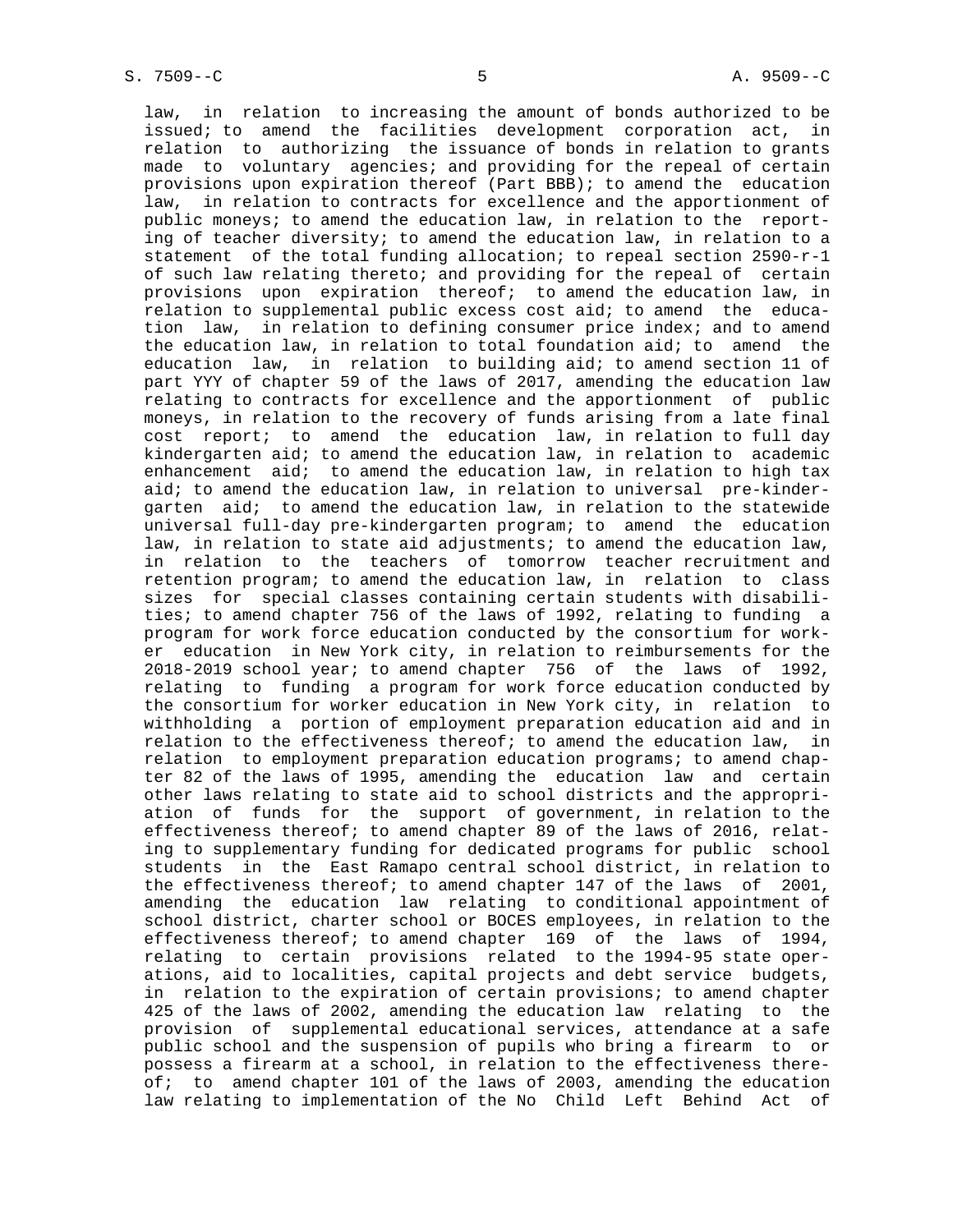2001, in relation to the effectiveness thereof; to amend chapter 56 of the laws of 2014, amending the education law relating to providing that standardized test scores shall not be included on a student's permanent record, in relation to the expiration of certain provisions; to amend the education law, in relation to requiring the commissioner of education to include certain information in the official score report of all students; relating to school bus driver training; relat ing to special apportionment for salary expenses and public pension accruals; relating to suballocations of appropriations; relating to the city school district of the city of Rochester; relating to total foundation aid for the purpose of the development, maintenance or expansion of certain magnet schools or magnet school programs for the 2017-2018 school year; relating to the support of public libraries; to amend chapter 121 of the laws of 1996 relating to authorizing the Roosevelt union free school district to finance deficits by the issu ance of serial bonds, in relation to certain apportionments; and to amend the education law, in relation to transportation aid (Part CCC); to amend chapter 85 of the laws of 2017, relating to creating the Lake Ontario-St. Lawrence Seaway flood recovery and International Joint Commission Plan 2014 mitigation grant program, in relation to utiliz ing reserves in the mortgage insurance fund for various housing purposes (Part DDD); relating to an online application system for taxpayers to submit claims for reimbursements of certain payments (Part EEE); to amend the state finance law, in relation to establish ing the health care transformation fund (Subpart A); and to amend the public health law, in relation to authorizing the commissioner of health to redeploy excess reserves of certain not-for-profit managed care organizations; and providing for the repeal of such provisions upon expiration thereof (Subpart B) (Part FFF); to amend the legisla tive law, in relation to extending the expiration of payments to members of the assembly serving in a special capacity; and to amend chapter 141 of the laws of 1994, amending the legislative law and the state finance law relating to the operation and administration of the legislature, in relation to extending such provisions (Part GGG); establishing a compensation committee to determine the appropriate salaries for members of the legislature and certain other state offi cials; and providing for the repeal of such provisions upon the expi ration thereof (Part HHH); to amend chapter 59 of the laws of 2014, amending the tax law relating to a musical and theatrical production credit, in relation to extending the provisions thereof (Part III); establishing the "Democracy Protection Act"; and to amend the election law, in relation to the disclosure of the identities of political committees, persons, organizations, or agents making certain expendi tures for political communications (Part JJJ); in relation to estab lishing the New York City Rikers Island Jail Complex Replacement act; and providing for the repeal of such provisions upon expiration there of (Part KKK); in relation to establishing the "New York city housing authority modernization investment act"; and providing for the repeal of such provisions upon expiration thereof (Part LLL); to enact the New York Penn Station redevelopment act (Part MMM); to amend the tax law, in relation to transportation services; to amend the public authorities law, in relation to establishing the New York city trans portation assistance fund and the supplemental revenue transparency program; to amend the vehicle and traffic law, in relation to the installation of mobile bus lane photo devices on buses operating on certain rapid transit routes in the borough of Manhattan and the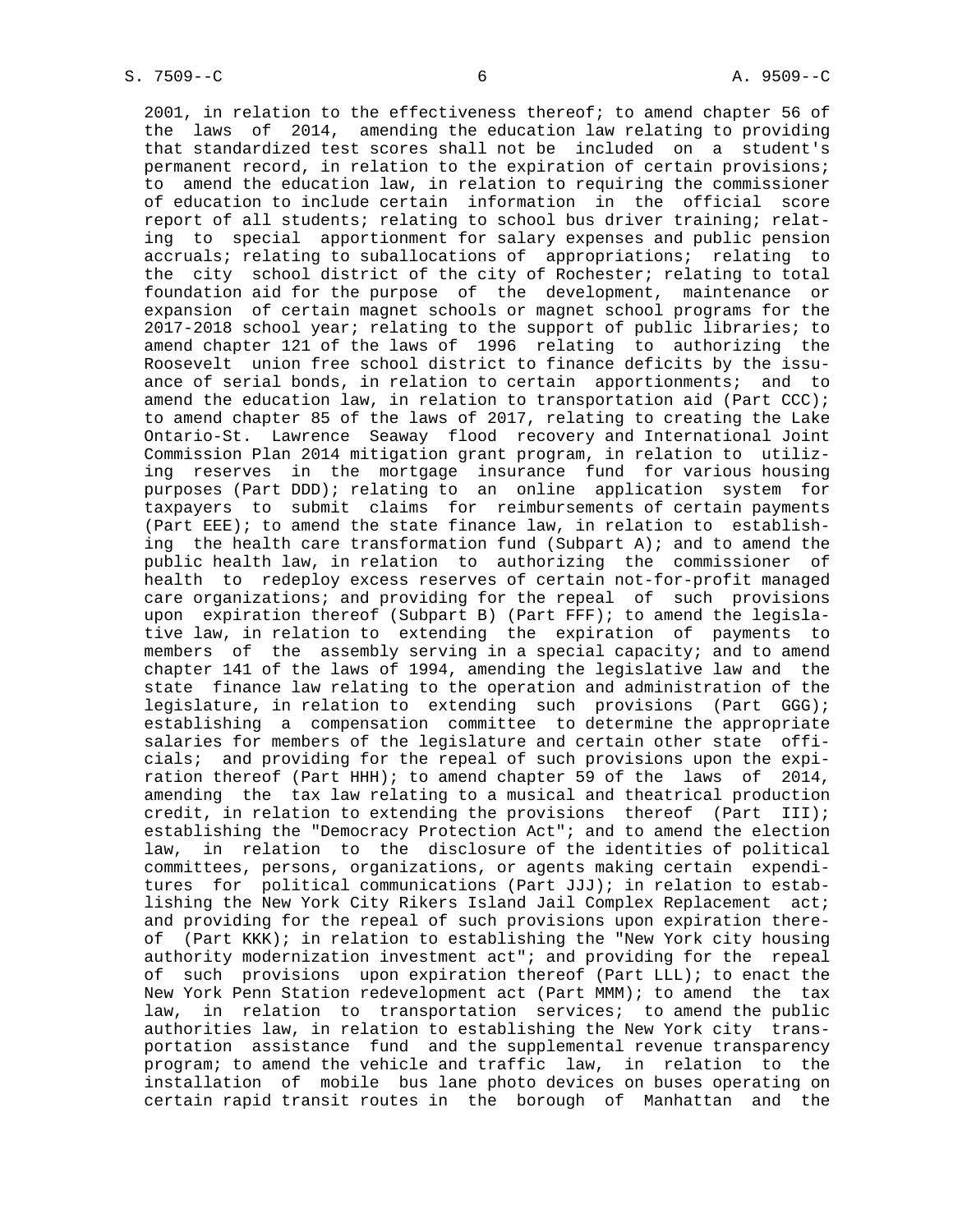disposition of revenue from fines and penalties collected from the use of such stationary bus lane photo devices; to establish the metropol itan transportation sustainability advisory workgroup; and providing for the repeal of certain provisions upon expiration thereof (Part NNN); to amend chapter 261 of the laws of 1988, amending the state finance law and other laws relating to the New York state infrastruc ture trust fund, in relation to the minority and women-owned business enterprise program (Part OOO); establishing the "New York city housing authority emergency management act"; and to amend the public housing law, in relation to the development and execution of a plan to remedi ate conditions affecting the health and safety of tenants of the New York city housing authority (Part PPP); in relation to establishing the "New York city BQE Design-Build act", and providing for the repeal of such provisions upon expiration thereof (Part QQQ); to amend the civil service law, the general municipal law and the state finance law, in relation to union dues and the duty of fair representation (Part RRR); to amend the education law, in relation to substantial equivalence for nonpublic elementary and secondary schools (Part SSS); intentionally omitted (Part TTT); and to amend the public health law, in relation to the health care facility transformation program (Part UUU)

## **The People of the State of New York, represented in Senate and Assem bly, do enact as follows:**

 1 Section 1. This act enacts into law major components of legislation 2 which are necessary to implement the state fiscal plan for the 2018-2019 3 state fiscal year. Each component is wholly contained within a Part 4 identified as Parts A through UUU. The effective date for each partic- 5 ular provision contained within such Part is set forth in the last 6 section of such Part. Any provision in any section contained within a 7 Part, including the effective date of the Part, which makes a reference 8 to a section "of this act", when used in connection with that particular 9 component, shall be deemed to mean and refer to the corresponding 10 section of the Part in which it is found. Section three of this act sets 11 forth the general effective date of this act.

## 12 PART A

# 13 Intentionally Omitted

#### 14 PART B

 15 Section 1. Subparagraph (ii) of paragraph (b) of subdivision 4 of 16 section 425 of the real property tax law, as amended by section 3 of 17 part E of chapter 83 of the laws of 2002, is amended to read as follows: 18 (ii) The term "income" as used herein shall mean the "adjusted gross 19 income" for federal income tax purposes as reported on the applicant's 20 federal or state income tax return for the applicable income tax year, 21 subject to any subsequent amendments or revisions, reduced by distrib- 22 utions, to the extent included in federal adjusted gross income, 23 received from an individual retirement account and an individual retire- 24 ment annuity; provided that if no such return was filed for the applica- 25 ble income tax year, "income" shall mean the adjusted gross income that 26 would have been so reported if such a return had been filed. **Provided**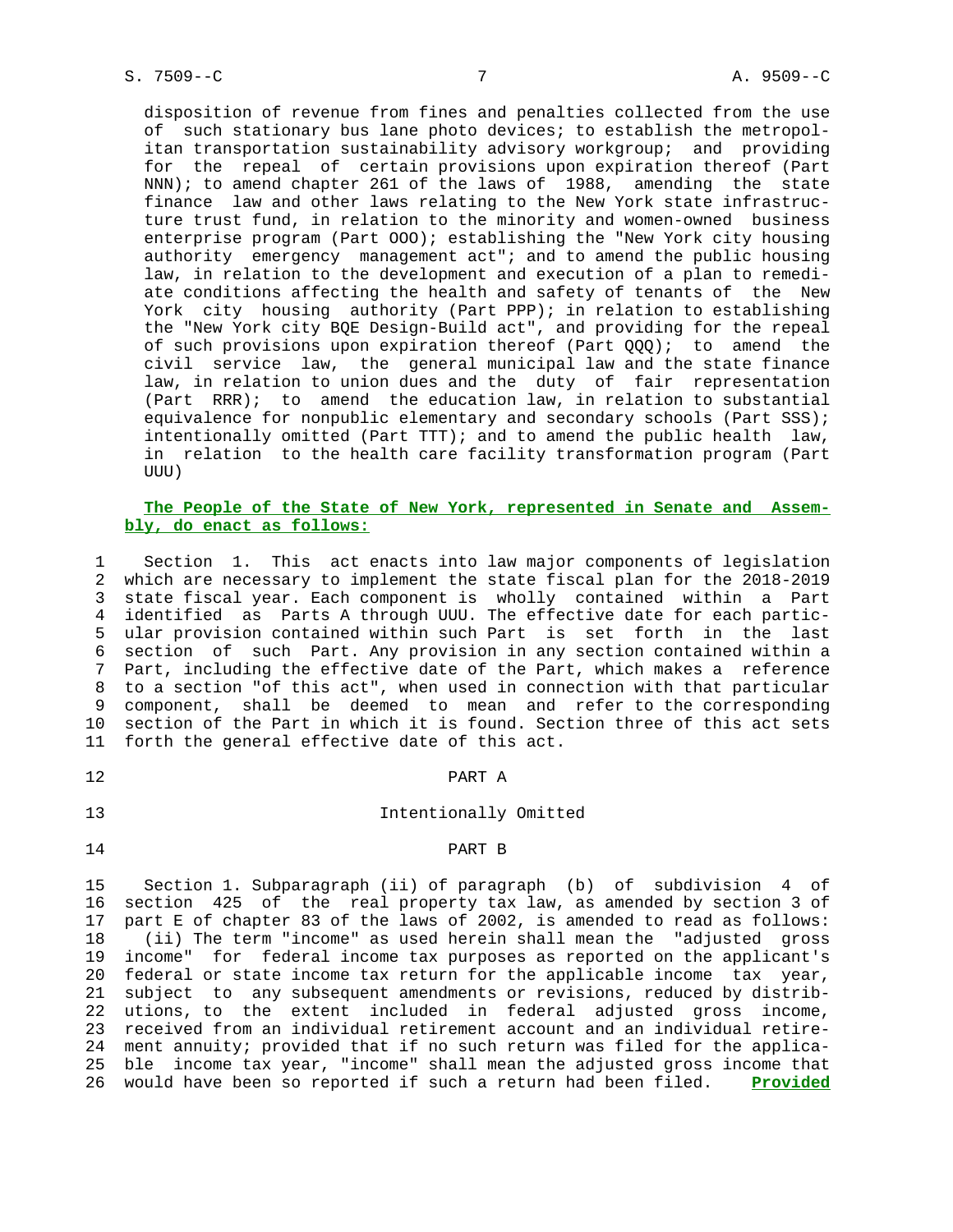S. 7509--C 8 A. 9509--C

**further, that effective with exemption applications for final assessment rolls to be completed in two thousand nineteen, where an income-eligi- bility determination is wholly or partly based upon the income of one or more individuals who did not file a return for the applicable income tax year, then in order for the application to be considered complete, each such individual must file a statement with the department showing the source or sources of his or her income for that income tax year, and the amount or amounts thereof, that would have been reported on such a return if one had been filed. Such statement shall be filed at such time, and in such form and manner, as may be prescribed by the depart- ment, and shall be subject to the secrecy provisions of the tax law to the same extent that a personal income tax return would be. The depart- ment shall make such forms and instructions available for the filing of such statements. The local assessor shall upon the request of a taxpayer assist such taxpayer in the filing of the statement with the department.** 16 § 2. Subparagraph (iv) of paragraph (b) of subdivision 4 of section 17 425 of the real property tax law, as amended by chapter 451 of the laws 18 of 2015, is amended to read as follows: 19 (iv) **(A)** Effective with applications for the enhanced exemption on 20 final assessment rolls to be completed in two thousand [**three**] **nineteen**, 21 the application form shall indicate that [**the**] **all** owners of the proper- 22 ty and any owners' spouses residing on the premises [**may authorize the assessor to**] **must** have their income eligibility verified annually [**ther- eafter**] by the [**state**] department [**of taxation and finance, in lieu of furnishing copies of the applicable income tax return or returns with the application. If the owners of the property and any owners' spouses residing on the premises elect to participate in this program, which shall be known as the STAR income verification program, they**] **and** must 29 furnish their taxpayer identification numbers in order to facilitate 30 matching with records of the department. [**Thereafter, their**] **The** income 31 eligibility **of such persons** shall be verified annually by the 32 department**,** and the assessor shall not request income documentation from 33 them[**, unless such department advises the assessor that they do not satisfy the applicable income eligibility requirements, or that it is unable to determine whether they satisfy those requirements**]. All **appli- cants for the enhanced exemption and all** assessing units shall be 37 required to participate in this program**, which shall be known as the STAR income verification program**. **(B) Where the commissioner finds that the enhanced exemption should be replaced with a basic exemption because the income limitation applicable to the enhanced exemption has been exceeded, he or she shall provide the property owners with notice and an opportunity to submit to the commis- sioner evidence to the contrary. Where the commissioner finds that the enhanced exemption should be removed or denied without being replaced with a basic exemption because the income limitation applicable to the basic exemption has also been exceeded, he or she shall provide the property owners with notice and an opportunity to submit to the commis- sioner evidence to the contrary. In either case, if the owners fail to respond to such notice within forty-five days from the mailing thereof, or if their response does not show to the commissioner's satisfaction that the property is eligible for the exemption claimed, the commission- er shall direct the assessor or other person having custody or control of the assessment roll or tax roll to either replace the enhanced exemption with a basic exemption, or to remove or deny the enhanced exemption without replacing it with a basic exemption, as appropriate. The commissioner shall further direct such person to correct the roll**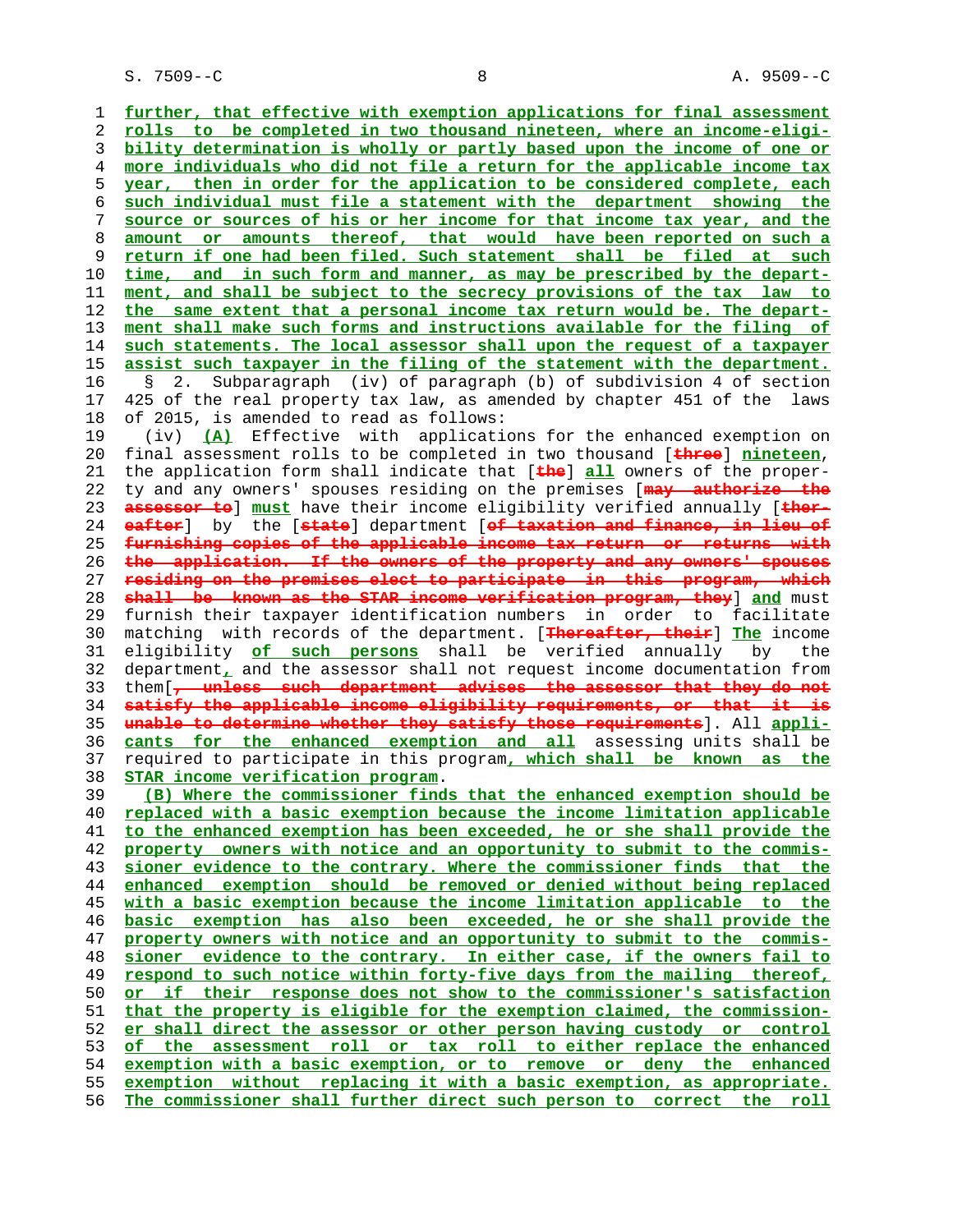S. 7509--C 9 A. 9509--C

**accordingly. Such a directive shall be binding upon the assessor or other person having custody or control of the assessment roll or tax roll, and shall be implemented by such person without the need for further documentation or approval. (C) Notwithstanding any provision of law to the contrary, neither an assessor nor a board of assessment review has the authority to consider an objection to the replacement or removal or denial of an exemption pursuant to this subdivision, nor may such an action be reviewed in a proceeding to review an assessment pursuant to title one or one-A of article seven of this chapter. Such an action may only be challenged before the department. If a taxpayer is dissatisfied with the depart- ment's final determination, the taxpayer may appeal that determination to the state board of real property tax services in a form and manner to be prescribed by the commissioner. Such appeal shall be filed within forty-five days from the issuance of the department's final determi- nation. If dissatisfied with the state board's determination, the taxpayer may seek judicial review thereof pursuant to article seventy- eight of the civil practice law and rules. The taxpayer shall otherwise have no right to challenge such final determination in a court action, administrative proceeding or any other form of legal recourse against the commissioner, the department, the state board of real property tax services, the assessor or other person having custody or control of the assessment roll or tax roll regarding such action.** 24 § 3. Subparagraphs (v) and (vi) of paragraph (b) of subdivision 4 of 25 section 425 of the real property tax law are REPEALED. 26 § 4. Paragraphs (b) and (c) of subdivision 5 of section 425 of the 27 real property tax law are REPEALED. 28 § 5. Paragraph (d) of subdivision 5 of section 425 of the real proper- 29 ty tax law, as amended by section 5 of part E of chapter 83 of the laws 30 of 2002 and subparagraph (i) as further amended by subdivision (b) of 31 section 1 of part W of chapter 56 of the laws of 2010, is amended to 32 read as follows: 33 (d) Third party notice. (i) A senior citizen eligible for the enhanced 34 exemption may request that a notice be sent to an adult third party. 35 Such request shall be made on a form prescribed by the commissioner and 36 shall be submitted to the assessor of the assessing unit in which the 37 eligible taxpayer resides no later than sixty days before the first 38 taxable status date to which it is to apply. Such form shall provide a 39 section whereby the designated third party shall consent to such desig- 40 nation. Such request shall be effective upon receipt by the assessor. 41 The assessor shall maintain a list of all eligible property owners who 42 have requested notices pursuant to this paragraph **and shall furnish a copy of such list to the department upon request**. 44 (ii) [**In the case of a senior citizen who has not elected to partic- ipate in the STAR income verification program, a notice shall be sent to the designated third party at least thirty days prior to each ensuing taxable status date; provided that no such notice need be sent in the first year if the request was not received by the assessor at least sixty days before the applicable taxable status date. Such notice shall read substantially as follows: "On behalf of (identify senior citizen or citizens), you are advised that his, her, or their renewal application for the enhanced STAR exemption must be filed with the assessor no later than (enter date). You are encouraged to remind him, her, or them of that fact, and to offer assistance if needed, although you are under no legal obligation**

**to do so. Your cooperation and assistance are greatly appreciated."**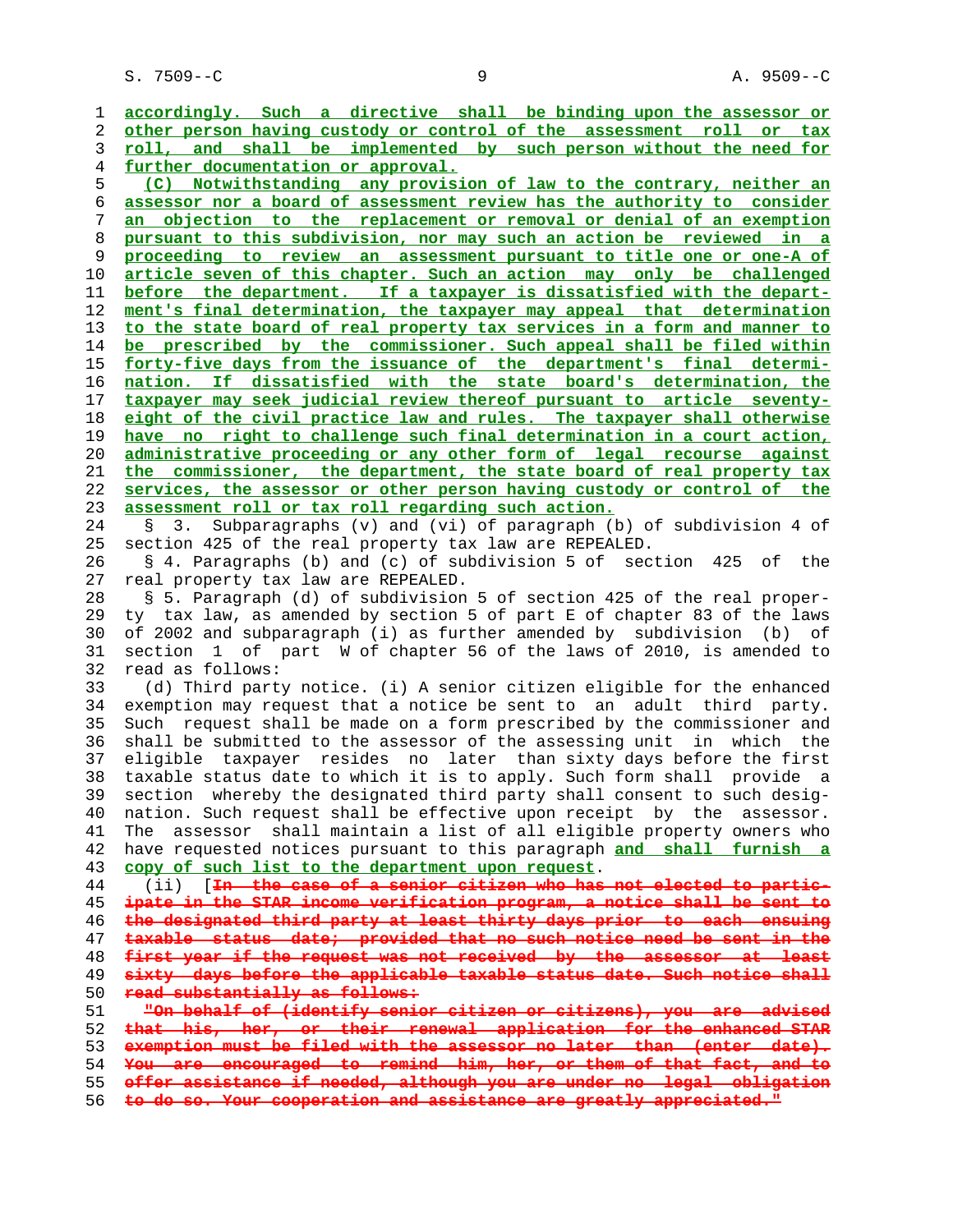S. 7509--C 10 A. 9509--C

 1 **(iii) In the case of a senior citizen who has elected to participate** 2 **in the STAR income verification program, a**] **A** notice shall be sent to 3 the designated third party whenever the assessor **or department** sends a 4 notice to the senior citizen regarding the possible removal of the 5 enhanced STAR exemption. **When the exemption is subject to removal** 6 **because the commissioner has determined that the income eligibility** 7 **requirement is not satisfied, such notice shall be sent to the third** 8 **party by the department. When the exemption is subject to removal** 9 **because the assessor has determined that any other eligibility require-** 10 **ment is not satisfied, such notice shall be sent to the third party by** 11 **the assessor.** Such notice shall read substantially as follows: 12 "On behalf of (identify senior citizen or citizens), you are advised 13 that his, her, or their enhanced STAR exemption is at risk of being 14 removed. You are encouraged to make sure that he, she or they are aware 15 of that fact, and to offer assistance if needed, although you are under 16 no legal obligation to do so. Your cooperation and assistance are great- 17 ly appreciated." 18 [**(iv)**] **(iii)** The obligation to mail such notices shall cease if the 19 eligible taxpayer cancels the request or ceases to qualify for the 20 enhanced STAR exemption. 21 § 6. Paragraph (c) of subdivision 6 of section 425 of the real proper- 22 ty tax law is REPEALED. 23 § 7. Subdivision 9-b of section 425 of the real property tax law, as 24 added by section 8 of part E of chapter 83 of the laws of 2002 and para- 25 graph (b) as amended by chapter 742 of the laws of 2005 and further 26 amended by subdivision (b) of section 1 of part W of chapter 56 of the 27 laws of 2010, is amended to read as follows: 28 9-b. Duration of exemption; enhanced exemption. (a) [**In the case of** 29 **persons who have elected to participate in the STAR income verification** 30 **program, the**] **The** enhanced exemption, once granted, shall remain in 31 effect until discontinued in the manner provided in this section. 32 (b) [**In the case of persons who have not elected to participate in the** 33 **STAR income verification program, the enhanced exemption shall apply for** 34 **a term of one year. To continue receiving such enhanced exemption, a** 35 **renewal application must be filed annually with the assessor on or** 36 **before the applicable taxable status date on a form prescribed by the** 37 **commissioner. Provided, however, that if a renewal application is not so** 38 **filed, the assessor shall discontinue the enhanced exemption but shall** 39 **grant the basic exemption, subject to the provisions of subdivision** 40 **eleven of this section.** 41 **(c) Whether or not the recipients of an enhanced STAR exemption have** 42 **elected to participate in the STAR income verification program, the**] **The** 43 assessor [**may review their**] **shall review the** continued compliance **of** 44 **recipients of the enhanced exemption** with the applicable ownership and 45 residency requirements to the same extent as if they were receiving a 46 basic STAR exemption. 47 [**(d) Notwithstanding the foregoing provisions of this subdivision, the** 48 **enhanced exemption shall be continued without a renewal application as** 49 **long as the property continues to be eligible for the senior citizens** 50 **exemption authorized by section four hundred sixty-seven of this title.**] 51 § 8. Section 425 of the real property tax law is amended by adding a 52 new subdivision 14-a to read as follows: 53 **14-a. Implementation of certain eligibility determinations. When a** 54 **taxpayer's eligibility for exemption under this section for a school** 55 **year is affected by a determination made in accordance with subparagraph** 56 **(iv) of paragraph (b) of subdivision four of this section or paragraph**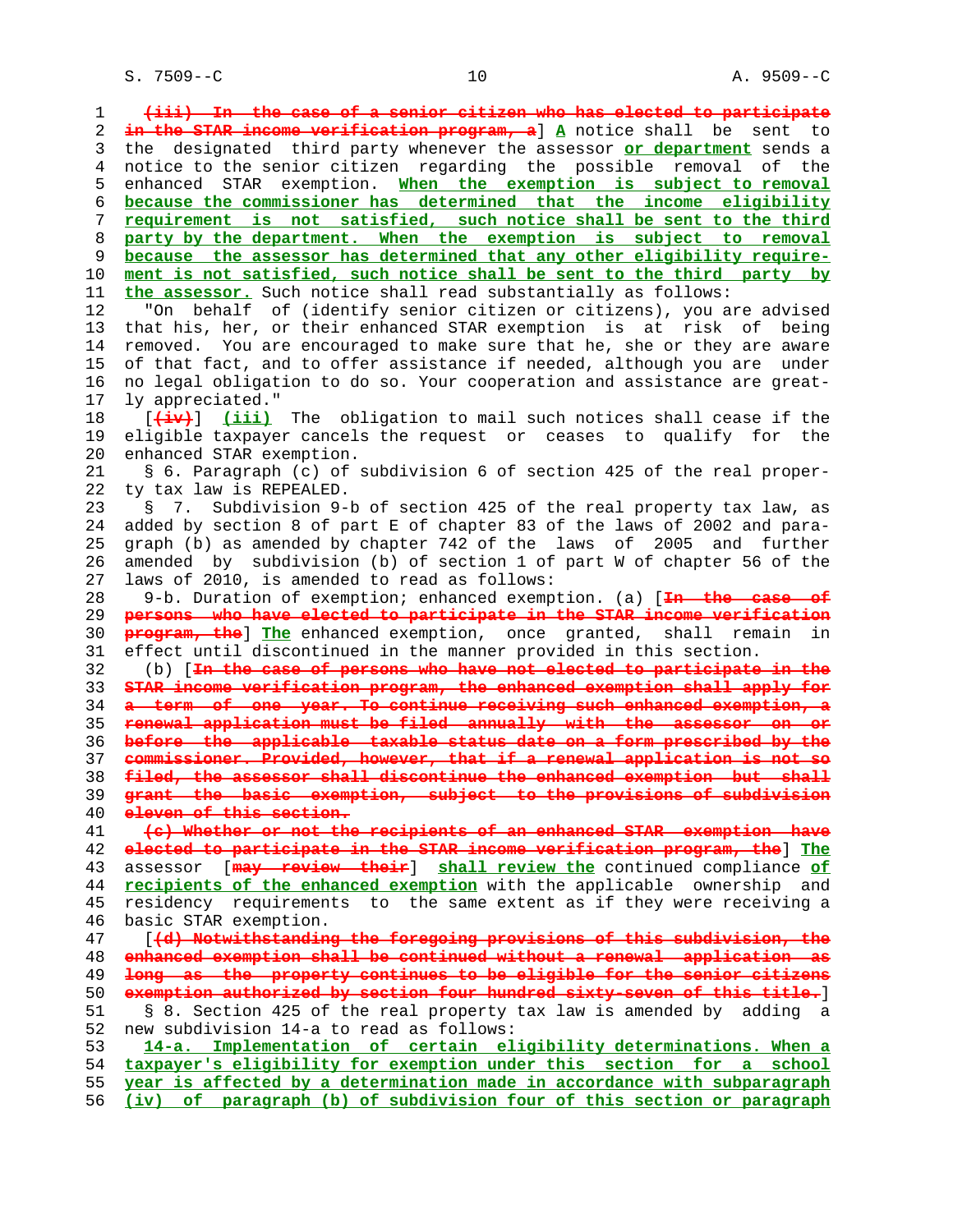S. 7509--C 11 A. 9509--C

**(c) or (d) of subdivision fourteen of this section, and the determi- nation is made after the school district taxes for that school year have been levied, the provisions of this subdivision shall be applicable. (a) If the determination restores or increases the taxpayer's exemption for that school year, the commissioner is authorized to remit the excess directly to the property owner upon receiving confirmation that the taxpayer's original school tax bill has been paid in full. The amounts payable by the commissioner under this paragraph shall be paid from the account established for the payment of STAR benefits to late registrants pursuant to subparagraph (iii) of paragraph (a) of subdivi- sion fourteen of this section. When the commissioner implements the determination in this manner, he or she shall so notify the assessor and county director of real property tax services, but no correction shall be made to the assessment roll or tax roll for that school year, and no refund shall be issued by the school authorities to the property owner or his or her agent for the excessive amount of school taxes paid for that school year. (b) If the determination removes, denies or decreases the taxpayer's exemption for that school year, the commissioner is authorized to collect the shortfall directly from the owners of the property, together with interest, by utilizing any of the procedures for collection, levy, and lien of personal income tax set forth in article twenty-two of the tax law, and any other relevant procedures referenced within the provisions of such article. When the commissioner implements the deter- mination in this manner, he or she shall so notify the assessor and county director of real property tax services, but no correction shall be made to the assessment roll or tax roll for that school year, and no corrected school tax bill shall be sent to the taxpayer for that school year.** 30 § 9. Section 171-o of the tax law is REPEALED. 31 § 10. Subparagraph (B) of paragraph 1 of subsection (eee) of section 32 606 of the tax law, as amended by section 8 of part A of chapter 73 of 33 the laws of 2016, is amended to read as follows: 34 (B) "Affiliated income" shall mean for purposes of the basic STAR 35 credit, the combined income of all of the owners of the parcel who 36 resided primarily thereon as of December thirty-first of the taxable 37 year, and of any owners' spouses residing primarily thereon as of such 38 date, and for purposes of the enhanced STAR credit, the combined income 39 of all of the owners of the parcel as of December thirty-first of the 40 taxable year, and of any owners' spouses residing primarily thereon as 41 of such date; provided that for both purposes the income to be so 42 combined shall be the "adjusted gross income" for the taxable year as 43 reported for federal income tax purposes, or that would be reported as 44 adjusted gross income if a federal income tax return were required to be 45 filed, reduced by distributions, to the extent included in federal 46 adjusted gross income, received from an individual retirement account 47 and an individual retirement annuity. **For taxable years beginning on and after January first, two thousand nineteen, where an income-eligi- bility determination is wholly or partly based upon the income of one or more individuals who did not file a return pursuant to section six hundred fifty-one of this article for the applicable income tax year, then in order to be eligible for the credit authorized by this subsection, each such individual must file a statement with the depart- ment showing the source or sources of his or her income for that income tax year, and the amount or amounts thereof, that would have been reported on such a return if one had been filed. Such statement shall be**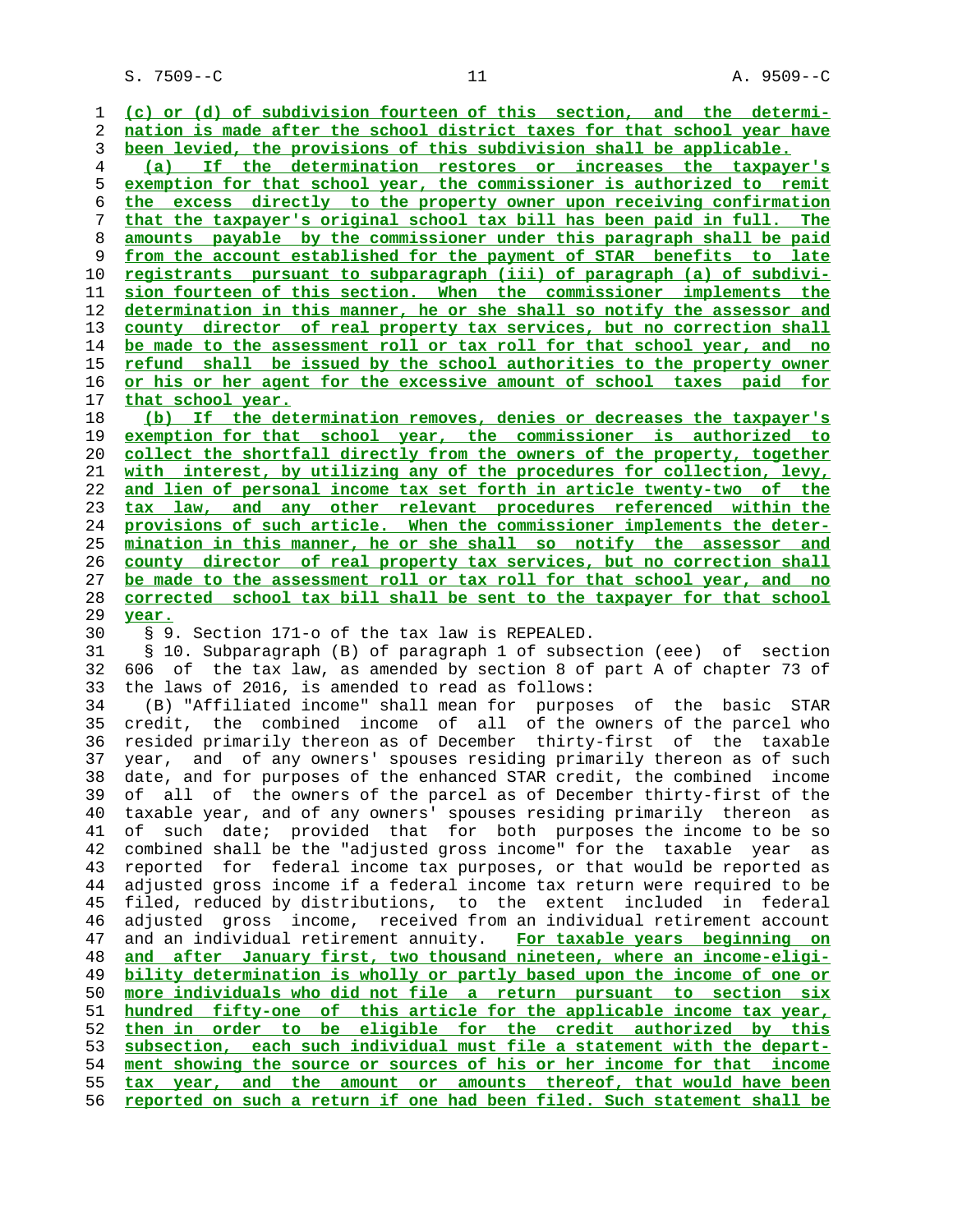S. 7509--C 12 A. 9509--C

 1 **filed at such time, and in such form and manner, as may be prescribed by** 2 **the department, and shall be subject to the provisions of section six** 3 **hundred ninety-seven of this article to the same extent that a return** 4 **would be. The department shall make such forms and instructions avail-** 5 **able for the filing of such statements. The local assessor shall upon** 6 **the request of a taxpayer assist such taxpayer in the filing of the** 7 **statement with the department.** Provided further, that if the qualified 8 taxpayer was an owner of the property during the taxable year but did not own it on December thirty-first of the taxable year, then the deter- 10 mination as to whether the income of an individual should be included in 11 "affiliated income" shall be based upon the ownership and/or residency 12 status of that individual as of the first day of the month during which 13 the qualified taxpayer ceased to be an owner of the property, rather 14 than as of December thirty-first of the taxable year. 15 § 11. No application for an enhanced exemption on a final assessment 16 roll to be completed in 2019 may be approved if the applicants have not 17 enrolled in the STAR income verification program established by subpara- 18 graph (iv) of paragraph (b) of subdivision 4 of section 425 of the real 19 property tax law as amended by section two of this act, regardless of 20 when the application was filed. The assessor shall notify such appli- 21 cants that participation in that program has become mandatory for all 22 applicants and that their applications cannot be approved unless they 23 enroll therein. The commissioner of taxation and finance shall provide 24 a form for assessors to use, at their option, when making this notifica- 25 tion. 26 § 12. This act shall take effect immediately. 27 PART C 28 Intentionally Omitted

29 PART D

30 Intentionally Omitted

31 PART E

 32 Section 1. Subsection (bbb) of section 606 of the tax law is REPEALED. 33 § 1-a. Section 3-d of the general municipal law is REPEALED. 34 § 1-b. Section 2023-b of the education law is REPEALED. 35 § 2. The general municipal law is amended by adding a new section 3-d 36 to read as follows: **§ 3-d. Certification of compliance with tax levy limit. 1. Upon the adoption of the budget of a local government unit, the chief executive officer or budget officer of such local government unit shall certify to the state comptroller and the commissioner of taxation and finance that the budget so adopted does not exceed the tax levy limit prescribed in section three-c of this article and, if the governing body of the local government unit did enact a local law or approve a resolution to over- ride the tax levy limit, that such local law or resolution was subse- quently repealed. Such certification shall be made in a form and manner prescribed by the state comptroller in consultation with the commission- er of taxation and finance. 2. Notwithstanding any other law to the contrary, if such a certif- ication has been made and the actual tax levy of the local government**

50 **unit exceeds the applicable tax levy limit, the excess amount shall be**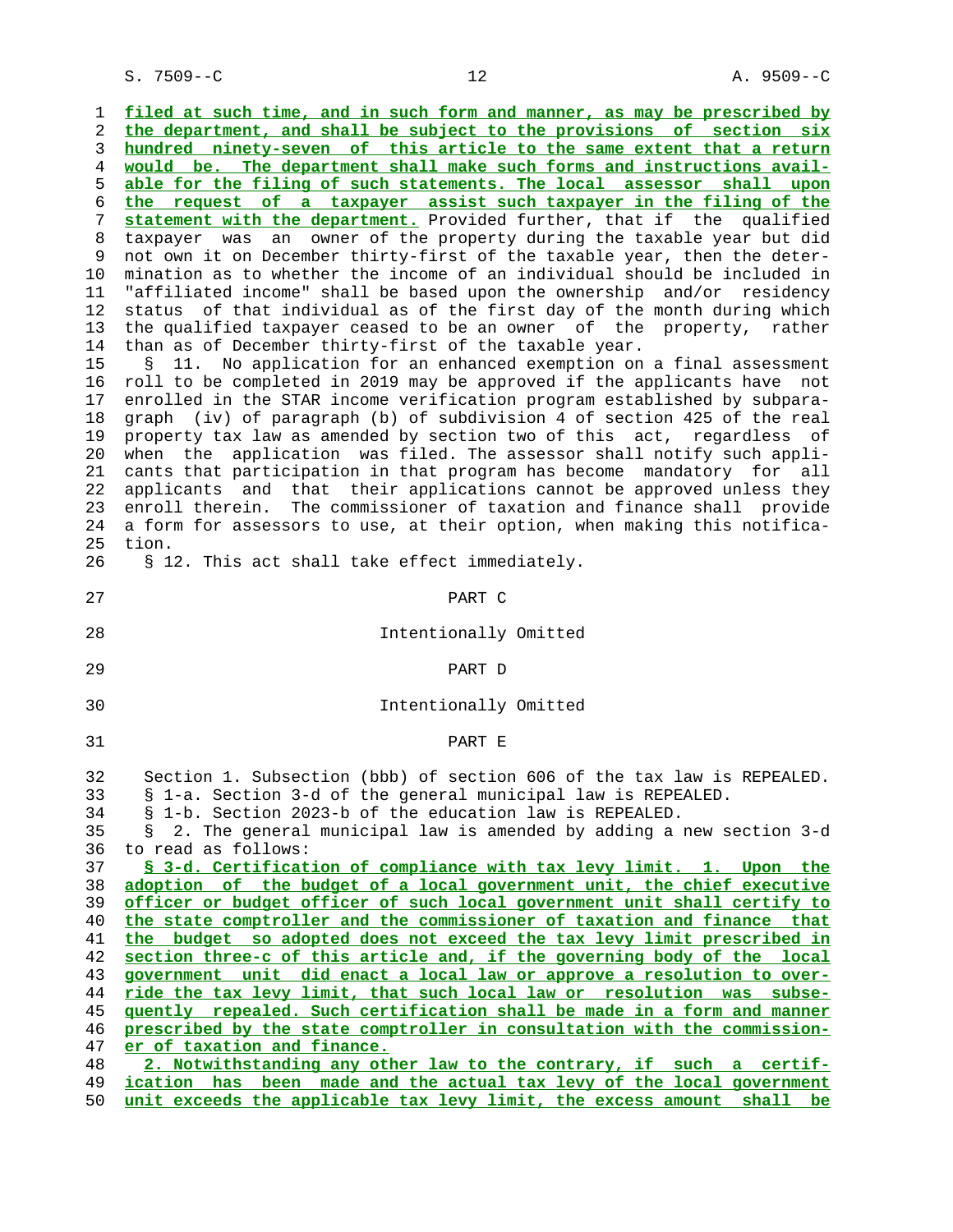S. 7509--C 13 A. 9509--C

 1 **placed in reserve and used in the manner prescribed by subdivision six** 2 **of section three-c of this article, even if a tax levy in excess of the** 3 **tax levy limit had been authorized for the applicable fiscal year by a** 4 **duly adopted local law or resolution.** 5 **3. Notwithstanding any provision of law to the contrary, every local** 6 **government unit shall report both its proposed budget and its adopted** 7 **budget to the office of the state comptroller at the time and in the** 8 **manner as he or she may prescribe, whether or not such budget has been** 9 **or will be certified as provided by this subdivision.** 10 § 3. The education law is amended by adding a new section 2023-b to 11 read as follows: 12 **§ 2023-b. Certification of compliance with tax levy limit. 1. Upon** 13 **the adoption of the budget of an eligible school district, the chief** 14 **executive officer of such school district shall certify to the state** 15 **comptroller, the commissioner of taxation and finance and the commis-** 16 **sioner that the budget so adopted does not exceed the tax levy limit** 17 **prescribed by section two thousand twenty-three-a of this part. Such** 18 **certification shall be made in a form and manner prescribed by the state** 19 **comptroller in consultation with the commissioner of taxation and** 20 **finance and the commissioner.** 21 **2. If such a certification has been made and the actual tax levy of** 22 **the school district exceeds the applicable tax levy limit, the excess** 23 **amount shall be placed in reserve and used in the manner prescribed by** 24 **subdivision five of section two thousand twenty-three-a of this part,** 25 **even if a tax levy in excess of the tax levy limit had been duly author-** 26 **ized for the applicable fiscal year by the school district voters.** 27 **3. Notwithstanding any provision of law to the contrary, every school** 28 **district that is subject to the provisions of section two thousand twen-** 29 **ty-three-a of this part shall report both its proposed budget and its** 30 **adopted budget to the office of the state comptroller and the commis-** 31 **sioner at the time and in the manner as they may prescribe, whether or** 32 **not such budget has been or will be certified as provided by this subdi-** 33 **vision.** 34 § 4. Subdivision 3 of section 97-rrr of the state finance law, as 35 amended by section 1 of part F of chapter 59 of the laws of 2015, is 36 amended to read as follows: 37 3. The monies in such fund shall be appropriated for school property 38 tax exemptions granted pursuant to the real property tax law and payable 39 pursuant to section thirty-six hundred nine-e of the education law[**, and** 40 **for payments to the city of New York pursuant to section fifty-four-f of** 41 **this chapter**]. 42 § 5. Section 925-b of the real property tax law, as amended by chapter 43 161 of the laws of 2006, is amended to read as follows: 44 § 925-b. Extension; certain persons sixty-five years of age or over. 45 Notwithstanding any contrary provision of this chapter, or any general, 46 special or local law, code or charter, the governing body of a municipal 47 corporation other than a county may, by resolution adopted prior to the 48 levy of any taxes on real property located within such municipal corpo- 49 ration, authorize an extension of no more than five business days for 50 the payment of taxes without interest or penalty to any resident of such 51 municipal corporation who has received an exemption pursuant to subdivi- 52 sion four of section four hundred twenty-five or four hundred sixty-sev- 53 en of this chapter**, or a credit pursuant to subsection (eee) of section** 54 **six hundred six of the tax law,** related to a principal residence located 55 within such municipal corporation. If such an extension is granted, and 56 any taxes are not paid by the final date so provided, those taxes shall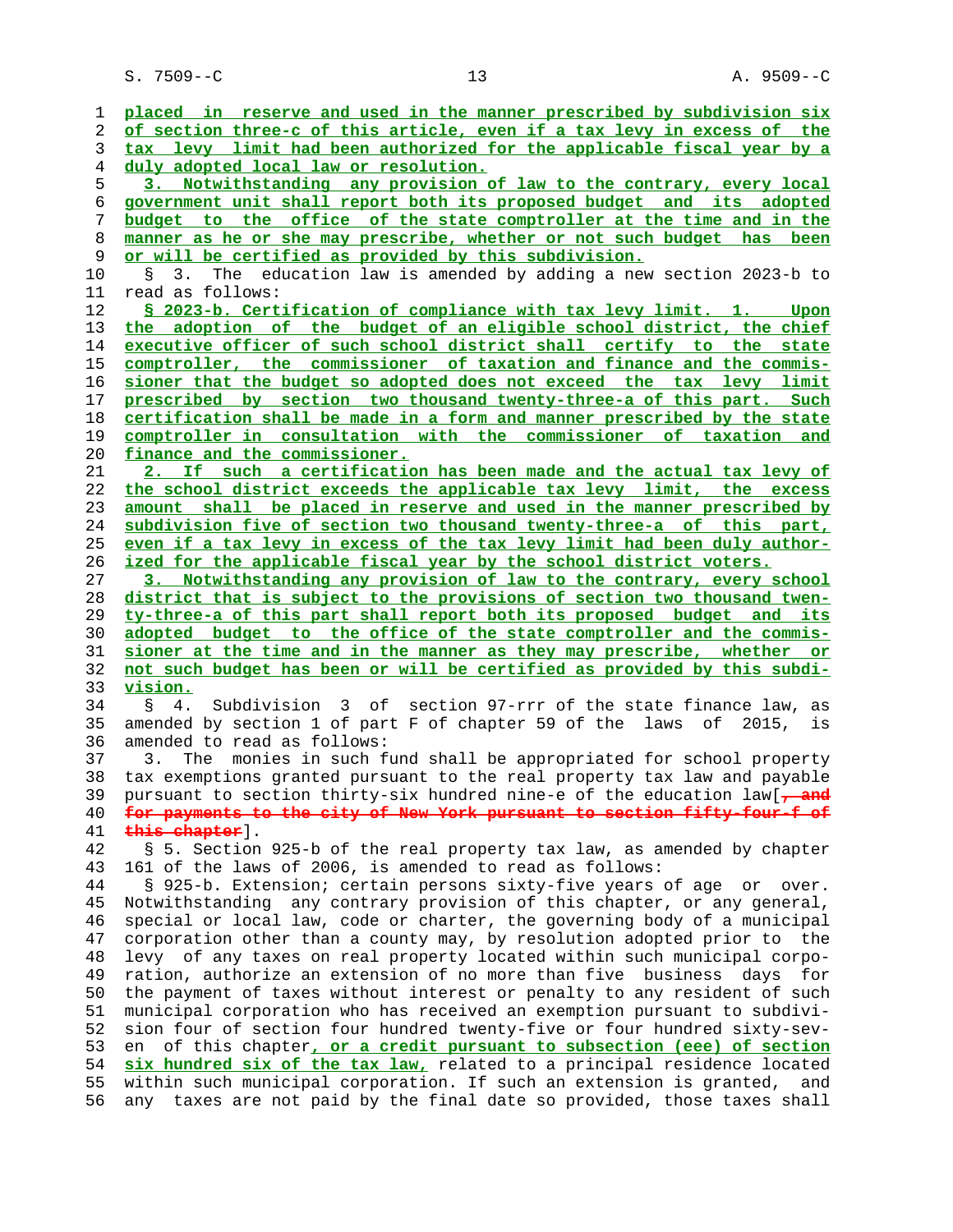1 be subject to the same interest and penalties that would have applied if 2 no extension had been granted. 3 § 6. Paragraph (d) of subdivision 1 of section 928-a of the real prop- 4 erty tax law is relettered paragraph (f) and two new paragraphs (d) and 5 (e) are added to read as follows: 6 **(d) If the taxes of a city, town, village or school district are** 7 **collected by a county official, the county shall have the sole authority** 8 **to establish a partial payment program pursuant to this section with** 9 **respect to the taxes so collected.** 10 **(e) If the taxes of a city, town, village or school district are not** 11 **collected by a county official, but its tax bills are prepared by the** 12 **county, or its tax collection accounting software is provided by the** 13 **county, then before the city, town, village or school district may** 14 **implement a partial payment program pursuant to this section, it must** 15 **obtain written approval of the chief executive officer of the county or** 16 **the county director of real property tax services.** 17 § 7. Subparagraph (B) of paragraph 7 of subsection (eee) of section 18 606 of the tax law, as amended by section 1 of part G of chapter 59 of 19 the laws of 2017, is amended to read as follows: 20 (B) Notwithstanding any provision of law to the contrary, the names 21 and addresses of individuals who have applied for or are receiving the 22 credit authorized by this subsection may be disclosed to assessors 23 [**and**]**,** county directors of real property tax services**, and municipal tax** 24 **collecting officers**. In addition, where an agreement is in place between 25 the commissioner and the head of the tax department of another state, 26 such information may be disclosed to such official or his or her desig- 27 nees. Such information shall be considered confidential and shall not be 28 subject to further disclosure pursuant to the freedom of information law 29 or otherwise. 30 § 7-a. Paragraph (g) of subdivision 2 of section 425 of the real prop- 31 erty tax law, as added by section 1 of part B of chapter 389 of the laws 32 of 1997 and as further amended by subdivision (b) of section 1 of part W 33 of chapter 56 of the laws of 2010, is amended to read as follows: 34 (g) Computation and certification by commissioner. It shall be the 35 responsibility of the commissioner to compute the exempt amount for each 36 assessing unit in each county in the manner provided herein, and to 37 certify the same to the assessor of each assessing unit and to the coun- 38 ty director of real property tax services of each county. Such certif- 39 ication shall be made at least twenty days before the last date 40 prescribed by law for the filing of the tentative assessment roll. 41 **Provided, however, that where school taxes are levied on a prior year** 42 **assessment roll, or on a final assessment roll that was filed more than** 43 **one year after the tentative roll was filed, such certification shall be** 44 **made no later than fifteen days after the publication of the data needed** 45 **to compute the base figure for the enhanced STAR exemption pursuant to** 46 **clause (A) of subparagraph (vi) of paragraph (b) of this subdivision,** 47 **and provided further, that upon receipt of such certification, the** 48 **assessor shall thereupon be authorized and directed to correct the** 49 **assessment roll to reflect the exempt amount so certified, or, if anoth-** 50 **er person has custody or control of the assessment roll, to direct that** 51 **person to make the appropriate corrections.** 52 § 8. Paragraph 6 of subsection (eee) of section 606 of the tax law is 53 amended by adding a new subparagraph (A) to read as follows: 54 **(A) A married couple may not receive a credit pursuant to this** 55 **subsection on more than one residence during any given taxable year,** 56 **unless living apart due to legal separation. Nor may a married couple**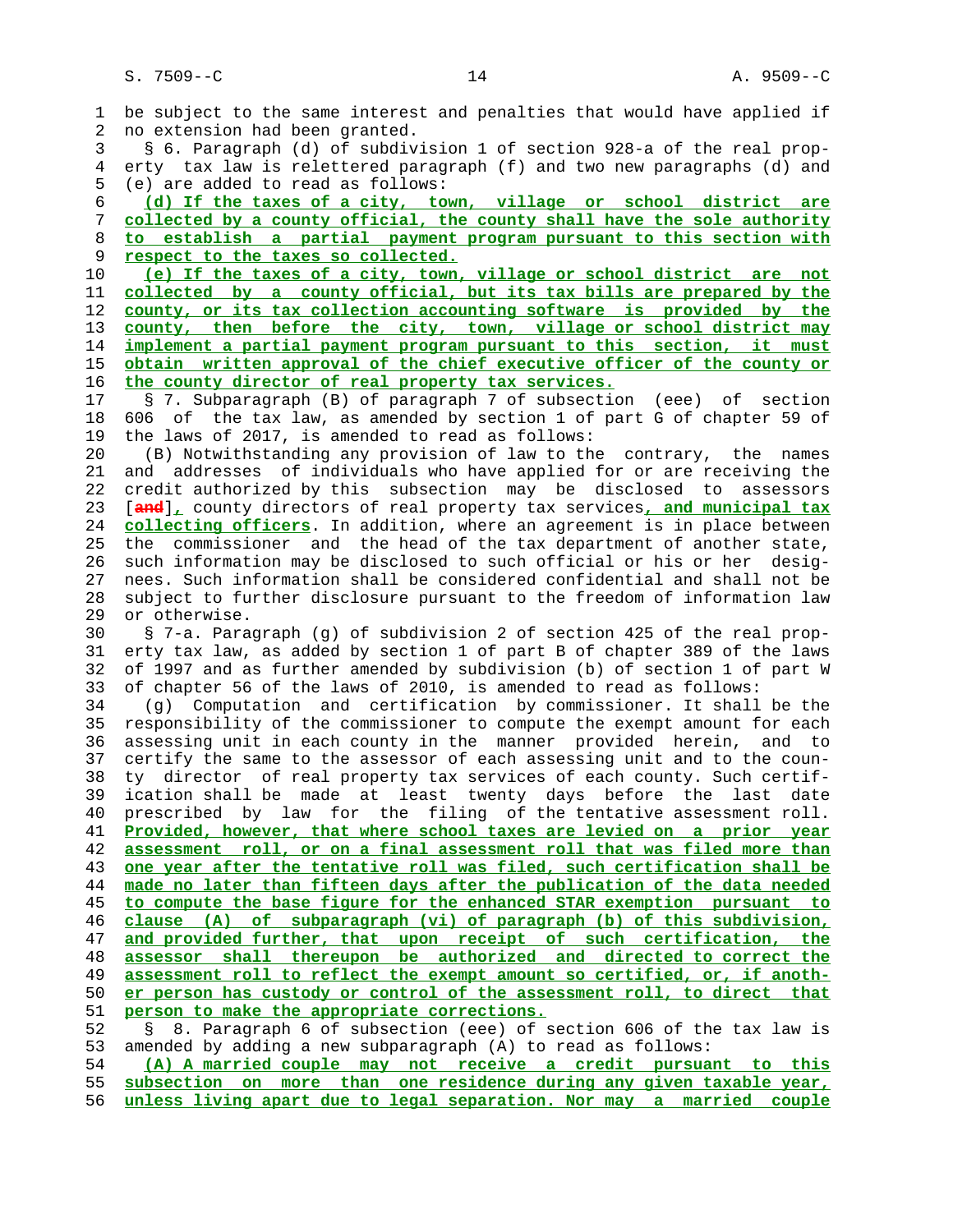S. 7509--C 25 A. 9509--C

**receive a credit pursuant to this subsection on one residence while receiving an exemption pursuant to section four hundred twenty-five of the real property tax law on another residence, unless living apart due to legal separation.**

 5 § 9. This act shall take effect immediately; provided, however, that 6 sections one, one-a, one-b, two and three of this act shall take effect 7 April 15, 2020; provided further, however, that section 3-d of the 8 general municipal law, as added by section two of this act, shall expire 9 and be deemed repealed on the same date and in the same manner as 10 section 1 of part A of chapter 97 of the laws of 2011, expires and is 11 deemed repealed, and provided that section 2023-b of the education law, 12 as added by section three of this act, shall expire and be deemed 13 repealed on the same date and in the same manner as section 2 of part A 14 of chapter 97 of the laws of 2011, expires and is deemed repealed, and 15 provided further that the amendments to paragraph 6 of subsection (eee) 16 of section 606 of the tax law made by section eight of this act shall 17 take effect immediately and shall apply to taxable years beginning on or 18 after January 1, 2016.

 REPEAL NOTE: Section 606(bbb) of the Tax Law, section 3-d of the General Municipal Law and section 2023-b of the Education Law collec tively constituted the enabling legislation for the tax freeze credit program. By the terms of those statutes, the tax freeze credit was only applicable to taxable years 2014, 2015 and 2016. Therefore, these provisions no longer serve a purpose, except for the reporting provisions, which facilitate the administration of the tax levy limit program and are being preserved in a reenacted section 3-d of the Gener al Municipal Law and section 2023-b of the Education Law.

19 PART F

### 20 Intentionally Omitted

#### 21 PART G

 22 Section 1. Section 4 of chapter 475 of the laws of 2013, amending the 23 real property tax law relating to assessment ceilings for local public 24 utility mass real property, is amended to read as follows:

 25 § 4. This act shall take effect on the first of January of the second 26 calendar year commencing after this act shall have become a law and 27 shall apply to assessment rolls with taxable status dates on or after 28 such date; provided, however, that this act shall expire and be deemed 29 repealed [**four**] **eight** years after such effective date; and provided, 30 further, that no assessment of local public utility mass real property 31 appearing on the municipal assessment roll with a taxable status date 32 occurring in the first calendar year after this act shall have become a 33 law shall be less than ninety percent or more than one hundred ten 34 percent of the assessment of the same property on the date this act 35 shall have become a law.

 36 § 2. Subdivision 3 of section 499-kkkk of the real property tax law, 37 as added by chapter 475 of the laws of 2013, is amended to read as 38 follows:

 39 3. **(a)** For assessment rolls with taxable status dates in each of the 40 three calendar years including and following the year in which this 41 section shall take effect, the commissioner shall establish no assess- 42 ment ceiling that is less than ninety percent or more than one hundred 43 ten percent of the assessment of such local public utility mass real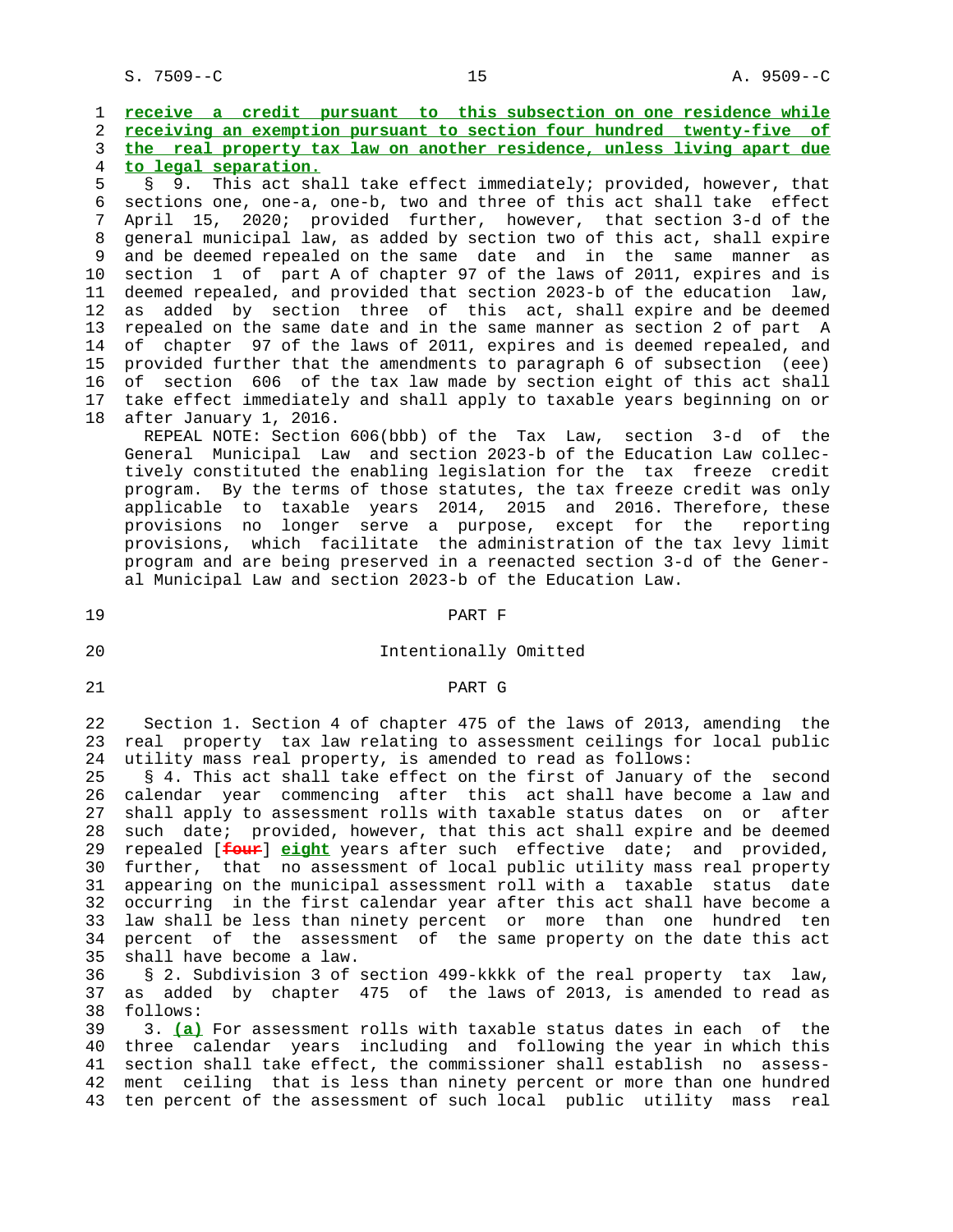1 property appearing on the municipal assessment roll with a taxable 2 status date occurring in the second preceding calendar year from when 3 this section shall take effect, except that the commissioner may estab- 4 lish assessment ceilings below the ninety percent level or above the one 5 hundred ten percent level to take into account any change in level of 6 assessment and/or to take into account any additions or retirements to 7 public utility mass real property or litigation affecting the value or 8 taxable status of the local public utility mass real property initiated<br>9 prior to the effective date of this section. prior to the effective date of this section. **(b) For assessment rolls with taxable status dates in the years two thousand eighteen, two thousand nineteen and two thousand twenty, the**

**commissioner shall establish no assessment ceiling that is below the lower limit or above the upper limit specified in this paragraph, except that the commissioner may establish assessment ceilings below such lower limit or above such upper limit to take into account any change in level of assessment and/or to take into account any additions or retirements to public utility mass real property or litigation affecting the value or taxable status of the local public utility mass real property initi- ated prior to the effective date of this section.**

**(i) For assessment rolls with taxable status dates in two thousand eighteen, the assessment ceiling shall not be less than seventy-five percent or more than one hundred twenty-five percent of the assessment of such local public utility mass real property appearing on the munici- pal assessment roll with a taxable status date occurring in the year two thousand thirteen.**

**(ii) For assessment rolls with taxable status dates in two thousand nineteen, the assessment ceiling shall not be less than fifty percent or more than one hundred fifty percent of the assessment of such local public utility mass real property appearing on the municipal assessment roll with a taxable status date occurring in the year two thousand thir- teen.**

**(iii) For assessment rolls with taxable status dates in two thousand twenty, the assessment ceiling shall not be less than twenty-five percent or more than one hundred seventy-five percent of the assessment of such local public utility mass real property appearing on the munici- pal assessment roll with a taxable status date occurring in the year two thousand thirteen.**

 38 § 3. This act shall take effect immediately, provided, however, that 39 the amendments to subdivision three of section 499-kkkk of the real 40 property tax law made by section two of this act shall not affect the 41 repeal of such section and shall be deemed to be repealed therewith.

| ۹ |
|---|

PART H

 43 Section 1. Subsection (c) of section 683 of the tax law is amended by 44 adding a new paragraph 12 to read as follows:

**(12) Except as otherwise provided in paragraph three of this subsection, or as otherwise provided in this section where a longer period of time may apply, if a taxpayer files an amended return, an assessment of tax (if not deemed to have been made upon the filing of the amended return), including recovery of a previously paid refund, attributable to a change or correction on the amended return from a prior return may be made at any time within one year after such amended return is filed.**

 53 § 2. Subsection (c) of section 1083 of the tax law is amended by 54 adding a new paragraph 12 to read as follows: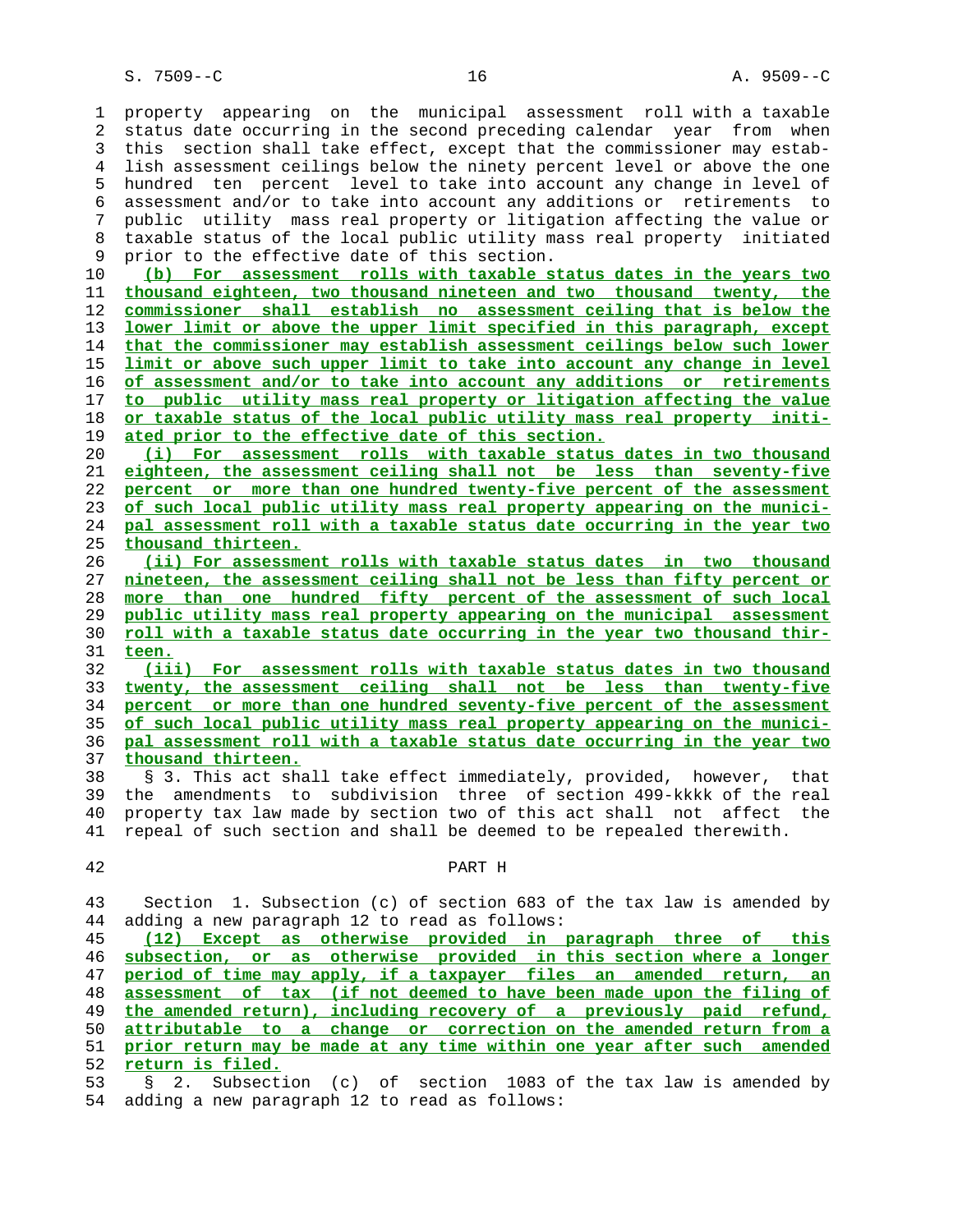S. 7509--C 27 27 A. 9509--C

**(12) Except as otherwise provided in paragraph three of this subsection, or as otherwise provided in this section where a longer period of time may apply, if a taxpayer files an amended return, an assessment of tax (if not deemed to have been made upon the filing of the amended return), including recovery of a previously paid refund, attributable to a change or correction on the amended return from a prior return may be made at any time within one year after such amended return is filed.** 9 § 3. Subdivision (c) of section 11-1783 of the administrative code of

 10 the city of New York is amended by adding a new paragraph 9 to read as 11 follows:

**(9) Except as otherwise provided in paragraph three of this subdivi- sion, or as otherwise provided in this section where a longer period of time may apply, if a taxpayer files an amended return, an assessment of tax (if not deemed to have been made upon the filing of the amended return), including recovery of a previously paid refund, attributable to a change or correction on the amended return from a prior return may be made at any time within one year after such amended return is filed.**

 19 § 4. This act shall take effect immediately and shall apply to amended 20 returns filed on or after the effective date of this act.

## 21 PART I

 22 Section 1. Paragraph 1 of subdivision (d) of section 658 of the tax 23 law, as amended by chapter 166 of the laws of 1991, is amended to read 24 as follows:

 25 (1) The commissioner of taxation and finance may prescribe regulations 26 and instructions requiring returns of information to be made and filed 27 on or before February twenty-eighth of each year as to the payment or 28 crediting in any calendar year of amounts of six hundred dollars or more 29 to any taxpayer under this article. Such returns may be required of any 30 person, including lessees or mortgagors of real or personal property, 31 fiduciaries, employers, and all officers and employees of this state, or 32 of any municipal corporation or political subdivision of this state, 33 having the control, receipt, custody, disposal or payment of interest, 34 rents, salaries, wages, premiums, annuities, compensations, remunera- 35 tions, emoluments or other fixed or determinable gains, profits or 36 income, except interest coupons payable to bearer. Information required 37 to be furnished pursuant to paragraph four of subsection (a) of section 38 six hundred seventy-four on a quarterly combined withholding and wage 39 reporting return covering [**the last**] **each** calendar quarter of each year 40 and relating to tax withheld on wages paid by an employer to an employee 41 for [**the full**] **each** calendar [**year**] **quarter**, shall constitute the return 42 of information required to be made under this section with respect to 43 such wages.

 44 § 2. Subparagraph (A) of paragraph 4 of subsection (a) of section 674 45 of the tax law, as amended by section 1 of subpart E of part V-1 of 46 chapter 57 of the laws of 2009, is amended to read as follows:

 47 (A) All employers described in paragraph one of subsection (a) of 48 section six hundred seventy-one of this part, including those whose 49 wages paid are not sufficient to require the withholding of tax from the 50 wages of any of their employees, all employers required to provide the 51 wage reporting information for the employees described in subdivision 52 one of section one hundred seventy-one-a of this chapter, and all 53 employers liable for unemployment insurance contributions or for 54 payments in lieu of such contributions pursuant to article eighteen of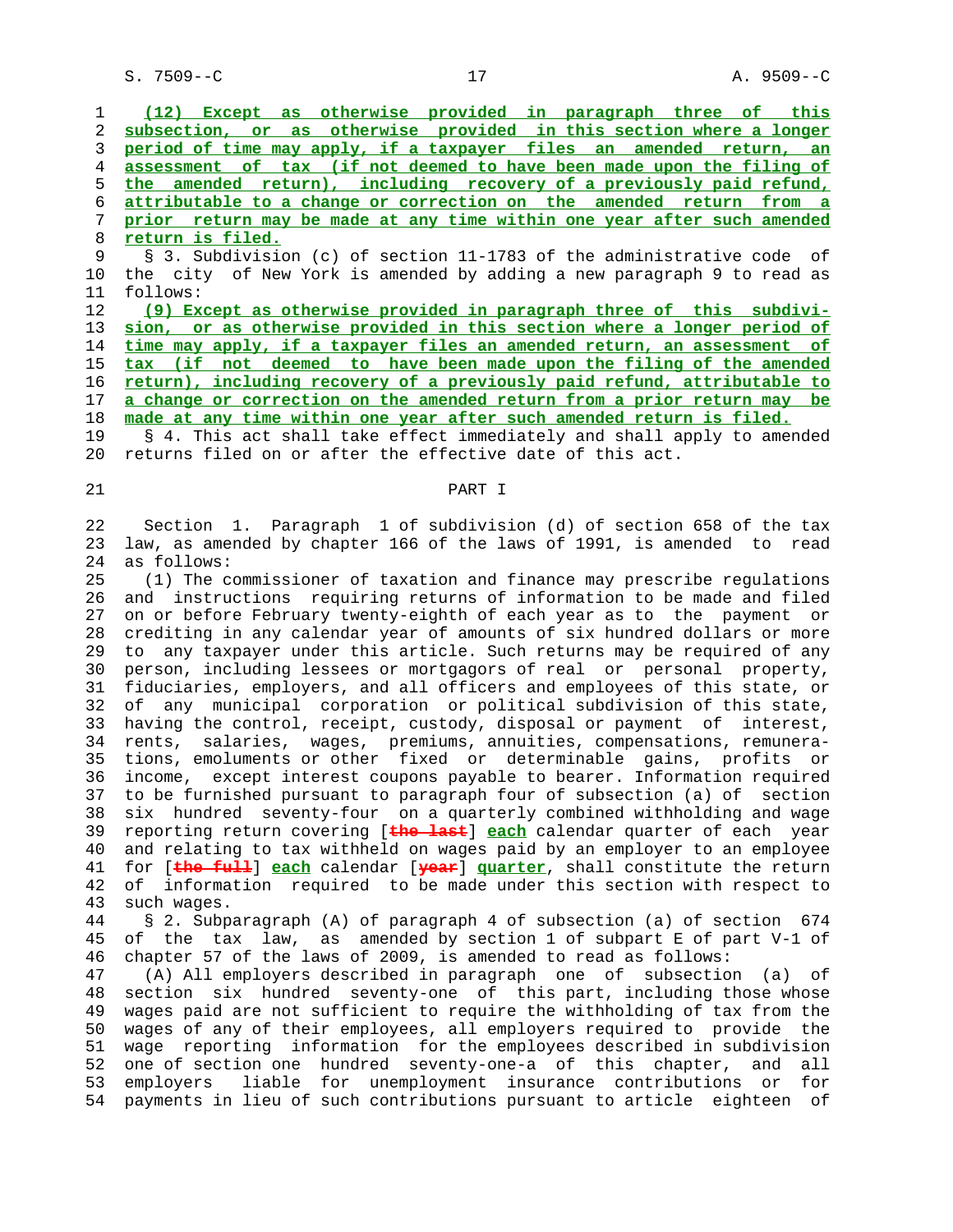1 the labor law, shall file a quarterly combined withholding, wage report- 2 ing and unemployment insurance return detailing the preceding calendar 3 quarter's withholding tax transactions, such quarter's wage reporting 4 information, **such quarter's withholding reconciliation information,** such 5 quarter's unemployment insurance contributions, and such other related 6 information as the commissioner of taxation and finance or the commis- 7 sioner of labor, as applicable, may prescribe. [**In addition, the return** 8 **covering the last calendar quarter of each year shall also include with-** 9 **holding reconciliation information for such calendar year.**] Such returns 10 shall be filed no later than the last day of the month following the 11 last day of each calendar quarter.

 12 § 3. Paragraph 3 of subsection (v) of section 685 of the tax law, as 13 amended by chapter 477 of the laws of 1998, is amended to read as 14 follows:

 15 (3) Failure to provide complete and correct employee withholding 16 reconciliation information. In the case of a failure by an employer to 17 provide complete and correct [**annual**] **quarterly** withholding information 18 relating to individual employees on a quarterly combined withholding, 19 wage reporting and unemployment insurance return covering [**the last**] 20 **each** calendar quarter of a year, such employer shall, unless it is shown 21 that such failure is due to reasonable cause and not due to willful 22 neglect, pay a penalty equal to the product of fifty dollars multiplied 23 by the number of employees for whom such information is incomplete or 24 incorrect; provided, however, that if the number of such employees 25 cannot be determined from the quarterly combined withholding, wage 26 reporting and unemployment insurance return, the commissioner may 27 utilize any information in the commissioner's possession in making such 28 determination. The total amount of the penalty imposed pursuant to this 29 paragraph on an employer for any such failure for [**the last**] **each** calen- 30 dar quarter of a year shall not exceed ten thousand dollars.

 31 § 4. This act shall take effect immediately and shall apply to calen- 32 dar quarters beginning on or after January 1, 2019.

#### 33 PART J

 34 Section 1. Paragraph (i) of subdivision (d) of section 1105 of the tax 35 law, as amended by chapter 405 of the laws of 1971 and subparagraph 3 as 36 amended by section 1 of part DD of chapter 407 of the laws of 1999, is 37 amended to read as follows:

 38 (i) The receipts from every sale**, other than sales for resale,** of 39 beer, wine or other alcoholic beverages or any other drink of any 40 nature, or from every sale**, other than sales for resale,** of food and 41 drink of any nature or of food alone, when sold in or by restaurants, 42 taverns or other establishments in this state, or by caterers, including 43 in the amount of such receipts any cover, minimum, entertainment or 44 other charge made to patrons or customers (except those receipts taxed 45 pursuant to subdivision (f) of this section):

46 (1) in all instances where the sale is for consumption on the premises 47 where sold; where sold;

 48 (2) in those instances where the vendor or any person whose services 49 are arranged for by the vendor, after the delivery of the food or drink 50 by or on behalf of the vendor for consumption off the premises of the 51 vendor, serves or assists in serving, cooks, heats or provides other 52 services with respect to the food or drink; and

 53 (3) in those instances where the sale is made through a vending 54 machine that is activated by use of coin, currency, credit card or debit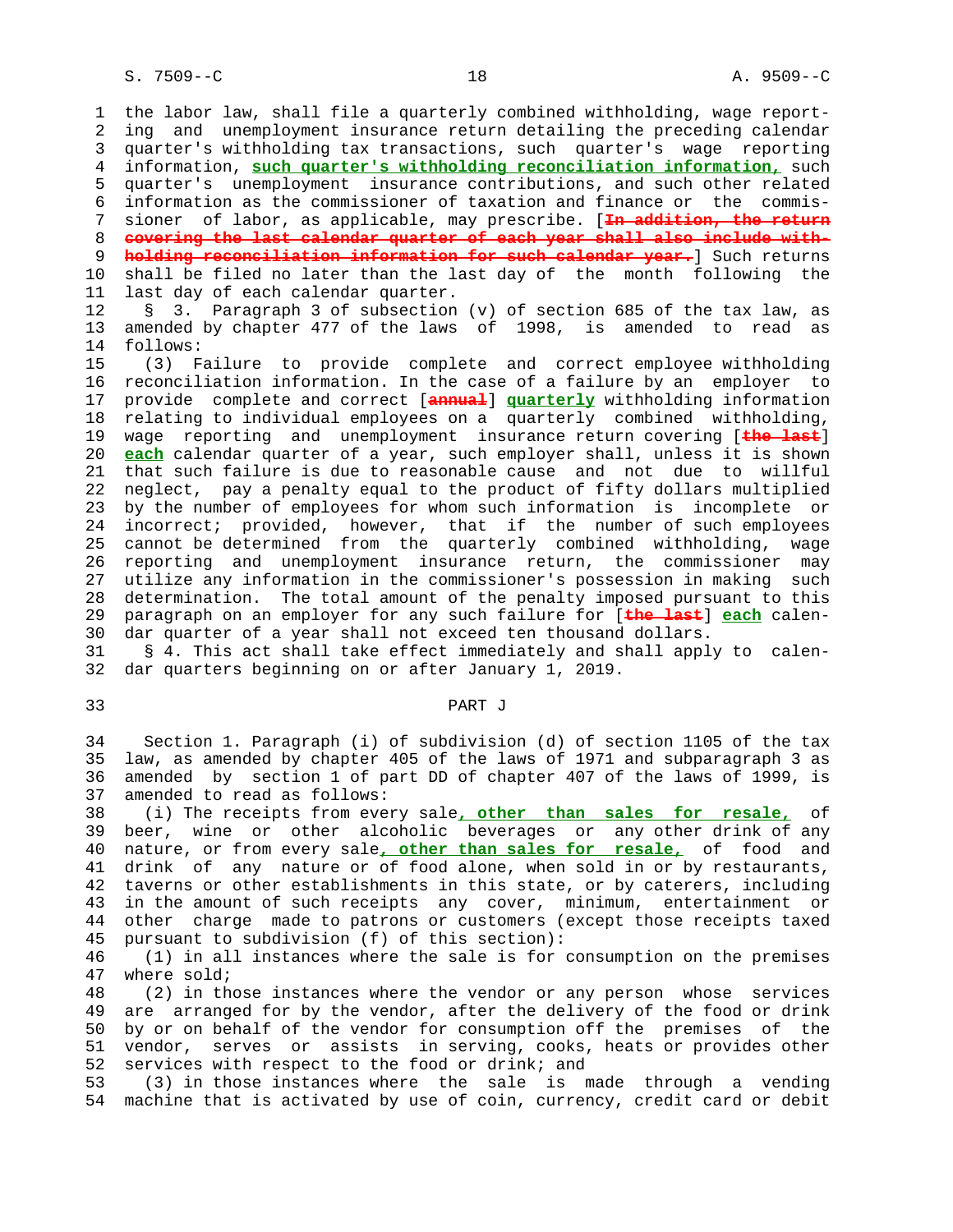1 card (except the sale of drinks in a heated state made through such a 2 vending machine) or is for consumption off the premises of the vendor, 3 except where food (other than sandwiches) or drink or both are (A) sold 4 in an unheated state and, (B) are of a type commonly sold for consump- 5 tion off the premises and in the same form and condition, quantities and 6 packaging, in establishments which are food stores other than those 7 principally engaged in selling foods prepared and ready to be eaten.

8 § 2. This act shall take effect June 1, 2018 and shall apply to sales<br>9 made on and after such date. made on and after such date.

## 10 PART K

 11 Section 1. The tax law is amended by adding a new section 171-z to 12 read as follows:

**§ 171-z. Information sharing with the comptroller regarding unclaimed funds. 1. Notwithstanding any other law, the commissioner is authorized to release to the comptroller information regarding fixed and final unwarranted debts of taxpayers for purposes of collecting unclaimed funds from the comptroller to satisfy fixed and final unwarranted debts owed by taxpayers. For purposes of this section, the term "unwarranted debt" shall mean past-due tax liabilities, including unpaid tax, inter- est and penalty, that the commissioner is required by law to collect and that have become fixed and final such that the taxpayer no longer has any right to administrative or judicial review and a warrant has not been filed; and the term "taxpayer" shall mean any individual, corpo- ration, partnership, limited liability partnership or company, partner, member, manager, sole proprietorship, estate, trust, fiduciary or enti- ty, who or which has been identified as owing taxes to the state. This section shall not be deemed to abrogate or limit in any way the powers and authority of the comptroller to set off debts owed the state from unclaimed funds, under the constitution of the state or any other law. 2. The comptroller shall keep all information he or she obtains from the commissioner confidential, and any employee, agent or representative of the comptroller is prohibited from disclosing any taxpayer informa- tion received under this section to anyone other than the commissioner**

 34 **or staff of the department or staff of the department of audit and** 35 **control for the purposes described in this section.**

36 § 2. This act shall take effect immediately.

 37 PART L 38 Intentionally Omitted 39 PART M 40 Intentionally Omitted 41 PART N 42 Intentionally Omitted 43 PART O

 44 Section 1. Subparagraph (B) of paragraph 1 of subsection (b) of 45 section 605 of the tax law, as amended by chapter 28 of the laws of 46 1987, is amended to read as follows: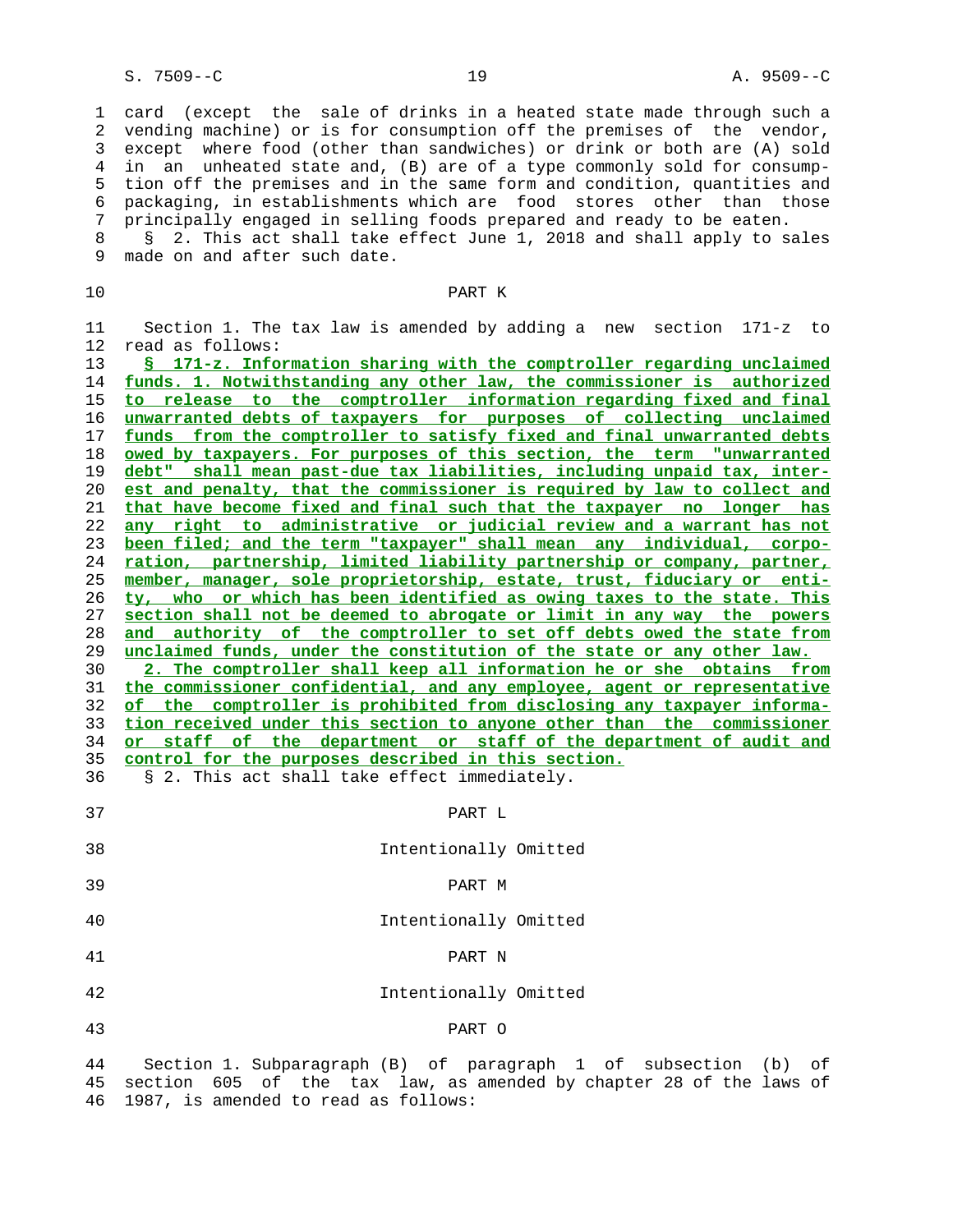1 (B) who [**is not domiciled in this state but**] maintains a permanent 2 place of abode in this state and spends in the aggregate more than one 3 hundred eighty-three days of the taxable year in this state, **whether or** 4 **not domiciled in this state for any portion of the taxable year,** unless 5 such individual is in active service in the armed forces of the United 6 States. 7 § 2. Paragraph 2 of subsection (a) of section 1305 of the tax law, as 8 amended by chapter 225 of the laws of 1977, is amended to read as follows: follows: 10 (2) who [**is not domiciled in such city but**] maintains a permanent 11 place of abode in such city and spends in the aggregate more than one 12 hundred eighty-three days of the taxable year in such city, **whether or** 13 **not domiciled in this city for any portion of the taxable year,** unless 14 such individual is in active service in the armed forces of the United 15 States. 16 § 3. Subparagraph (B) of paragraph 1 of subdivision (b) of section 17 11-1705 of the administrative code of the city of New York, as amended 18 by chapter 333 of the laws of 1987, is amended to read as follows: 19 (B) who [**is not domiciled in this city but**] maintains a permanent 20 place of abode in this city and spends in the aggregate more than one 21 hundred eighty-three days of the taxable year in this city, **whether or** 22 **not domiciled in this city for any portion of the taxable year,** unless 23 such individual is in active service in the armed forces of the United 24 States. 25 § 4. This act shall take effect immediately and shall apply to taxable 26 years commencing on or after such date.

## 27 PART P

 28 Section 1. Paragraph 1 of subsection (c-1) of section 606 of the tax 29 law, as amended by section 1 of part L-1 of chapter 109 of the laws of 30 2006, is amended to read as follows:

 31 (1) A resident taxpayer shall be allowed a credit as provided herein 32 equal to the greater of one hundred dollars times the number of qualify- 33 ing children of the taxpayer or the applicable percentage of the child 34 tax credit allowed the taxpayer under section twenty-four of the inter- 35 nal revenue code for the same taxable year for each qualifying child. 36 Provided, however, in the case of a taxpayer whose federal adjusted 37 gross income exceeds the applicable threshold amount set forth by 38 section 24(b)(2) of the Internal Revenue Code, the credit shall only be 39 equal to the applicable percentage of the child tax credit allowed the 40 taxpayer under section 24 of the Internal Revenue Code for each qualify- 41 ing child. For the purposes of this subsection, a qualifying child shall 42 be a child who meets the definition of qualified child under section 43 24(c) of the internal revenue code and is at least four years of age. 44 The applicable percentage shall be thirty-three percent. **For purposes** 45 **of this subsection, any reference to section 24 of the Internal Revenue** 46 **Code shall be a reference to such section as it existed immediately** 47 **prior to the enactment of Public Law 115-97.**

 48 § 2. This act shall take effect immediately and shall apply to taxable 49 years commencing on or after January 1, 2018.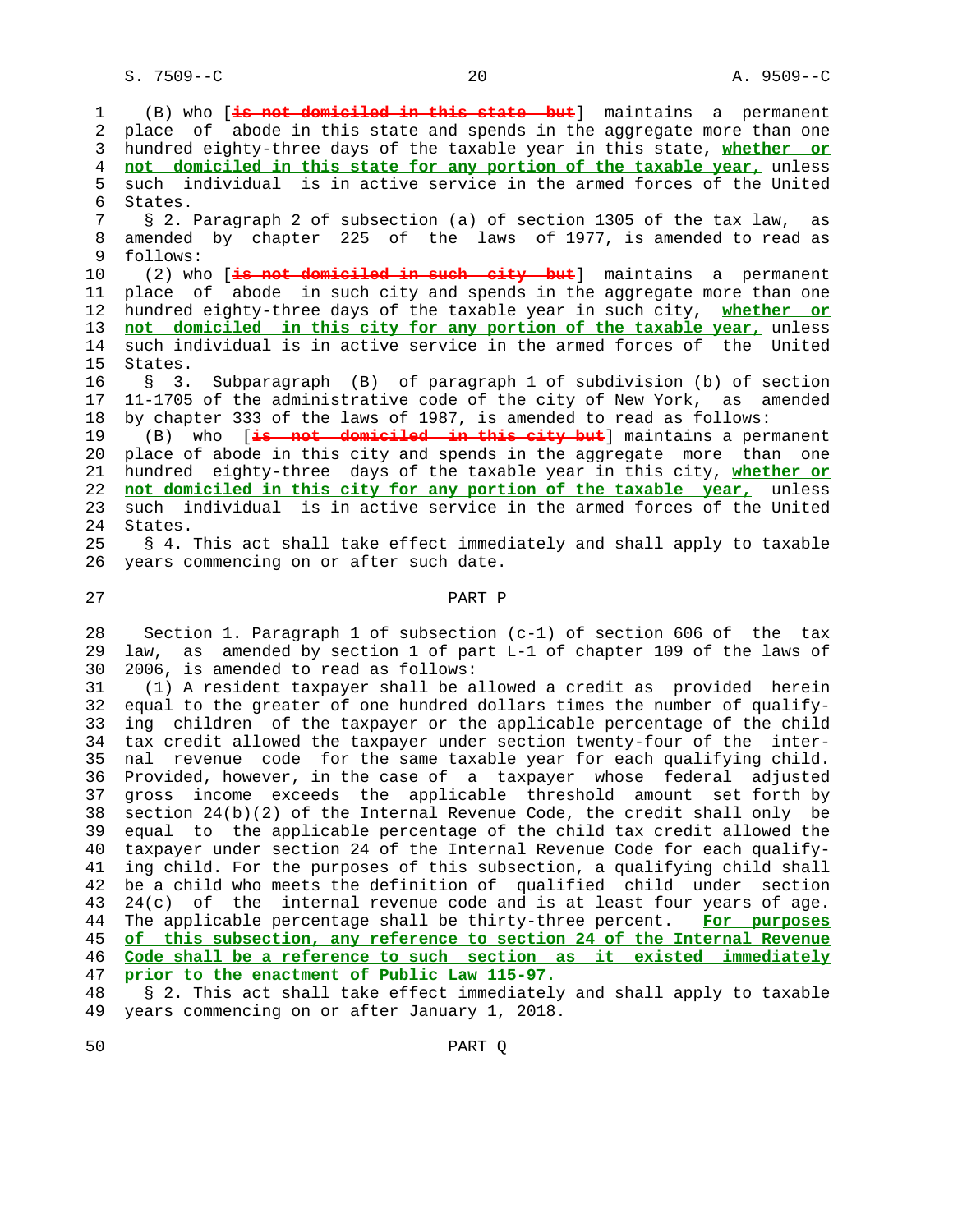1 Section 1. Paragraphs (a) and (b) of subdivision 29 of section 210-B 2 of the tax law, as amended by section 1 of part I of chapter 60 of the 3 laws of 2016, are amended to read as follows: 4 (a) Allowance of credit. For taxable years beginning on or after Janu- 5 ary first, two thousand fifteen and before January first, two thousand 6 [**nineteen**] **twenty-one**, a taxpayer shall be allowed a credit, to be 7 computed as provided in this subdivision, against the tax imposed by 8 this article, for hiring and employing, for not less than one year and 9 for not less than thirty-five hours each week, a qualified veteran with- 10 in the state. The taxpayer may claim the credit in the year in which 11 the qualified veteran completes one year of employment by the taxpayer. 12 If the taxpayer claims the credit allowed under this subdivision, the 13 taxpayer may not use the hiring of a qualified veteran that is the basis 14 for this credit in the basis of any other credit allowed under this 15 article. 16 (b) Qualified veteran. A qualified veteran is an individual: 17 (1) who served on active duty in the United States army, navy, air 18 force, marine corps, coast guard or the reserves thereof, or who served 19 in active military service of the United States as a member of the army 20 national guard, air national guard, New York guard or New York naval 21 militia; who was released from active duty by general or honorable 22 discharge after September eleventh, two thousand one; 23 (2) who commences employment by the qualified taxpayer on or after 24 January first, two thousand fourteen, and before January first, two 25 thousand [**eighteen**] **twenty**; and 26 (3) who certifies by signed affidavit, under penalty of perjury, that 27 he or she has not been employed for thirty-five or more hours during any 28 week in the one hundred eighty day period immediately prior to his or 29 her employment by the taxpayer. 30 § 2. Paragraphs 1 and 2 of subsection (a-2) of section 606 of the tax 31 law, as amended by section 2 of part I of chapter 60 of the laws of 32 2016, are amended to read as follows: 33 (1) Allowance of credit. For taxable years beginning on or after Janu- 34 ary first, two thousand fifteen and before January first, two thousand 35 [**nineteen**] **twenty-one**, a taxpayer shall be allowed a credit, to be 36 computed as provided in this subsection, against the tax imposed by this 37 article, for hiring and employing, for not less than one year and for 38 not less than thirty-five hours each week, a qualified veteran within 39 the state. The taxpayer may claim the credit in the year in which the 40 qualified veteran completes one year of employment by the taxpayer. If 41 the taxpayer claims the credit allowed under this subsection, the 42 taxpayer may not use the hiring of a qualified veteran that is the basis 43 for this credit in the basis of any other credit allowed under this 44 article. 45 (2) Qualified veteran. A qualified veteran is an individual: 46 (A) who served on active duty in the United States army, navy, air 47 force, marine corps, coast guard or the reserves thereof, or who served 48 in active military service of the United States as a member of the army 49 national guard, air national guard, New York guard or New York naval 50 militia; who was released from active duty by general or honorable 51 discharge after September eleventh, two thousand one; 52 (B) who commences employment by the qualified taxpayer on or after 53 January first, two thousand fourteen, and before January first, two 54 thousand [**eighteen**] **twenty**; and 55 (C) who certifies by signed affidavit, under penalty of perjury, that 56 he or she has not been employed for thirty-five or more hours during any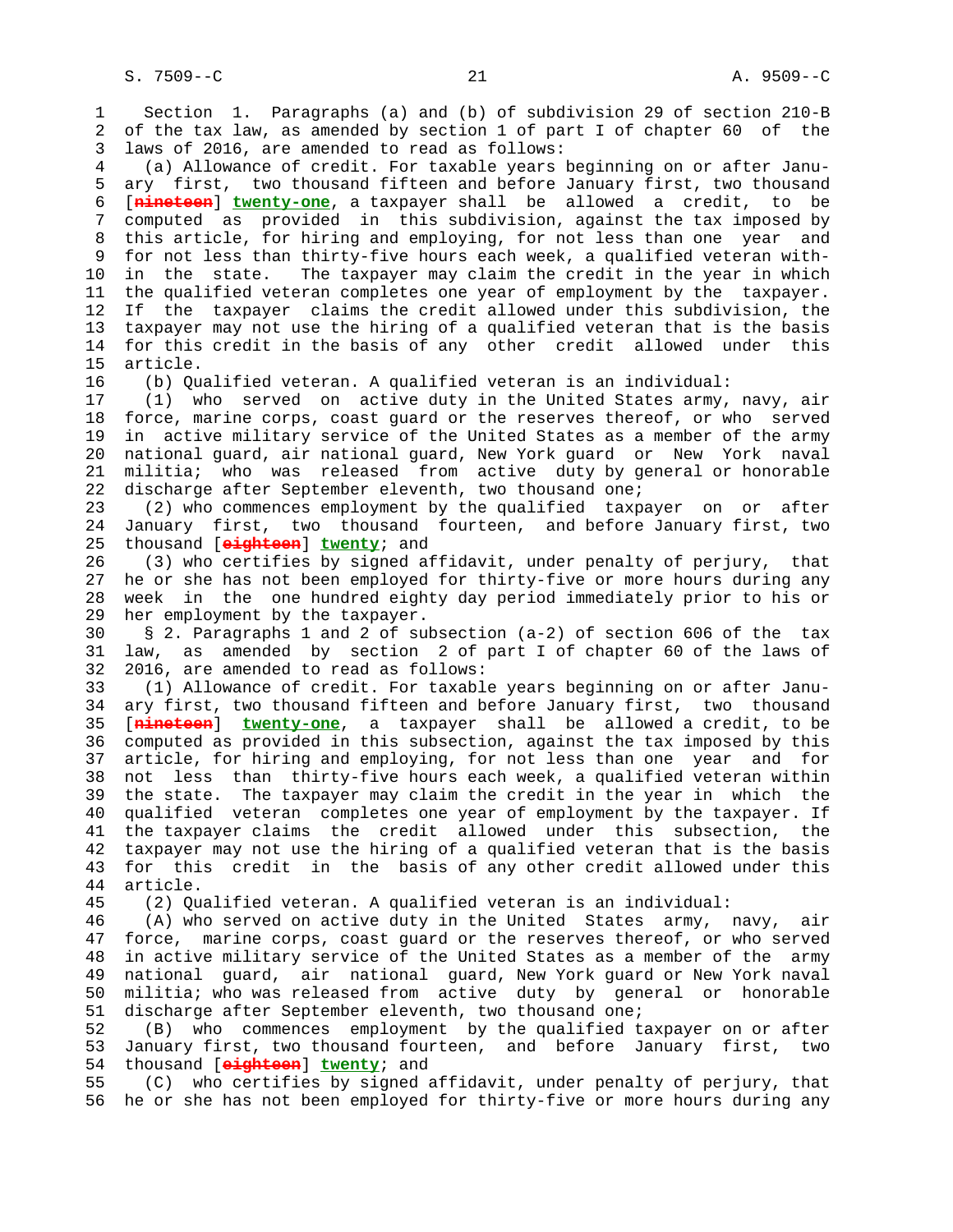1 week in the one hundred eighty day period immediately prior to his or 2 her employment by the taxpayer. 3 § 3. Paragraphs 1 and 2 of subdivision (g-1) of section 1511 of the 4 tax law, as amended by section 3 of part I of chapter 60 of the laws of 5 2016, are amended to read as follows: 6 (1) Allowance of credit. For taxable years beginning on or after Janu- 7 ary first, two thousand fifteen and before January first, two thousand 8 [**nineteen**] **twenty-one**, a taxpayer shall be allowed a credit, to be 9 computed as provided in this subdivision, against the tax imposed by 10 this article, for hiring and employing, for not less than one year and 11 for not less than thirty-five hours each week, a qualified veteran with- 12 in the state. The taxpayer may claim the credit in the year in which 13 the qualified veteran completes one year of employment by the taxpayer. 14 If the taxpayer claims the credit allowed under this subdivision, the 15 taxpayer may not use the hiring of a qualified veteran that is the basis 16 for this credit in the basis of any other credit allowed under this 17 article. 18 (2) Qualified veteran. A qualified veteran is an individual: 19 (A) who served on active duty in the United States army, navy, air 20 force, marine corps, coast guard or the reserves thereof, or who served 21 in active military service of the United States as a member of the army 22 national guard, air national guard, New York guard or New York naval 23 militia; who was released from active duty by general or honorable 24 discharge after September eleventh, two thousand one; 25 (B) who commences employment by the qualified taxpayer on or after 26 January first, two thousand fourteen, and before January first, two 27 thousand [**eighteen**] **twenty**; and 28 (C) who certifies by signed affidavit, under penalty of perjury, that 29 he or she has not been employed for thirty-five or more hours during any 30 week in the one hundred eighty day period immediately prior to his or 31 her employment by the taxpayer. 32 § 4. This act shall take effect immediately. 33 PART R 34 Section 1. Subdivision (c) of section 25-a of the labor law, as 35 amended by section 1 of part AA of chapter 56 of the laws of 2015, is 36 amended to read as follows: 37 (c) A qualified employer shall be entitled to a tax credit equal to 38 (1) [**five**] **seven** hundred **fifty** dollars per month for up to six months

 39 for each qualified employee the employer employs in a full-time job or 40 [**two**] **three** hundred [**fifty**] **seventy-five** dollars per month for up to six 41 months for each qualified employee the employer employs in a part-time 42 job of at least twenty hours per week or ten hours per week when the 43 qualified employee is enrolled in high school full-time, (2) [**one thou-** 44 **sand**] **fifteen hundred** dollars for each qualified employee who is 45 employed for at least an additional six **consecutive** months by the quali- 46 fied employer in a full-time job or [**five**] **seven** hundred **fifty** dollars 47 for each qualified employee who is employed for at least an additional 48 six **consecutive** months by the qualified employer in a part-time job of 49 at least twenty hours per week or ten hours per week when the qualified 50 employee is enrolled in high school full-time, and (3) an additional 51 [**one thousand**] **fifteen hundred** dollars for each qualified employee who 52 is employed for at least an additional year after the [**first year of the** 53 **employee's employment**] **completion of the time periods and satisfaction** 54 **of the conditions set forth in paragraphs one and two of this subdivi-**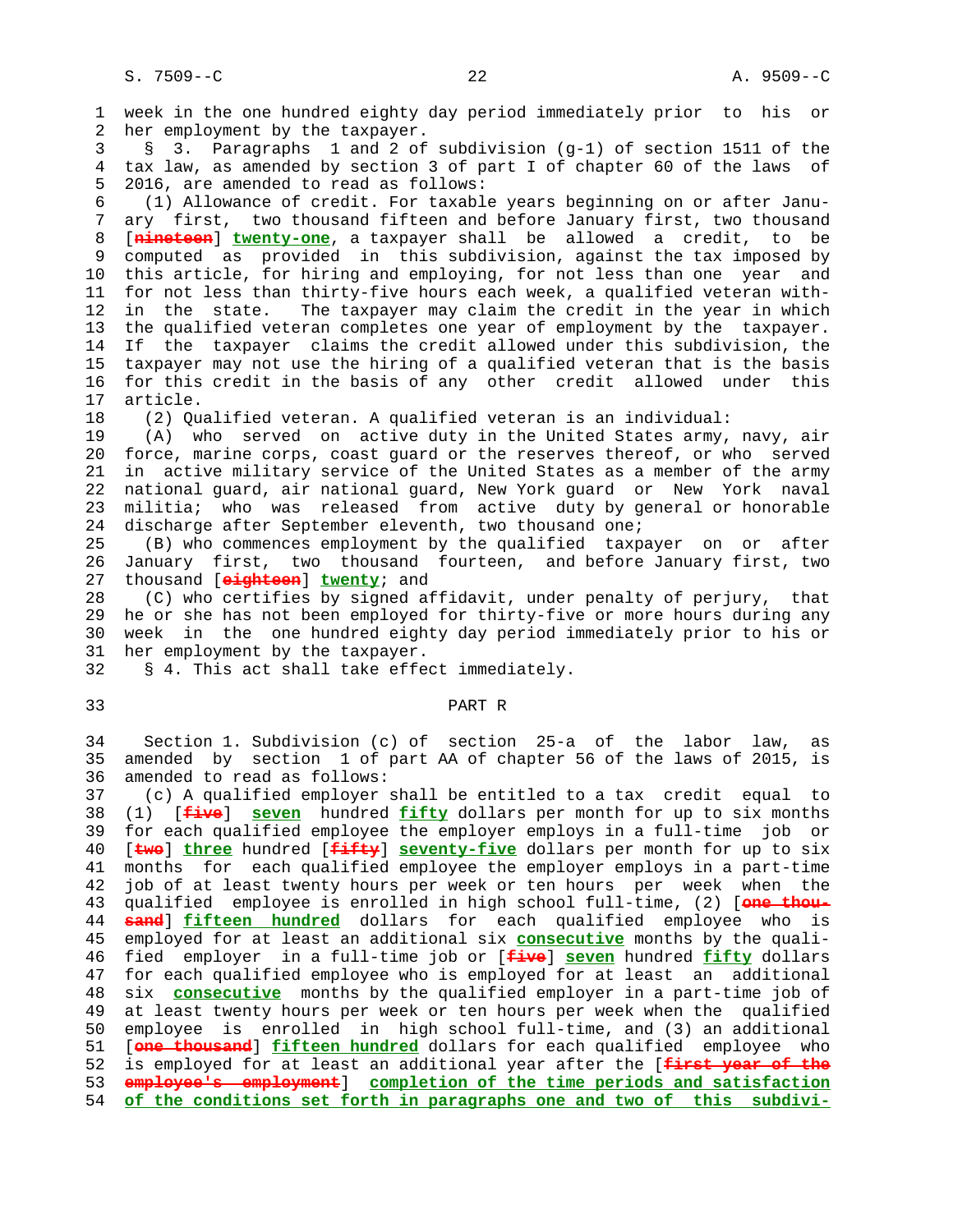1 **sion** by the qualified employer in a full-time job or [**five**] **seven** 2 hundred **fifty** dollars for each qualified employee who is employed for at 3 least an additional year after the [**first year of the employee's employ-** 4 **ment**] **completion of the time periods and satisfaction of the conditions** 5 **set forth in paragraphs one and two of this subdivision** by the qualified 6 employer in a part-time job of at least twenty hours per week or ten 7 hours per week when the qualified employee is enrolled in high school 8 full time. The tax credits shall be claimed by the qualified employer as<br>9 specified in subdivision thirty-six of section two hundred ten-B and 9 specified in subdivision thirty-six of section two hundred ten-B and 10 subsection (tt) of section six hundred six of the tax law.

 11 § 2. Subdivisions (d), (e) and (f) of section 25-a of the labor law, 12 subdivisions (d) and (e) as amended by section 1 of subpart A of part N 13 of chapter 59 of the laws of 2017 and subdivision (f) as amended by 14 section 1 of part AA of chapter 56 of the laws of 2015, are amended to 15 read as follows:

 16 (d) To participate in the program established under this section, an 17 employer must submit an application (in a form prescribed by the commis- 18 sioner) to the commissioner after January first, two thousand twelve but 19 no later than November thirtieth, two thousand twelve for program one, 20 after January first, two thousand fourteen but no later than November 21 thirtieth, two thousand fourteen for program two, after January first, 22 two thousand fifteen but no later than November thirtieth, two thousand 23 fifteen for program three, after January first, two thousand sixteen but 24 no later than November thirtieth, two thousand sixteen for program four, 25 after January first, two thousand seventeen but no later than November 26 thirtieth, two thousand seventeen for program five, after January first, 27 two thousand eighteen but no later than November thirtieth, two thousand 28 eighteen for program six, after January first, two thousand nineteen but 29 no later than November thirtieth, two thousand nineteen for program 30 seven, after January first, two thousand twenty but no later than Novem- 31 ber thirtieth, two thousand twenty for program eight, after January 32 first, two thousand twenty-one but no later than November thirtieth, two 33 thousand twenty-one for program nine, and after January first, two thou- 34 sand twenty-two but no later than November thirtieth, two thousand twen- 35 ty-two for program ten. The qualified employees must start their employ- 36 ment on or after January first, two thousand twelve but no later than 37 December thirty-first, two thousand twelve for program one, on or after 38 January first, two thousand fourteen but no later than December thirty- 39 first, two thousand fourteen for program two, on or after January first, 40 two thousand fifteen but no later than December thirty-first, two thou- 41 sand fifteen for program three, on or after January first, two thousand 42 sixteen but no later than December thirty-first, two thousand sixteen 43 for program four, on or after January first, two thousand seventeen but 44 no later than December thirty-first, two thousand seventeen for program 45 five, on or after January first, two thousand eighteen but no later than 46 December thirty-first, two thousand eighteen for program six, on or 47 after January first, two thousand nineteen but no later than December 48 thirty-first, two thousand nineteen for program seven, on or after Janu- 49 ary first, two thousand twenty but no later than December thirty-first, 50 two thousand twenty for program eight, on or after January first, two 51 thousand twenty-one but no later than December thirty-first, two thou- 52 sand twenty-one for program nine, and on or after January first, two 53 thousand twenty-two but no later than December thirty-first, two thou- 54 sand twenty-two for program ten. [**The commissioner shall establish** 55 **guidelines and criteria that specify requirements for employers to** 56 **participate in the program including criteria for certifying qualified**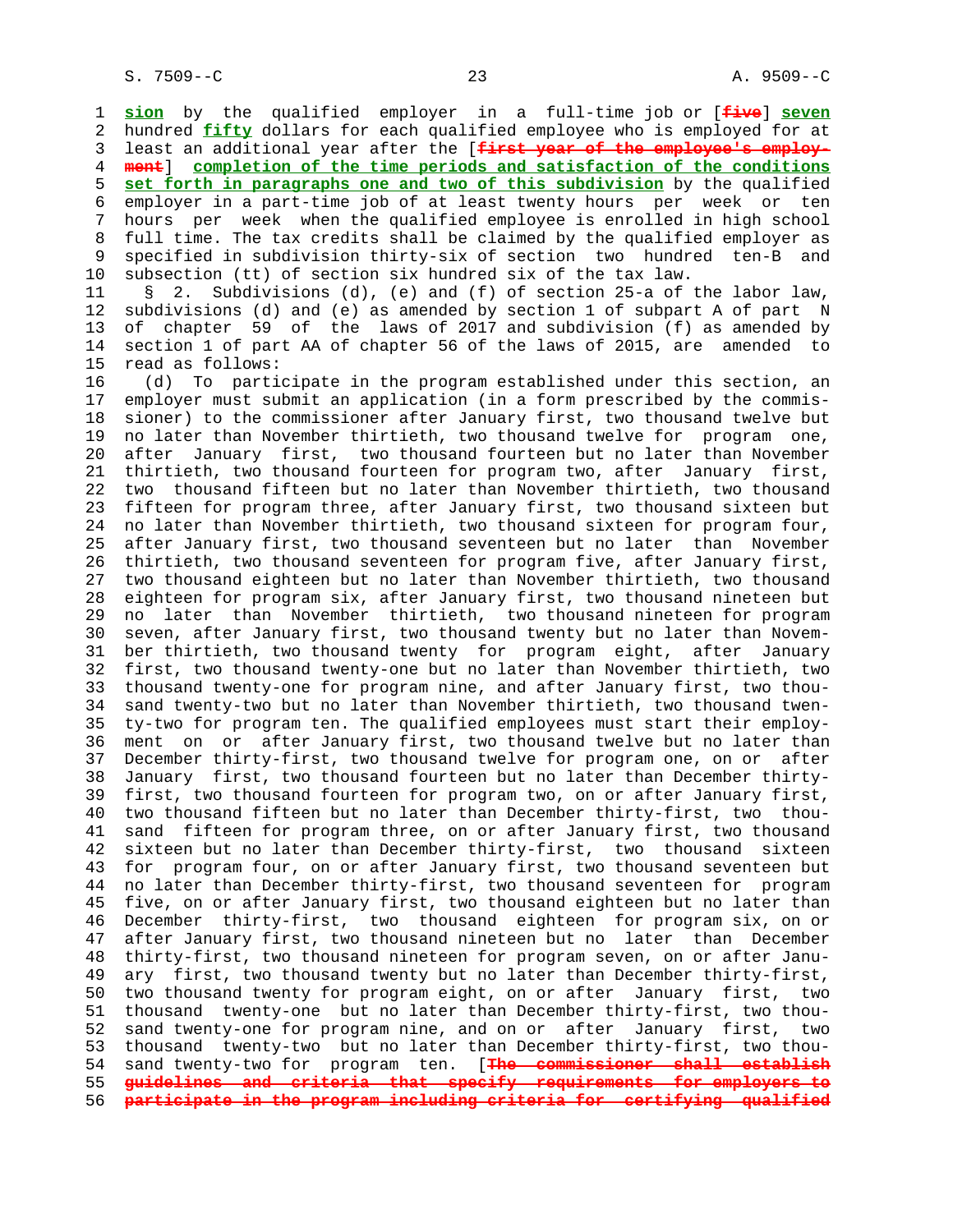S. 7509--C 24 A. 9509--C

**employees, ensuring that the process established will minimize any undue delay in issuing the certificate of eligibility. Any regulations that the commissioner determines are necessary may be adopted on an emergency basis notwithstanding anything to the contrary in section two hundred two of the state administrative procedure act. Such requirements may include the types of industries that the employers are engaged in. The commissioner may give preference to employers that are engaged in demand occupations or industries, or in regional growth sectors, including but not limited to those identified by the regional economic development councils, such as clean energy, healthcare, advanced manufacturing and conservation. In addition, the commissioner shall give preference to employers who offer advancement and employee benefit packages to the qualified individuals.**] **As part of such application, an employer must: (1) agree to allow the department of taxation and finance to share its tax information with the commissioner. However, any information shared as a result of this agreement shall not be available for disclosure or inspection under the state freedom of information law, and (2) allow the commissioner and its agents and the department of taxa- tion and finance and its agents access to any and all books and records of employers the commissioner may require to monitor compliance.** 21 (e) If, after reviewing the application submitted by an employer, the 22 commissioner determines that such employer is eligible to participate in 23 the program established under this section, the commissioner shall issue 24 the employer a **preliminary** certificate of eligibility that establishes 25 the employer as a qualified employer. The **preliminary** certificate of 26 eligibility shall specify the maximum amount of tax credit that the 27 employer [**will**] **may** be allowed to claim and the program year under which 28 it [**can**] **may** be claimed. **The maximum amount of tax credit the employer is allowed to claim shall be computed as prescribed in subdivision (c) of this section.** 31 (f) The commissioner shall annually publish a report. Such report must 32 contain the names and addresses of any employer issued a **preliminary** 33 certificate of eligibility under this section, [**and**] the [**maximum**] 34 amount of New York youth works tax credit allowed to the **qualified** 35 employer as specified on [**such**] **an annual final** certificate of [**eligi- bility**] **tax credit and any other information as determined by the commissioner**. 38 § 3. Section 25-a of the labor law is amended by adding three new 39 subdivisions (e-1), (e-2) and (e-3) to read as follows: **(e-1)(1) To receive an annual final certificate of tax credit, the qualified employer must annually submit, on or before January thirty- first of the calendar year subsequent to the payment of wages paid to an eligible employee, a report to the commissioner, in a form prescribed by the commissioner. The report must demonstrate that the employer has satisfied all eligibility requirements and provided all the information necessary for the commissioner to compute an actual amount of credit allowed. (2) After reviewing the report and finding it sufficient, the commis- sioner shall issue an annual final certificate of tax credit. Such certificate shall include, in addition to any other information the commissioner determines is necessary, the following information: (i) The name and employer identification number of the qualified employer; (ii) The program year for the corresponding credit award; (iii) The actual amount of credit to which the qualified employer is entitled for that calendar year or the fiscal year in which the annual**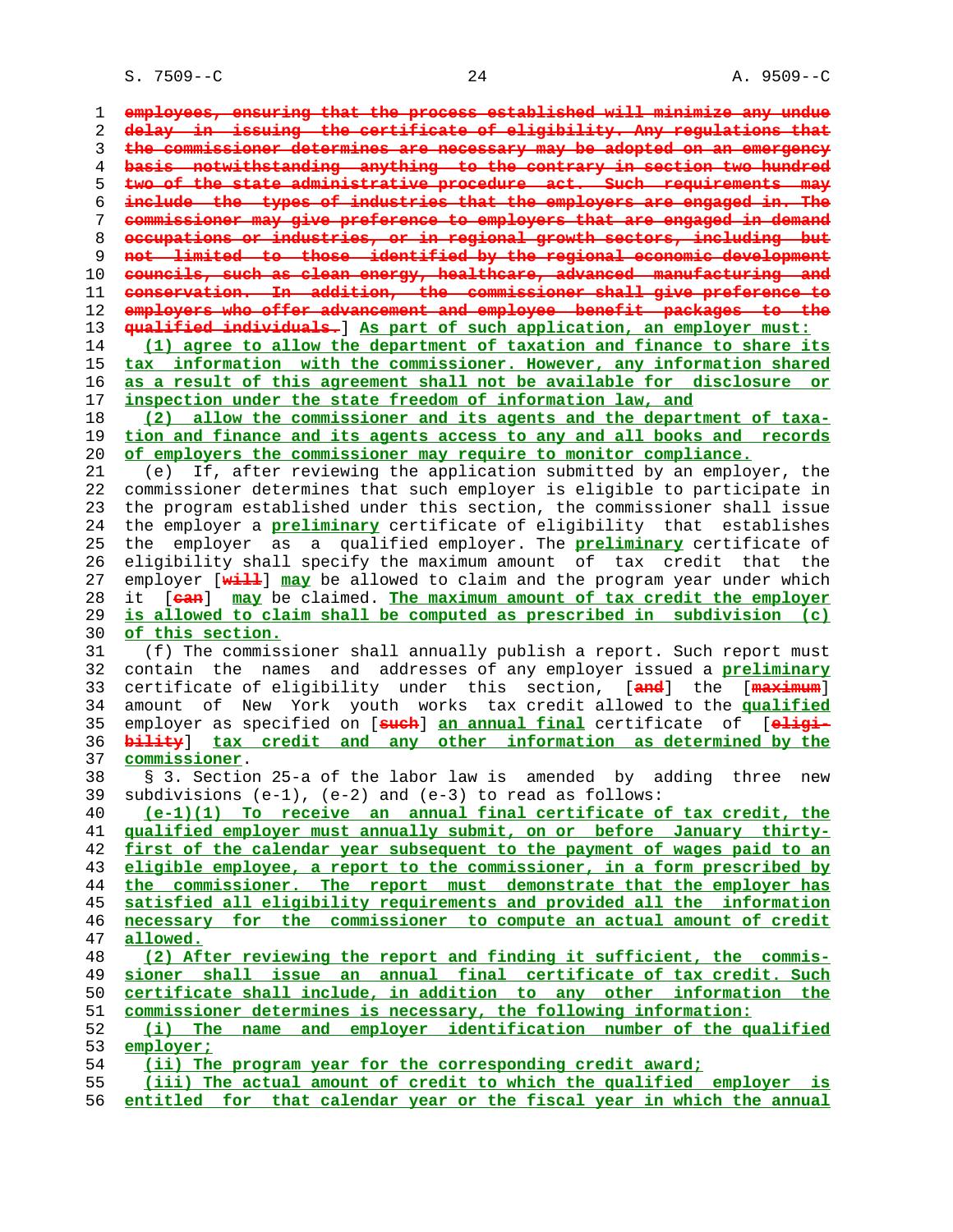**final certificate is issued, which actual amount cannot exceed the amount of credit listed on the preliminary certificate but may be less than such amount; and (iv) A unique certificate number identifying the annual final certif- icate of tax credit. (e-2) In determining the amount of credit for purposes of the annual final certificate of tax credit, the portion of the credit described in paragraph one of subdivision (c) of this section shall be allowed for the calendar year in which the wages are paid to the qualified employee, the portion of the credit described in paragraph two of subdivision (c) of this section shall be allowed for the calendar year in which the additional six consecutive month period ends, and the portion of the credit described in paragraph three of subdivision (c) of this section shall be allowed for the calendar year in which the additional year of consecutive employment ends after the completion of the time periods and satisfaction of the conditions set forth in paragraphs one and two of subdivision (c) of this section. If the qualified employer's taxable year is a calendar year, the employer shall be entitled to claim the credit as calculated on the annual final certificate of tax credit on the calendar year return for which the annual final certificate of tax credit was issued. If the qualified employer's taxable year is a fiscal year, the employer shall be entitled to claim the credit as calculated on the annual final certificate of tax credit on the return for the fiscal year that encompasses the date on which the annual final certif- icate of tax credit is issued. (e-3) The commissioner shall establish guidelines and criteria that specify requirements for employers to participate in the program includ- ing criteria for certifying qualified employees, and issuing the prelim- inary certificate of eligibility and annual final certificate of tax credit. Such requirements may include the types of industries that the employers are engaged in. The commissioner may give preference to employers that are engaged in demand occupations or industries, or in regional growth sectors, including but not limited to those identified by the regional economic development councils, such as clean energy, healthcare, advanced manufacturing and conservation. In addition, the commissioner shall give preference to employers who offer advancement and employee benefit packages to the qualified individuals.** 38 § 4. Paragraph (a) of subdivision 36 of section 210-B of the tax law, 39 as amended by section 2 of part AA of chapter 56 of the laws of 2015, is 40 amended to read as follows: 41 (a) A taxpayer that has been certified by the commissioner of labor as 42 a qualified employer pursuant to section twenty-five-a of the labor law 43 shall be allowed a credit against the tax imposed by this article equal 44 to (i) [**five**] **seven** hundred **fifty** dollars per month for up to six months 45 for each qualified employee the employer employs in a full-time job or 46 [**two**] **three** hundred [**fifty**] **seventy-five** dollars per month for up to six 47 months for each qualified employee the employer employs in a part-time 48 job of at least twenty hours per week or ten hours per week when the 49 qualified employee is enrolled in high school full-time, (ii) [**one thou- sand**] **fifteen hundred** dollars for each qualified employee who is 51 employed for at least an additional six **consecutive** months by the quali- 52 fied employer in a full-time job or [**five**] **seven** hundred **fifty** dollars 53 for each qualified employee who is employed for at least an additional 54 six **consecutive** months by the qualified employer in a part-time job of 55 at least twenty hours per week or ten hours per week when the qualified 56 employee is enrolled in high school full-time, and (iii) an additional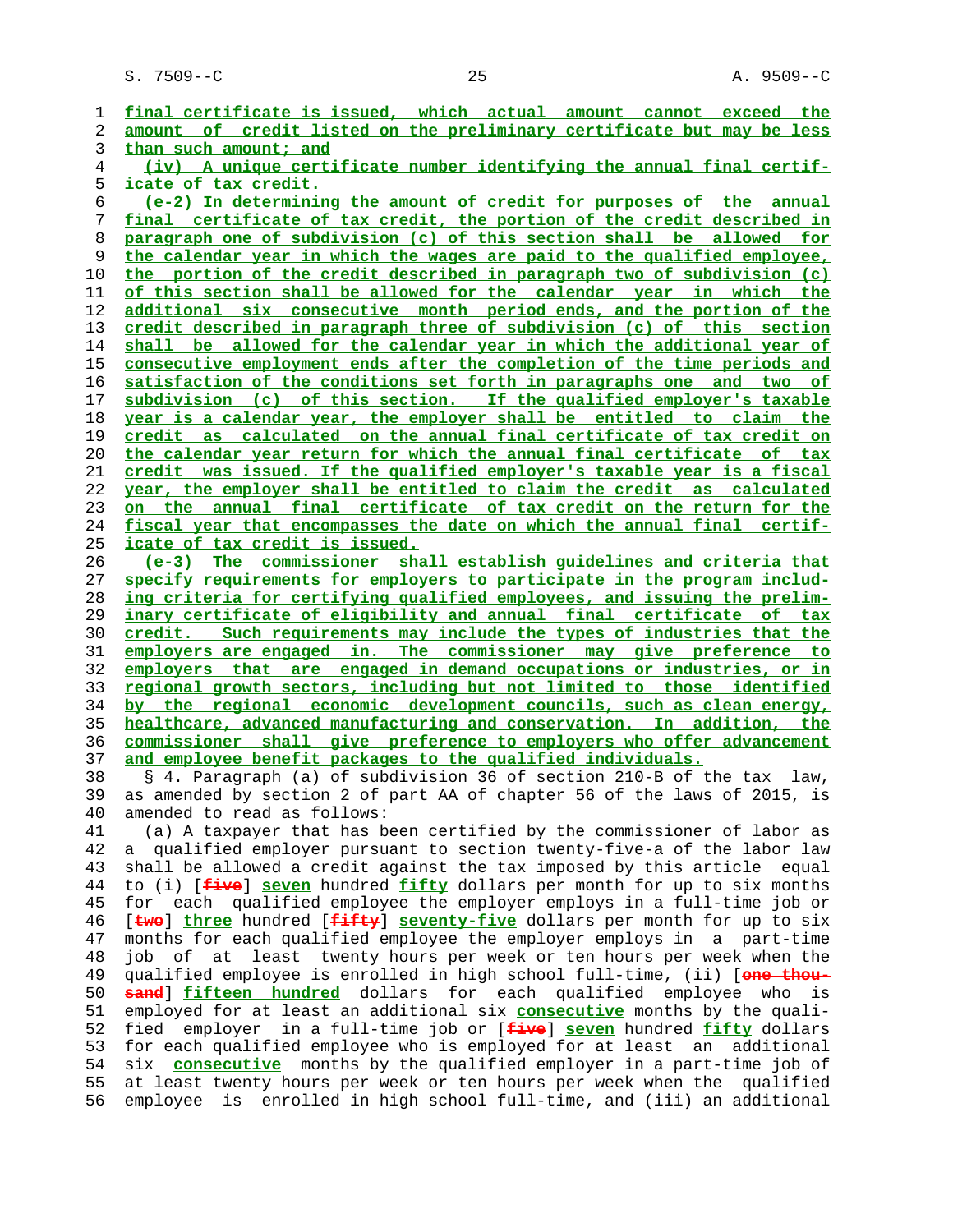1 [**one thousand**] **fifteen hundred** dollars for each qualified employee who 2 is employed for at least an additional year after the [**first year of the employee's employment**] **completion of the time periods and satisfaction of the conditions set forth in subparagraphs (i) and (ii) of this para- graph** by the qualified employer in a full-time job or [**five**] **seven** 6 hundred **fifty** dollars for each qualified employee who is employed for at 7 least an additional year after the [**first year of the employee's employ- ment**] **completion of the time periods and satisfaction of the conditions set forth in subparagraphs (i) and (ii) of this paragraph** by the quali- 10 fied employer in a part-time job of at least twenty hours per week or 11 ten hours per week when the qualified employee is enrolled in high 12 school full-time. For purposes of this subdivision, the term "qualified 13 employee" shall have the same meaning as set forth in subdivision (b) of 14 section twenty-five-a of the labor law. The portion of the credit 15 described in subparagraph (i) of this paragraph shall be allowed for the 16 taxable year in which the wages are paid to the qualified employee, the 17 portion of the credit described in subparagraph (ii) of this paragraph 18 shall be allowed in the taxable year in which the additional six month 19 period ends, and the portion of the credit described in subparagraph 20 (iii) of this paragraph shall be allowed in the taxable year in which 21 the additional year after the first year of employment ends. 22 § 5. Paragraph (a) of subdivision 36 of section 210-B of the tax law, 23 as amended by section four of this act, is amended to read as follows: 24 (a) A taxpayer that has been certified by the commissioner of labor as 25 a qualified employer pursuant to section twenty-five-a of the labor law **and received an annual final certificate of tax credit from such commis- sioner** shall be allowed a credit against the tax imposed by this article 28 equal to [**(i) seven hundred fifty dollars per month for up to six months for each qualified employee the employer employs in a full-time job or three hundred seventy-five dollars per month for up to six months for each qualified employee the employer employs in a part-time job of at least twenty hours per week or ten hours per week when the qualified employee is enrolled in high school full-time, (ii) fifteen hundred dollars for each qualified employee who is employed for at least an additional six consecutive months by the qualified employer in a full- time job or seven hundred fifty dollars for each qualified employee who is employed for at least an additional six consecutive months by the qualified employer in a part-time job of at least twenty hours per week or ten hours per week when the qualified employee is enrolled in high school full-time, and (iii) an additional fifteen hundred dollars for each qualified employee who is employed for at least an additional year after the completion of the time periods and satisfaction of the condi- tions set forth in subparagraphs (i) and (ii) of this paragraph by the qualified employer in a full-time job or seven hundred fifty dollars for each qualified employee who is employed for at least an additional year after the completion of the time periods and satisfaction of the condi- tions set forth in subparagraphs (i) and (ii) of this paragraph by the qualified employer in a part-time job of at least twenty hours per week or ten hours per week when the qualified employee is enrolled in high school full-time. For purposes of this subdivision, the term "qualified employee" shall have the same meaning as set forth in subdivision (b) of section twenty-five-a of the labor law. The portion of the credit described in subparagraph (i) of this paragraph shall be allowed for the taxable year in which the wages are paid to the qualified employee, the portion of the credit described in subparagraph (ii) of this paragraph shall be allowed in the taxable year in which the additional six month**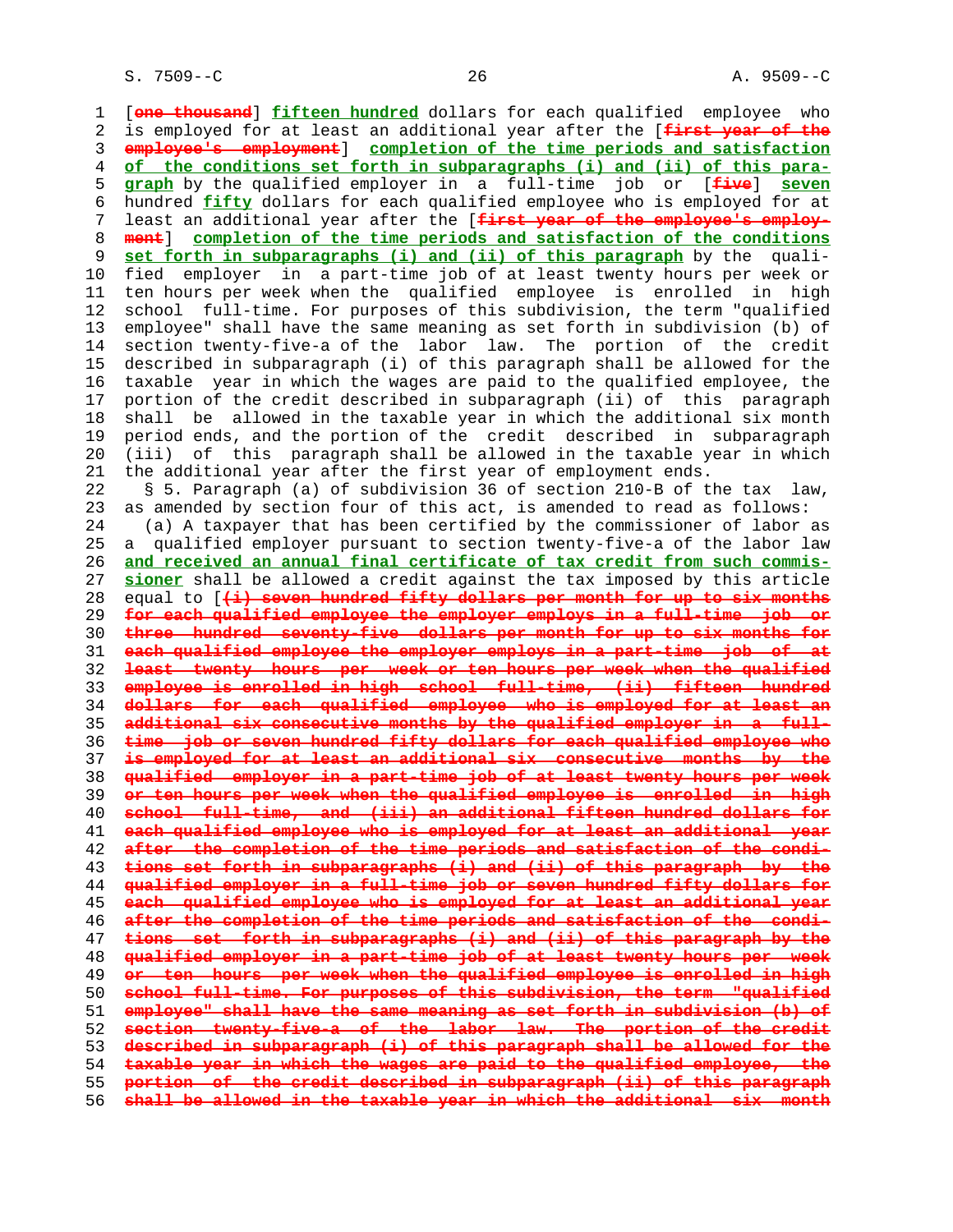**period ends, and the portion of the credit described in subparagraph (iii) of this paragraph shall be allowed in the taxable year in which the additional year after the first year of employment ends**] **the amount listed on the annual final certificate of tax credit issued by the commissioner of labor pursuant to section twenty-five-a of the labor law. If the qualified employer's taxable year is a calendar year, the employer shall be entitled to claim the credit as calculated on the annual final certificate of tax credit on the calendar year return for which the annual final certificate of tax credit was issued. If the qualified employer's taxable year is a fiscal year, the employer shall be entitled to claim the credit as calculated on the annual final certificate of tax credit on the return for the fiscal year that encom- passes the date on which the annual final certificate of tax credit is issued. For the purposes of this subdivision, the term "qualified employee" shall have the same meaning as set forth in subdivision (b) of section twenty-five-a of the labor law**.

 17 § 6. Paragraph (c) of subdivision 36 of section 210-B of the tax law, 18 as added by section 17 of part A of chapter 59 of the laws of 2014, is 19 amended to read as follows:

 20 (c) The taxpayer [**may**] **shall** be required to attach to its tax return 21 its **annual final** certificate of [**eligibility**] **tax credit** issued by the 22 commissioner of labor pursuant to section twenty-five-a of the labor 23 law. In no event shall the taxpayer be allowed a credit greater than the 24 amount of the credit listed on the **annual final** certificate of [**eligi-** 25 **bility**] **tax credit**. Notwithstanding any provision of this chapter to 26 the contrary, the commissioner and the commissioner's designees may 27 release the names and addresses of any taxpayer claiming this credit and 28 the amount of the credit earned by the taxpayer. Provided, however, if 29 a taxpayer claims this credit because it is a member of a limited 30 liability company or a partner in a partnership, only the amount of 31 credit earned by the entity and not the amount of credit claimed by the 32 taxpayer may be released.

 33 § 7. Paragraph 1 of subsection (tt) of section 606 of the tax law, as 34 amended by section 3 of part AA of chapter 56 of the laws of 2015, is 35 amended to read as follows:

 36 (1) A taxpayer that has been certified by the commissioner of labor as 37 a qualified employer pursuant to section twenty-five-a of the labor law 38 shall be allowed a credit against the tax imposed by this article equal 39 to (A) [**five**] **seven** hundred **fifty** dollars per month for up to six months 40 for each qualified employee the employer employs in a full-time job or 41 [**two**] **three** hundred [**fifty**] **seventy-five** dollars per month for up to six 42 months for each qualified employee the employer employs in a part-time 43 job of at least twenty hours per week or ten hours per week when the 44 qualified employee is enrolled in high school full-time, and (B) [**one** 45 **thousand**] **fifteen hundred** dollars for each qualified employee who is 46 employed for at least an additional six **consecutive** months by the quali- 47 fied employer in a full-time job or [**five**] **seven** hundred **fifty** dollars 48 for each qualified employee who is employed for at least an additional 49 six **consecutive** months by the qualified employer in a part-time job of 50 at least twenty hours per week or ten hours per week when the qualified 51 employee is enrolled in high school full-time, and (C) an additional 52 [**one thousand**] **fifteen hundred** dollars for each qualified employee who 53 is employed for at least an additional year after the [**first year of the** 54 **employee's employment**] **completion of the time periods and satisfaction** 55 **of the conditions set forth in subparagraphs A and B of this subsection** 56 by the qualified employer in a full-time job or [**five**] **seven** hundred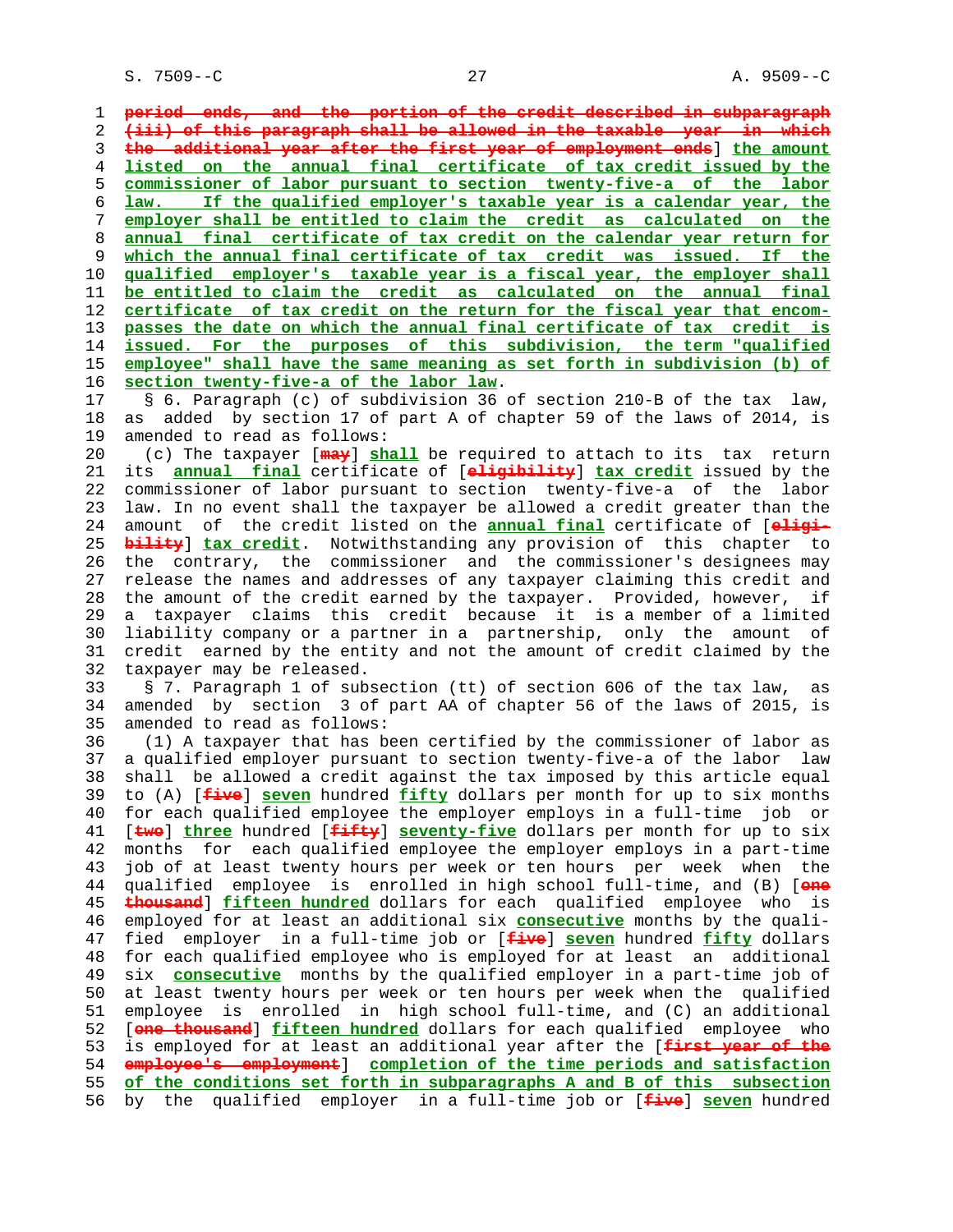1 **fifty** dollars for each qualified employee who is employed for at least 2 an additional year after the [**first year of the employee's employment**] 3 **completion of the time periods and satisfaction of the conditions set** 4 **forth in subparagraphs A and B of this subsection** by the qualified 5 employer in a part-time job of at least twenty hours per week or ten 6 hours per week when the qualified employee is enrolled in high school 7 full-time. A taxpayer that is a partner in a partnership, member of a 8 limited liability company or shareholder in an S corporation that has 9 been certified by the commissioner of labor as a qualified employer 10 pursuant to section twenty-five-a of the labor law shall be allowed its 11 pro rata share of the credit earned by the partnership, limited liabil- 12 ity company or S corporation. For purposes of this subsection, the term 13 "qualified employee" shall have the same meaning as set forth in subdi- 14 vision (b) of section twenty-five-a of the labor law. The portion of the 15 credit described in subparagraph (A) of this paragraph shall be allowed 16 for the taxable year in which the wages are paid to the qualified 17 employee, the portion of the credit described in subparagraph (B) of 18 this paragraph shall be allowed in the taxable year in which the addi- 19 tional six month period ends, and the portion of the credit described in 20 subparagraph (C) of this paragraph shall be allowed in the taxable year 21 in which the additional year after the first year of employment ends. 22 § 8. Paragraph 1 of subsection (tt) of section 606 of the tax law, as 23 amended by section seven of this act, is amended to read as follows: 24 (1) A taxpayer that has been certified by the commissioner of labor as 25 a qualified employer pursuant to section twenty-five-a of the labor law 26 **and received an annual final certificate of tax credit from such commis-** 27 **sioner** shall be allowed a credit against the tax imposed by this article 28 equal to [**(A) seven hundred fifty dollars per month for up to six months** 29 **for each qualified employee the employer employs in a full-time job or** 30 **three hundred seventy-five dollars per month for up to six months for** 31 **each qualified employee the employer employs in a part-time job of at** 32 **least twenty hours per week or ten hours per week when the qualified** 33 **employee is enrolled in high school full-time, and (B) fifteen hundred** 34 **dollars for each qualified employee who is employed for at least an** 35 **additional six consecutive months by the qualified employer in a full-** 36 **time job or seven hundred fifty dollars for each qualified employee who** 37 **is employed for at least an additional six consecutive months by the** 38 **qualified employer in a part-time job of at least twenty hours per week** 39 **or ten hours per week when the qualified employee is enrolled in high** 40 **school full-time, and (C) an additional fifteen hundred dollars for each** 41 **qualified employee who is employed for at least an additional year after** 42 **the completion of the time periods and satisfaction of the conditions** 43 **set forth in subparagraphs A and B of this subsection by the qualified** 44 **employer in a full-time job or seven hundred fifty dollars for each** 45 **qualified employee who is employed for at least an additional year after** 46 **the completion of the time periods and satisfaction of the conditions** 47 **set forth in subparagraphs A and B of this subsection by the qualified** 48 **employer in a part-time job of at least twenty hours per week or ten** 49 **hours per week when the qualified employee is enrolled in high school** 50 **full-time**] **the amount listed on the annual final certificate of tax** 51 **credit issued by the commissioner of labor pursuant to section twenty-** 52 **five-a of the labor law**. A taxpayer that is a partner in a partnership, 53 member of a limited liability company or shareholder in an S corporation 54 that has [**been certified by**] **received its annual final certificate of** 55 **tax credit from** the commissioner of labor as a qualified employer pursu- 56 ant to section twenty-five-a of the labor law shall be allowed its pro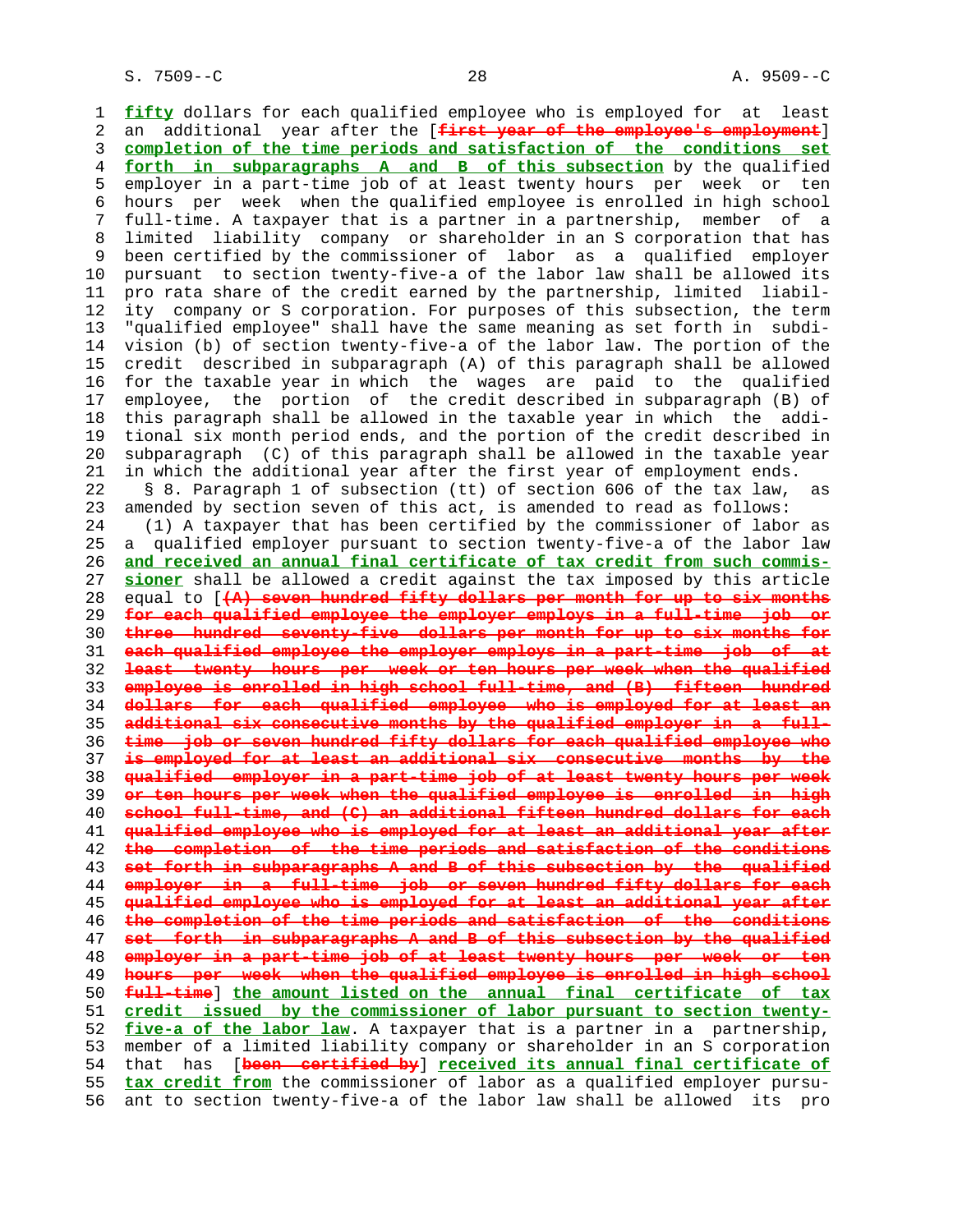S. 7509--C 29 A. 9509--C

 1 rata share of the credit earned by the partnership, limited liability 2 company or S corporation. [**For purposes of this subsection, the term** 3 **"qualified employee" shall have the same meaning as set forth in subdi-** 4 **vision (b) of section twenty-five-a of the labor law. The portion of the** 5 **credit described in subparagraph (A) of this paragraph shall be allowed** 6 **for the taxable year in which the wages are paid to the qualified** 7 **employee, the portion of the credit described in subparagraph (B) of** 8 **this paragraph shall be allowed in the taxable year in which the addi-** 9 **tional six month period ends, and the portion of the credit described in** 10 **subparagraph (C) of this paragraph shall be allowed in the taxable year** 11 **in which the additional year after the first year of employment ends.**] 12 **If the qualified employer's taxable year is a calendar year, the employ-** 13 **er shall be entitled to claim the credit as calculated on the annual** 14 **final certificate of tax credit on the calendar year return for which** 15 **the annual final certificate of tax credit was issued. If the qualified** 16 **employer's taxable year is a fiscal year, the employer shall be entitled** 17 **to claim the credit as calculated on the annual final certificate of tax** 18 **credit on the return for the fiscal year that encompasses the date on** 19 **which the annual final certificate of tax credit is issued. For the** 20 **purposes of this subsection, the term "qualified employee" shall have** 21 **the same meaning as set forth in subdivision (b) of section** 22 **twenty-five-a of the labor law.** 23 § 9. Paragraph 3 of subsection (tt) of section 606 of the tax law, as 24 added by section 3 of part D of chapter 56 of the laws of 2011, is 25 amended to read as follows: 26 (3) The taxpayer [**may**] **shall** be required to attach to its tax return 27 its **annual final** certificate of [**eligibility**] **tax credit** issued by the 28 commissioner of labor pursuant to section twenty-five-a of the labor 29 law. In no event shall the taxpayer be allowed a credit greater than the 30 amount of the credit listed on the **annual final** certificate of [**eligi-** 31 **bility**] **tax credit**. Notwithstanding any provision of this chapter to the 32 contrary, the commissioner and the commissioner's designees may release 33 the names and addresses of any taxpayer claiming this credit and the 34 amount of the credit earned by the taxpayer. Provided, however, if a 35 taxpayer claims this credit because it is a member of a limited liabil- 36 ity company, a partner in a partnership, or a shareholder in a subchap- 37 ter S corporation, only the amount of credit earned by the entity and 38 not the amount of credit claimed by the taxpayer may be released. 39 § 10. This act shall take effect immediately, provided however that 40 (i) section one of this act shall apply to tax years beginning on or 41 after January 1, 2018; (ii) sections four and seven of this act shall 42 apply to tax years beginning on or after January 1, 2018 and before 43 January 1, 2019; and (iii) sections two, three, five, six, eight, and 44 nine of this act shall take effect January 1, 2019 and shall apply to 45 tax years beginning on or after January 1, 2019. 46 PART S 47 Intentionally Omitted 48 PART T

49 Intentionally Omitted

50 PART U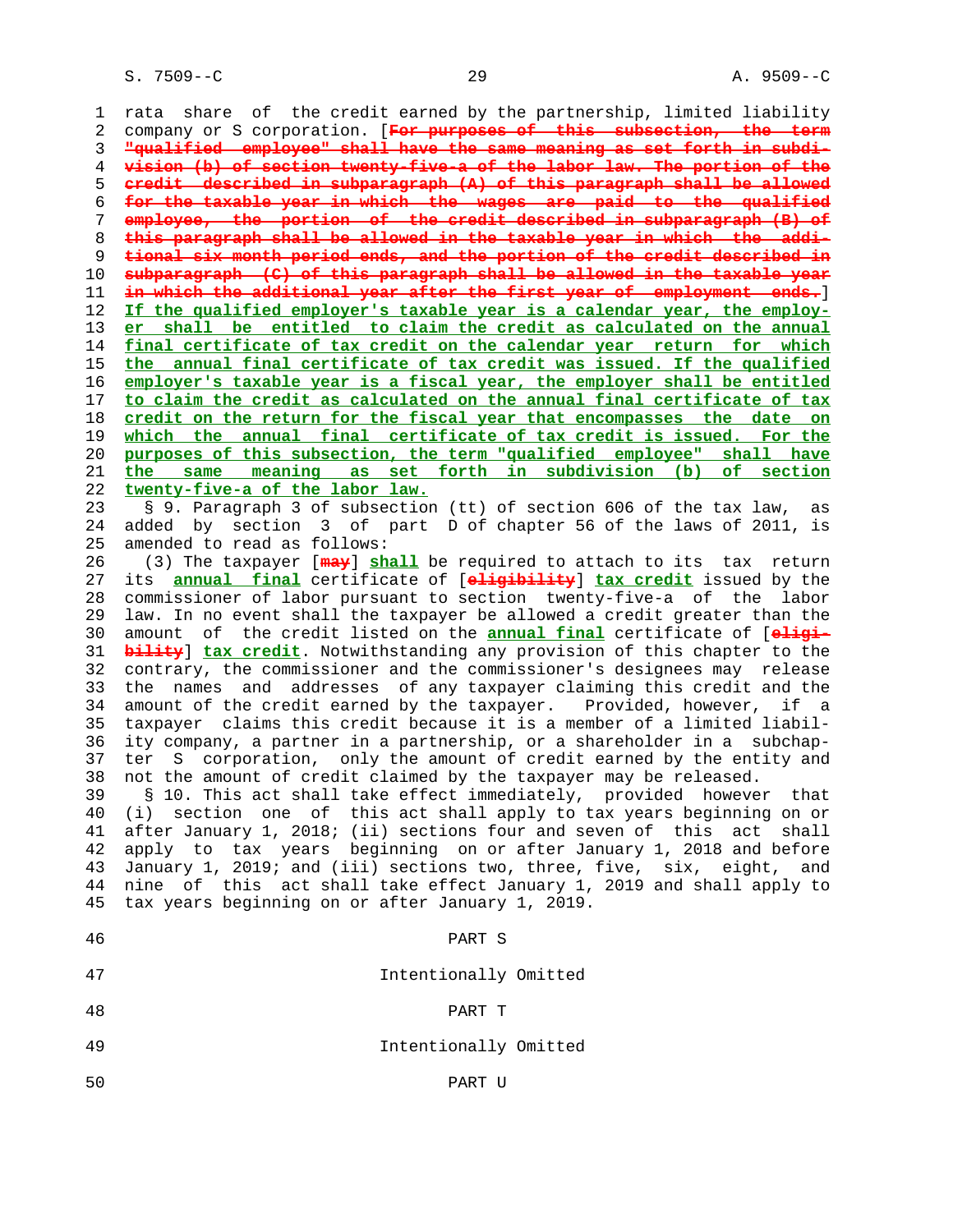| Intentionally Omitted |
|-----------------------|
| PART V                |
| Intentionally Omitted |

4 PART W

 5 Section 1. Subdivision (f) of section 1115 of the tax law, as amended 6 by chapter 205 of the laws of 1968, is amended to read as follows:

 7 (f) **(1)** Services rendered by a veterinarian licensed and registered as 8 required by the education law which constitute the practice of veteri- 9 nary medicine as defined in said law, including hospitalization for 10 which no separate boarding charge is made, shall not be subject to tax 11 under paragraph (3) of subdivision (c) of section eleven hundred five, 12 but the exemption allowed by this subdivision shall not apply to other 13 services provided by a veterinarian to pets and other animals, includ- 14 ing, but not limited to, boarding, grooming and clipping. Articles of 15 tangible personal property designed for use in some manner relating to 16 domestic animals or poultry, when sold by such a veterinarian, shall not 17 be subject to tax under subdivision (a) of section eleven hundred five 18 or under section eleven hundred ten. However, the sale of any such arti- 19 cles of tangible personal property to a veterinarian shall not be deemed 20 a sale for resale within the meaning of [**pargraph**] **paragraph** (4) of 21 subdivision (b) of section eleven hundred one and shall not be exempt 22 from retail sales tax.

**(2) Drugs or medicine sold to or used by a veterinarian for use in rendering services that are exempt pursuant to paragraph one of this subdivision to livestock or poultry used in the production for sale of tangible personal property by farming, or sold to a person qualifying for the exemption provided for in paragraph six of subdivision (a) of this section for use by such person on such livestock or poultry.**

 29 § 2. Subdivision (a) of section 1119 of the tax law, as amended by 30 chapter 686 of the laws of 1986 and as further amended by section 15 of 31 part GG of chapter 63 of the laws of 2000, is amended to read as 32 follows:

 33 (a) Subject to the conditions and limitations provided for herein, a 34 refund or credit shall be allowed for a tax paid pursuant to subdivision 35 (a) of section eleven hundred five or section eleven hundred ten (1) on 36 the sale or use of tangible personal property if the purchaser or user, 37 in the performance of a contract, later incorporates that tangible 38 personal property into real property located outside this state, (2) on 39 the sale or use of tangible personal property purchased in bulk, or any 40 portion thereof, which is stored and not used by the purchaser or user 41 within this state if that property is subsequently reshipped by such 42 purchaser or user to a point outside this state for use outside this 43 state, (3) on the sale to or use by a contractor or subcontractor of 44 tangible personal property if that property is used by him solely in the 45 performance of a pre-existing lump sum or unit price construction 46 contract, (4) on the sale or use within this state of tangible personal 47 property, not purchased for resale, if the use of such property in this 48 state is restricted to fabricating such property (including incorporat- 49 ing it into or assembling it with other tangible personal property), 50 processing, printing or imprinting such property and such property is 51 then shipped to a point outside this state for use outside this state, 52 [**(5) on the sale to or use by a veterinarian of drugs or medicine if**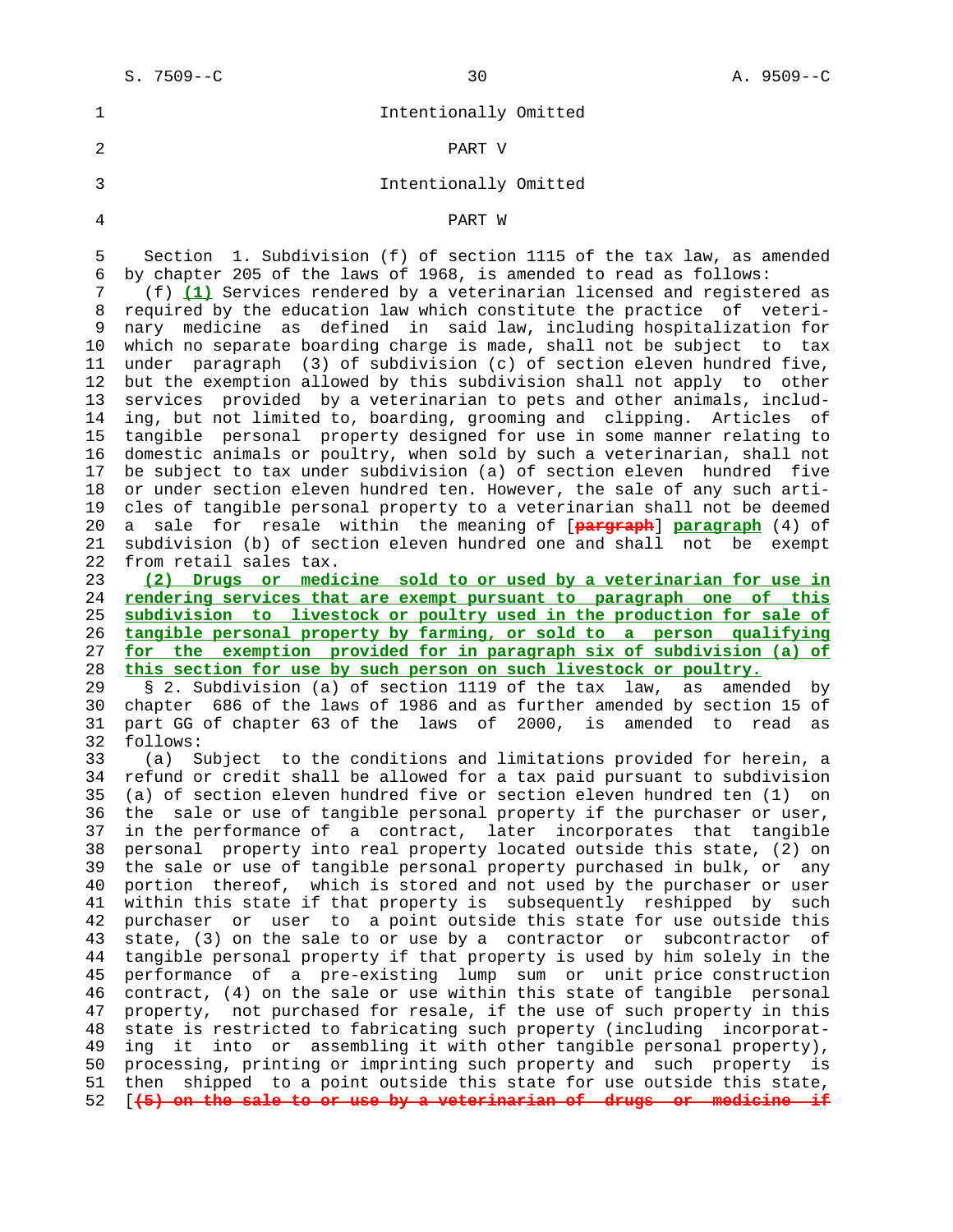1 **such drugs or medicine are used by such veterinarian in rendering** 2 **services, which are exempt pursuant to subdivision (f) of section eleven** 3 **hundred fifteen of this chapter, to livestock or poultry used in the** 4 **production for sale of tangible personal property by farming or if such** 5 **drugs or medicine are sold to a person qualifying for the exemption** 6 **provided for in paragraph (6) of subdivision (a) of section eleven** 7 **hundred fifteen of this chapter for use by such person on such livestock** 8 **or poultry,** or (6) on the sale of tangible personal property purchased<br>9 for use in constructing, expanding or rehabilitating industrial or for use in constructing, expanding or rehabilitating industrial or 10 commercial real property (other than property used or to be used exclu- 11 sively by one or more registered vendors primarily engaged in the retail 12 sale of tangible personal property) located in an area designated as an 13 empire zone pursuant to article eighteen-B of the general municipal law, 14 but only to the extent that such property becomes an integral component 15 part of the real property. (For the purpose of clause (3) of the preced- 16 ing sentence, the term "pre-existing lump sum or unit price construction 17 contract" shall mean a contract for the construction of improvements to 18 real property under which the amount payable to the contractor or 19 subcontractor is fixed without regard to the costs incurred by him in 20 the performance thereof, and which (i) was irrevocably entered into 21 prior to the date of the enactment of this article or the enactment of a 22 law increasing the rate of tax imposed under this article, or (ii) 23 resulted from the acceptance by a governmental agency of a bid accompa- 24 nied by a bond or other performance guaranty which was irrevocably 25 submitted prior to such date.) Where the tax on the sale or use of such 26 tangible personal property has been paid to the vendor, to qualify for 27 such refund or credit, such tangible personal property must be incorpo- 28 rated into real property as required in clause (1) above, reshipped as 29 required in clause (2) above, used in the manner described in clauses 30  $(3)$ ,  $(4)[$  $\rightarrow$  (5) and (6) above within three years after the date such tax 31 was payable to the tax commission by the vendor pursuant to section 32 eleven hundred thirty-seven. Where the tax on the sale or use of such 33 tangible personal property was paid by the applicant for the credit or 34 refund directly to the tax commission, to qualify for such refund or 35 credit, such tangible personal property must be incorporated into real 36 property as required in clause (1) above, reshipped as required in 37 clause (2) above, used in the manner described in clauses  $(3)$ ,  $(4)[7]$  38 **(5)**] and (6) above within three years after the date such tax was paya- 39 ble to the tax commission by such applicant pursuant to this article. An 40 application for a refund or credit pursuant to this section must be 41 filed with such commission within the time provided by subdivision (a) 42 of section eleven hundred thirty-nine. Such application shall be in such 43 form as the tax commission may prescribe. Where an application for cred- 44 it has been filed, the applicant may immediately take such credit on the 45 return which is due coincident with or immediately subsequent to the 46 time that he files his application for credit. However, the taking of 47 the credit on the return shall be deemed to be part of the application 48 for credit and shall be subject to the provisions in respect to applica- 49 tions for credit in section eleven hundred thirty-nine as provided in 50 subdivision (e) of such section. With respect to a sale or use described 51 in clause (3) above where a pre-existing lump sum or unit price 52 construction contract was irrevocably entered into prior to the date of 53 the enactment of this article or the bid accompanied by the performance 54 guaranty was irrevocably submitted to the governmental agency prior to 55 such date, the purchaser or user shall be entitled to a refund or credit 56 only of the amount by which the tax on such sale or use imposed under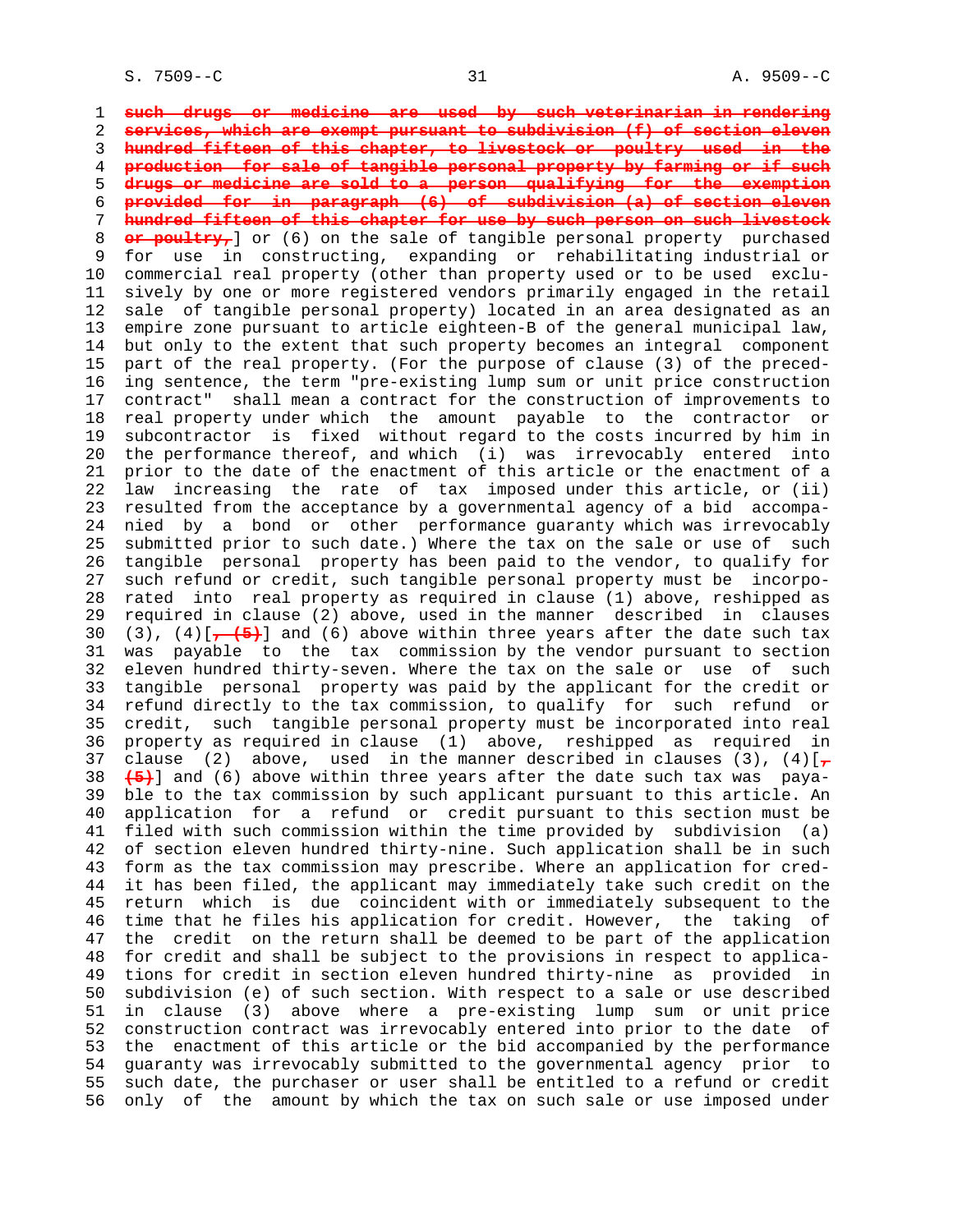1 this article plus any tax imposed under the authority of article twen- 2 ty-nine exceeds the amount computed by applying against such sale or use 3 the local rate of tax, if any, in effect at the time such contract was 4 entered into or such bid was submitted.

 5 In the case of the enactment of a law increasing the rate of tax 6 imposed by this article, the purchaser or user shall be entitled only to 7 a refund or credit of the amount by which the increased tax on such sale 8 or use imposed under this article plus any tax imposed under the author- 9 ity of article twenty-nine exceeds the amount computed by applying 10 against such sale or use the state and local rates of tax in effect at 11 the time such contract was entered into or such bid was submitted.

 12 § 3. This act shall take effect June 1, 2018, and shall apply to sales 13 made and uses occurring on and after such date.

#### 14 **PART X**

 15 Section 1. Subdivision 1 of section 1131 of the tax law, as amended by 16 chapter 576 of the laws of 1994, is amended to read as follows:

 17 (1) "Persons required to collect tax" or "person required to collect 18 any tax imposed by this article" shall include: every vendor of tangible 19 personal property or services; every recipient of amusement charges; and 20 every operator of a hotel. Said terms shall also include any officer, 21 director or employee of a corporation or of a dissolved corporation, any 22 employee of a partnership, any employee or manager of a limited liabil- 23 ity company, or any employee of an individual proprietorship who as such 24 officer, director, employee or manager is under a duty to act for such 25 corporation, partnership, limited liability company or individual 26 proprietorship in complying with any requirement of this article**, or has** 27 **so acted**; and any member of a partnership or limited liability company. 28 Provided, however, that any person who is a vendor solely by reason of 29 clause (D) or (E) of subparagraph (i) of paragraph (8) of subdivision 30 (b) of section eleven hundred one **of this article** shall not be a "person 31 required to collect any tax imposed by this article" until twenty days 32 after the date by which such person is required to file a certificate of 33 registration pursuant to section eleven hundred thirty-four **of this** 34 **part**.

 35 § 2. Subdivision (a) of section 1133 of the tax law, as amended by 36 chapter 621 of the laws of 1967, is amended to read as follows:

 37 (a) **(1)** Except as otherwise provided in **paragraph two of this subdivi-** 38 **sion and in** section eleven hundred thirty-seven **of this part**, every 39 person required to collect any tax imposed by this article shall be 40 personally liable for the tax imposed, collected or required to be 41 collected under this article. Any such person shall have the same right 42 in respect to collecting the tax from his customer or in respect to 43 nonpayment of the tax by the customer as if the tax were a part of the 44 purchase price of the property or service, amusement charge or rent, as 45 the case may be, and payable at the same time; provided, however, that 46 the tax commission shall be joined as a party in any action or proceed- 47 ing brought to collect the tax.

**(2) Notwithstanding any other provision of this article: (i) The commissioner shall grant the relief described in subparagraph (iii) of this paragraph to a limited partner of a limited partnership (but not a partner of a limited liability partnership) or a member of a limited liability company if such limited partner or member demonstrates to the satisfaction of the commissioner that such limited partner's or member's ownership interest and the percentage of the distributive share of the**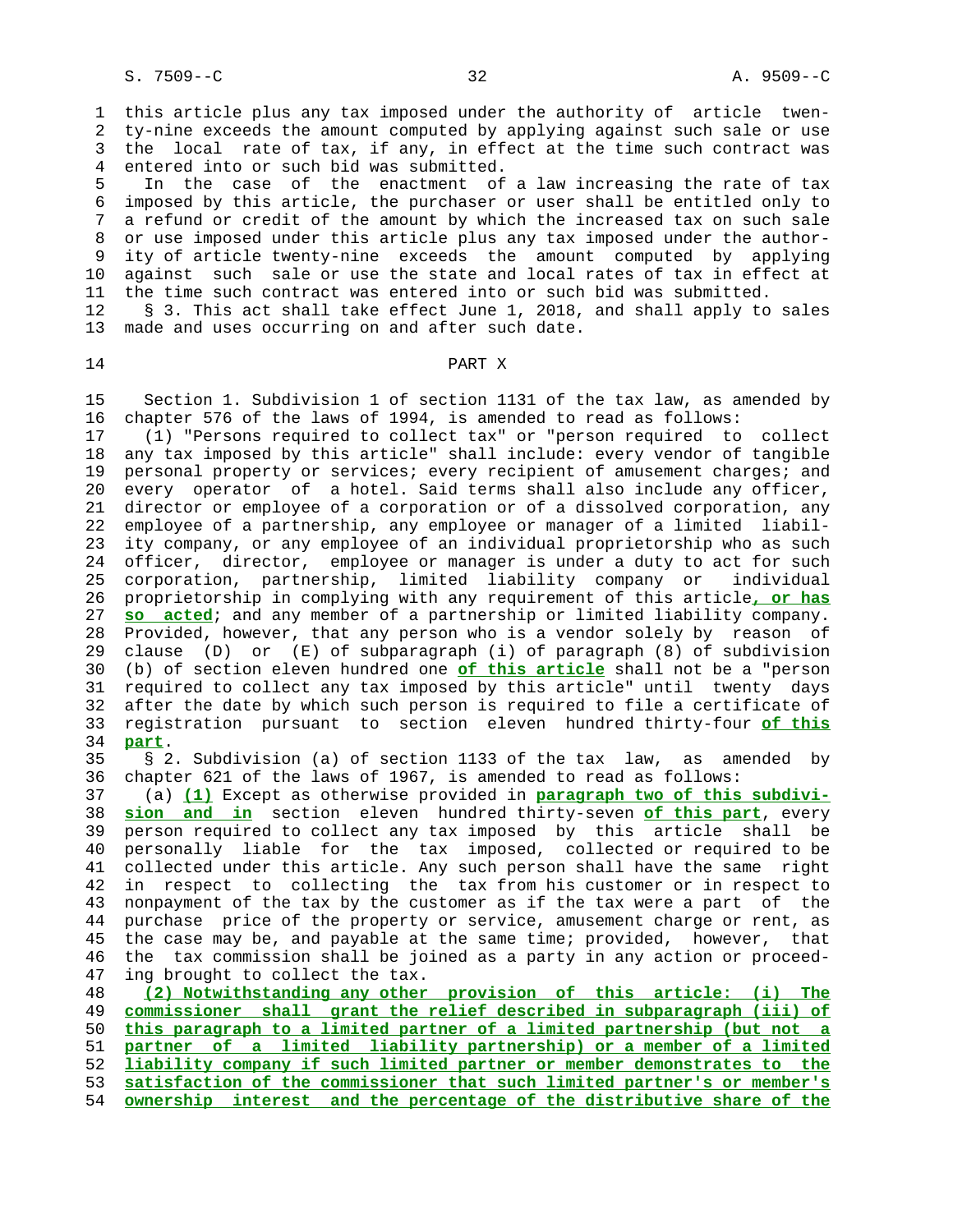S. 7509--C 33 A. 9509--C

**profits and losses of such limited partnership or limited liability company are each less than fifty percent, and such limited partner or member was not under a duty to act for such limited partnership or limited liability company in complying with any requirement of this article. Provided, however, the commissioner may deny an application for relief to any such limited partner or member who the commissioner finds has acted on behalf of such limited partnership or limited liability company in complying with any requirement of this article or has been convicted of a crime provided in this chapter or who has a past-due liability, as such term is defined in section one hundred seventy-one-v of this chapter. (ii) Such limited partner or member must submit an application for relief, on a form prescribed by the commissioner, and the information provided in such application must be true and complete in all material respects. Providing materially false or fraudulent information on such application shall disqualify such limited partner or member for the relief described in subparagraph (iii) of this paragraph, shall void any agreement with the commissioner with respect to such relief, and shall result in such limited partner or member bearing strict liability for the total amount of tax, interest and penalty owed by their respective limited partnership or limited liability company pursuant to this subdi- vision. (iii) A limited partner of a limited partnership or member of a limit- ed liability company, who meets the requirements set forth in this para- graph and whose application for relief is approved by the commissioner, shall be liable for the percentage of the original sales and use tax liability of their respective limited partnership or limited liability company that reflects such limited partner's or member's ownership interest of distributive share of the profits and losses of such limited partnership or limited liability company, whichever is higher. Such original liability shall include any interest accrued thereon up to and including the date of payment by such limited partner or member at the underpayment rate set by the commissioner pursuant to section eleven hundred forty-two of this part, and shall be reduced by the sum of any payments made by (A) the limited partnership or limited liability compa- ny; (B) any person required to collect tax not eligible for relief; and (C) any person required to collect tax who was eligible for relief but had not been approved for relief by the commissioner at the time such payment was made. Provided, however, such limited partner or member shall not be liable for any penalty owed by such limited partnership or limited liability company or any other partner or member of such limited partnership or limited liability company. Any payment made by a limited partner or member pursuant to the provisions of this paragraph shall not be credited against the liability of other limited partners or members of their respective limited partnership or limited liability company who are eligible for the same relief; provided, however that the sum of the amounts owed by all of the persons required to collect tax of a limited partnership or limited liability company shall not exceed the total liability of such limited partnership or limited liability company.** 50 § 3. This act shall take effect immediately. 51 PART Y 52 Intentionally Omitted

53 PART Z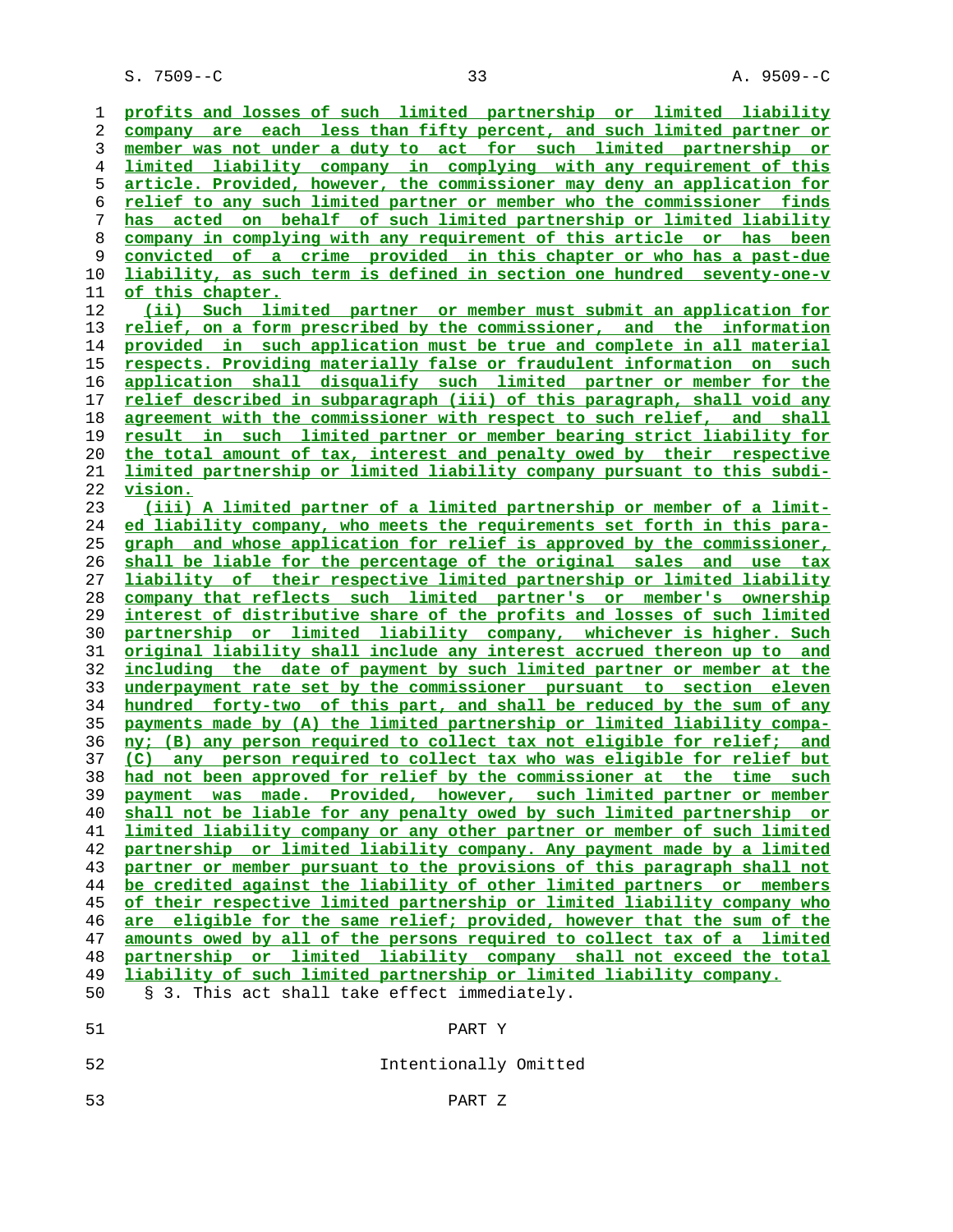1 Section 1. Section 2 of subpart R of part A of chapter 61 of the laws 2 of 2017, amending the tax law relating to extending the expiration of 3 the authorization to the county of Genesee to impose an additional one 4 percent of sales and compensating use taxes, is amended to read as 5 follows:

 6 § 2. Notwithstanding any other provision of law to the contrary, the 7 one percent increase in sales and compensating use taxes authorized for 8 the county of Genesee until November 30, [**2019**] **2020** pursuant to clause 9 (20) of subparagraph (i) of the opening paragraph of section 1210 of the 10 tax law, as amended by section one of this act, shall be divided in the 11 same manner and proportion as the existing three percent sales and 12 compensating use taxes in such county are divided.

 13 § 2. Section 2 of subpart Z of part A of chapter 61 of the laws of 14 2017, amending the tax law relating to the imposition of sales and 15 compensating use taxes by the county of Monroe, is amended to read as 16 follows:

 17 § 2. Notwithstanding the provisions of subdivisions (b) and (c) of 18 section 1262 and section 1262-g of the tax law, net collections, as such 19 term is defined in section 1262 of the tax law, derived from the imposi- 20 tion of sales and compensating use taxes by the county of Monroe at the 21 additional rate of one percent as authorized pursuant to clause (25) of 22 subparagraph (i) of the opening paragraph of section 1210 of the tax 23 law, as amended by section one of this act, which are in addition to the 24 current net collections derived from the imposition of such taxes at the 25 three percent rate authorized by the opening paragraph of section 1210 26 of the tax law, shall be distributed and allocated as follows: for the 27 period of December 1, 2017 through November 30, [**2019**] **2020** in cash, 28 five percent to the school districts in the area of the county outside 29 the city of Rochester, three percent to the towns located within the 30 county, one and one-quarter percent to the villages located within the 31 county, and ninety and three-quarters percent to the city of Rochester 32 and county of Monroe. The amount of the ninety and three-quarters 33 percent to be distributed and allocated to the city of Rochester and 34 county of Monroe shall be distributed and allocated to each so that the 35 combined total distribution and allocation to each from the sales tax 36 revenues pursuant to sections 1262 and 1262-g of the tax law and this 37 section shall result in the same total amount being distributed and 38 allocated to the city of Rochester and county of Monroe. The amount so 39 distributed and allocated to the county shall be used for county 40 purposes. The foregoing cash payments to the school districts shall be 41 allocated on the basis of the enrolled public school pupils, thereof, as 42 such term is used in subdivision (b) of section 1262 of the tax law, 43 residing in the county of Monroe. The cash payments to the towns located 44 within the county of Monroe shall be allocated on the basis of the ratio 45 which the population of each town, exclusive of the population of any 46 village or portion thereof located within a town, bears to the total 47 population of the towns, exclusive of the population of the villages 48 located within such towns. The cash payments to the villages located 49 within the county shall be allocated on the basis of the ratio which the 50 population of each village bears to the total population of the villages 51 located within the county. The term population as used in this section 52 shall have the same meaning as used in subdivision (b) of section 1262 53 of the tax law.

 54 § 3. Section 3 of subpart EE of part A of chapter 61 of the laws of 55 2017, amending the tax law relating to extending the authorization of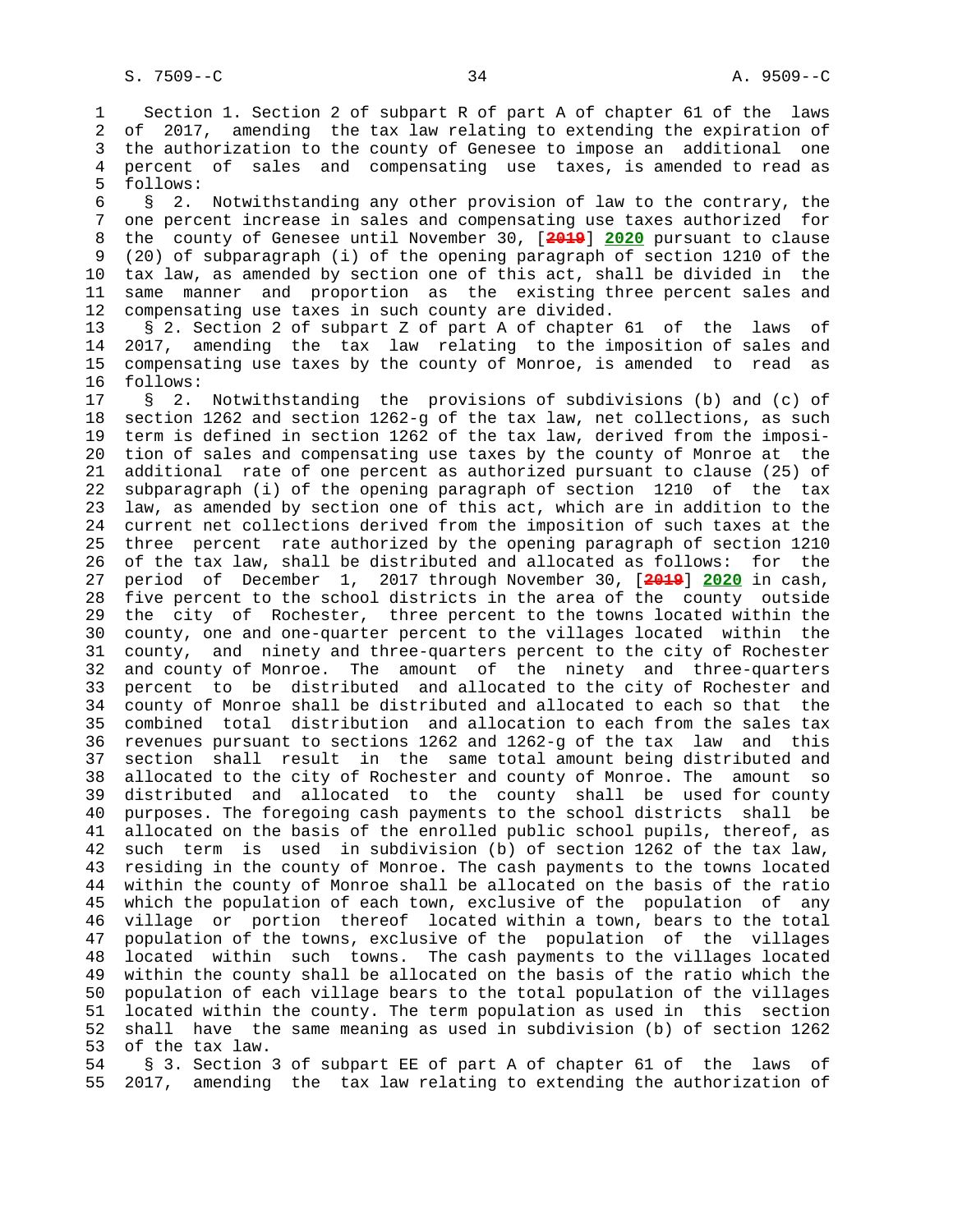1 the county of Onondaga to impose an additional rate of sales and compen- 2 sating use taxes, is amended to read as follows: 3 § 3. Notwithstanding any contrary provision of law, net collections 4 from the additional one percent rate of sales and compensating use taxes 5 which may be imposed by the county of Onondaga during the period 6 commencing December 1, 2018 and ending November 30, [**2019**] **2020**, pursu- 7 ant to the authority of section 1210 of the tax law, shall not be 8 subject to any revenue distribution agreement entered into under subdi- 9 vision (c) of section 1262 of the tax law, but shall be allocated and 10 distributed or paid, at least quarterly, as follows: (i) 1.58% to the 11 county of Onondaga for any county purpose; (ii) 97.79% to the city of 12 Syracuse; and (iii) .63% to the school districts in accordance with 13 subdivision (a) of section 1262 of the tax law. 14 § 4. Section 2 of subpart GG of part A of chapter 61 of the laws of 15 2017, amending the tax law relating to extending the authority of the 16 county of Orange to impose an additional rate of sales and compensating 17 use taxes, is amended to read as follows: 18 § 2. Notwithstanding subdivision (c) of section 1262 of the tax law, 19 net collections from any additional rate of sales and compensating use 20 taxes which may be imposed by the county of Orange during the period 21 commencing December 1, 2017, and ending November 30, [**2019**] **2020**, pursu- 22 ant to the authority of section 1210 of the tax law, shall be paid to 23 the county of Orange and shall be used by such county solely for county 24 purposes and shall not be subject to any revenue distribution agreement 25 entered into pursuant to the authority of subdivision (c) of section 26 1262 of the tax law. 27 § 5. This act shall take effect immediately and shall be deemed to 28 have been in full force and effect on June 29, 2017. 29 PART AA 30 Intentionally Omitted 31 PART BB 32 Intentionally Omitted 33 PART CC 34 Intentionally Omitted 35 PART DD 36 Intentionally Omitted 37 PART EE

 38 Section 1. Subdivision 1 of section 208 of the racing, pari-mutuel 39 wagering and breeding law, as amended by chapter 140 of the laws of 40 2008, is amended to read as follows:

 41 1. In consideration of the franchise and in accordance with its fran- 42 chise agreement, the franchised corporation shall remit to the state, 43 each year, no later than April fifth, a franchise fee payment. The fran- 44 chise fee shall be calculated and equal to the lesser of paragraph (a) 45 or (b) of this subdivision as follows: (a) adjusted net income, includ- 46 ing all sources of audited generally accepted accounting principles net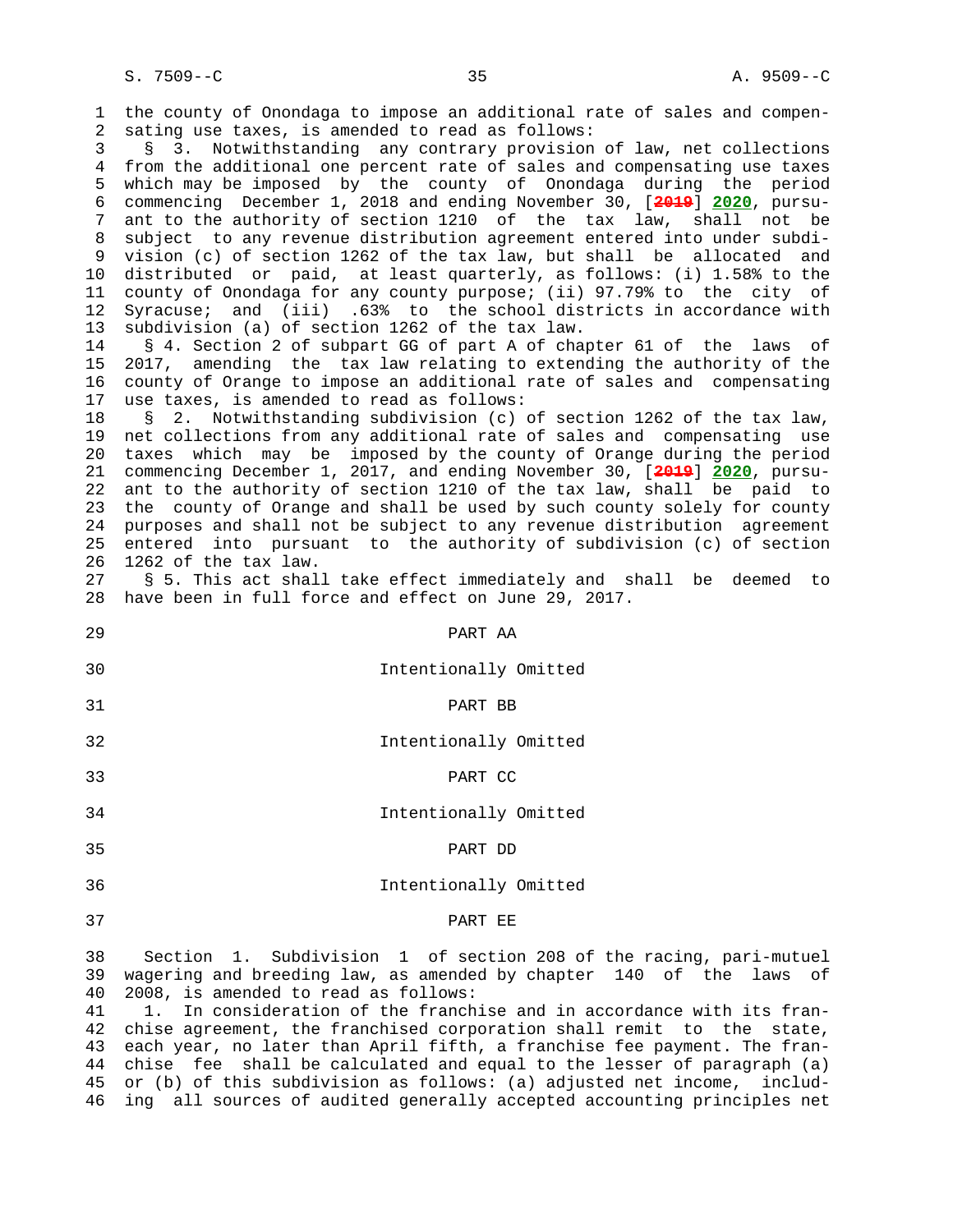1 income as of December thirty-first (i) plus the amount of depreciation 2 and amortization for such year as set forth on the statement of cash 3 flows (ii) less the amount received by the franchised corporation for 4 capital expenditures and (iii) less principal payments made for the 5 repayment of debt; or (b) operating cash which is defined as cash avail- 6 able on December thirty-first (i) which excludes all restricted cash 7 accounts, segregated accounts as per audited financial statements and 8 cash on hand needed to fund the on-track pari-mutuel operations through<br>9 the vault, (ii) less [<del>forty-five</del>] ninety days of operating expenses 9 the vault, (ii) less [**forty-five**] **ninety** days of operating expenses 10 pursuant to generally accepted accounting principles which shall be an 11 average calculated by dividing the current year's annual budget by the 12 number of days in such year and multiplying that number by [**forty-five**] 13 **ninety**.

 14 § 2. An advisory committee shall be established within the New York 15 gaming commission comprised of individuals with demonstrated interest in 16 the performance of thoroughbred and standardbred race horses to review 17 the present structure, operations and funding of equine drug testing and 18 research conducted pursuant to article nine of the racing, pari-mutuel 19 wagering and breeding law. Members of the committee, who shall be 20 appointed by the governor, shall include but not be limited to a desig- 21 nee at the recommendation of each licensed or franchised thoroughbred 22 and standardbred racetrack, a designee at the recommendation of each 23 operating regional off-track betting corporation, a designee at the 24 recommendation of each recognized horsemen's organization at licensed or 25 franchised thoroughbred and standardbred racetracks, a designee at the 26 recommendation of both Morrisville State College and the Cornell Univer- 27 sity School of Veterinary Medicine, and two designees each at the recom- 28 mendation of the speaker of the assembly and temporary president of the 29 senate. The governor shall designate the chair from among the members 30 who shall serve as such at the pleasure of the governor. State agencies 31 shall cooperate with and assist the committee in the fulfillment of its 32 duties and may render informational, non-personnel services to the 33 committee within their respective functions as the committee may reason- 34 ably request. Recommendations shall be delivered to the temporary presi- 35 dent of the senate, speaker of the assembly and governor by December 1, 36 2018 regarding the future of such research, testing and funding. 37 Members of the board shall not be considered policymakers. 38 § 3. This act shall take effect immediately.

#### 39 PART FF

## 40 Intentionally Omitted

#### 41 PART GG

 42 Section 1. Paragraph (a) of subdivision 1 of section 1003 of the 43 racing, pari-mutuel wagering and breeding law, as amended by section 1 44 of part OO of chapter 59 of the laws of 2017, is amended to read as 45 follows:

 46 (a) Any racing association or corporation or regional off-track 47 betting corporation, authorized to conduct pari-mutuel wagering under 48 this chapter, desiring to display the simulcast of horse races on which 49 pari-mutuel betting shall be permitted in the manner and subject to the 50 conditions provided for in this article may apply to the commission for 51 a license so to do. Applications for licenses shall be in such form as 52 may be prescribed by the commission and shall contain such information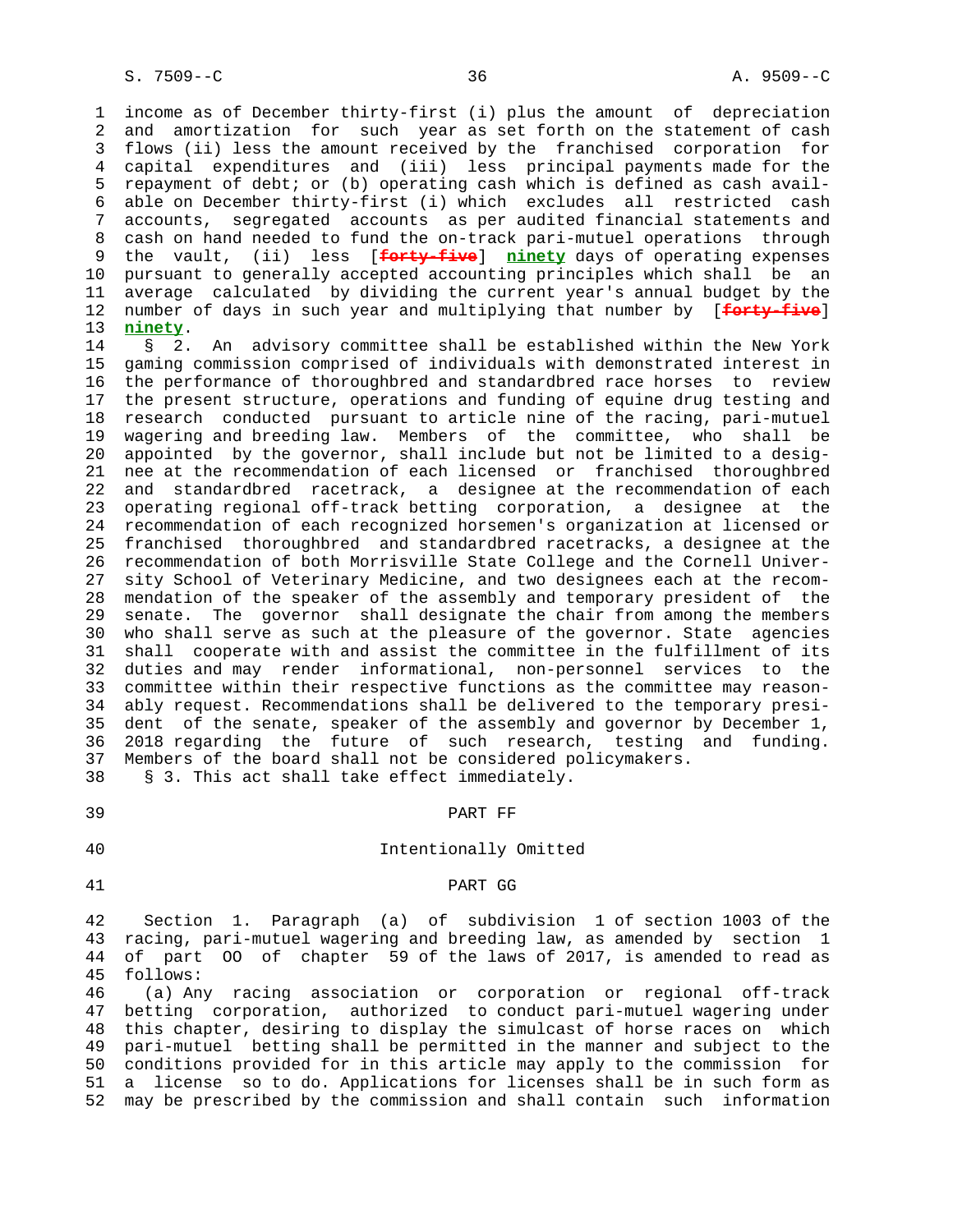1 or other material or evidence as the commission may require. No license 2 shall be issued by the commission authorizing the simulcast transmission 3 of thoroughbred races from a track located in Suffolk county. The fee 4 for such licenses shall be five hundred dollars per simulcast facility 5 and for account wagering licensees that do not operate either a simul- 6 cast facility that is open to the public within the state of New York or 7 a licensed racetrack within the state, twenty thousand dollars per year 8 payable by the licensee to the commission for deposit into the general<br>9 fund. Except as provided in this section, the commission shall not fund. Except as provided in this section, the commission shall not 10 approve any application to conduct simulcasting into individual or group 11 residences, homes or other areas for the purposes of or in connection 12 with pari-mutuel wagering. The commission may approve simulcasting into 13 residences, homes or other areas to be conducted jointly by one or more 14 regional off-track betting corporations and one or more of the follow- 15 ing: a franchised corporation, thoroughbred racing corporation or a 16 harness racing corporation or association; provided (i) the simulcasting 17 consists only of those races on which pari-mutuel betting is authorized 18 by this chapter at one or more simulcast facilities for each of the 19 contracting off-track betting corporations which shall include wagers 20 made in accordance with section one thousand fifteen, one thousand 21 sixteen and one thousand seventeen of this article; provided further 22 that the contract provisions or other simulcast arrangements for such 23 simulcast facility shall be no less favorable than those in effect on 24 January first, two thousand five; (ii) that each off-track betting 25 corporation having within its geographic boundaries such residences, 26 homes or other areas technically capable of receiving the simulcast 27 signal shall be a contracting party; (iii) the distribution of revenues 28 shall be subject to contractual agreement of the parties except that 29 statutory payments to non-contracting parties, if any, may not be 30 reduced; provided, however, that nothing herein to the contrary shall 31 prevent a track from televising its races on an irregular basis primari- 32 ly for promotional or marketing purposes as found by the commission. For 33 purposes of this paragraph, the provisions of section one thousand thir- 34 teen of this article shall not apply. Any agreement authorizing an 35 in-home simulcasting experiment commencing prior to May fifteenth, nine- 36 teen hundred ninety-five, may, and all its terms, be extended until June 37 thirtieth, two thousand [**eighteen**] **nineteen**; provided, however, that any 38 party to such agreement may elect to terminate such agreement upon 39 conveying written notice to all other parties of such agreement at least 40 forty-five days prior to the effective date of the termination, via 41 registered mail. Any party to an agreement receiving such notice of an 42 intent to terminate, may request the commission to mediate between the 43 parties new terms and conditions in a replacement agreement between the 44 parties as will permit continuation of an in-home experiment until June 45 thirtieth, two thousand [**eighteen**] **nineteen**; and (iv) no in-home simul- 46 casting in the thoroughbred special betting district shall occur without 47 the approval of the regional thoroughbred track.

 48 § 2. Subparagraph (iii) of paragraph d of subdivision 3 of section 49 1007 of the racing, pari-mutuel wagering and breeding law, as amended by 50 section 2 of part OO of chapter 59 of the laws of 2017, is amended to 51 read as follows:

 52 (iii) Of the sums retained by a receiving track located in Westchester 53 county on races received from a franchised corporation, for the period 54 commencing January first, two thousand eight and continuing through June 55 thirtieth, two thousand [**eighteen**] **nineteen**, the amount used exclusively 56 for purses to be awarded at races conducted by such receiving track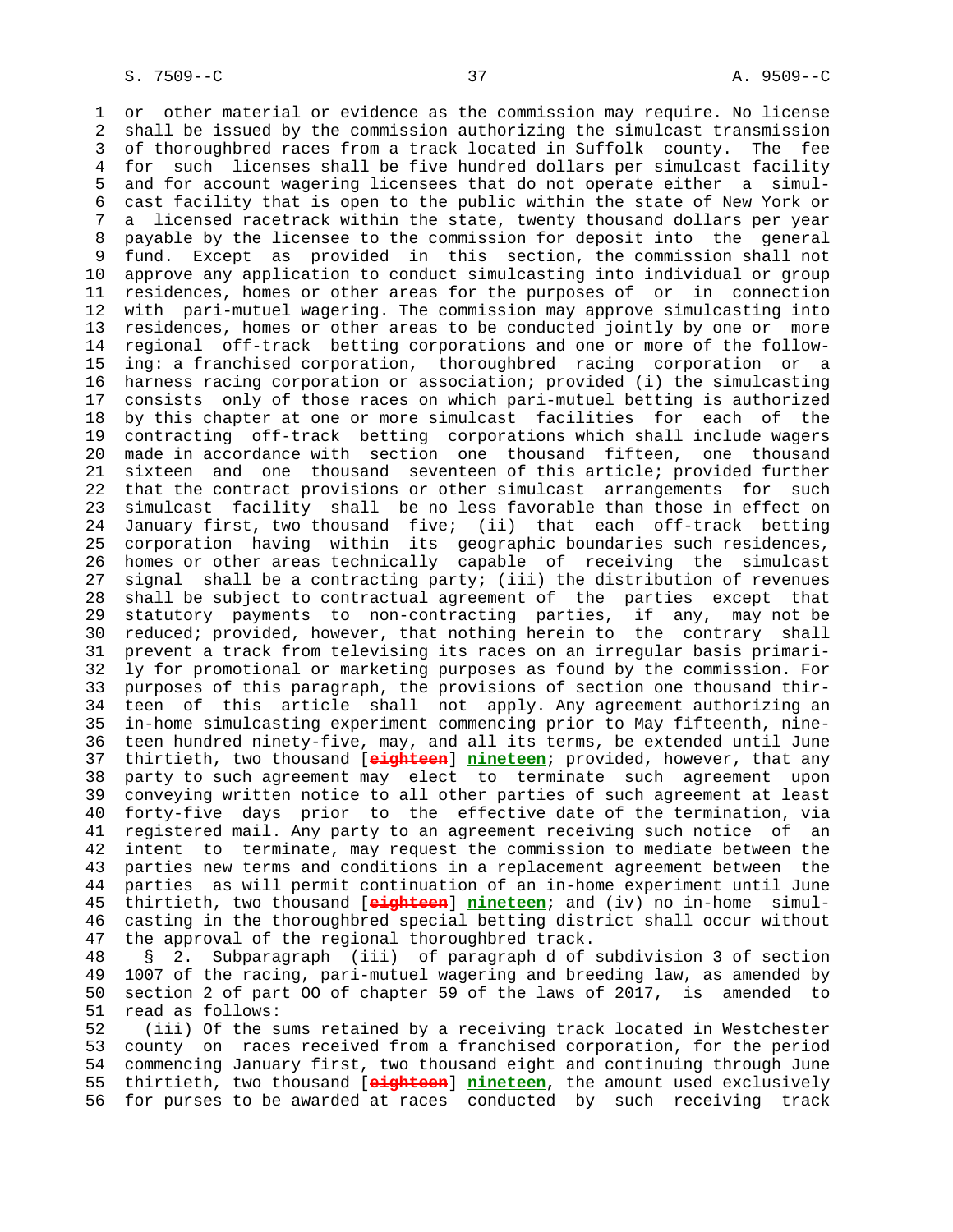1 shall be computed as follows: of the sums so retained, two and one-half 2 percent of the total pools. Such amount shall be increased or decreased 3 in the amount of fifty percent of the difference in total commissions 4 determined by comparing the total commissions available after July twen- 5 ty-first, nineteen hundred ninety-five to the total commissions that 6 would have been available to such track prior to July twenty-first, 7 nineteen hundred ninety-five.

8 § 3. The opening paragraph of subdivision 1 of section 1014 of the<br>9 racing, pari-mutuel wagering and breeding law, as amended by section 3 9 racing, pari-mutuel wagering and breeding law, as amended by section 3 10 of part OO of chapter 59 of the laws of 2017, is amended to read as 11 follows:

 12 The provisions of this section shall govern the simulcasting of races 13 conducted at thoroughbred tracks located in another state or country on 14 any day during which a franchised corporation is conducting a race meet- 15 ing in Saratoga county at Saratoga thoroughbred racetrack until June 16 thirtieth, two thousand [**eighteen**] **nineteen** and on any day regardless of 17 whether or not a franchised corporation is conducting a race meeting in 18 Saratoga county at Saratoga thoroughbred racetrack after June thirtieth, 19 two thousand [**eighteen**] **nineteen**. On any day on which a franchised 20 corporation has not scheduled a racing program but a thoroughbred racing 21 corporation located within the state is conducting racing, every off- 22 track betting corporation branch office and every simulcasting facility 23 licensed in accordance with section one thousand seven (that have 24 entered into a written agreement with such facility's representative 25 horsemen's organization, as approved by the commission), one thousand 26 eight, or one thousand nine of this article shall be authorized to 27 accept wagers and display the live simulcast signal from thoroughbred 28 tracks located in another state or foreign country subject to the 29 following provisions:

 30 § 4. Subdivision 1 of section 1015 of the racing, pari-mutuel wagering 31 and breeding law, as amended by section 4 of part OO of chapter 59 of 32 the laws of 2017, is amended to read as follows:

 33 1. The provisions of this section shall govern the simulcasting of 34 races conducted at harness tracks located in another state or country 35 during the period July first, nineteen hundred ninety-four through June 36 thirtieth, two thousand [**eighteen**] **nineteen**. This section shall super- 37 sede all inconsistent provisions of this chapter.

 38 § 5. The opening paragraph of subdivision 1 of section 1016 of the 39 racing, pari-mutuel wagering and breeding law, as amended by section 5 40 of part OO of chapter 59 of the laws of 2017, is amended to read as 41 follows:

 42 The provisions of this section shall govern the simulcasting of races 43 conducted at thoroughbred tracks located in another state or country on 44 any day during which a franchised corporation is not conducting a race 45 meeting in Saratoga county at Saratoga thoroughbred racetrack until June 46 thirtieth, two thousand [**eighteen**] **nineteen**. Every off-track betting 47 corporation branch office and every simulcasting facility licensed in 48 accordance with section one thousand seven that have entered into a 49 written agreement with such facility's representative horsemen's organ- 50 ization as approved by the commission, one thousand eight or one thou- 51 sand nine of this article shall be authorized to accept wagers and 52 display the live full-card simulcast signal of thoroughbred tracks 53 (which may include quarter horse or mixed meetings provided that all 54 such wagering on such races shall be construed to be thoroughbred races) 55 located in another state or foreign country, subject to the following 56 provisions; provided, however, no such written agreement shall be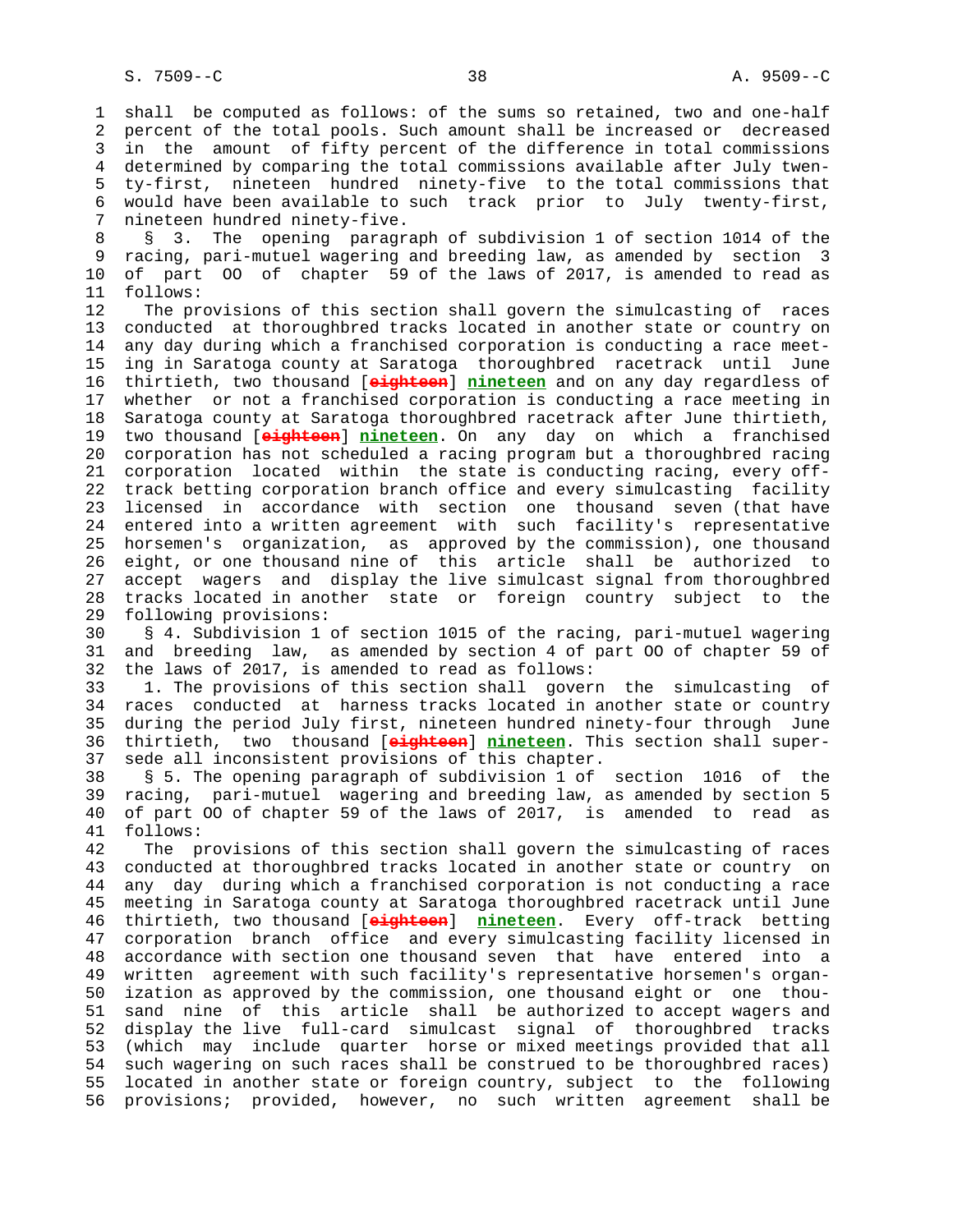1 required of a franchised corporation licensed in accordance with section 2 one thousand seven of this article:

 3 § 6. The opening paragraph of section 1018 of the racing, pari-mutuel 4 wagering and breeding law, as amended by section 6 of part OO of chapter 5 59 of the laws of 2017, is amended to read as follows:

 6 Notwithstanding any other provision of this chapter, for the period 7 July twenty-fifth, two thousand one through September eighth, two thou- 8 sand [**seventeen**] **eighteen**, when a franchised corporation is conducting a 9 race meeting within the state at Saratoga Race Course, every off-track 10 betting corporation branch office and every simulcasting facility 11 licensed in accordance with section one thousand seven (that has entered 12 into a written agreement with such facility's representative horsemen's 13 organization as approved by the commission), one thousand eight or one 14 thousand nine of this article shall be authorized to accept wagers and 15 display the live simulcast signal from thoroughbred tracks located in 16 another state, provided that such facility shall accept wagers on races 17 run at all in-state thoroughbred tracks which are conducting racing 18 programs subject to the following provisions; provided, however, no such 19 written agreement shall be required of a franchised corporation licensed 20 in accordance with section one thousand seven of this article.

 21 § 7. Section 32 of chapter 281 of the laws of 1994, amending the 22 racing, pari-mutuel wagering and breeding law and other laws relating to 23 simulcasting, as amended by section 7 of part OO of chapter 59 of the 24 laws of 2017, is amended to read as follows:

 25 § 32. This act shall take effect immediately and the pari-mutuel tax 26 reductions in section six of this act shall expire and be deemed 27 repealed on July 1, [**2018**] **2019**; provided, however, that nothing 28 contained herein shall be deemed to affect the application, qualifica- 29 tion, expiration, or repeal of any provision of law amended by any 30 section of this act, and such provisions shall be applied or qualified 31 or shall expire or be deemed repealed in the same manner, to the same 32 extent and on the same date as the case may be as otherwise provided by 33 law; provided further, however, that sections twenty-three and twenty- 34 five of this act shall remain in full force and effect only until May 1, 35 1997 and at such time shall be deemed to be repealed.

 36 § 8. Section 54 of chapter 346 of the laws of 1990, amending the 37 racing, pari-mutuel wagering and breeding law and other laws relating to 38 simulcasting and the imposition of certain taxes, as amended by section 39 8 of part OO of chapter 59 of the laws of 2017, is amended to read as 40 follows:

 41 § 54. This act shall take effect immediately; provided, however, 42 sections three through twelve of this act shall take effect on January 43 1, 1991, and section 1013 of the racing, pari-mutuel wagering and breed- 44 ing law, as added by section thirty-eight of this act, shall expire and 45 be deemed repealed on July 1, [**2018**] **2019**; and section eighteen of this 46 act shall take effect on July 1, 2008 and sections fifty-one and fifty- 47 two of this act shall take effect as of the same date as chapter 772 of 48 the laws of 1989 took effect.

 49 § 9. Paragraph (a) of subdivision 1 of section 238 of the racing, 50 pari-mutuel wagering and breeding law, as amended by section 9 of part 51 OO of chapter 59 of the laws of 2017, is amended to read as follows:

 52 (a) The franchised corporation authorized under this chapter to 53 conduct pari-mutuel betting at a race meeting or races run thereat shall 54 distribute all sums deposited in any pari-mutuel pool to the holders of 55 winning tickets therein, provided such tickets be presented for payment 56 before April first of the year following the year of their purchase,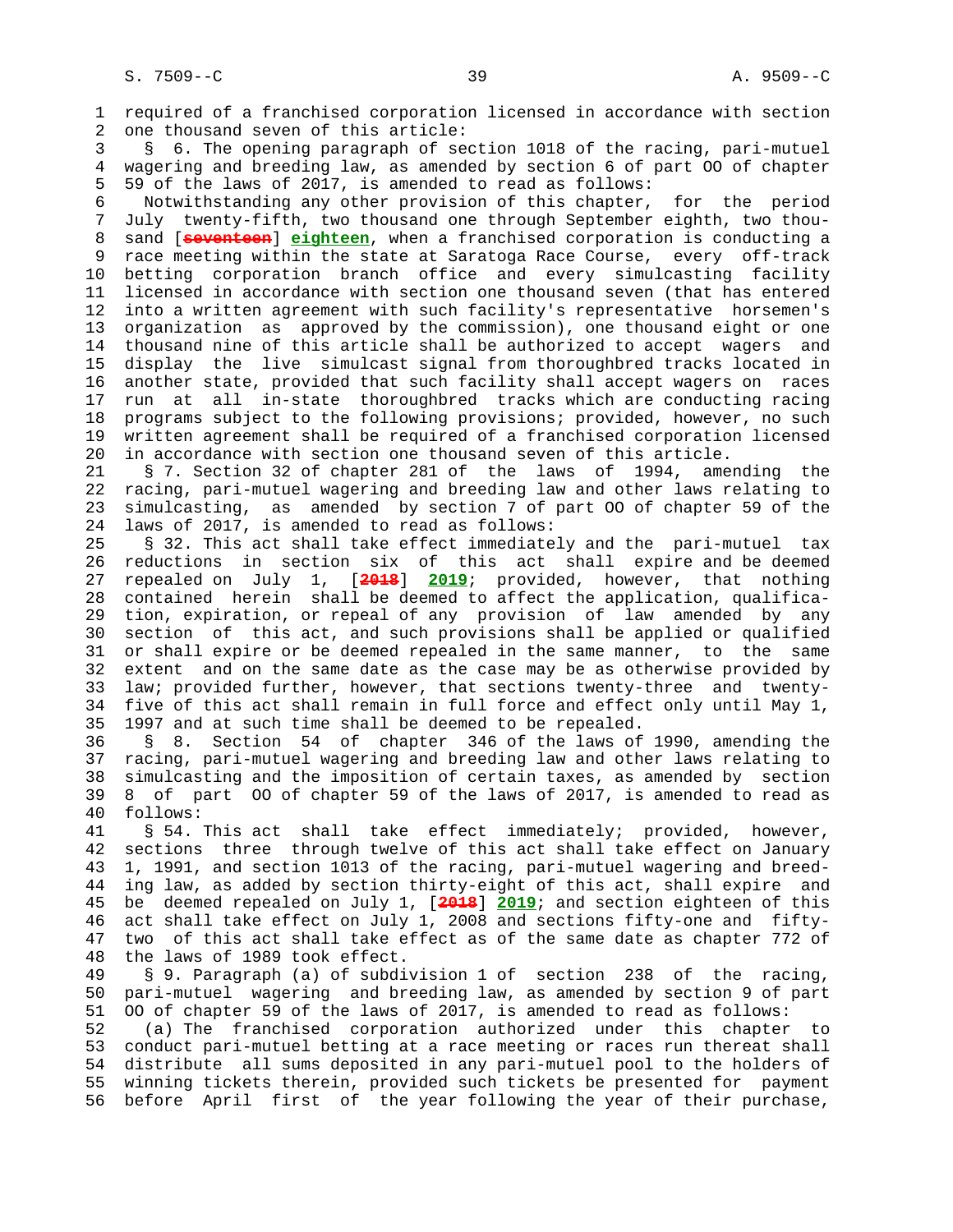1 less an amount which shall be established and retained by such fran- 2 chised corporation of between twelve to seventeen per centum of the 3 total deposits in pools resulting from on-track regular bets, and four- 4 teen to twenty-one per centum of the total deposits in pools resulting 5 from on-track multiple bets and fifteen to twenty-five per centum of the 6 total deposits in pools resulting from on-track exotic bets and fifteen 7 to thirty-six per centum of the total deposits in pools resulting from 8 on-track super exotic bets, plus the breaks. The retention rate to be<br>9 established is subject to the prior approval of the gaming commission. established is subject to the prior approval of the gaming commission. 10 Such rate may not be changed more than once per calendar quarter to be 11 effective on the first day of the calendar quarter. "Exotic bets" and 12 "multiple bets" shall have the meanings set forth in section five 13 hundred nineteen of this chapter. "Super exotic bets" shall have the 14 meaning set forth in section three hundred one of this chapter. For 15 purposes of this section, a "pick six bet" shall mean a single bet or 16 wager on the outcomes of six races. The breaks are hereby defined as the 17 odd cents over any multiple of five for payoffs greater than one dollar 18 five cents but less than five dollars, over any multiple of ten for 19 payoffs greater than five dollars but less than twenty-five dollars, 20 over any multiple of twenty-five for payoffs greater than twenty-five 21 dollars but less than two hundred fifty dollars, or over any multiple of 22 fifty for payoffs over two hundred fifty dollars. Out of the amount so 23 retained there shall be paid by such franchised corporation to the 24 commissioner of taxation and finance, as a reasonable tax by the state 25 for the privilege of conducting pari-mutuel betting on the races run at 26 the race meetings held by such franchised corporation, the following 27 percentages of the total pool for regular and multiple bets five per 28 centum of regular bets and four per centum of multiple bets plus twenty 29 per centum of the breaks; for exotic wagers seven and one-half per 30 centum plus twenty per centum of the breaks, and for super exotic bets 31 seven and one-half per centum plus fifty per centum of the breaks. For 32 the period June first, nineteen hundred ninety-five through September 33 ninth, nineteen hundred ninety-nine, such tax on regular wagers shall be 34 three per centum and such tax on multiple wagers shall be two and one- 35 half per centum, plus twenty per centum of the breaks. For the period 36 September tenth, nineteen hundred ninety-nine through March thirty- 37 first, two thousand one, such tax on all wagers shall be two and six- 38 tenths per centum and for the period April first, two thousand one 39 through December thirty-first, two thousand [**eighteen**] **nineteen**, such 40 tax on all wagers shall be one and six-tenths per centum, plus, in each 41 such period, twenty per centum of the breaks. Payment to the New York 42 state thoroughbred breeding and development fund by such franchised 43 corporation shall be one-half of one per centum of total daily on-track 44 pari-mutuel pools resulting from regular, multiple and exotic bets and 45 three per centum of super exotic bets provided, however, that for the 46 period September tenth, nineteen hundred ninety-nine through March thir- 47 ty-first, two thousand one, such payment shall be six-tenths of one per 48 centum of regular, multiple and exotic pools and for the period April 49 first, two thousand one through December thirty-first, two thousand 50 [**eighteen**] **nineteen**, such payment shall be seven-tenths of one per 51 centum of such pools.

52 § 10. This act shall take effect immediately.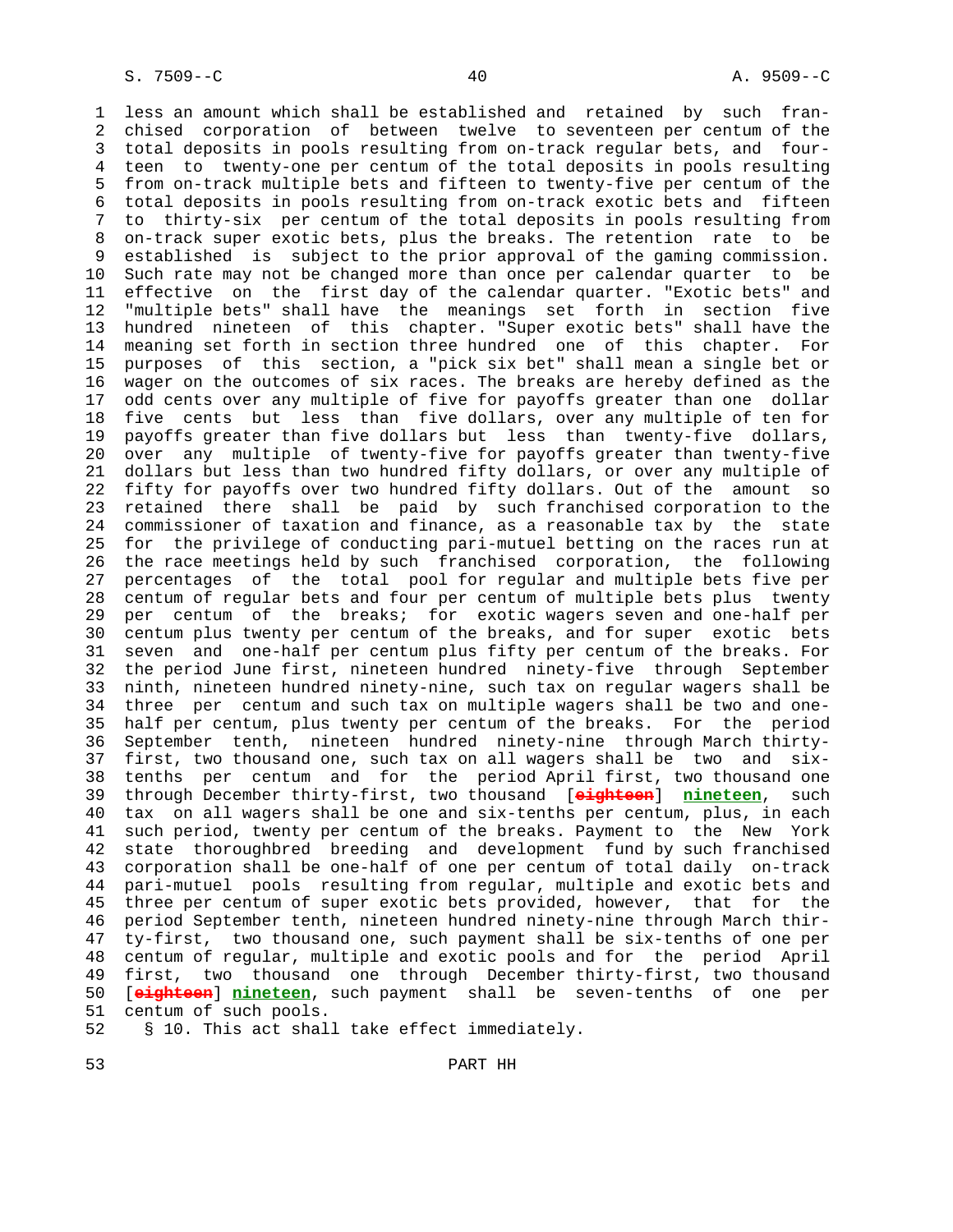| 1<br>2   | Section 1. Subdivision 4 of section 97-nnnn of the state finance law<br>is REPEALED.                                                       |
|----------|--------------------------------------------------------------------------------------------------------------------------------------------|
| 3        | 2. Subdivisions 5 and 6 of section 97-nnnn of the state finance law<br>S.                                                                  |
| 4        | are renumbered subdivisions 4 and 5.                                                                                                       |
| 5        | § 3. This act shall take effect April 1, 2018.                                                                                             |
|          |                                                                                                                                            |
| 6        | PART II                                                                                                                                    |
| 7        | Intentionally Omitted                                                                                                                      |
| 8        | PART JJ                                                                                                                                    |
|          |                                                                                                                                            |
| 9        | Section 1. Subsection (a) of section 614 of the tax law, as amended by                                                                     |
| 10       | chapter 170 of the laws of 1994, is amended to read as follows:                                                                            |
| 11       | (a) Unmarried individual. For taxable years beginning after nineteen                                                                       |
| 12       | hundred ninety-six, the New York standard deduction of a resident indi-                                                                    |
| 13       | vidual who is not married nor the head of a household nor a surviving                                                                      |
| 14       | spouse nor an individual [whose federal exemption amount is zero] who is                                                                   |
| 15       | claimed as a dependent by another New York state taxpayer shall be seven                                                                   |
| 16       | thousand five hundred dollars; for taxable years beginning in nineteen                                                                     |
| 17       | hundred ninety-six, such standard deduction shall be seven thousand four                                                                   |
| 18       | hundred dollars; for taxable years beginning in nineteen hundred nine-                                                                     |
| 19       | ty-five, such standard deduction shall be six thousand six hundred                                                                         |
| 20       | dollars; and for taxable years beginning after nineteen hundred eighty-                                                                    |
| 21       | nine and before nineteen hundred ninety-five, such standard deduction                                                                      |
| 22       | shall be six thousand dollars.                                                                                                             |
| 23       | § 2. Section 612 of the tax law<br>is amended by adding two<br>new                                                                         |
| 24       | subsections (w) and (x) to read as follows:                                                                                                |
| 25       | (w) Alimony modifications. (1) In the case of applicable alimony or                                                                        |
| 26       | separate maintenance payments, the following modifications shall apply:                                                                    |
| 27       | (A) There shall be subtracted from federal adjusted gross income any                                                                       |
| 28       | applicable alimony or separate maintenance payments made by the taxpayer                                                                   |
| 29       | during the taxable year.                                                                                                                   |
| 30       | (B) There shall be added to federal adjusted gross income any applica-                                                                     |
| 31       | ble alimony or separate maintenance payments received by the taxpayer                                                                      |
| 32       | during the taxable year.                                                                                                                   |
| 33<br>34 | (2) (A) The term "alimony or separate maintenance payments" means<br>payments as defined under section seventy-one of the internal revenue |
| 35       | code in effect immediately prior to the enactment of Public Law 115-97.                                                                    |
| 36       | (B) The term "applicable alimony or separate maintenance payments"                                                                         |
| 37       | means payments made under an alimony or separation instrument (as                                                                          |
| 38       | defined in section seventy-one of the internal revenue code in effect                                                                      |
| 39       | immediately prior to the enactment of Public Law 115-97) that was                                                                          |
| 40       | executed after December thirty-first, two thousand eighteen, and any                                                                       |
| 41       | divorce or separation instrument executed on or before such date and                                                                       |
| 42       | modified after such date if the modification expressly provides that the                                                                   |
| 43       | amendments made by this section apply to such modification.                                                                                |
| 44       | $(x)$ Qualified moving expense reimbursement and moving expenses. (1) In                                                                   |
| 45       | the case of applicable qualified moving expense reimbursement and moving                                                                   |
| 46       | expenses, the following modifications shall apply:                                                                                         |
| 47       | (A) There shall be subtracted from federal adjusted gross income any                                                                       |
| 48       | applicable qualified moving expense reimbursement received by the                                                                          |
| 49       | taxpayer during the taxable year.                                                                                                          |
| 50       | (B) There shall be subtracted from federal adjusted gross income any                                                                       |
| 51       | applicable moving expenses paid by the taxpayer during the taxable year.                                                                   |
|          |                                                                                                                                            |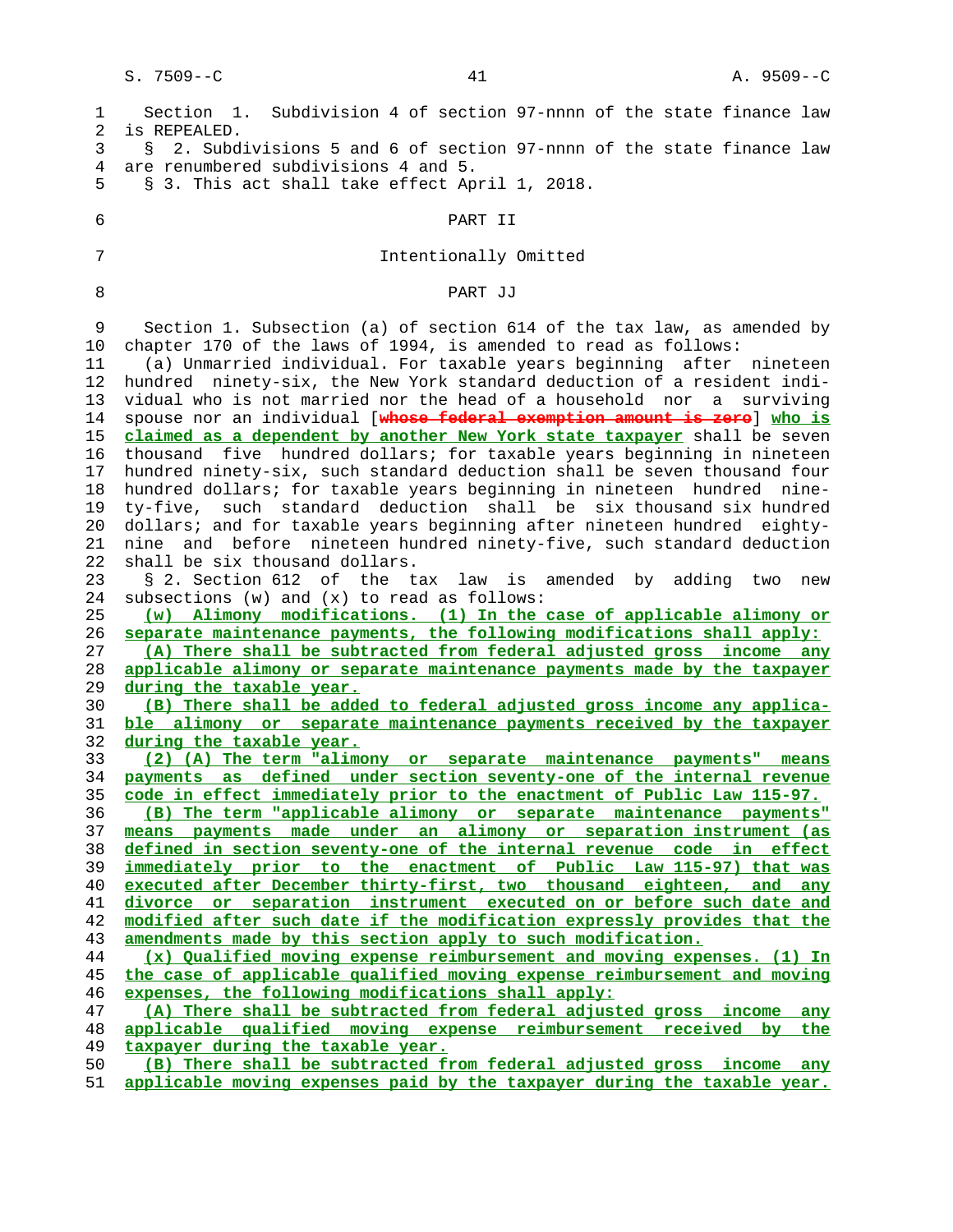S. 7509--C 42 A. 9509--C

 1 **(2) Applicable qualified moving expense reimbursement and moving** 2 **expenses are those deductions as allowed by paragraph (g) of sections** 3 **one hundred thirty-two and section two hundred seventeen, respectfully,** 4 **of the internal revenue code immediately prior to the enactment of** 5 **Public Law 115-97.** 6 § 3. Subsection (a) of section 615 of the tax law, as amended by 7 section 1 of part HH of chapter 57 of the laws of 2010, is amended to 8 read as follows:<br>9 (a) General. 9 (a) General. If federal taxable income of a resident individual is 10 determined by itemizing deductions **or claiming the federal standard** 11 **deduction** from his **or her** federal adjusted gross income, he **or she** may 12 elect to deduct his **or her** New York itemized deduction [**in lieu of**] **or** 13 **claim** his **or her** New York standard deduction. The New York itemized 14 deduction of a resident individual means the total amount of his **or her** 15 deductions from federal adjusted gross income **allowed**, other than feder- 16 al deductions for personal exemptions, as provided in the laws of the 17 United States for the taxable year, **as such deductions existed imme-** 18 **diately prior to the enactment of Public Law 115-97** with the modifica- 19 tions specified in this section, except as provided for under 20 subsections (f) and (g) of this section. 21 § 4. Subdivision (a) of section 11-1714 of the administrative code of 22 the city of New York, as amended by chapter 170 of the laws of 1994, is 23 amended to read as follows: 24 (a) Unmarried individual. For taxable years beginning after nineteen 25 hundred ninety-six, the city standard deduction of a city resident indi- 26 vidual who is not married nor the head of a household nor a surviving 27 spouse nor an individual [**whose federal exemption amount is zero**] **who is** 28 **claimed as a dependent by another New York state taxpayer** shall be seven 29 thousand five hundred dollars; for taxable years beginning in nineteen 30 hundred ninety-six, such standard deduction shall be seven thousand four 31 hundred dollars; for taxable years beginning in nineteen hundred nine- 32 ty-five, such standard deduction shall be six thousand six hundred 33 dollars; and for taxable years beginning after nineteen hundred eighty- 34 nine and before nineteen hundred ninety-five, such standard deduction 35 shall be six thousand dollars. 36 § 5. Section 11-1712 of the administrative code of the city of New 37 York is amended by adding two new subdivisions (u) and (v) to read as 38 follows: 39 **(u) Alimony modifications. (1) In the case of applicable alimony or** 40 **separate maintenance payments, the following modifications shall apply:** 41 **(A) There shall be subtracted from federal adjusted gross income any** 42 **applicable alimony or separate maintenance payments made by the taxpayer** 43 **during the taxable year.** 44 **(B) There shall be added to federal adjusted gross income any applica-** 45 **ble alimony or separate maintenance payments received by the taxpayer** 46 **during the taxable year.** 47 **(2) (A) The term "alimony or separate maintenance payments" means** 48 **payments as defined under section seventy-one of the internal revenue** 49 **code in effect immediately prior to the enactment of Public Law 115-97.** 50 **(B) The term "applicable alimony or separate maintenance payments"** 51 **means payments made under an alimony or separation instrument (as** 52 **defined in section seventy-one of the internal revenue code in effect** 53 **immediately prior to the enactment of Public Law 115-97) that was** 54 **executed after December thirty-first, two thousand eighteen, and any** 55 **divorce or separation instrument executed on or before such date and**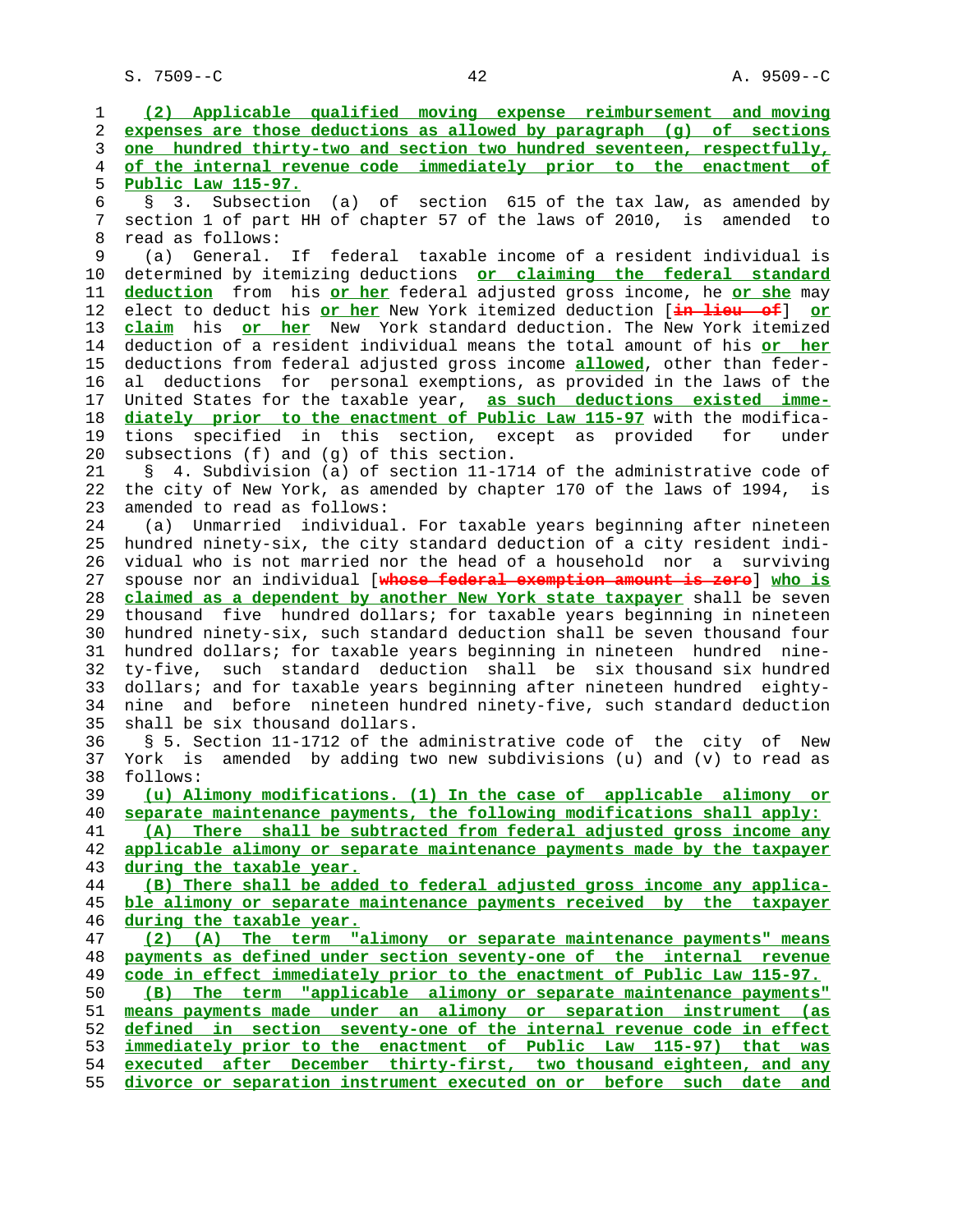S. 7509--C 43 A. 9509--C

 1 **modified after such date if the modification expressly provides that the** 2 **amendments made by this section apply to such modification.** 3 **(v) Qualified moving expense reimbursement and moving expenses. (1) In** 4 **the case of applicable qualified moving expense reimbursement and moving** 5 **expenses, the following modifications shall apply:** 6 **(A) There shall be subtracted from federal adjusted gross income any** 7 **applicable qualified moving expense reimbursement received by the** 8 **taxpayer during the taxable year.** 9 **(B) There shall be subtracted from federal adjusted gross income any** 10 **applicable moving expenses paid by the taxpayer during the taxable year.** 11 **(2) Applicable qualified moving expense reimbursement and moving** 12 **expenses are those deductions as allowed by paragraph (g) of section one** 13 **hundred thirty-two and section two hundred seventeen, respectfully, of** 14 **the internal revenue code immediately prior to the enactment of Public** 15 **Law 115-97.** 16 § 6. Subdivision (a) of section 11-1715 of the administrative code of 17 the city of New York, as amended by section 5 of part HH of chapter 57 18 of the laws of 2010, is amended to read as follows: 19 (a) General. If federal taxable income of a city resident individual 20 is determined by itemizing deductions **or claiming the federal standard** 21 **deduction** from his **or her** federal adjusted gross income, such resident 22 individual may elect to deduct his **or her** city itemized deduction [**in** 23 **lieu of**] **or claim** his **or her** city standard deduction. The city itemized 24 deduction of a city resident individual means the total amount of his **or** 25 **her** deductions from federal adjusted gross income **allowed**, other than 26 federal deductions for personal exemptions, as provided in the laws of 27 the United States for the taxable year, **as such deductions existed imme-** 28 **diately prior to the enactment of Public Law 115-97** with the modifica- 29 tions specified in this section, except as provided for under subdivi- 30 sions (f) and (g) of this section. 31 § 7. This act shall take effect immediately and shall apply to taxable 32 years beginning on or after January 1, 2018. 33 PART KK

 34 Section 1. Paragraph (b) of subdivision 6-a of section 208 of the tax 35 law, as amended by section 5-a of part T of chapter 59 of the laws of 36 2015, is amended to read as follows:

 37 (b) "Exempt CFC income" means **(i) except to the extent described in** 38 **subparagraph (ii) of this paragraph,** the income required to be included 39 in the taxpayer's federal gross income pursuant to subsection (a) of 40 section 951 of the internal revenue code, received from a corporation 41 that is conducting a unitary business with the taxpayer but is not 42 included in a combined report with the taxpayer, **and (ii) such income** 43 **required to be included in the taxpayer's federal gross income pursuant** 44 **to subsection (a) of such section 951 of the internal revenue code by** 45 **reason of subsection (a) of section 965 of the internal revenue code, as** 46 **adjusted by subsection (b) of section 965 of the internal revenue code,** 47 **and without regard to subsection (c) of such section, received from a** 48 **corporation that is not included in a combined report with the taxpayer,** 49 less, **(iii)** in the discretion of the commissioner, any interest 50 deductions directly or indirectly attributable to that income. In lieu 51 of subtracting from its exempt CFC income the amount of those interest 52 deductions, the taxpayer may make a revocable election to reduce its 53 total exempt CFC income by forty percent. If the taxpayer makes this 54 election, the taxpayer must also make the elections provided for in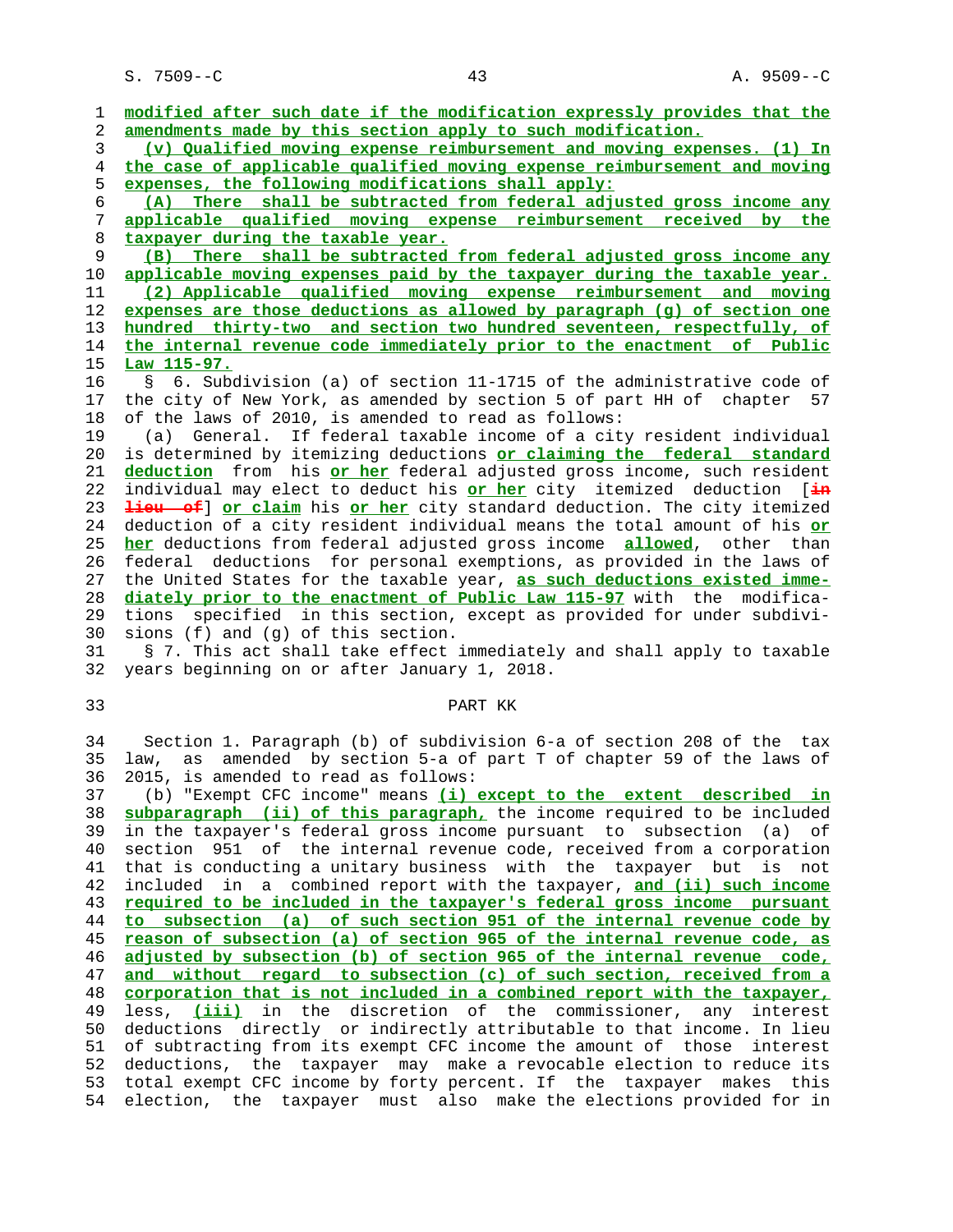1 paragraph (b) of subdivision six of this section and paragraph (c) of 2 this subdivision. If the taxpayer subsequently revokes this election, 3 the taxpayer must revoke the elections provided for in paragraph (b) of 4 subdivision six of this section and paragraph (c) of this subdivision. A 5 taxpayer which does not make this election because it has no exempt CFC 6 income will not be precluded from making those other elections. **The** 7 **income described in subparagraph (ii) of this paragraph shall not** 8 **constitute investment income.** 9 § 1-a. Paragraph (b) of subdivision 5-a of section 11-652 of the 10 administrative code of the city of New York, as added by section 1 of 11 part D of chapter 60 of the laws of 2015, is amended to read as follows: 12 (b) "Exempt CFC income" means **(i) except to the extent described in** 13 **subparagraph (ii) of this paragraph,** the income required to be included 14 in the taxpayer's federal gross income pursuant to subsection (a) of 15 section [**nine hundred fifty-one**] **951** of the internal revenue code, 16 received from a corporation that is conducting a unitary business with 17 the taxpayer but is not included in a combined report with the taxpayer, 18 **and (ii) such income required to be included in the taxpayer's federal** 19 **gross income pursuant to subsection (a) of such section 951 of the** 20 **internal revenue code by reason of subsection (a) of section 965 of the** 21 **internal revenue code, as adjusted by subsection (b) of section 965 of** 22 **the internal revenue code, and without regard to subsection (c) of such** 23 **section, received from a corporation that is not included in a combined** 24 **report with the taxpayer,** less, **(iii)** in the discretion of the commis- 25 sioner of finance, any interest deductions directly or indirectly 26 attributable to that income. In lieu of subtracting from its exempt CFC 27 income the amount of those interest deductions, the taxpayer may make a 28 revocable election to reduce its total exempt CFC income by forty 29 percent. If the taxpayer makes this election, the taxpayer must also 30 make the elections provided for in paragraph (b) of subdivision five of 31 this section and paragraph (c) of this subdivision. If the taxpayer 32 subsequently revokes this election, the taxpayer must revoke the 33 elections provided for in paragraph (b) of subdivision five of this 34 section and paragraph (c) of this subdivision. A taxpayer which does 35 not make this election because it has no exempt CFC income will not be 36 precluded from making those other elections. **The income described in** 37 **subparagraph (ii) of this paragraph shall not constitute investment** 38 **income.** 39 § 2. Subparagraph 6 of paragraph (a) of subdivision 9 of section 208 40 of the tax law, as amended by section 4 of part A of chapter 59 of the 41 laws of 2014, is amended to read as follows: 42 (6) any amount treated as dividends pursuant to section seventy-eight 43 of the internal revenue code **to the extent that such dividends are not** 44 **deducted under section two hundred fifty of such code**; 45 § 3. Paragraph (b) of subdivision 9 of section 208 of the tax law is 46 amended by adding two new subparagraphs 23 and 24 to read as follow: 47 **(23) The amount of any federal deduction allowed pursuant to** 48 **subsection (c) of section 965 of the internal revenue code.** 49 **(24) The amount of any federal deduction allowed pursuant to section** 50 **250(a)(1)(A) of the internal revenue code.** 51 § 3-a. Subparagraph 2-a of paragraph (a) and subparagraph 19 of para- 52 graph (b) of subdivision 8 of section 11-652 of the administrative code 53 of the city of New York, as added by section 1 of part D of chapter 60 54 of the laws of 2015, are amended and two new subparagraphs 20 and 21 are 55 added to read as follows: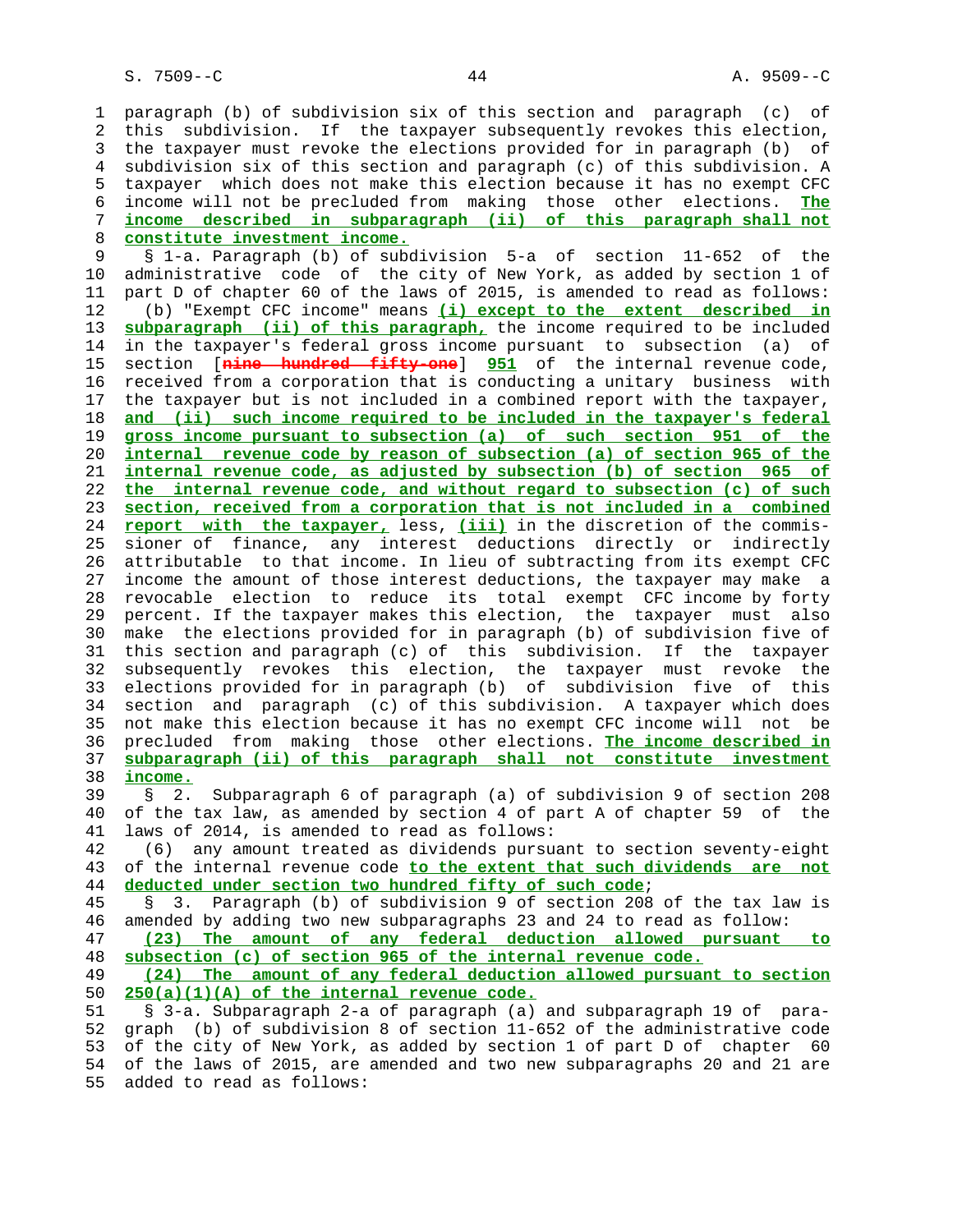1 (2-a) any amounts treated as dividends pursuant to section seventy- 2 eight of the internal revenue code **to the extent such dividends are not** 3 **deducted under section 250 of such code**; 4 (19) the amount of any federal deduction for taxes imposed under arti- 5 cle twenty-three of the tax law[**.**]**;** 6 **(20) the amount of any federal deduction allowed pursuant to** 7 **subsection (c) of section 965 of the internal revenue code;** 8 **(21) the amount of any federal deduction allowed pursuant to section** 9 **250(a)(1)(A) of the internal revenue code.** 10 § 4. Paragraph 1 of subsection (c) of section 1085 of the tax law, as 11 amended by section 13-a of part Q of chapter 60 of the laws of 2016, is 12 amended to read as follows: 13 (1) If any taxpayer fails to file a declaration of estimated tax under 14 article nine-A of this chapter, or fails to pay all or any part of an 15 amount which is applied as an installment against such estimated tax, it 16 shall be deemed to have made an underpayment of estimated tax. There 17 shall be added to the tax for the taxable year an amount at the under- 18 payment rate set by the commissioner pursuant to section one thousand 19 ninety-six of this article, or if no rate is set, at the rate of seven 20 and one-half percent per annum upon the amount of the underpayment for 21 the period of the underpayment but not beyond the fifteenth day of the 22 [**third**] **fourth** month following the close of the taxable year. **Provided,** 23 **however, that, for taxable years beginning on or after January first,** 24 **two thousand seventeen and before January first, two thousand eighteen,** 25 **no amount shall be added to the tax with respect to the portion of such** 26 **tax related to the amount of any interest deductions directly or indi-** 27 **rectly attributable to the amount included in exempt CFC income pursuant** 28 **to subparagraph (ii) of paragraph (b) of subdivision six-a of section** 29 **two hundred eight of this chapter or the forty percent reduction of such** 30 **exempt CFC income in lieu of interest attribution if the election** 31 **described in paragraph (b) of subdivision six-a of such section is made.** 32 The amount of the underpayment shall be, with respect to any installment 33 of estimated tax computed on the basis of either the preceding year's 34 tax or the second preceding year's tax, the excess of the amount 35 required to be paid over the amount, if any, paid on or before the last 36 day prescribed for such payment or, with respect to any other install- 37 ment of estimated tax, the excess of the amount of the installment which 38 would be required to be paid if the estimated tax were equal to ninety- 39 one percent of the tax shown on the return for the taxable year (or if 40 no return was filed, ninety-one percent of the tax for such year) over 41 the amount, if any, of the installment paid on or before the last day 42 prescribed for such payment. In any case in which there would be no 43 underpayment if "eighty percent" were substituted for "ninety-one 44 percent" each place it appears in this subsection, the addition to the 45 tax shall be equal to seventy-five percent of the amount otherwise 46 determined. No underpayment shall be deemed to exist with respect to a 47 declaration or installment otherwise due on or after the termination of 48 existence of the taxpayer. 49 § 4-a. Subdivision 3 of section 11-676 of the administrative code of 50 the city of New York, as amended by section 12 of part D of chapter 60 51 of the laws of 2015, is amended to read as follows: 52 3. Failure to file declaration or underpayment of estimated tax. If 53 any taxpayer fails to file a declaration of estimated tax under subchap-

 54 ter two, three or three-A of this chapter, or fails to pay all or any 55 part of an amount which is applied as an installment against such esti- 56 mated tax, it shall be deemed to have made an underpayment of estimated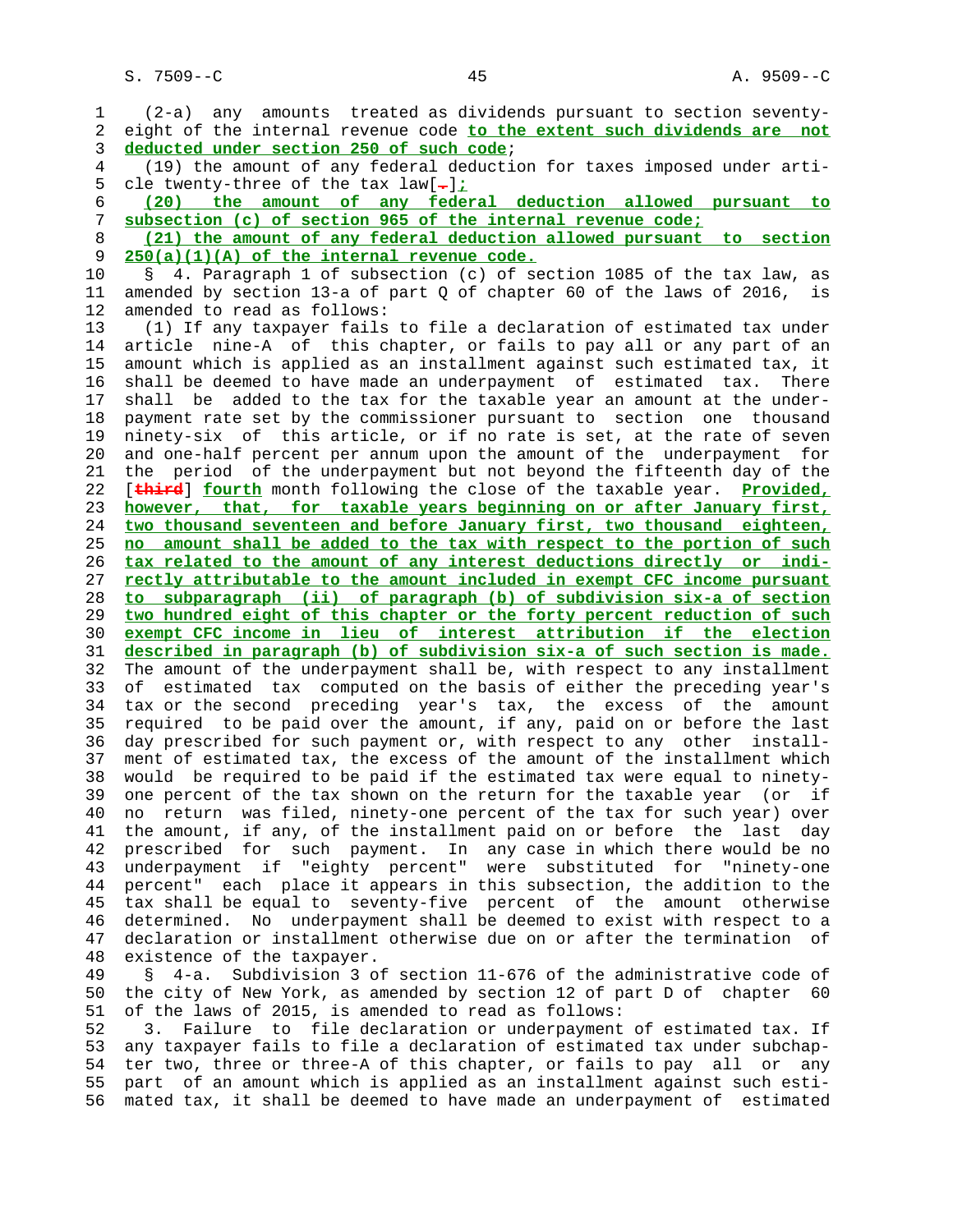1 tax. There shall be added to the tax for the taxable year an amount at 2 the underpayment rate set by the commissioner of finance pursuant to 3 section 11-687 of this subchapter, or, if no rate is set, at the rate of 4 seven and one-half percent per annum upon the amount of the underpayment 5 for the period of the underpayment but not beyond the fifteenth day of 6 the [**third**] **fourth** month following the close of the taxable year. 7 **Provided, however, that, for taxable years beginning on or after January** 8 **first, two thousand seventeen and before January first, two thousand** 9 **eighteen, no amount shall be added to the tax with respect to the** 10 **portion of such tax related to the amount of any interest deductions** 11 **directly or indirectly attributable to the amount included in exempt CFC** 12 **income pursuant to subparagraph (ii) of paragraph (b) of subdivision** 13 **five-a of section 11-652 of this chapter or the forty percent reduction** 14 **of such exempt CFC income in lieu of interest attribution if the** 15 **election described in paragraph (b) of subdivision five-a of such** 16 **section is made.** The amount of the underpayment shall be, with respect 17 to any installment of estimated tax computed on the basis of **either** the 18 preceding year's tax **or the second preceding year's tax**, the excess of 19 the amount required to be paid over the amount, if any, paid on or 20 before the last day prescribed for such payment or, with respect to any 21 other installment of estimated tax, the excess of the amount of the 22 installment which would be required to be paid if the estimated tax were 23 equal to ninety percent of the tax shown on the return for the taxable 24 year (or if no return was filed, ninety percent of the tax for such 25 year) over the amount, if any, of the installment paid on or before the 26 last day prescribed for such payment. In any case in which there would 27 be no underpayment if "eighty percent" were substituted for "ninety 28 percent" each place it appears in this subdivision, the addition to the 29 tax shall be equal to seventy-five percent of the amount otherwise 30 determined. No underpayment shall be deemed to exist with respect to a 31 declaration or installment otherwise due on or after the termination of 32 existence of the taxpayer. 33 § 4-b. Subparagraphs (A) and (B) of paragraph 1 of subdivision (b) of 34 section 1503 of the tax law, as amended by section 12 of part FF1 of 35 chapter 57 of the laws of 2008, are amended to read as follows: 36 (A) income, gains and losses from subsidiary capital which do not 37 include the amount of a recovery in respect of any war loss**, except that** 38 **this modification shall not apply to the amount described in subpara-** 39 **graph (S) of this paragraph**; 40 (B) fifty percent of dividends other than from subsidiaries**, except** 41 **that this modification shall not apply to the amount described in** 42 **subparagraph (S) of this paragraph, and** except that**,** in the case of a 43 life insurance company, such modification shall apply only with respect 44 to the company's share of such dividends, which share means the percent- 45 age determined under paragraph one of subsection (a) of section eight 46 hundred twelve of the internal revenue code; 47 § 4-c. Paragraph 1 of subdivision (b) of section 1503 of the tax law 48 is amended by adding a new subparagraph (S) to read as follows: 49 **(S) The income required to be included in the taxpayer's federal gross** 50 **income pursuant to subsection (a) of section 951 of the internal revenue** 51 **code by reason of subsection (a) of section 965 of such code as adjusted** 52 **by subsection (b) of such section but without regard to subsection (c)** 53 **of such section to the extent such income is received from a corporation** 54 **that is not included in a combined return with the taxpayer.**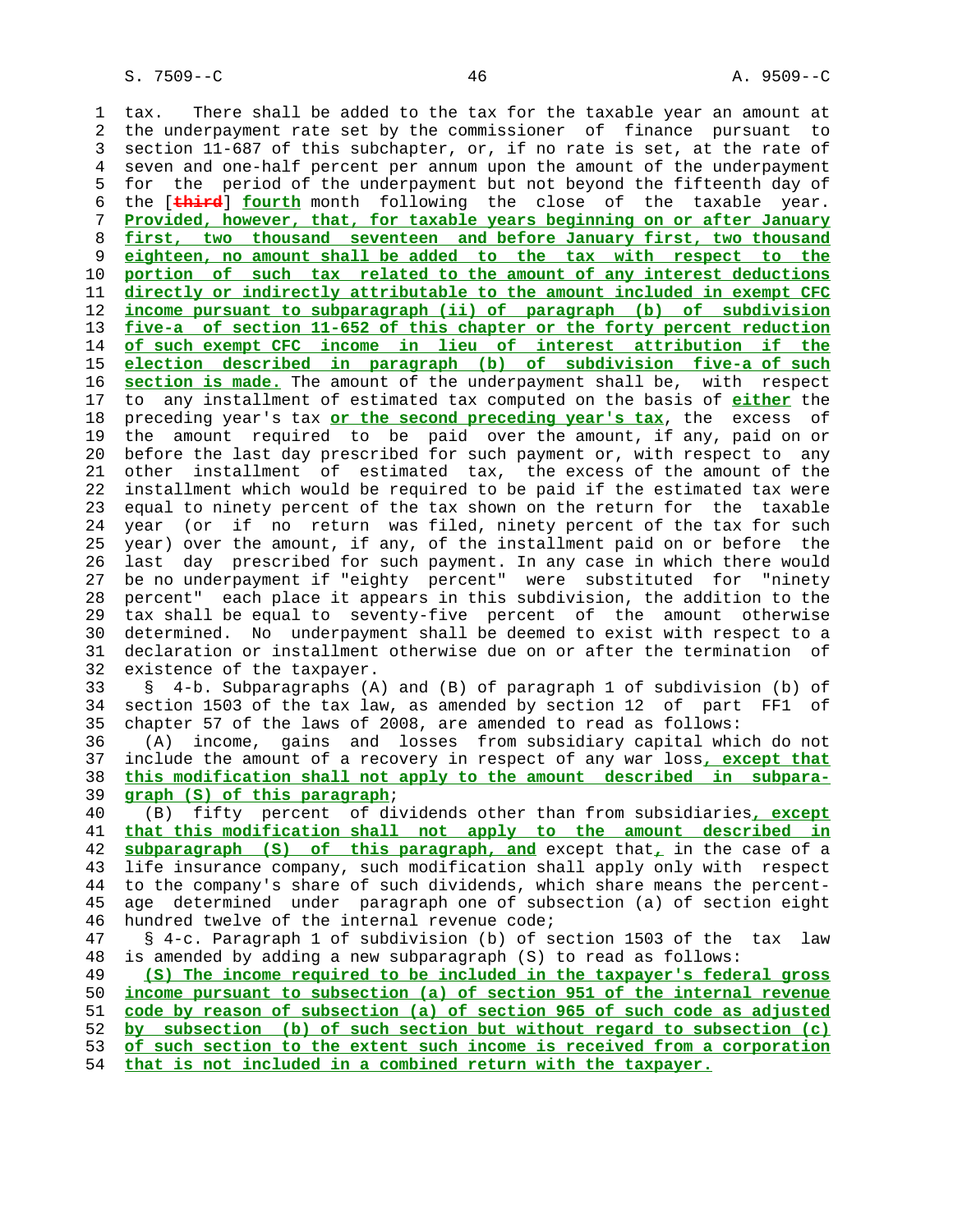S. 7509--C 47 A. 9509--C

 1 § 4-d. Subparagraph (B) of paragraph 2 of subdivision (b) of section 2 1503 of the tax law, as added by chapter 649 of the laws of 1974, is 3 amended to read as follows: 4 (B) any part of any income from dividends or interest on any kind of 5 stock, securities or indebtedness, except as provided in subparagraphs 6 (A) [**and**]**,** (B) **and (S)** of paragraph one hereof; 7 § 4-e. Subparagraph (H) of paragraph 2 of subdivision (b) of section 8 1503 of the tax law, as amended by section 13 of part FF1 of chapter 57<br>9 of the laws of 2008, is amended to read as follows: of the laws of 2008, is amended to read as follows: 10 (H) in the discretion of the commissioner, any amount of interest 11 directly or indirectly and any other amount directly attributable as a 12 carrying charge or otherwise to subsidiary capital or to income, gains 13 or losses from subsidiary capital**, or to the income described in subpar- agraph (S) of paragraph one of this subdivision**; 15 § 4-f. Paragraph 2 of subdivision (b) of section 1503 of the tax law 16 is amended by adding new subparagraphs (W) and (X) to read as follows: **(W) The amount of any federal deduction allowed pursuant to subsection (c) of section 965 of the internal revenue code. (X) The amount of any federal deduction allowed pursuant to section 250(a)(1)(A) of the internal revenue code.** 21 § 5. This act shall take effect immediately and shall apply to taxable 22 years beginning on or after January 1, 2017. 23 PART LL 24 Section 1. The state finance law is amended by adding a new section 25 92-gg to read as follows: **§ 92-gg. Charitable gifts trust fund. 1. There is hereby established in the joint custody of the commissioner of taxation and finance and the state comptroller a special fund pursuant to section eleven of this chapter to be known as the "charitable gifts trust fund". 2. Moneys in the charitable gifts trust fund shall be kept separate from and shall not be commingled with any other moneys in the custody of the comptroller or the commissioner of taxation and finance. Provided, however that any moneys of the fund not required for immediate use may, at the discretion of the comptroller, in consultation with the director of the budget, be invested by the comptroller in obligations of the United States or the state. The proceeds of any such investment shall be retained by the fund as assets to be used for purposes of the fund. 3. Except as set forth in subdivisions two and four of this section, no moneys from the charitable gifts trust fund shall be transferred to any other fund, nor shall moneys from the fund be used to make payments for any purpose other than the purposes set forth in subdivisions two and four of this section. 4. The charitable gifts trust fund shall have two separate and distinct accounts, as set forth in paragraphs a and b of this subdivi- sion. Moneys in each of the accounts shall be kept separate from and shall not be commingled with any other moneys of any other account with** in the fund. **a. The "health charitable account" shall consist of monetary grants, gifts or bequests received by the state, and all other moneys credited or transferred thereto from any other fund or source. Moneys of such account shall only be expended for the support of services relating to primary, preventive, and inpatient health care, dental and vision care, hunger prevention and nutritional assistance, and other services for New York state residents with the overall goal of ensuring that New York**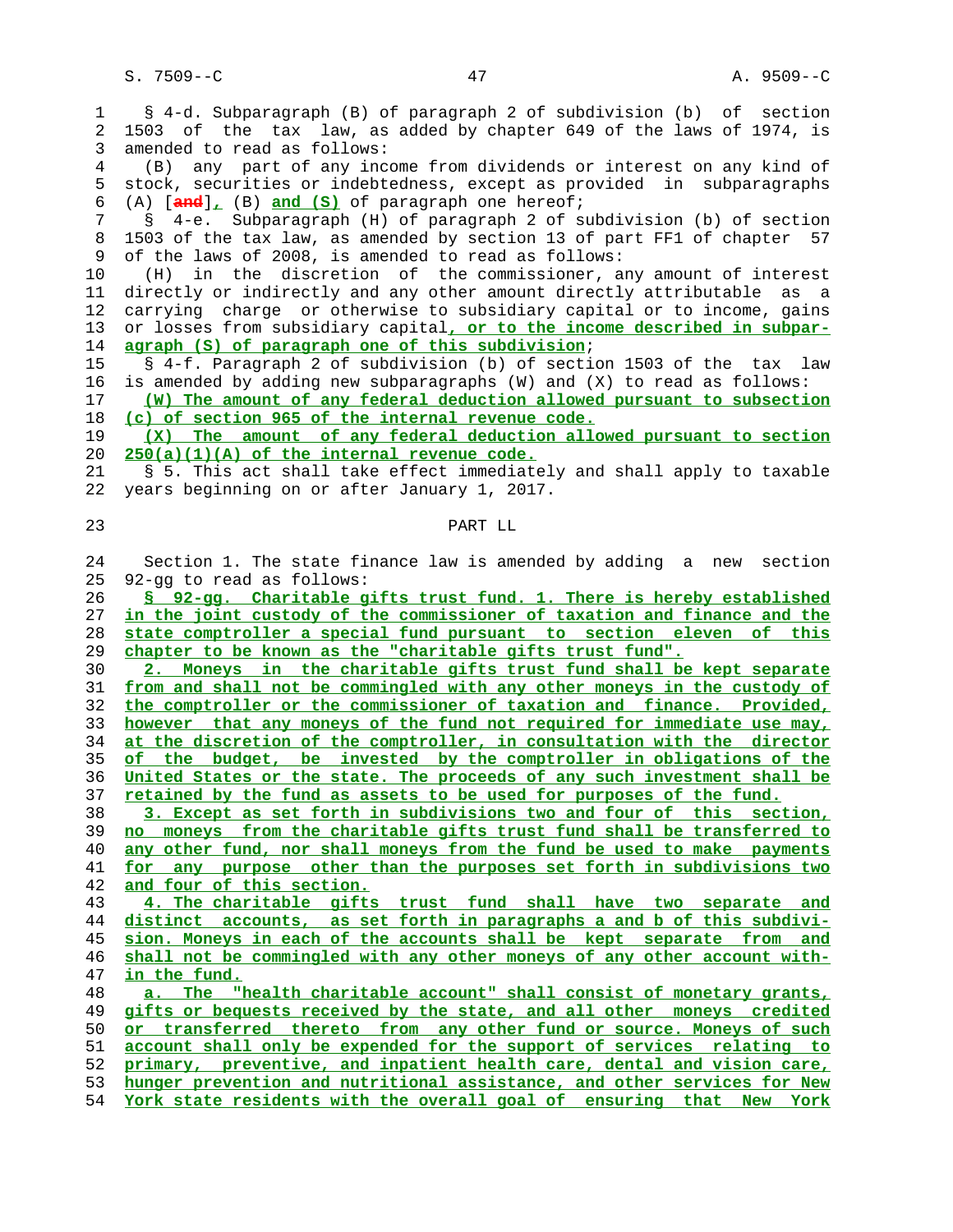1 **state residents have access to quality health care and other related** 2 **services.** 3 **b. The "elementary and secondary education charitable account" shall** 4 **consist of monetary grants, gifts or bequests received by the state for** 5 **the support of elementary and secondary education of children enrolled** 6 **in public school districts in the state and all other moneys credited or** 7 **transferred thereto from any other fund or source. Moneys of such** 8 **account shall only be expended for the provision of elementary and** 9 **secondary education of children in the state.** 10 § 2. Credits for certain charitable contributions to Health Research, 11 Inc. 1. Charitable monetary contributions to Health Research, Inc. 12 (hereinafter "the corporation") that conform to the provisions of this 13 subdivision shall be considered qualified contributions for purposes of 14 the tax credit available pursuant to subsection (iii) of section 606 of 15 the tax law. 16 (a) Applications for contribution authorization certificates. 17 Contributors seeking to make a qualified contribution to the corporation 18 shall apply to the corporation for a contribution authorization certif- 19 icate for such contribution. Such application shall be in the form and 20 manner prescribed by the corporation. The corporation may allow contrib- 21 utors to make multiple applications on the same form, provided that each 22 contribution listed on such application shall be treated as a separate 23 application and that the corporation shall issue separate contribution 24 authorization certificates for each such application. 25 (b) Contribution authorization and receipt certificates. (i) Issuance 26 of certificates. The president of the corporation shall issue contrib- 27 ution authorization certificates in two phases. In phase one, which 28 begins on the first day of January and ends on the thirtieth day of 29 September, the president of the corporation shall accept applications 30 for contribution authorization certificates, but shall not issue any 31 such certificates. Commencing after the first day of October, the pres- 32 ident of the corporation shall issue contribution authorization certif- 33 icates for applications received during phase one, provided that if the 34 aggregate total of the contributions for which applications have been 35 received during phase one exceeds the amount of the contribution cap in 36 paragraph (e) of this subdivision, the authorized contribution amount 37 listed on each contribution authorization certificate shall equal the 38 pro-rata share of the contribution cap. If the contribution cap is not 39 exceeded, phase two commences on October first and ends on November 40 fifteenth, during which period the president of the corporation shall 41 issue contribution authorization certificates on a first-come first- 42 served basis based upon the date the corporation received the contribu- 43 tor's application for such certificate; provided, however, that if on 44 any day the corporation receives applications requesting contribution 45 authorization certificates for contributions that in the aggregate 46 exceed the amount of the remaining available contribution cap on such 47 day, the authorized contribution amount listed in each contribution 48 authorization certificate shall be the contributor's pro-rata share of 49 the remaining available contribution cap. For purposes of determining a 50 contributor's pro-rata share of remaining available contribution cap, 51 the head of the corporation shall multiply the amount of remaining 52 available contribution cap by a fraction, the numerator of which equals 53 the total contribution amount listed on the contributor's application 54 and the denominator of which equals the aggregate amount of contrib- 55 utions listed on the applications for contribution authorization certif- 56 icates received on such day. Contribution authorization certificates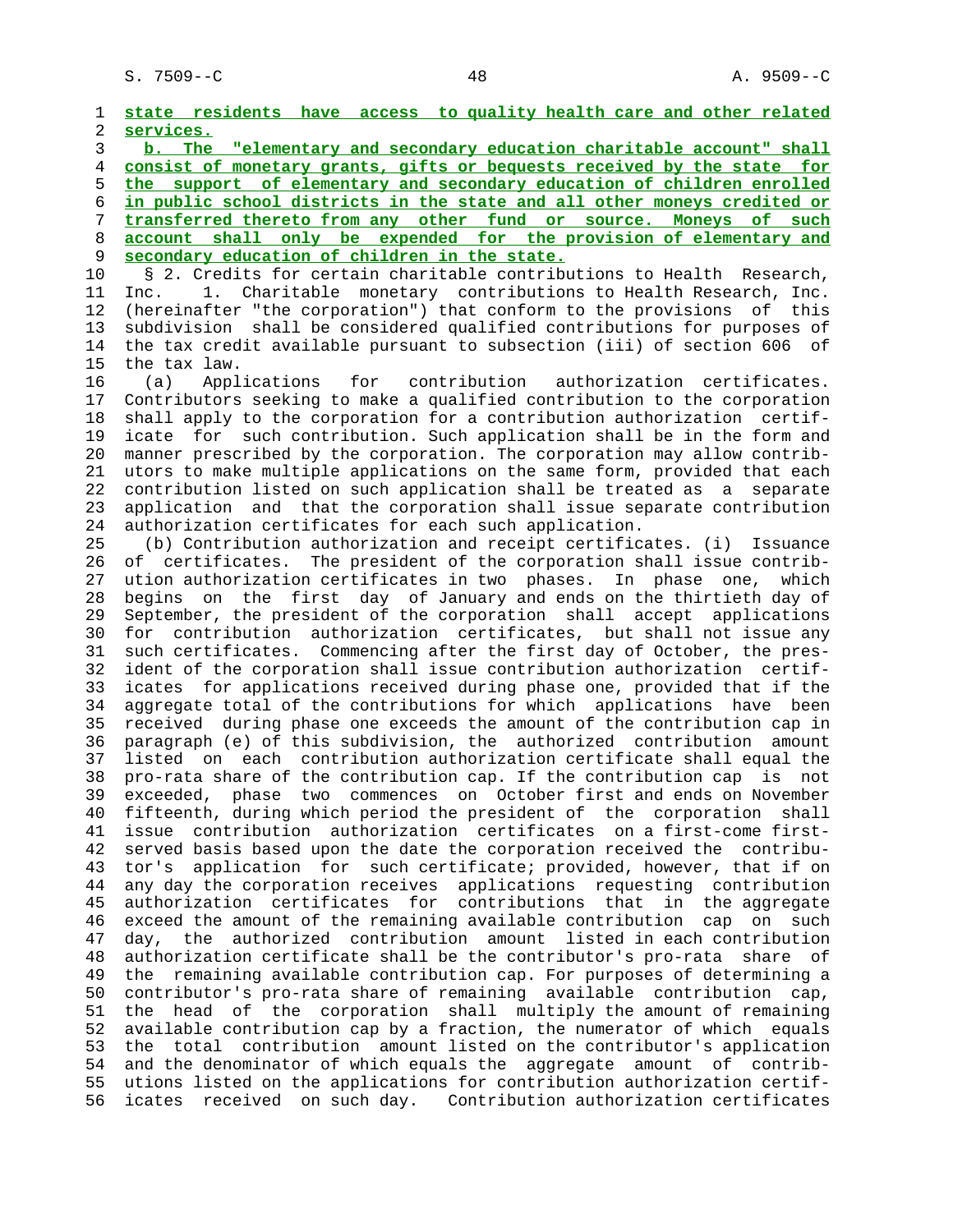1 for applications received during phase one shall be mailed no later than 2 the fifteenth day of October. Contribution authorization certificates 3 for applications received during phase two shall be mailed within twenty 4 days of receipt of such applications. Provided, however, that no 5 contribution authorization certificates for applications received during 6 phase two shall be issued until all of the contribution authorization 7 certificates for applications received during phase one have been 8 issued.<br>9 (ii)

(ii) Contribution authorization certificate contents. Each contrib- 10 ution authorization certificate shall state: (A) the date such certif- 11 icate was issued; (B) the date by which the authorized contributions 12 listed in the certificate must be made, which shall be no later than 13 November thirtieth of the year for which the contribution authorization 14 certificate was issued; (C) the contributor's name and address; (D) the 15 amount of authorized contributions; (E) the contribution authorization 16 certificate's certificate number; and (F) any other information that the 17 president of the corporation or the commissioner of taxation and finance 18 deems necessary.

 19 (c) Certificate of receipt. If a contributor makes an authorized 20 contribution to the corporation no later than the date by which such 21 authorized contribution is required to be made, the corporation shall, 22 within 30 days of receipt of the authorized contribution, issue to the 23 contributor a written certificate of receipt. Each certificate of 24 receipt shall state: (i) the name and address of the corporation; (ii) 25 the contributor's name and address; (iii) the date for each contrib- 26 ution; (iv) the amount of each contribution and the corresponding 27 contribution authorization certificate number; (v) the total amount of 28 contributions; and (vi) any other information that the commissioner of 29 taxation and finance deems necessary.

 30 (d) Notification to the department of the issuance of a certificate of 31 receipt. Upon the issuance of a certificate of receipt, the corporation 32 shall, within thirty days of issuing the certificate of receipt, provide 33 the department of taxation and finance with notification of the issuance 34 of such certificate in the form and manner prescribed by the department 35 of taxation and finance.

 36 (e) Contribution cap. The maximum permitted contributions under this 37 section available annually for calendar year two thousand eighteen and 38 all following years shall be ten million dollars.

 39 2. Use of authorized contributions. The corporation shall develop 40 policies and procedures to ensure that all contributions for which 41 certificates of receipt have been issued are expended only for one or 42 more of the following charitable health purposes: to support and supple- 43 ment laboratory facilities and programs, including, but not limited to, 44 laboratory testing and scientific research; to support and supplement 45 bioinformatics programs, including, but not limited to, developing 46 public health data analytical strategies; and to support and supplement 47 other public health activities.

 48 § 3. Credits for certain charitable contributions to University Foun- 49 dations. 1. Charitable monetary contributions to the State University 50 of New York Impact Foundation (hereinafter "the SUNY foundation") or the 51 Research Foundation of the City University of New York (hereinafter "the 52 CUNY foundation") that conform to the provisions of this subdivision 53 shall be considered qualified contributions for purposes of the tax 54 credit available pursuant to subsection (iii) of section 606 of the tax 55 law.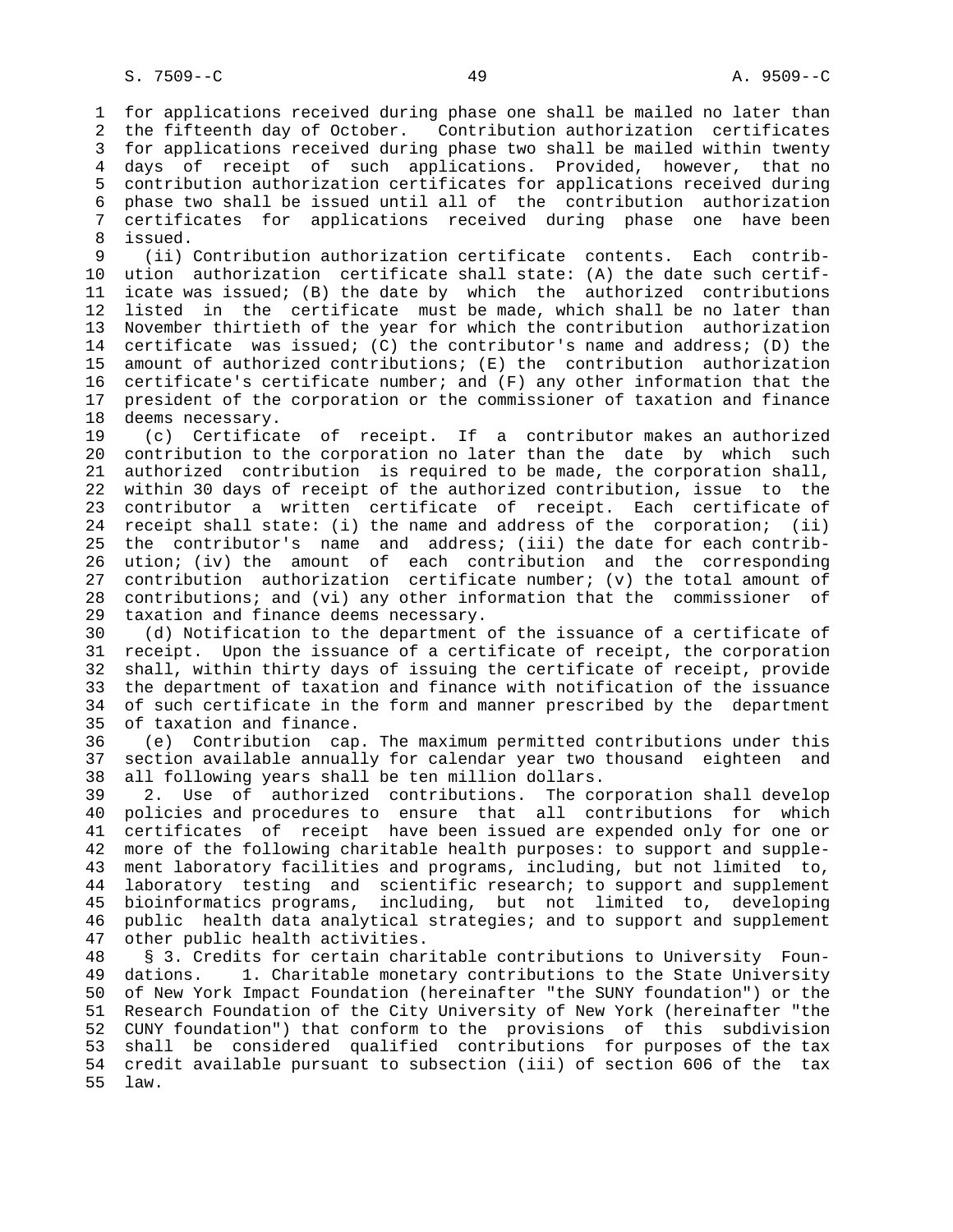1 (a) Applications for contribution authorization certificates. 2 Contributors seeking to make a qualified contribution to the SUNY foun- 3 dation or the CUNY foundation shall apply to such foundation for a 4 contribution authorization certificate for such contribution. Such 5 application shall be in the form and manner prescribed by the corpo- 6 ration. Each foundation may allow contributors to make multiple applica- 7 tions on the same form, provided that each contribution listed on such 8 application shall be treated as a separate application and that the foundation shall issue separate contribution authorization certificates 10 for each such application.

 11 (b) Contribution authorization and receipt certificates. (i) Issuance 12 of certificates. The head of each foundation shall issue contribution 13 authorization certificates in two phases. In phase one, which begins on 14 the first day of January and ends on the thirtieth day of September, the 15 head of each foundation shall accept applications for contribution 16 authorization certificates, but shall not issue any such certificates. 17 Commencing after the first day of October, the head of each foundation 18 shall issue contribution authorization certificates for applications 19 received during phase one, provided that if the aggregate total of the 20 contributions for which applications have been received during phase one 21 exceeds the amount of the contribution cap in paragraph (e) of this 22 subdivision, the authorized contribution amount listed on each contrib- 23 ution authorization certificate shall equal the pro-rata share of the 24 contribution cap. If the contribution cap is not exceeded, phase two 25 commences on October first and ends on November fifteenth, during which 26 period the head of each foundation shall issue contribution authori- 27 zation certificates on a first-come first-served basis based upon the 28 date the foundation received the contributor's application for such 29 certificate; provided, however, that if on any day the SUNY foundation 30 or the CUNY foundation receives applications requesting contribution 31 authorization certificates for contributions that in the aggregate 32 exceed the amount of the remaining available contribution cap on such 33 day, the authorized contribution amount listed in each contribution 34 authorization certificate shall be the contributor's pro-rata share of 35 the remaining available contribution cap. For purposes of determining a 36 contributor's pro-rata share of remaining available contribution cap, 37 the head of each foundation shall multiply the amount of remaining 38 available contribution cap by a fraction, the numerator of which equals 39 the total contribution amount listed on the contributor's application 40 and the denominator of which equals the aggregate amount of contrib- 41 utions listed on the applications for contribution authorization certif- 42 icates received on such day. Contribution authorization certificates for 43 applications received during phase one shall be mailed no later than the 44 fifteenth day of October. Contribution authorization certificates for 45 applications received during phase two shall be mailed within twenty 46 days of receipt of such applications. Provided, however, that no 47 contribution authorization certificates for applications received during 48 phase two shall be issued until all of the contribution authorization<br>49 certificates for applications received during phase one have been certificates for applications received during phase one have-been 50 issued.

 51 (ii) Contribution authorization certificate contents. Each contrib- 52 ution authorization certificate shall state: (A) the date such certif- 53 icate was issued; (B) the date by which the authorized contributions 54 listed in the certificate must be made, which shall be no later than 55 November thirtieth of the year for which the contribution authorization 56 certificate was issued; (C) the contributor's name and address; (D) the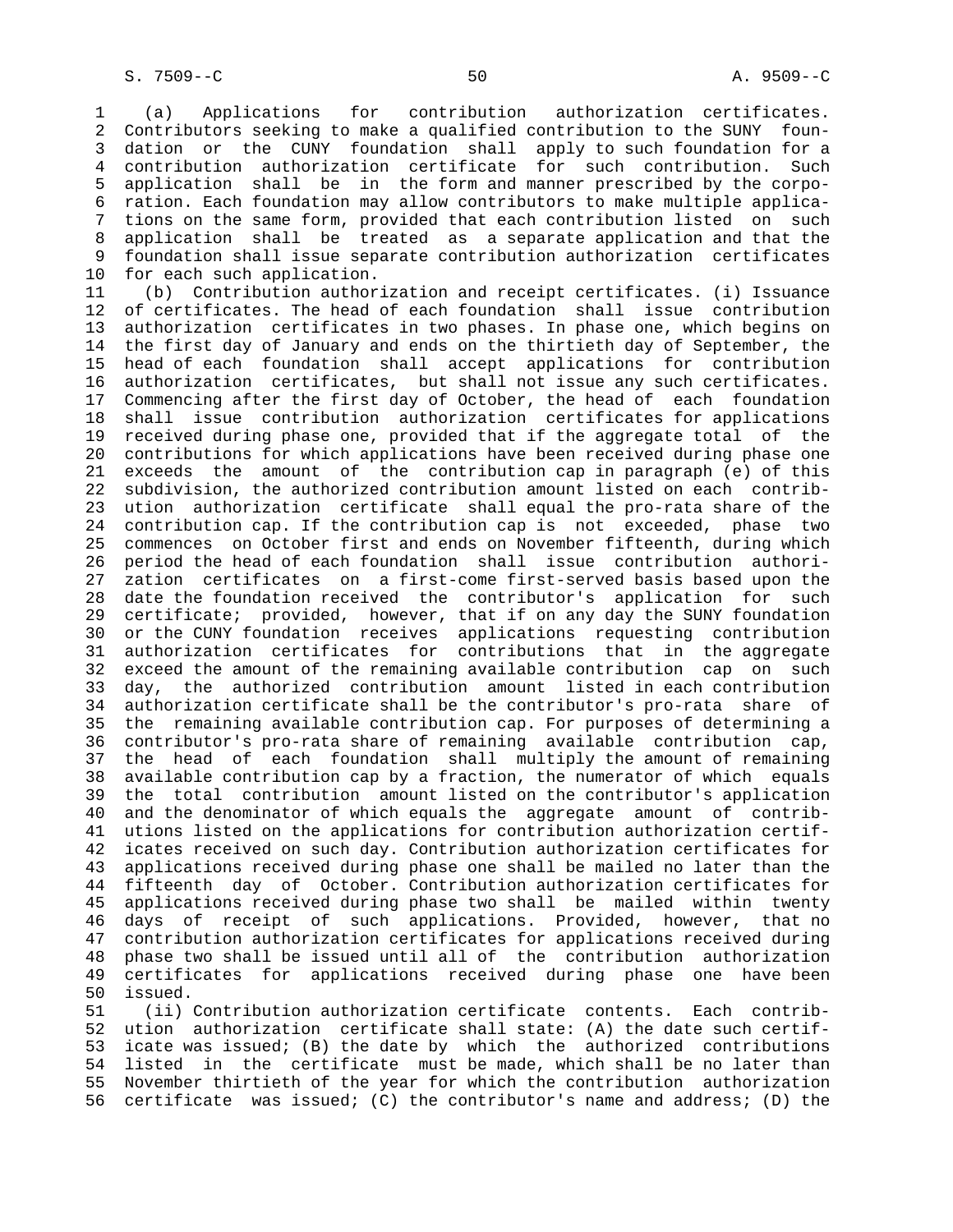1 amount of authorized contributions; (E) the contribution authorization 2 certificate's certificate number; and (F) any other information that the 3 head of the respective foundation or the commissioner of taxation and 4 finance deems necessary.

 5 (c) Certificate of receipt. If a contributor makes an authorized 6 contribution to the SUNY foundation or the CUNY foundation no later than 7 the date by which such authorized contribution is required to be made, 8 such foundation shall, within thirty days of receipt of the authorized 9 contribution, issue to the contributor a written certificate of receipt. 10 Each certificate of receipt shall state: (i) the name and address of the 11 foundation; (ii) the contributor's name and address; (iii) the date for 12 each contribution; (iv) the amount of each contribution and the corre- 13 sponding contribution authorization certificate number; (v) the total 14 amount of contributions; and (vi) any other information that the commis- 15 sioner of taxation and finance deems necessary.

 16 (d) Notification to the department of the issuance of a certificate of 17 receipt. Upon the issuance of a certificate of receipt, the respective 18 foundation shall, within thirty days of issuing the certificate of 19 receipt, provide the department of taxation and finance with notifica- 20 tion of the issuance of such certificate in the form and manner 21 prescribed by the department of taxation and finance.

 22 (e) Contribution cap. The maximum permitted contributions under this 23 section available annually for calendar year two thousand eighteen and 24 all following years shall be ten million dollars for the SUNY foundation 25 and ten million dollars for the CUNY foundation.

 26 2. Use of authorized contributions. The SUNY foundation and the CUNY 27 foundation shall develop policies and procedures to ensure that all 28 contributions for which certificates of receipt have been issued are 29 expended only to support programs benefiting students enrolled at the 30 state university of New York and the city university of New York, 31 respectively. Provided however, contributions may not be used for schol- 32 arships or tuition assistance.

 33 § 4. Section 606 of the tax law is amended by adding a new subsection 34 (iii) to read as follows:

**(iii) Credit for contributions to certain funds. For taxable years beginning on or after January first, two thousand nineteen, an individ- ual taxpayer shall be allowed a credit against the tax imposed under this article for an amount equal to eighty-five percent of the sum of: (1) the amount contributed by the taxpayer during the immediately preceding taxable year to any or all of the following accounts within the charitable gifts trust fund set forth in section ninety-two-gg of the state finance law: the health charitable account established by paragraph a of subdivision four of section ninety-two-gg of the state finance law, or the elementary and secondary education charitable account established by paragraph b of subdivision four of section nine- ty-two-gg of the state finance law; (2) the amount of qualified contrib- utions made by the taxpayer to Health Research, Inc. in accordance with section two of the chapter of the laws of two thousand eighteen that added this subsection; and (3) the amount of qualified contributions made by the taxpayer to the State University of New York Impact Founda- tion and/or the Research Foundation of the City University of New York in accordance with section three of the chapter of the laws of two thou- sand eighteen that added this subsection.**

 54 § 5. Section 1604 of the education law is amended by adding a new 55 subdivision 44 to read as follows: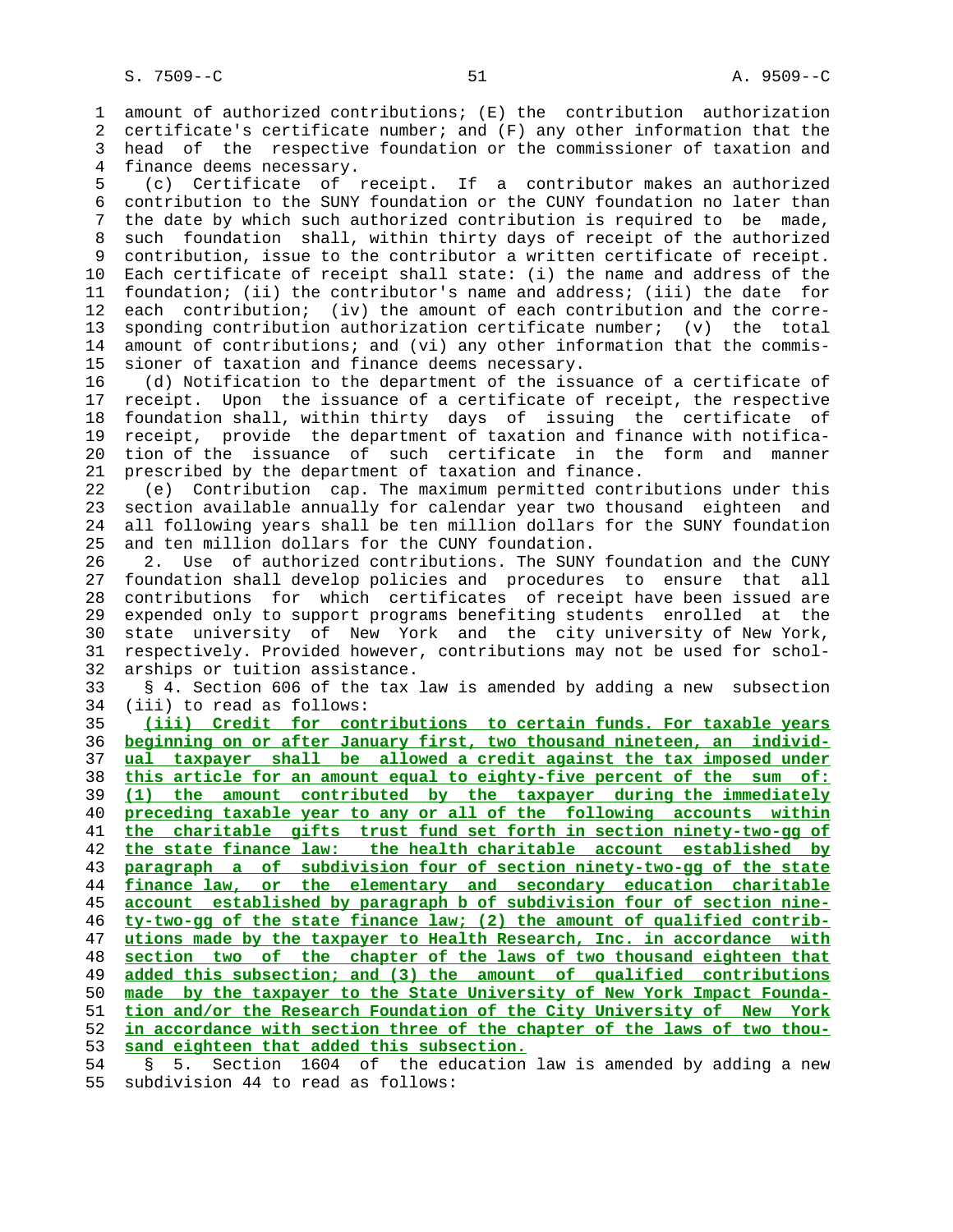S. 7509--C 52 A. 9509--C

**44. To establish a charitable fund, by resolution of the trustees, to receive unrestricted charitable monetary donations made to such fund for use by the district for public educational purposes. The monies of such charitable fund shall be deposited and secured in the manner provided by section ten of the general municipal law. The monies of such charitable fund may be invested in the manner provided by section eleven of the general municipal law. Any interest earned or capital gain realized on the money so invested shall accrue to and become part of such fund. At such time and in such amounts as determined by the trustees, the monies of such charitable fund shall be transferred to the school district's general fund for expenditure consistent with the charitable purposes of the fund, provided that the amount of taxes to be levied by the school district for any school year shall be determined without regard to any such transfer. The school district shall maintain an accounting of all such deposits, interest or capital gain, transfers, and expenditures.** 16 § 6. Section 1709 of the education law is amended by adding a new 17 subdivision 12-b to read as follows: **12-b. To establish a charitable fund, by resolution of the board, to receive unrestricted charitable monetary donations made to such fund for use by the district for public educational purposes. The monies of such charitable fund shall be deposited and secured in the manner provided by section ten of the general municipal law. The monies of such charitable fund may be invested in the manner provided by section eleven of the general municipal law. Any interest earned or capital gain realized on the money so invested shall accrue to and become part of such fund. At such time and in such amounts as determined by the board, the monies of such charitable fund shall be transferred to the school district's general fund for expenditure consistent with the charitable purposes of the fund, provided that the amount of taxes to be levied by the school district for any school year shall be determined without regard to any such transfer. The school district shall maintain an accounting of all such deposits, interest or capital gain, transfers, and expenditures.** 33 § 7. Section 2590-h of the education law is amended by adding a new 34 subdivision 54 to read as follows: **54. To establish a charitable fund to receive unrestricted charitable monetary donations made to such fund for use by the city school district for public educational purposes. The monies of such charitable fund shall be deposited and secured in the manner provided by section ten of the general municipal law. The monies of such charitable fund may be invested in the manner provided by section eleven of the general munici- pal law. Any interest earned or capital gain realized on the money so invested shall accrue to and become part of such fund. At such time and in such amounts as determined by the chancellor, the monies of such charitable fund shall be transferred to the city school district's general fund for expenditure consistent with the charitable purposes of the fund, provided that the amount of taxes to be levied by the city for any school year shall be determined without regard to any such transfer. The city school district shall maintain an accounting of all such depos** its, interest or capital gain, transfers, and expenditures. 50 § 8. The general municipal law is amended by adding two new sections 51 6-t and 6-u to read as follows: **§ 6-t. Charitable gifts reserve fund. 1. The governing board of any county or New York city may establish a reserve fund to be known as a charitable gifts reserve fund. 2. Such fund may receive unrestricted charitable monetary contrib- utions and the moneys in such fund shall be deposited and secured in the**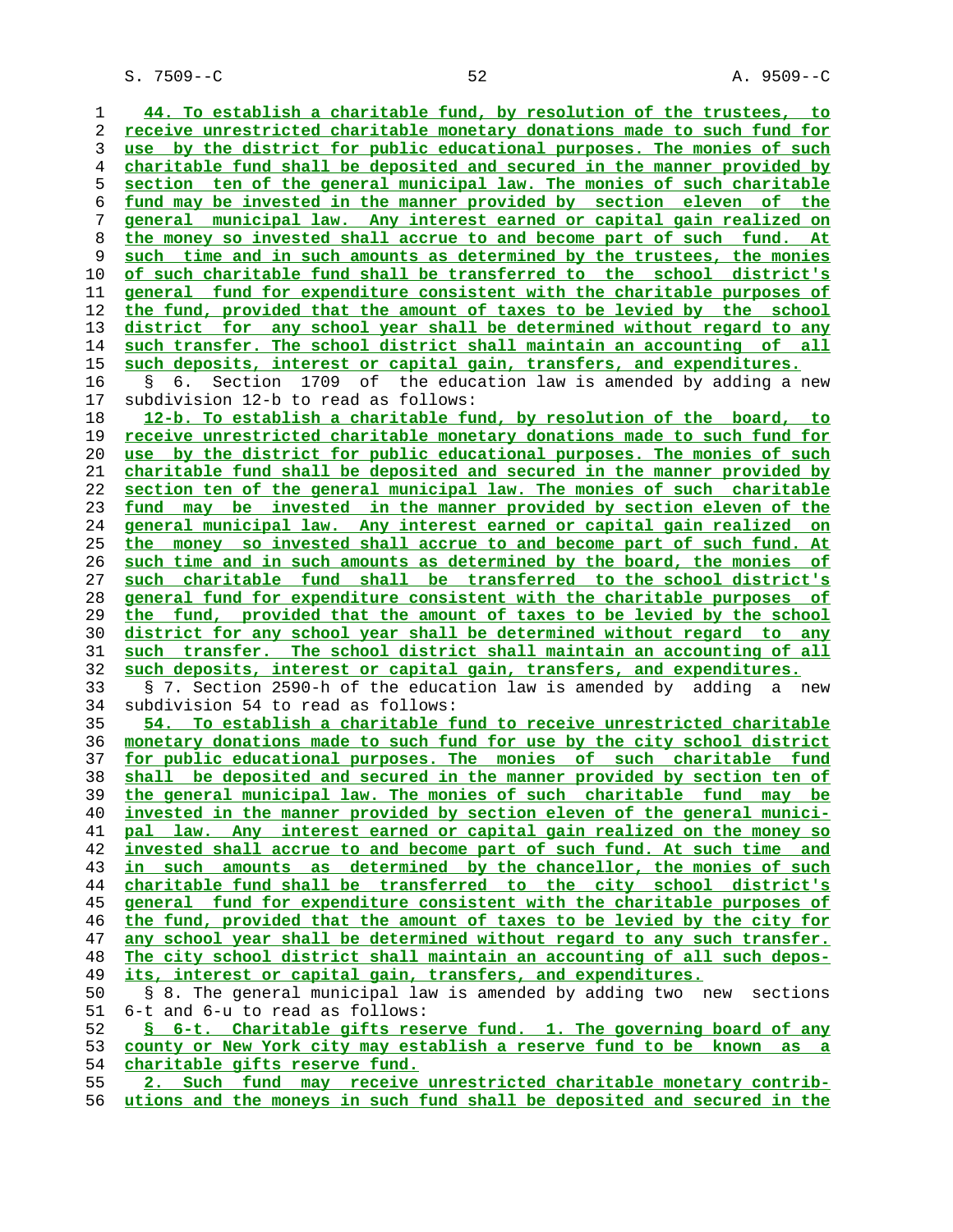S. 7509--C 53 A. 9509--C

**manner provided by section ten of this article. The governing board, or the chief fiscal officer of such county, or New York city, if the governing board shall delegate such duty to him or her, may invest the moneys in such fund in the manner provided by section eleven of this article. Any interest earned or capital gain realized on the money so deposited or invested shall accrue to and become part of such fund. The separate identity of such fund shall be maintained whether its assets consist of cash or investments or both. 3. At the end of the fiscal year, the governing board of the county or New York city, within sixty days of the close of the fiscal year, shall transfer the funds to the general fund or other fund of the municipal corporation, so that the funds may be used for charitable purposes. 4. The governing board shall establish a procedure for contributions to the charitable gifts reserve fund, which shall include the provision of a written acknowledgment of the gift to the contributor. § 6-u. Charitable gifts reserve fund. 1. The governing board of any city with a population less than one million, town or village may estab- lish a reserve fund to be known as a charitable gifts reserve fund. 2. Such fund may receive unrestricted charitable monetary contrib- utions and the moneys in such fund shall be deposited and secured in the manner provided by section ten of this article. The governing board, or the chief fiscal officer of such town, village or city, if the governing board shall delegate such duty to him or her, may invest the moneys in such fund in the manner provided by section eleven of this article. Any interest earned or capital gain realized on the money so deposited or invested shall accrue to and become part of such fund. The separate identity of such fund shall be maintained whether its assets consist of cash or investments or both. 3. At the end of the fiscal year, the governing board of the town, village or city, within sixty days of the close of the fiscal year, may transfer the funds to the general fund or other fund of the municipal corporation, so that the funds may be used for charitable purposes. 4. The governing board shall establish a procedure for contributions to the charitable gifts reserve fund, which shall include the provision of a written acknowledgment of the gift to the contributor.** 36 § 9. The real property tax law is amended by adding a new section 37 980-a to read as follows: **§ 980-a. Tax credits for contributions to certain funds. 1. (a) A municipal corporation that has established a fund pursuant to subdivi- sion forty-four of section sixteen hundred four of the education law, subdivision twelve-b of section seventeen hundred nine of the education law, subdivision fifty-four of section twenty-five hundred ninety-h of the education law, or section six-t or six-u of the general municipal law, may adopt a local law, or in the case of a school district, a resolution, authorizing a tax credit to be provided pursuant to this section for contributions to such fund. For purposes of this section, a municipal corporation that has established such a fund and authorized such a credit shall be referred to as a "participating" municipal corpo- ration. (b) On and after a date specified in the local law or resolution adopted by a participating municipal corporation pursuant to paragraph (a) of this subdivision, the owner or owners of real property shall be allowed a credit against the real property taxes of a participating municipal corporation that have been imposed upon such property. The amount of such credit shall equal ninety-five percent, or such lesser allowable percentage credit as may have been established pursuant to**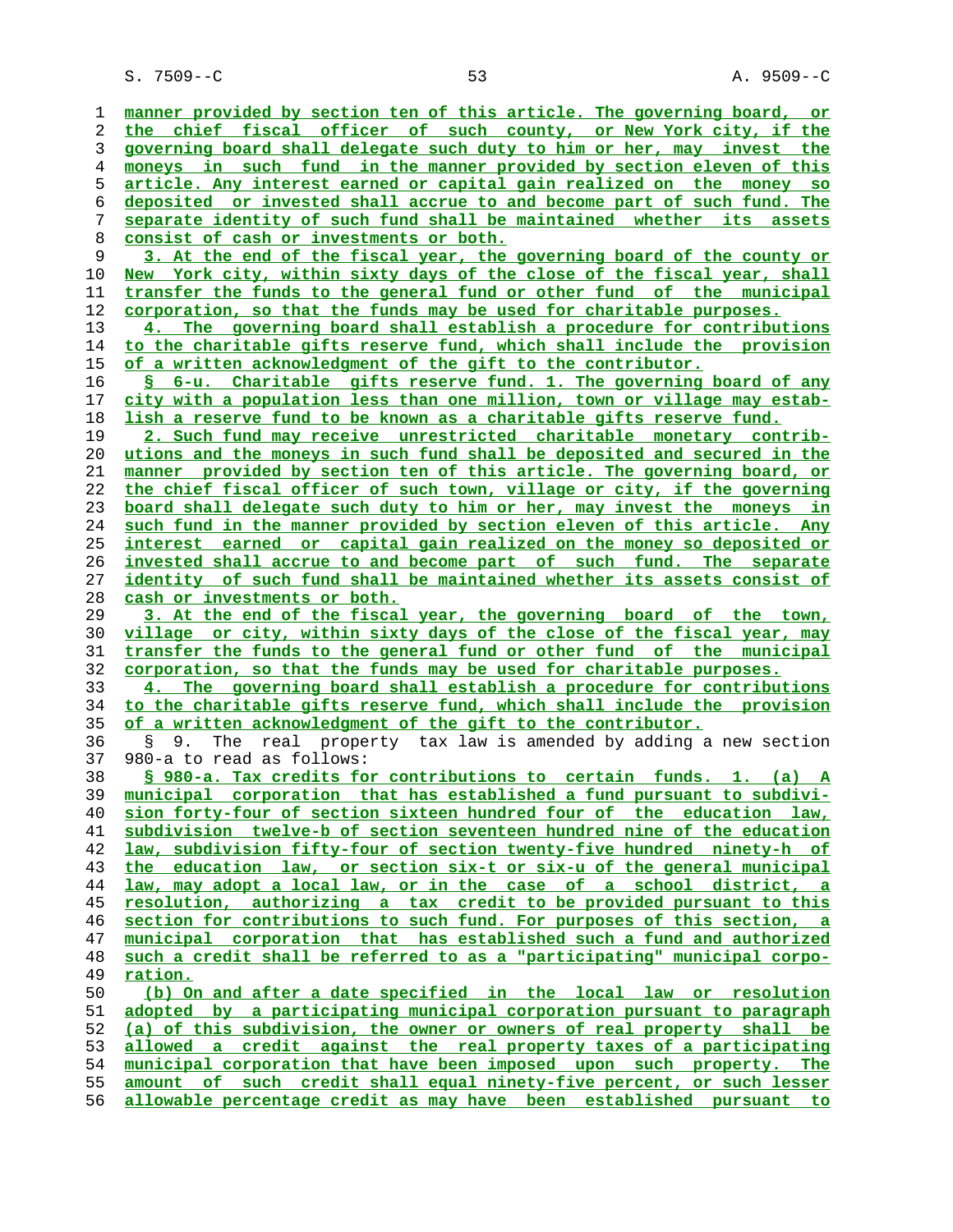S. 7509--C 54 A. 9509--C

**paragraph (c) of this subdivision, of the amount contributed by one or more of the owners of such property during the "associated credit year" as defined in this section, to any or all of the funds established by such municipal corporation, subject to the limit established pursuant to paragraph (c) of this subdivision, if any. (c) The participating municipal corporation may establish a limit upon the amount or percentage of such credit to be allowed in any given fiscal year, in which case the amount of such credit shall not exceed any limit so established. Any such limit shall be adopted by local law, or in the case of a school district, by resolution, which local law or resolution may either be the same as or separate from the local law or resolution that initially authorized the credit. Once such a limit has been adopted, it may be amended or repealed thereafter by local law, or in the case of a school district, by resolution, provided that any such amendment or repeal shall only apply to taxes of the participating municipal corporation for fiscal years commencing after the adoption of such local law or resolution. A copy of any local law or resolution establishing, amending or repealing such a limit shall be provided to the collecting officer who collects the taxes of the participating municipal corporation. 2. For purposes of this section, the "associated credit year" shall be the twelve-month period during which the owner of the property has made a contribution described in subdivision one of this section that ends on the last day prescribed by law on which the taxes of the participating municipal corporation may be paid without interest or penalties, subject to the following: (a) Where such taxes are payable in installments, such twelve-month period shall end on the last day prescribed by law on which the first installment of such taxes may be paid without interest or penalties. (b) Where a participating municipal corporation is a city school district that is subject to article fifty-two of the education law, such twelve-month period shall end on the last day prescribed by law on which city taxes may be paid without interest or penalties, or if applicable, on the last day prescribed by law on which the first installment of such taxes may be paid without interest or penalties. (c) Each such twelve-month period shall be determined without regard to the possibility that the period prescribed by law for paying such taxes without interest or penalties may be extended due to a delay in the first publication of the collecting officer's notice as provided by sections thirteen hundred twenty-two or thirteen hundred twenty-four of this chapter or a comparable law, or due to an executive order issued in connection with a state disaster emergency as provided by subdivision two of section nine hundred twenty-five-a of this chapter. 3. The credit authorized by this section shall be administered as follows: (a) The administrator of the fund or its designated agent shall, upon receiving a contribution to the fund specified in subdivision one of this section during a credit year, furnish the property owner with an acknowledgement in duplicate. Such acknowledgement shall be provided on a form prescribed by the commissioner and shall specify the amount of the contribution, the name and address of the donor, the date the contribution was received, the authorized signature of the administrator or agent, and such other information as the commissioner shall require. (b) After receiving such an acknowledgement, the property owner may present it to the appropriate collecting officer on or before the last day prescribed by law on which taxes may be paid without interest or**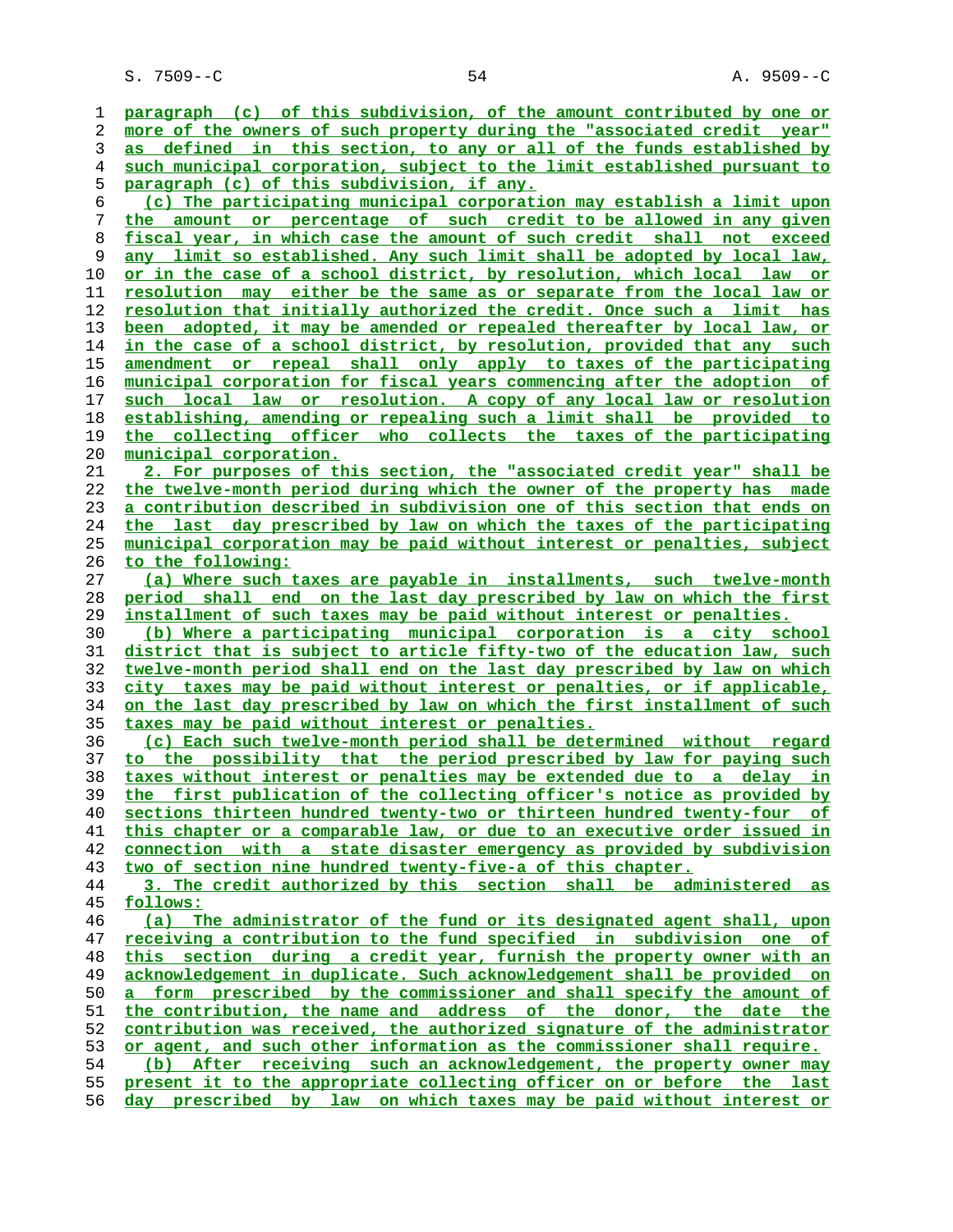**penalty, together with a credit claim on a form prescribed by the commissioner. Such credit claim form shall contain the name of the property owner or owners, the date and amount of the contributions made to the account during the associated credit year, the address of the property to which the credit claim relates, and such other information as the commissioner shall require. Notwithstanding any provision of law to the contrary, the collecting officer shall thereupon be authorized and directed to grant the property owner a tax credit equal to ninety- five percent, or such lesser allowable percentage credit as may have been established pursuant to paragraph (c) of subdivision one of this section, of the amount of the contributions made during the associated credit year as specified on the acknowledgement, and to reduce the tax liability on the parcel accordingly, provided that such credit may not exceed any percentage credit or other limit established by the partic- ipating municipal corporation pursuant to paragraph (c) of subdivision one of this section, if such a limit has been established, and may not exceed the property taxes due or paid that are attributable to the participating municipal corporation. Where taxes are payable in install- ments, if the credit exceeds the amount of the first installment, the excess shall be applied to future installments until exhausted. The participating municipal corporation may adopt a local law, or in the case of a school district, a resolution, providing that where a property owner submits a credit claim form to the collecting officer prior to the collecting officer's receipt of the tax warrant, or such other date as may be specified in such local law or resolution, the associated proper- ty tax bill shall reflect a reduction in the tax liability equal to the credit authorized by this section; provided however that if the collect- ing officer is not employed by the participating municipal corporation, such local law or resolution shall not take effect unless and until the governing body of the municipal corporation that employs the collecting officer has adopted a resolution agreeing thereto. The department of financial services, in consultation with the department, shall promul- gate regulations related to the adjustment of mortgage escrow accounts to reflect the credits provided pursuant to this section. (c) If the property owner fails to present the acknowledgment and credit claim form to the collecting officer on or before the last day prescribed by law on which taxes may be paid without interest or penal- ty, he or she may present the same to the chief fiscal officer or chief financial officer of the participating municipal corporation, or to a member of his or her staff. Such officer shall thereupon be authorized and directed to grant the property owner a refund of property taxes in the amount of the credit, which amount shall be equal to ninety-five percent, or such lesser allowable percentage credit as may have been established pursuant to paragraph (c) of subdivision one of this section, of the total contributions made during the associated credit year, provided that such refund shall not exceed the property taxes that have been paid on the property or any percentage credit or other limit established pursuant to paragraph (c) of subdivision one of this section, if any, and may not exceed the property taxes due or paid that are attributable to the participating municipal corporation. Provided**

**further, that no interest shall be payable on such refund if paid within forty-five days of the receipt of the acknowledgment and credit claim form. The owner of the property may file such refund claim with the authorized officer at any time during the three year period beginning immediately after the last day such taxes were payable without interest**

**or penalty.**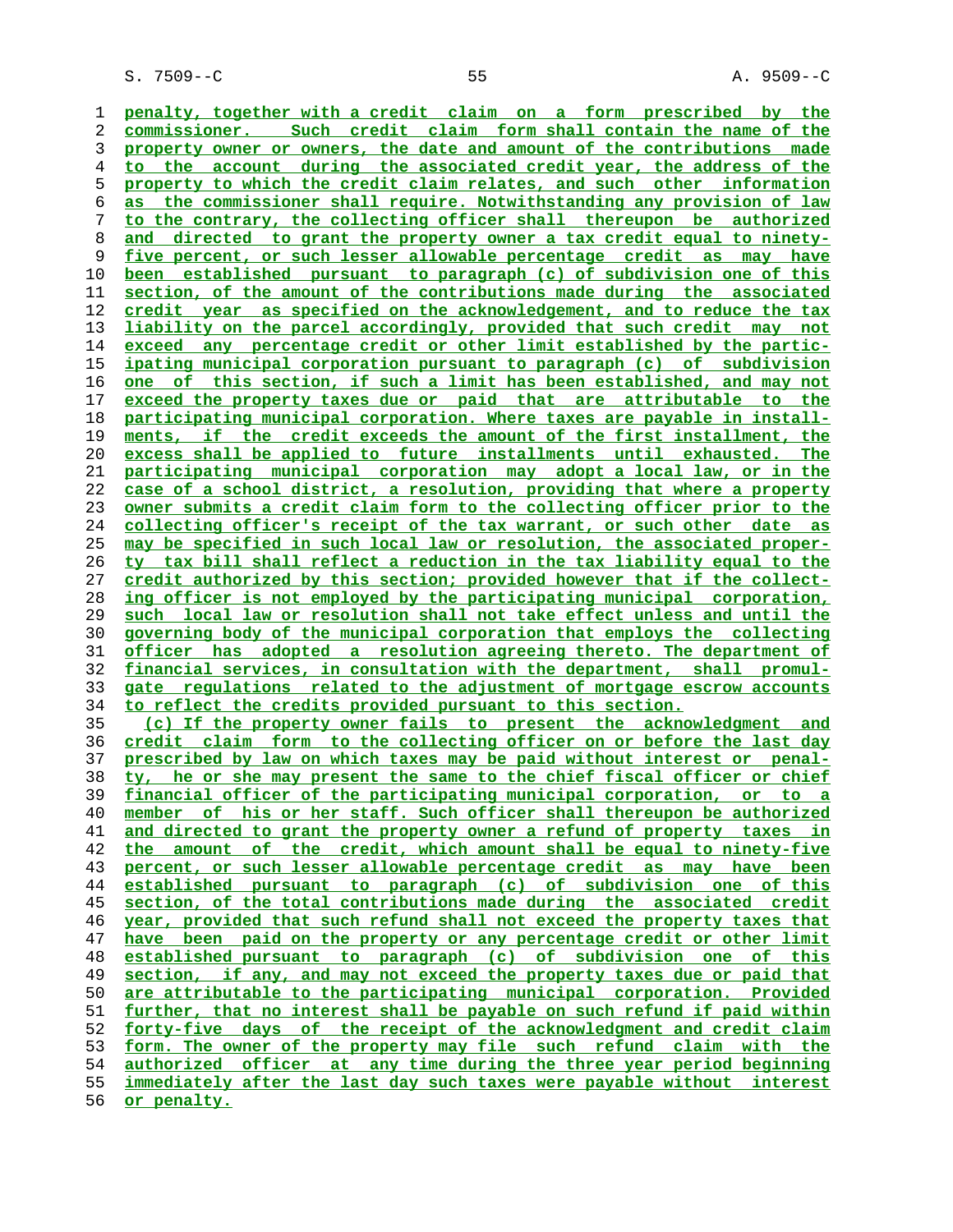S. 7509--C 56 56 A. 9509--C

| $\mathbf 1$ | The amount of the itemized deduction that may be claimed by a<br>4.                                                                           |
|-------------|-----------------------------------------------------------------------------------------------------------------------------------------------|
| 2<br>3      | taxpayer under section six hundred fifteen of the tax law with respect<br>to the taxes paid on such property may not exceed the amount of the |
| 4           | taxes of a participating municipal corporation that have been imposed                                                                         |
| 5           | upon such property minus the amount of the credit provided pursuant to                                                                        |
| 6           | this section.                                                                                                                                 |
| 7           | § 10. This act shall take effect immediately; provided, however, that                                                                         |
| 8           | the amendments to section 2590-h of the education law made by section                                                                         |
| 9           | seven of this act shall not affect the expiration and reversion of such                                                                       |
| 10          | section and shall expire and be deemed repealed therewith; and provided                                                                       |
| 11          | further that if section 2590-h of the education law expires or is                                                                             |
| 12          | repealed and is reverted prior to the effective date of this act,                                                                             |
| 13          | section seven of this act shall not take effect.                                                                                              |
|             |                                                                                                                                               |
| 14          | PART MM                                                                                                                                       |
| 15          | Section 1. The tax law is amended by adding a new article 24 to read                                                                          |
| 16          | as follows:                                                                                                                                   |
| 17          | <b>ARTICLE 24</b>                                                                                                                             |
| 18          | EMPLOYER COMPENSATION EXPENSE PROGRAM                                                                                                         |
| 19          | Section 850. Definitions.                                                                                                                     |
| 20          | 851. Employer election.                                                                                                                       |
| 21          | 852. Imposition and rate of tax.                                                                                                              |
| 22          | 853. Pass through of tax.                                                                                                                     |
| 23          | 854. Payment of tax.                                                                                                                          |
| 24          | 855. Employee credit.                                                                                                                         |
| 25          | 856. Deposit and disposition of revenue.                                                                                                      |
| 26          | 857. Procedural provisions.                                                                                                                   |
| 27          | § 850. Definitions. For purposes of this article:                                                                                             |
| 28          | (a) Employer. Employer means an employer that is required by section                                                                          |
| 29          | six hundred seventy-one of this chapter to deduct and withhold tax from                                                                       |
| 30          | wages.                                                                                                                                        |
| 31          | (b) Electing employer. Electing employer is an employer that has made                                                                         |
| 32          | the election provided for in section eight hundred fifty-one of this                                                                          |
| 33          | article.                                                                                                                                      |
| 34          | (c) Payroll expense. Payroll expense means wages and compensation as                                                                          |
| 35          | defined in sections 3121 and 3231 of the internal revenue code (without                                                                       |
| 36          | regard to section $3121(a)(1)$ and section $3231(e)(2)(A)(i))$ , paid to all                                                                  |
| 37          | covered employees.                                                                                                                            |
| 38          | (d) Covered employee. Covered employee means an employee of an elect-                                                                         |
| 39          | ing employer who is required to have amounts withheld under section six                                                                       |
| 40          | hundred seventy-one of this chapter and receives annual wages and                                                                             |
| 41          | compensation from his or her employer of more than forty thousand                                                                             |
| 42          | dollars annually.                                                                                                                             |
| 43          | S 851. Employer election. (a) Any employer who employs covered employ-                                                                        |
| 44          | ees in the state shall be allowed to make an annual election to be taxed                                                                      |
| 45          | under this article.                                                                                                                           |
| 46          | (b) In order to be effective, the annual election must be made by (1)                                                                         |
| 47          | if the employer is not a corporation, by any member, owner, or other                                                                          |
| 48          | individual with authority to bind the entity or sign returns required                                                                         |
| 49          | pursuant to section six hundred fifty-three of this chapter; or (2) if                                                                        |
| 50          | the employer is a for-profit or not-for-profit corporation, by any offi-                                                                      |
| 51          | cer or manager of the employer who is authorized under the law of the                                                                         |
| 52          | state where the corporation is incorporated or under the employer's                                                                           |
| 53<br>54    | organizational documents to make the election and who represents to<br>having such authorization under penalty of perjury; or (3) if the      |
|             |                                                                                                                                               |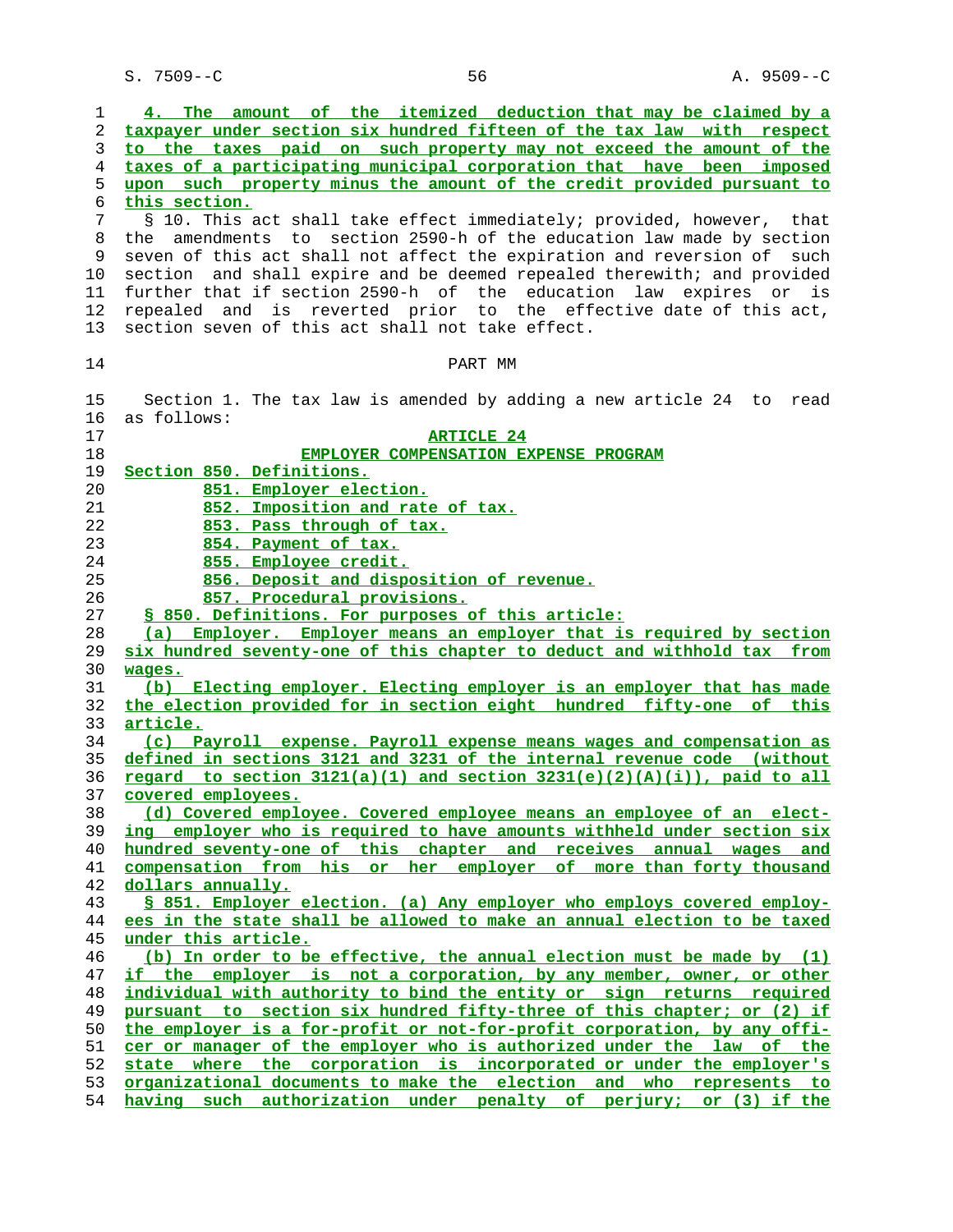S. 7509--C 57 A. 9509--C

**employer is a trust, by the unanimous consent of all trustees; or (4) if the employer is a governmental entity, by the chief executive officer of such governmental entity. (c) The annual election must be made by December first of each calen- dar year and will take effect for the immediately succeeding calendar year. If an election is made after December first of a calendar year, it will first take effect in the second succeeding calendar year. § 852. Imposition and rate of tax. A tax is hereby imposed on the payroll expense paid by electing employers to covered employees. For two thousand nineteen, the tax shall be equal to one and one-half percent of the payroll expense paid by electing employers to covered employees during the calendar quarter. For two thousand twenty, the tax shall be equal to three percent of the payroll expense paid by electing employers to covered employees during the calendar quarter. For two thousand twen- ty-one and thereafter, the tax shall be equal to five percent of the payroll expense paid by electing employers to covered employees during the calendar quarter. An electing employer shall only be subject to the tax imposed under this article on the payroll expense paid to any covered employee during the calendar year in excess of forty thousand dollars. § 853. Pass through of tax. An employer cannot deduct from the wages or compensation of an employee any amount that represents all or any portion of the tax imposed on the employer under this article. § 854. Payment of tax. Employers with payroll expense. The tax imposed on the payroll expense of electing employers under section eight hundred fifty-two of this article must be paid at the same time the electing employer is required to remit payments under section six hundred seven- ty-four of this chapter; provided however, that electing employers subject to the provisions in section nine of this chapter must pay the tax on the payroll expense at the same time as the withholding tax remitted under the electronic payment reporting system and the electron- ic funds transfer system authorized by section nine of this chapter. § 855. Employee credit. A covered employee shall be allowed a credit against the tax imposed under article twenty-two of this chapter, computed pursuant to the provisions of subsection (ccc) of section six hundred six of this chapter. § 856. Deposit and disposition of revenue. All taxes, interest, penal- ties, and fees collected or received by the commissioner under this article shall be deposited and disposed of pursuant to the provisions of section one hundred seventy-one-a of this chapter. § 857. Procedural provisions. (a) General. All provisions of article twenty-two of this chapter will apply to the provisions of this article in the same manner and with the same force and effect as if the language of article twenty-two of this chapter had been incorporated in full into this article and had been specifically adjusted for and expressly referred to the tax imposed by this article, except to the extent that any provision is either inconsistent with a provision of this article or is not relevant to this article. Notwithstanding the preceding sentence, no credit against tax in article twenty-two of this chapter can be used to offset the tax due under this article. (b) Notwithstanding the provisions of section six hundred ninety-seven of this chapter, if the commissioner determines that a person is liable for any tax, penalty or interest under this article pursuant to subsection (b) of section eight hundred fifty-four of this article, upon request in writing of such person, the commissioner shall disclose in writing to such person (1) the name of any other person the commissioner**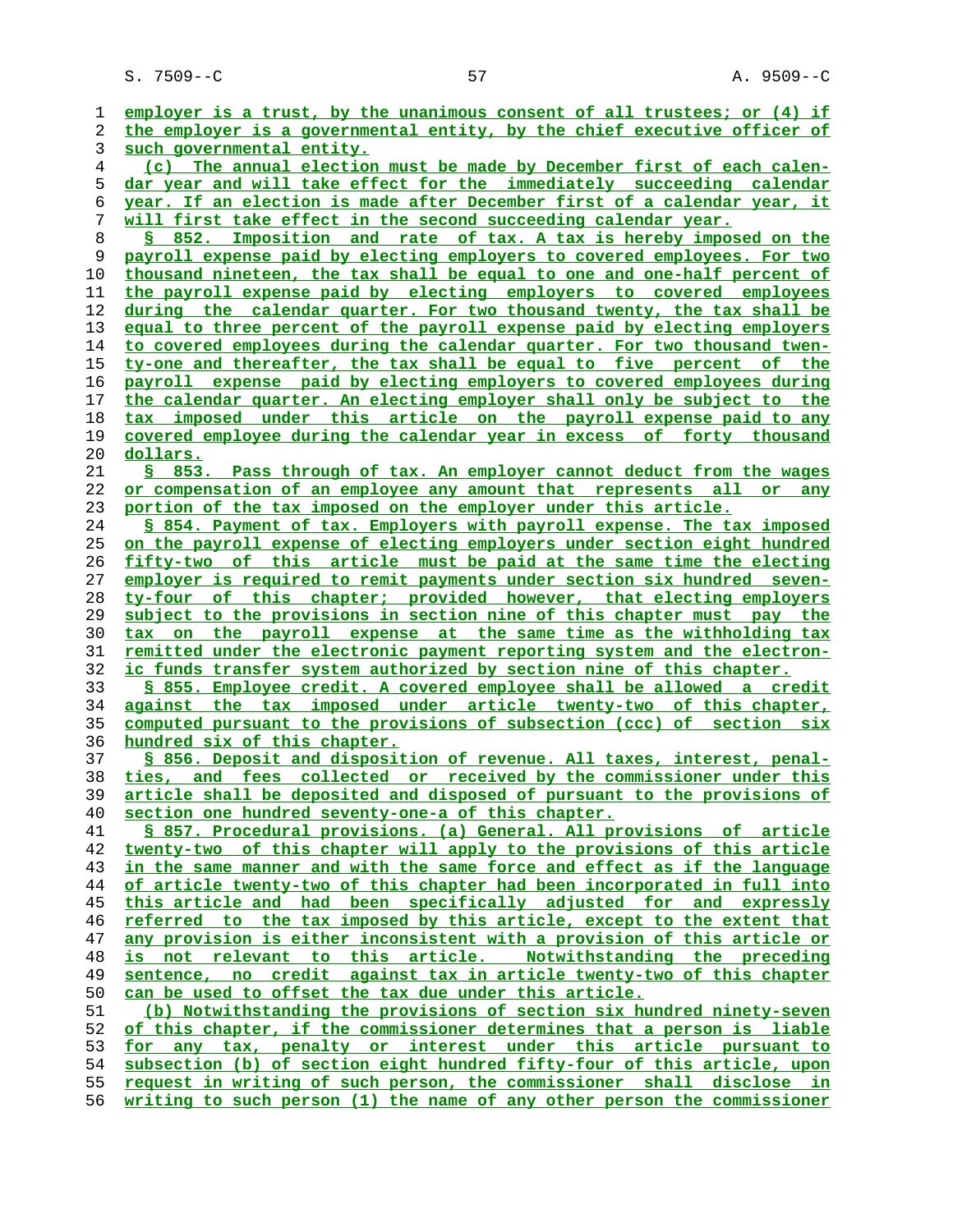**has determined to be liable for such tax, penalty or interest under this article for the electing employer, and (2) whether the commissioner has attempted to collect such tax, penalty or interest from such other person or electing employer, the general nature of such collection activities, and the amount collected. (c) Notwithstanding any other law to the contrary, the commissioner may require that all filings of forms or returns under this article must be filed electronically and all payments of tax must be paid electron- ically. The commissioner may prescribe the methods for quarterly filings by electing employers, including but not limited to, the inclu- sion of specific employee-level detail.** 12 § 2. Section 606 of the tax law is amended by adding a new subsection 13 (ccc) to read as follows: **(ccc) Article twenty-four employee credit. A covered employee of an electing employer shall be entitled to a credit against the tax imposed by this article as provided in this subsection. For purposes of this subsection the terms "covered employee" and "electing employer" shall have the same meanings as under section eight hundred fifty of this chapter. (1) For two thousand nineteen, the credit shall be equal to the product of (i) the covered employee's wages and compensation in excess of forty thousand dollars received during the tax year from the electing employer that are subject to tax under this article and (ii) one and one-half percent and (iii) the result of one minus a fraction, the numerator of which shall be the tax imposed on the covered employee as determined pursuant to section six hundred one of this article before the application of any credits for the applicable tax year and the denominator of which shall be the covered employee's taxable income as determined pursuant to this article for the applicable tax year. (2) For two thousand twenty, the credit shall be equal to the product of (i) the covered employee's wages and compensation in excess of forty thousand dollars received during the tax year from the electing employer that are subject to tax under this article and (ii) three percent and (iii) the result of one minus a fraction, the numerator of which shall be the tax imposed on the covered employee as determined pursuant to section six hundred one of this article before the application of any credits for the applicable tax year and the denominator of which shall be the covered employee's taxable income as determined pursuant to this article for the applicable tax year. (3) For two thousand twenty-one and there- after, the credit shall be equal to the product of (i) the covered employee's wages and compensation in excess of forty thousand dollars received during the tax year from the electing employer that are subject to tax under this article and (ii) five percent and (iii) the result of one minus a fraction, the numerator of which shall be the tax imposed on the covered employee as determined pursuant to section six hundred one of this article before the application of any credits for the applicable tax year and the denominator of which shall be the covered employee's taxable income as determined pursuant to this article for the applicable tax year. If the amount of the credit allowable under this subsection for any taxable year shall exceed the taxpayer's tax for such year, the excess allowed for a taxable year may be carried over to the following year or years and may be deducted from the taxpayer's tax for such year or years.** 53 § 3. Subdivision 1 of section 171-a of the tax law, as amended by 54 section 15 of part AAA of chapter 59 of the laws of 2017, is amended to

55 read as follows: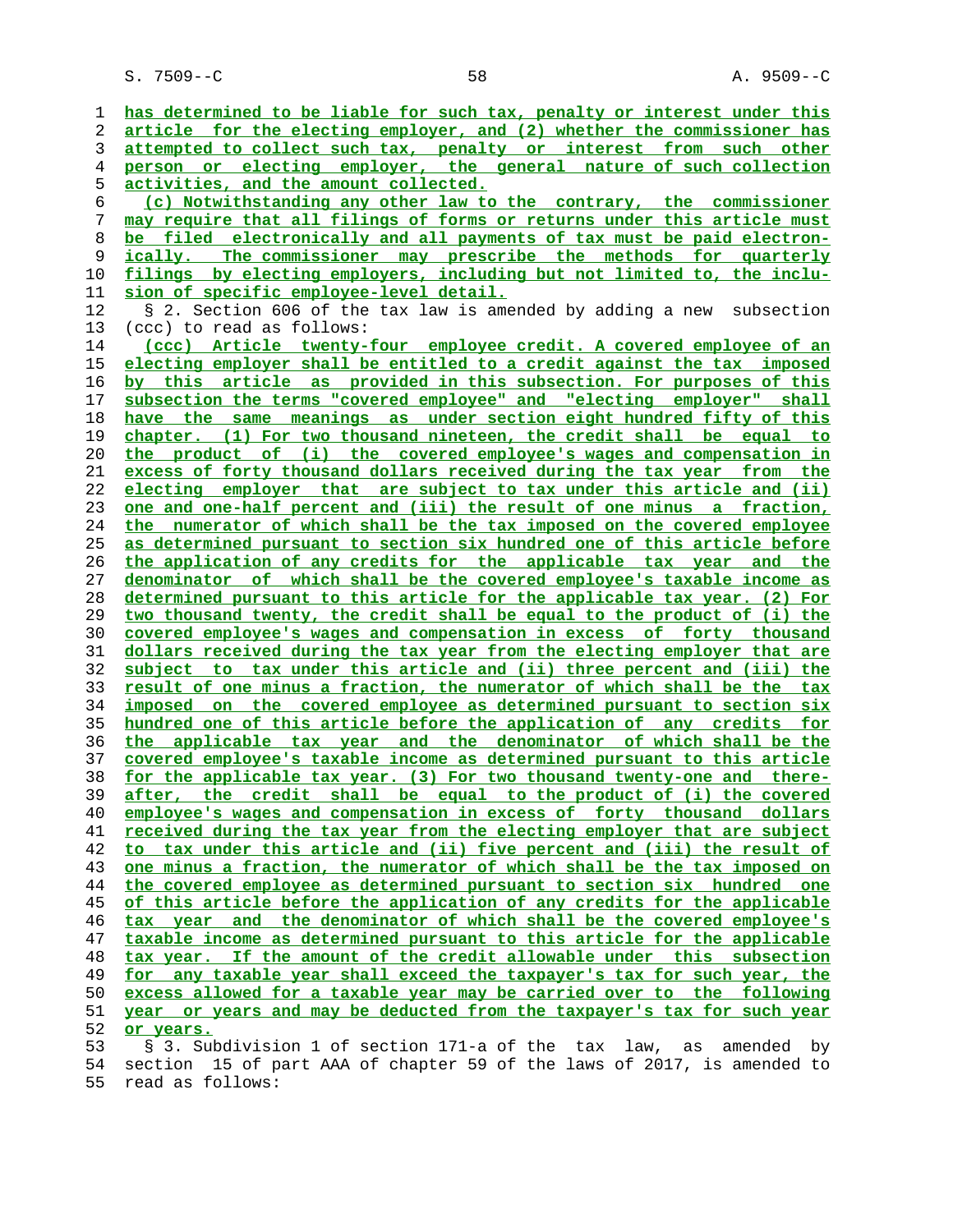1 1. All taxes, interest, penalties and fees collected or received by 2 the commissioner or the commissioner's duly authorized agent under arti- 3 cles nine (except section one hundred eighty-two-a thereof and except as 4 otherwise provided in section two hundred five thereof), nine-A, 5 twelve-A (except as otherwise provided in section two hundred eighty- 6 four-d thereof), thirteen, thirteen-A (except as otherwise provided in 7 section three hundred twelve thereof), eighteen, nineteen, twenty 8 (except as otherwise provided in section four hundred eighty-two there-<br>9 of), twenty-B, twenty-one, twenty-two, twenty-four, twenty-six, twenty- 9 of), twenty-B, twenty-one, twenty-two, **twenty-four,** twenty-six, twenty- 10 eight (except as otherwise provided in section eleven hundred two or 11 eleven hundred three thereof), twenty-eight-A, twenty-nine-B, thirty-one 12 (except as otherwise provided in section fourteen hundred twenty-one 13 thereof), thirty-three and thirty-three-A of this chapter shall be 14 deposited daily in one account with such responsible banks, banking 15 houses or trust companies as may be designated by the comptroller, to 16 the credit of the comptroller. Such an account may be established in one 17 or more of such depositories. Such deposits shall be kept separate and 18 apart from all other money in the possession of the comptroller. The 19 comptroller shall require adequate security from all such depositories. 20 Of the total revenue collected or received under such articles of this 21 chapter, the comptroller shall retain in the comptroller's hands such 22 amount as the commissioner may determine to be necessary for refunds or 23 reimbursements under such articles of this chapter out of which amount 24 the comptroller shall pay any refunds or reimbursements to which taxpay- 25 ers shall be entitled under the provisions of such articles of this 26 chapter. The commissioner and the comptroller shall maintain a system of 27 accounts showing the amount of revenue collected or received from each 28 of the taxes imposed by such articles. The comptroller, after reserving 29 the amount to pay such refunds or reimbursements, shall, on or before 30 the tenth day of each month, pay into the state treasury to the credit 31 of the general fund all revenue deposited under this section during the 32 preceding calendar month and remaining to the comptroller's credit on 33 the last day of such preceding month, (i) except that the comptroller 34 shall pay to the state department of social services that amount of 35 overpayments of tax imposed by article twenty-two of this chapter and 36 the interest on such amount which is certified to the comptroller by the 37 commissioner as the amount to be credited against past-due support 38 pursuant to subdivision six of section one hundred seventy-one-c of this 39 article, (ii) and except that the comptroller shall pay to the New York 40 state higher education services corporation and the state university of 41 New York or the city university of New York respectively that amount of 42 overpayments of tax imposed by article twenty-two of this chapter and 43 the interest on such amount which is certified to the comptroller by the 44 commissioner as the amount to be credited against the amount of defaults 45 in repayment of guaranteed student loans and state university loans or 46 city university loans pursuant to subdivision five of section one 47 hundred seventy-one-d and subdivision six of section one hundred seven- 48 ty-one-e of this article, (iii) and except further that, notwithstanding 49 any law, the comptroller shall credit to the revenue arrearage account, 50 pursuant to section ninety-one-a of the state finance law, that amount 51 of overpayment of tax imposed by article nine, nine-A, twenty-two, thir- 52 ty, thirty-A, thirty-B or thirty-three of this chapter, and any interest 53 thereon, which is certified to the comptroller by the commissioner as 54 the amount to be credited against a past-due legally enforceable debt 55 owed to a state agency pursuant to paragraph (a) of subdivision six of 56 section one hundred seventy-one-f of this article, provided, however, he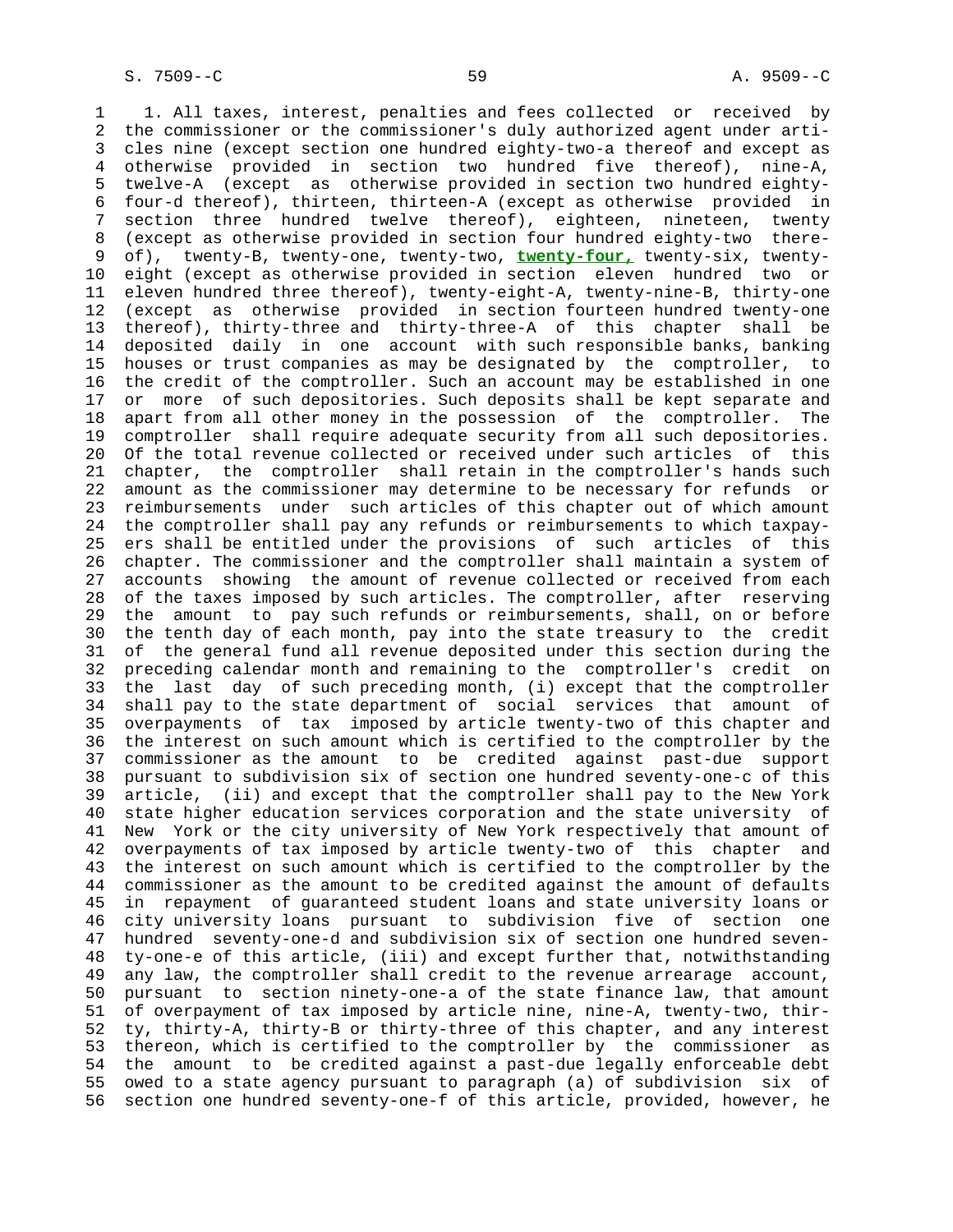1 shall credit to the special offset fiduciary account, pursuant to 2 section ninety-one-c of the state finance law, any such amount credita- 3 ble as a liability as set forth in paragraph (b) of subdivision six of 4 section one hundred seventy-one-f of this article, (iv) and except 5 further that the comptroller shall pay to the city of New York that 6 amount of overpayment of tax imposed by article nine, nine-A, twenty- 7 two, thirty, thirty-A, thirty-B or thirty-three of this chapter and any 8 interest thereon that is certified to the comptroller by the commission-<br>9 er as the amount to be credited against city of New York tax warrant 9 er as the amount to be credited against city of New York tax warrant 10 judgment debt pursuant to section one hundred seventy-one-l of this 11 article, (v) and except further that the comptroller shall pay to a 12 non-obligated spouse that amount of overpayment of tax imposed by arti- 13 cle twenty-two of this chapter and the interest on such amount which has 14 been credited pursuant to section one hundred seventy-one-c, one hundred 15 seventy-one-d, one hundred seventy-one-e, one hundred seventy-one-f or 16 one hundred seventy-one-l of this article and which is certified to the 17 comptroller by the commissioner as the amount due such non-obligated 18 spouse pursuant to paragraph six of subsection (b) of section six 19 hundred fifty-one of this chapter; and (vi) the comptroller shall deduct 20 a like amount which the comptroller shall pay into the treasury to the 21 credit of the general fund from amounts subsequently payable to the 22 department of social services, the state university of New York, the 23 city university of New York, or the higher education services corpo- 24 ration, or the revenue arrearage account or special offset fiduciary 25 account pursuant to section ninety-one-a or ninety-one-c of the state 26 finance law, as the case may be, whichever had been credited the amount 27 originally withheld from such overpayment, and (vii) with respect to 28 amounts originally withheld from such overpayment pursuant to section 29 one hundred seventy-one-l of this article and paid to the city of New 30 York, the comptroller shall collect a like amount from the city of New 31 York.

 32 § 4. Subdivision 1 of section 171-a of the tax law, as amended by 33 section 16 of part AAA of chapter 59 of the laws of 2017, is amended to 34 read as follows:

 35 1. All taxes, interest, penalties and fees collected or received by 36 the commissioner or the commissioner's duly authorized agent under arti- 37 cles nine (except section one hundred eighty-two-a thereof and except as 38 otherwise provided in section two hundred five thereof), nine-A, 39 twelve-A (except as otherwise provided in section two hundred eighty- 40 four-d thereof), thirteen, thirteen-A (except as otherwise provided in 41 section three hundred twelve thereof), eighteen, nineteen, twenty 42 (except as otherwise provided in section four hundred eighty-two there- 43 of), twenty-one, twenty-two, **twenty-four,** twenty-six, twenty-eight 44 (except as otherwise provided in section eleven hundred two or eleven 45 hundred three thereof), twenty-eight-A, twenty-nine-B, thirty-one 46 (except as otherwise provided in section fourteen hundred twenty-one 47 thereof), thirty-three and thirty-three-A of this chapter shall be 48 deposited daily in one account with such responsible banks, banking 49 houses or trust companies as may be designated by the comptroller, to 50 the credit of the comptroller. Such an account may be established in one 51 or more of such depositories. Such deposits shall be kept separate and 52 apart from all other money in the possession of the comptroller. The 53 comptroller shall require adequate security from all such depositories. 54 Of the total revenue collected or received under such articles of this 55 chapter, the comptroller shall retain in the comptroller's hands such 56 amount as the commissioner may determine to be necessary for refunds or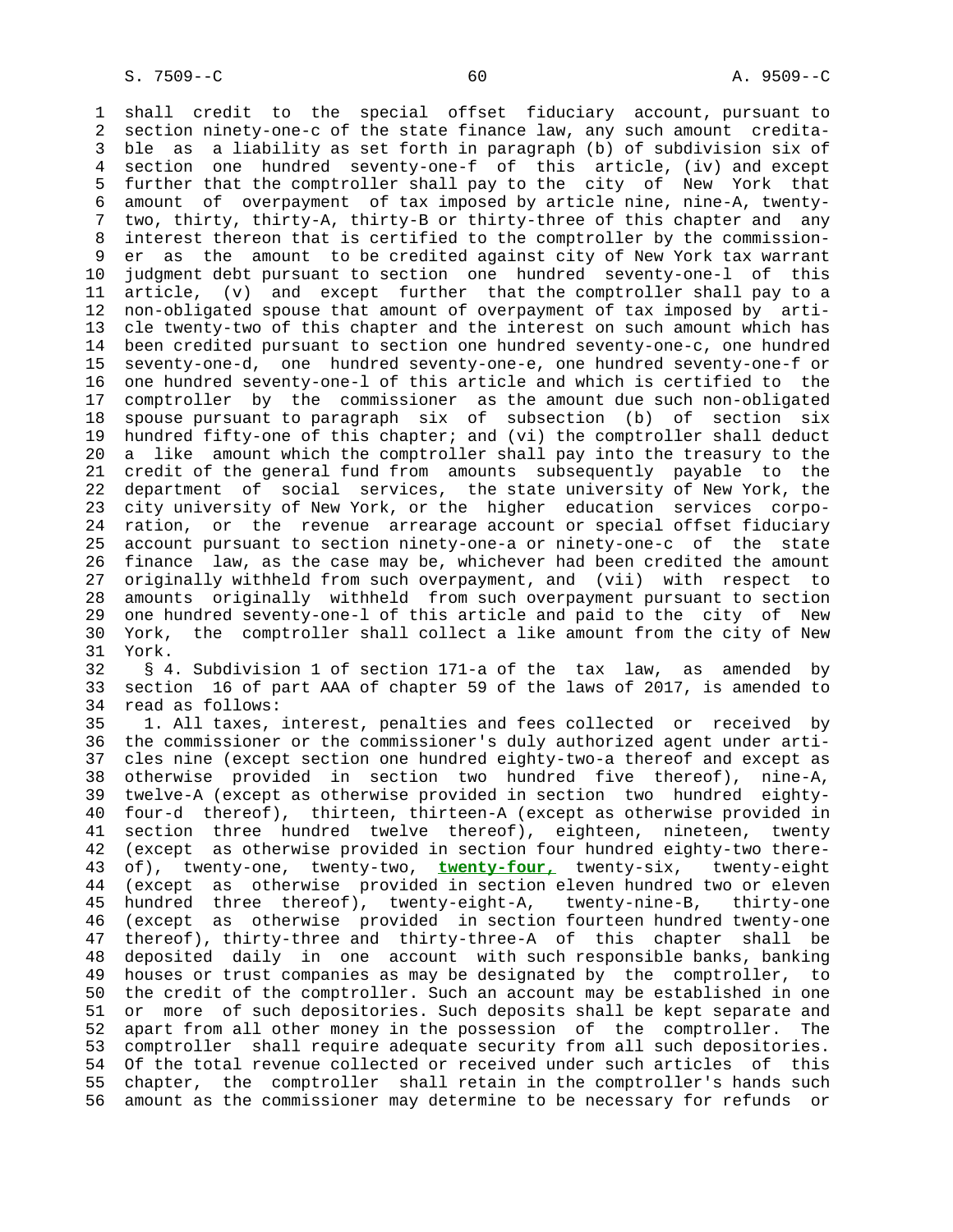1 reimbursements under such articles of this chapter out of which amount 2 the comptroller shall pay any refunds or reimbursements to which taxpay- 3 ers shall be entitled under the provisions of such articles of this 4 chapter. The commissioner and the comptroller shall maintain a system of 5 accounts showing the amount of revenue collected or received from each 6 of the taxes imposed by such articles. The comptroller, after reserving 7 the amount to pay such refunds or reimbursements, shall, on or before 8 the tenth day of each month, pay into the state treasury to the credit 9 of the general fund all revenue deposited under this section during the 10 preceding calendar month and remaining to the comptroller's credit on 11 the last day of such preceding month, (i) except that the comptroller 12 shall pay to the state department of social services that amount of 13 overpayments of tax imposed by article twenty-two of this chapter and 14 the interest on such amount which is certified to the comptroller by the 15 commissioner as the amount to be credited against past-due support 16 pursuant to subdivision six of section one hundred seventy-one-c of this 17 article, (ii) and except that the comptroller shall pay to the New York 18 state higher education services corporation and the state university of 19 New York or the city university of New York respectively that amount of 20 overpayments of tax imposed by article twenty-two of this chapter and 21 the interest on such amount which is certified to the comptroller by the 22 commissioner as the amount to be credited against the amount of defaults 23 in repayment of guaranteed student loans and state university loans or 24 city university loans pursuant to subdivision five of section one 25 hundred seventy-one-d and subdivision six of section one hundred seven- 26 ty-one-e of this article, (iii) and except further that, notwithstanding 27 any law, the comptroller shall credit to the revenue arrearage account, 28 pursuant to section ninety-one-a of the state finance law, that amount 29 of overpayment of tax imposed by article nine, nine-A, twenty-two, thir- 30 ty, thirty-A, thirty-B or thirty-three of this chapter, and any interest 31 thereon, which is certified to the comptroller by the commissioner as 32 the amount to be credited against a past-due legally enforceable debt 33 owed to a state agency pursuant to paragraph (a) of subdivision six of 34 section one hundred seventy-one-f of this article, provided, however, he 35 shall credit to the special offset fiduciary account, pursuant to 36 section ninety-one-c of the state finance law, any such amount credita- 37 ble as a liability as set forth in paragraph (b) of subdivision six of 38 section one hundred seventy-one-f of this article, (iv) and except 39 further that the comptroller shall pay to the city of New York that 40 amount of overpayment of tax imposed by article nine, nine-A, twenty- 41 two, thirty, thirty-A, thirty-B or thirty-three of this chapter and any 42 interest thereon that is certified to the comptroller by the commission- 43 er as the amount to be credited against city of New York tax warrant 44 judgment debt pursuant to section one hundred seventy-one-l of this 45 article, (v) and except further that the comptroller shall pay to a 46 non-obligated spouse that amount of overpayment of tax imposed by arti- 47 cle twenty-two of this chapter and the interest on such amount which has 48 been credited pursuant to section one hundred seventy-one-c, one hundred 49 seventy-one-d, one hundred seventy-one-e, one hundred seventy-one-f or 50 one hundred seventy-one-l of this article and which is certified to the 51 comptroller by the commissioner as the amount due such non-obligated 52 spouse pursuant to paragraph six of subsection (b) of section six 53 hundred fifty-one of this chapter; and (vi) the comptroller shall deduct 54 a like amount which the comptroller shall pay into the treasury to the 55 credit of the general fund from amounts subsequently payable to the 56 department of social services, the state university of New York, the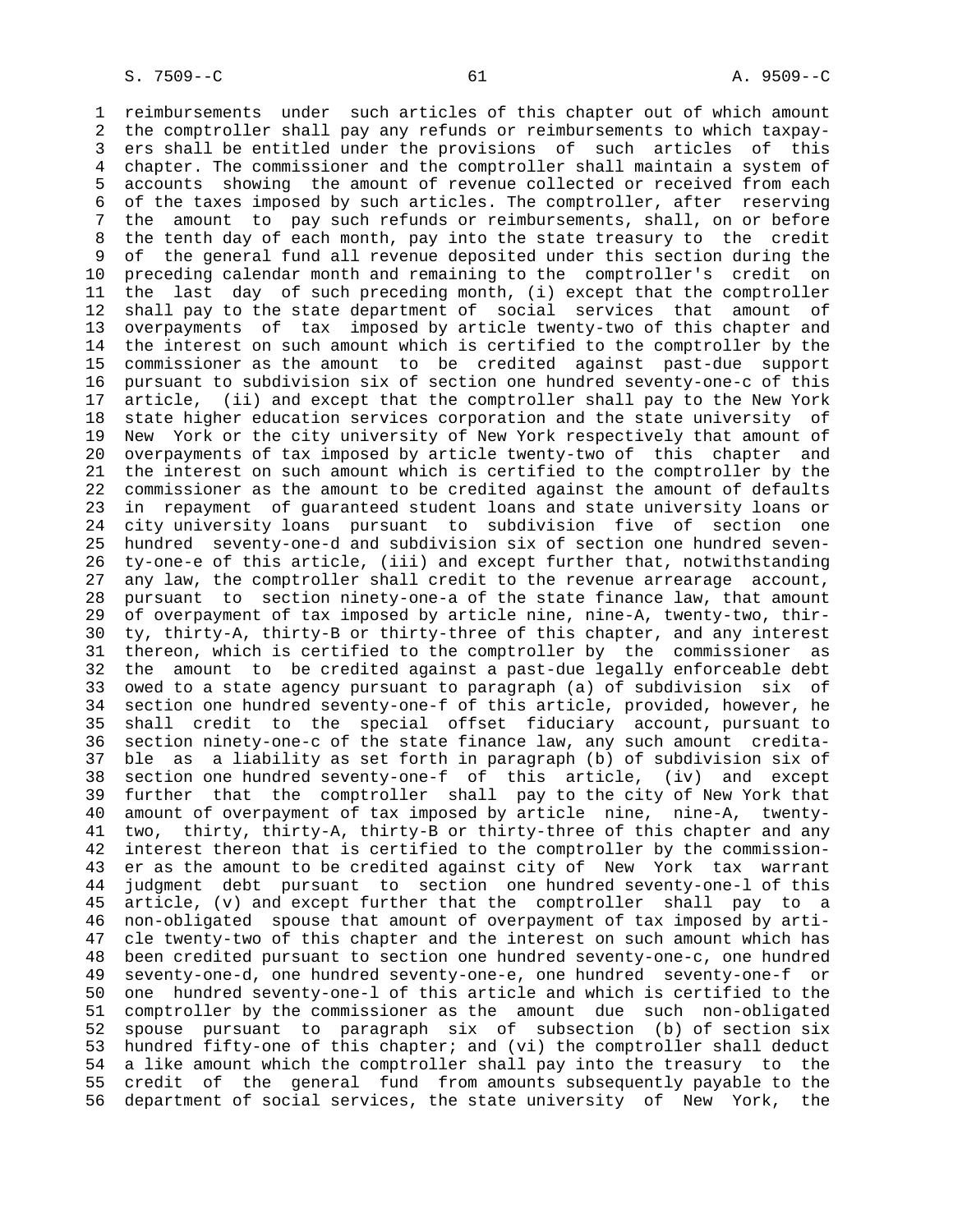1 city university of New York, or the higher education services corpo- 2 ration, or the revenue arrearage account or special offset fiduciary 3 account pursuant to section ninety-one-a or ninety-one-c of the state 4 finance law, as the case may be, whichever had been credited the amount 5 originally withheld from such overpayment, and (vii) with respect to 6 amounts originally withheld from such overpayment pursuant to section 7 one hundred seventy-one-l of this article and paid to the city of New 8 York, the comptroller shall collect a like amount from the city of New<br>9 York. York. 10 § 5. Subdivisions 2, 3 and paragraph (a) of subdivision 5 of section 11 92-z of the state finance law, subdivision 2 as amended by section 30 of 12 part T of chapter 57 of the laws of 2007, and subdivision 3 and para- 13 graph (a) of subdivision 5 as added by section 1 of part I of chapter 14 383 of the laws of 2001, are amended to read as follows: 15 2. Such fund shall consist of [**twenty-five**] **(a) fifty** percent of 16 receipts from the imposition of personal income taxes pursuant to arti- 17 cle twenty-two of the tax law, less such amounts as the commissioner of 18 taxation and finance may determine to be necessary for refunds**, and (b)** 19 **fifty percent of receipts from the imposition of employer compensation** 20 **expense taxes pursuant to article twenty-four of the tax law, less such** 21 **amounts as the commissioner of taxation and finance may determine to be** 22 **necessary for refunds**. 23 3. **(a)** Beginning on the first day of each month, the comptroller shall 24 deposit all of the receipts collected pursuant to section six hundred 25 seventy-one of the tax law in the revenue bond tax fund until the amount 26 of monthly receipts anticipated to be deposited pursuant to the certif- 27 icate required in paragraph (b) of subdivision five of this section are 28 met. On or before the twelfth day of each month, the commissioner of 29 taxation and finance shall certify to the state comptroller the amounts 30 specified in **paragraph (a) of** subdivision two of this section relating 31 to the preceding month and, in addition, no later than March thirty- 32 first of each fiscal year the commissioner of taxation and finance shall 33 certify such amounts relating to the last month of such fiscal year. The 34 amounts so certified shall be deposited by the state comptroller in the 35 revenue bond tax fund. 36 **(b) Beginning on the first day of each month, the comptroller shall** 37 **deposit all of the receipts collected pursuant to section eight hundred** 38 **fifty-four of the tax law in the revenue bond tax fund until the amount** 39 **of monthly receipts anticipated to be deposited pursuant to the certif-** 40 **icate required in paragraph (b) of subdivision five of this section are** 41 **met. On or before the twelfth day of each month, the commissioner of** 42 **taxation and finance shall certify to the state comptroller the amounts** 43 **specified in paragraph (b) of subdivision two of this section relating** 44 **to the preceding month and, in addition, no later than March thirty-** 45 **first of each fiscal year the commissioner of taxation and finance shall** 46 **certify such amounts relating to the last month of such fiscal year. The** 47 **amounts so certified shall be deposited by the state comptroller in the** 48 **revenue bond tax fund.** 49 (a) The state comptroller shall from time to time, but in no event

 50 later than the fifteenth day of each month (other than the last month of 51 the fiscal year) and no later than the thirty-first day of the last 52 month of each fiscal year, pay over and distribute to the credit of the 53 general fund of the state treasury all moneys in the revenue bond tax 54 fund, if any, in excess of the aggregate amount required to be set aside 55 for the payment of cash requirements pursuant to paragraph (b) of this 56 subdivision, provided that an appropriation has been made to pay all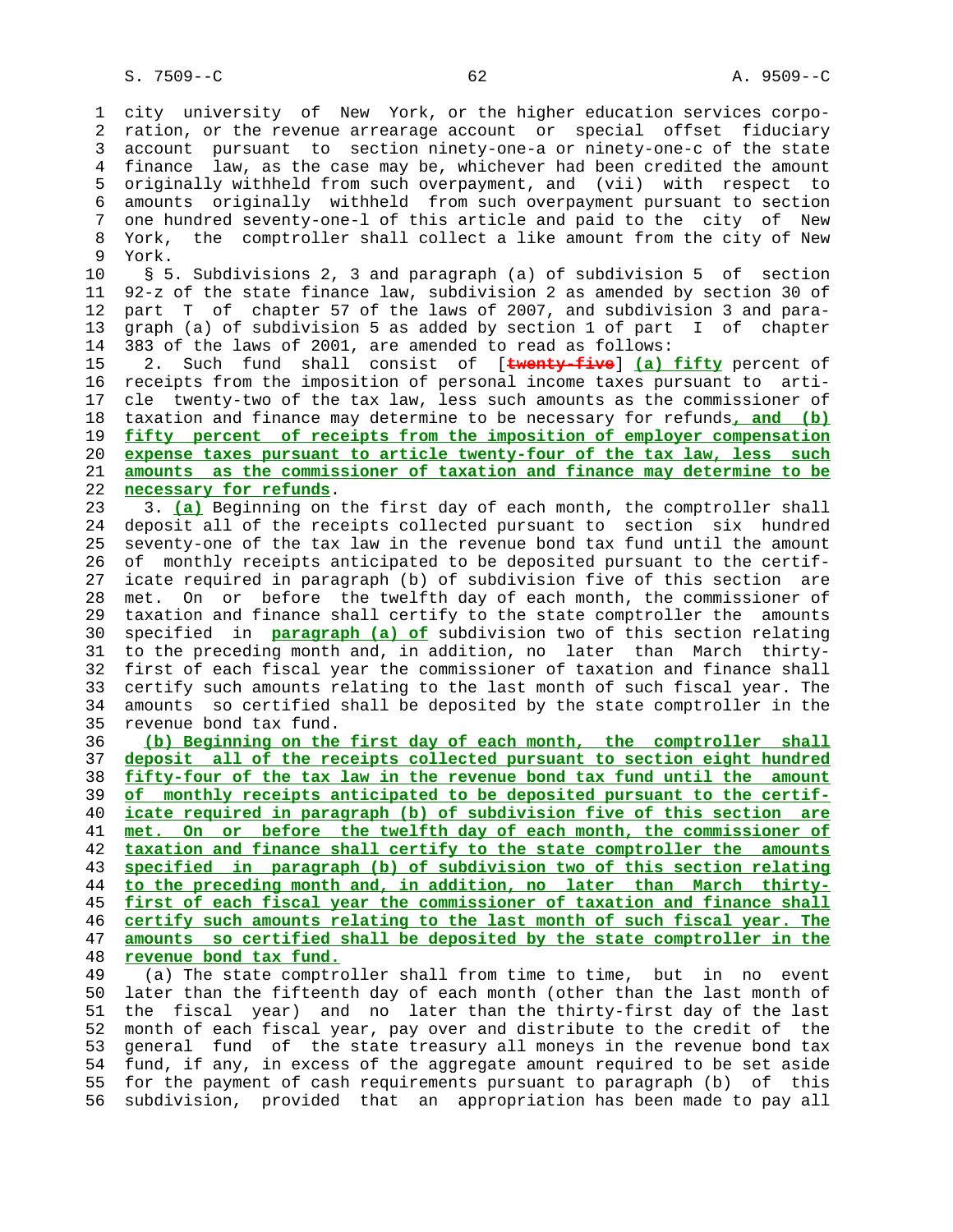1 amounts specified in any certificate or certificates delivered by the 2 director of the budget pursuant to paragraph (b) of this subdivision as 3 being required by each authorized issuer as such term is defined in 4 section sixty-eight-a of this chapter for the payment of cash require- 5 ments of such issuers for such fiscal year. Subject to the rights of 6 holders of debt of the state, in no event shall the state comptroller 7 pay over and distribute any moneys on deposit in the revenue bond tax 8 fund to any person other than an authorized issuer pursuant to such<br>9 certificate or certificates (i) unless and until the aggregate of all 9 certificate or certificates (i) unless and until the aggregate of all 10 cash requirements certified to the state comptroller as required by such 11 authorized issuers to be set aside pursuant to paragraph (b) of this 12 subdivision for such fiscal year shall have been appropriated to such 13 authorized issuers in accordance with the schedule specified in the 14 certificate or certificates filed by the director of the budget or (ii) 15 if, after having been so certified and appropriated, any payment 16 required to be made pursuant to paragraph (b) of this subdivision has 17 not been made to the authorized issuers which was required to have been 18 made pursuant to such certificate or certificates; provided, however, 19 that no person, including such authorized issuers or the holders of 20 revenue bonds, shall have any lien on moneys on deposit in the revenue 21 bond tax fund. Any agreement entered into pursuant to section sixty- 22 eight-c of this chapter related to any payment authorized by this 23 section shall be executory only to the extent of such revenues available 24 to the state in such fund. Notwithstanding subdivisions two and three of 25 this section, in the event the aggregate of all cash requirements certi- 26 fied to the state comptroller as required by such authorized issuers to 27 be set aside pursuant to paragraph (b) of this subdivision for the 28 fiscal year beginning on April first shall not have been appropriated to 29 such authorized issuers in accordance with the schedule specified in the 30 certificate or certificates filed by the director of the budget or, (ii) 31 if, having been so certified and appropriated, any payment required to 32 be made pursuant to paragraph (b) of this subdivision has not been made 33 pursuant to such certificate or certificates, all receipts collected 34 pursuant to section six hundred seventy-one of the tax law **and section** 35 **eight hundred fifty-four of the tax law** shall be deposited in the reven- 36 ue bond tax fund until the greater of [**twenty-five**] **forty** percent of the 37 **aggregate of the** receipts from the imposition of **(A)** the personal income 38 tax imposed by article twenty-two of the tax law **and (B) the employer** 39 **compensation expense tax imposed by article twenty-four of the tax law** 40 for the fiscal year beginning on April first and as specified in the 41 certificate or certificates filed by the director of the budget pursuant 42 to this paragraph or [**six**] **a total of twelve** billion dollars has been 43 deposited in the revenue bond tax fund. Notwithstanding any other 44 provision of law, if the state has appropriated and paid to the author- 45 ized issuers the amounts necessary for the authorized issuers to meet 46 their requirements for the current fiscal year pursuant to the certif- 47 icate or certificates submitted by the director of the budget pursuant 48 to paragraph (b) of this section, the state comptroller shall, on the 49 last day of each fiscal year, pay to the general fund of the state all 50 sums remaining in the revenue bond tax fund on such date except such 51 amounts as the director of the budget may certify are needed to meet the 52 cash requirements of authorized issuers during the subsequent fiscal 53 year. 54 § 6. Subdivision 5 of section 68-c of the state finance law, as added

 55 by section 2 of part I of chapter 383 of the laws of 2001, is amended to 56 read as follows: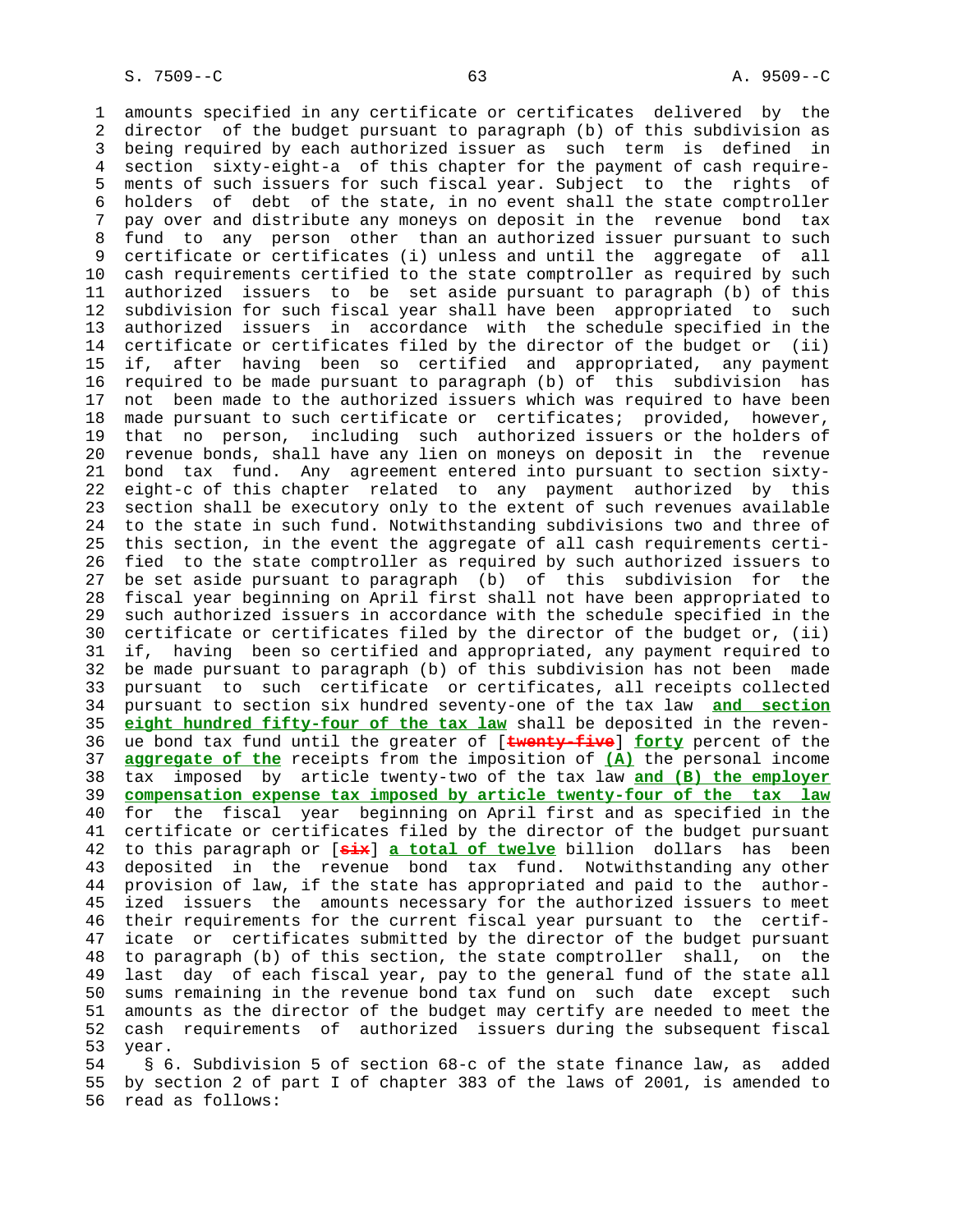1 5. Nothing contained in this article shall be deemed to restrict the 2 right of the state to amend, repeal, modify or otherwise alter statutes 3 imposing or relating to the taxes imposed pursuant to article twenty-two 4 **and article twenty-four** of the tax law. The authorized issuers shall not 5 include within any resolution, contract or agreement with holders of the 6 revenue bonds issued under this article any provision which provides 7 that a default occurs as a result of the state exercising its right to 8 amend, repeal, modify or otherwise alter the taxes imposed pursuant to<br>9 article twenty-two and article twenty-four of the tax law. article twenty-two **and article twenty-four** of the tax law.

 10 § 7. This act shall take effect immediately; provided, however, that 11 the amendments to subdivision 1 of section 171-a of the tax law made by 12 section three of this act shall not affect the expiration of such subdi- 13 vision and shall expire therewith, when upon such date the provisions of 14 section four of this act shall take effect.

# 15 PART NN

 16 Section 1. The opening paragraph of subdivision 7 of section 221 of 17 the racing, pari-mutuel wagering and breeding law, as amended by section 18 2 of part SS of chapter 59 of the laws of 2017, is amended to read as 19 follows:

 20 In order to pay the costs of the insurance required by this section 21 and by the workers' compensation law and to carry out its other powers 22 and duties and to pay for any of its liabilities under section four- 23 teen-a of the workers' compensation law, the New York Jockey Injury 24 Compensation Fund, Inc. shall ascertain the total funding necessary and 25 establish the sums that are to be paid by all owners and trainers 26 licensed or required to be licensed under section two hundred twenty of 27 this article, to obtain the total funding amount required annually. In 28 order to provide that any sum required to be paid by an owner or trainer 29 is equitable, the fund shall establish payment schedules which reflect 30 such factors as are appropriate, including where applicable, the 31 geographic location of the racing corporation at which the owner or 32 trainer participates, the duration of such participation, the amount of 33 any purse earnings, the number of horses involved, or such other factors 34 as the fund shall determine to be fair, equitable and in the best inter- 35 ests of racing. In no event shall the amount deducted from an owner's 36 share of purses exceed two per centum; provided, however, for two thou- 37 sand [**seventeen**] **eighteen** the New York Jockey Injury Compensation Fund, 38 Inc. may use up to two million dollars from the account established 39 pursuant to subdivision nine of section two hundred eight of this arti- 40 cle to pay the annual costs required by this section and the funds from 41 such account shall not count against the two per centum of purses 42 deducted from an owner's share of purses. The amount deducted from an 43 owner's share of purses shall not exceed one per centum after April 44 first, two thousand twenty. In the cases of multiple ownerships and 45 limited racing appearances, the fund shall equitably adjust the sum

46 required.<br>47 § 2. § 2. Paragraph (a) of subdivision 9 of section 208 of the racing, 48 pari-mutuel wagering and breeding law, as amended by section 2 of part 49 PP of chapter 60 of the laws of 2016, is amended to read as follows: 50 (a) The franchised corporation shall maintain a separate account for

 51 all funds held on deposit in trust by the corporation for individual 52 horsemen's accounts. Purse funds shall be paid by the corporation as 53 required to meet its purse payment obligations. Funds held in horsemen's 54 accounts shall only be released or applied as requested and directed by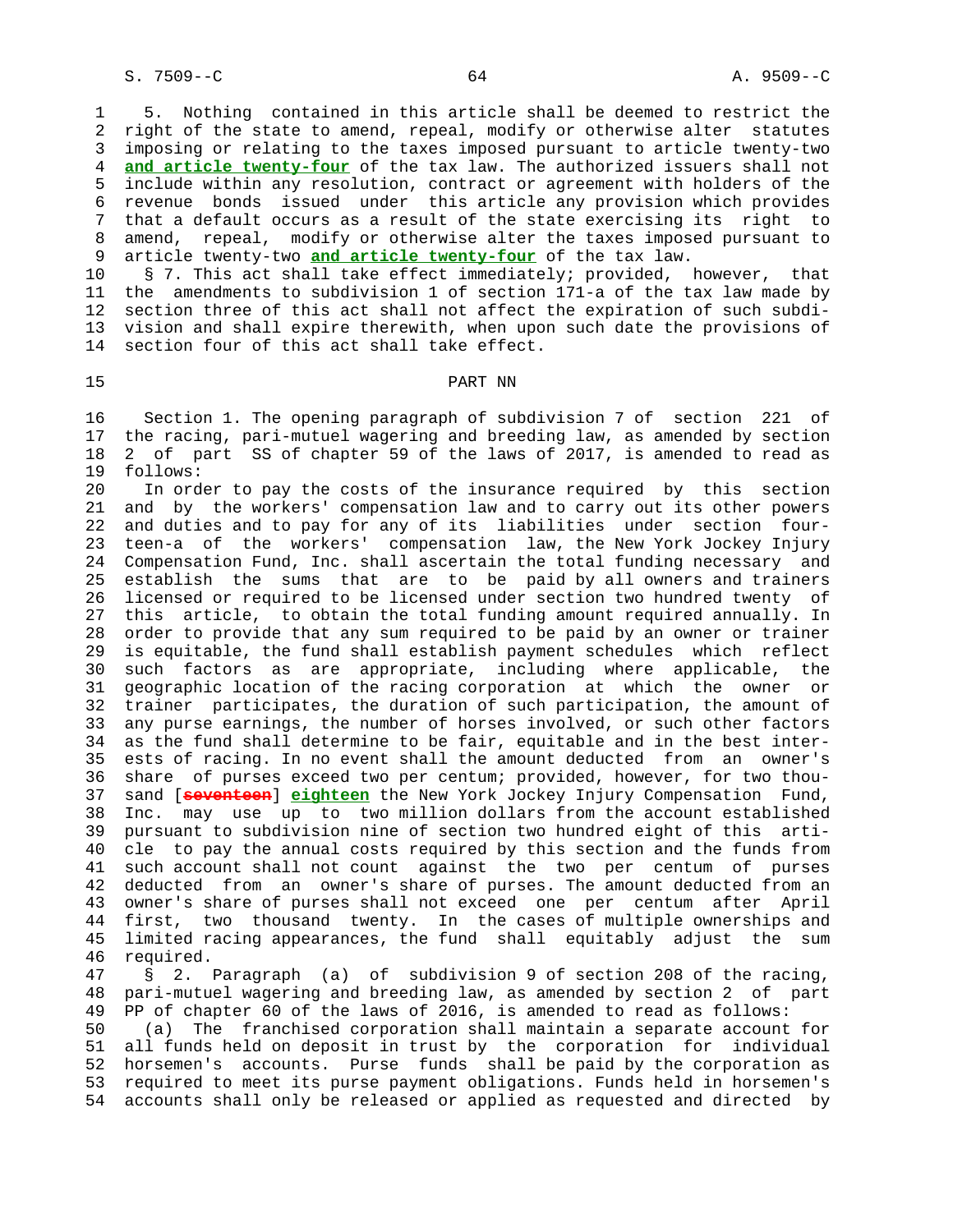1 the individual horseman. For two thousand [**sixteen**] **eighteen** the New 2 York Jockey Injury Compensation Fund, Inc. may use up to two million 3 dollars from the account established pursuant to this subdivision to pay 4 the annual costs required by section two hundred twenty-one of this 5 article.

 6 § 3. Paragraph (c) of subdivision 9 of section 208 of the racing, 7 pari-mutuel wagering and breeding law is relettered paragraph (e) and 8 two new paragraphs (c) and (d) are added to read as follows:<br>9 (c) The franchised corporation shall establish and maintai

**(c) The franchised corporation shall establish and maintain a separate account for funds to be held on deposit in trust by the franchised corporation for the horsemen's organization recognized pursuant to section two hundred twenty-eight of this article. Starting in two thou- sand eighteen and annually thereafter, funds from the account estab- lished pursuant to this subdivision shall be deposited in the separate account established under this paragraph in an amount to be agreed upon by the franchised corporation and the horsemen's organization recognized pursuant to section two hundred twenty-eight of this article. Funds held in this account shall be used by such recognized horsemen's organization solely as collateral to secure workers' compensation insurance coverage, including through the New York Jockey Injury Compensation Fund, Inc. Such coverage shall include high deductible programs and forms of self- insurance.**

**(d) In the event the horsemen's organization recognized pursuant to section two hundred twenty-eight of this article determines that the funds are no longer needed as collateral to secure workers' compensation insurance coverage, then, upon agreement by the franchised corporation and such appropriately recognized horsemen's organization, funds in the separate account established under paragraph (c) of this subdivision shall be returned to the account established pursuant to paragraph (a) of this subdivision.**

31 § 4. This act shall take effect immediately.

# 32 PART OO

 33 Section 1. Subdivision 2 of section 516 of the racing, pari-mutuel 34 wagering and breeding law is amended and a new subdivision 2-a is added 35 to read as follows:

 36 2. After payment of all of the costs of the corporation's functions, 37 net revenue remaining to the corporation shall be divided[**, quarterly,** 38 **not more than thirty days after the close of the calendar quarter,**] 39 among the participating counties in accordance with the following 40 provisions:

 41 a. Fifty percent of such revenue distributed among the participating 42 counties on the basis of the proportion of the total off-track pari-mu- 43 tuel wagering accepted by the corporation during the previous [**calendar** 44 **quarter**] **period** that originated in the branch offices located in each 45 participating county;

 46 b. Fifty percent of such revenue on the basis of population, as 47 defined as the total population in each participating county shown by 48 the latest preceding decennial federal census completed and published as 49 a final population count by the United States bureau of the census 50 preceding the commencement of the calendar year in which such distrib- 51 ution is to be made; and

 52 c. A participating county containing a city electing to participate in 53 the management and revenues of a corporation under subdivision two of 54 section five hundred two of this article shall distribute revenue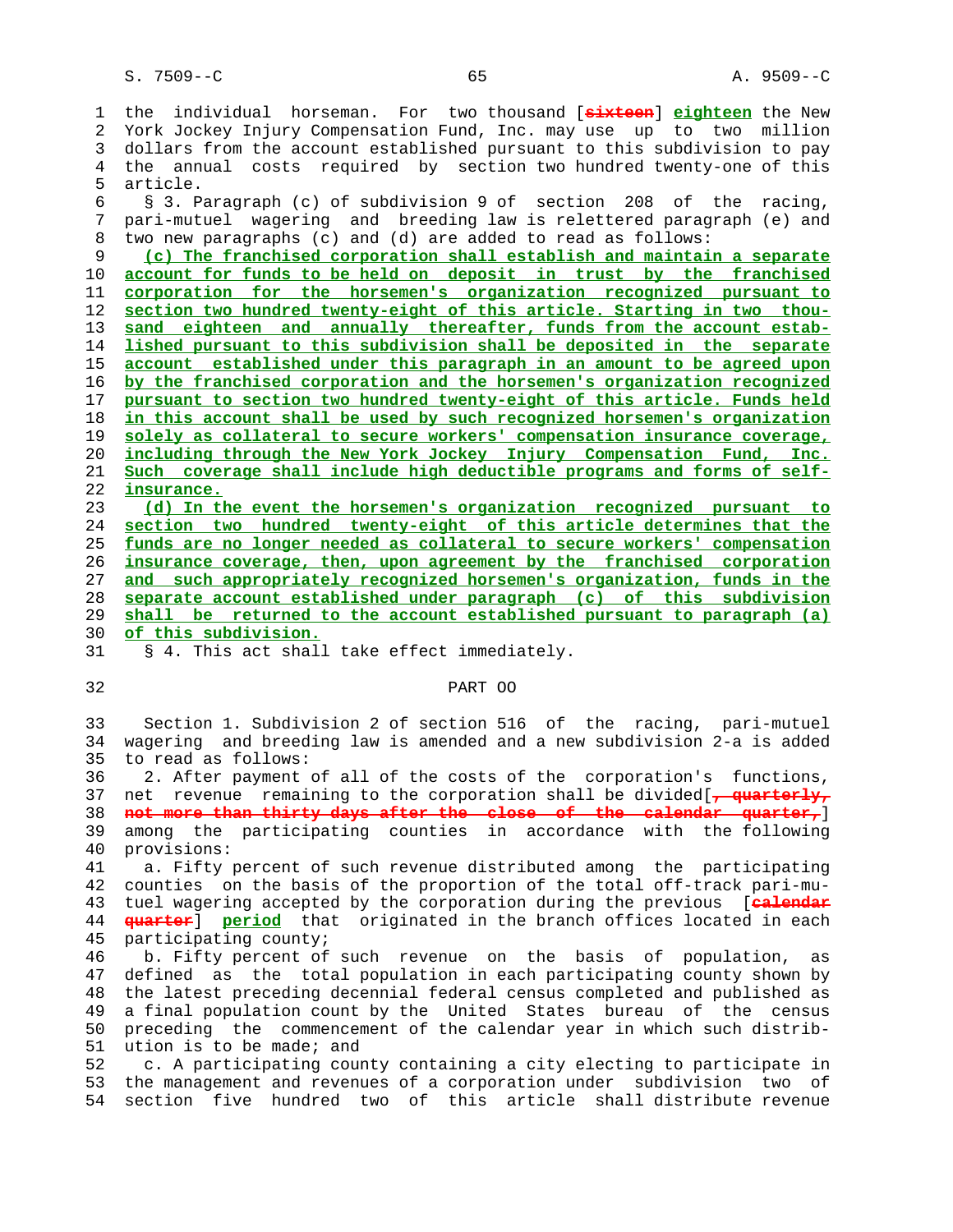1 received under paragraphs a and b of this subdivision to such city 2 according to the proportion such city's population bears to the county's 3 population.

**2-a. The net revenue remaining to the corporation shall be distributed quarterly, not more than thirty days after the close of the calendar quarter, unless, each off-track betting corporation's board shall deter- mine once annually, that such net revenue remaining to the corporation shall be distributed to participating counties and cities on an annual, or bi-annual basis, to be distributed not more than thirty days after the close of the calendar year, or the close of the bi-annual year (January-June and July-December). No such determination shall be made prior to the board's receipt of an annual written approval, to such specified annual, or bi-annual payment schedule, between each off-track betting corporation and the governing bodies of each participating coun- ties and cities within such applicable region.**

- 16 § 2. This act shall take effect immediately.
- 

### 17 PART PP

 18 Section 1. Subdivision 1 of section 22 of the public housing law, as 19 added by section 1 of part CC of chapter 63 of the laws of 2000, is 20 amended to read as follows:

 21 1. A taxpayer subject to tax under article nine-A, twenty-two, [**thir- ty-two**] or thirty-three of the tax law which owns an interest in one or 23 more eligible low-income buildings**, or a transferee of such a taxpayer as described in subdivision eight of this section,** shall be allowed a 25 credit against such tax for the amount of low-income housing credit 26 allocated by the commissioner to each such building. Except as provided 27 in subdivision two of this section, the credit amount so allocated shall 28 be allowed as a credit against the tax for the ten taxable years in the 29 credit period.

 30 § 2. Section 22 of the public housing law is amended by adding a new 31 subdivision 8 to read as follows:

**8. (a) A taxpayer allowed a credit pursuant to this article may trans- fer the credit, in whole or in part, to another person or entity, who shall be referred to as the transferee, without regard to how any feder- al low-income housing tax credit with respect to the low-income building may be allocated and notwithstanding that such other person or entity owns no interest in the eligible low-income building or in an entity with an ownership interest in the eligible low-income building. Trans- ferees shall be entitled to apply transferred credit to a tax imposed under article nine-A, twenty-two or thirty-three of the tax law, provided all requirements for claiming the credit are met. A transferee may not transfer any credit, or portion thereof, acquired by transfer. (b) A taxpayer allowed a credit pursuant to this article must enter into a transfer contract with the transferee. The transfer contract must specify (i) the building identification numbers for all buildings in the project; (ii) the date each building was placed into service; (iii) the fifteen year compliance period for the project;**

(iv) the schedule of years for which the transfer credit may be **claimed and the amount of credit previously claimed;**

- **(v) the amount of consideration received by the taxpayer for the transfer credit; and**
- **(vi) the amount of credit being transferred.**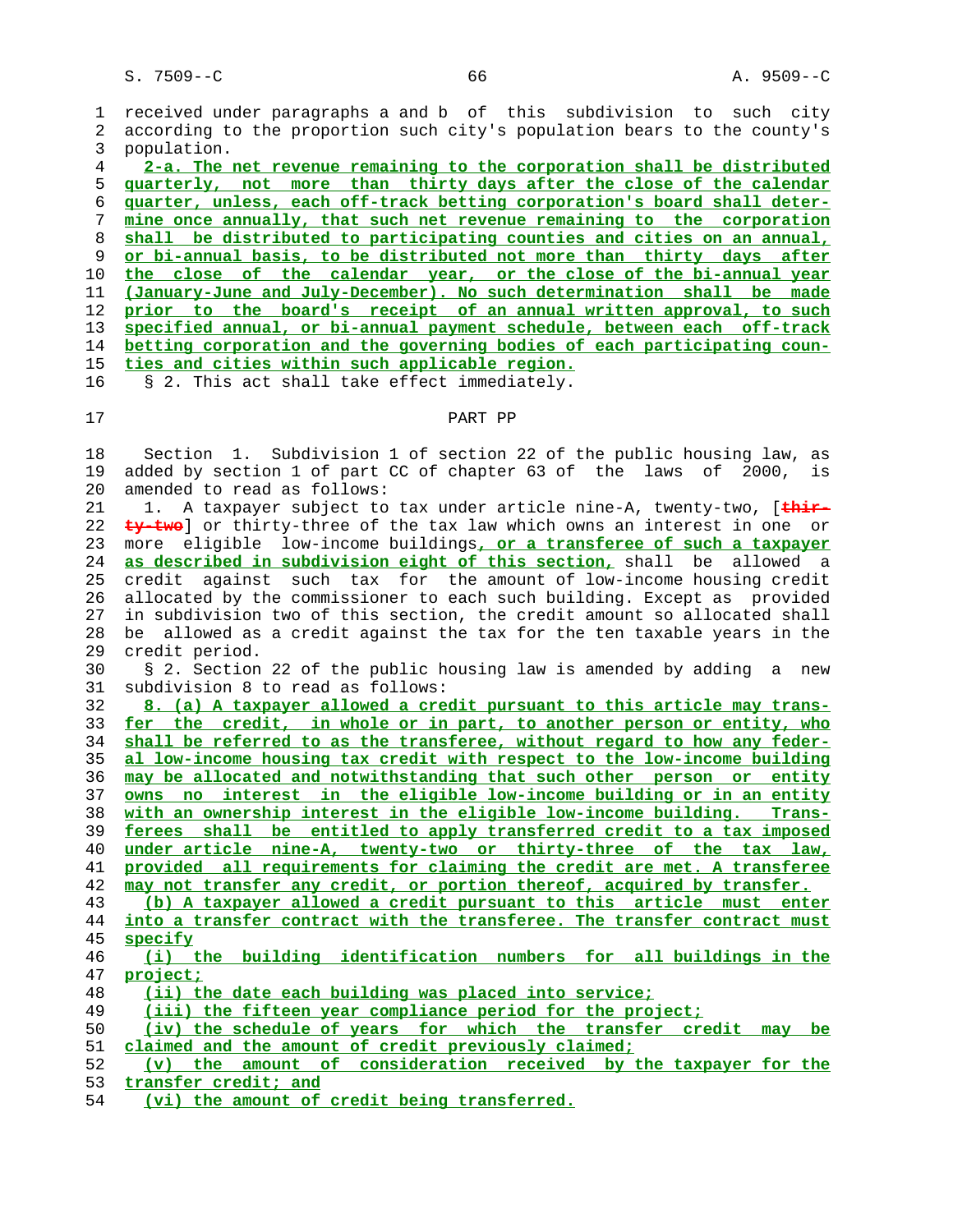S. 7509--C 67 A. 9509--C

**(c) No transfer shall be effective unless the taxpayer allowed a cred- it pursuant to this article and seeking to transfer the credit files a transfer statement with the commissioner prior to the transfer and the commissioner approves such transfer. The transfer statement shall provide the name and federal identification numbers of the filing transferor and the taxpayer to whom the filing transferor transferred the credit, and the amount of credit transferred to each such person or entity. A copy of the transfer contract shall be attached to the trans- fer statement. The statement shall also contain such other information as the commissioner may require. After reviewing the transfer contract and the transfer statement, the commissioner shall approve or deny the transfer as provided in this subdivision. If the commissioner approves the transfer, the commissioner shall issue an approval statement that provides the name of the transferor and transferee, the amount of credit being transferred and such other information as the commissioner and the commissioner of taxation and finance deem necessary. A copy of the commissioner's approval statement must be attached to the transferee's tax return. If the commissioner denies the transfer, the commissioner shall provide the taxpayer a written determination for such denial. The commissioner, in consultation with the commissioner of taxation and finance, may establish such other procedures and standards deemed neces- sary for the transferability of the low-income housing credit. (d) The commissioner shall forward copies of all transfer statements and attachments thereto and approval statements to the department of taxation and finance within thirty days after the transfer is approved by the commissioner.** 27 § 3. Section 25 of the public housing law is amended by adding a new 28 subdivision 3 to read as follows: **3. The allocation of the credit established by this article may be made without regard to and in a separate manner from any federal low-in- come housing credit that may be allocated with respect to an eligible low-income building.** 33 § 4. Subdivision (b) of section 18 of the tax law is amended by adding 34 a new paragraph 6-a to read as follows: **(6-a) The taxpayer that originally received the credit shall remain solely liable for all obligations and liabilities imposed on the taxpay- er with respect to the credit, none of which shall apply to a party to whom the credit has been subsequently transferred.** 39 § 5. Section 23 of the public housing law, as added by section 1 of 40 part CC of chapter 63 of the laws of 2000, is amended to read as 41 follows: 42 § 23. Project monitoring. The commissioner shall establish such proce- 43 dures [**as he deems**] **deemed** necessary for monitoring compliance of an 44 eligible low-income building with the provisions of this article, and 45 for notifying the commissioner of taxation and finance of any such 46 noncompliance [**of which he becomes aware**]. 47 § 6. This act shall take effect on the thirtieth day after it shall 48 have become a law and shall apply to taxable years beginning on or after 49 January 1, 2019 for buildings that receive an allocation of low-income 50 housing credit on or after the effective date of this act. 51 PART QQ

 52 Section 1. Paragraph 1 of subsection (a) of section 1301 of the tax 53 law, as amended by section 2 of part F of chapter 61 of the laws of 54 2017, is amended to read as follows: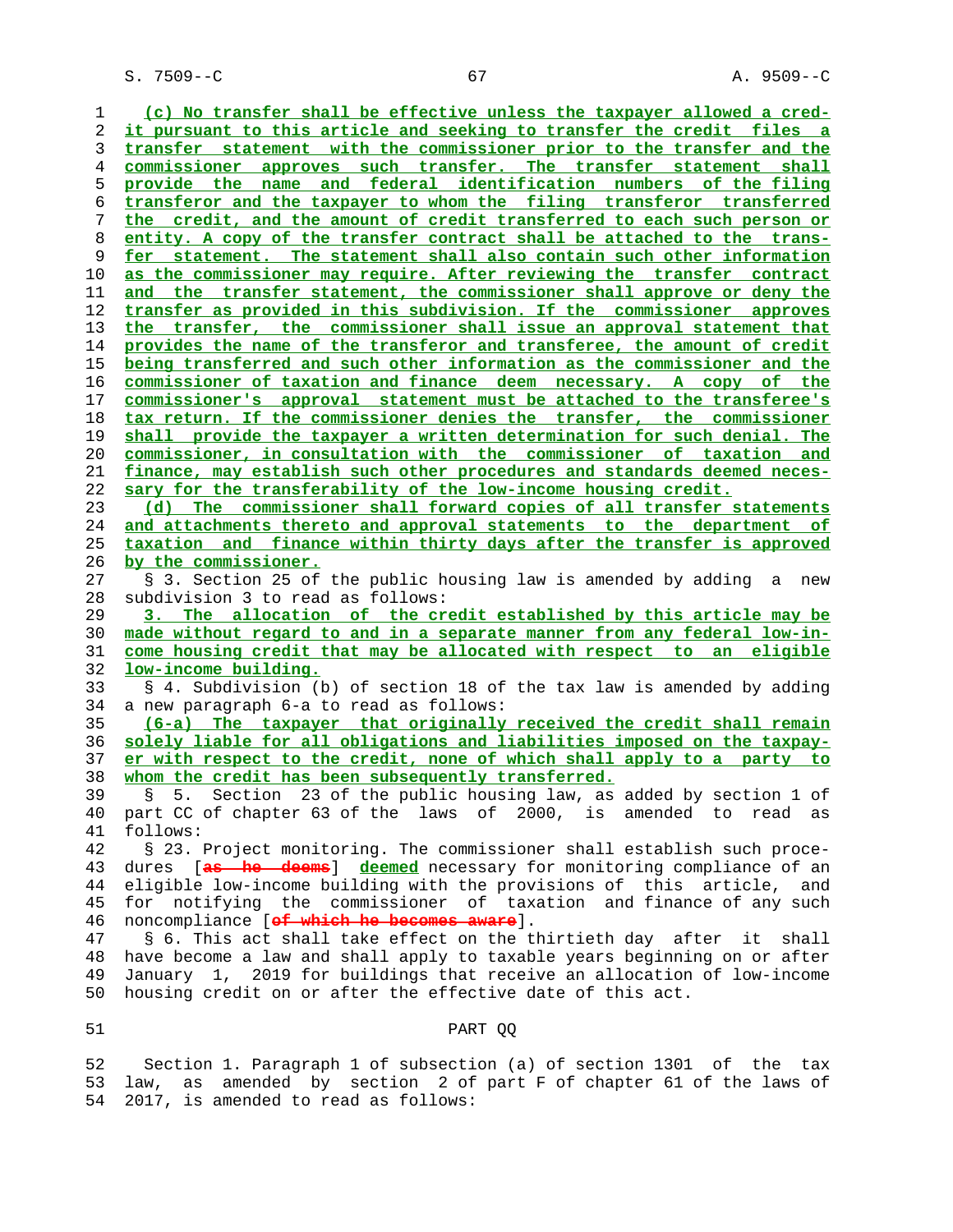1 (1) a tax on the personal income of residents of such city, at the 2 rates provided for under subsection (a) of section thirteen hundred four 3 of this article for taxable years beginning before two thousand [**twenty**] 4 **twenty-one**, and at the rates provided for under subsection (b) of 5 section thirteen hundred four of this article for taxable years begin- 6 ning after two thousand twenty, provided, however, that if, for any 7 taxable year beginning after two thousand twenty, the rates set forth in 8 such subsection (b) are rendered inapplicable and the rates set forth in<br>9 such subsection (a) are rendered applicable, then the tax for such taxasuch subsection (a) are rendered applicable, then the tax for such taxa- 10 ble year shall be at the rates provided under [**subparagraph**] **subpara-** 11 **graphs** (A) of paragraphs one, two and three of such subsection (a), 12 § 2. This act shall take effect immediately.

# 13 PART RR

 14 Section 1. Subparagraph (A) of paragraph 1, paragraph 3 and paragraph 15 5 of subsection (oo) of section 606 of the tax law, paragraph 3 as 16 amended by chapter 239 of the laws of 2009, and subparagraph (A) of 17 paragraph 1 and paragraph 5 as amended by section 1 of part F of chapter 18 59 of the laws of 2013, are amended to read as follows:

 19 (A) For taxable years beginning on or after January first, two thou- 20 sand ten and before January first, two thousand [**twenty**] **twenty-five**, a 21 taxpayer shall be allowed a credit as hereinafter provided, against the 22 tax imposed by this article, in an amount equal to one hundred percent 23 of the amount of credit allowed the taxpayer with respect to a certified 24 historic structure under [**subsection (a) (2) of section 47 of the feder-** 25 **al**] internal revenue code **section 47(c)(3), determined without regard to** 26 **ratably allocating the credit over a five year period as required by** 27 **subsection (a) of such section 47,** with respect to a certified historic 28 structure located within the state. Provided, however, the credit shall 29 not exceed five million dollars. For taxable years beginning on or after 30 January first, two thousand [**twenty**] **twenty-five**, a taxpayer shall be 31 allowed a credit as hereinafter provided, against the tax imposed by 32 this article, in an amount equal to thirty percent of the amount of 33 credit allowed the taxpayer with respect to a certified historic struc- 34 ture under [**subsection (a)(2) of section 47 of the federal**] internal 35 revenue code **section 47(c)(3), determined without regard to ratably** 36 **allocating the credit over a five year period as required by subsection** 37 **(a) of such section 47,** with respect to a certified historic structure 38 located within the state; provided, however, the credit shall not exceed 39 one hundred thousand dollars.

 40 (3) If the [**credit allowed the**] taxpayer **is allowed a credit** pursuant 41 to section 47 of the internal revenue code with respect to a qualified 42 rehabilitation **that is also the subject of the credit allowed by this** 43 **subsection and that credit pursuant to such section 47** is recaptured 44 pursuant to subsection (a) of section 50 of the internal revenue code, a 45 portion of the credit allowed under this subsection must be added back 46 in the same taxable year and in the same proportion as the federal<br>47 recapture. recapture.

 48 (5) To be eligible for the credit allowable under this subsection the 49 rehabilitation project shall be in whole or in part located within a 50 census tract which is identified as being at or below one hundred 51 percent of the state median family income as calculated as of [**January**] 52 **April** first of each year using the most recent five year estimate from 53 the American community survey published by the United States Census 54 bureau. **If there is a change in the most recent five year estimate, a**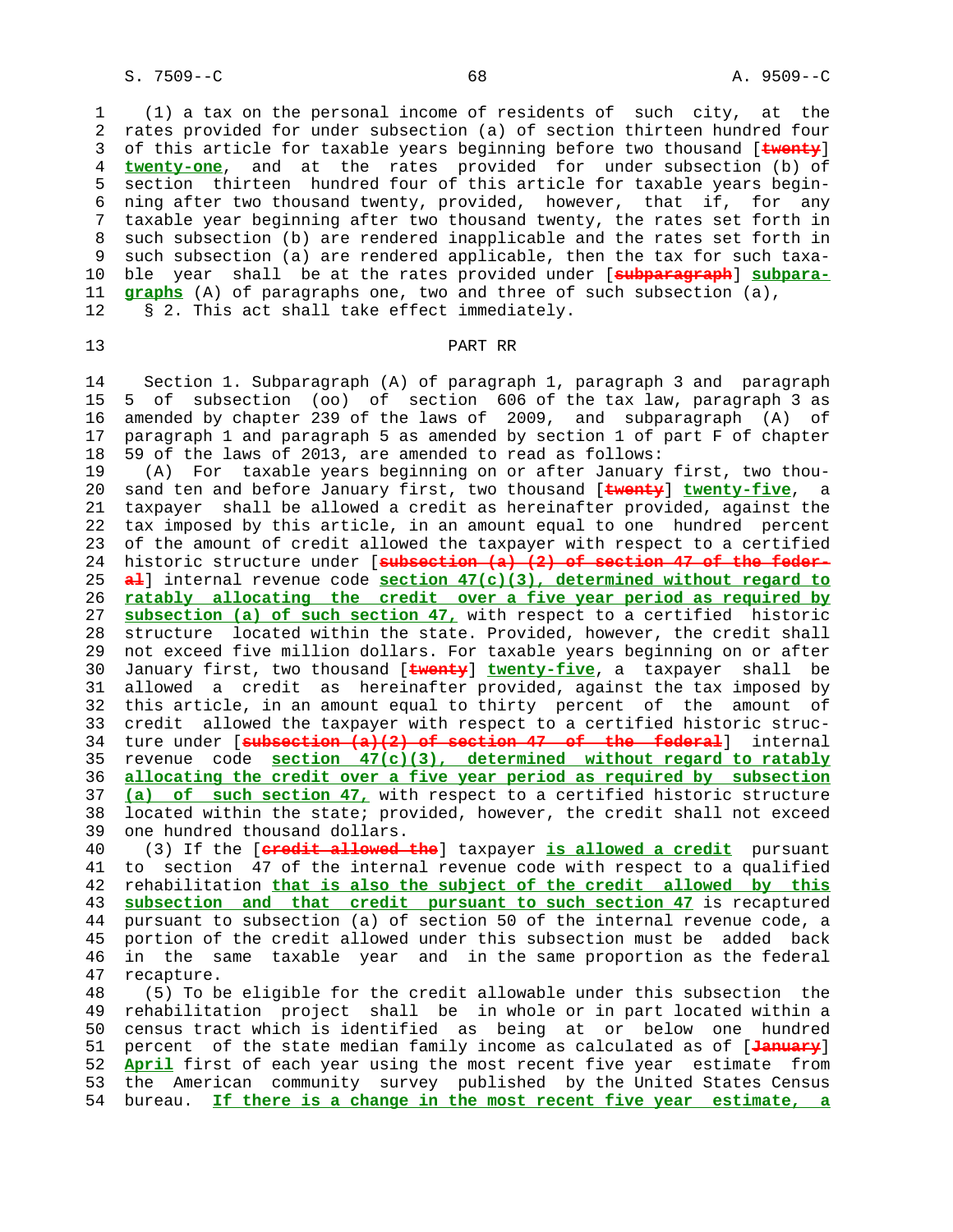S. 7509--C 69 A. 9509--C

 1 **census tract that qualified for eligibility under this program before** 2 **information about the change was released will remain eligible for a** 3 **credit under this subsection for an additional two calendar years.** 4 § 2. Paragraphs (a), (c) and (e) of subdivision 26 of section 210-b of 5 the tax law, as added by section 17 of part A of chapter 59 of the laws 6 of 2014, are amended to read as follows: 7 (a) Application of credit. (i) For taxable years beginning on or after 8 January first, two thousand ten, and before January first, two thousand<br>9 [twenty] twenty-five, a taxpayer shall be allowed a credit as hereinaft-[**twenty**] **twenty-five**, a taxpayer shall be allowed a credit as hereinaft- 10 er provided, against the tax imposed by this article, in an amount equal 11 to one hundred percent of the amount of credit allowed the taxpayer for 12 the same taxable year with respect to a certified historic structure 13 under [**subsection (c)(2) of section 47 of the**] internal revenue code 14 **section 47(c)(3), determined without regard to ratably allocating the** 15 **credit over a five year period as required by subsection (a) of such** 16 **section 47,** with respect to a certified historic structure located with- 17 in the state. Provided, however, the credit shall not exceed five 18 million dollars. 19 (ii) For taxable years beginning on or after January first, two thou- 20 sand [**twenty**] **twenty-five**, a taxpayer shall be allowed a credit as here- 21 inafter provided, against the tax imposed by this article, in an amount 22 equal to thirty percent of the amount of credit allowed the taxpayer for 23 the same taxable year **determined without regard to ratably allocating** 24 **the credit over a five year period as required by subsection (a) of** 25 **section 47 of the internal revenue code,** with respect to a certified 26 historic structure under subsection  $(c)(3)$  of section 47 of the internal 27 revenue code with respect to a certified historic structure located 28 within the state. Provided, however, the credit shall not exceed one 29 hundred thousand dollars. 30 (c) If the [**credit allowed the**] taxpayer **is allowed a credit** pursuant 31 to section 47 of the internal revenue code with respect to a qualified 32 rehabilitation **that is also the subject of the credit allowed by this** 33 **subdivision and that credit pursuant to such section 47** is recaptured 34 pursuant to subsection (a) of section 50 of the internal revenue code, a 35 portion of the credit allowed under this [**subsection**] **subdivision** must 36 be added back in the same taxable year and in the same proportion as the 37 federal credit. 38 (e) To be eligible for the credit allowable under this subdivision, 39 the rehabilitation project shall be in whole or in part located within a 40 census tract which is identified as being at or below one hundred 41 percent of the state median family income as calculated as of [**January**] 42 **April** first of each year using the most recent five year estimate from 43 the American community survey published by the United States Census 44 bureau. **If there is a change in the most recent five year estimate, a** 45 **census tract that qualified for eligibility under this program before** 46 **information about the change was released will remain eligible for a** 47 **credit under this subdivision for an additional two calendar years.** 48 § 3. Subparagraph (A) of paragraph 1, paragraph 3 and paragraph 5 of 49 subdivision (y) of section 1511 of the tax law, paragraph 3 as added by 50 chapter 472 of the laws of 2010 and subparagraph (A) of paragraph 1 and 51 paragraph 5 as amended by section 4 of part F of chapter 59 of the laws 52 of 2013, are amended to read as follows: 53 (A) For taxable years beginning on or after January first, two thou- 54 sand ten and before January first, two thousand [**twenty**] **twenty-five**, a 55 taxpayer shall be allowed a credit as hereinafter provided, against the 56 tax imposed by this article, in an amount equal to one hundred percent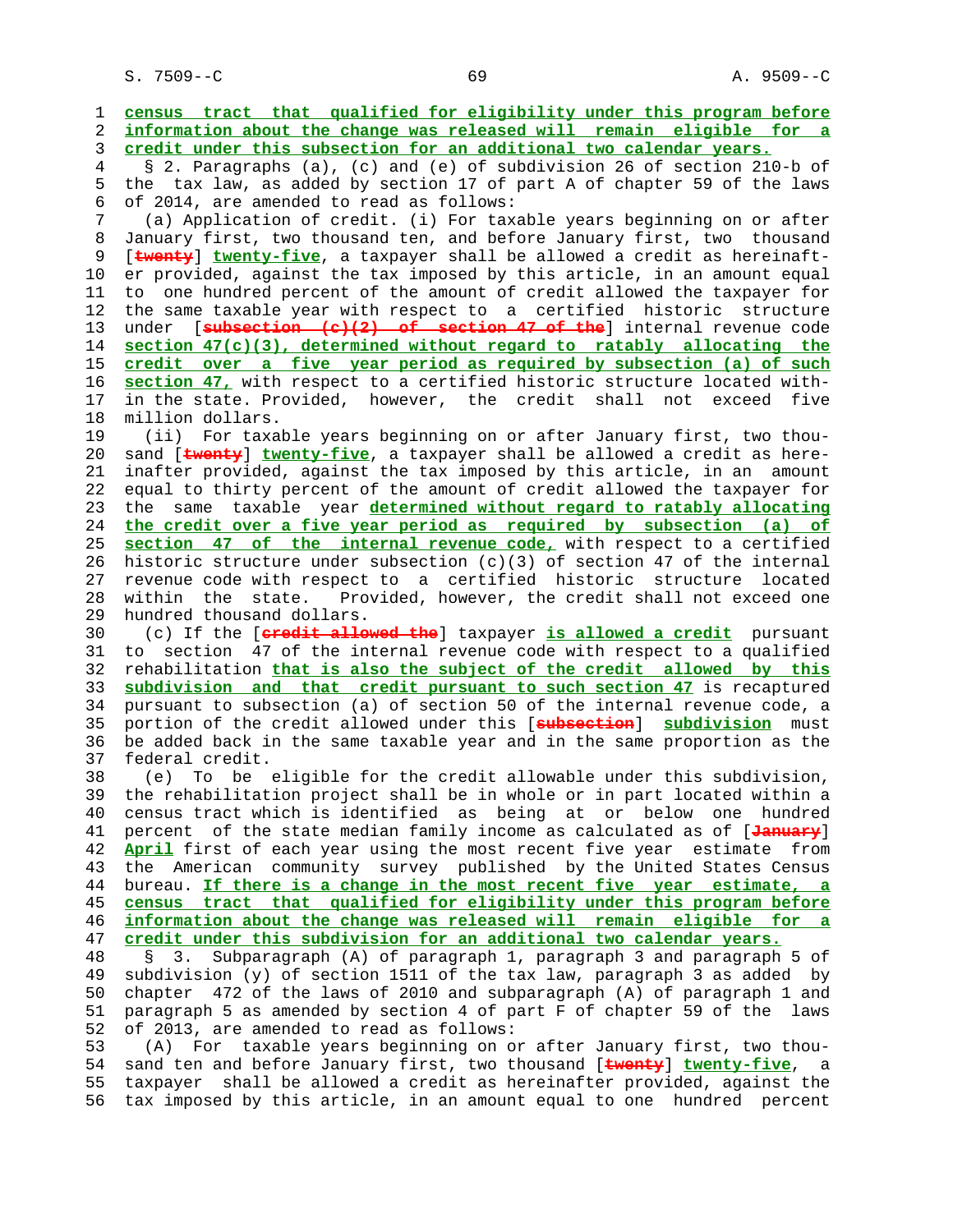1 of the amount of credit allowed the taxpayer with respect to a certified 2 historic structure under [**subsection (a)(2) of section 47 of the feder-** 3 **al**] internal revenue code **section 47(c)(3), determined without regard to** 4 **ratably allocating the credit over a five year period as required by** 5 **subsection (a) of such section 47,** with respect to a certified historic 6 structure located within the state. Provided, however, the credit shall 7 not exceed five million dollars. For taxable years beginning on or after 8 January first, two thousand [**twenty**] **twenty-five**, a taxpayer shall be allowed a credit as hereinafter provided, against the tax imposed by 10 this article, in an amount equal to thirty percent of the amount of 11 credit allowed the taxpayer with respect to a certified historic struc- 12 ture under [**subsection (a)(2) of section 47 of the federal**] internal 13 revenue code **section 47(c)(3), determined without regard to ratably** 14 **allocating the credit over a five year period as required by subsection** 15 **(a) of such section 47** with respect to a certified historic structure 16 located within the state. Provided, however, the credit shall not exceed 17 one hundred thousand dollars. 18 (3) If the [**credit allowed the**] taxpayer **is allowed a credit** pursuant 19 to section 47 of the internal revenue code with respect to a qualified 20 rehabilitation **that is also the subject of the credit allowed by this** 21 **subdivision and that credit pursuant to such section 47** is recaptured 22 pursuant to subsection (a) of section 50 of the internal revenue code, a 23 portion of the credit allowed under this [**subsection**] **subdivision** in the 24 taxable year the credit was claimed must be added back in the same taxa- 25 ble year and in the same proportion as the federal recapture. 26 (5) To be eligible for the credit allowable under this subdivision, 27 the rehabilitation project shall be in whole or in part located within a 28 census tract which is identified as being at or below one hundred 29 percent of the state median family income as calculated as of [**January**] 30 **April** first of each year using the most recent five year estimate from 31 the American community survey published by the United States Census 32 bureau. **If there is a change in the most recent five year estimate, a** 33 **census tract that qualified for eligibility under this program before** 34 **information about the change was released will remain eligible for a** 35 **credit under this subdivision for an additional two calendar years.** 36 § 4. Paragraph 2 of subsection (pp) of section 606 of the tax law, as 37 added by chapter 547 of the laws of 2006, subparagraphs (A) and (B) as 38 amended by section 1 of part V of chapter 59 of the laws of 2013, is 39 amended to read as follows: 40 (2) (A) With respect to any particular residence of a taxpayer, the 41 credit allowed under paragraph one of this subsection shall not exceed 42 fifty thousand dollars for taxable years beginning on or after January 43 first, two thousand ten and before January first, two thousand [**twenty**] 44 **twenty-five** and twenty-five thousand dollars for taxable years beginning 45 on or after January first, two thousand [**twenty**] **twenty-five**. In the 46 case of a husband and wife, the amount of the credit shall be divided 47 between them equally or in such other manner as they may both elect. If 48 a taxpayer incurs qualified rehabilitation expenditures in relation to 49 more than one residence in the same year, the total amount of credit 50 allowed under paragraph one of this subsection for all such expenditures 51 shall not exceed fifty thousand dollars for taxable years beginning on 52 or after January first, two thousand ten and before January first, two 53 thousand [**twenty**] **twenty-five** and twenty-five thousand dollars for taxa- 54 ble years beginning on or after January first, two thousand [**twenty**] 55 **twenty-five**.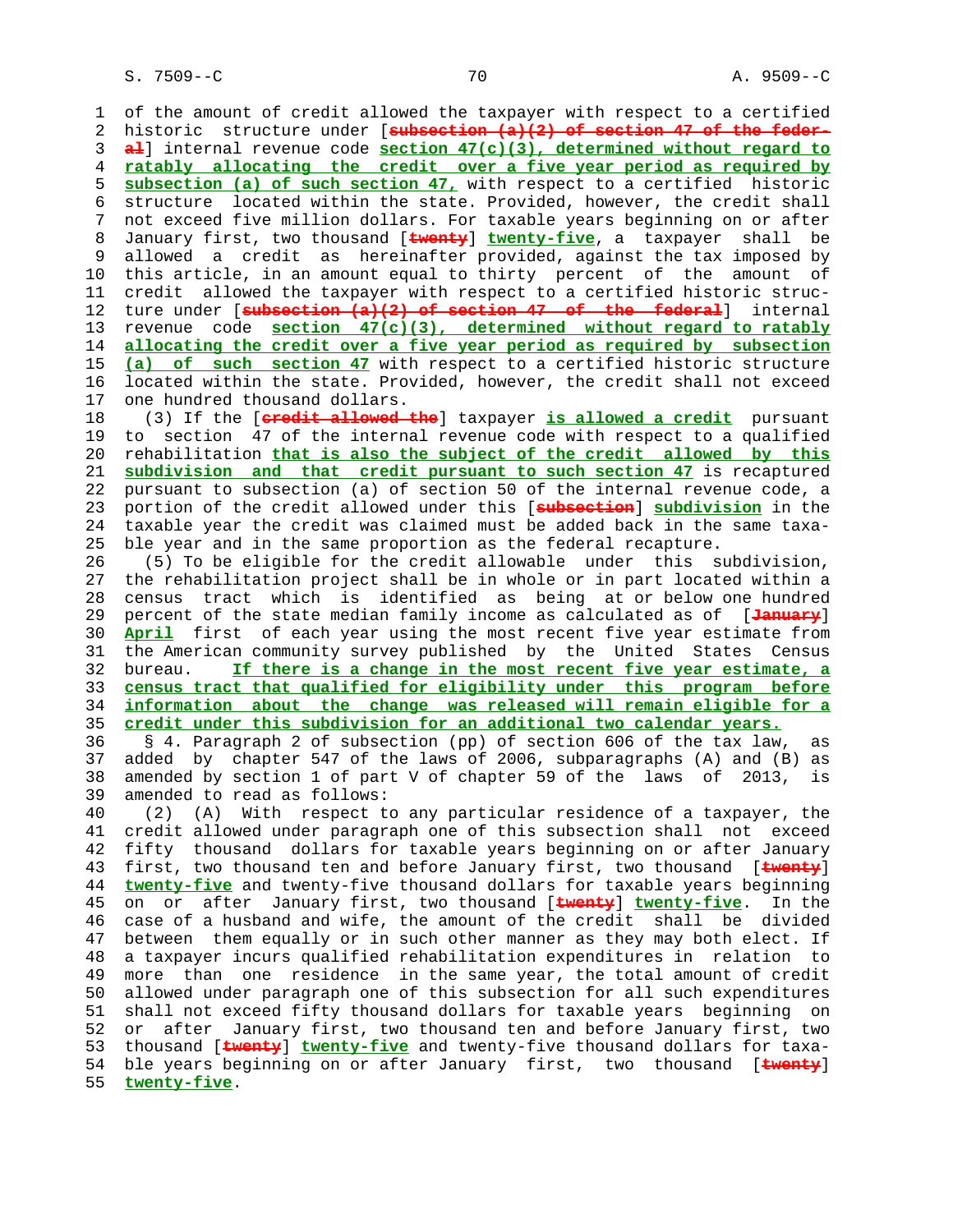1 (B) For taxable years beginning on or after January first, two thou- 2 sand ten and before January first, two thousand [**twenty**] **twenty-five**, if 3 the amount of credit allowable under this subsection shall exceed the 4 taxpayer's tax for such year, and the taxpayer's New York adjusted gross 5 income for such year does not exceed sixty thousand dollars, the excess 6 shall be treated as an overpayment of tax to be credited or refunded in 7 accordance with the provisions of section six hundred eighty-six of this 8 article, provided, however, that no interest shall be paid thereon. If 9 the taxpayer's New York adjusted gross income for such year exceeds 10 sixty thousand dollars, the excess credit that may be carried over to 11 the following year or years and may be deducted from the taxpayer's tax 12 for such year or years. For taxable years beginning on or after January 13 first, two thousand [**twenty**] **twenty-five**, if the amount of credit allow- 14 able under this subsection shall exceed the taxpayer's tax for such 15 year, the excess may be carried over to the following year or years and 16 may be deducted from the taxpayer's tax for such year or years. 17 § 5. This act shall take effect immediately and shall apply to taxable

18 years beginning on and after January first, two thousand eighteen.

# 19 PART SS

 20 Section 1. Section 1303 of the tax law, as amended by chapter 28 of 21 the laws of 1987, is amended to read as follows:

 22 § 1303. City taxable income. The city taxable income of a city resi- 23 dent individual shall mean and be the same as his **or her** New York taxa- 24 ble income as defined in section six hundred eleven of this chapter**,** 25 **except that it shall include (i) the amount contributed to any or all of** 26 **the following accounts within the charitable gifts trust fund set forth** 27 **in section ninety-two-gg of the state finance law, to the extent the** 28 **amount is claimed as an itemized deduction pursuant to section six** 29 **hundred fifteen of this chapter: the health charitable account estab-** 30 **lished by paragraph (a) of subdivision four of section ninety-two-gg of** 31 **the state finance law, or the elementary and secondary education chari-** 32 **table account established by paragraph b of subdivision four of section** 33 **ninety-two-gg of the state finance law**. The city taxable income of a 34 city resident estate or trust shall mean and be the same as its New York 35 taxable income as defined in section six hundred eighteen of this chap- 36 ter.

 37 § 2. Subdivision (b) of section 11-1712 of the administrative code of 38 the city of New York is amended by adding a new paragraph 38 to read as 39 follows:

**(38) The amount contributed to any or all of the following accounts within the charitable gifts trust fund set forth in section ninety-two- gg of the state finance law, to the extent the amount is claimed as an itemized deduction pursuant to section six hundred fifteen of the tax law: the health charitable account established by paragraph a of subdi- vision four of section ninety-two-gg of the state finance law, or the elementary and secondary education charitable account established by paragraph b of subdivision four of section ninety-two-gg of the state finance law.**

49 § 3. This act shall take effect immediately.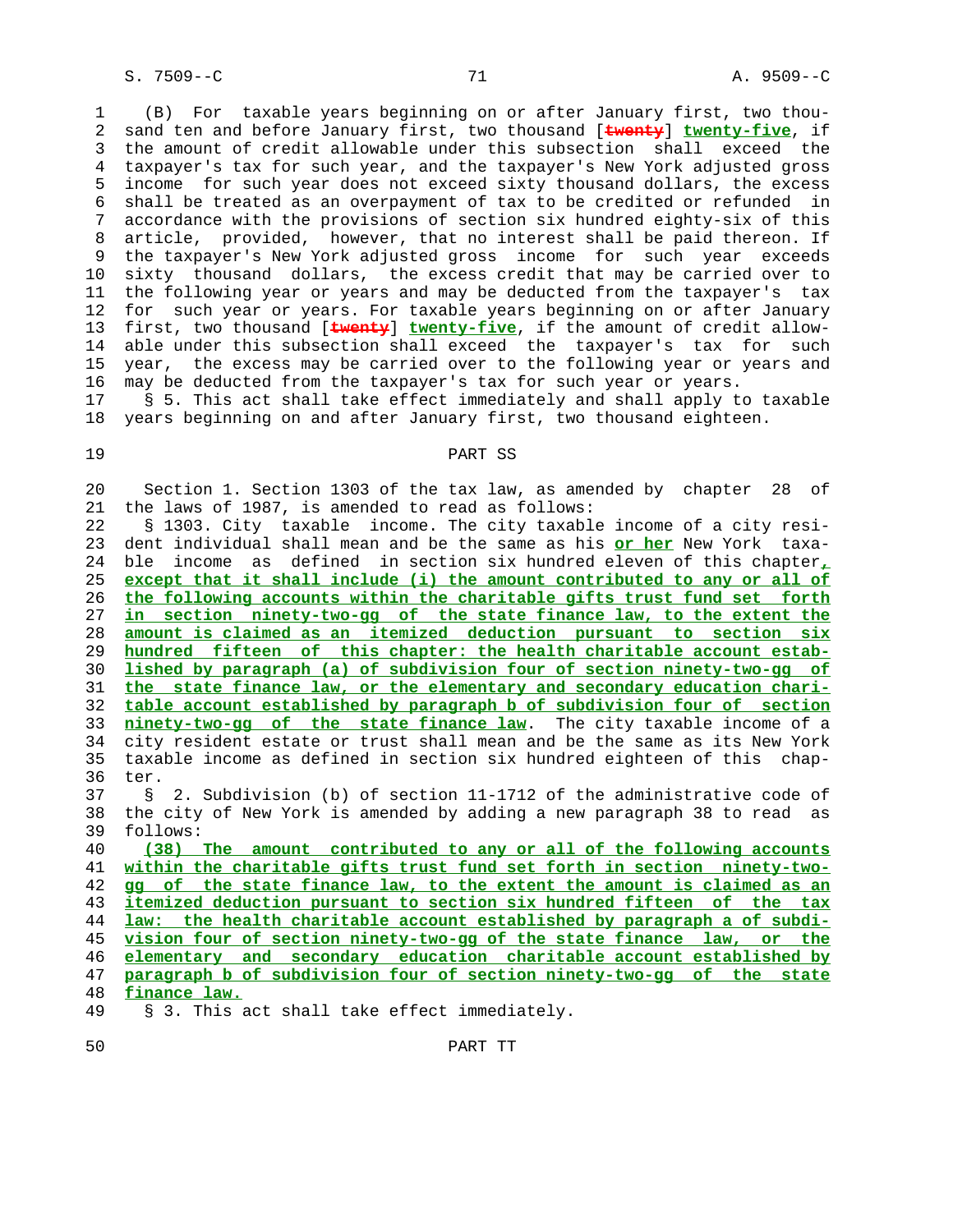1 Section 1. Clause (H) of subparagraph (ii) of paragraph 1 of subdivi- 2 sion b of section 1612 of the tax law, as amended by chapter 236 of the 3 laws of 2017, is amended to read as follows:

 4 (H) notwithstanding clauses (A), (B), (C), (D), (E), (F) and (G) of 5 this subparagraph, the track operator of a vendor track and in the case 6 of Aqueduct, the video lottery terminal facility operator, shall be 7 eligible for a vendor's capital award of up to four percent of the total 8 revenue wagered at the vendor track after payout for prizes pursuant to<br>9 this chapter, which shall be used exclusively for capital project this chapter, which shall be used exclusively for capital project 10 investments to improve the facilities of the vendor track which promote 11 or encourage increased attendance at the video lottery gaming facility 12 including, but not limited to hotels, other lodging facilities, enter- 13 tainment facilities, retail facilities, dining facilities, events 14 arenas, parking garages and other improvements that enhance facility 15 amenities; provided that such capital investments shall be approved by 16 the division, in consultation with the gaming commission, and that such 17 vendor track demonstrates that such capital expenditures will increase 18 patronage at such vendor track's facilities and increase the amount of 19 revenue generated to support state education programs. The annual amount 20 of such vendor's capital awards that a vendor track shall be eligible to 21 receive shall be limited to two million five hundred thousand dollars, 22 except for Aqueduct racetrack, for which there shall be no annual limit, 23 provided, however, that any such capital award for the Aqueduct video 24 lottery terminal facility operator shall be one percent of the total 25 revenue wagered at the video lottery terminal facility after payout for 26 prizes pursuant to this chapter until the earlier of the designation of 27 one thousand video lottery devices as hosted pursuant to paragraph four 28 of subdivision a of section sixteen hundred seventeen-a of this chapter 29 or April first, two thousand nineteen and shall then be four percent of 30 the total revenue wagered at the video lottery terminal facility after 31 payout for prizes pursuant to this chapter, provided, further, that such 32 capital award shall only be provided pursuant to an agreement with the 33 operator to construct an expansion of the facility, hotel, and conven- 34 tion and exhibition space requiring a minimum capital investment of 35 three hundred million dollars. Except for tracks having less than one 36 thousand nine hundred video gaming machines, and except for a vendor 37 track located west of State Route 14 from Sodus Point to the Pennsylva- 38 nia border within New York, and except for Aqueduct racetrack each track 39 operator shall be required to co-invest an amount of capital expenditure 40 equal to its cumulative vendor's capital award. For all tracks[**, except** 41 **for Aqueduct racetrack,**] the amount of any vendor's capital award that 42 is not used during any one year period may be carried over into subse- 43 quent years ending before April first, two thousand [**eighteen**] **nineteen**. 44 Any amount attributable to a capital expenditure approved prior to April 45 first, two thousand [**eighteen**] **nineteen** and completed before April 46 first, two thousand [**twenty**] **twenty-one**; or approved prior to April 47 first, two thousand [**twenty-two**] **twenty-three** and completed before April 48 first, two thousand [**twenty-four**] **twenty-five** for a vendor track located 49 west of State Route 14 from Sodus Point to the Pennsylvania border with- 50 in New York, shall be eligible to receive the vendor's capital award. In 51 the event that a vendor track's capital expenditures, approved by the 52 gaming commission prior to April first, two thousand [**eighteen**] **nineteen** 53 and completed prior to April first, two thousand [**twenty**] **twenty-one**, 54 exceed the vendor track's cumulative capital award during the five year 55 period ending April first, two thousand [**eighteen**] **nineteen**, the vendor 56 shall continue to receive the capital award after April first, two thou-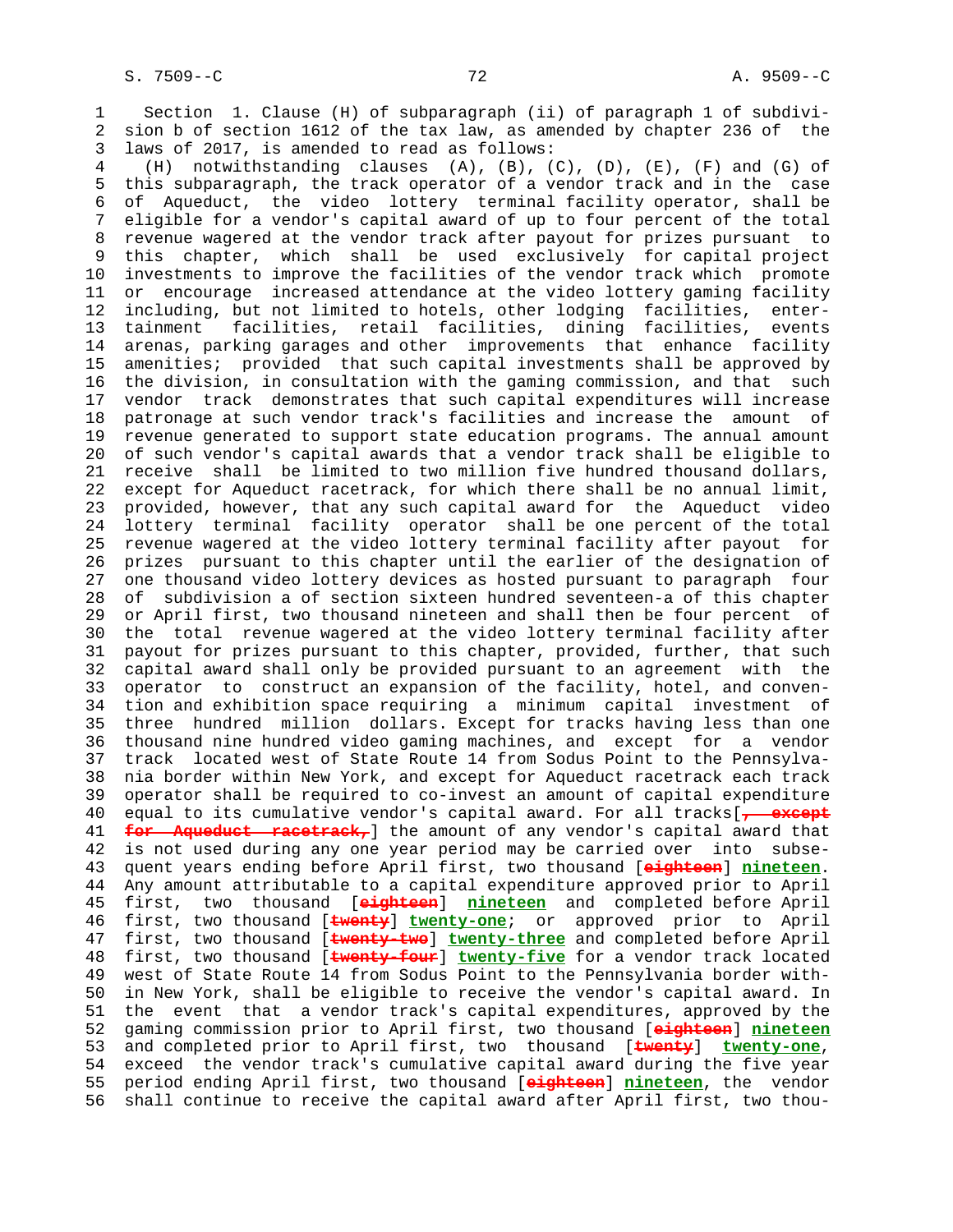1 sand [**eighteen**] **nineteen** until such approved capital expenditures are 2 paid to the vendor track subject to any required co-investment. In no 3 event shall any vendor track that receives a vendor fee pursuant to 4 clause (F) or (G) of this subparagraph be eligible for a vendor's capi- 5 tal award under this section. Any operator of a vendor track which has 6 received a vendor's capital award, choosing to divest the capital 7 improvement toward which the award was applied, prior to the full depre- 8 ciation of the capital improvement in accordance with generally accepted 9 accounting principles, shall reimburse the state in amounts equal to the 10 total of any such awards. Any capital award not approved for a capital 11 expenditure at a video lottery gaming facility by April first, two thou- 12 sand [**eighteen**] **nineteen** shall be deposited into the state lottery fund 13 for education aid; and

14 § 2. This act shall take effect immediately.

# 15 PART UU

 16 Section 1. Section 399-1 of the vehicle and traffic law, as amended by 17 section 1 of part D of chapter 58 of the laws of 2016, is amended to 18 read as follows:

 19 § 399-l. Application. Applicants for participation in the pilot 20 program established pursuant to this article shall be among those acci- 21 dent prevention course sponsoring agencies that have a course approved 22 by the commissioner pursuant to article twelve-B of this title prior to 23 the effective date of this article and which deliver such course to the 24 public. Provided, however, the commissioner may, in his or her 25 discretion, approve applications after such date. In order to be 26 approved for participation in such pilot program, the course must comply 27 with the provisions of law, rules and regulations applicable thereto. 28 The commissioner may, in his or her discretion, impose a fee for the 29 submission of each application to participate in the pilot program 30 established pursuant to this article. Such fee shall not exceed seven 31 thousand five hundred dollars. [**The proceeds from such fee shall be** 32 **deposited by the comptroller into the special obligation reserve and** 33 **payment account of the dedicated highway and bridge trust fund estab-** 34 **lished pursuant to section eighty-nine-b of the state finance law for** 35 **the purposes established in this section.**]

 36 § 2. Paragraph a of subdivision 5 of section 410 of the vehicle and 37 traffic law, as amended by section 4 of part D of chapter 58 of the laws 38 of 2016, is amended to read as follows:

 39 a. The annual fee for registration or reregistration of a motorcycle 40 shall be eleven dollars and fifty cents. Beginning April first, nine- 41 teen hundred ninety-eight the annual fee for registration or reregistra- 42 tion of a motorcycle shall be seventeen dollars and fifty cents[**, of** 43 **which two dollars and fifty cents shall be deposited by the comptroller** 44 **into the special obligation reserve and payment account of the dedicated** 45 **highway and bridge trust fund established pursuant to section eighty-** 46 **nine-b of the state finance law for the purposes established in this** 47 **section**]. 48 § 3. Paragraph (c-1) of subdivision 2 of section 503 of the vehicle

 49 and traffic law, as amended by section 5 of part D of chapter 58 of the 50 laws of 2016, is amended to read as follows:

 51 (c-1) In addition to the fees established in paragraphs (b) and (c) of 52 this subdivision, a fee of fifty cents for each six months or portion 53 thereof of the period of validity shall be paid upon the issuance of any 54 permit, license or renewal of a license which is valid for the operation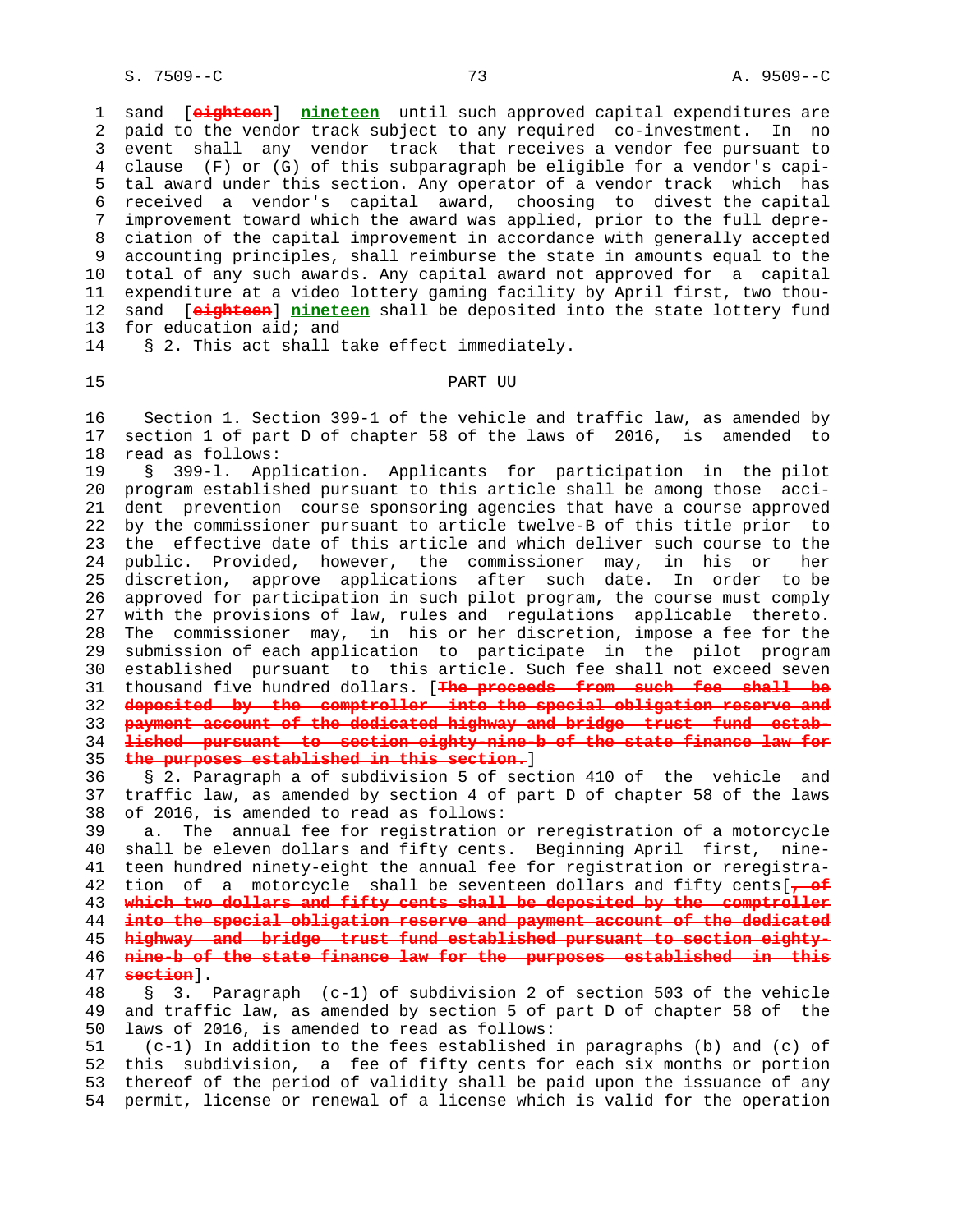1 of a motorcycle, except a limited use motorcycle. [**Fees collected pursu-** 2 **ant to this paragraph shall be deposited by the comptroller into the** 3 **special obligation reserve and payment account of the dedicated highway** 4 **and bridge trust fund established pursuant to section eighty-nine-b of** 5 **the state finance law for the purposes established in this section.**] 6 § 4. Subdivision 5 of section 317 of the vehicle and traffic law is 7 REPEALED. 8 § 5. Paragraph (b) of subdivision 1-a of section 318 of the vehicle<br>9 and traffic law, as amended by section 9 of part D of chapter 58 of the and traffic law, as amended by section 9 of part D of chapter 58 of the 10 laws of 2016, is amended to read as follows: 11 (b) Notwithstanding the provisions of paragraph (a) of this subdivi- 12 sion, an order of suspension issued pursuant to paragraph (a) or (e) of 13 this subdivision may be terminated if the registrant pays to the commis- 14 sioner a civil penalty in the amount of eight dollars for each day up to 15 thirty days for which financial security was not in effect, plus ten 16 dollars for each day from the thirty-first to the sixtieth day for which 17 financial security was not in effect, plus twelve dollars for each day 18 from the sixty-first to the ninetieth day for which financial security 19 was not in effect. [**Of each eight dollar penalty, six dollars will be** 20 **deposited in the general fund and two dollars in the special obligation** 21 **reserve and payment account of the dedicated highway and bridge trust** 22 **fund established pursuant to section eighty-nine-b of the state finance** 23 **law for the purposes established in this section.**] Of each ten dollar 24 penalty collected, [**six**] **eight** dollars will be deposited in the general 25 fund[**, two dollars will be deposited in the special obligation reserve** 26 **and payment account of the dedicated highway and bridge trust fund** 27 **established pursuant to section eighty-nine-b of the state finance law** 28 **for the purposes established in this section,**] and two dollars shall be 29 deposited in the dedicated highway and bridge trust fund established 30 pursuant to section eighty-nine-b of the state finance law and the dedi- 31 cated mass transportation fund established pursuant to section eighty- 32 nine-c of the state finance law and distributed according to the 33 provisions of subdivision (d) of section three hundred one-j of the tax 34 law. Of each twelve dollar penalty collected, [**six**] **eight** dollars will 35 be deposited into the general fund[**, two dollars will be deposited into** 36 **the special obligation reserve and payment account of the dedicated** 37 **highway and bridge trust fund established pursuant to section eighty-** 38 **nine-b of the state finance law for the purposes established in this** 39 **section,**] and four dollars shall be deposited in the dedicated highway 40 and bridge trust fund established pursuant to section eighty-nine-b of 41 the state finance law and the dedicated mass transportation fund estab- 42 lished pursuant to section eighty-nine-c of the state finance law and 43 distributed according to the provisions of subdivision (d) of section 44 three hundred one-j of the tax law. The foregoing provision shall apply 45 only once during any thirty-six month period and only if the registrant 46 surrendered the certificate of registration and number plates to the 47 commissioner not more than ninety days from the date of termination of 48 financial security or submits to the commissioner new proof of financial 49 security which took effect not more than ninety days from the termi- 50 nation of financial security. 51 § 6. Subdivision 6 of section 423-a of the vehicle and traffic law is 52 REPEALED.

 53 § 7. Paragraph (a) of subdivision 3 of section 89-b of the state 54 finance law, as amended by section 11 of part D of chapter 58 of the 55 laws of 2016, is amended to read as follows: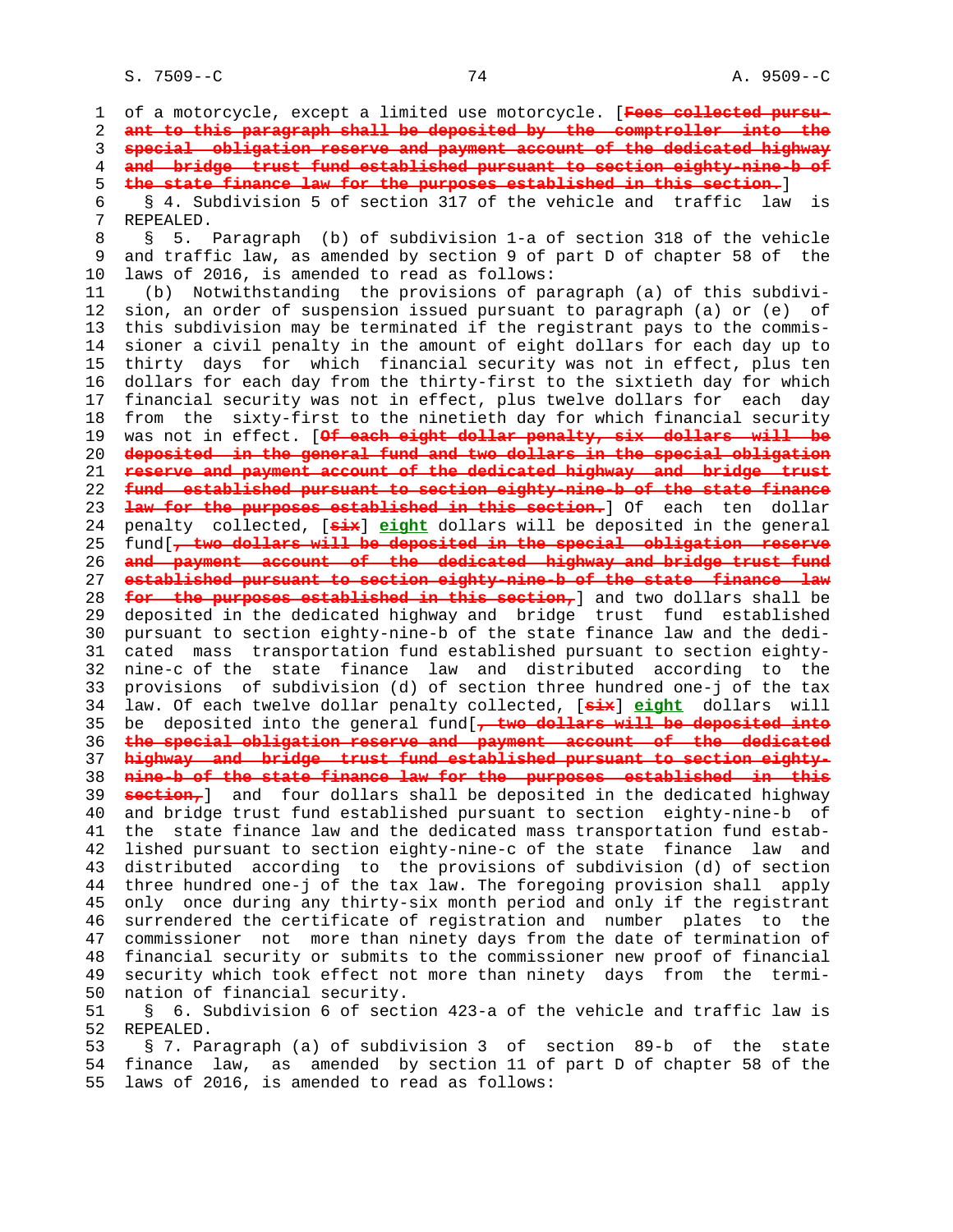1 (a) The special obligation reserve and payment account shall consist 2 (i) of all moneys required to be deposited in the dedicated highway and 3 bridge trust fund pursuant to the provisions of sections two hundred 4 five, two hundred eighty-nine-e, three hundred one-j, five hundred 5 fifteen and eleven hundred sixty-seven of the tax law, section four 6 hundred one of the vehicle and traffic law, and section thirty-one of 7 chapter fifty-six of the laws of nineteen hundred ninety-three, (ii) all 8 fees, fines or penalties collected by the commissioner of transportation<br>9 and the commissioner of motor vehicles pursuant to section fiftv-two, and the commissioner of motor vehicles pursuant to section fifty-two, 10 section three hundred twenty-six, section eighty-eight of the highway 11 law, subdivision fifteen of section three hundred eighty-five[**, section** 12 **four hundred twenty-three-a, section four hundred ten, section three** 13 **hundred seventeen, section three hundred eighteen, article twelve-C, and** 14 **paragraph (c-1) of subdivision two of section five hundred three**] of the 15 vehicle and traffic law, section two of the chapter of the laws of two 16 thousand three that amended this paragraph, subdivision (d) of section 17 three hundred four-a, paragraph one of subdivision (a) and subdivision 18 (d) of section three hundred five, subdivision six-a of section four 19 hundred fifteen and subdivision (g) of section twenty-one hundred twen- 20 ty-five of the vehicle and traffic law, section fifteen of this chapter, 21 excepting moneys deposited with the state on account of betterments 22 performed pursuant to subdivision twenty-seven or subdivision thirty- 23 five of section ten of the highway law, and [**sections ninety-four, one** 24 **hundred thirty-five, and**] **section** one hundred forty-five of the trans- 25 portation law, (iii) any moneys collected by the department of transpor- 26 tation for services provided pursuant to agreements entered into in 27 accordance with section ninety-nine-r of the general municipal law, and 28 (iv) any other moneys collected therefor or credited or transferred 29 thereto from any other fund, account or source. 30 § 8. Paragraph (a) of subdivision 3 of section 89-b of the state 31 finance law, as amended by section 12 of part D of chapter 58 of the 32 laws of 2016, is amended to read as follows: 33 (a) The special obligation reserve and payment account shall consist 34 (i) of all moneys required to be deposited in the dedicated highway and 35 bridge trust fund pursuant to the provisions of sections two hundred 36 eighty-nine-e, three hundred one-j, five hundred fifteen and eleven 37 hundred sixty-seven of the tax law, section four hundred one of the 38 vehicle and traffic law, and section thirty-one of chapter fifty-six of 39 the laws of nineteen hundred ninety-three, (ii) all fees, fines or 40 penalties collected by the commissioner of transportation and the 41 commissioner of motor vehicles pursuant to section fifty-two, section 42 three hundred twenty-six, section eighty-eight of the highway law, 43 subdivision fifteen of section three hundred eighty-five[**, section four** 44 **hundred twenty-three-a, section four hundred ten, section three hundred** 45 **seventeen, section three hundred eighteen, article twelve-C, and para-** 46 **graph (c-1) of subdivision two of section five hundred three**] of the 47 vehicle and traffic law, section fifteen of this chapter, excepting 48 moneys deposited with the state on account of betterments performed 49 pursuant to subdivision twenty-seven or subdivision thirty-five of 50 section ten of the highway law, and [**sections ninety-four, one hundred** 51 **thirty-five, and**] **section** one hundred forty-five of the transportation 52 law, (iii) any moneys collected by the department of transportation for 53 services provided pursuant to agreements entered into in accordance with 54 section ninety-nine-r of the general municipal law, and (iv) any other 55 moneys collected therefor or credited or transferred thereto from any 56 other fund, account or source.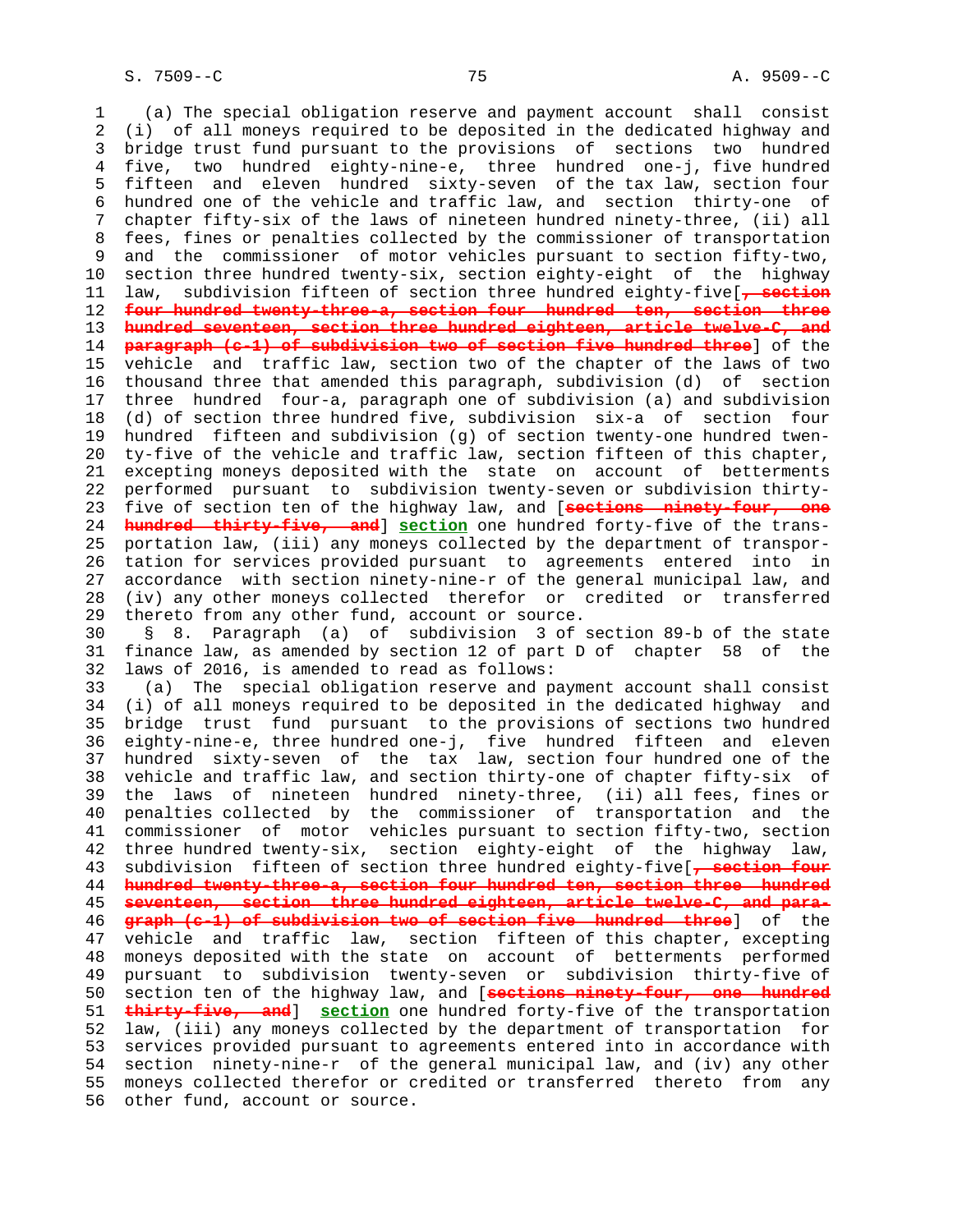1 § 9. Subdivision 4 of section 94 of the transportation law is 2 REPEALED. 3 § 10. Subdivision 4 of section 135 of the transportation law, as 4 amended by section 4 of part C of chapter 57 of the laws of 2014, is 5 amended to read as follows: 6 4. [**All revenues collected pursuant to this section shall be deposited** 7 **by the comptroller into the special obligation reserve and payment** 8 **account of the dedicated highway and bridge trust fund established** 9 **pursuant to section eighty-nine-b of the state finance law for the** 10 **purposes established in this section.**] Fees will be based on revenues 11 from the preceding calendar year and shall be assessed on or before July 12 first and are payable by September first of each year. On or before 13 January first of each year following assessment of fees pursuant to this 14 section, the commissioner shall report to the railroad companies annual 15 costs associated with this assessment. 16 § 11. Subsection (b) of section 805 of the tax law, as amended by 17 section 1 of part C of chapter 25 of the laws of 2009, is amended to 18 read as follows: 19 (b) On or before the twelfth and twenty-sixth day of each succeeding 20 month, after reserving such amount for such refunds and deducting such 21 amounts for such costs, as provided for in subsection (a) of this 22 section, the commissioner shall certify to the comptroller the amount of 23 all revenues so received during the prior month as a result of the 24 taxes, interest and penalties so imposed. The amount of revenues so 25 certified shall be paid over by the fifteenth and the final business day 26 of each succeeding month from such account **without appropriation** into 27 the [**mobility tax trust account of the metropolitan transportation** 28 **authority financial assistance fund established pursuant to section** 29 **ninety-two-ff of the state finance law, for payment, pursuant to appro-** 30 **priations by the legislature to the**] metropolitan transportation author- 31 ity finance fund established pursuant to section twelve hundred seven- 32 ty-h of the public authorities law**, provided, however, that the** 33 **comptroller shall ensure that any payments to the metropolitan transpor-** 34 **tation authority finance fund which are due to be paid by the final** 35 **business day in the month of December pursuant to this subsection shall** 36 **be received by the metropolitan transportation authority finance fund on** 37 **the same business day in which it is paid**. 38 § 12. Section 4 of the state finance law is amended by adding a new 39 subdivision 12 to read as follows: 40 **12. Notwithstanding subdivision one of this section and any other law** 41 **to the contrary, the revenue (including taxes, interest and penalties)** 42 **from the metropolitan commuter transportation mobility tax imposed** 43 **pursuant to article twenty-three of the tax law which are paid in** 44 **accordance with subsection (b) of section eight hundred five of the tax** 45 **law into the metropolitan transportation authority finance fund estab-** 46 **lished by section twelve hundred seventy-h of the public authorities law** 47 **shall be made pursuant to statute but without an appropriation.** 48 § 13. Subdivision 2 of section 1270-h of the public authorities law, as added by section 16 of part H of chapter 25 of the laws of 2009, is 50 amended to read as follows: 51 2. The comptroller shall deposit **into the metropolitan transportation** 52 **authority finance fund (a)** monthly, pursuant to appropriation, [**into the** 53 **metropolitan transportation authority finance fund**] the moneys deposited 54 in the mobility tax trust account of the metropolitan transportation 55 authority financial assistance fund pursuant to [**article twenty-three of** 56 **the tax law, and**] any [**other**] provision of law directing or permitting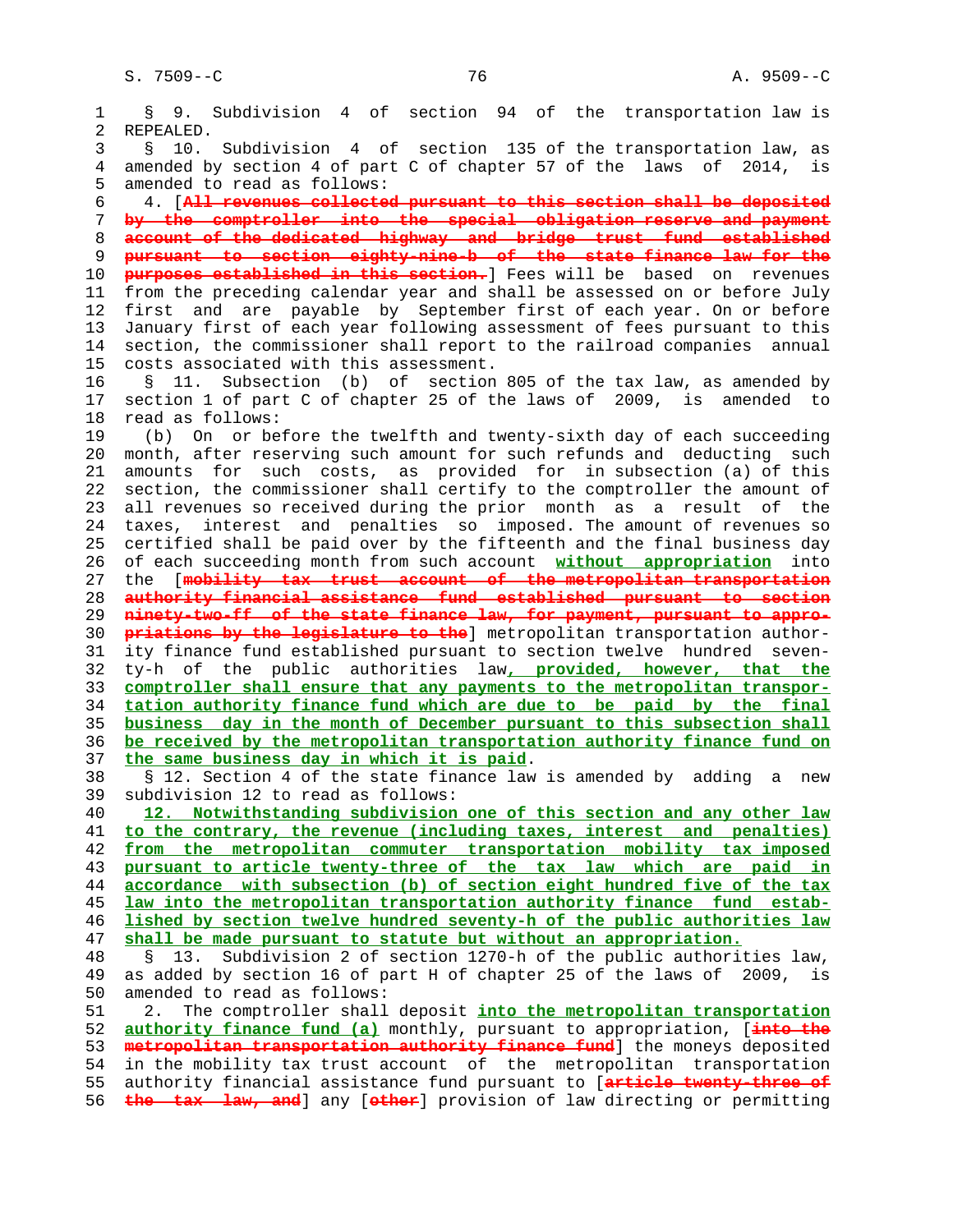S. 7509--C 77 A. 9509--C

 1 the deposit of moneys in such fund**, and (b) without appropriation, the** 2 **revenue including taxes, interest and penalties collected in accordance** 3 **with article twenty-three of the tax law**. 4 § 14. Subdivisions 3 and 5 of section 92-ff of the state finance law, 5 as added by section 1 of part G of chapter 25 of the laws of 2009, are 6 amended to read as follows: 7 3. Such fund shall consist of all moneys collected [**therefore**] **there-** 8 **<u>for</u>** or credited or transferred thereto from any other fund, account or<br>9 source, including, without limitation, the [xevenues derived from the source, including, without limitation, the [**revenues derived from the**  10 **metropolitan commuter transportation mobility tax imposed by article** 11 **twenty-three of the tax law;**] revenues derived from the special supple- 12 mental tax on passenger car rentals imposed by section eleven hundred 13 sixty-six-a of the tax law; revenues derived from the transportation 14 surcharge imposed by article twenty-nine-A of the tax law; the supple- 15 mental registration fees imposed by article seventeen-C of the vehicle 16 and traffic law; and the supplemental metropolitan commuter transporta- 17 tion district license fees imposed by section five hundred three of the 18 vehicle and traffic law. Any interest received by the comptroller on 19 moneys on deposit in the metropolitan transportation authority financial 20 assistance fund shall be retained in and become a part of such fund. 21 5. (a) The "mobility tax trust account" shall consist of [**revenues** 22 **required to be deposited therein pursuant to the provisions of article** 23 **twenty-three of the tax law and all other**] moneys credited or trans- 24 ferred thereto from any [**other**] fund or source pursuant to law. 25 (b) Moneys in the "mobility tax trust account" shall, pursuant to 26 appropriation by the legislature, be transferred on a monthly basis to 27 the metropolitan transportation authority finance fund established by 28 section twelve hundred seventy-h of the public authorities law and 29 utilized in accordance with said section. It is the intent of the legis- 30 lature to enact two appropriations from the mobility tax trust account 31 to the metropolitan transportation authority finance fund established by 32 section twelve hundred seventy-h of the public authorities law. One such 33 appropriation shall be equal to the amounts expected to be available 34 [**for such purpose pursuant to article twenty-three of the tax law or**] 35 from any [**other**] monies described in paragraph (a) of this subdivision 36 during the two thousand [**nine**] **eighteen**--two thousand [**ten**] **nineteen** 37 fiscal year and shall be effective in that fiscal year. The other such 38 appropriation shall be equal to the amounts expected to be available 39 [**for such purpose pursuant to article twenty-three of the tax law or**] 40 from any [**other**] monies described in paragraph (a) of this subdivision 41 during the two thousand [**ten**] **nineteen**--two thousand [**eleven**] **twenty** 42 fiscal year and shall, notwithstanding the provisions of section forty 43 of this chapter, take effect on the first day of the two thousand [**ten**] 44 **nineteen**--two thousand [**eleven**] **twenty** fiscal year and lapse on the last 45 day of that fiscal year. It is the intent of the governor to submit and 46 the legislature to enact for each fiscal year after the two thousand 47 [**nine**] **eighteen**--two thousand [**ten**] **nineteen** fiscal year in an annual 48 budget bill: (i) an appropriation for the amount expected to be avail- 49 able in the mobility tax trust account during such fiscal year for the 50 metropolitan transportation authority [**pursuant to article twenty-three** 51 **of the tax law or**] **from** any [**other**] monies described in paragraph (a) of 52 this subdivision; and (ii) an appropriation for the amount projected by 53 the director of the budget to be deposited in the mobility tax trust 54 account [**pursuant to article twenty-three of the tax law or**] from any 55 [**other**] monies described in paragraph (a) of this subdivision for the 56 next succeeding fiscal year. Such appropriation for payment of revenues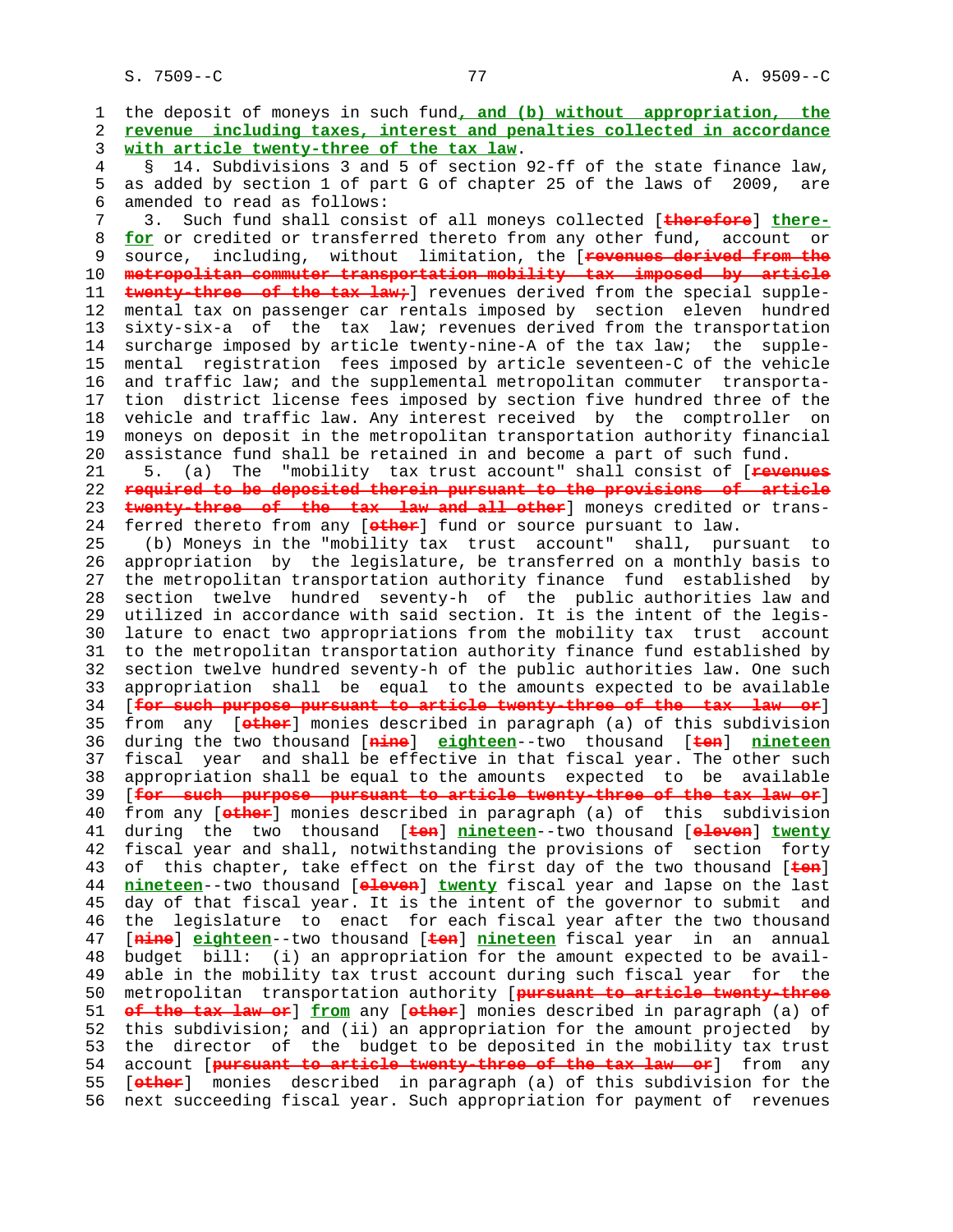1 projected to be deposited in the succeeding fiscal year shall, notwith- 2 standing the provisions of section forty of this chapter, take effect on 3 the first day of such succeeding fiscal year and lapse on the last day 4 of such fiscal year. If for any fiscal year commencing on or after the 5 first day of April, two thousand ten the governor fails to submit a 6 budget bill containing the foregoing, or the legislature fails to enact 7 a bill with such provisions, then the metropolitan transportation 8 authority shall notify the comptroller, the director of the budget, the 9 chairperson of the senate finance committee and the chairperson of the 10 assembly ways and means committee of amounts required to be disbursed 11 from the appropriation made during the preceding fiscal year for payment 12 in such fiscal year. In no event shall the comptroller make any payments 13 from such appropriation prior to May first of such fiscal year, and 14 unless and until the director of the budget, the chairperson of the 15 senate finance committee and the chairperson of the assembly ways and 16 means committee have been notified of the required payments and the 17 timing of such payments to be made from the mobility tax trust account 18 to the metropolitan transportation authority finance fund established by 19 section twelve hundred seventy-h of the public authorities law at least 20 forty-eight hours prior to any such payments. Until such time as 21 payments pursuant to such appropriation are made in full, revenues in 22 the mobility tax trust account shall not be paid over to any person 23 other than the metropolitan transportation authority.

 24 § 15. This act shall take effect April 1, 2018; provided however, that 25 the amendments to section 399-l of the vehicle and traffic law made by 26 section one of this act shall not affect the repeal of such section and 27 shall be deemed repealed therewith; and provided further, however, that 28 the amendments to paragraph (a) of subdivision 3 of section 89-b of the 29 state finance law made by section seven of this act shall be subject to 30 the expiration and reversion of such paragraph pursuant to section 13 of 31 part U1 of chapter 62 of the laws of 2003, as amended, when upon such 32 date the provisions of section eight of this act shall take effect.

#### 33 PART VV

 34 Section 1. This act commits the state of New York (state) and the city 35 of New York (city) to fund, \$836,000,000 in capital and operating costs 36 related to projects contained in the Metropolitan Transportation Author- 37 ity (MTA) New York city subway action plan. The state share of 38 \$418,000,000 shall consist of appropriations first enacted in the 2018- 39 2019 state budget, additional funds and tax remissions sufficient for 40 the MTA to pay the capital and operating costs as provided as part of 41 the New York city subway action plan. The city share of \$418,000,000 is 42 to be provided by the city for the MTA to pay the capital and operating 43 costs as provided in the New York city subway action plan.

 44 § 2. (a) The state share of funds provided pursuant to section one of 45 this act shall be scheduled and paid to the MTA no later than as 46 follows: \$46,444,444.44 no later than the end of April 2018, 47 \$46,444,444.44 no later than the end of May 2018, \$46,444,444.44 no 48 later than the end of June 2018, \$46,444,444.44 no later than the end of 49 July 2018, \$46,444,444.44 no later than the end of August 2018, 50 \$46,444,444.44 no later than the end of September 2018, \$46,444,444.44 51 no later than the end of October 2018, \$46,444,444.44 no later than the 52 end of November 2018, and \$46,444,444.48 no later than the end of Decem- 53 ber 2018.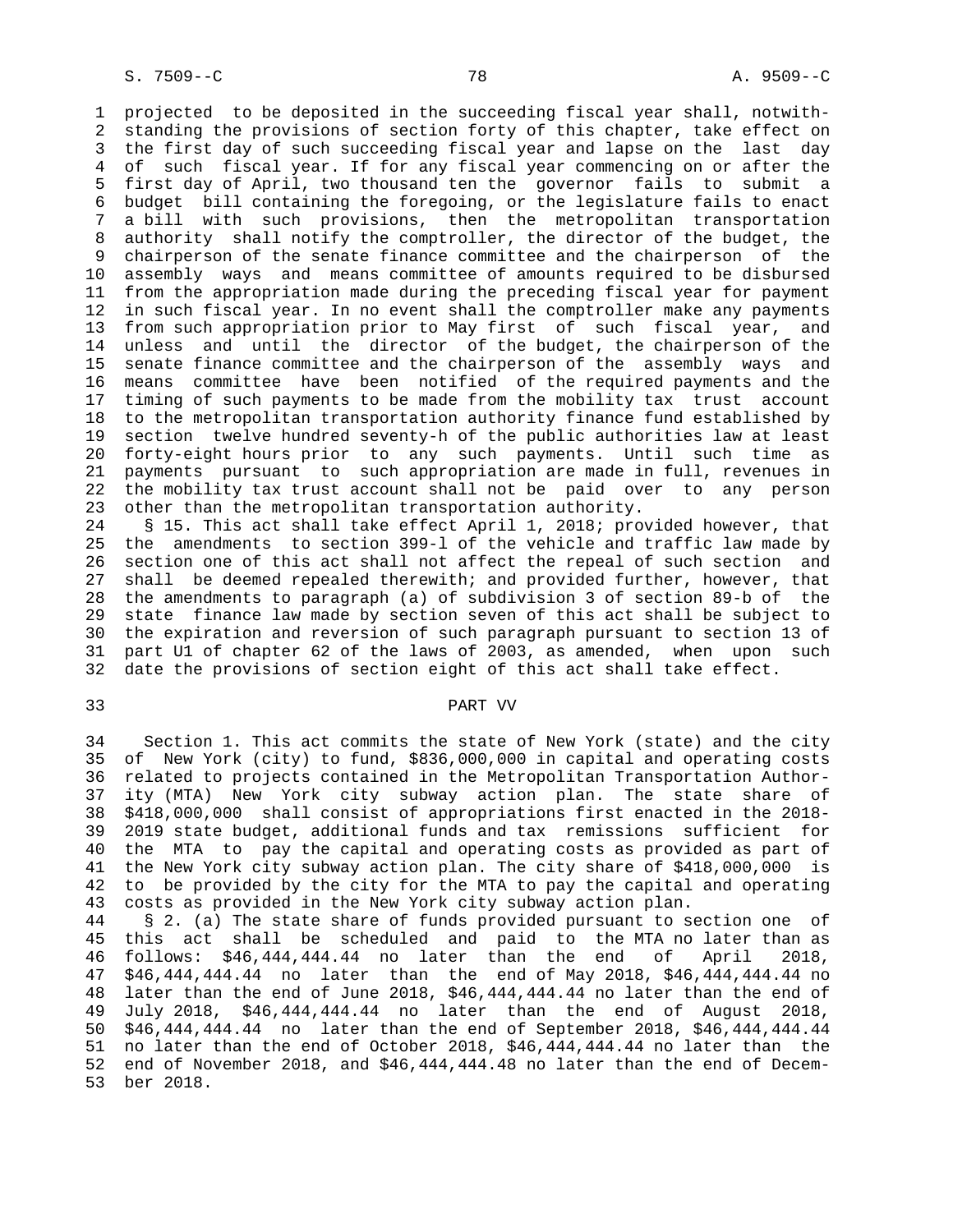1 (b) The city share of funds provided pursuant to section one of this 2 act shall be scheduled and paid to the MTA no later than as follows: 3 \$69,666,666.66 on the first of July 2018; \$69,666,666.66 on the first of 4 August 2018; \$69,666,666.66 on the first of September 2018; 5 \$69,666,666.66 on the first of October 2018; \$69,666,666.66 on the first 6 of November 2018; and, \$69,666,666.70 on the last day of December 2018. 7 The city shall, no later than seven days after making each payment 8 pursuant to this subdivision, certify to the state comptroller and the New York state director of budget the amount of the payment and the date 10 upon which such payment was made.

 11 § 3. No funds dedicated to the New York city subway action plan by 12 either the city or the state shall be used to reduce or supplant the 13 commitment by the city and state to provide funding for any current or 14 future commitment to the MTA.

 15 § 4. (a) Notwithstanding any provision of law to the contrary, in the 16 event the city fails to certify to the state comptroller and the New 17 York state director of budget that the city has paid in full any payment 18 required by subdivision (b) of section two of this act, the New York 19 state director of the budget shall direct the comptroller to transfer, 20 collect, or deposit funds in accordance with subdivision (b) of this 21 section in an amount equal to the unpaid balance of any payment required 22 by subdivision (b) of section two of this act, provided that in no event 23 shall such amount exceed \$418,000,000. Such direction shall be pursuant 24 to a written plan or plans filed with the comptroller, the chairman of 25 the senate finance committee and the chairman of the assembly ways and 26 means committee.

 27 (b) Notwithstanding any provision of law to the contrary and as set 28 forth in a plan or plans submitted by the New York state director of the 29 budget pursuant to subdivision (a) of this section, the comptroller is 30 hereby directed and authorized to: (i) transfer funds authorized by any 31 undisbursed general fund aid to localities appropriations or state 32 special revenue fund aid to localities appropriations, excluding debt 33 service, fiduciary, and federal fund appropriations, to the city to the 34 subway assistance fund established by section 92-gg of the state finance 35 law in accordance with such plan; and/or (ii) collect and deposit into 36 the subway assistance fund established by section 92-gg of the state 37 finance law funds from any other revenue source of the city in accord- 38 ance with such plan. The comptroller is hereby authorized and directed 39 to make such transfers, collections and deposits as soon as practicable 40 but not more than 3 days following the transmittal of such plan to the 41 comptroller in accordance with subdivision (a) of this section. Provided 42 however that in no event shall such deposits exceed \$418,000,000, and 43 any such deposits shall be counted against the city share of the New 44 York city subway action plan pursuant to section one of this act.

 45 (c) Notwithstanding any provision of law to the contrary, the state's 46 obligation and or liability to fund any program included in general fund 47 aid to localities appropriations or state special revenue fund aid to 48 localities appropriations from which funds are transferred pursuant to 49 subdivision (b) of this section shall be reduced in an amount equal to 50 such transfer or transfers, provided however that in no event shall such 51 amount exceed \$418,000,000.

 52 § 5. The state finance law is amended by adding a new section 92-gg to 53 read as follows:

 54 **§ 92-gg. Subway assistance fund. 1. There is hereby established in** 55 **the custody of the comptroller a special fund to be known as the subway** 56 **assistance fund.**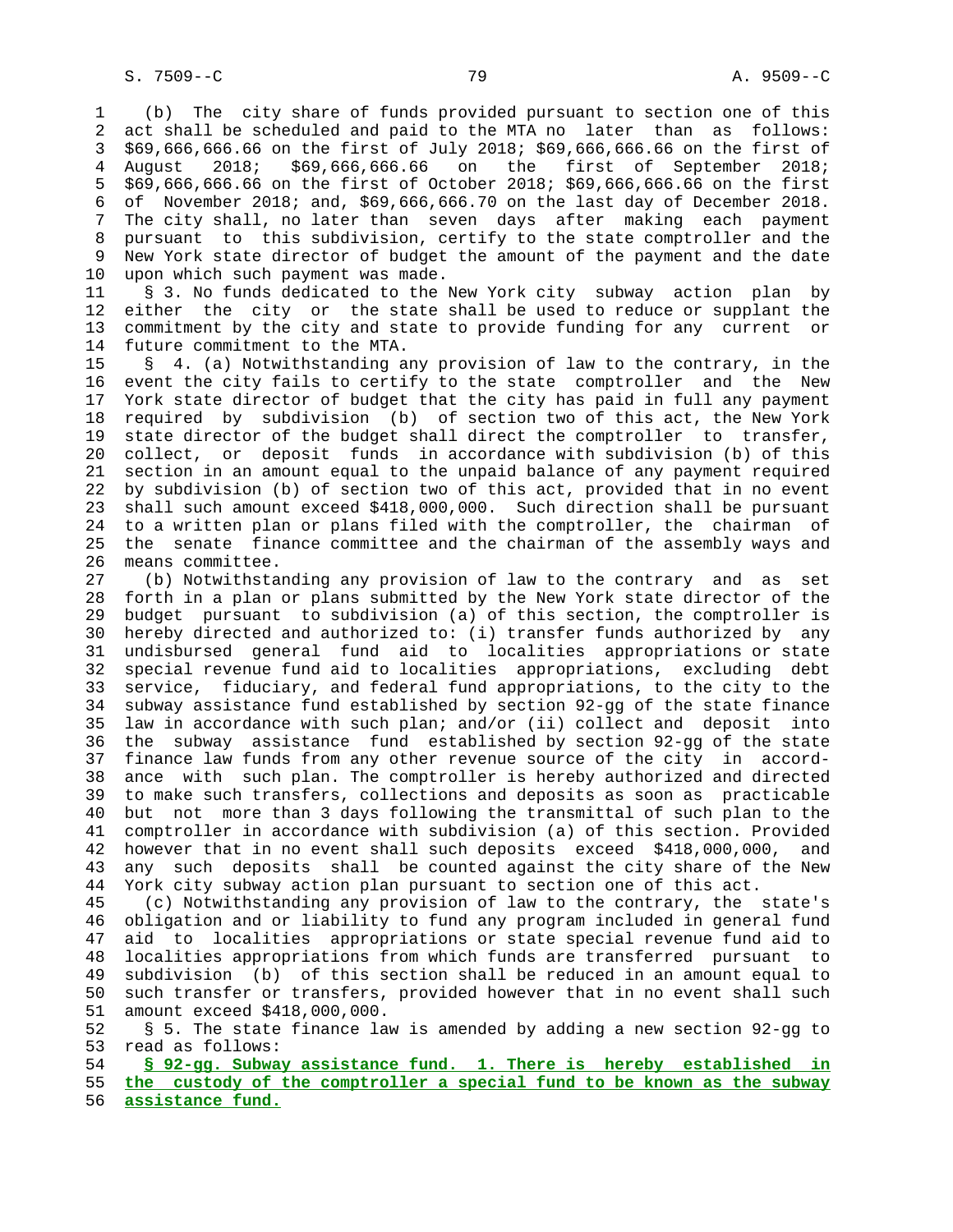S. 7509--C 80 A. 9509--C

 1 **2. The subway assistance fund shall consist of any monies directed** 2 **thereto pursuant to the provisions of section four of part VV of the** 3 **chapter of the laws of two thousand eighteen which added this section.**

**3. All monies deposited into the subway assistance fund pursuant to part VV of the chapter of the laws of two thousand eighteen which added this section shall be paid to the metropolitan transportation authority without appropriation, for use in the same manner as the payments required by subdivision (b) of section two of such part, as soon as practicable but not more than five days from the date the comptroller determines that the full amount of the unpaid balance of any payment required by subdivision (b) of section two of such part has been depos- ited into the subway assistance fund.**

 13 § 6. This act shall take effect immediately; provided, however, 14 sections one, two and four of this act shall expire and be deemed 15 repealed thirty days after all payments required pursuant to this act 16 shall have been deposited in the manner prescribed by this act. The 17 state of New York and the city of New York shall notify the legislative 18 bill drafting commission upon such final payment provided for in this 19 act in order that the commission may maintain an accurate and timely 20 effective data base of the official text of the laws of the state of New 21 York in furtherance of effectuating the provisions of section 44 of the 22 legislative law and section 70-b of the public officers law.

# 23 PART WW

 24 Section 1. Notwithstanding any other provision of law, the housing 25 trust fund corporation may provide, for purposes of the rural rental 26 assistance program pursuant to article 17-a of the private housing 27 finance law, a sum not to exceed \$23,649,000 for the fiscal year ending 28 March 31, 2019. Notwithstanding any other provision of law, and subject 29 to the approval of the New York state director of the budget, the board 30 of directors of the state of New York mortgage agency shall authorize 31 the transfer to the housing trust fund corporation, for the purposes of 32 reimbursing any costs associated with rural rental assistance program 33 contracts authorized by this section, a total sum not to exceed 34 \$23,649,000, such transfer to be made from (i) the special account of 35 the mortgage insurance fund created pursuant to section 2429-b of the 36 public authorities law, in an amount not to exceed the actual excess 37 balance in the special account of the mortgage insurance fund, as deter- 38 mined and certified by the state of New York mortgage agency for the 39 fiscal year 2017-2018 in accordance with section 2429-b of the public 40 authorities law, if any, and/or (ii) provided that the reserves in the 41 project pool insurance account of the mortgage insurance fund created 42 pursuant to section 2429-b of the public authorities law are sufficient 43 to attain and maintain the credit rating (as determined by the state of 44 New York mortgage agency) required to accomplish the purposes of such 45 account, the project pool insurance account of the mortgage insurance 46 fund, such transfer to be made as soon as practicable but no later than 47 June 30, 2018.

 48 § 2. Notwithstanding any other provision of law, the housing trust 49 fund corporation may provide, for purposes of the neighborhood preserva- 50 tion program, a sum not to exceed \$8,479,000 for the fiscal year ending 51 March 31, 2019. Notwithstanding any other provision of law, and subject 52 to the approval of the New York state director of the budget, the board 53 of directors of the state of New York mortgage agency shall authorize 54 the transfer to the housing trust fund corporation, for the purposes of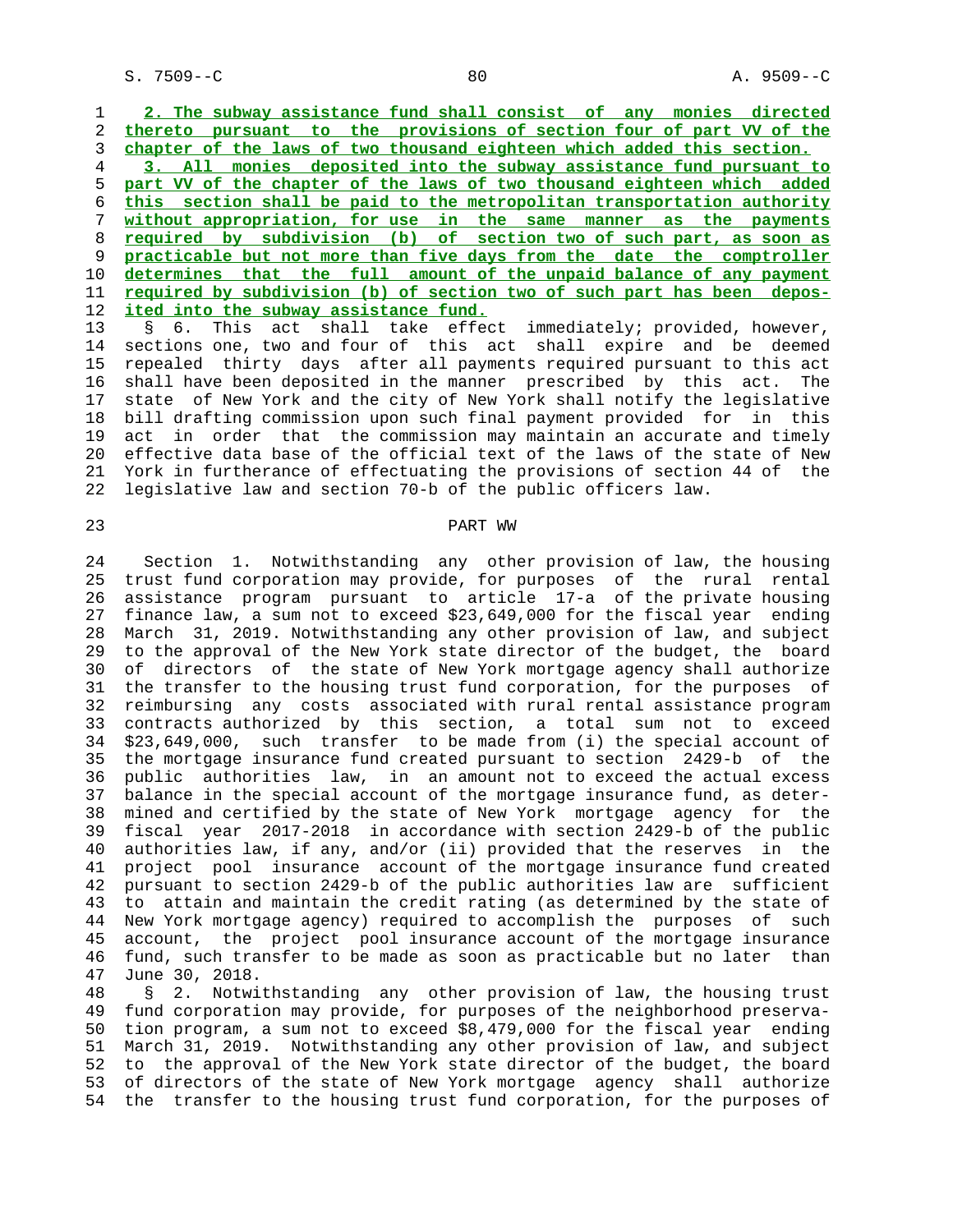1 reimbursing any costs associated with neighborhood preservation program 2 contracts authorized by this section, a total sum not to exceed 3 \$8,479,000, such transfer to be made from (i) the special account of the 4 mortgage insurance fund created pursuant to section 2429-b of the public 5 authorities law, in an amount not to exceed the actual excess balance in 6 the special account of the mortgage insurance fund, as determined and 7 certified by the state of New York mortgage agency for the fiscal year 8 2017-2018 in accordance with section 2429-b of the public authorities 9 law, if any, and/or (ii) provided that the reserves in the project pool 10 insurance account of the mortgage insurance fund created pursuant to 11 section 2429-b of the public authorities law are sufficient to attain 12 and maintain the credit rating (as determined by the state of New York 13 mortgage agency) required to accomplish the purposes of such account, 14 the project pool insurance account of the mortgage insurance fund, such 15 transfer to be made as soon as practicable but no later than June 30, 16 2018.

 17 § 3. Notwithstanding any other provision of law, the housing trust 18 fund corporation may provide, for purposes of the rural preservation 19 program, a sum not to exceed \$3,539,000 for the fiscal year ending March 20 31, 2019. Notwithstanding any other provision of law, and subject to 21 the approval of the New York state director of the budget, the board of 22 directors of the state of New York mortgage agency shall authorize the 23 transfer to the housing trust fund corporation, for the purposes of 24 reimbursing any costs associated with rural preservation program 25 contracts authorized by this section, a total sum not to exceed 26 \$3,539,000, such transfer to be made from (i) the special account of the 27 mortgage insurance fund created pursuant to section 2429-b of the public 28 authorities law, in an amount not to exceed the actual excess balance in 29 the special account of the mortgage insurance fund, as determined and 30 certified by the state of New York mortgage agency for the fiscal year 31 2017-2018 in accordance with section 2429-b of the public authorities 32 law, if any, and/or (ii) provided that the reserves in the project pool 33 insurance account of the mortgage insurance fund created pursuant to 34 section 2429-b of the public authorities law are sufficient to attain 35 and maintain the credit rating (as determined by the state of New York 36 mortgage agency) required to accomplish the purposes of such account, 37 the project pool insurance account of the mortgage insurance fund, such 38 transfer to be made as soon as practicable but no later than June 30, 39 2018.

 40 § 4. Notwithstanding any other provision of law, the homeless housing 41 and assistance corporation may provide, for purposes of the New York 42 state supportive housing program, the solutions to end homelessness 43 program or the operational support for AIDS housing program, or to qual- 44 ified grantees under those programs, in accordance with the requirements 45 of those programs, a sum not to exceed \$8,333,000 for the fiscal year 46 ending March 31, 2019. The homeless housing and assistance corporation 47 may enter into an agreement with the office of temporary and disability 48 assistance to administer such sum in accordance with the requirements of 49 the programs. Notwithstanding any other provision of law, and subject to 50 the approval of the New York state director of the budget, the board of 51 directors of the state of New York mortgage agency shall authorize the 52 transfer to the homeless housing and assistance corporation, a total sum 53 not to exceed \$8,333,000, such transfer to be made from (i) the special 54 account of the mortgage insurance fund created pursuant to section 55 2429-b of the public authorities law, in an amount not to exceed the 56 actual excess balance in the special account of the mortgage insurance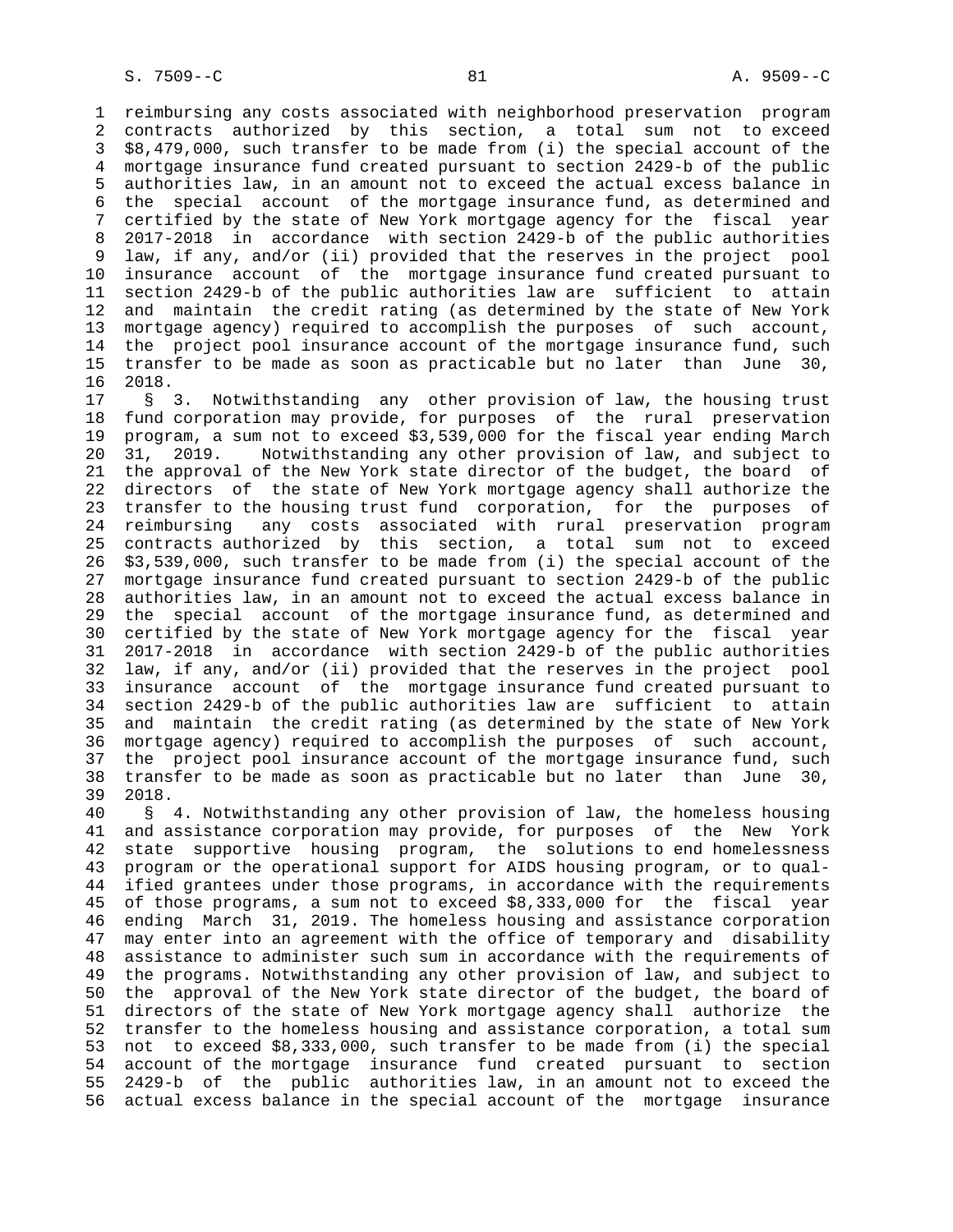1 fund, as determined and certified by the state of New York mortgage 2 agency for the fiscal year 2017-2018 in accordance with section 2429-b 3 of the public authorities law, if any, and/or (ii) provided that the 4 reserves in the project pool insurance account of the mortgage insurance 5 fund created pursuant to section 2429-b of the public authorities law 6 are sufficient to attain and maintain the credit rating (as determined 7 by the state of New York mortgage agency) required to accomplish the 8 purposes of such account, the project pool insurance account of the 9 mortgage insurance fund, such transfer to be made as soon as practicable 10 but no later than March 31, 2019.

 11 § 5. Section 12 of part R of chapter 56 of the laws of 2017 relating 12 to utilizing reserves in the mortgage insurance fund for various housing 13 purposes is REPEALED and a new section 12 is added to read as follows:

**§ 12. Notwithstanding any other provision of law, the homeless housing and assistance corporation may provide, for purposes of the New York state supportive housing program, the solutions to end homelessness program or the operational support for AIDS housing program, or to qual- ified grantees under those programs, in accordance with the requirements of those programs, a sum not to exceed two million dollars for the fiscal year ending March 31, 2019. The homeless housing and assistance corporation may enter into an agreement with the office of temporary and disability assistance to administer such sum in accordance with the requirements of the programs. Notwithstanding any other provision of law, and subject to the approval of the New York state director of the budget, the board of directors of the state of New York mortgage agency shall authorize the transfer to the homeless housing and assistance corporation, a total sum not to exceed two million dollars, such trans- fer to be made from (i) the special account of the mortgage insurance fund created pursuant to section 2429-b of the public authorities law, in an amount not to exceed the actual excess balance in the special account of the mortgage insurance fund, as determined and certified by the state of New York mortgage agency for the fiscal year 2016-2017 in accordance with section 2429-b of the public authorities law, if any, and/or (ii) provided that the reserves in the project pool insurance account of the mortgage insurance fund created pursuant to section 2429-b of the public authorities law are sufficient to attain and main- tain the credit rating (as determined by the state of New York mortgage agency) required to accomplish the purposes of such account, the project pool insurance account of the mortgage insurance fund, such transfer to be made as soon as practicable but no later than March 31, 2019.**

 41 § 6. Section 13 of part R of chapter 56 of the laws of 2017 relating 42 to utilizing reserves in the mortgage insurance fund for various housing 43 purposes is REPEALED and a new section 13 is added to read as follows:

**§ 13. Notwithstanding any other provision of law, and in addition to the powers currently authorized to be exercised by the state of New York municipal bond bank agency, the state of New York municipal bond bank agency may provide, for purposes of municipal relief to the city of Albany, a sum not to exceed nine million dollars for the city fiscal year ending December 31, 2018, to the city of Albany. Notwithstanding any other provision of law, and subject to the approval of the New York state director of the budget, the state of New York mortgage agency shall transfer to the state of New York municipal bond bank agency for distribution as municipal relief to the city of Albany, a total sum not to exceed nine million dollars, such transfer to be made from (i) the special account of the mortgage insurance fund created pursuant to section 2429-b of the public authorities law, in an amount not to exceed**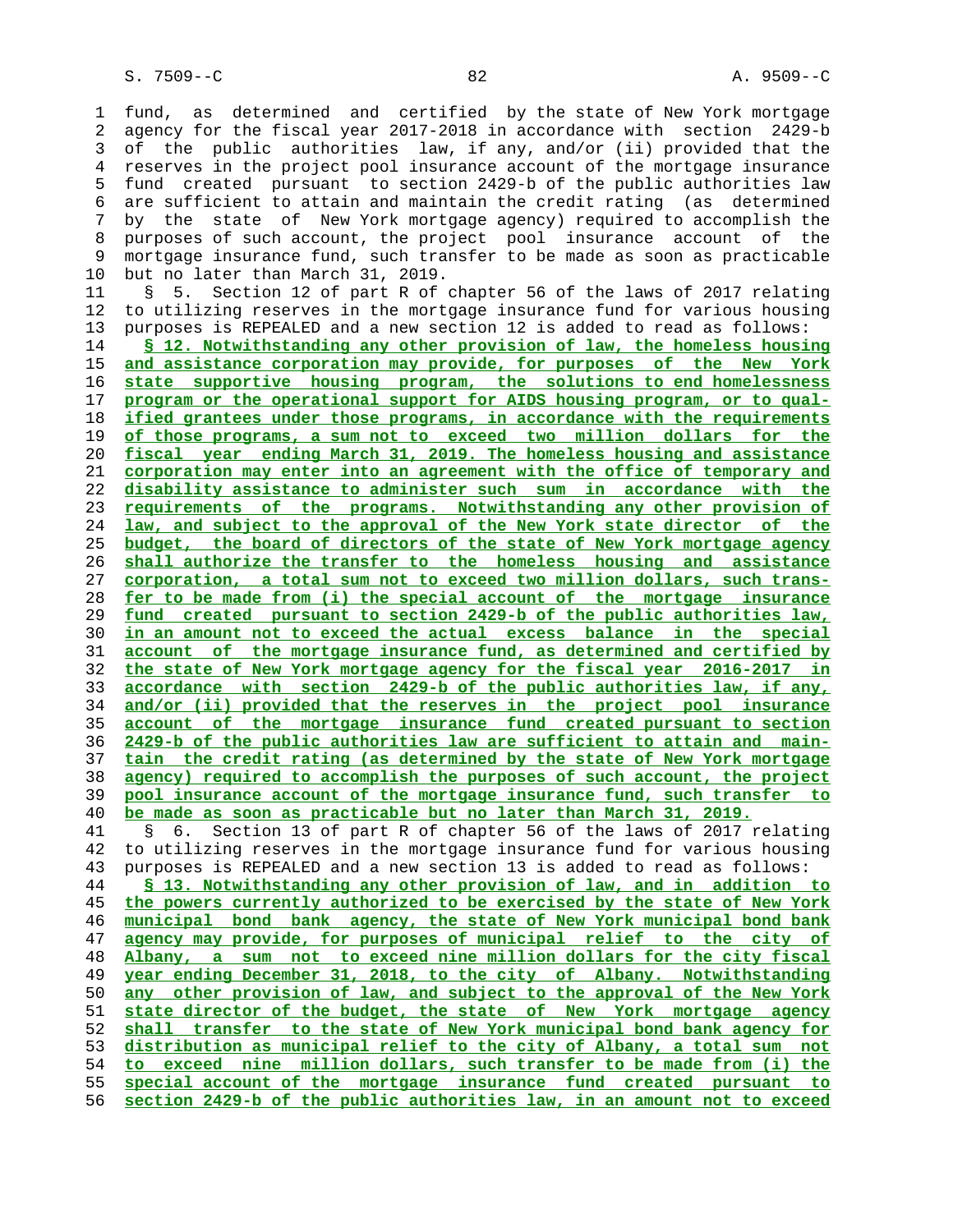S. 7509--C 83 A. 9509--C

**the actual excess balance in the special account of the mortgage insur- ance fund, as determined and certified by the state of New York mortgage agency for the fiscal year 2017-2018 in accordance with section 2429-b of the public authorities law, if any, and/or (ii) provided that the reserves in the project pool insurance account of the mortgage insurance fund created pursuant to section 2429-b of the public authorities law are sufficient to attain and maintain the credit rating (as determined by the agency) required to accomplish the purposes of such account, the project pool insurance account of the mortgage insurance fund created pursuant to section 2429-b of the public authorities law, such transfer to be made as soon as practicable no later than December 31, 2018, and provided further that the New York state director of the budget may request additional information from the city of Albany regarding the utilization of these funds and the finances and operations of the city, as appropriate.**

### 17 PART XX

 18 Section 1. Subdivisions 9, 10, 11, 12 and 13 of section 140-a of the 19 judiciary law, subdivisions 9 and 11 as amended by chapter 240 of the 20 laws of 2005, subdivision 10 as amended by chapter 209 of the laws of 21 1990 and subdivision 12 as amended and subdivision 13 as added by chap- 22 ter 690 of the laws of 2007, are amended to read as follows:

23 9. Ninth district, [**twenty-eight**] **twenty-nine**;

16 § 7. This act shall take effect immediately.

24 10. Tenth district, [**forty-seven**] **forty-eight**;

25 11. Eleventh district, [**thirty-nine**] **forty**;

26 12. Twelfth district, [**twenty-five**] **twenty-six**;

27 13. Thirteenth district, [**three**] **four**.

 28 § 2. This act shall take effect immediately; provided, however, that 29 the additional supreme court judges provided for by section one of this 30 act shall first be elected at the general election to be held in Novem- 31 ber 2018 and shall take office January 1, 2019.

# 32 PART YY

 33 Section 1. Paragraphs (a), (b), (c) and (d) of subdivision 1 of 34 section 131-o of the social services law, as amended by section 1 of 35 part P of chapter 56 of the laws of 2017, are amended to read as 36 follows:

 37 (a) in the case of each individual receiving family care, an amount 38 equal to at least [**\$141.00**] **\$144.00** for each month beginning on or after 39 January first, two thousand [**seventeen**] **eighteen**.

 40 (b) in the case of each individual receiving residential care, an 41 amount equal to at least [**\$163.00**] **\$166.00** for each month beginning on 42 or after January first, two thousand [**seventeen**] **eighteen**.

 43 (c) in the case of each individual receiving enhanced residential 44 care, an amount equal to at least [**\$194.00**] **\$198.00** for each month 45 beginning on or after January first, two thousand [**seventeen**] **eighteen**. 46 (d) for the period commencing January first, two thousand [**eighteen**] 47 **nineteen**, the monthly personal needs allowance shall be an amount equal 48 to the sum of the amounts set forth in subparagraphs one and two of this 49 paragraph:

 50 (1) the amounts specified in paragraphs (a), (b) and (c) of this 51 subdivision; and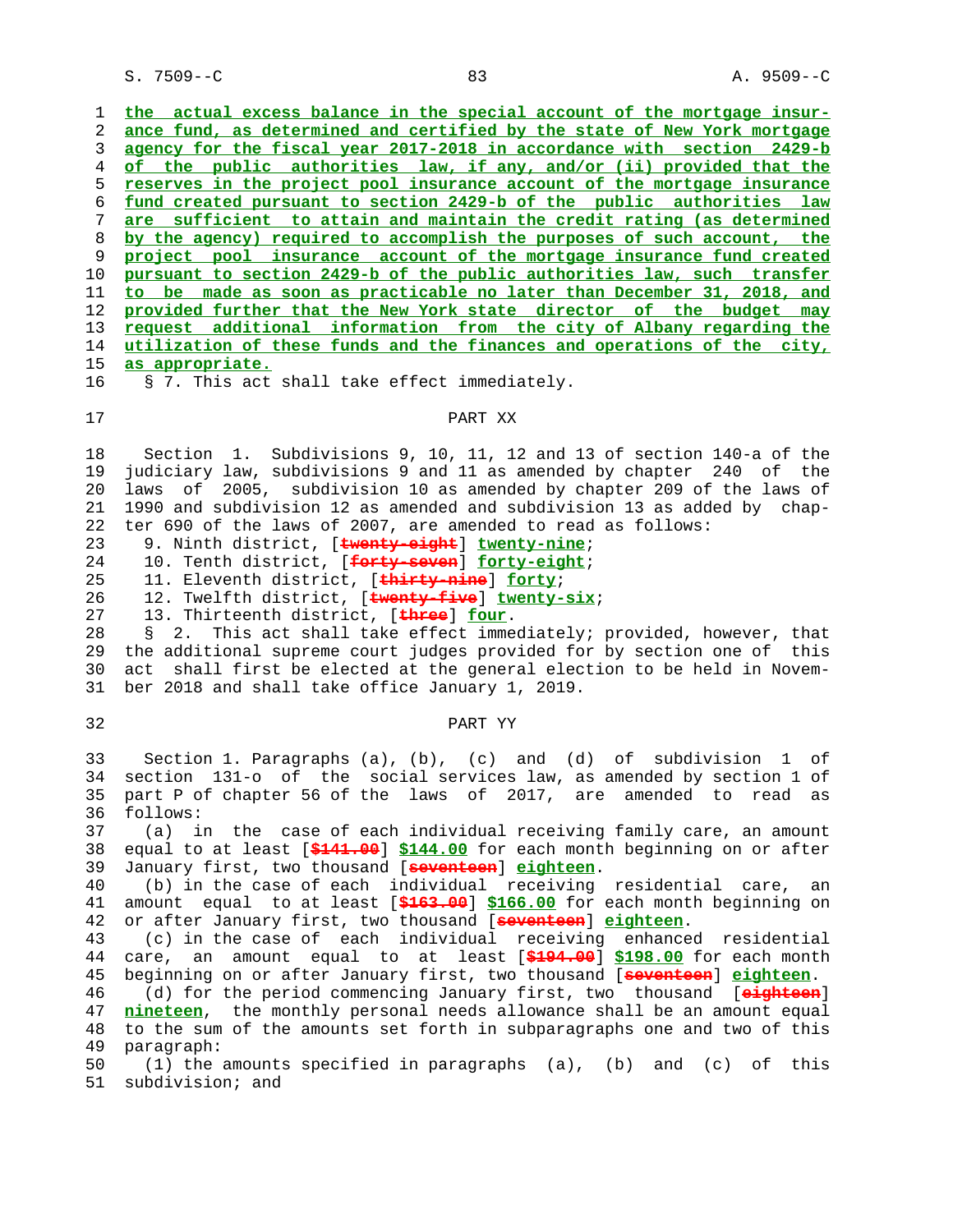1 (2) the amount in subparagraph one of this paragraph, multiplied by 2 the percentage of any federal supplemental security income cost of 3 living adjustment which becomes effective on or after January first, two 4 thousand [**eighteen**] **nineteen**, but prior to June thirtieth, two thousand 5 [**eighteen**] **nineteen**, rounded to the nearest whole dollar. 6 § 2. Paragraphs (a), (b), (c), (d), (e) and (f) of subdivision 2 of 7 section 209 of the social services law, as amended by section 2 of part 8 P of chapter 56 of the laws of 2017, are amended to read as follows: 9 (a) On and after January first, two thousand [**seventeen**] **eighteen**, for 10 an eligible individual living alone, [**\$822.00**] **\$837.00**; and for an 11 eligible couple living alone, [**\$1,207.00**] **\$1,229.00**. 12 (b) On and after January first, two thousand [**seventeen**] **eighteen**, for 13 an eligible individual living with others with or without in-kind 14 income, [**\$758.00**] **\$773.00**; and for an eligible couple living with others 15 with or without in-kind income, [**\$1,149.00**] **\$1,171.00**. 16 (c) On and after January first, two thousand [**seventeen**] **eighteen**, (i) 17 for an eligible individual receiving family care, [**\$1,001.48**] **\$1,016.48** 18 if he or she is receiving such care in the city of New York or the coun- 19 ty of Nassau, Suffolk, Westchester or Rockland; and (ii) for an eligible 20 couple receiving family care in the city of New York or the county of 21 Nassau, Suffolk, Westchester or Rockland, two times the amount set forth 22 in subparagraph (i) of this paragraph; or (iii) for an eligible individ- 23 ual receiving such care in any other county in the state, [**\$963.48**] 24 **\$978.48**; and (iv) for an eligible couple receiving such care in any 25 other county in the state, two times the amount set forth in subpara- 26 graph (iii) of this paragraph. 27 (d) On and after January first, two thousand [**seventeen**] **eighteen**, (i) 28 for an eligible individual receiving residential care, [**\$1,170.00**] 29 **\$1,185.00** if he or she is receiving such care in the city of New York or 30 the county of Nassau, Suffolk, Westchester or Rockland; and (ii) for an 31 eligible couple receiving residential care in the city of New York or 32 the county of Nassau, Suffolk, Westchester or Rockland, two times the 33 amount set forth in subparagraph (i) of this paragraph; or (iii) for an 34 eligible individual receiving such care in any other county in the 35 state, [**\$1,140.00**] **\$1,155.00**; and (iv) for an eligible couple receiving 36 such care in any other county in the state, two times the amount set 37 forth in subparagraph (iii) of this paragraph. 38 (e) (i) On and after January first, two thousand [**seventeen**] **eighteen**, 39 for an eligible individual receiving enhanced residential care, 40 [**\$1,429.00**] **\$1,444.00**; and (ii) for an eligible couple receiving 41 enhanced residential care, two times the amount set forth in subpara- 42 graph (i) of this paragraph.

 43 (f) The amounts set forth in paragraphs (a) through (e) of this subdi- 44 vision shall be increased to reflect any increases in federal supple- 45 mental security income benefits for individuals or couples which become 46 effective on or after January first, two thousand [**eighteen**] **nineteen** 47 but prior to June thirtieth, two thousand [**eighteen**] **nineteen**. 48 § 3. This act shall take effect December 31, 2018.

49 PART ZZ

 50 Section 1. Subdivision 14 of section 131-a of the social services law, 51 as added by section 1 of part H of chapter 58 of the laws of 2014, is 52 amended to read as follows:

 53 14. In determining the need for aid provided pursuant to public 54 assistance programs, each person living with [**clinical/symptomatic HIV**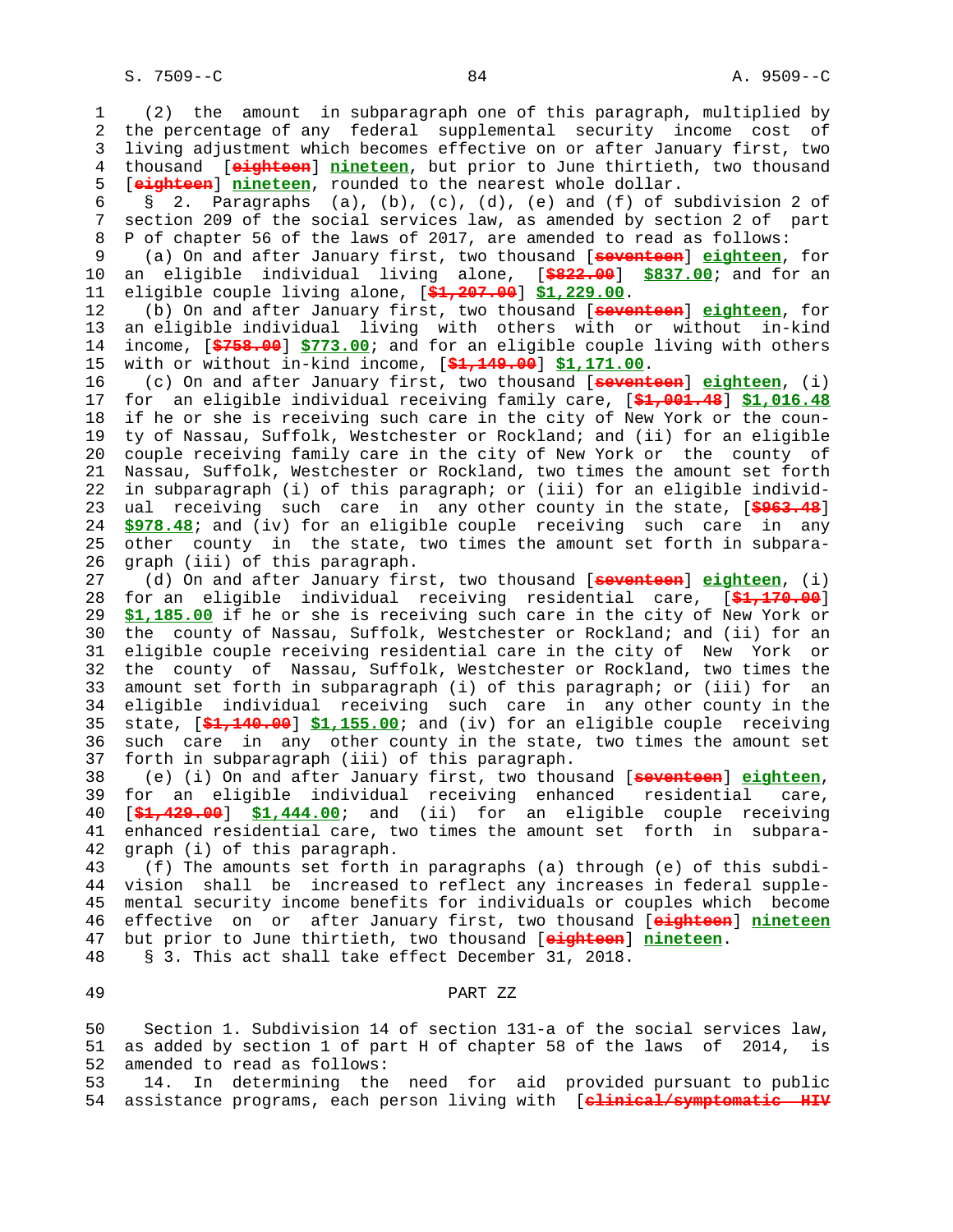1 **illness or AIDS**] **medically diagnosed HIV infection as defined by the** 2 **AIDS institute of the department of health** in social services districts 3 with a population over five million who is receiving services through 4 such district's administrative unit providing HIV/AIDS services, public 5 assistance and earned and/or unearned income, shall not be required to 6 pay more than thirty percent of his or her monthly earned and/or 7 unearned income toward the cost of rent that such person has a direct 8 obligation to pay; this provision shall not apply to room and board<br>9 arrangements. arrangements.

 10 § 2. Section 131-a of the social services law is amended by adding a 11 new subdivision 15 to read as follows:

**15. In determining the need for aid provided pursuant to public assistance programs, each public assistance recipient living with medically diagnosed HIV infection as defined by the AIDS institute of the department of health in social services districts with a population of five million or fewer, at local option and in accordance with a plan approved by the office of temporary and disability assistance, may not be required to pay more than thirty percent of his or her monthly earned and/or unearned income toward the cost of rent that such person has a direct obligation to pay; this provision shall not apply to room and board arrangements.**

 22 § 3. This act shall take effect on the ninetieth day after it shall 23 have become a law; provided, that the commissioner of the office of 24 temporary and disability assistance may promulgate all rules and regu- 25 lations necessary to implement the provisions of this act on an emergen- 26 cy basis.

# 27 PART AAA

 28 Section 1. Section 1 of subpart H of part C of chapter 20 of the laws 29 of 2015, appropriating money for certain municipal corporations and 30 school districts, as amended by section 1 of part QQ of chapter 58 of 31 the laws of 2017, is amended to read as follows:

 32 Section 1. Contingent upon available funding, and not to exceed 33 [**\$45,000,000**] **\$69,000,000** moneys from the urban development corporation 34 shall be available for a local government entity, which for the purposes 35 of this section shall mean a county, city, town, village, school 36 district or special district, where (i) on or after June 25, 2015, an 37 electric generating facility located within such local government entity 38 has ceased operations, and (ii) the closing of such facility has caused 39 a reduction in the real property tax collections or payments in lieu of 40 taxes of at least twenty percent owed by such electric generating facil- 41 ity. Such moneys attributable to the cessation of operations, shall be 42 paid annually on a first come, first served basis by the urban develop- 43 ment corporation to such local government entity within a reasonable 44 time upon confirmation from the state office of real property tax 45 services or the local industrial development authority established 46 pursuant to titles eleven and fifteen of article eight of the public 47 authorities law, or the local industrial development agency established 48 pursuant to article eighteen-A of the general municipal law that such 49 cessation has resulted in a reduction in the real property tax 50 collections or payments in lieu of taxes, provided, however, that the 51 urban development corporation shall not provide assistance to such local 52 government entity for more than seven years, and shall award payments 53 reflecting the loss of revenues due to the cessation of operations as 54 follows: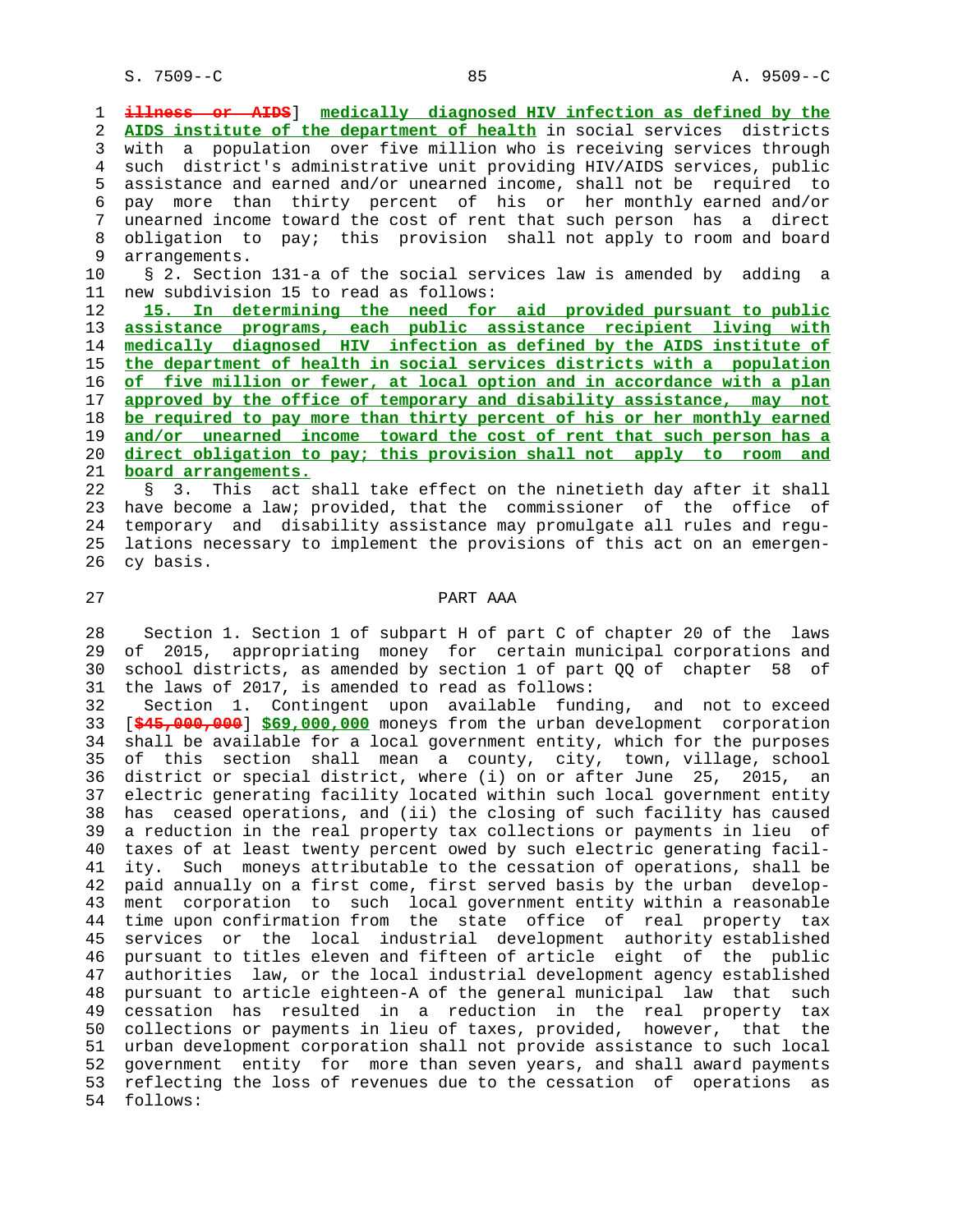| $\mathbf{1}$ | Award Year | Maximum Potential Award                          |
|--------------|------------|--------------------------------------------------|
| 2            |            | no more than eighty percent of loss of revenues  |
| 3            |            | no more than seventy percent of loss of revenues |
| 4            |            | no more than sixty percent of loss of revenues   |
| 5            | 4          | no more than fifty percent of loss of revenues   |
| 6            |            | no more than forty percent of loss of revenues   |
| 7            |            | no more than thirty percent of loss of revenues  |
| 8            |            | no more than twenty percent of loss of revenues  |

 9 A local government entity shall be eligible for only one payment of 10 funds hereunder per year. A local government entity may seek assistance 11 under the electric generation facility cessation mitigation fund once a 12 generator has submitted its notice to the federally designated electric 13 bulk system operator (BSO) serving the state of New York of its intent 14 to retire the facility or of its intent to voluntarily remove the facil- 15 ity from service subject to any return-to-service provisions of any 16 tariff, and that the facility also is ineligible to participate in the 17 markets operated by the BSO. The date of submission of a local govern- 18 ment entity's application for assistance shall establish the order in 19 which assistance is paid to program applicants, except that in no event 20 shall assistance be paid to a local government entity until such time 21 that an electric generating facility has retired or become ineligible to 22 participate in the markets operated by the BSO. For purposes of this 23 section, any local government entity seeking assistance under the elec- 24 tric generation facility cessation mitigation fund must submit an attes- 25 tation to the department of public service that a facility is no longer 26 producing electricity and is no longer participating in markets operated 27 by the BSO. After receipt of such attestation, the department of public 28 service shall confirm such information with the BSO. In the case that 29 the BSO confirms to the department of public service that the facility 30 is no longer producing electricity and participating in markets operated 31 by such BSO, it shall be deemed that the electric generating facility 32 located within the local government entity has ceased operation. The 33 department of public service shall provide such confirmation to the 34 urban development corporation upon receipt. The determination of the 35 amount of such annual payment shall be determined by the president of 36 the urban development corporation based on the amount of the differen- 37 tial between the annual real property taxes and payments in lieu of 38 taxes imposed upon the facility, exclusive of interest and penalties, 39 during the last year of operations and the current real property taxes 40 and payments in lieu of taxes imposed upon the facility, exclusive of 41 interest and penalties. The total amount awarded from this program shall 42 not exceed [**\$45,000,000**] **\$69,000,000**.

 43 § 2. This act shall take effect immediately provided, however, that 44 the amendments to section 1 of subpart H of part C of chapter 20 of the 45 laws of 2015 made by section one of this act shall not affect the repeal 46 of such subpart and shall be deemed repealed therewith.

# 47 PART BBB

 48 Section 1. The state comptroller is hereby authorized and directed to 49 loan money in accordance with the provisions set forth in subdivision 5 50 of section 4 of the state finance law to the following funds and/or 51 accounts:

52 1. Proprietary vocational school supervision account (20452).

53 2. Local government records management account (20501).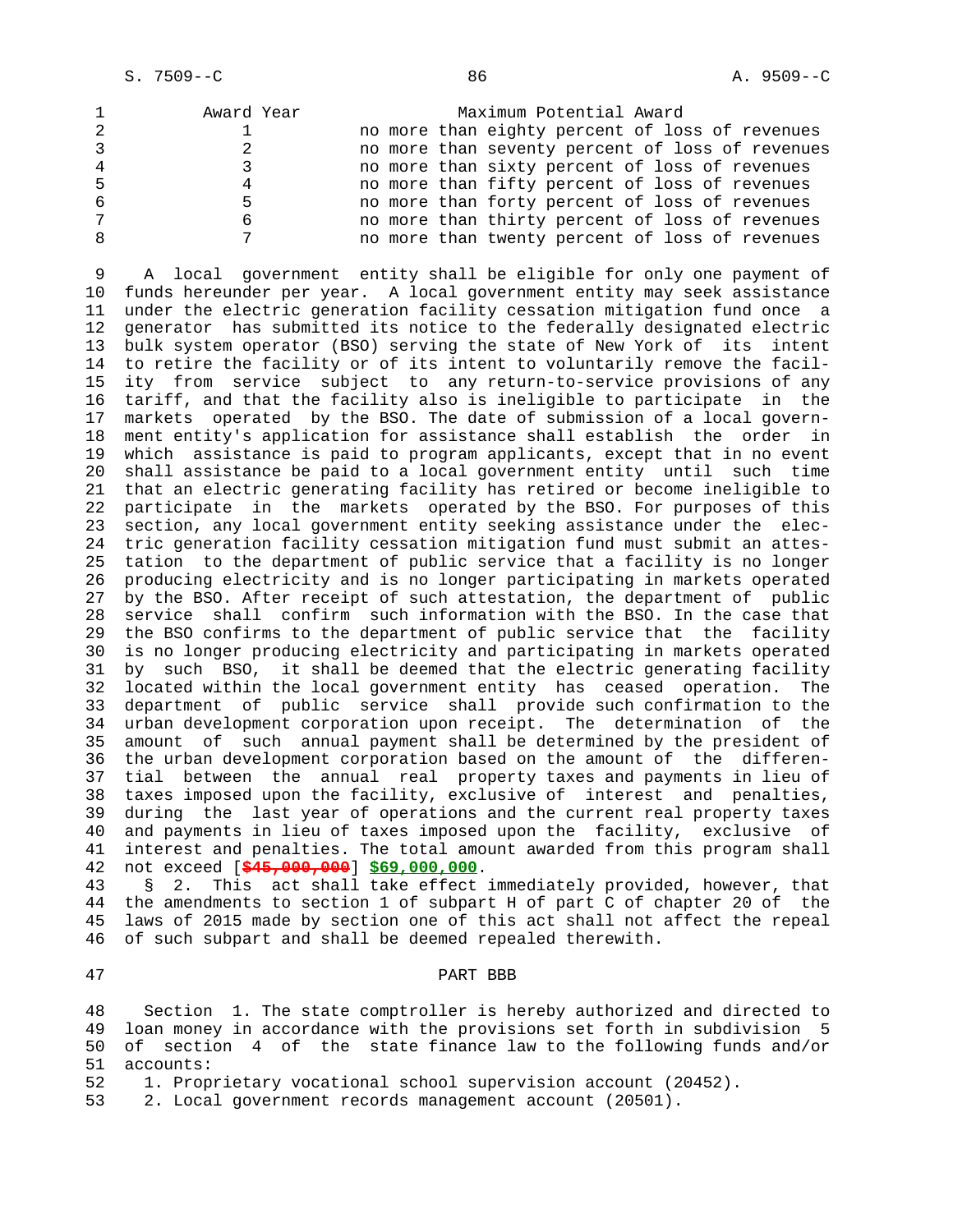1 3. Child health plus program account (20810). 2 4. EPIC premium account (20818). 3 5. Education - New (20901). 4 6. VLT - Sound basic education fund (20904). 5 7. Sewage treatment program management and administration fund 6 (21000). 8. Hazardous bulk storage account (21061). 8 9. Federal grants indirect cost recovery account (21065).<br>9 10. Low level radioactive waste account (21066). 10. Low level radioactive waste account (21066). 10 11. Recreation account (21067). 11 12. Public safety recovery account (21077). 12 13. Environmental regulatory account (21081). 13 14. Natural resource account (21082). 14 15. Mined land reclamation program account (21084). 15 16. Great lakes restoration initiative account (21087). 16 17. Environmental protection and oil spill compensation fund (21200). 17 18. Public transportation systems account (21401). 18 19. Metropolitan mass transportation (21402).<br>19 20. Operating permit program account (21451). 19 20. Operating permit program account (21451). 20 21. Mobile source account (21452). 21 22. Statewide planning and research cooperative system account 22 (21902). 23 23. New York state thruway authority account (21905). 24 24. Mental hygiene program fund account (21907). 25 25. Mental hygiene patient income account (21909). 26 26. Financial control board account (21911). 27 27. Regulation of racing account (21912). 28 28. New York Metropolitan Transportation Council account (21913). 29 29. State university dormitory income reimbursable account (21937). 30 30. Criminal justice improvement account (21945). 31 31. Environmental laboratory reference fee account (21959). 32 32. Clinical laboratory reference system assessment account (21962). 33 33. Indirect cost recovery account (21978). 34 34. High school equivalency program account (21979). 35 35. Multi-agency training account (21989). 36 36. Interstate reciprocity for post-secondary distance education 37 account (23800). 38 37. Bell jar collection account (22003). 39 38. Industry and utility service account (22004). 40 39. Real property disposition account (22006). 41 40. Parking account (22007). 42 41. Courts special grants (22008). 43 42. Asbestos safety training program account (22009). 44 43. Batavia school for the blind account (22032). 45 44. Investment services account (22034). 46 45. Surplus property account (22036). 47 46. Financial oversight account (22039). 48 47. Regulation of Indian gaming account (22046).<br>49 48. Rome school for the deaf account (22053). 48. Rome school for the deaf account (22053). 50 49. Seized assets account (22054). 51 50. Administrative adjudication account (22055). 52 51. Federal salary sharing account (22056). 53 52. New York City assessment account (22062). 54 53. Cultural education account (22063). 55 54. Local services account (22078). 56 55. DHCR mortgage servicing account (22085).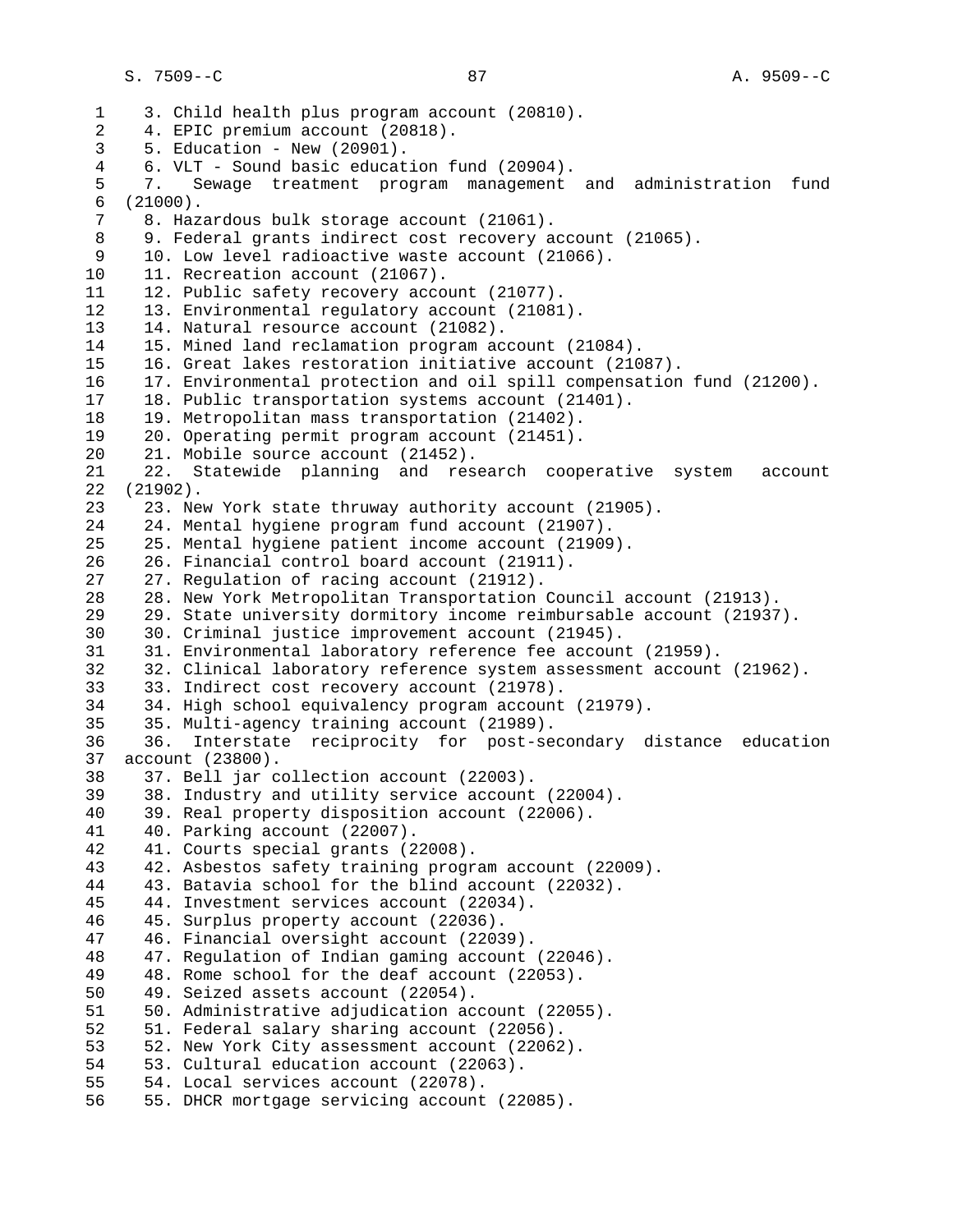1 56. Housing indirect cost recovery account (22090). 2 57. DHCR-HCA application fee account (22100). 3 58. Low income housing monitoring account (22130). 4 59. Corporation administration account (22135). 5 60. Montrose veteran's home account (22144). 6 61. Deferred compensation administration account (22151). 62. Rent revenue other New York City account (22156). 8 63. Rent revenue account (22158). 64. Tax revenue arrearage account (22168). 10 65. Intentionally omitted. 11 66. State university general income offset account (22654). 12 67. Lake George park trust fund account (22751). 13 68. State police motor vehicle law enforcement account (22802). 14 69. Highway safety program account (23001). 15 70. DOH drinking water program account (23102). 16 71. NYCCC operating offset account (23151). 17 72. Commercial gaming revenue account (23701). 18 73. Commercial gaming regulation account (23702). 19 74. Highway use tax administration account (23801). 20 75. Fantasy sports administration account (24951). 21 76. Highway and bridge capital account (30051). 22 77. Aviation purpose account (30053). 23 78. State university residence hall rehabilitation fund (30100). 24 79. State parks infrastructure account (30351). 25 80. Clean water/clean air implementation fund (30500). 26 81. Hazardous waste remedial cleanup account (31506). 27 82. Youth facilities improvement account (31701). 28 83. Housing assistance fund (31800). 29 84. Housing program fund (31850). 30 85. Highway facility purpose account (31951). 31 86. Information technology capital financing account (32215). 32 87. New York racing account (32213). 33 88. Capital miscellaneous gifts account (32214). 34 89. New York environmental protection and spill remediation account 35 (32219). 36 90. Mental hygiene facilities capital improvement fund (32300). 37 91. Correctional facilities capital improvement fund (32350). 38 92. New York State Storm Recovery Capital Fund (33000). 39 93. OGS convention center account (50318). 40 94. Empire Plaza Gift Shop (50327). 41 95. Centralized services fund (55000). 42 96. Archives records management account (55052). 43 97. Federal single audit account (55053). 44 98. Civil service EHS occupational health program account (55056). 45 99. Banking services account (55057). 46 100. Cultural resources survey account (55058). 47 101. Neighborhood work project account (55059). 48 102. Automation & printing chargeback account (55060). 103. OFT NYT account (55061). 50 104. Data center account (55062). 51 105. Intrusion detection account (55066). 52 106. Domestic violence grant account (55067). 53 107. Centralized technology services account (55069). 54 108. Labor contact center account (55071). 55 109. Human services contact center account (55072). 56 110. Tax contact center account (55073).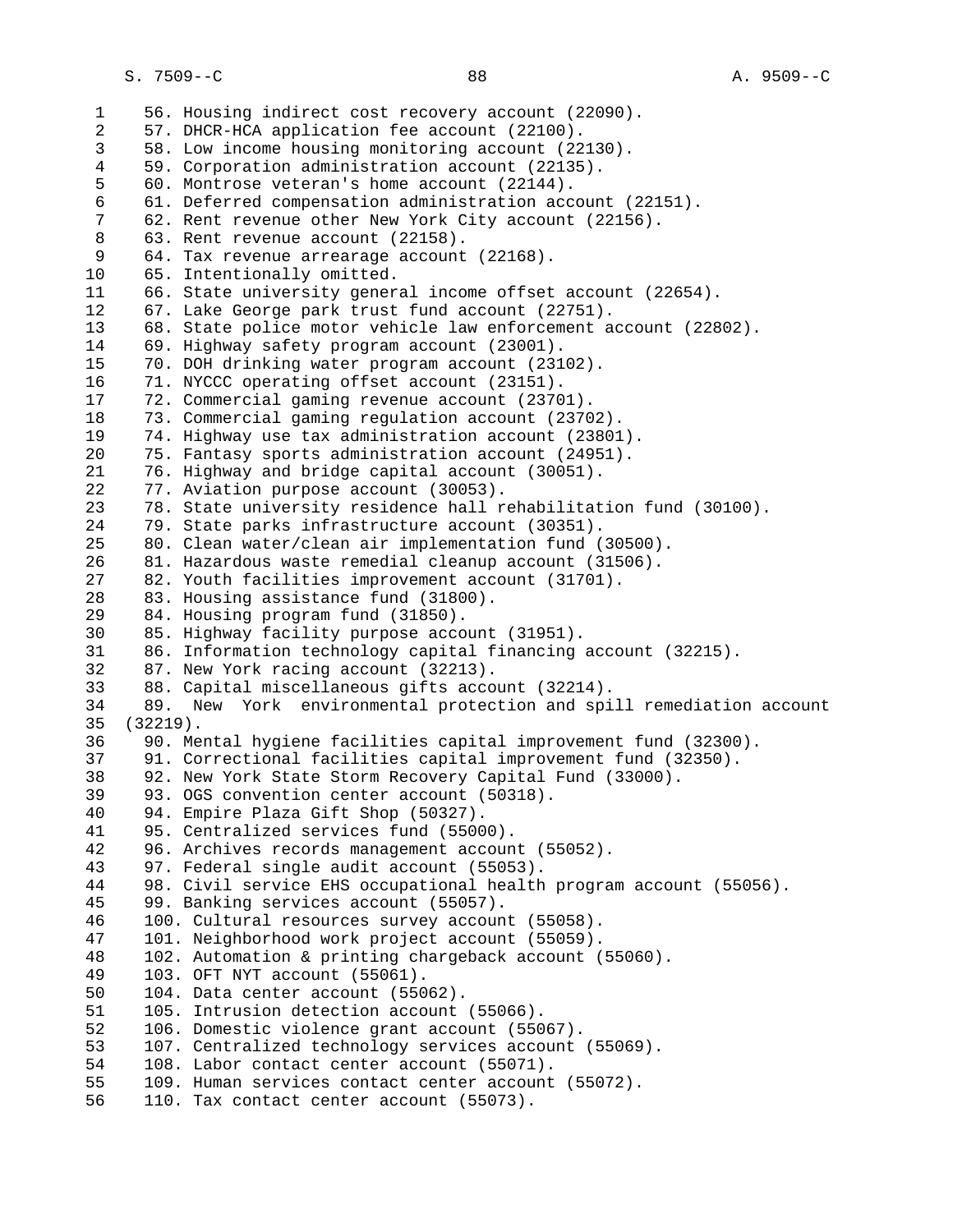1 111. Executive direction internal audit account (55251). 2 112. CIO Information technology centralized services account (55252). 3 113. Health insurance internal service account (55300). 4 114. Civil service employee benefits division administrative account 5 (55301). 6 115. Correctional industries revolving fund (55350). 7 116. Employees health insurance account (60201). 8 117. Medicaid management information system escrow fund (60900).<br>9 118. Department of law civil recoveries account. 118. Department of law civil recoveries account. 10 119. Utility environmental regulatory account (21064). 11 120. New York state secure choice administrative account. 12 § 1-a. The state comptroller is hereby authorized and directed to loan 13 money in accordance with the provisions set forth in subdivision 5 of 14 section 4 of the state finance law to any account within the following 15 federal funds, provided the comptroller has made a determination that 16 sufficient federal grant award authority is available to reimburse such 17 loans: 18 1. Federal USDA-food and nutrition services fund (25000). 19 2. Federal health and human services fund (25100). 20 3. Federal education fund (25200). 21 4. Federal block grant fund (25250). 22 5. Federal miscellaneous operating grants fund (25300). 23 6. Federal unemployment insurance administration fund (25900). 24 7. Federal unemployment insurance occupational training fund (25950). 25 8. Federal emergency employment act fund (26000). 26 9. Federal capital projects fund (31350). 27 § 1-b. The state comptroller is hereby authorized and directed to loan 28 money in accordance with the provisions set forth in subdivision 5 of 29 section 4 of the state finance law to any fund within the special reven- 30 ue, capital projects, proprietary or fiduciary funds for the purpose of 31 payment of any fringe benefit or indirect cost liabilities or obli- 32 gations incurred. 33 § 2. Notwithstanding any law to the contrary, and in accordance with 34 section 4 of the state finance law, the comptroller is hereby authorized 35 and directed to transfer, upon request of the director of the budget, on 36 or before March 31, 2019, up to the unencumbered balance or the follow- 37 ing amounts: 38 Economic Development and Public Authorities: 39 1. \$175,000 from the miscellaneous special revenue fund, underground 40 facilities safety training account (22172), to the general fund. 41 2. \$2,500,000 from the miscellaneous special revenue fund, cable tele- 42 vision account (21971), to the general fund. 43 3. An amount up to the unencumbered balance from the miscellaneous 44 special revenue fund, business and licensing services account (21977), 45 to the general fund. 46 4. \$14,810,000 from the miscellaneous special revenue fund, code 47 enforcement account (21904), to the general fund. 48 5. \$3,000,000 from the general fund to the miscellaneous special revenue fund, tax revenue arrearage account (22168). 50 Education: 51 1. \$2,294,000,000 from the general fund to the state lottery fund, 52 education account (20901), as reimbursement for disbursements made from 53 such fund for supplemental aid to education pursuant to section 92-c of 54 the state finance law that are in excess of the amounts deposited in 55 such fund for such purposes pursuant to section 1612 of the tax law.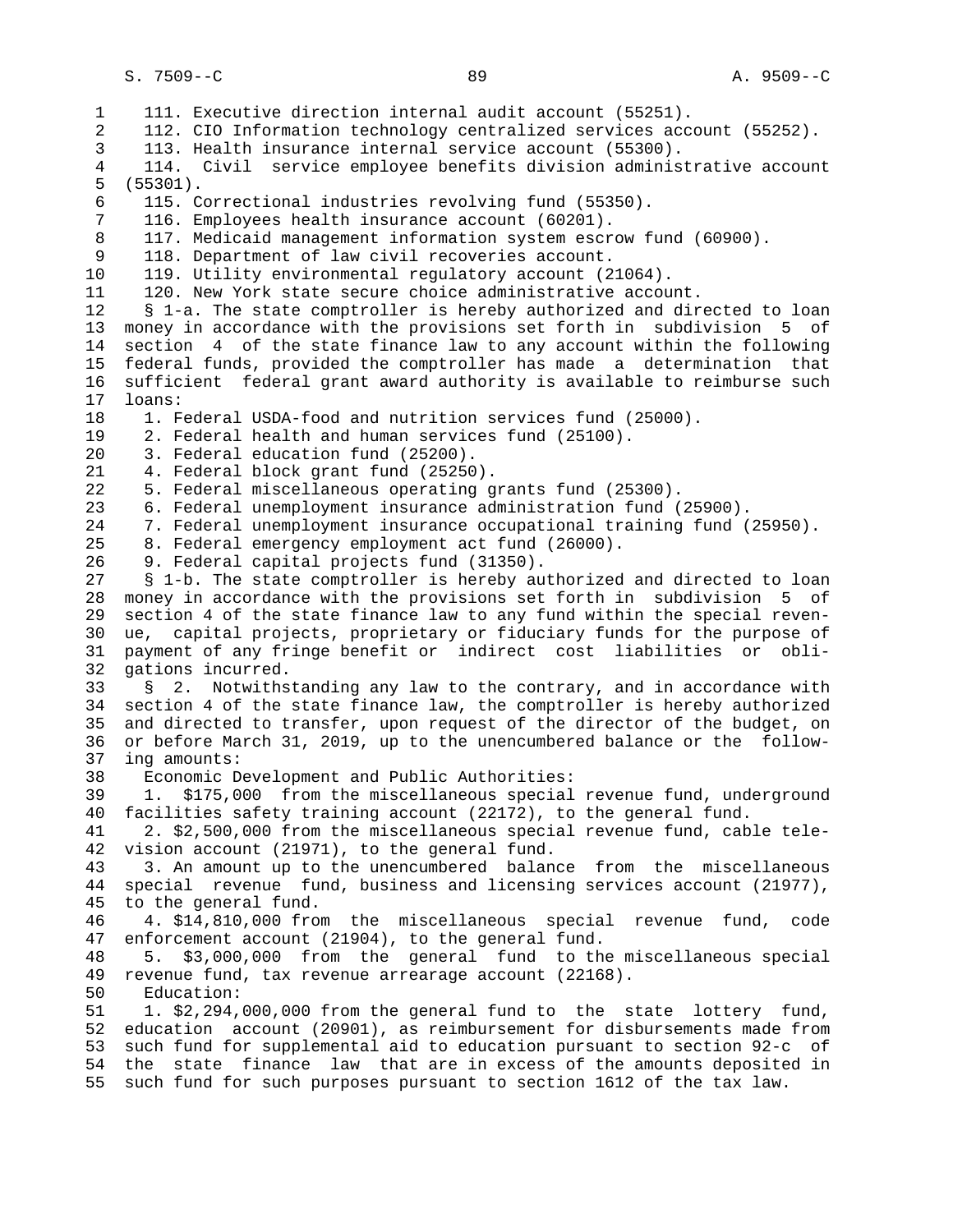1 2. \$906,800,000 from the general fund to the state lottery fund, VLT 2 education account (20904), as reimbursement for disbursements made from 3 such fund for supplemental aid to education pursuant to section 92-c of 4 the state finance law that are in excess of the amounts deposited in 5 such fund for such purposes pursuant to section 1612 of the tax law. 6 3. \$140,040,000 from the general fund to the New York state commercial 7 gaming fund, commercial gaming revenue account (23701), as reimbursement 8 for disbursements made from such fund for supplemental aid to education 9 pursuant to section 97-nnnn of the state finance law that are in excess 10 of the amounts deposited in such fund for purposes pursuant to section 11 1352 of the racing, pari-mutuel wagering and breeding law. 12 4. Moneys from the state lottery fund (20900) up to an amount deposit- 13 ed in such fund pursuant to section 1612 of the tax law in excess of the 14 current year appropriation for supplemental aid to education pursuant to 15 section 92-c of the state finance law. 16 5. \$300,000 from the New York state local government records manage- 17 ment improvement fund, local government records management account 18 (20501), to the New York state archives partnership trust fund, archives 19 partnership trust maintenance account (20351). 20 6. \$900,000 from the general fund to the miscellaneous special revenue 21 fund, Batavia school for the blind account (22032). 22 7. \$900,000 from the general fund to the miscellaneous special revenue 23 fund, Rome school for the deaf account (22053). 24 8. \$343,400,000 from the state university dormitory income fund 25 (40350) to the miscellaneous special revenue fund, state university 26 dormitory income reimbursable account (21937). 27 9. \$20,000,000 from any of the state education department special 28 revenue and internal service funds to the miscellaneous special revenue 29 fund, indirect cost recovery account (21978). 30 10. \$8,318,000 from the general fund to the state university income 31 fund, state university income offset account (22654), for the state's 32 share of repayment of the STIP loan. 33 11. \$44,000,000 from the state university income fund, state universi- 34 ty hospitals income reimbursable account (22656) to the general fund for 35 hospital debt service for the period April 1, 2018 through March 31, 36 2019. 37 12. \$4,300,000 from the miscellaneous special revenue fund, office of 38 the professions account (22051), to the miscellaneous capital projects 39 fund, office of the professions electronic licensing account (32200). 40 Environmental Affairs: 41 1. \$16,000,000 from any of the department of environmental conserva- 42 tion's special revenue federal funds to the environmental conservation 43 special revenue fund, federal indirect recovery account (21065). 44 2. \$5,000,000 from any of the department of environmental conserva- 45 tion's special revenue federal funds to the conservation fund (21150) as 46 necessary to avoid diversion of conservation funds. 47 3. \$3,000,000 from any of the office of parks, recreation and historic 48 preservation capital projects federal funds and special revenue federal 49 funds to the miscellaneous special revenue fund, federal grant indirect 50 cost recovery account (22188). 51 4. \$1,000,000 from any of the office of parks, recreation and historic

 52 preservation special revenue federal funds to the miscellaneous capital 53 projects fund, I love NY water account (32212).

 54 5. \$28,000,000 from the general fund to the environmental protection 55 fund, environmental protection fund transfer account (30451).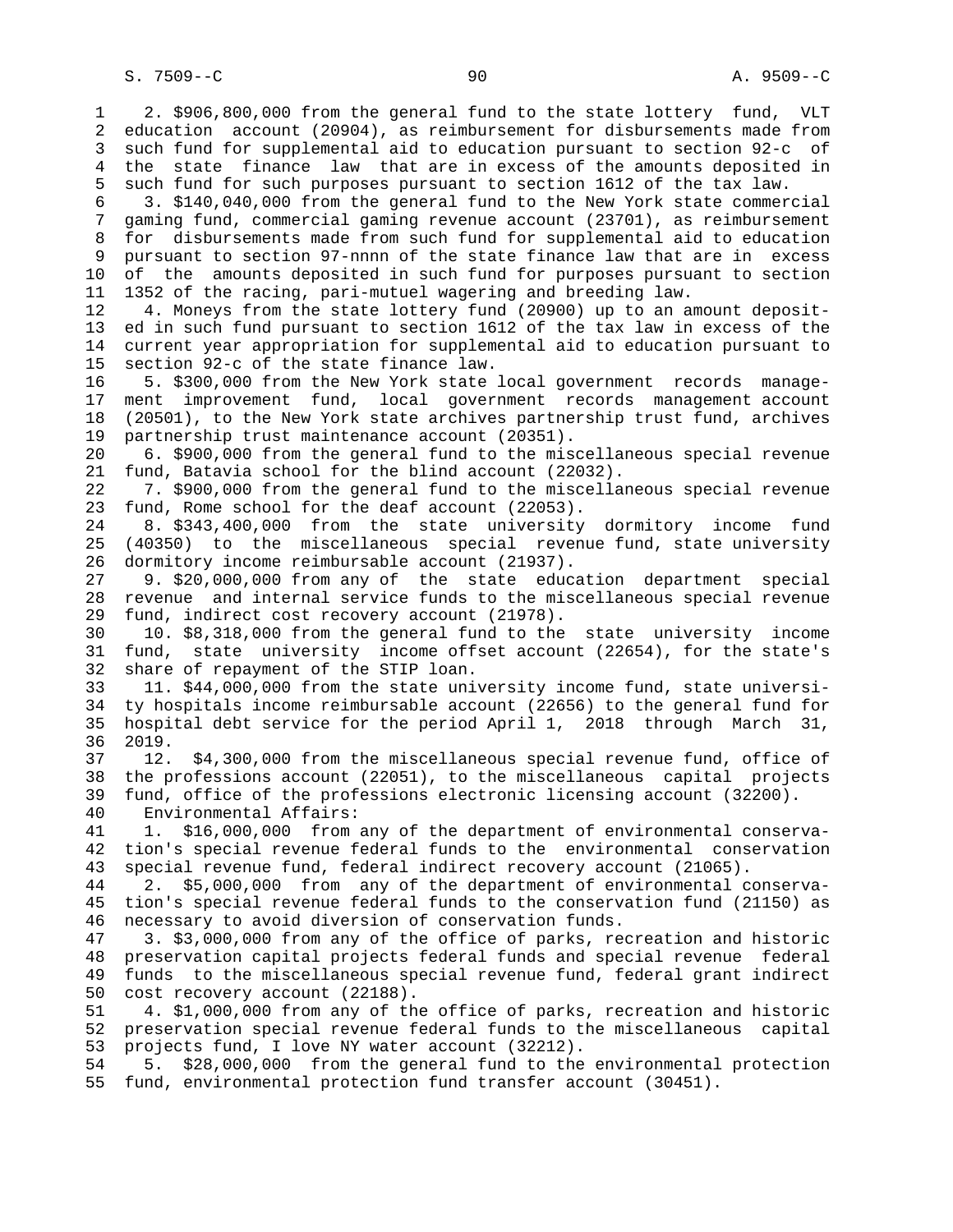1 6. \$6,500,000 from the general fund to the hazardous waste remedial 2 fund, hazardous waste oversight and assistance account (31505). 3 7. An amount up to or equal to the cash balance within the special 4 revenue-other waste management & cleanup account (21053) to the capital 5 projects fund (30000) for services and capital expenses related to the 6 management and cleanup program as put forth in section 27-1915 of the 7 environmental conservation law. 8 8. \$1,800,000 from the miscellaneous special revenue fund, public<br>9 service account (22011) to the miscellaneous special revenue fund, utilservice account (22011) to the miscellaneous special revenue fund, util- 10 ity environmental regulatory account (21064). 11 Family Assistance: 12 1. \$7,000,000 from any of the office of children and family services, 13 office of temporary and disability assistance, or department of health 14 special revenue federal funds and the general fund, in accordance with 15 agreements with social services districts, to the miscellaneous special 16 revenue fund, office of human resources development state match account 17 (21967). 18 2. \$4,000,000 from any of the office of children and family services 19 or office of temporary and disability assistance special revenue federal 20 funds to the miscellaneous special revenue fund, family preservation and 21 support services and family violence services account (22082). 22 3. \$18,670,000 from any of the office of children and family services, 23 office of temporary and disability assistance, or department of health 24 special revenue federal funds and any other miscellaneous revenues 25 generated from the operation of office of children and family services 26 programs to the general fund. 27 4. \$140,000,000 from any of the office of temporary and disability 28 assistance or department of health special revenue funds to the general 29 fund. 30 5. \$2,500,000 from any of the office of temporary and disability 31 assistance special revenue funds to the miscellaneous special revenue 32 fund, office of temporary and disability assistance program account 33 (21980). 34 6. \$7,400,000 from any of the office of children and family services, 35 office of temporary and disability assistance, department of labor, and 36 department of health special revenue federal funds to the office of 37 children and family services miscellaneous special revenue fund, multi- 38 agency training contract account (21989). 39 7. \$205,000,000 from the miscellaneous special revenue fund, youth 40 facility per diem account (22186), to the general fund. 41 8. \$621,850 from the general fund to the combined gifts, grants, and 42 bequests fund, WB Hoyt Memorial account (20128). 43 9. \$5,000,000 from the miscellaneous special revenue fund, state 44 central registry (22028), to the general fund. 45 General Government: 46 1. \$1,566,000 from the miscellaneous special revenue fund, examination 47 and miscellaneous revenue account (22065) to the general fund. 48 2. \$8,083,000 from the general fund to the health insurance revolving 49 fund (55300). 50 3. \$192,400,000 from the health insurance reserve receipts fund 51 (60550) to the general fund. 52 4. \$150,000 from the general fund to the not-for-profit revolving loan 53 fund (20650). 54 5. \$150,000 from the not-for-profit revolving loan fund (20650) to the 55 general fund.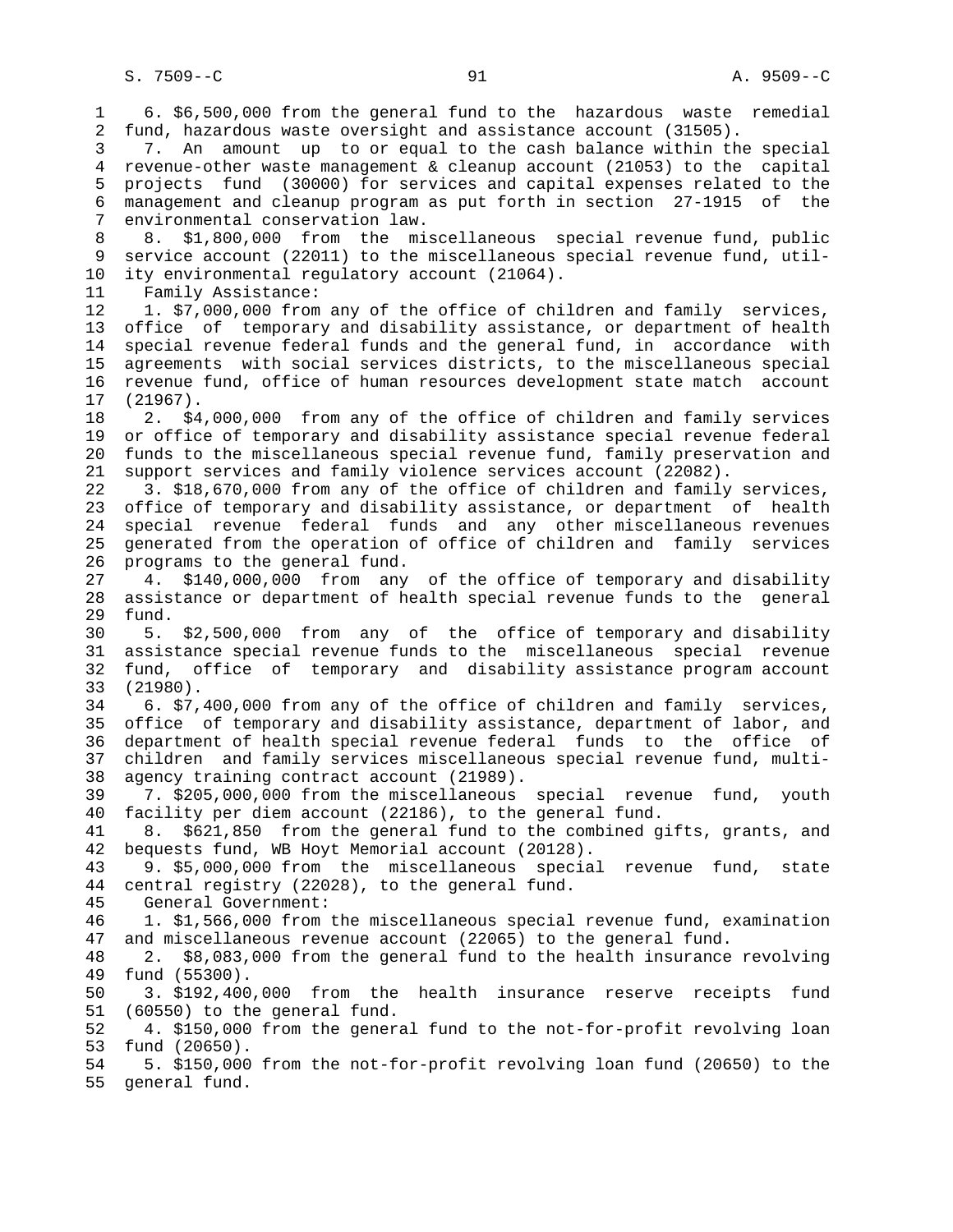S. 7509--C 92 A. 9509--C

 1 6. \$3,000,000 from the miscellaneous special revenue fund, surplus 2 property account (22036), to the general fund. 3 7. \$19,000,000 from the miscellaneous special revenue fund, revenue 4 arrearage account (22024), to the general fund. 5 8. \$1,826,000 from the miscellaneous special revenue fund, revenue 6 arrearage account (22024), to the miscellaneous special revenue fund, 7 authority budget office account (22138). 8 9. \$1,000,000 from the miscellaneous special revenue fund, parking<br>9 services account (22007), to the general fund, for the purpose of reimservices account (22007), to the general fund, for the purpose of reim- 10 bursing the costs of debt service related to state parking facilities. 11 10. \$21,778,000 from the general fund to the centralized services 12 fund, COPS account (55013). 13 11. \$13,960,000 from the general fund to the agencies internal service 14 fund, central technology services account (55069), for the purpose of 15 enterprise technology projects. 16 12. \$5,500,000 from the miscellaneous special revenue fund, technology 17 financing account (22207) to the internal service fund, data center 18 account (55062). 19 13. \$12,500,000 from the internal service fund, human services telecom 20 account (55063) to the internal service fund, data center account 21 (55062). 22 14. \$300,000 from the internal service fund, learning management 23 systems account (55070) to the internal service fund, data center 24 account (55062). 25 15. \$15,000,000 from the miscellaneous special revenue fund, workers' 26 compensation account (21995), to the miscellaneous capital projects 27 fund, workers' compensation board IT business process design fund, 28 (32218). 29 16. \$12,000,000 from the miscellaneous special revenue fund, parking 30 services account (22007), to the centralized services, building support 31 services account (55018). 32 17. \$6,000,000 from the general fund to the internal service fund, 33 business services center account (55022). 34 Health: 35 1. A transfer from the general fund to the combined gifts, grants and 36 bequests fund, breast cancer research and education account (20155), up 37 to an amount equal to the monies collected and deposited into that 38 account in the previous fiscal year. 39 2. A transfer from the general fund to the combined gifts, grants and 40 bequests fund, prostate cancer research, detection, and education 41 account (20183), up to an amount equal to the moneys collected and 42 deposited into that account in the previous fiscal year. 43 3. A transfer from the general fund to the combined gifts, grants and 44 bequests fund, Alzheimer's disease research and assistance account 45 (20143), up to an amount equal to the moneys collected and deposited 46 into that account in the previous fiscal year. 47 4. \$33,134,000 from the HCRA resources fund (20800) to the miscella- 48 neous special revenue fund, empire state stem cell trust fund account 49 (22161). 50 5. \$6,000,000 from the miscellaneous special revenue fund, certificate 51 of need account (21920), to the miscellaneous capital projects fund, 52 healthcare IT capital subfund (32216). 53 6. \$2,000,000 from the miscellaneous special revenue fund, vital 54 health records account (22103), to the miscellaneous capital projects 55 fund, healthcare IT capital subfund (32216).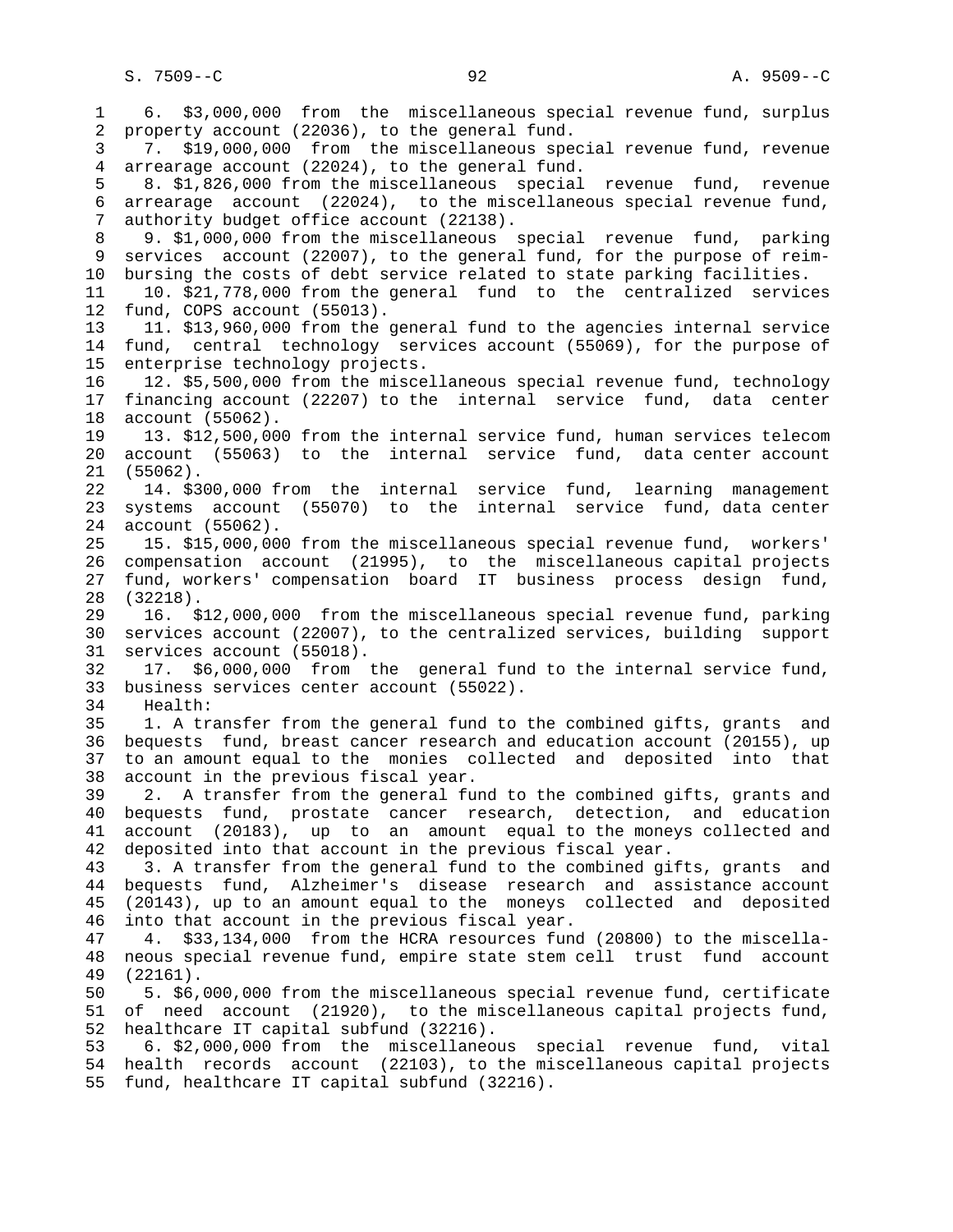1 7. \$2,000,000 from the miscellaneous special revenue fund, profes- 2 sional medical conduct account (22088), to the miscellaneous capital 3 projects fund, healthcare IT capital subfund (32216). 4 8. \$91,304,000 from the HCRA resources fund (20800) to the capital 5 projects fund (30000). 6 9. \$6,550,000 from the general fund to the medical marihuana trust 7 fund, health operation and oversight account (23755). 8 10. \$1,086,000 from the miscellaneous special revenue fund, certif-<br>9 icate of need account (21920), to the general fund. icate of need account (21920), to the general fund. 10 Labor: 11 1. \$400,000 from the miscellaneous special revenue fund, DOL fee and 12 penalty account (21923), to the child performer's protection fund, child 13 performer protection account (20401). 14 2. \$11,700,000 from the unemployment insurance interest and penalty 15 fund, unemployment insurance special interest and penalty account 16 (23601), to the general fund. 17 3. \$5,000,000 from the miscellaneous special revenue fund, workers' 18 compensation account (21995), to the training and education program 19 occupation safety and health fund, OSHA-training and education account 20 (21251) and occupational health inspection account (21252). 21 Mental Hygiene: 22 1. \$10,000,000 from the general fund, to the miscellaneous special 23 revenue fund, federal salary sharing account (22056). 24 2. \$1,800,000,000 from the general fund to the miscellaneous special 25 revenue fund, mental hygiene patient income account (21909). 26 3. \$2,200,000,000 from the general fund to the miscellaneous special 27 revenue fund, mental hygiene program fund account (21907). 28 4. \$100,000,000 from the miscellaneous special revenue fund, mental 29 hygiene program fund account (21907), to the general fund. 30 5. \$100,000,000 from the miscellaneous special revenue fund, mental 31 hygiene patient income account (21909), to the general fund. 32 6. \$3,800,000 from the general fund, to the agencies internal service 33 fund, civil service EHS occupational health program account (55056). 34 7. \$15,000,000 from the chemical dependence service fund, substance 35 abuse services fund account (22700), to the capital projects fund 36 (30000). 37 8. \$3,000,000 from the chemical dependence service fund, substance 38 abuse services fund account (22700), to the mental hygiene capital 39 improvement fund (32305). 40 9. \$3,000,000 from the chemical dependence service fund, substance 41 abuse services fund account (22700), to the general fund. 42 10. \$1,500,000 from the New York state commercial gaming fund, problem 43 gambling services account (23703), to the general fund. 44 Public Protection: 45 1. \$1,350,000 from the miscellaneous special revenue fund, emergency 46 management account (21944), to the general fund. 47 2. \$2,087,000 from the general fund to the miscellaneous special 48 revenue fund, recruitment incentive account (22171). 49 3. \$20,773,000 from the general fund to the correctional industries 50 revolving fund, correctional industries internal service account 51 (55350). 52 4. \$60,000,000 from any of the division of homeland security and emer- 53 gency services special revenue federal funds to the general fund. 54 5. \$8,600,000 from the miscellaneous special revenue fund, criminal 55 justice improvement account (21945), to the general fund.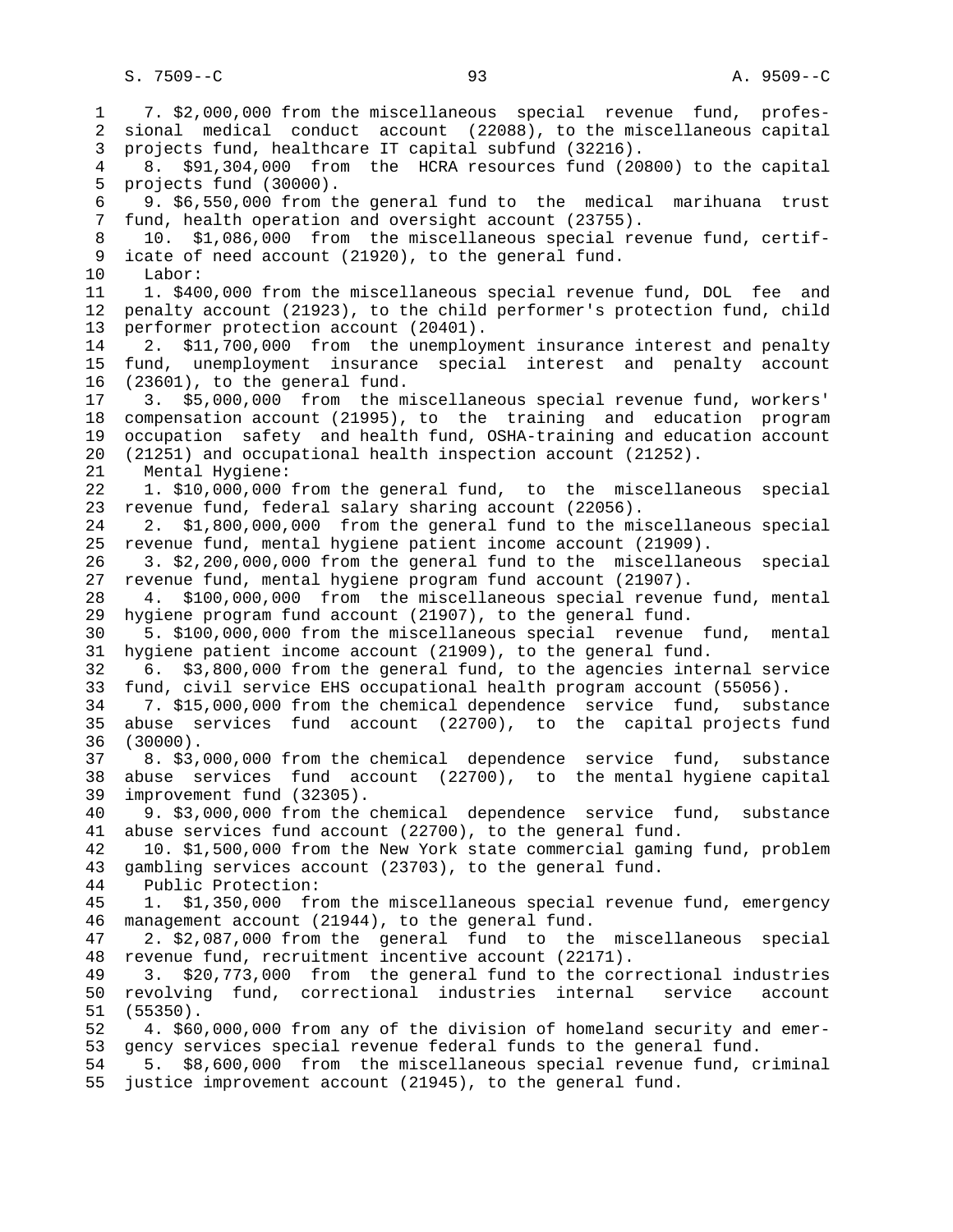1 6. \$115,420,000 from the state police motor vehicle law enforcement 2 and motor vehicle theft and insurance fraud prevention fund, state 3 police motor vehicle enforcement account (22802), to the general fund 4 for state operation expenses of the division of state police. 5 7. \$118,500,000 from the general fund to the correctional facilities 6 capital improvement fund (32350). 7 8. \$5,000,000 from the general fund to the dedicated highway and 8 bridge trust fund (30050) for the purpose of work zone safety activities<br>9 provided by the division of state police for the department of transpor- 9 provided by the division of state police for the department of transpor- 10 tation. 11 9. \$10,000,000 from the miscellaneous special revenue fund, statewide 12 public safety communications account (22123), to the capital projects 13 fund (30000). 14 10. \$9,830,000 from the miscellaneous special revenue fund, legal 15 services assistance account (22096), to the general fund. 16 11. \$1,000,000 from the general fund to the agencies internal service 17 fund, neighborhood work project account (55059). 18 12. \$7,980,000 from the miscellaneous special revenue fund, finger- 19 print identification & technology account (21950), to the general fund. 20 13. \$1,100,000 from the state police motor vehicle law enforcement and 21 motor vehicle theft and insurance fraud prevention fund, motor vehicle 22 theft and insurance fraud account (22801), to the general fund. 23 Transportation: 24 1. \$17,672,000 from the federal miscellaneous operating grants fund to 25 the miscellaneous special revenue fund, New York Metropolitan Transpor- 26 tation Council account (21913). 27 2. \$20,147,000 from the federal capital projects fund to the miscella- 28 neous special revenue fund, New York Metropolitan Transportation Council 29 account (21913). 30 3. \$15,181,992 from the general fund to the mass transportation oper- 31 ating assistance fund, public transportation systems operating assist- 32 ance account (21401), of which \$12,000,000 constitutes the base need for 33 operations. 34 4. \$265,900,000 from the general fund to the dedicated highway and 35 bridge trust fund (30050). 36 5. \$244,250,000 from the general fund to the MTA financial assistance 37 fund, mobility tax trust account (23651). 38 6. \$5,000,000 from the miscellaneous special revenue fund, transporta- 39 tion regulation account (22067) to the dedicated highway and bridge 40 trust fund (30050), for disbursements made from such fund for motor 41 carrier safety that are in excess of the amounts deposited in the dedi- 42 cated highway and bridge trust fund (30050) for such purpose pursuant to 43 section 94 of the transportation law. 44 7. \$3,000,000 from the miscellaneous special revenue fund, traffic 45 adjudication account (22055), to the general fund. 46 8. \$17,421,000 from the mass transportation operating assistance fund, 47 metropolitan mass transportation operating assistance account (21402), 48 to the capital projects fund (30000). 49 9. \$5,000,000 from the miscellaneous special revenue fund, transporta- 50 tion regulation account (22067) to the general fund, for disbursements 51 made from such fund for motor carrier safety that are in excess of the 52 amounts deposited in the general fund for such purpose pursuant to 53 section 94 of the transportation law. 54 Miscellaneous: 55 1. \$250,000,000 from the general fund to any funds or accounts for the 56 purpose of reimbursing certain outstanding accounts receivable balances.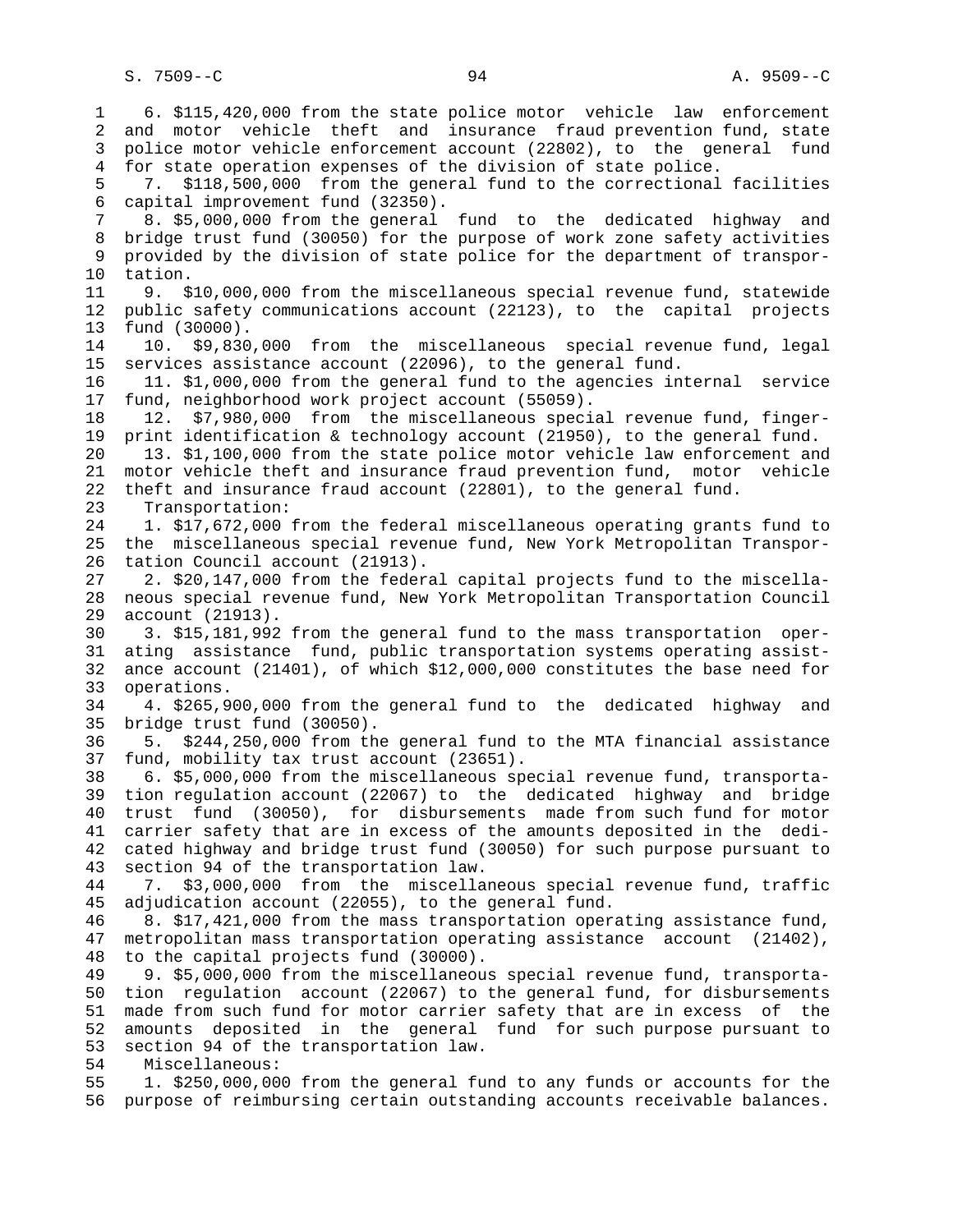1 2. \$500,000,000 from the general fund to the debt reduction reserve 2 fund (40000). 3 3. \$450,000,000 from the New York state storm recovery capital fund 4 (33000) to the revenue bond tax fund (40152). 5 4. \$18,550,000 from the general fund, community projects account GG 6 (10256), to the general fund, state purposes account (10050). 7 5. \$100,000,000 from any special revenue federal fund to the general 8 fund, state purposes account (10050).<br>9 § 3. Notwithstanding any law to the 9 § 3. Notwithstanding any law to the contrary, and in accordance with 10 section 4 of the state finance law, the comptroller is hereby authorized 11 and directed to transfer, on or before March 31, 2019: 12 1. Upon request of the commissioner of environmental conservation, up 13 to \$12,531,400 from revenues credited to any of the department of envi- 14 ronmental conservation special revenue funds, including \$4,000,000 from 15 the environmental protection and oil spill compensation fund (21200), 16 and \$1,819,600 from the conservation fund (21150), to the environmental 17 conservation special revenue fund, indirect charges account (21060). 18 2. Upon request of the commissioner of agriculture and markets, up to 19 \$3,000,000 from any special revenue fund or enterprise fund within the 20 department of agriculture and markets to the general fund, to pay appro- 21 priate administrative expenses. 22 3. Upon request of the commissioner of agriculture and markets, up to 23 \$2,000,000 from the state exposition special fund, state fair receipts 24 account (50051) to the miscellaneous capital projects fund, state fair 25 capital improvement account (32208). 26 4. Upon request of the commissioner of the division of housing and 27 community renewal, up to \$6,221,000 from revenues credited to any divi- 28 sion of housing and community renewal federal or miscellaneous special 29 revenue fund to the miscellaneous special revenue fund, housing indirect 30 cost recovery account (22090). 31 5. Upon request of the commissioner of the division of housing and 32 community renewal, up to \$5,500,000 may be transferred from any miscel- 33 laneous special revenue fund account, to any miscellaneous special 34 revenue fund. 35 6. Upon request of the commissioner of health up to \$8,500,000 from 36 revenues credited to any of the department of health's special revenue 37 funds, to the miscellaneous special revenue fund, administration account 38 (21982). 39 § 4. On or before March 31, 2019, the comptroller is hereby authorized 40 and directed to deposit earnings that would otherwise accrue to the 41 general fund that are attributable to the operation of section 98-a of 42 the state finance law, to the agencies internal service fund, banking 43 services account (55057), for the purpose of meeting direct payments 44 from such account. 45 § 5. Notwithstanding any law to the contrary, upon the direction of 46 the director of the budget and upon requisition by the state university 47 of New York, the dormitory authority of the state of New York is 48 directed to transfer, up to \$22,000,000 in revenues generated from the 49 sale of notes or bonds, the state university income fund general revenue 50 account (22653) for reimbursement of bondable equipment for further 51 transfer to the state's general fund. 52 § 6. Notwithstanding any law to the contrary, and in accordance with 53 section 4 of the state finance law, the comptroller is hereby authorized 54 and directed to transfer, upon request of the director of the budget and 55 upon consultation with the state university chancellor or his or her 56 designee, on or before March 31, 2019, up to \$16,000,000 from the state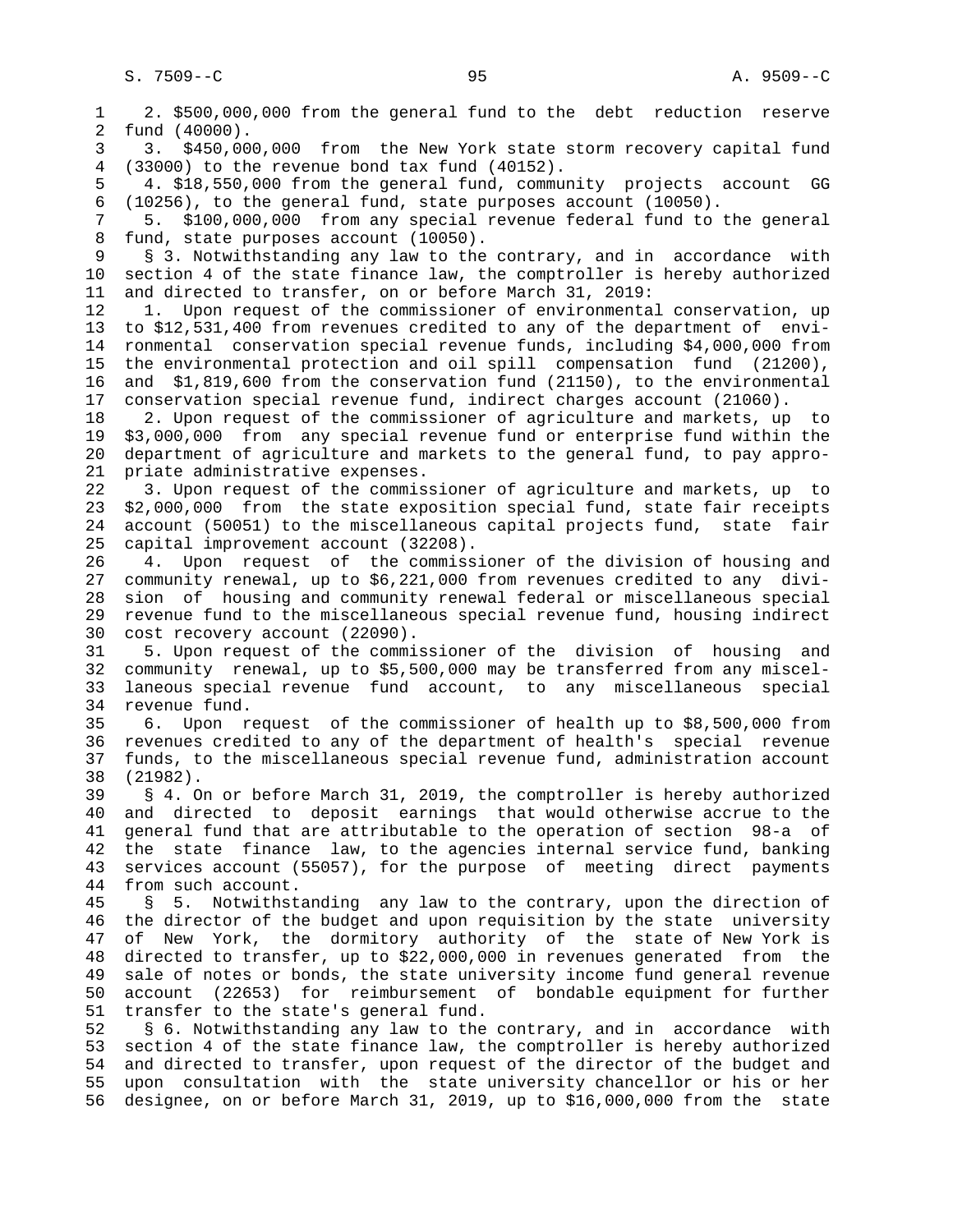1 university income fund general revenue account (22653) to the state 2 general fund for debt service costs related to campus supported capital 3 project costs for the NY-SUNY 2020 challenge grant program at the 4 University at Buffalo.

 5 § 7. Notwithstanding any law to the contrary, and in accordance with 6 section 4 of the state finance law, the comptroller is hereby authorized 7 and directed to transfer, upon request of the director of the budget and 8 upon consultation with the state university chancellor or his or her designee, on or before March 31, 2019, up to \$6,500,000 from the state 10 university income fund general revenue account (22653) to the state 11 general fund for debt service costs related to campus supported capital 12 project costs for the NY-SUNY 2020 challenge grant program at the 13 University at Albany.

14 § 8. Notwithstanding any law to the contrary, the state university 15 chancellor or his or her designee is authorized and directed to transfer 16 estimated tuition revenue balances from the state university collection 17 fund (61000) to the state university income fund, state university 18 general revenue offset account (22655) on or before March 31, 2019.

 19 § 9. Notwithstanding any law to the contrary, and in accordance with 20 section 4 of the state finance law, the comptroller is hereby authorized 21 and directed to transfer, upon request of the director of the budget, up 22 to \$1,018,312,300 from the general fund to the state university income 23 fund, state university general revenue offset account (22655) during the 24 period of July 1, 2018 through June 30, 2019 to support operations at 25 the state university.

 26 § 10. Notwithstanding any law to the contrary, and in accordance with 27 section 4 of the state financial law, the comptroller is hereby author- 28 ized and directed to transfer, upon request of the director of the budg- 29 et, up to \$20,000,000 from the general fund to the state university 30 income fund, state university general revenue offset account (22655) 31 during the period of July 1, 2018 to June 30, 2019 to support operations 32 at the state university in accordance with the maintenance of effort 33 pursuant to clause (v) of subparagraph (4) of paragraph h of subdivision 34 2 of section 355 of the education law.

 35 § 11. Notwithstanding any law to the contrary, and in accordance with 36 section 4 of the state finance law, the comptroller is hereby authorized 37 and directed to transfer, upon request of the state university chancel- 38 lor or his or her designee, up to \$55,000,000 from the state university 39 income fund, state university hospitals income reimbursable account 40 (22656), for services and expenses of hospital operations and capital 41 expenditures at the state university hospitals; and the state university 42 income fund, Long Island veterans' home account (22652) to the state 43 university capital projects fund (32400) on or before June 30, 2019.

 44 § 12. Notwithstanding any law to the contrary, and in accordance with 45 section 4 of the state finance law, the comptroller, after consultation 46 with the state university chancellor or his or her designee, is hereby 47 authorized and directed to transfer moneys, in the first instance, from 48 the state university collection fund, Stony Brook hospital collection 49 account (61006), Brooklyn hospital collection account (61007), and Syra- 50 cuse hospital collection account (61008) to the state university income 51 fund, state university hospitals income reimbursable account (22656) in 52 the event insufficient funds are available in the state university 53 income fund, state university hospitals income reimbursable account 54 (22656) to permit the full transfer of moneys authorized for transfer, 55 to the general fund for payment of debt service related to the SUNY 56 hospitals. Notwithstanding any law to the contrary, the comptroller is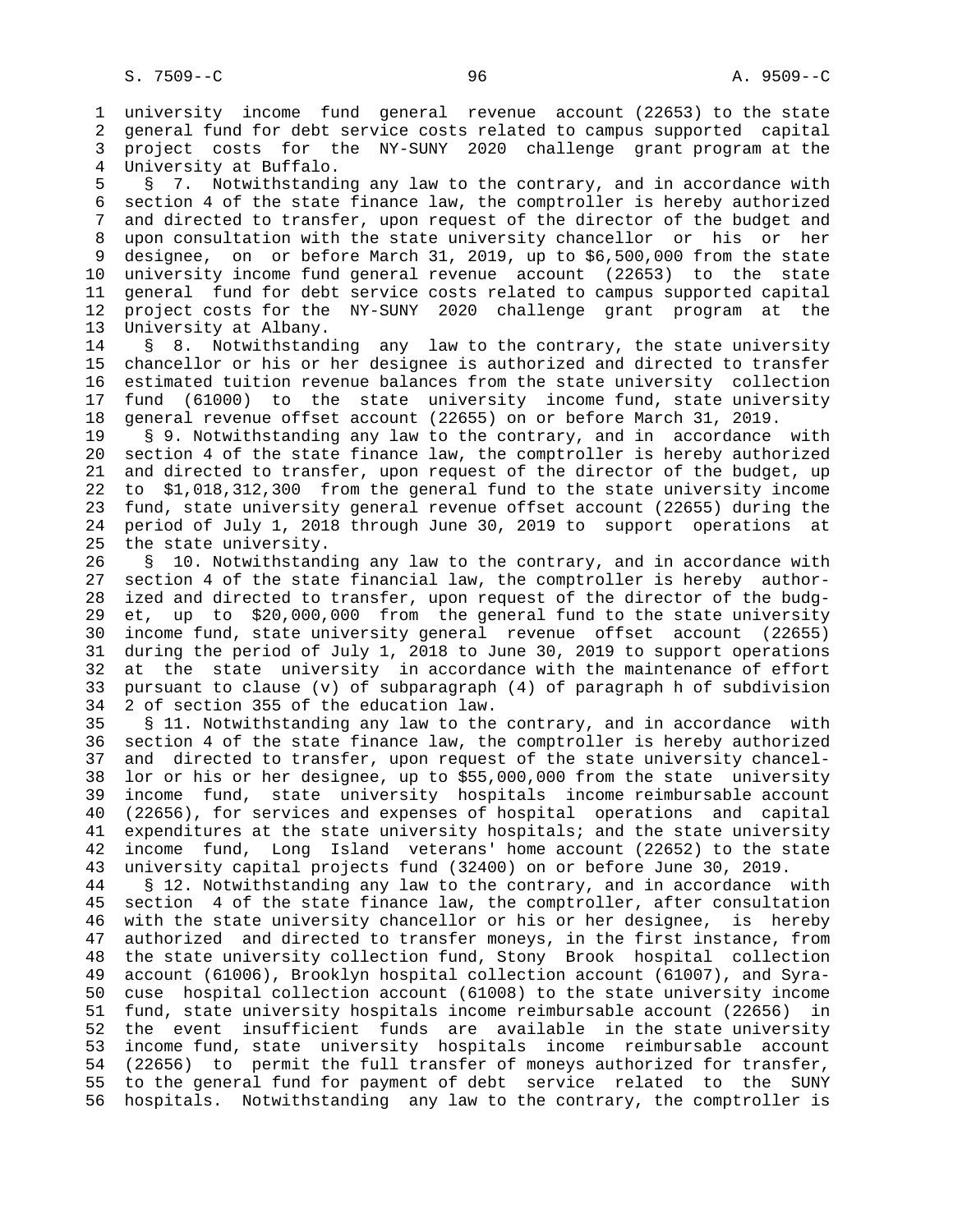1 also hereby authorized and directed, after consultation with the state 2 university chancellor or his or her designee, to transfer moneys from 3 the state university income fund to the state university income fund, 4 state university hospitals income reimbursable account (22656) in the 5 event insufficient funds are available in the state university income 6 fund, state university hospitals income reimbursable account (22656) to 7 pay hospital operating costs or to permit the full transfer of moneys 8 authorized for transfer, to the general fund for payment of debt service<br>9 related to the SUNY hospitals on or before March 31, 2019. 9 related to the SUNY hospitals on or before March 31, 2019.

 10 § 13. Notwithstanding any law to the contrary, upon the direction of 11 the director of the budget and the chancellor of the state university of 12 New York or his or her designee, and in accordance with section 4 of the 13 state finance law, the comptroller is hereby authorized and directed to 14 transfer monies from the state university dormitory income fund (40350) 15 to the state university residence hall rehabilitation fund (30100), and 16 from the state university residence hall rehabilitation fund (30100) to 17 the state university dormitory income fund (40350), in an amount not to 18 exceed \$80 million from each fund.

 19 § 14. Notwithstanding any law to the contrary, and in accordance with 20 section 4 of the state finance law, the comptroller is hereby authorized 21 and directed to transfer monies, upon request of the director of the 22 budget, on or before March 31, 2019, from and to any of the following 23 accounts: the miscellaneous special revenue fund, patient income account 24 (21909), the miscellaneous special revenue fund, mental hygiene program 25 fund account (21907), the miscellaneous special revenue fund, federal 26 salary sharing account (22056), or the general fund in any combination, 27 the aggregate of which shall not exceed \$350 million.

 28 § 15. Subdivision 5 of section 97-f of the state finance law, as 29 amended by chapter 18 of the laws of 2003, is amended to read as 30 follows:

 31 5. The comptroller shall from time to time, but in no event later than 32 the fifteenth day of each month, pay over for deposit in the mental 33 hygiene [**patient income**] **general fund state operations** account all 34 moneys in the mental health services fund in excess of the amount of 35 money required to be maintained on deposit in the mental health services 36 fund. The amount required to be maintained in such fund shall be (i) 37 twenty percent of the amount of the next payment coming due relating to 38 the mental health services facilities improvement program under any 39 agreement between the facilities development corporation and the New 40 York state medical care facilities finance agency multiplied by the 41 number of months from the date of the last such payment with respect to 42 payments under any such agreement required to be made semi-annually, 43 plus (ii) those amounts specified in any such agreement with respect to 44 payments required to be made other than semi-annually, including for 45 variable rate bonds, interest rate exchange or similar agreements or 46 other financing arrangements permitted by law. Prior to making any such 47 payment, the comptroller shall make and deliver to the director of the 48 budget and the chairmen of the facilities development corporation and 49 the New York state medical care facilities finance agency, a certificate 50 stating the aggregate amount to be maintained on deposit in the mental 51 health services fund to comply in full with the provisions of this 52 subdivision.

 53 § 16. Notwithstanding any law to the contrary, and in accordance with 54 section 4 of the state finance law, the comptroller is hereby authorized 55 and directed to transfer, at the request of the director of the budget, 56 up to \$650 million from the unencumbered balance of any special revenue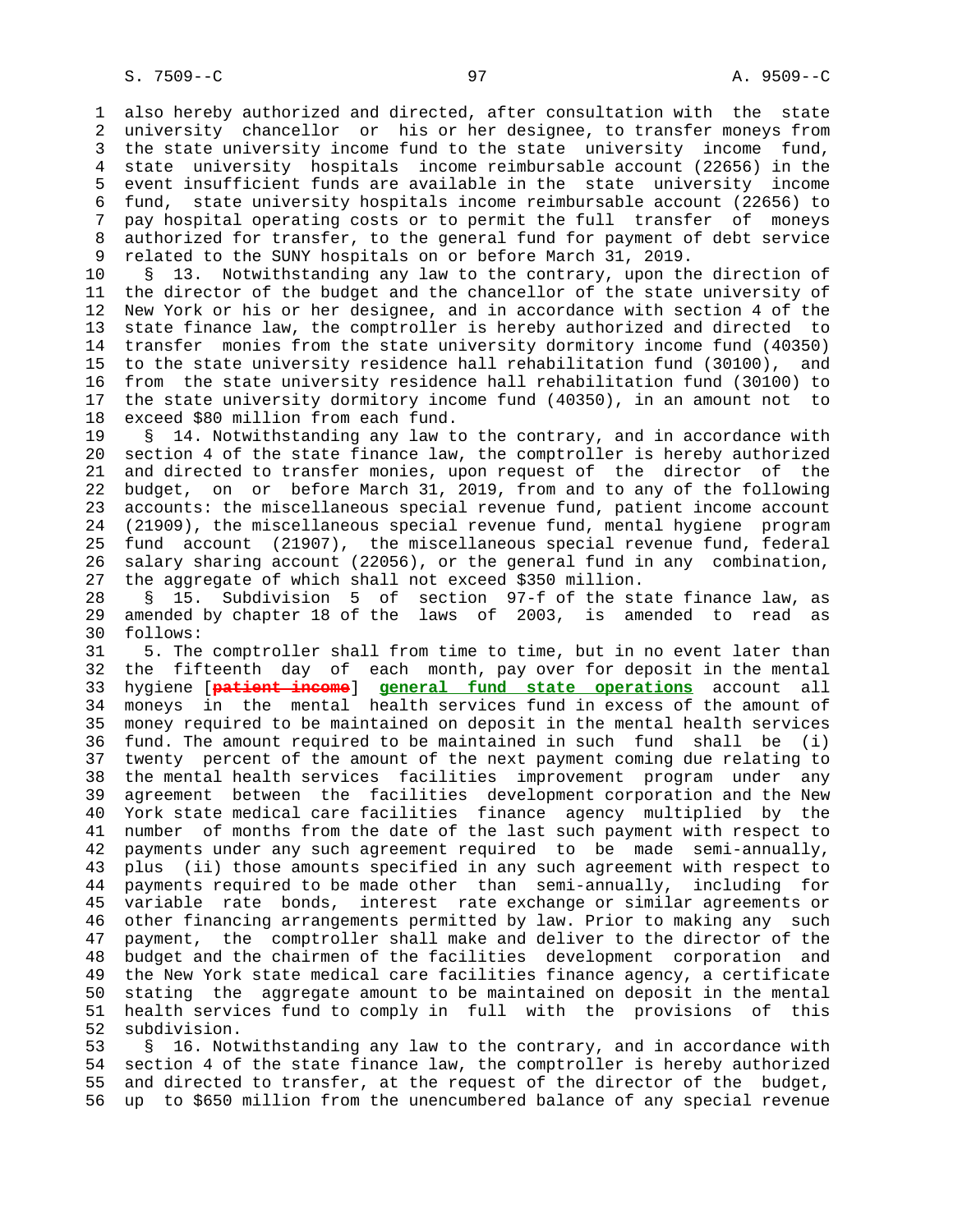1 fund or account, agency fund or account, internal service fund or 2 account, enterprise fund or account, or any combination of such funds 3 and accounts, to the general fund. The amounts transferred pursuant to 4 this authorization shall be in addition to any other transfers expressly 5 authorized in the 2018-19 budget. Transfers from federal funds, debt 6 service funds, capital projects funds, the community projects fund, or 7 funds that would result in the loss of eligibility for federal benefits 8 or federal funds pursuant to federal law, rule, or regulation as assent- 9 ed to in chapter 683 of the laws of 1938 and chapter 700 of the laws of 10 1951 are not permitted pursuant to this authorization.

 11 § 17. Notwithstanding any law to the contrary, and in accordance with 12 section 4 of the state finance law, the comptroller is hereby authorized 13 and directed to transfer, at the request of the director of the budget, 14 up to \$100 million from any non-general fund or account, or combination 15 of funds and accounts, to the miscellaneous special revenue fund, tech- 16 nology financing account (22207), the miscellaneous capital projects 17 fund, information technology capital financing account (32215), or the 18 centralized technology services account (55069), for the purpose of 19 consolidating technology procurement and services. The amounts trans- 20 ferred to the miscellaneous special revenue fund, technology financing 21 account (22207) pursuant to this authorization shall be equal to or less 22 than the amount of such monies intended to support information technolo- 23 gy costs which are attributable, according to a plan, to such account 24 made in pursuance to an appropriation by law. Transfers to the technolo- 25 gy financing account shall be completed from amounts collected by non- 26 general funds or accounts pursuant to a fund deposit schedule or perma- 27 nent statute, and shall be transferred to the technology financing 28 account pursuant to a schedule agreed upon by the affected agency 29 commissioner. Transfers from funds that would result in the loss of 30 eligibility for federal benefits or federal funds pursuant to federal 31 law, rule, or regulation as assented to in chapter 683 of the laws of 32 1938 and chapter 700 of the laws of 1951 are not permitted pursuant to 33 this authorization.

 34 § 18. Notwithstanding any other law to the contrary, up to \$145 35 million of the assessment reserves remitted to the chair of the workers' 36 compensation board pursuant to subdivision 6 of section 151 of the work- 37 ers' compensation law shall, at the request of the director of the budg- 38 et, be transferred to the state insurance fund, for partial payment and 39 partial satisfaction of the state's obligations to the state insurance 40 fund under section 88-c of the workers' compensation law.

 41 § 19. Notwithstanding any law to the contrary, and in accordance with 42 section 4 of the state finance law, the comptroller is hereby authorized 43 and directed to transfer, at the request of the director of the budget, 44 up to \$400 million from any non-general fund or account, or combination 45 of funds and accounts, to the general fund for the purpose of consol- 46 idating technology procurement and services. The amounts transferred 47 pursuant to this authorization shall be equal to or less than the amount 48 of such monies intended to support information technology costs which 49 are attributable, according to a plan, to such account made in pursuance 50 to an appropriation by law. Transfers to the general fund shall be 51 completed from amounts collected by non-general funds or accounts pursu- 52 ant to a fund deposit schedule. Transfers from funds that would result 53 in the loss of eligibility for federal benefits or federal funds pursu- 54 ant to federal law, rule, or regulation as assented to in chapter 683 of 55 the laws of 1938 and chapter 700 of the laws of 1951 are not permitted 56 pursuant to this authorization.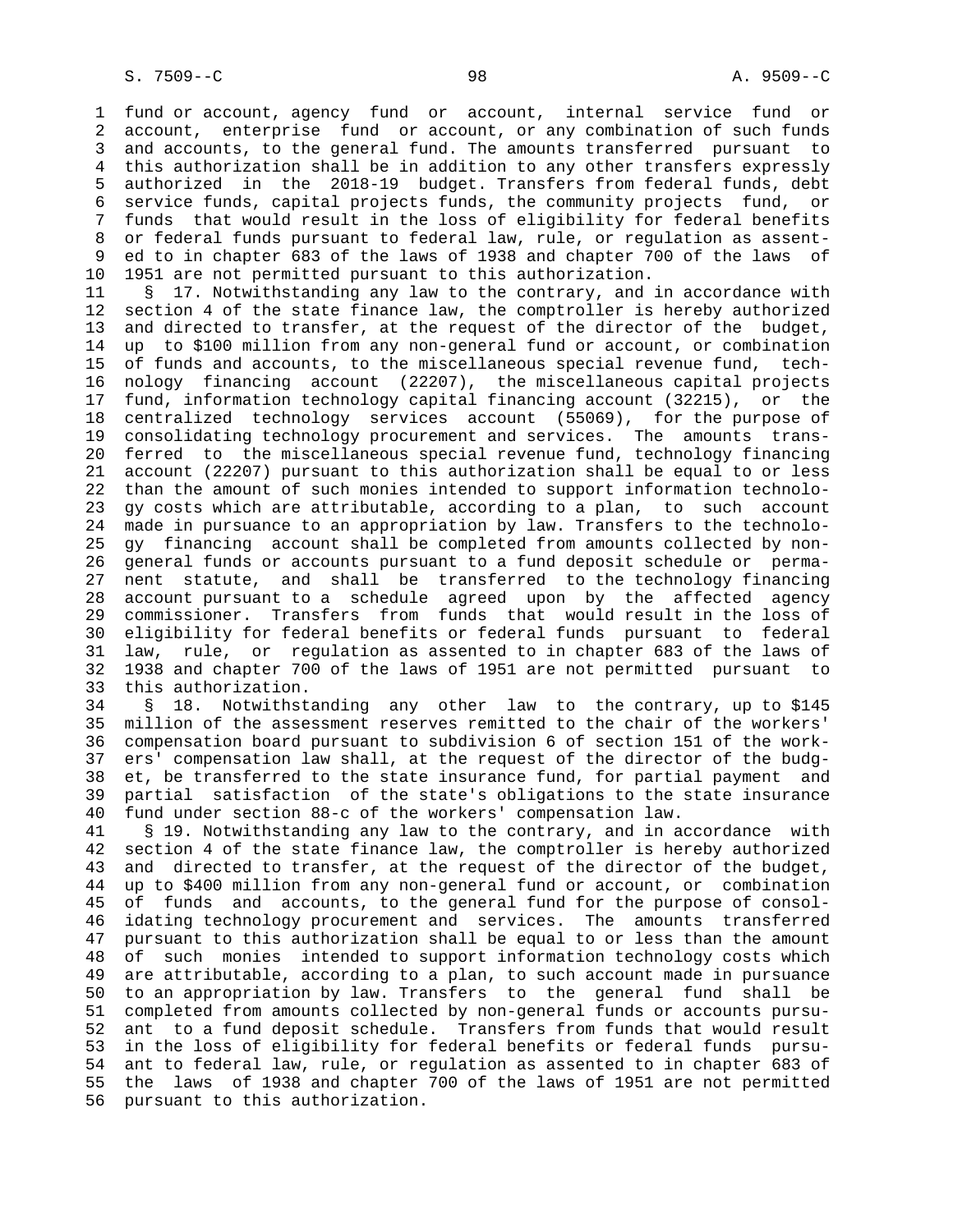1 § 20. Notwithstanding any provision of law to the contrary, as deemed 2 feasible and advisable by its trustees, the power authority of the state 3 of New York is authorized and directed to transfer to the state treasury 4 to the credit of the general fund \$20,000,000 for the state fiscal year 5 commencing April 1, 2018, the proceeds of which will be utilized to 6 support energy-related state activities.

 7 § 21. Notwithstanding any provision of law, rule or regulation to the 8 contrary, the New York state energy research and development authority 9 is authorized and directed to make the following contributions to the 10 state treasury to the credit of the general fund on or before March 31, 11 2019: (a) \$913,000; and (b) \$23,000,000 from proceeds collected by the 12 authority from the auction or sale of carbon dioxide emission allowances 13 allocated by the department of environmental conservation.

 14 § 22. Subdivision 5 of section 97-rrr of the state finance law, as 15 amended by section 21 of part XXX of chapter 59 of the laws of 2017, is 16 amended to read as follows:

 17 5. Notwithstanding the provisions of section one hundred seventy-one-a 18 of the tax law, as separately amended by chapters four hundred eighty- 19 one and four hundred eighty-four of the laws of nineteen hundred eight- 20 y-one, and notwithstanding the provisions of chapter ninety-four of the 21 laws of two thousand eleven, or any other provisions of law to the 22 contrary, during the fiscal year beginning April first, two thousand 23 [**seventeen**] **eighteen**, the state comptroller is hereby authorized and 24 directed to deposit to the fund created pursuant to this section from 25 amounts collected pursuant to article twenty-two of the tax law and 26 pursuant to a schedule submitted by the director of the budget, up to 27 [**\$2,679,997,000**] **\$2,458,909,000**, as may be certified in such schedule as 28 necessary to meet the purposes of such fund for the fiscal year begin- 29 ning April first, two thousand [**seventeen**] **eighteen**.

 30 § 23. Notwithstanding any law to the contrary, the comptroller is 31 hereby authorized and directed to transfer, upon request of the director 32 of the budget, on or before March 31, 2019, the following amounts from 33 the following special revenue accounts to the capital projects fund 34 (30000), for the purposes of reimbursement to such fund for expenses 35 related to the maintenance and preservation of state assets:

 36 1. \$43,000 from the miscellaneous special revenue fund, administrative 37 program account (21982).

 38 2. \$1,478,000 from the miscellaneous special revenue fund, helen hayes 39 hospital account (22140).

 40 3. \$366,000 from the miscellaneous special revenue fund, New York city 41 veterans' home account (22141).

 42 4. \$513,000 from the miscellaneous special revenue fund, New York 43 state home for veterans' and their dependents at oxford account (22142). 44 5. \$159,000 from the miscellaneous special revenue fund, western New 45 York veterans' home account (22143).

 46 6. \$323,000 from the miscellaneous special revenue fund, New York 47 state for veterans in the lower-hudson valley account (22144).

 48 7. \$2,550,000 from the miscellaneous special revenue fund, patron 49 services account (22163).

 50 8. \$830,000 from the miscellaneous special revenue fund, long island 51 veterans' home account (22652).

 52 9. \$5,379,000 from the miscellaneous special revenue fund, state 53 university general income reimbursable account (22653).

 54 10. \$112,556,000 from the miscellaneous special revenue fund, state 55 university revenue offset account (22655).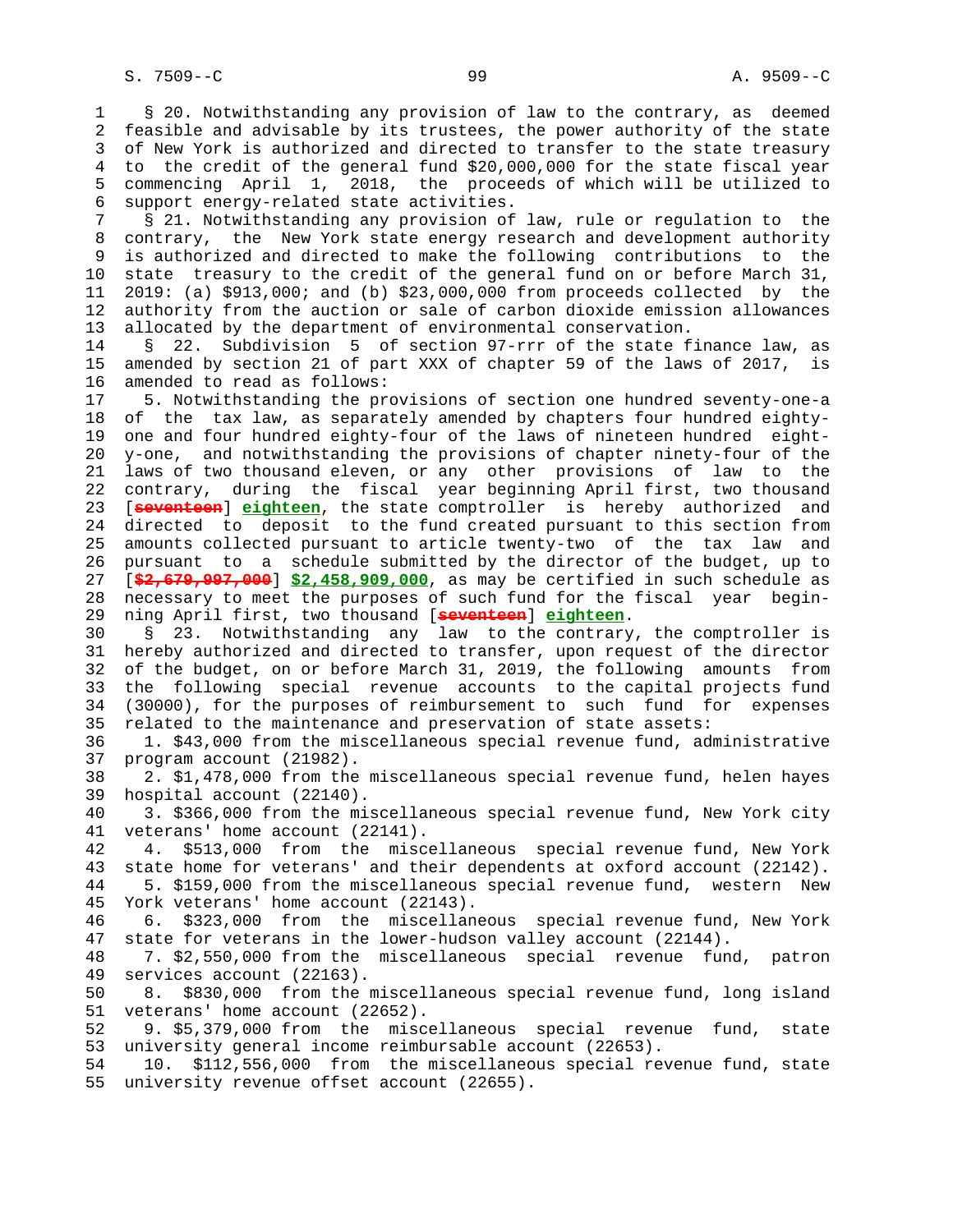1 11. \$557,000 from the miscellaneous special revenue fund, state

 2 university of New York tuition reimbursement account (22659). 3 12. \$41,930,000 from the state university dormitory income fund, state 4 university dormitory income fund (40350). 5 13. \$1,000,000 from the miscellaneous special revenue fund, litigation 6 settlement and civil recovery account (22117). 7 § 24. Intentionally omitted 8 § 25. Subdivision 6 of section 4 of the state finance law, as amended<br>9 by section 24 of part UU of chapter 54 of the laws of 2016, is amended by section 24 of part UU of chapter 54 of the laws of 2016, is amended 10 to read as follows: 11 6. Notwithstanding any law to the contrary, at the beginning of the 12 state fiscal year, the state comptroller is hereby authorized and 13 directed to receive for deposit to the credit of a fund and/or an 14 account such monies as are identified by the director of the budget as 15 having been intended for such deposit to support disbursements from such 16 fund and/or account made in pursuance of an appropriation by law. As 17 soon as practicable upon enactment of the budget, the director of the 18 budget shall, but not less than three days following preliminary 19 submission to the chairs of the senate finance committee and the assem- 20 bly ways and means committee, file with the state comptroller an iden- 21 tification of specific monies to be so deposited. Any subsequent change 22 regarding the monies to be so deposited shall be filed by the director 23 of the budget, as soon as practicable, but not less than three days 24 following preliminary submission to the chairs of the senate finance 25 committee and the assembly ways and means committee. 26 All monies identified by the director of the budget to be deposited to 27 the credit of a fund and/or account shall be consistent with the intent 28 of the budget for the then current state fiscal year as enacted by the 29 legislature. 30 The provisions of this subdivision shall expire on March thirty-first, 31 two thousand [**eighteen**] **twenty**. 32 § 26. Subdivision 4 of section 40 of the state finance law, as amended 33 by section 25 of part UU of chapter 54 of the laws of 2016, is amended 34 to read as follows: 35 4. Every appropriation made from a fund or account to a department or 36 agency shall be available for the payment of prior years' liabilities in 37 such fund or account for fringe benefits, indirect costs, and telecommu- 38 nications expenses and expenses for other centralized services fund 39 programs without limit. Every appropriation shall also be available for 40 the payment of prior years' liabilities other than those indicated 41 above, but only to the extent of one-half of one percent of the total 42 amount appropriated to a department or agency in such fund or account. 43 The provisions of this subdivision shall expire March thirty-first, 44 two thousand [**eighteen**] **twenty**. 45 § 27. Notwithstanding any provision of law to the contrary, in the 46 event that federal legislation, federal regulatory actions, federal 47 executive actions or federal judicial actions in federal fiscal year 48 2019 reduce federal financial participation in Medicaid funding to New 49 York state or its subdivisions by \$850 million or more in state fiscal 50 years 2018-19 or 2019-20, the director of the division of the budget 51 shall notify the temporary president of the senate and the speaker of 52 the assembly in writing that the federal actions will reduce expected 53 funding to New York state. The director of the division of the budget 54 shall prepare a plan that shall be submitted to the legislature, which 55 shall (a) specify the total amount of the reduction in federal financial 56 participation in Medicaid, (b) itemize the specific programs and activ-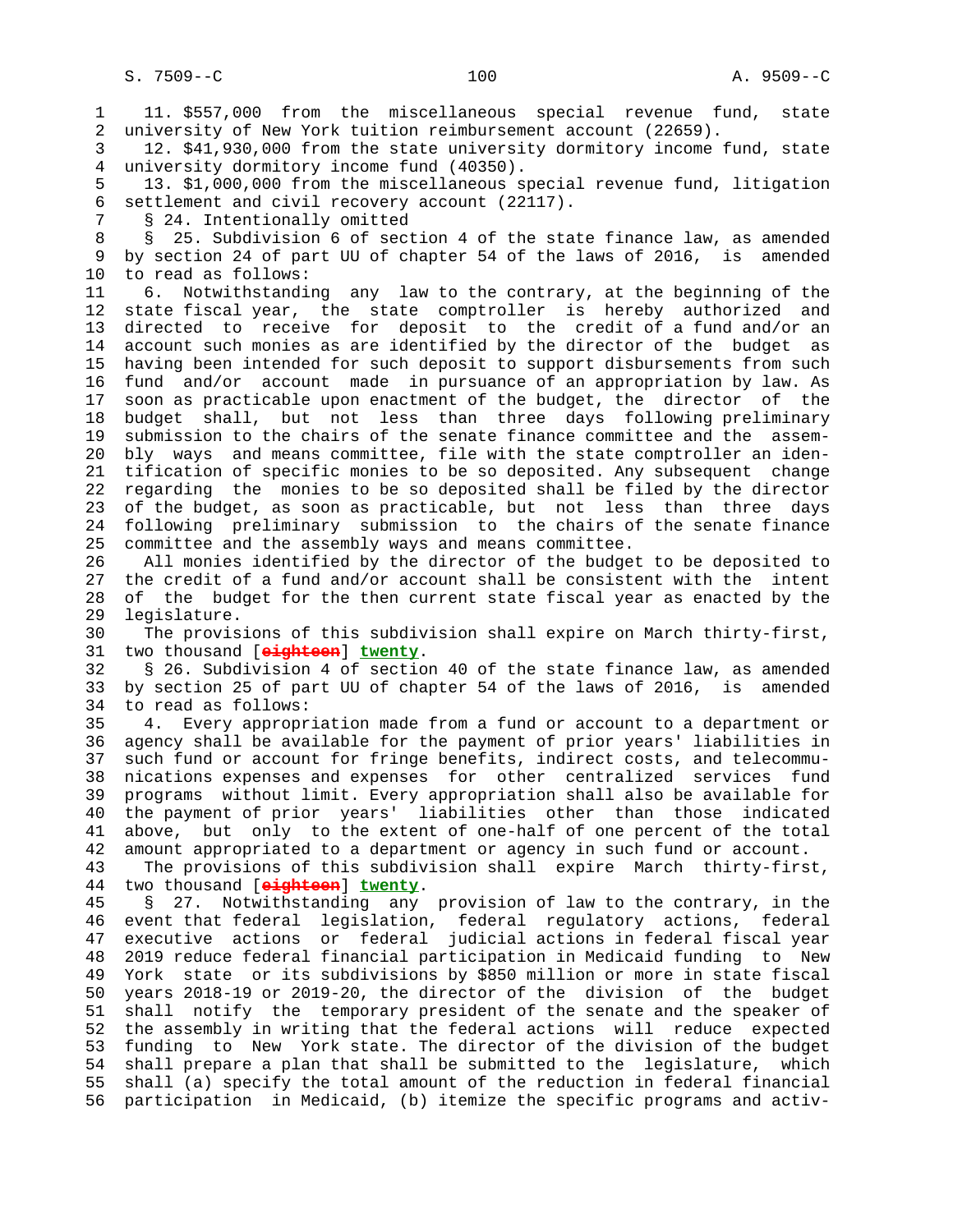1 ities that will be affected by the reduction in federal financial 2 participation in Medicaid, and (c) identify the general fund and state 3 special revenue fund appropriations and related disbursements that shall 4 be reduced, and in what program areas, provided, however, that such 5 reductions to appropriations and disbursements shall be applied equally 6 and proportionally to the programs affected by the reduction in federal 7 financial participation in Medicaid. Upon such submission, the legisla- 8 ture shall have 90 days after such submission to either prepare its own 9 plan, which may be adopted by concurrent resolution passed by both hous- 10 es, or if after 90 days the legislature fails to adopt their own plan, 11 the reductions to the general fund and state special revenue fund appro- 12 priations and related disbursements identified in the division of the 13 budget plan will go into effect automatically.

 14 § 28. Notwithstanding any provision of law to the contrary, in the 15 event that federal legislation, federal regulatory actions, federal 16 executive actions or federal judicial actions in federal fiscal year 17 2019 reduce federal financial participation or other federal aid in 18 funding to New York state that affects the state operating funds finan- 19 cial plan by \$850 million or more in state fiscal years 2018-19 or 20 2019-20, exclusive of any cuts to Medicaid, the director of the division 21 of the budget shall notify the temporary president of the senate and the 22 speaker of the assembly in writing that the federal actions will reduce 23 expected funding to New York state. The director of the division of the 24 budget shall prepare a plan that shall be submitted to the legislature, 25 which shall (a) specify the total amount of the reduction in federal 26 aid, (b) itemize the specific programs and activities that will be 27 affected by the federal reductions, exclusive of Medicaid, and (c) iden- 28 tify the general fund and state special revenue fund appropriations and 29 related disbursements that shall be reduced, and in what program areas, 30 provided, however, that such reductions to appropriations and disburse- 31 ments shall be applied equally and proportionally. Upon such submission, 32 the legislature shall have 90 days after such submission to either 33 prepare its own plan, which may be adopted by concurrent resolution 34 passed by both houses, or if after 90 days the legislature fails to 35 adopt their own plan, the reductions to the general fund and state 36 special revenue fund appropriations and related disbursements identified 37 in the division of the budget plan will go into effect automatically. 38 § 28-a. Intentionally omitted.

 39 § 29. Subdivision 1 of section 8-b of the state finance law, as added 40 by chapter 169 of the laws of 1994, is amended to read as follows:

 41 1. The comptroller is hereby authorized and directed to assess fringe 42 benefit and central service agency indirect costs on all non-general 43 funds**, and on the general fund upon request and at the sole discretion** 44 **of the director of the budget,** and to [**bill**] **charge** such assessments 45 [**on**] **to** such funds. Such fringe benefit and indirect costs [**billings**] 46 **assessments** shall be based on rates provided to the comptroller by the 47 director of the budget. Copies of such rates shall be provided to the 48 legislative fiscal committees.

 49 § 30. Notwithstanding any other law, rule, or regulation to the 50 contrary, the state comptroller is hereby authorized and directed to use 51 any balance remaining in the mental health services fund debt service 52 appropriation, after payment by the state comptroller of all obligations 53 required pursuant to any lease, sublease, or other financing arrangement 54 between the dormitory authority of the state of New York as successor to 55 the New York state medical care facilities finance agency, and the 56 facilities development corporation pursuant to chapter 83 of the laws of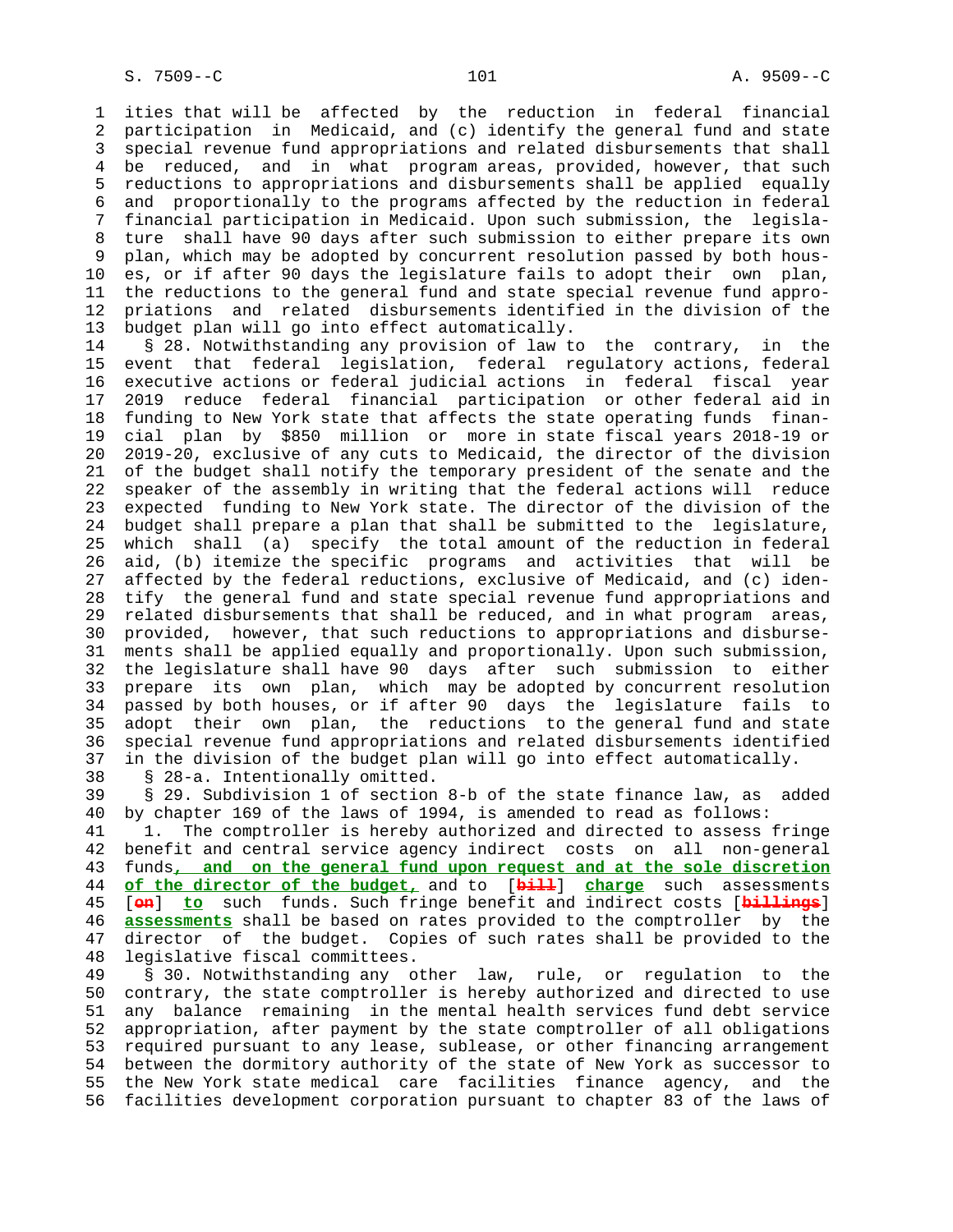1 1995 and the department of mental hygiene for the purpose of making 2 payments to the dormitory authority of the state of New York for the 3 amount of the earnings for the investment of monies deposited in the 4 mental health services fund that such agency determines will or may have 5 to be rebated to the federal government pursuant to the provisions of 6 the internal revenue code of 1986, as amended, in order to enable such 7 agency to maintain the exemption from federal income taxation on the 8 interest paid to the holders of such agency's mental services facilities 9 improvement revenue bonds. Annually on or before each June 30th, such 10 agency shall certify to the state comptroller its determination of the 11 amounts received in the mental health services fund as a result of the 12 investment of monies deposited therein that will or may have to be 13 rebated to the federal government pursuant to the provisions of the 14 internal revenue code of 1986, as amended.

 15 § 31. Subdivision 1 of section 47 of section 1 of chapter 174 of the 16 laws of 1968, constituting the New York state urban development corpo- 17 ration act, as amended by section 24 of part XXX of chapter 59 of the 18 laws of 2017, is amended to read as follows:

 19 1. Notwithstanding the provisions of any other law to the contrary, 20 the dormitory authority and the corporation are hereby authorized to 21 issue bonds or notes in one or more series for the purpose of funding 22 project costs for the office of information technology services, depart- 23 ment of law, and other state costs associated with such capital 24 projects. The aggregate principal amount of bonds authorized to be 25 issued pursuant to this section shall not exceed [**four hundred fifty** 26 **million five hundred forty thousand dollars**] **five hundred forty million** 27 **nine hundred fifty-four thousand dollars**, excluding bonds issued to fund 28 one or more debt service reserve funds, to pay costs of issuance of such 29 bonds, and bonds or notes issued to refund or otherwise repay such bonds 30 or notes previously issued. Such bonds and notes of the dormitory 31 authority and the corporation shall not be a debt of the state, and the 32 state shall not be liable thereon, nor shall they be payable out of any 33 funds other than those appropriated by the state to the dormitory 34 authority and the corporation for principal, interest, and related 35 expenses pursuant to a service contract and such bonds and notes shall 36 contain on the face thereof a statement to such effect. Except for 37 purposes of complying with the internal revenue code, any interest 38 income earned on bond proceeds shall only be used to pay debt service on 39 such bonds.

 40 § 32. Subdivision 1 of section 16 of part D of chapter 389 of the laws 41 of 1997, relating to the financing of the correctional facilities 42 improvement fund and the youth facility improvement fund, as amended by 43 section 25 of part XXX of chapter 59 of the laws of 2017, is amended to 44 read as follows:

 45 1. Subject to the provisions of chapter 59 of the laws of 2000, but 46 notwithstanding the provisions of section 18 of section 1 of chapter 174 47 of the laws of 1968, the New York state urban development corporation is 48 hereby authorized to issue bonds, notes and other obligations in an 49 aggregate principal amount not to exceed [**seven**] **eight** billion [**seven** 50 **hundred forty-one**] **eighty-two** million [**one**] **eight** hundred ninety-nine 51 thousand dollars [**\$7,741,199,000**] **\$8,082,899,000**, and shall include all 52 bonds, notes and other obligations issued pursuant to chapter 56 of the 53 laws of 1983, as amended or supplemented. The proceeds of such bonds, 54 notes or other obligations shall be paid to the state, for deposit in 55 the correctional facilities capital improvement fund to pay for all or 56 any portion of the amount or amounts paid by the state from appropri-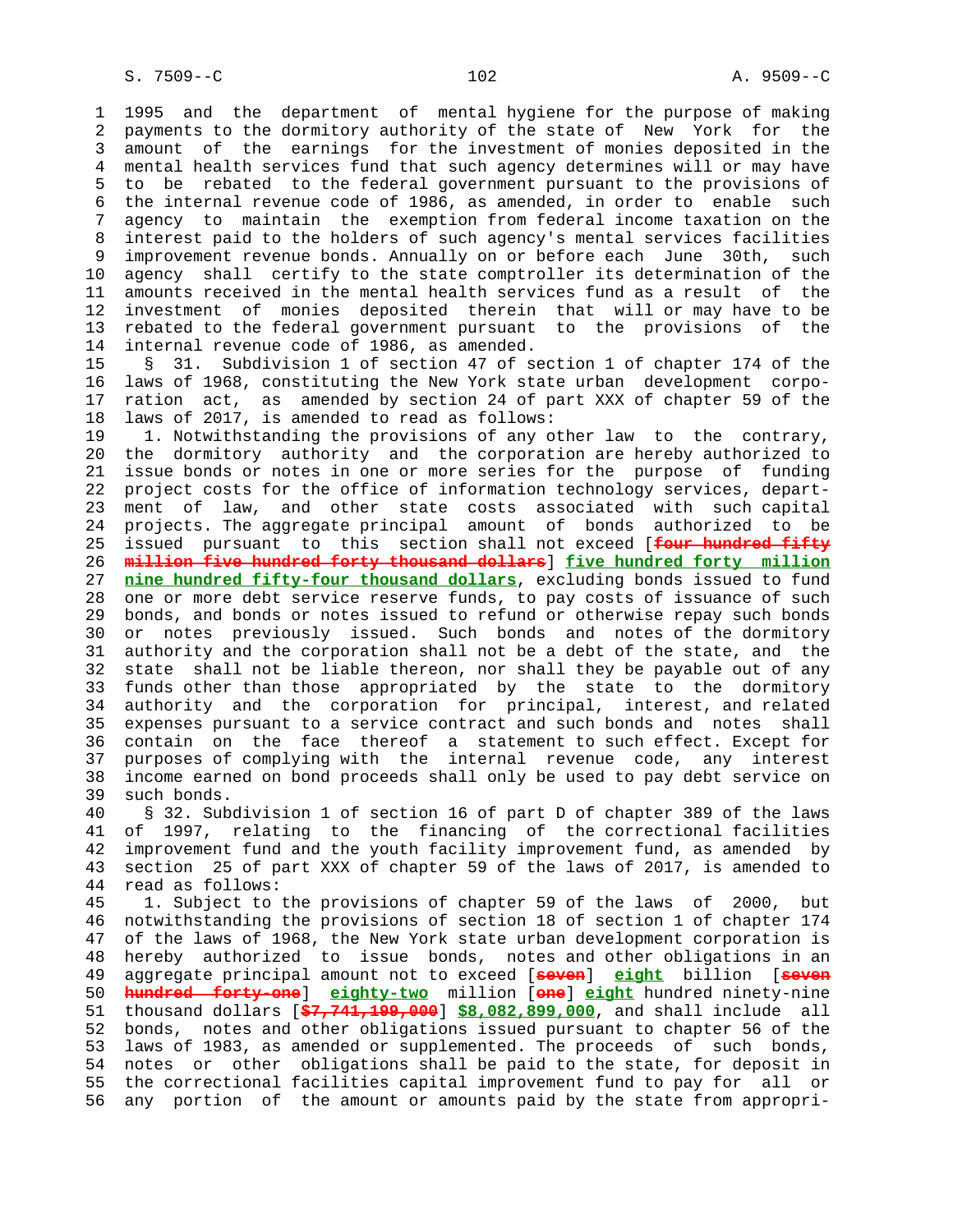1 ations or reappropriations made to the department of corrections and 2 community supervision from the correctional facilities capital improve- 3 ment fund for capital projects. The aggregate amount of bonds, notes or 4 other obligations authorized to be issued pursuant to this section shall 5 exclude bonds, notes or other obligations issued to refund or otherwise 6 repay bonds, notes or other obligations theretofore issued, the proceeds 7 of which were paid to the state for all or a portion of the amounts 8 expended by the state from appropriations or reappropriations made to<br>9 the department of corrections and community supervision; provided, the department of corrections and community supervision; provided, 10 however, that upon any such refunding or repayment the total aggregate 11 principal amount of outstanding bonds, notes or other obligations may be 12 greater than [**seven**] **eight** billion [**seven hundred forty-one**] **eighty-two** 13 million [**one**] **eight** hundred ninety-nine thousand dollars 14 [**\$7,741,199,000**] **\$8,082,899,000**, only if the present value of the aggre- 15 gate debt service of the refunding or repayment bonds, notes or other 16 obligations to be issued shall not exceed the present value of the 17 aggregate debt service of the bonds, notes or other obligations so to be 18 refunded or repaid. For the purposes hereof, the present value of the 19 aggregate debt service of the refunding or repayment bonds, notes or 20 other obligations and of the aggregate debt service of the bonds, notes 21 or other obligations so refunded or repaid, shall be calculated by 22 utilizing the effective interest rate of the refunding or repayment 23 bonds, notes or other obligations, which shall be that rate arrived at 24 by doubling the semi-annual interest rate (compounded semi-annually) 25 necessary to discount the debt service payments on the refunding or 26 repayment bonds, notes or other obligations from the payment dates ther- 27 eof to the date of issue of the refunding or repayment bonds, notes or 28 other obligations and to the price bid including estimated accrued 29 interest or proceeds received by the corporation including estimated 30 accrued interest from the sale thereof. 31 § 33. Paragraph (a) of subdivision 2 of section 47-e of the private 32 housing finance law, as amended by section 26 of part XXX of chapter 59 33 of the laws of 2017, is amended to read as follows: 34 (a) Subject to the provisions of chapter fifty-nine of the laws of two 35 thousand, in order to enhance and encourage the promotion of housing 36 programs and thereby achieve the stated purposes and objectives of such 37 housing programs, the agency shall have the power and is hereby author- 38 ized from time to time to issue negotiable housing program bonds and 39 notes in such principal amount as shall be necessary to provide suffi- 40 cient funds for the repayment of amounts disbursed (and not previously 41 reimbursed) pursuant to law or any prior year making capital appropri- 42 ations or reappropriations for the purposes of the housing program; 43 provided, however, that the agency may issue such bonds and notes in an 44 aggregate principal amount not exceeding **\$5,981,399,000** five billion 45 [**three**] **nine** hundred [**eighty-four**] **eighty-one** million [**one**] **three** 46 hundred ninety-nine thousand dollars, plus a principal amount of bonds 47 issued to fund the debt service reserve fund in accordance with the debt 48 service reserve fund requirement established by the agency and to fund 49 any other reserves that the agency reasonably deems necessary for the 50 security or marketability of such bonds and to provide for the payment 51 of fees and other charges and expenses, including underwriters' 52 discount, trustee and rating agency fees, bond insurance, credit

 53 enhancement and liquidity enhancement related to the issuance of such 54 bonds and notes. No reserve fund securing the housing program bonds 55 shall be entitled or eligible to receive state funds apportioned or 56 appropriated to maintain or restore such reserve fund at or to a partic-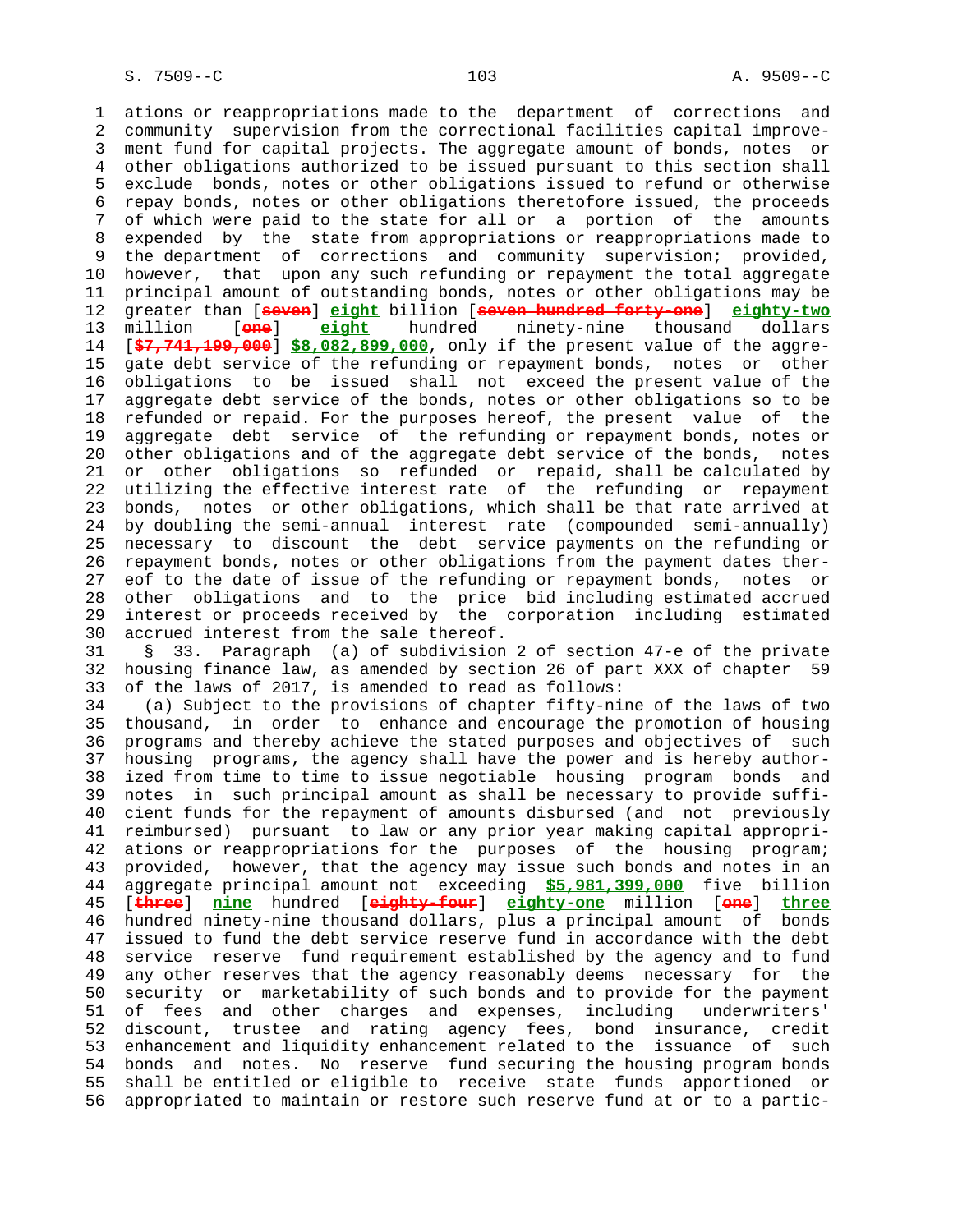1 ular level, except to the extent of any deficiency resulting directly or 2 indirectly from a failure of the state to appropriate or pay the agreed 3 amount under any of the contracts provided for in subdivision four of 4 this section. 5 § 34. Subdivision (b) of section 11 of chapter 329 of the laws of 6 1991, amending the state finance law and other laws relating to the 7 establishment of the dedicated highway and bridge trust fund, as amended 8 by section 27 of part XXX of chapter 59 of the laws of 2017, is amended to read as follows: to read as follows: 10 (b) Any service contract or contracts for projects authorized pursuant 11 to sections 10-c, 10-f, 10-g and 80-b of the highway law and section 12 14-k of the transportation law, and entered into pursuant to subdivision 13 (a) of this section, shall provide for state commitments to provide 14 annually to the thruway authority a sum or sums, upon such terms and 15 conditions as shall be deemed appropriate by the director of the budget, 16 to fund, or fund the debt service requirements of any bonds or any obli- 17 gations of the thruway authority issued to fund or to reimburse the 18 state for funding such projects having a cost not in excess of 19 [**\$9,699,586,000**] **\$10,251,939,000** cumulatively by the end of fiscal year 20 [**2017-18**] **2018-19**. 21 § 35. Subdivision 1 of section 1689-i of the public authorities law, 22 as amended by section 28 of part XXX of chapter 59 of the laws of 2017, 23 is amended to read as follows: 24 1. The dormitory authority is authorized to issue bonds, at the 25 request of the commissioner of education, to finance eligible library 26 construction projects pursuant to section two hundred seventy-three-a of 27 the education law, in amounts certified by such commissioner not to 28 exceed a total principal amount of [**one**] **two** hundred [**eighty-three**] 29 **seventeen** million dollars. 30 § 36. Subdivision (a) of section 27 of part Y of chapter 61 of the 31 laws of 2005, relating to providing for the administration of certain 32 funds and accounts related to the 2005-2006 budget, as amended by 33 section 29 of part XXX of chapter 59 of the laws of 2017, is amended to 34 read as follows: 35 (a) Subject to the provisions of chapter 59 of the laws of 2000, but 36 notwithstanding any provisions of law to the contrary, the urban devel- 37 opment corporation is hereby authorized to issue bonds or notes in one 38 or more series in an aggregate principal amount not to exceed 39 [**\$173,600,000**] **\$220,100,000 two hundred twenty million one hundred thou-** 40 **sand dollars**, excluding bonds issued to finance one or more debt service 41 reserve funds, to pay costs of issuance of such bonds, and bonds or 42 notes issued to refund or otherwise repay such bonds or notes previously 43 issued, for the purpose of financing capital projects including IT 44 initiatives for the division of state police, debt service and leases; 45 and to reimburse the state general fund for disbursements made therefor. 46 Such bonds and notes of such authorized issuer shall not be a debt of 47 the state, and the state shall not be liable thereon, nor shall they be 48 payable out of any funds other than those appropriated by the state to 49 such authorized issuer for debt service and related expenses pursuant to 50 any service contract executed pursuant to subdivision (b) of this 51 section and such bonds and notes shall contain on the face thereof a 52 statement to such effect. Except for purposes of complying with the 53 internal revenue code, any interest income earned on bond proceeds shall 54 only be used to pay debt service on such bonds.

 55 § 37. Section 44 of section 1 of chapter 174 of the laws of 1968, 56 constituting the New York state urban development corporation act, as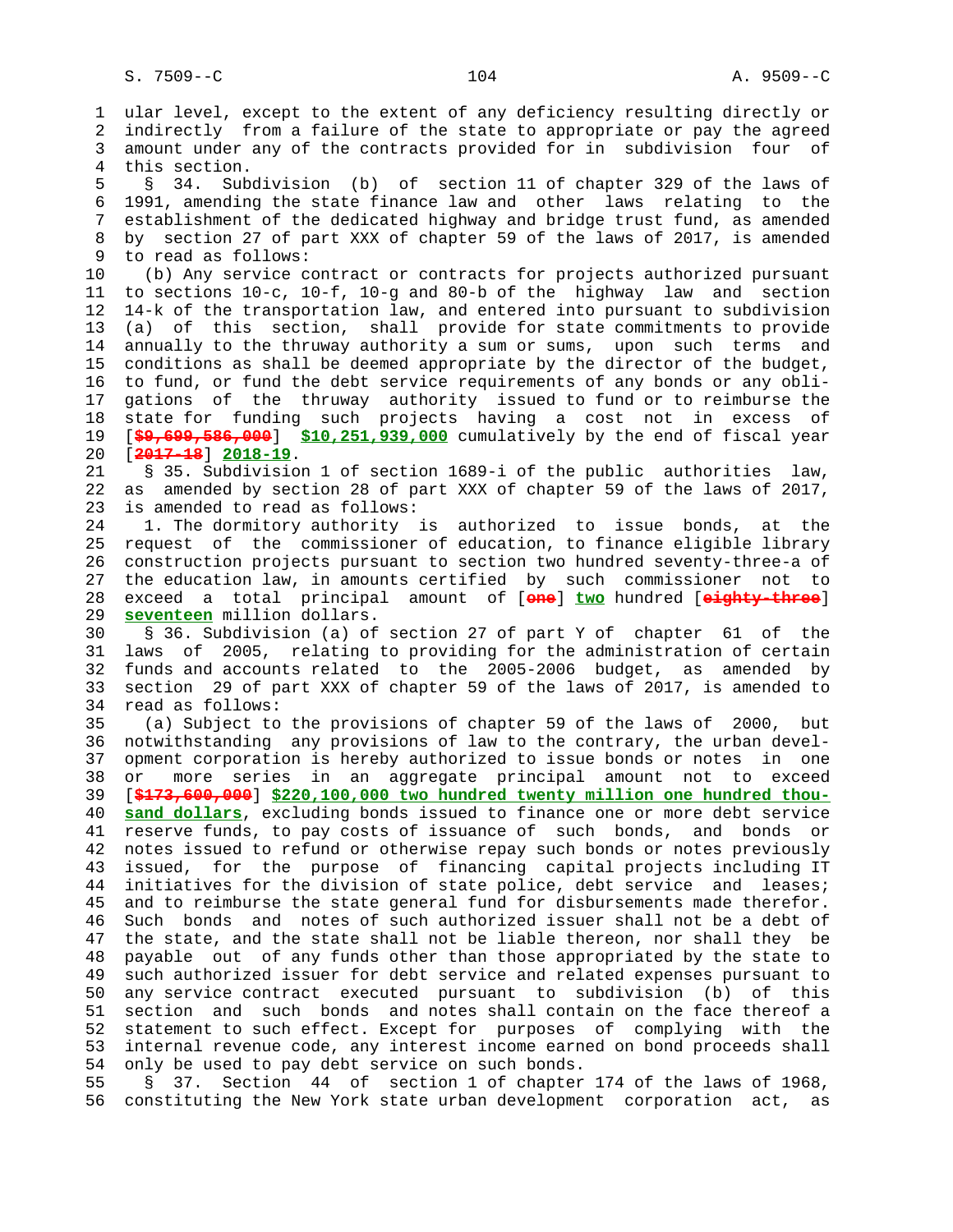1 amended by section 30 of part XXX of chapter 59 of the laws of 2017, is 2 amended to read as follows:

 3 § 44. Issuance of certain bonds or notes. 1. Notwithstanding the 4 provisions of any other law to the contrary, the dormitory authority and 5 the corporation are hereby authorized to issue bonds or notes in one or 6 more series for the purpose of funding project costs for the regional 7 economic development council initiative, the economic transformation 8 program, state university of New York college for nanoscale and science engineering, projects within the city of Buffalo or surrounding envi- 10 rons, the New York works economic development fund, projects for the 11 retention of professional football in western New York, the empire state 12 economic development fund, the clarkson-trudeau partnership, the New 13 York genome center, the cornell university college of veterinary medi- 14 cine, the olympic regional development authority, projects at nano 15 Utica, onondaga county revitalization projects, Binghamton university 16 school of pharmacy, New York power electronics manufacturing consortium, 17 regional infrastructure projects, **high tech innovation and economic** 18 **development infrastructure program,** high technology manufacturing 19 projects in Chautauqua and Erie county, an industrial scale research and 20 development facility in Clinton county, upstate revitalization initi- 21 ative projects, **downstate revitalization initiative,** market New York 22 projects, fairground buildings, equipment or facilities used to house 23 and promote agriculture, the state fair, the empire state trail, the 24 moynihan station development project, the Kingsbridge armory project, 25 strategic economic development projects, the cultural, arts and public 26 spaces fund, water infrastructure in the city of Auburn and town of 27 Owasco, a life sciences laboratory public health initiative, not-for- 28 profit pounds, shelters and humane societies, arts and cultural facili- 29 ties improvement program, restore New York's communities initiative, 30 heavy equipment, economic development and infrastructure projects, 31 **Roosevelt Island operating corporation capital projects,** and other state 32 costs associated with such projects. The aggregate principal amount of 33 bonds authorized to be issued pursuant to this section shall not exceed 34 [**six**] **eight** billion [**seven**] **three** hundred [**eight**] million [**two**] **five** 35 hundred [**fifty-seven**] **ninety** thousand dollars, excluding bonds issued to 36 fund one or more debt service reserve funds, to pay costs of issuance of 37 such bonds, and bonds or notes issued to refund or otherwise repay such 38 bonds or notes previously issued. Such bonds and notes of the dormitory 39 authority and the corporation shall not be a debt of the state, and the 40 state shall not be liable thereon, nor shall they be payable out of any 41 funds other than those appropriated by the state to the dormitory 42 authority and the corporation for principal, interest, and related 43 expenses pursuant to a service contract and such bonds and notes shall 44 contain on the face thereof a statement to such effect. Except for 45 purposes of complying with the internal revenue code, any interest 46 income earned on bond proceeds shall only be used to pay debt service on 47 such bonds.

 48 2. Notwithstanding any other provision of law to the contrary, in 49 order to assist the dormitory authority and the corporation in undertak- 50 ing the financing for project costs for the regional economic develop- 51 ment council initiative, the economic transformation program, state 52 university of New York college for nanoscale and science engineering, 53 projects within the city of Buffalo or surrounding environs, the New 54 York works economic development fund, projects for the retention of 55 professional football in western New York, the empire state economic 56 development fund, the clarkson-trudeau partnership, the New York genome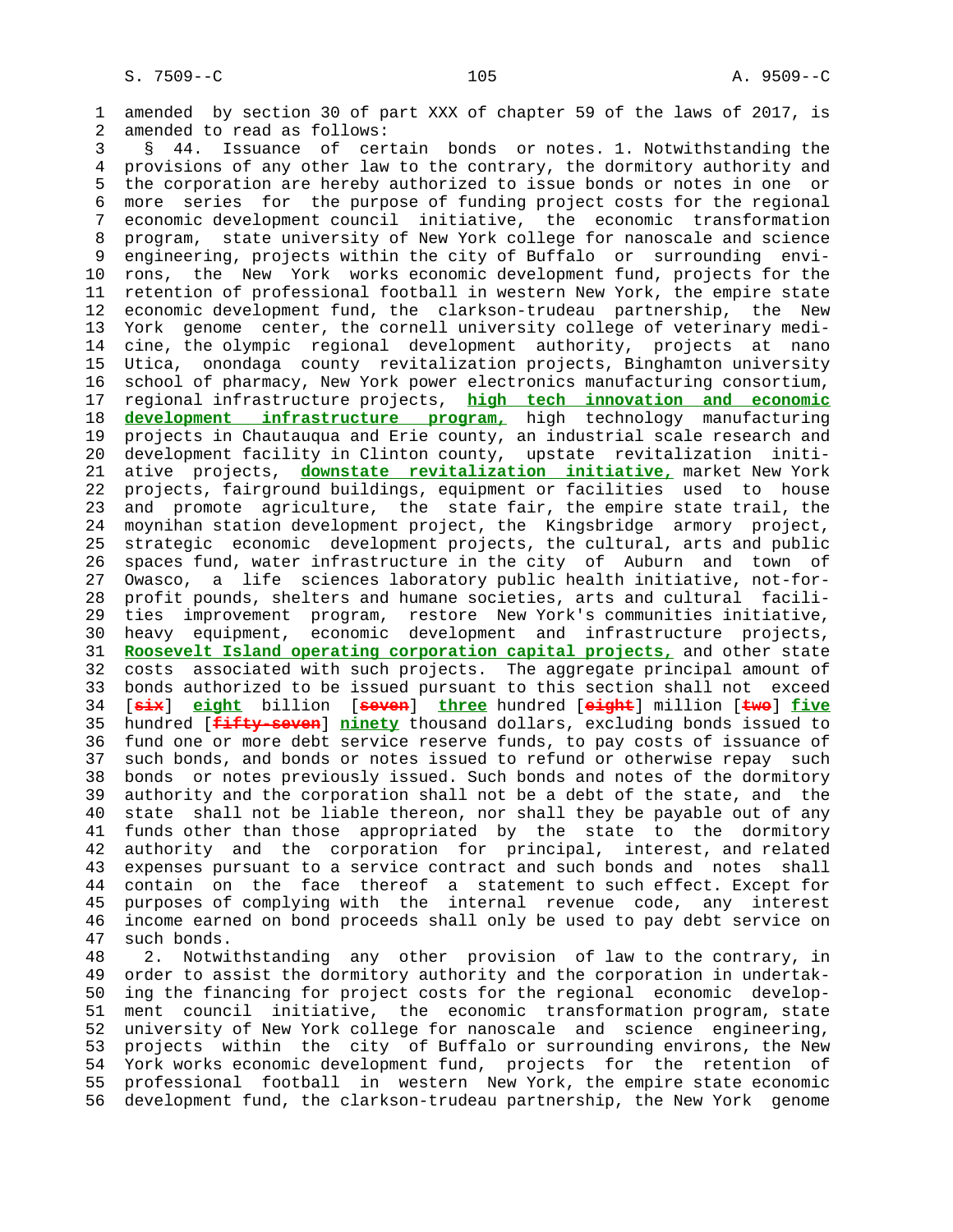1 center, the cornell university college of veterinary medicine, the olym- 2 pic regional development authority, projects at nano Utica, onondaga 3 county revitalization projects, Binghamton university school of pharma- 4 cy, New York power electronics manufacturing consortium, regional 5 infrastructure projects, **New York State Capital Assistance Program for** 6 **Transportation, infrastructure, and economic development, high tech** 7 **innovation and economic development infrastructure program,** high tech- 8 nology manufacturing projects in Chautauqua and Erie county, an indus trial scale research and development facility in Clinton county, upstate 10 revitalization initiative projects, **downstate revitalization initiative,** 11 market New York projects, fairground buildings, equipment or facilities 12 used to house and promote agriculture, the state fair, the empire state 13 trail, the moynihan station development project, the Kingsbridge armory 14 project, strategic economic development projects, the cultural, arts and 15 public spaces fund, water infrastructure in the city of Auburn and town 16 of Owasco, a life sciences laboratory public health initiative, not-for- 17 profit pounds, shelters and humane societies, arts and cultural facili- 18 ties improvement program, restore New York's communities initiative, 19 heavy equipment, economic development and infrastructure projects, 20 **Roosevelt Island operating corporation capital projects,** and other state 21 costs associated with such projects the director of the budget is hereby 22 authorized to enter into one or more service contracts with the dormito- 23 ry authority and the corporation, none of which shall exceed thirty 24 years in duration, upon such terms and conditions as the director of the 25 budget and the dormitory authority and the corporation agree, so as to 26 annually provide to the dormitory authority and the corporation, in the 27 aggregate, a sum not to exceed the principal, interest, and related 28 expenses required for such bonds and notes. Any service contract entered 29 into pursuant to this section shall provide that the obligation of the 30 state to pay the amount therein provided shall not constitute a debt of 31 the state within the meaning of any constitutional or statutory 32 provision and shall be deemed executory only to the extent of monies 33 available and that no liability shall be incurred by the state beyond 34 the monies available for such purpose, subject to annual appropriation 35 by the legislature. Any such contract or any payments made or to be made 36 thereunder may be assigned and pledged by the dormitory authority and 37 the corporation as security for its bonds and notes, as authorized by 38 this section.

 39 § 37-a. Subdivision (a) of section 1 of part X of chapter 59 of the 40 laws of 2004, authorizing the New York state urban development corpo- 41 ration and the dormitory authority of the state of New York to issue 42 bonds or notes, as amended by section 53 of part BB of chapter 58 of the 43 laws of 2011, is amended to read as follows:

 44 (a) Subject to the provisions of chapter 59 of the laws of 2000, but 45 notwithstanding any other provision of law to the contrary, the New York 46 State urban development corporation and the dormitory authority of the 47 state of New York are hereby authorized to issue bonds or notes in one 48 or more series in an aggregate principal amount not to exceed 49 [**\$243,325,000**] **\$293,325,000** excluding bonds issued to finance one or 50 more debt service reserve funds, to pay costs of issuance of such bonds, 51 and bonds or notes issued to refund or otherwise repay such bonds or 52 notes previously issued, for the purpose of financing projects cost of 53 the Empire Opportunity Fund; Rebuilding the Empire State Through Oppor- 54 tunities in Regional Economies (RESTORE) New York Program; and the 55 Community Capital Assistance Program authorized pursuant to Part T of 56 chapter 84 of the laws of 2002. Such bonds and notes of the corporation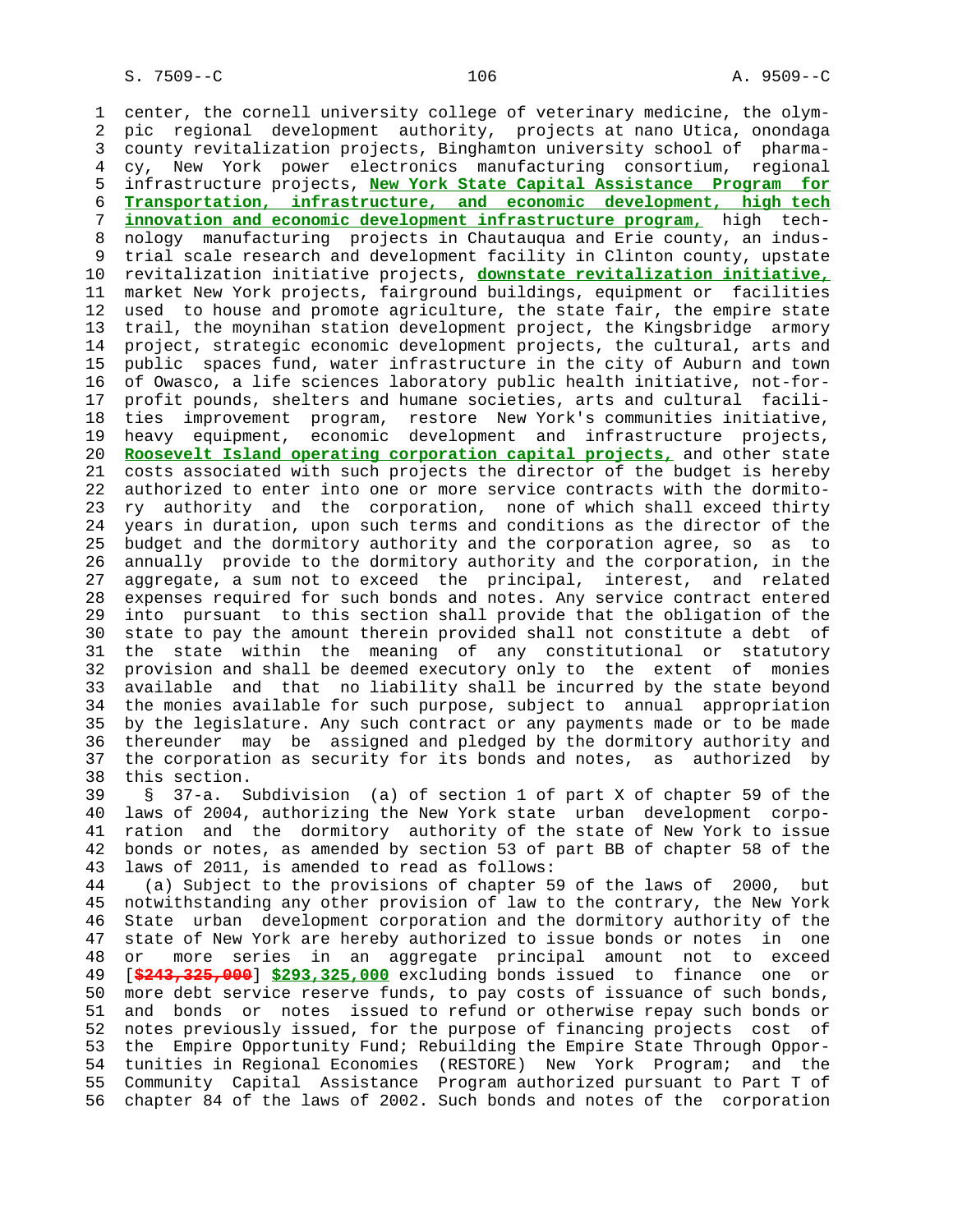1 or the dormitory authority shall not be a debt of the state, and the 2 state shall not be liable thereon, nor shall they be payable out of any 3 funds other than those appropriated by the state to the corporation or 4 the dormitory authority for debt service and related expenses pursuant 5 to any service contract executed pursuant to subdivision (b) of this 6 section and such bonds and notes shall contain on the face thereof a 7 statement to such effect. Except for purposes of complying with the 8 internal revenue code, any interest income earned on bond proceeds shall 9 only be used to pay debt service on such bonds. All of the provisions of 10 the New York state urban development corporation act and the dormitory 11 authority act relating to bonds and notes which are not inconsistent 12 with the provisions of this section shall apply to obligations author- 13 ized by this section, including but not limited to the power to estab- 14 lish adequate reserves therefor and to issue renewal notes or refunding 15 bonds thereof. The issuance of any bonds or notes hereunder shall 16 further be subject to the approval of the director of the division of 17 the budget.

 18 § 38. Subdivision 3 of section 1285-p of the public authorities law, 19 as amended by section 31 of part XXX of chapter 59 of the laws of 2017, 20 is amended to read as follows:

 21 3. The maximum amount of bonds that may be issued for the purpose of 22 financing environmental infrastructure projects authorized by this 23 section shall be [**four**] **five** billion [**nine**] **one** hundred [**fifty-one**] 24 **forty-seven** million [**seven**] **two** hundred sixty thousand dollars, exclu- 25 sive of bonds issued to fund any debt service reserve funds, pay costs 26 of issuance of such bonds, and bonds or notes issued to refund or other- 27 wise repay bonds or notes previously issued. Such bonds and notes of the 28 corporation shall not be a debt of the state, and the state shall not be 29 liable thereon, nor shall they be payable out of any funds other than 30 those appropriated by the state to the corporation for debt service and 31 related expenses pursuant to any service contracts executed pursuant to 32 subdivision one of this section, and such bonds and notes shall contain 33 on the face thereof a statement to such effect.

34 § 39. Intentionally omitted.

 35 § 40. Subdivision (a) of section 48 of part K of chapter 81 of the 36 laws of 2002, relating to providing for the administration of certain 37 funds and accounts related to the 2002-2003 budget, as amended by 38 section 33 of part XXX of chapter 59 of the laws of 2017, is amended to 39 read as follows:

 40 (a) Subject to the provisions of chapter 59 of the laws of 2000 but 41 notwithstanding the provisions of section 18 of the urban development 42 corporation act, the corporation is hereby authorized to issue bonds or 43 notes in one or more series in an aggregate principal amount not to 44 exceed [**\$250,000,000**] **\$253,000,000 two-hundred fifty-three million** 45 **dollars** excluding bonds issued to fund one or more debt service reserve 46 funds, to pay costs of issuance of such bonds, and bonds or notes issued 47 to refund or otherwise repay such bonds or notes previously issued, for 48 the purpose of financing capital costs related to homeland security and 49 training facilities for the division of state police, the division of 50 military and naval affairs, and any other state agency, including the 51 reimbursement of any disbursements made from the state capital projects 52 fund, and is hereby authorized to issue bonds or notes in one or more 53 series in an aggregate principal amount not to exceed [**\$654,800,000**] 54 **\$748,800,000, seven hundred forty-eight million eight hundred thousand** 55 **dollars**, excluding bonds issued to fund one or more debt service reserve 56 funds, to pay costs of issuance of such bonds, and bonds or notes issued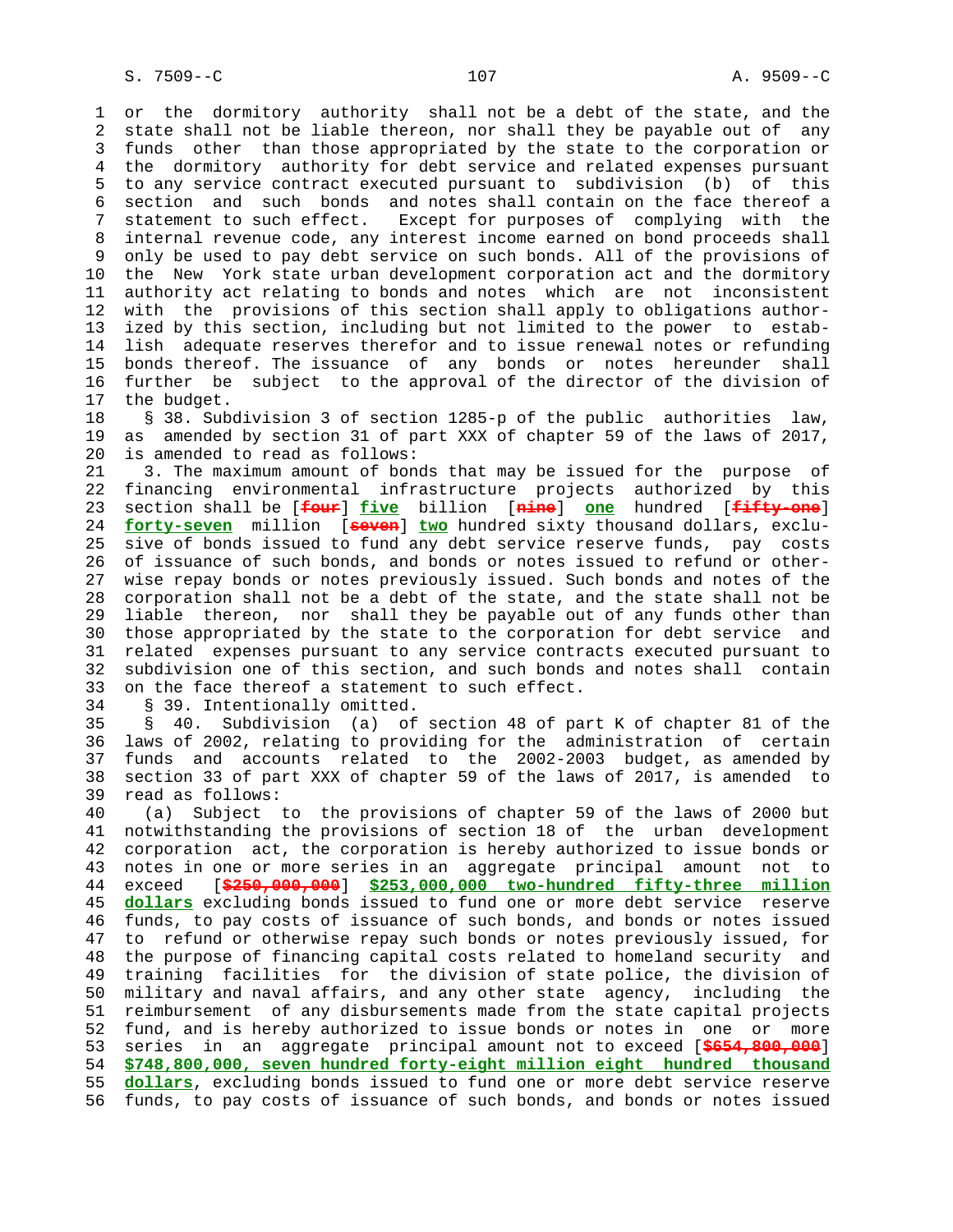1 to refund or otherwise repay such bonds or notes previously issued, for 2 the purpose of financing improvements to State office buildings and 3 other facilities located statewide, including the reimbursement of any 4 disbursements made from the state capital projects fund. Such bonds and 5 notes of the corporation shall not be a debt of the state, and the state 6 shall not be liable thereon, nor shall they be payable out of any funds 7 other than those appropriated by the state to the corporation for debt 8 service and related expenses pursuant to any service contracts executed<br>8 pursuant to subdivision (b) of this section, and such bonds and notes pursuant to subdivision (b) of this section, and such bonds and notes 10 shall contain on the face thereof a statement to such effect. 11 § 41. Subdivision 1 of section 386-b of the public authorities law, as 12 amended by section 34 of part XXX of chapter 59 of the laws of 2017, is 13 amended to read as follows: 14 1. Notwithstanding any other provision of law to the contrary, the 15 authority, the dormitory authority and the urban development corporation 16 are hereby authorized to issue bonds or notes in one or more series for 17 the purpose of financing peace bridge projects and capital costs of 18 state and local highways, parkways, bridges, the New York state thruway, 19 Indian reservation roads, and facilities, and transportation infrastruc- 20 ture projects including aviation projects, non-MTA mass transit 21 projects, and rail service preservation projects, including work appur- 22 tenant and ancillary thereto. The aggregate principal amount of bonds 23 authorized to be issued pursuant to this section shall not exceed four 24 billion [**three**] **five** hundred [**sixty-four**] million dollars 25 [**\$4,364,000,000**] **\$4,500,000,000**, excluding bonds issued to fund one or 26 more debt service reserve funds, to pay costs of issuance of such bonds, 27 and to refund or otherwise repay such bonds or notes previously issued. 28 Such bonds and notes of the authority, the dormitory authority and the 29 urban development corporation shall not be a debt of the state, and the 30 state shall not be liable thereon, nor shall they be payable out of any 31 funds other than those appropriated by the state to the authority, the 32 dormitory authority and the urban development corporation for principal, 33 interest, and related expenses pursuant to a service contract and such 34 bonds and notes shall contain on the face thereof a statement to such 35 effect. Except for purposes of complying with the internal revenue code, 36 any interest income earned on bond proceeds shall only be used to pay 37 debt service on such bonds. 38 § 42. Paragraph (c) of subdivision 19 of section 1680 of the public 39 authorities law, as amended by section 35 of part XXX of chapter 59 of 40 the laws of 2017, is amended to read as follows: 41 (c) Subject to the provisions of chapter fifty-nine of the laws of two 42 thousand, the dormitory authority shall not issue any bonds for state 43 university educational facilities purposes if the principal amount of 44 bonds to be issued when added to the aggregate principal amount of bonds 45 issued by the dormitory authority on and after July first, nineteen 46 hundred eighty-eight for state university educational facilities will 47 exceed [**twelve**] **thirteen** billion [**three**] **one** hundred [**forty-three**] 48 **seventy-eight** million **eight hundred sixty-four thousand** dollars 49 **\$13,178,864,000**; provided, however, that bonds issued or to be issued 50 shall be excluded from such limitation if: (1) such bonds are issued to 51 refund state university construction bonds and state university 52 construction notes previously issued by the housing finance agency; or 53 (2) such bonds are issued to refund bonds of the authority or other 54 obligations issued for state university educational facilities purposes 55 and the present value of the aggregate debt service on the refunding

56 bonds does not exceed the present value of the aggregate debt service on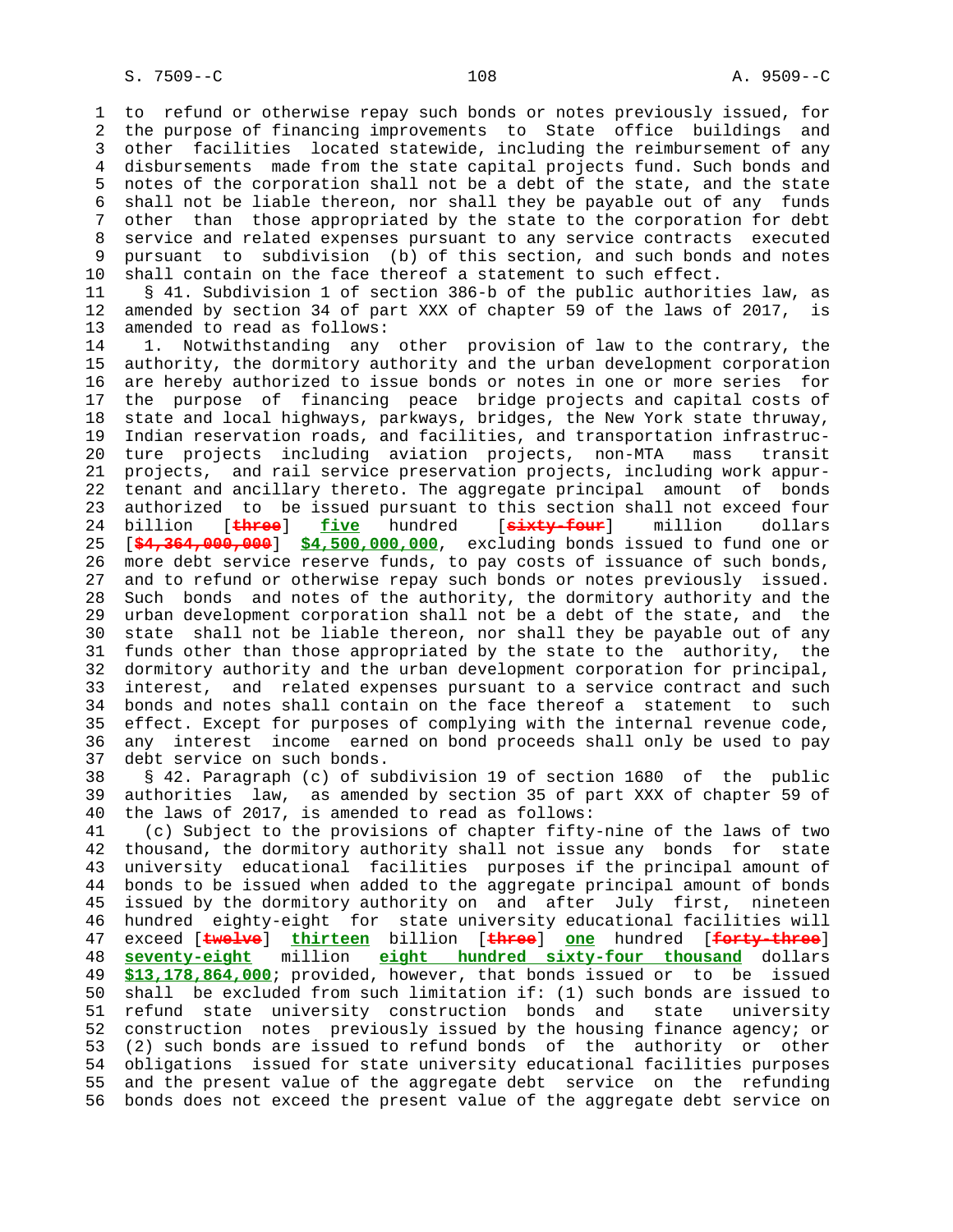1 the bonds refunded thereby; provided, further that upon certification by 2 the director of the budget that the issuance of refunding bonds or other 3 obligations issued between April first, nineteen hundred ninety-two and 4 March thirty-first, nineteen hundred ninety-three will generate long 5 term economic benefits to the state, as assessed on a present value 6 basis, such issuance will be deemed to have met the present value test 7 noted above. For purposes of this subdivision, the present value of the 8 aggregate debt service of the refunding bonds and the aggregate debt<br>9 service of the bonds refunded, shall be calculated by utilizing the true service of the bonds refunded, shall be calculated by utilizing the true 10 interest cost of the refunding bonds, which shall be that rate arrived 11 at by doubling the semi-annual interest rate (compounded semi-annually) 12 necessary to discount the debt service payments on the refunding bonds 13 from the payment dates thereof to the date of issue of the refunding 14 bonds to the purchase price of the refunding bonds, including interest 15 accrued thereon prior to the issuance thereof. The maturity of such 16 bonds, other than bonds issued to refund outstanding bonds, shall not 17 exceed the weighted average economic life, as certified by the state 18 university construction fund, of the facilities in connection with which 19 the bonds are issued, and in any case not later than the earlier of 20 thirty years or the expiration of the term of any lease, sublease or 21 other agreement relating thereto; provided that no note, including 22 renewals thereof, shall mature later than five years after the date of 23 issuance of such note. The legislature reserves the right to amend or 24 repeal such limit, and the state of New York, the dormitory authority, 25 the state university of New York, and the state university construction 26 fund are prohibited from covenanting or making any other agreements with 27 or for the benefit of bondholders which might in any way affect such 28 right.

 29 § 43. Paragraph (c) of subdivision 14 of section 1680 of the public 30 authorities law, as amended by section 36 of part XXX of chapter 59 of 31 the laws of 2017, is amended to read as follows:

 32 (c) Subject to the provisions of chapter fifty-nine of the laws of two 33 thousand, (i) the dormitory authority shall not deliver a series of 34 bonds for city university community college facilities, except to refund 35 or to be substituted for or in lieu of other bonds in relation to city 36 university community college facilities pursuant to a resolution of the 37 dormitory authority adopted before July first, nineteen hundred eighty- 38 five or any resolution supplemental thereto, if the principal amount of 39 bonds so to be issued when added to all principal amounts of bonds 40 previously issued by the dormitory authority for city university commu- 41 nity college facilities, except to refund or to be substituted in lieu 42 of other bonds in relation to city university community college facili- 43 ties will exceed the sum of four hundred twenty-five million dollars and 44 (ii) the dormitory authority shall not deliver a series of bonds issued 45 for city university facilities, including community college facilities, 46 pursuant to a resolution of the dormitory authority adopted on or after 47 July first, nineteen hundred eighty-five, except to refund or to be 48 substituted for or in lieu of other bonds in relation to city university 49 facilities and except for bonds issued pursuant to a resolution supple- 50 mental to a resolution of the dormitory authority adopted prior to July 51 first, nineteen hundred eighty-five, if the principal amount of bonds so 52 to be issued when added to the principal amount of bonds previously 53 issued pursuant to any such resolution, except bonds issued to refund or 54 to be substituted for or in lieu of other bonds in relation to city 55 university facilities, will exceed [**seven**] **eight** billion [**nine**] **three** 56 hundred [**eighty-one**] **fourteen** million [**nine**] **six** hundred [**sixty-eight**]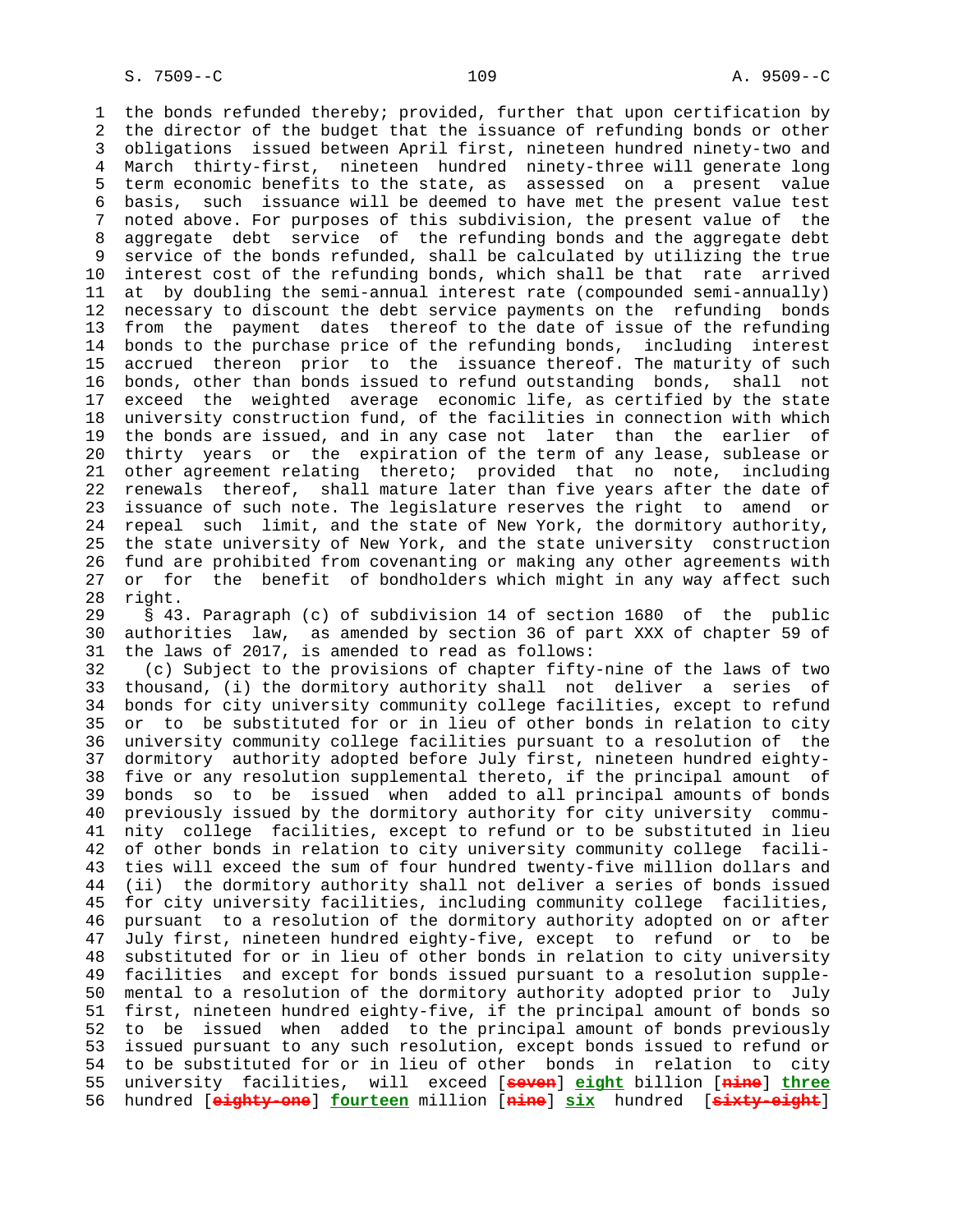1 **ninety-one** thousand dollars **\$8,314,691,000**. The legislature reserves 2 the right to amend or repeal such limit, and the state of New York, the 3 dormitory authority, the city university, and the fund are prohibited 4 from covenanting or making any other agreements with or for the benefit 5 of bondholders which might in any way affect such right.

 6 § 44. Subdivision 10-a of section 1680 of the public authorities law, 7 as amended by section 37 of part XXX of chapter 59 of the laws of 2017, 8 is amended to read as follows:

 9 10-a. Subject to the provisions of chapter fifty-nine of the laws of 10 two thousand, but notwithstanding any other provision of the law to the 11 contrary, the maximum amount of bonds and notes to be issued after March 12 thirty-first, two thousand two, on behalf of the state, in relation to 13 any locally sponsored community college, shall be nine hundred [**four-** 14 **teen**] **sixty-eight** million [**five**] **five** hundred [**ninety**] **forty-two** thou- 15 sand dollars **\$968,542,000**. Such amount shall be exclusive of bonds and 16 notes issued to fund any reserve fund or funds, costs of issuance and to 17 refund any outstanding bonds and notes, issued on behalf of the state, 18 relating to a locally sponsored community college.

 19 § 45. Subdivision 1 of section 17 of part D of chapter 389 of the laws 20 of 1997, relating to the financing of the correctional facilities 21 improvement fund and the youth facility improvement fund, as amended by 22 section 38 of part XXX of chapter 59 of the laws of 2017, is amended to 23 read as follows:

 24 1. Subject to the provisions of chapter 59 of the laws of 2000, but 25 notwithstanding the provisions of section 18 of section 1 of chapter 174 26 of the laws of 1968, the New York state urban development corporation is 27 hereby authorized to issue bonds, notes and other obligations in an 28 aggregate principal amount not to exceed [**six**] **seven** hundred [**eighty-** 29 **two**] **sixty-nine** million [**nine**] **six** hundred fifteen thousand dollars 30 [**(\$682,915,000)**] **(\$769,615,000)**, which authorization increases the 31 aggregate principal amount of bonds, notes and other obligations author- 32 ized by section 40 of chapter 309 of the laws of 1996, and shall include 33 all bonds, notes and other obligations issued pursuant to chapter 211 of 34 the laws of 1990, as amended or supplemented. The proceeds of such 35 bonds, notes or other obligations shall be paid to the state, for depos- 36 it in the youth facilities improvement fund, to pay for all or any 37 portion of the amount or amounts paid by the state from appropriations 38 or reappropriations made to the office of children and family services 39 from the youth facilities improvement fund for capital projects. The 40 aggregate amount of bonds, notes and other obligations authorized to be 41 issued pursuant to this section shall exclude bonds, notes or other 42 obligations issued to refund or otherwise repay bonds, notes or other 43 obligations theretofore issued, the proceeds of which were paid to the 44 state for all or a portion of the amounts expended by the state from 45 appropriations or reappropriations made to the office of children and 46 family services; provided, however, that upon any such refunding or 47 repayment the total aggregate principal amount of outstanding bonds, 48 notes or other obligations may be greater than [**six**] **seven** hundred 49 [**eighty-two**] **sixty-nine** million [**nine**] **six** hundred fifteen thousand 50 dollars [**(\$682,915,000)**] **(\$769,615,000)**, only if the present value of 51 the aggregate debt service of the refunding or repayment bonds, notes or 52 other obligations to be issued shall not exceed the present value of the 53 aggregate debt service of the bonds, notes or other obligations so to be 54 refunded or repaid. For the purposes hereof, the present value of the 55 aggregate debt service of the refunding or repayment bonds, notes or 56 other obligations and of the aggregate debt service of the bonds, notes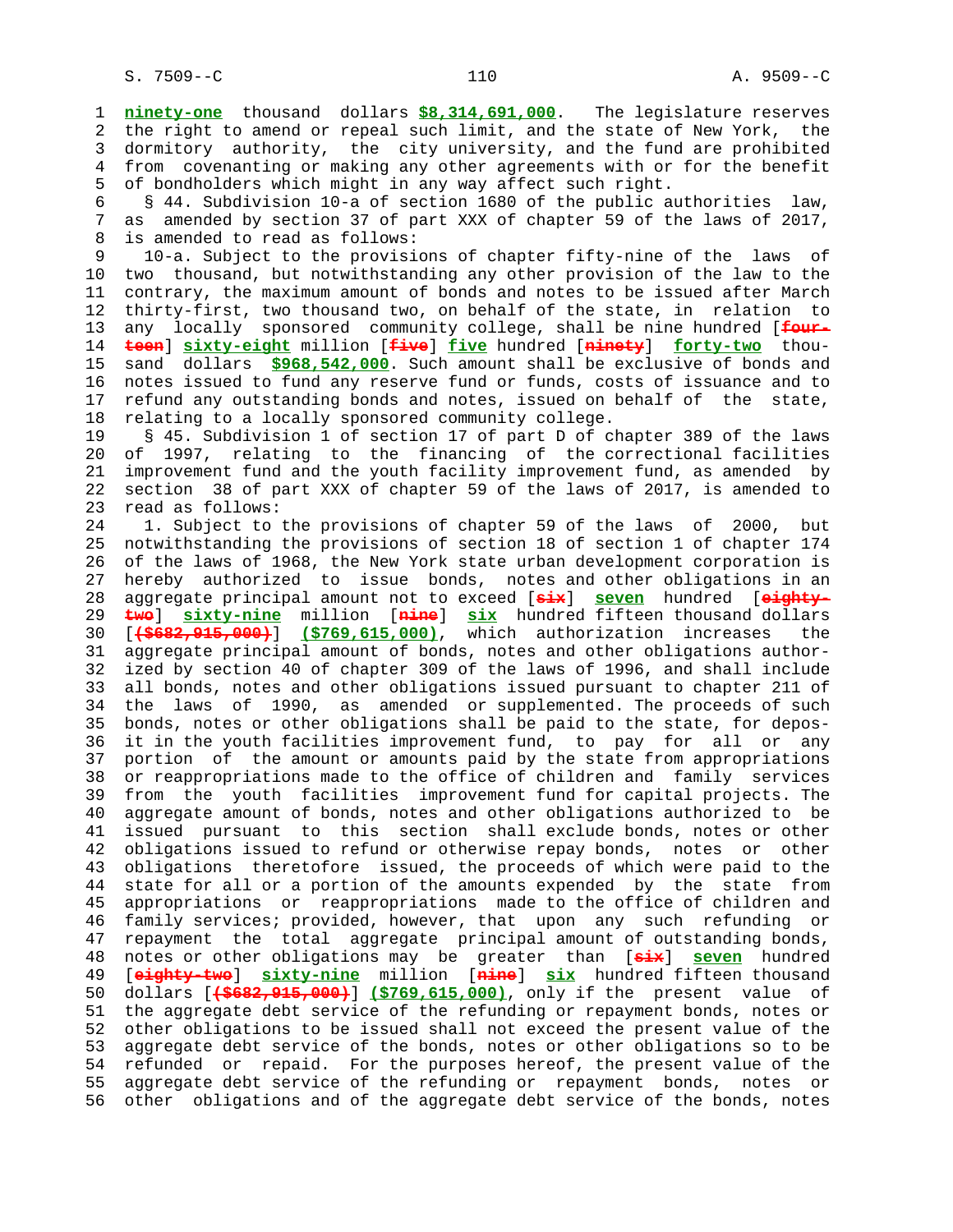1 or other obligations so refunded or repaid, shall be calculated by 2 utilizing the effective interest rate of the refunding or repayment 3 bonds, notes or other obligations, which shall be that rate arrived at 4 by doubling the semi-annual interest rate (compounded semi-annually) 5 necessary to discount the debt service payments on the refunding or 6 repayment bonds, notes or other obligations from the payment dates ther- 7 eof to the date of issue of the refunding or repayment bonds, notes or 8 other obligations and to the price bid including estimated accrued interest or proceeds received by the corporation including estimated 10 accrued interest from the sale thereof.

 11 § 46. Paragraph b of subdivision 2 of section 9-a of section 1 of 12 chapter 392 of the laws of 1973, constituting the New York state medical 13 care facilities finance agency act, as amended by section 39 of part XXX 14 of chapter 59 of the laws of 2017, is amended to read as follows:

 15 b. The agency shall have power and is hereby authorized from time to 16 time to issue negotiable bonds and notes in conformity with applicable 17 provisions of the uniform commercial code in such principal amount as, 18 in the opinion of the agency, shall be necessary, after taking into 19 account other moneys which may be available for the purpose, to provide 20 sufficient funds to the facilities development corporation, or any 21 successor agency, for the financing or refinancing of or for the design, 22 construction, acquisition, reconstruction, rehabilitation or improvement 23 of mental health services facilities pursuant to paragraph a of this 24 subdivision, the payment of interest on mental health services improve- 25 ment bonds and mental health services improvement notes issued for such 26 purposes, the establishment of reserves to secure such bonds and notes, 27 the cost or premium of bond insurance or the costs of any financial 28 mechanisms which may be used to reduce the debt service that would be 29 payable by the agency on its mental health services facilities improve- 30 ment bonds and notes and all other expenditures of the agency incident 31 to and necessary or convenient to providing the facilities development 32 corporation, or any successor agency, with funds for the financing or 33 refinancing of or for any such design, construction, acquisition, recon- 34 struction, rehabilitation or improvement and for the refunding of mental 35 hygiene improvement bonds issued pursuant to section 47-b of the private 36 housing finance law; provided, however, that the agency shall not issue 37 mental health services facilities improvement bonds and mental health 38 services facilities improvement notes in an aggregate principal amount 39 exceeding eight billion [**three**] **seven** hundred [**ninety-two**] **seventy-eight** 40 **million** [**eight**] **seven** hundred [**fifteen**] **eleven** thousand dollars, exclud- 41 ing mental health services facilities improvement bonds and mental 42 health services facilities improvement notes issued to refund outstand- 43 ing mental health services facilities improvement bonds and mental 44 health services facilities improvement notes; provided, however, that 45 upon any such refunding or repayment of mental health services facili- 46 ties improvement bonds and/or mental health services facilities improve- 47 ment notes the total aggregate principal amount of outstanding mental 48 health services facilities improvement bonds and mental health facili- 49 ties improvement notes may be greater than eight billion [**three**] **seven** 50 hundred [**ninety-two**] **seventy-eight million** [**eight**] **seven** hundred 51 [**fifteen**] **eleven** thousand dollars **\$8,778,711,000** only if, except as 52 hereinafter provided with respect to mental health services facilities 53 bonds and mental health services facilities notes issued to refund 54 mental hygiene improvement bonds authorized to be issued pursuant to the 55 provisions of section 47-b of the private housing finance law, the pres- 56 ent value of the aggregate debt service of the refunding or repayment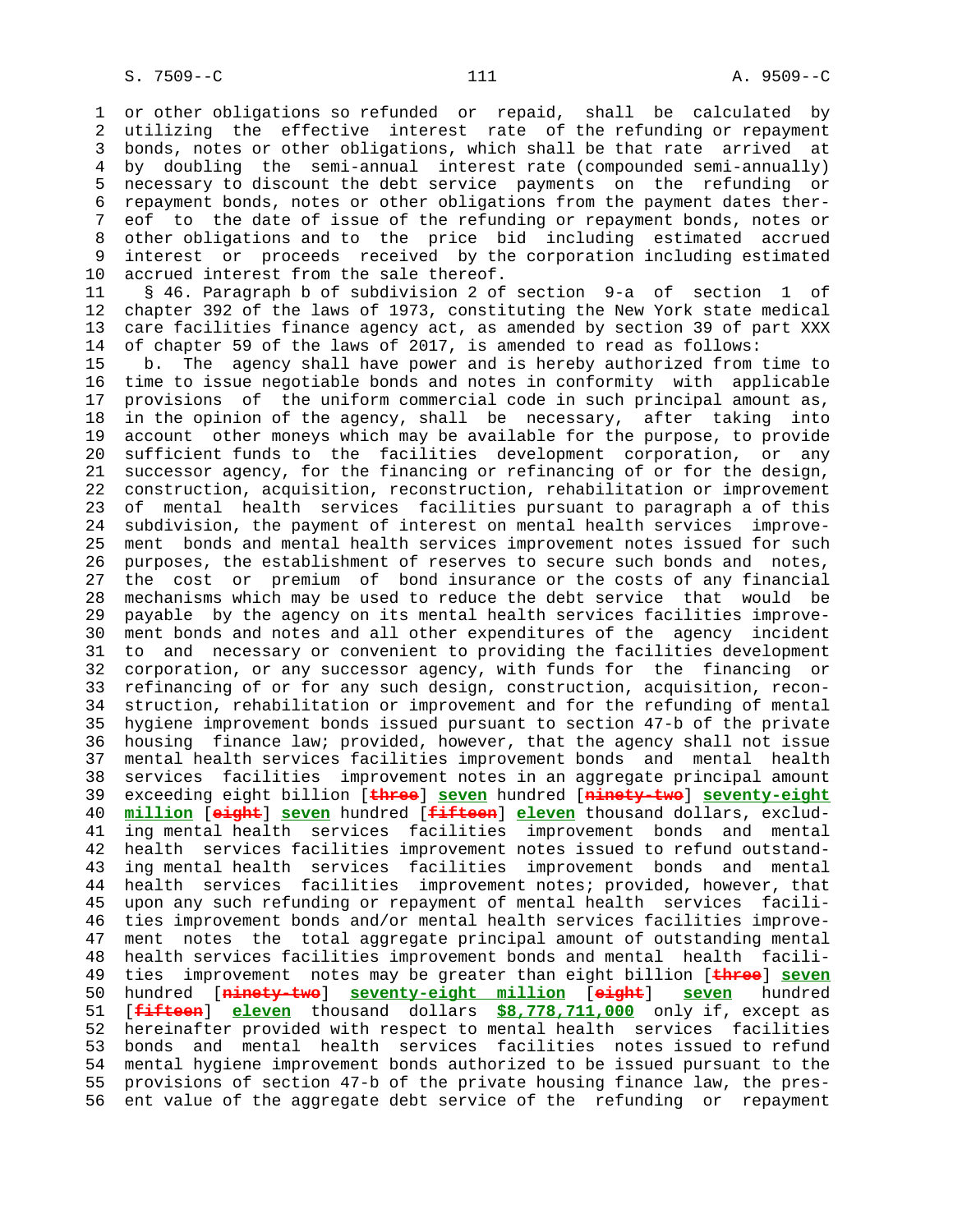1 bonds to be issued shall not exceed the present value of the aggregate 2 debt service of the bonds to be refunded or repaid. For purposes hereof, 3 the present values of the aggregate debt service of the refunding or 4 repayment bonds, notes or other obligations and of the aggregate debt 5 service of the bonds, notes or other obligations so refunded or repaid, 6 shall be calculated by utilizing the effective interest rate of the 7 refunding or repayment bonds, notes or other obligations, which shall be 8 that rate arrived at by doubling the semi-annual interest rate 9 (compounded semi-annually) necessary to discount the debt service 10 payments on the refunding or repayment bonds, notes or other obligations 11 from the payment dates thereof to the date of issue of the refunding or 12 repayment bonds, notes or other obligations and to the price bid includ- 13 ing estimated accrued interest or proceeds received by the authority 14 including estimated accrued interest from the sale thereof. Such bonds, 15 other than bonds issued to refund outstanding bonds, shall be scheduled 16 to mature over a term not to exceed the average useful life, as certi- 17 fied by the facilities development corporation, of the projects for 18 which the bonds are issued, and in any case shall not exceed thirty 19 years and the maximum maturity of notes or any renewals thereof shall 20 not exceed five years from the date of the original issue of such notes. 21 Notwithstanding the provisions of this section, the agency shall have 22 the power and is hereby authorized to issue mental health services 23 facilities improvement bonds and/or mental health services facilities 24 improvement notes to refund outstanding mental hygiene improvement bonds 25 authorized to be issued pursuant to the provisions of section 47-b of 26 the private housing finance law and the amount of bonds issued or 27 outstanding for such purposes shall not be included for purposes of 28 determining the amount of bonds issued pursuant to this section. The 29 director of the budget shall allocate the aggregate principal authorized 30 to be issued by the agency among the office of mental health, office for 31 people with developmental disabilities, and the office of alcoholism and 32 substance abuse services, in consultation with their respective commis- 33 sioners to finance bondable appropriations previously approved by the 34 legislature.

 35 § 47. Subdivision 1 of section 1680-r of the public authorities law, 36 as amended by section 41 of part XXX of chapter 59 of the laws of 2017, 37 is amended to read as follows:

 38 1. Notwithstanding the provisions of any other law to the contrary, 39 the dormitory authority and the urban development corporation are hereby 40 authorized to issue bonds or notes in one or more series for the purpose 41 of funding project costs for the capital restructuring financing program 42 for health care and related facilities licensed pursuant to the public 43 health law or the mental hygiene law and other state costs associated 44 with such capital projects, the health care facility transformation 45 programs, and the essential health care provider program. The aggregate 46 principal amount of bonds authorized to be issued pursuant to this 47 section shall not exceed [**two**] **three** billion [**seven hundred million**] 48 **fifty million** dollars, excluding bonds issued to fund one or more debt 49 service reserve funds, to pay costs of issuance of such bonds, and bonds 50 or notes issued to refund or otherwise repay such bonds or notes previ- 51 ously issued. Such bonds and notes of the dormitory authority and the 52 urban development corporation shall not be a debt of the state, and the 53 state shall not be liable thereon, nor shall they be payable out of any 54 funds other than those appropriated by the state to the dormitory 55 authority and the urban development corporation for principal, interest, 56 and related expenses pursuant to a service contract and such bonds and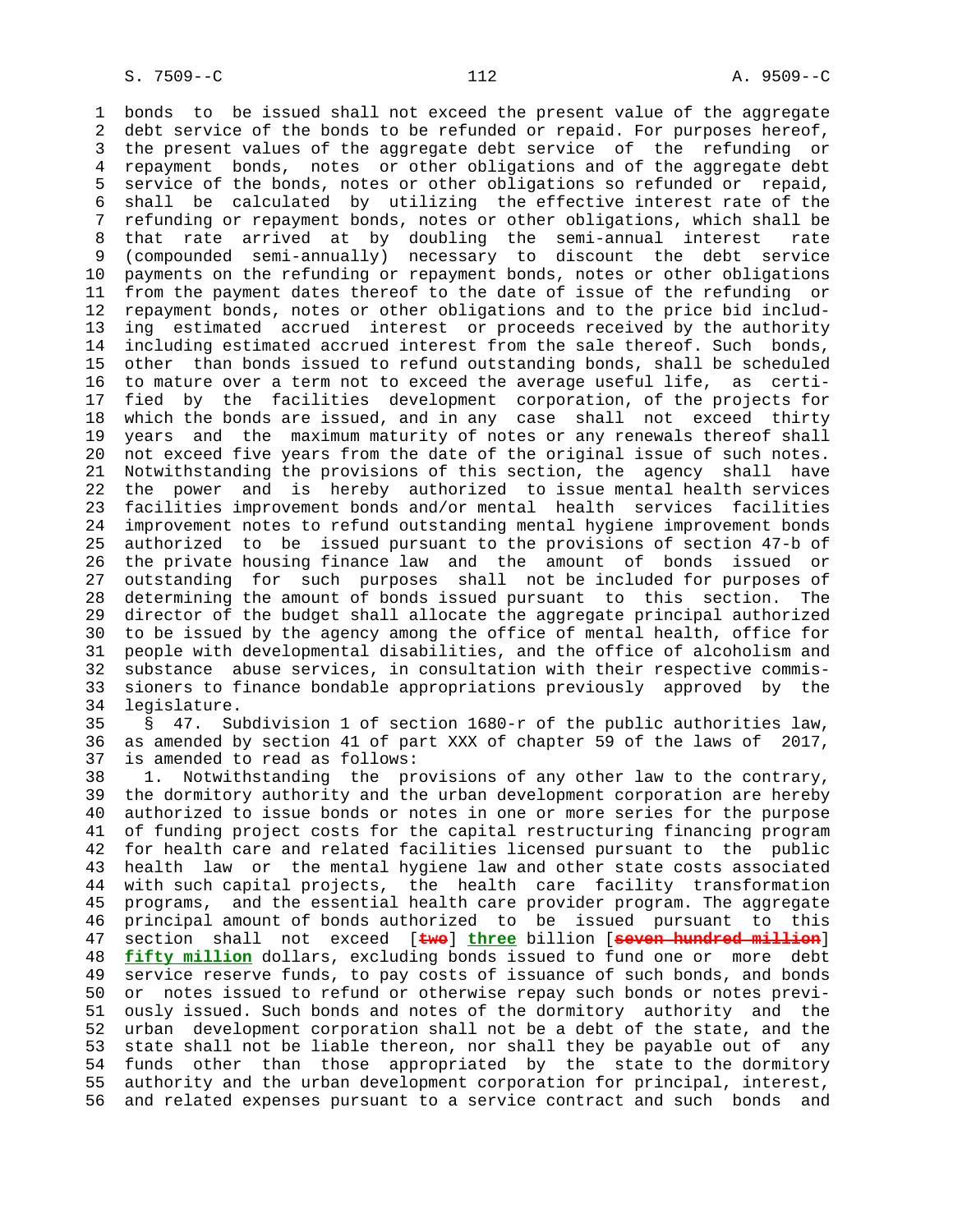1 notes shall contain on the face thereof a statement to such effect. 2 Except for purposes of complying with the internal revenue code, any 3 interest income earned on bond proceeds shall only be used to pay debt 4 service on such bonds.

5 § 48. Intentionally omitted.

 6 § 49. Subdivision (a) of section 28 of part Y of chapter 61 of the 7 laws of 2005, relating to providing for the administration of certain 8 funds and accounts related to the 2005-2006 budget, as amended by<br>9 section 42-a of part XXX of chapter 59 of the laws of 2017, is amended 9 section 42-a of part XXX of chapter 59 of the laws of 2017, is amended 10 to read as follows:

 11 (a) Subject to the provisions of chapter 59 of the laws of 2000, but 12 notwithstanding any provisions of law to the contrary, one or more 13 authorized issuers as defined by section 68-a of the state finance law 14 are hereby authorized to issue bonds or notes in one or more series in 15 an aggregate principal amount not to exceed [**\$47,000,000**] **\$67,000,000**, 16 **sixty-seven million dollars** excluding bonds issued to finance one or 17 more debt service reserve funds, to pay costs of issuance of such bonds, 18 and bonds or notes issued to refund or otherwise repay such bonds or 19 notes previously issued, for the purpose of financing capital projects 20 for public protection facilities in the Division of Military and Naval 21 Affairs, debt service and leases; and to reimburse the state general 22 fund for disbursements made therefor. Such bonds and notes of such 23 authorized issuer shall not be a debt of the state, and the state shall 24 not be liable thereon, nor shall they be payable out of any funds other 25 than those appropriated by the state to such authorized issuer for debt 26 service and related expenses pursuant to any service contract executed 27 pursuant to subdivision (b) of this section and such bonds and notes 28 shall contain on the face thereof a statement to such effect. Except for 29 purposes of complying with the internal revenue code, any interest 30 income earned on bond proceeds shall only be used to pay debt service on 31 such bonds.

 32 § 50. Subdivision 1 of section 49 of section 1 of chapter 174 of the 33 laws of 1968, constituting the New York state urban development corpo- 34 ration act, as amended by section 42-b of part XXX of chapter 59 of the 35 laws of 2017, is amended to read as follows:

 36 1. Notwithstanding the provisions of any other law to the contrary, 37 the dormitory authority and the corporation are hereby authorized to 38 issue bonds or notes in one or more series for the purpose of funding 39 project costs for the state and municipal facilities program and other 40 state costs associated with such capital projects. The aggregate princi- 41 pal amount of bonds authorized to be issued pursuant to this section 42 shall not exceed [**one**] **two** billion [**nine**] **three** hundred [**twenty-five**] 43 **twenty-three** million **five hundred thousand** dollars, excluding bonds 44 issued to fund one or more debt service reserve funds, to pay costs of 45 issuance of such bonds, and bonds or notes issued to refund or otherwise 46 repay such bonds or notes previously issued. Such bonds and notes of the 47 dormitory authority and the corporation shall not be a debt of the 48 state, and the state shall not be liable thereon, nor shall they be 49 payable out of any funds other than those appropriated by the state to 50 the dormitory authority and the corporation for principal, interest, and 51 related expenses pursuant to a service contract and such bonds and notes 52 shall contain on the face thereof a statement to such effect. Except for 53 purposes of complying with the internal revenue code, any interest 54 income earned on bond proceeds shall only be used to pay debt service on 55 such bonds.

56 § 51. Intentionally omitted.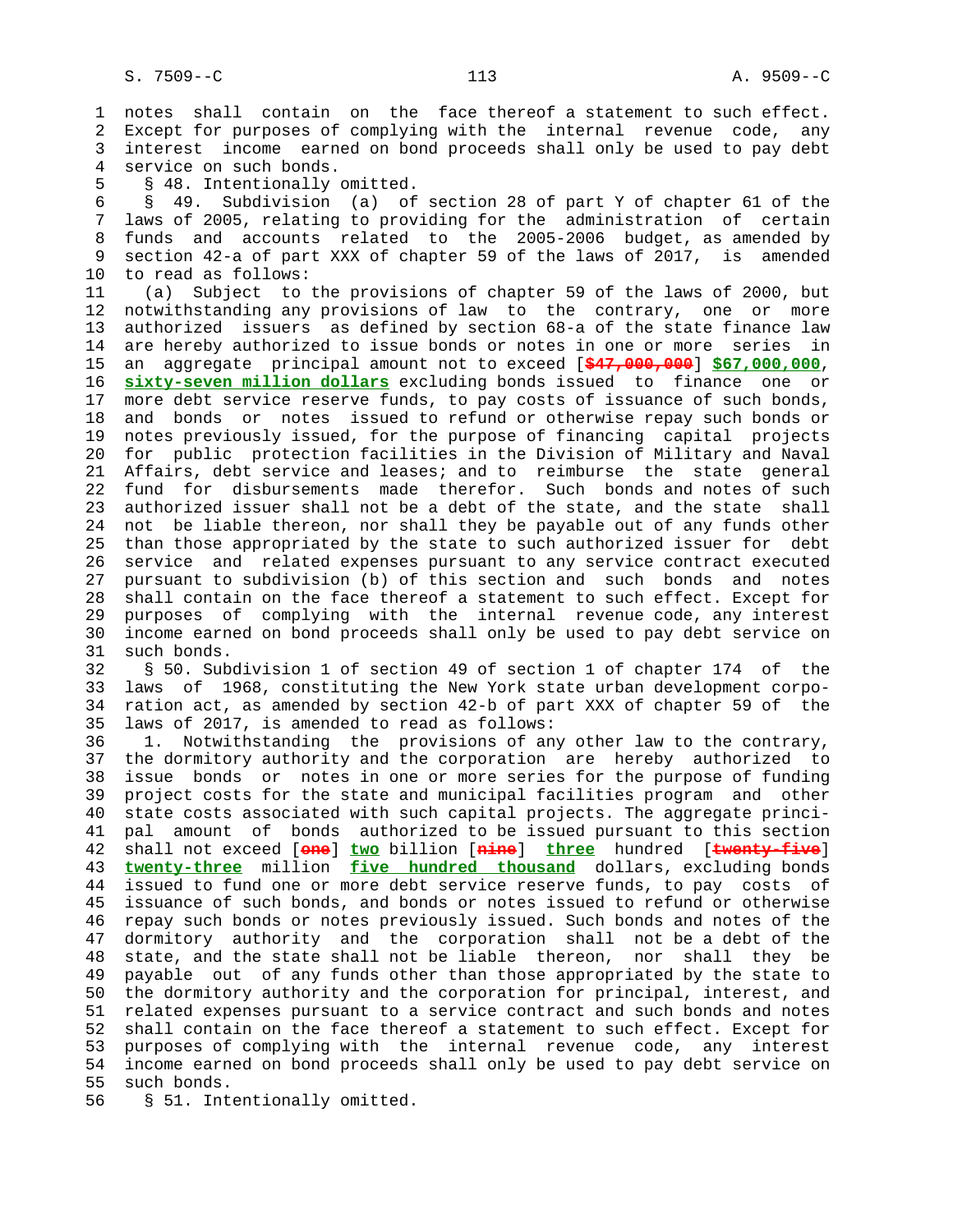1 § 52. Intentionally omitted. 2 § 53. Intentionally omitted. 3 § 54. Intentionally omitted. 4 § 55. Intentionally omitted. 5 § 56. Intentionally omitted. 6 § 57. Intentionally omitted. 7 § 58. Section 55 of chapter 59 of the laws of 2017 relating to provid- 8 ing for the administration of certain funds and accounts related to the<br>9 2017-18 budget and authorizing certain payments and transfers, is 9 2017-18 budget and authorizing certain payments and transfers, is 10 amended to read as follows: 11 § 55. This act shall take effect immediately and shall be deemed to 12 have been in full force and effect on and after April 1, 2017; provided, 13 however, that the provisions of sections one, two, three, four, five, 14 six, seven, eight, thirteen, fourteen, fifteen, sixteen, seventeen, 15 eighteen, nineteen, twenty, [**twenty-one,**] twenty-two, twenty-two-e and 16 twenty-two-f of this act shall expire March 31, 2018 when upon such date 17 the provisions of such sections shall be deemed repealed; and provided, 18 further, that section twenty-two-c of this act shall expire March 31,<br>19 2021. 19 2021. 20 § 59. Paragraph (b) of subdivision 3 and clause (B) of subparagraph 21 (iii) of paragraph (j) of subdivision 4 of section 1 of part D of chap- 22 ter 63 of the laws of 2005, relating to the composition and responsibil- 23 ities of the New York state higher education capital matching grant 24 board, as amended by section 45 of part UU of chapter 54 of the laws of 25 2016, are amended to read as follows: 26 (b) Within amounts appropriated therefor, the board is hereby author- 27 ized and directed to award matching capital grants totaling [**240**] **two** 28 **hundred seventy** million dollars. Each college shall be eligible for a 29 grant award amount as determined by the calculations pursuant to subdi- 30 vision five of this section. In addition, such colleges shall be eligi- 31 ble to compete for additional funds pursuant to paragraph (h) of subdi- 32 vision four of this section. 33 (B) The dormitory authority shall not issue any bonds or notes in an 34 amount in excess of [**240**] **two hundred seventy** million dollars for the 35 purposes of this section; excluding bonds or notes issued to fund one or 36 more debt service reserve funds, to pay costs of issuance of such bonds, 37 and bonds or notes issued to refund or otherwise repay such bonds or 38 notes previously issued. Except for purposes of complying with the 39 internal revenue code, any interest on bond proceeds shall only be used 40 to pay debt service on such bonds. 41 § 60. Subdivision 1 of section 1680-n of the public authorities law, 42 as added by section 46 of part T of chapter 57 of the laws of 2007, is 43 amended to read as follows: 44 1. Notwithstanding the provisions of any other law to the contrary, 45 the authority and the urban development corporation are hereby author- 46 ized to issue bonds or notes in one or more series for the purpose of 47 funding project costs for the acquisition of state buildings and other 48 facilities. The aggregate principal amount of bonds authorized to be 49 issued pursuant to this section shall not exceed one hundred [**forty**] 50 **sixty-five** million dollars, excluding bonds issued to fund one or more 51 debt service reserve funds, to pay costs of issuance of such bonds, and 52 bonds or notes issued to refund or otherwise repay such bonds or notes 53 previously issued. Such bonds and notes of the authority and the urban 54 development corporation shall not be a debt of the state, and the state 55 shall not be liable thereon, nor shall they be payable out of any funds

56 other than those appropriated by the state to the authority and the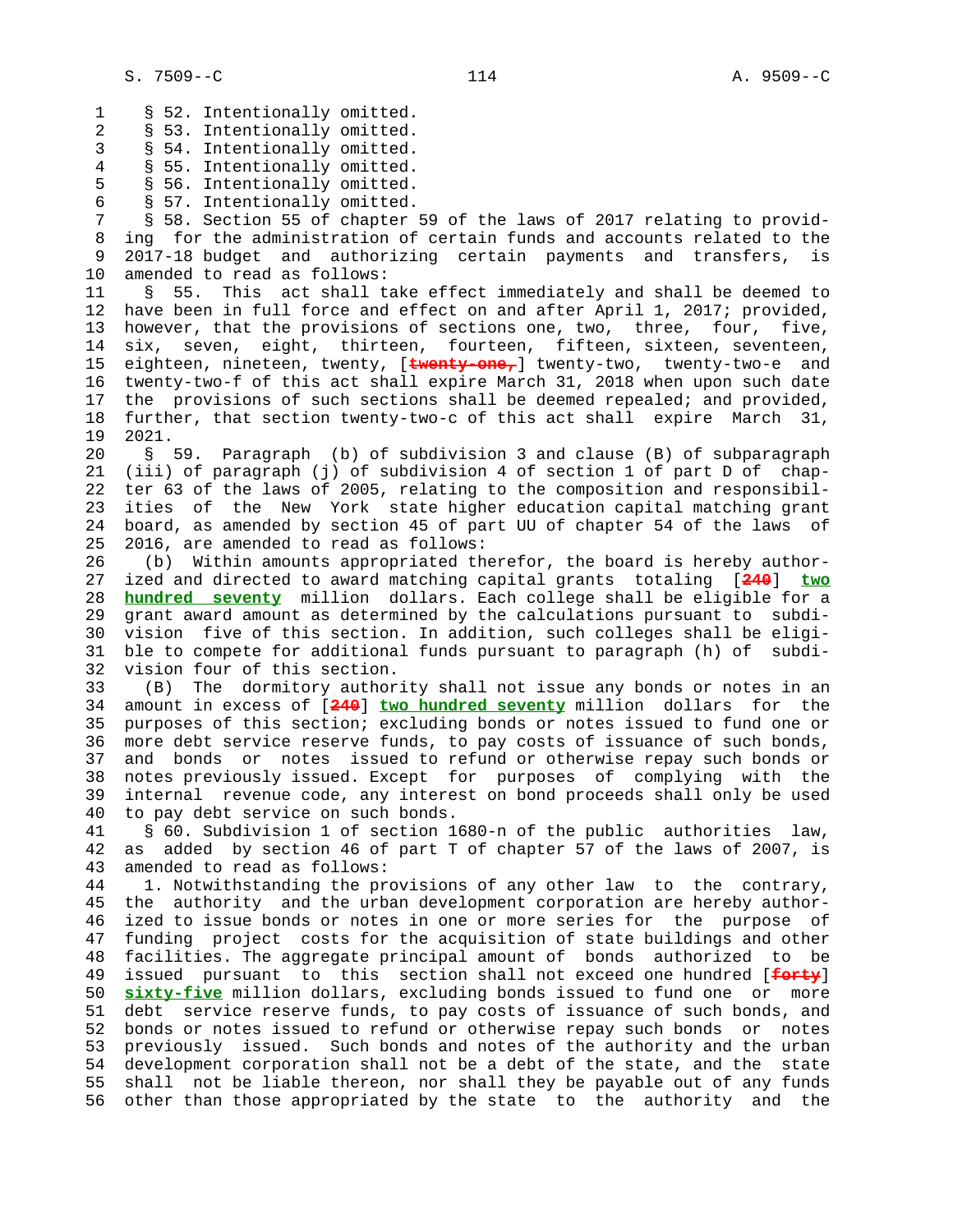1 urban development corporation for principal, interest, and related 2 expenses pursuant to a service contract and such bonds and notes shall 3 contain on the face thereof a statement to such effect. Except for 4 purposes of complying with the internal revenue code, any interest 5 income earned on bond proceeds shall only be used to pay debt service on 6 such bonds.

 7 § 61. Subdivision 1 of section 386-a of the public authorities law, as 8 amended by section 46 of part I of chapter 60 of the laws of 2015, is<br>9 amended to read as follows: amended to read as follows:

 10 1. Notwithstanding any other provision of law to the contrary, the 11 authority, the dormitory authority and the urban development corporation 12 are hereby authorized to issue bonds or notes in one or more series for 13 the purpose of assisting the metropolitan transportation authority in 14 the financing of transportation facilities as defined in subdivision 15 seventeen of section twelve hundred sixty-one of this chapter. The 16 aggregate principal amount of bonds authorized to be issued pursuant to 17 this section shall not exceed one billion [**five**] **six** hundred [**twenty**] 18 **ninety-four** million dollars [**(\$1,520,000,000)**] **\$1,694,000,000**, excluding 19 bonds issued to fund one or more debt service reserve funds, to pay 20 costs of issuance of such bonds, and to refund or otherwise repay such 21 bonds or notes previously issued. Such bonds and notes of the authority, 22 the dormitory authority and the urban development corporation shall not 23 be a debt of the state, and the state shall not be liable thereon, nor 24 shall they be payable out of any funds other than those appropriated by 25 the state to the authority, the dormitory authority and the urban devel- 26 opment corporation for principal, interest, and related expenses pursu- 27 ant to a service contract and such bonds and notes shall contain on the 28 face thereof a statement to such effect. Except for purposes of comply- 29 ing with the internal revenue code, any interest income earned on bond 30 proceeds shall only be used to pay debt service on such bonds.

 31 § 62. Subdivision 1 of section 1680-k of the public authorities law, 32 as added by section 5 of part J-1 of chapter 109 of the laws of 2006, is 33 amended to read as follows:

 34 1. Subject to the provisions of chapter fifty-nine of the laws of two 35 thousand, but notwithstanding any provisions of law to the contrary, the 36 dormitory authority is hereby authorized to issue bonds or notes in one 37 or more series in an aggregate principal amount not to exceed forty 38 million **seven hundred fifteen thousand** dollars excluding bonds issued to 39 finance one or more debt service reserve funds, to pay costs of issuance 40 of such bonds, and bonds or notes issued to refund or otherwise repay 41 such bonds or notes previously issued, for the purpose of financing the 42 construction of the New York state agriculture and markets food labora- 43 tory. Eligible project costs may include, but not be limited to the cost 44 of design, financing, site investigations, site acquisition and prepara- 45 tion, demolition, construction, rehabilitation, acquisition of machinery 46 and equipment, and infrastructure improvements. Such bonds and notes of 47 such authorized issuers shall not be a debt of the state, and the state 48 shall not be liable thereon, nor shall they be payable out of any funds 49 other than those appropriated by the state to such authorized issuers 50 for debt service and related expenses pursuant to any service contract 51 executed pursuant to subdivision two of this section and such bonds and 52 notes shall contain on the face thereof a statement to such effect. 53 Except for purposes of complying with the internal revenue code, any 54 interest income earned on bond proceeds shall only be used to pay debt 55 service on such bonds.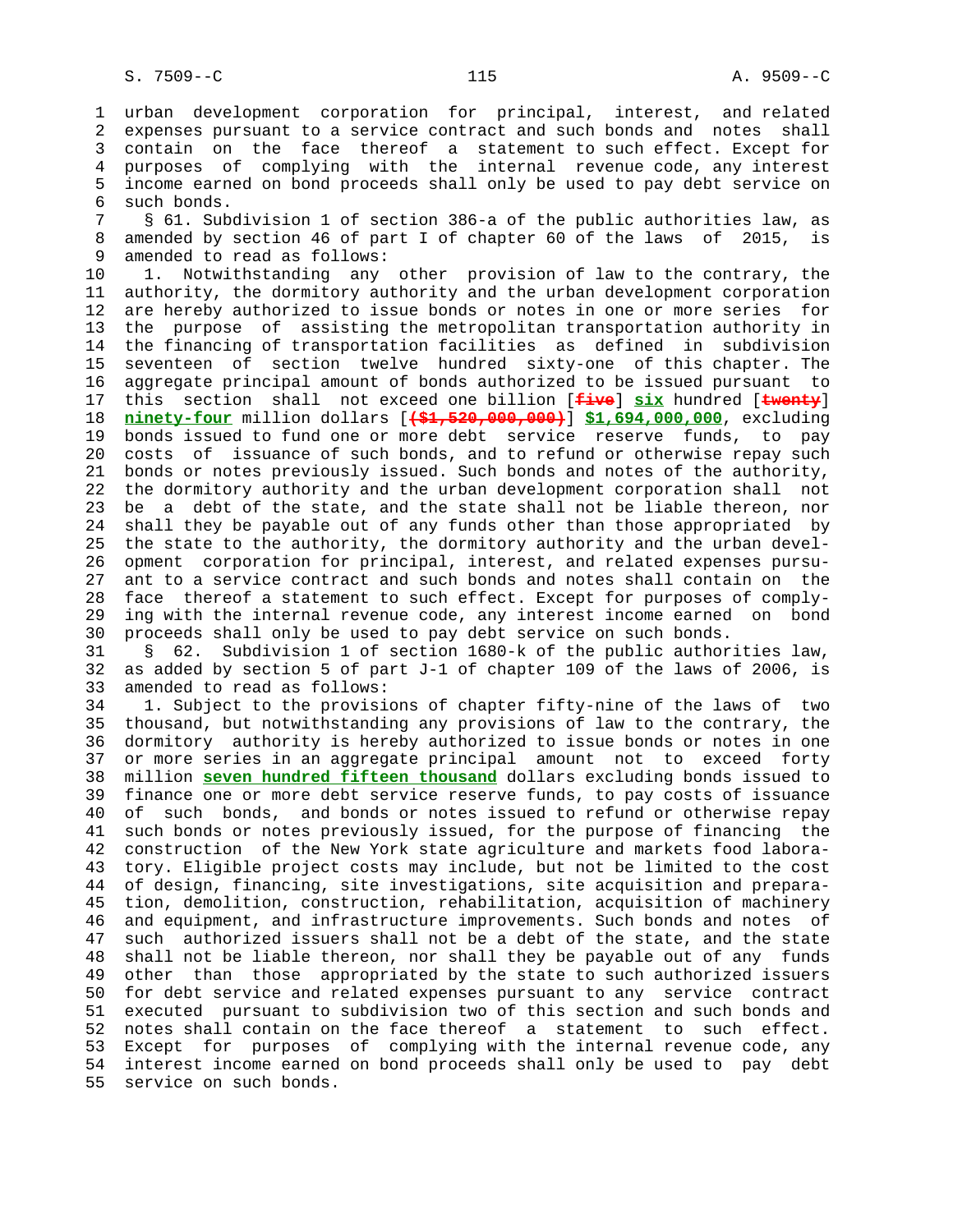1 § 63. Subdivision 13-d of section 5 of section 1 of chapter 359 of the 2 laws of 1968, constituting the facilities development corporation act, 3 as amended by chapter 166 of the laws of 1991, is amended to read as 4 follows:

 5 13-d. **1.** Subject to the terms and conditions of any lease, sublease, 6 loan or other financing agreement with the medical care facilities 7 finance agency in accordance with subdivision 13-c of this section, to 8 make loans to voluntary agencies for the purpose of financing or refi nancing the design, construction, acquisition, reconstruction, rehabili- 10 tation and improvement of mental hygiene facilities owned or leased by 11 such voluntary agencies provided, however, that with respect to such 12 facilities which are leased by a voluntary agency, the term of repayment 13 of such loan shall not exceed the term of such lease including any 14 option to renew such lease. Notwithstanding any other provisions of law, 15 such loans may be made jointly to one or more voluntary agencies which 16 own and one or more voluntary agencies which will operate any such 17 mental hygiene facility.

**2. Subject to the terms and conditions of any lease, sublease, loan or other financing agreement with the medical care facilities finance agen- cy, to make grants to voluntary agencies or provide proceeds of mental health services facilities bonds or notes to the department to make grants to voluntary agencies or to reimburse disbursements made there- for, in each case, for the purpose of financing or refinancing the design, construction, acquisition, reconstruction, rehabilitation and improvement of mental hygiene facilities owned or leased by such volun- tary agencies.**

 27 § 64. Paragraph a of subdivision 4 of section 9 of section 1 of chap- 28 ter 359 of the laws of 1968, constituting the facilities development 29 corporation act, as amended by chapter 90 of the laws of 1989, is 30 amended to read as follows:

 31 a. Upon certification by the director of the budget of the availabili- 32 ty of required appropriation authority, the corporation, or any succes- 33 sor agency, is hereby authorized and empowered to enter into leases, 34 subleases, loans and other financing agreements with the state housing 35 finance agency and/or the state medical care facilities finance agency, 36 and to enter into such amendments thereof as the directors of the corpo- 37 ration, or any successor agency, may deem necessary or desirable, which 38 shall provide for (i) the financing or refinancing of or the design, 39 construction, acquisition, reconstruction, rehabilitation or improvement 40 of one or more mental hygiene facilities or for the refinancing of any 41 such facilities for which bonds have previously been issued and are 42 outstanding, and the purchase or acquisition of the original 43 furnishings, equipment, machinery and apparatus to be used in such 44 facilities upon the completion of work, (ii) the leasing to the state 45 housing finance agency or the state medical care facilities finance 46 agency of all or any portion of one or more existing mental hygiene 47 facilities and one or more mental hygiene facilities to be designed, 48 constructed, acquired, reconstructed, rehabilitated or improved, or of 49 real property related to the work to be done, including real property 50 originally acquired by the appropriate commissioner or director of the 51 department in the name of the state pursuant to article seventy-one of 52 the mental hygiene law, (iii) the subleasing of such facilities and 53 property by the corporation upon completion of design, construction, 54 acquisition, reconstruction, rehabilitation or improvement, such leases, 55 subleases, loans or other financing agreements to be upon such other 56 terms and conditions as may be agreed upon, including terms and condi-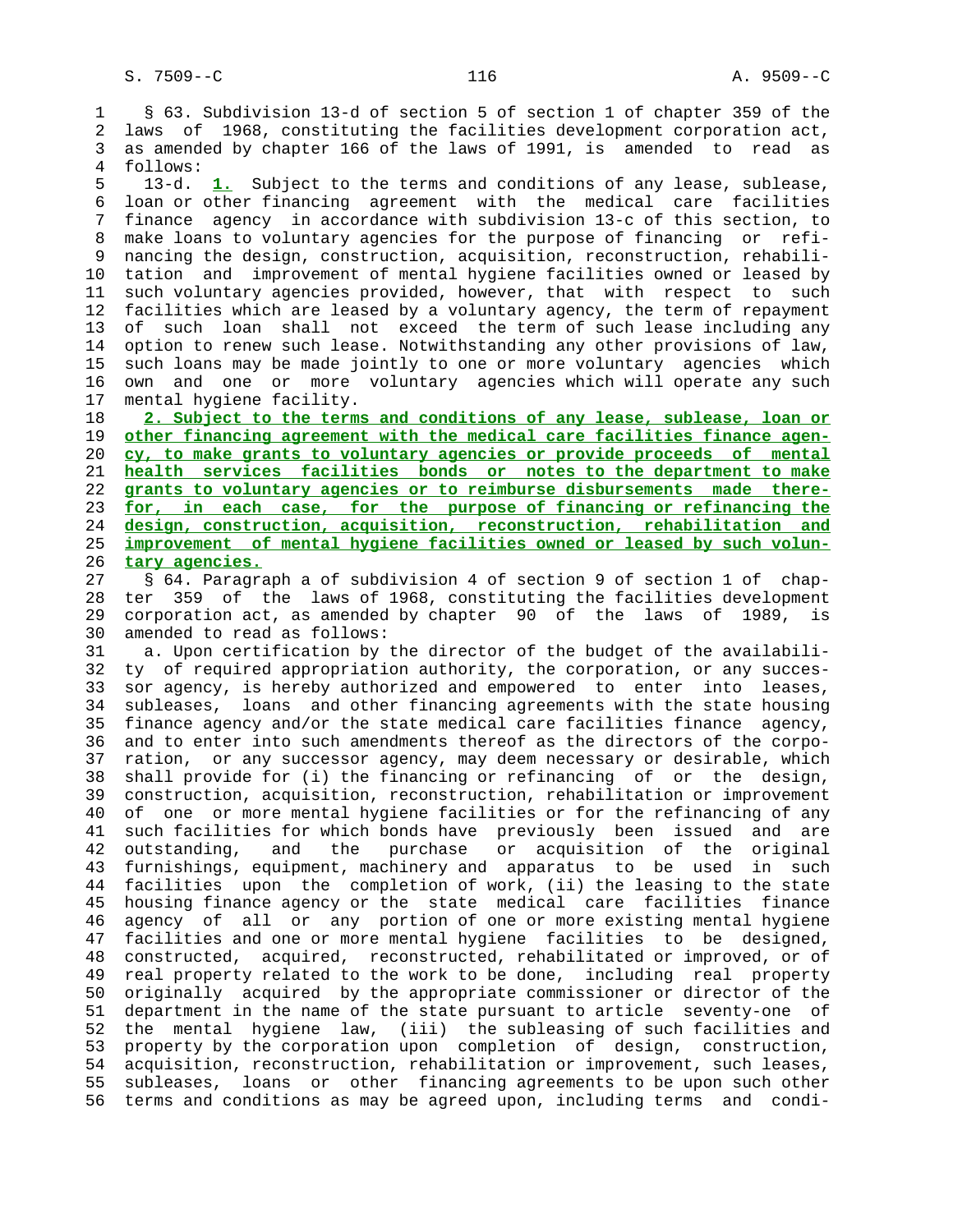1 tions relating to length of term, maintenance and repair of mental 2 hygiene facilities during any such term, and the annual rentals to be 3 paid for the use of such facilities, property, furnishings, equipment, 4 machinery and apparatus, and (iv) the receipt and disposition, including 5 loans **or grants** to voluntary agencies, of proceeds of mental health 6 service facilities bonds or notes issued pursuant to section nine-a of 7 the New York state medical care facilities finance agency act. For 8 purposes of the design, construction, acquisition, reconstruction, reha- 9 bilitation or improvement work required by the terms of any such lease, 10 sublease or agreement, the corporation shall act as agent for the state 11 housing finance agency or the state medical care facilities finance 12 agency. In the event that the corporation enters into an agreement for 13 the financing of any of the aforementioned facilities with the state 14 housing finance agency or the state medical care facilities finance 15 agency, or in the event that the corporation enters into an agreement 16 for the financing or refinancing of any of the aforementioned facilities 17 with one or more voluntary agencies, it shall act on its own behalf and 18 not as agent. The appropriate commissioner or director of the department 19 on behalf of the department shall approve any such lease, sublease, loan 20 or other financing agreement and shall be a party thereto. All such 21 leases, subleases, loans or other financing agreements shall be approved 22 prior to execution by no less than three directors of the corporation. 23 § 65. This act shall take effect immediately and shall be deemed to 24 have been in full force and effect on and after April 1, 2018; provided, 25 however, that the provisions of sections one, two, three, four, five, 26 six, seven, eight, twelve, thirteen, fourteen, sixteen, seventeen, eigh- 27 teen, nineteen, twenty, twenty-one, twenty-three, twenty-seven, and 28 twenty-eight of this act shall expire March 31, 2019 when upon such date 29 the provisions of such sections shall be deemed repealed.

## 30 PART CCC

 31 Section 1. Paragraph e of subdivision 1 of section 211-d of the educa- 32 tion law, as amended by section 1 of part YYY of chapter 59 of the laws 33 of 2017, is amended to read as follows:

 34 e. Notwithstanding paragraphs a and b of this subdivision, a school 35 district that submitted a contract for excellence for the two thousand 36 eight--two thousand nine school year shall submit a contract for excel- 37 lence for the two thousand nine--two thousand ten school year in 38 conformity with the requirements of subparagraph (vi) of paragraph a of 39 subdivision two of this section unless all schools in the district are 40 identified as in good standing and provided further that, a school 41 district that submitted a contract for excellence for the two thousand 42 nine--two thousand ten school year, unless all schools in the district 43 are identified as in good standing, shall submit a contract for excel- 44 lence for the two thousand eleven--two thousand twelve school year which 45 shall, notwithstanding the requirements of subparagraph (vi) of para- 46 graph a of subdivision two of this section, provide for the expenditure 47 of an amount which shall be not less than the product of the amount 48 approved by the commissioner in the contract for excellence for the two 49 thousand nine--two thousand ten school year, multiplied by the 50 district's gap elimination adjustment percentage and provided further 51 that, a school district that submitted a contract for excellence for the 52 two thousand eleven--two thousand twelve school year, unless all schools 53 in the district are identified as in good standing, shall submit a 54 contract for excellence for the two thousand twelve--two thousand thir-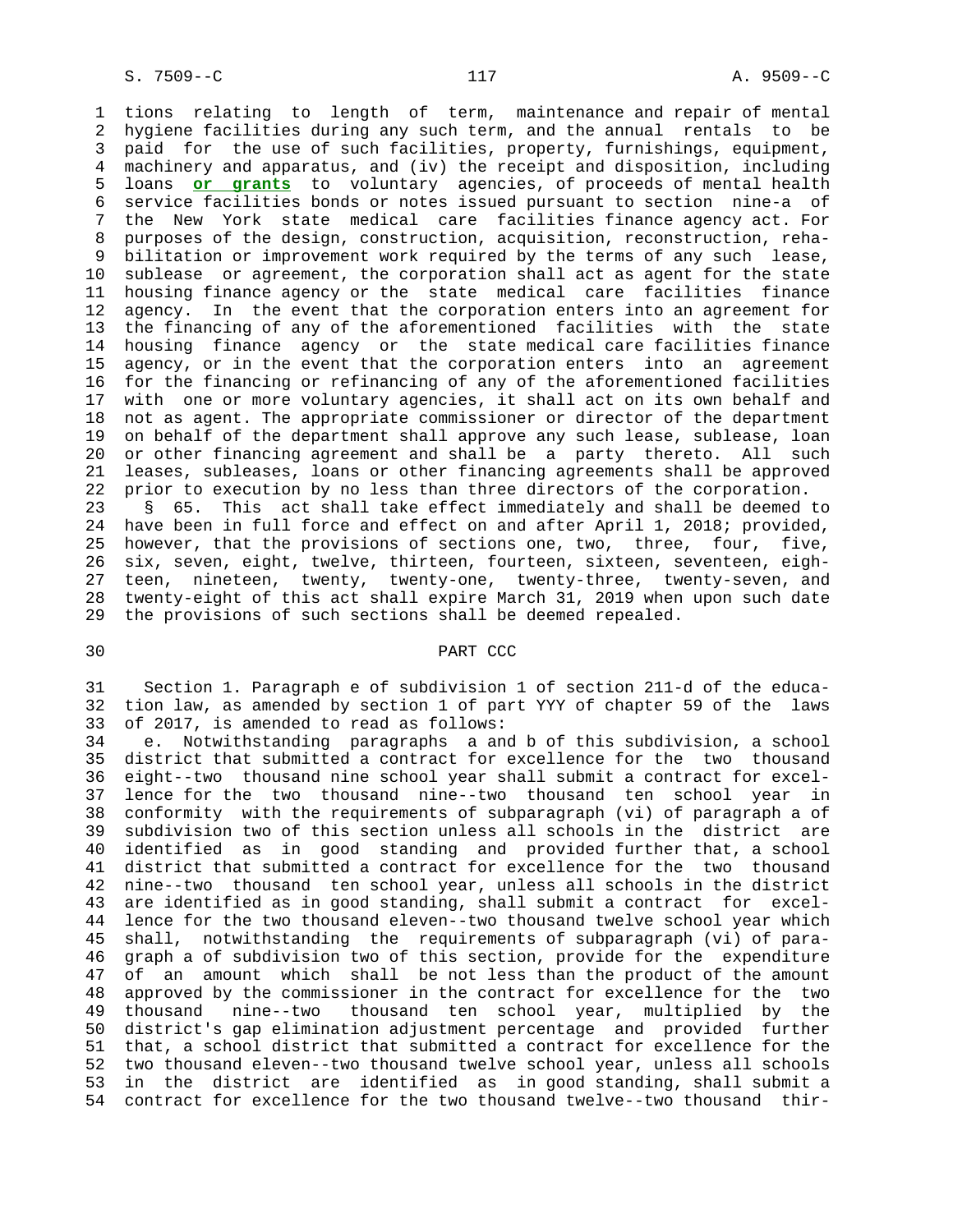1 teen school year which shall, notwithstanding the requirements of 2 subparagraph (vi) of paragraph a of subdivision two of this section, 3 provide for the expenditure of an amount which shall be not less than 4 the amount approved by the commissioner in the contract for excellence 5 for the two thousand eleven--two thousand twelve school year and 6 provided further that, a school district that submitted a contract for 7 excellence for the two thousand twelve--two thousand thirteen school 8 year, unless all schools in the district are identified as in good<br>9 standing, shall submit a contract for excellence for the two thousand standing, shall submit a contract for excellence for the two thousand 10 thirteen--two thousand fourteen school year which shall, notwithstanding 11 the requirements of subparagraph (vi) of paragraph a of subdivision two 12 of this section, provide for the expenditure of an amount which shall be 13 not less than the amount approved by the commissioner in the contract 14 for excellence for the two thousand twelve--two thousand thirteen school 15 year and provided further that, a school district that submitted a 16 contract for excellence for the two thousand thirteen--two thousand 17 fourteen school year, unless all schools in the district are identified 18 as in good standing, shall submit a contract for excellence for the two 19 thousand fourteen--two thousand fifteen school year which shall, 20 notwithstanding the requirements of subparagraph (vi) of paragraph a of 21 subdivision two of this section, provide for the expenditure of an 22 amount which shall be not less than the amount approved by the commis- 23 sioner in the contract for excellence for the two thousand thirteen--two 24 thousand fourteen school year; and provided further that, a school 25 district that submitted a contract for excellence for the two thousand 26 fourteen--two thousand fifteen school year, unless all schools in the 27 district are identified as in good standing, shall submit a contract for 28 excellence for the two thousand fifteen--two thousand sixteen school 29 year which shall, notwithstanding the requirements of subparagraph (vi) 30 of paragraph a of subdivision two of this section, provide for the 31 expenditure of an amount which shall be not less than the amount 32 approved by the commissioner in the contract for excellence for the two 33 thousand fourteen--two thousand fifteen school year; and provided 34 further that a school district that submitted a contract for excellence 35 for the two thousand fifteen--two thousand sixteen school year, unless 36 all schools in the district are identified as in good standing, shall 37 submit a contract for excellence for the two thousand sixteen--two thou- 38 sand seventeen school year which shall, notwithstanding the requirements 39 of subparagraph (vi) of paragraph a of subdivision two of this section, 40 provide for the expenditure of an amount which shall be not less than 41 the amount approved by the commissioner in the contract for excellence 42 for the two thousand fifteen--two thousand sixteen school year; and 43 provided further that, a school district that submitted a contract for 44 excellence for the two thousand sixteen--two thousand seventeen school 45 year, unless all schools in the district are identified as in good 46 standing, shall submit a contract for excellence for the two thousand 47 seventeen--two thousand eighteen school year which shall, notwithstand- 48 ing the requirements of subparagraph (vi) of paragraph a of subdivision 49 two of this section, provide for the expenditure of an amount which 50 shall be not less than the amount approved by the commissioner in the 51 contract for excellence for the two thousand sixteen--two thousand 52 seventeen school year**; and provided further that a school district that** 53 **submitted a contract for excellence for the two thousand seventeen--two** 54 **thousand eighteen school year, unless all schools in the district are** 55 **identified as in good standing, shall submit a contract for excellence** 56 **for the two thousand eighteen--two thousand nineteen school year which**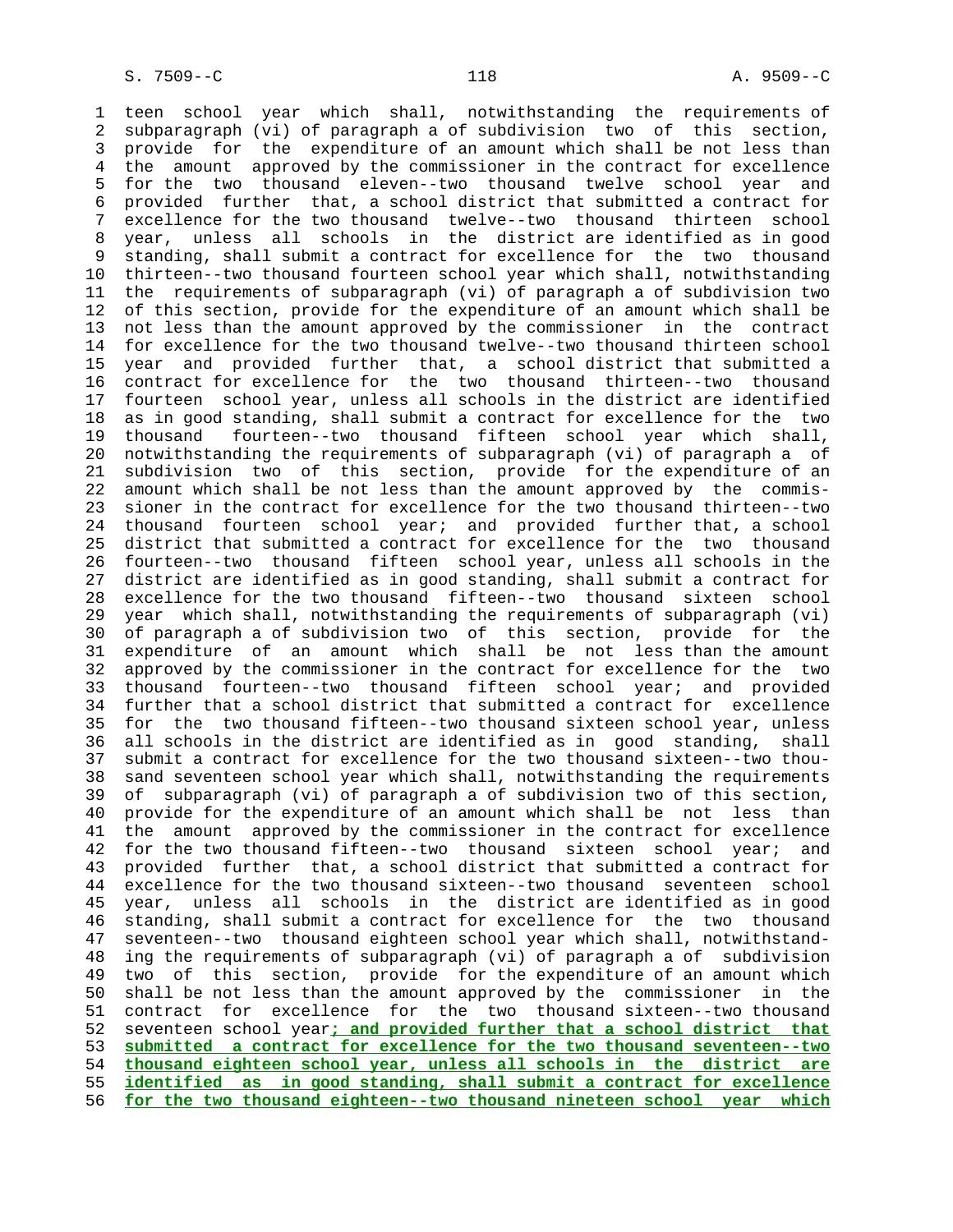1 **shall, notwithstanding the requirements of subparagraph (vi) of para-** 2 **graph a of subdivision two of this section, provide for the expenditure** 3 **of an amount which shall be not less than the amount approved by the** 4 **commissioner in the contract for excellence for the two thousand seven-** 5 **teen--two thousand eighteen school year**. For purposes of this paragraph, 6 the "gap elimination adjustment percentage" shall be calculated as the 7 sum of one minus the quotient of the sum of the school district's net 8 gap elimination adjustment for two thousand ten--two thousand eleven computed pursuant to chapter fifty-three of the laws of two thousand 10 ten, making appropriations for the support of government, plus the 11 school district's gap elimination adjustment for two thousand eleven-- 12 two thousand twelve as computed pursuant to chapter fifty-three of the 13 laws of two thousand eleven, making appropriations for the support of 14 the local assistance budget, including support for general support for 15 public schools, divided by the total aid for adjustment computed pursu- 16 ant to chapter fifty-three of the laws of two thousand eleven, making 17 appropriations for the local assistance budget, including support for 18 general support for public schools. Provided, further, that such amount 19 shall be expended to support and maintain allowable programs and activ- 20 ities approved in the two thousand nine--two thousand ten school year or 21 to support new or expanded allowable programs and activities in the 22 current year. 23 § 2. Section 305 of the education law is amended by adding a new 24 subdivision 58 to read as follows: 25 **58. a. No later than June first, two thousand nineteen, the commis-** 26 **sioner shall prepare and submit to the governor, the temporary president** 27 **of the senate and the speaker of the assembly a report that provides an** 28 **overview of teacher diversity throughout the state. Such report shall:** 29 **(i) study the potential barriers to: achieving diversity within teach-** 30 **er preparation programs; obtaining an initial certificate in the class-** 31 **room teaching service; and obtaining teacher certification as a teacher** 32 **aide or teaching assistant;** 33 **(ii) include available data on race, ethnicity, gender, and age; the** 34 **efforts higher education institutions with teacher preparation programs** 35 **are taking to recruit and retain a diverse student population into such** 36 **programs; and the efforts that the state and schools are taking to** 37 **attract, hire, and retain certified teachers who reflect the diversity** 38 **within New York state's schools; and** 39 **(iii) make recommendations on programs, practices and policies that** 40 **may be implemented by schools and teacher preparation programs to** 41 **improve teacher diversity throughout the state.** 42 **b. The commissioner shall consult with stakeholders and other inter-** 43 **ested parties when preparing such report. The state university of New** 44 **York, the city university of New York, the commission on independent** 45 **colleges and universities, and the proprietary college sector with** 46 **registered teacher education programs in this state shall, to the extent** 47 **practicable, identify and provide representatives to the department, at** 48 **the request of the commissioner, in order to participate in the develop** ment and drafting of such report. 50 § 3. Intentionally omitted. 51 § 4. The education law is amended by adding a new section 3614 to read 52 as follows: 53 **§ 3614. Statement of the total funding allocation. 1. Notwithstanding** 54 **any provision of law, rule or regulation to the contrary, commencing** 55 **with the two thousand eighteen--two thousand nineteen school year for**

56 **school districts which contain at least four schools as reported in the**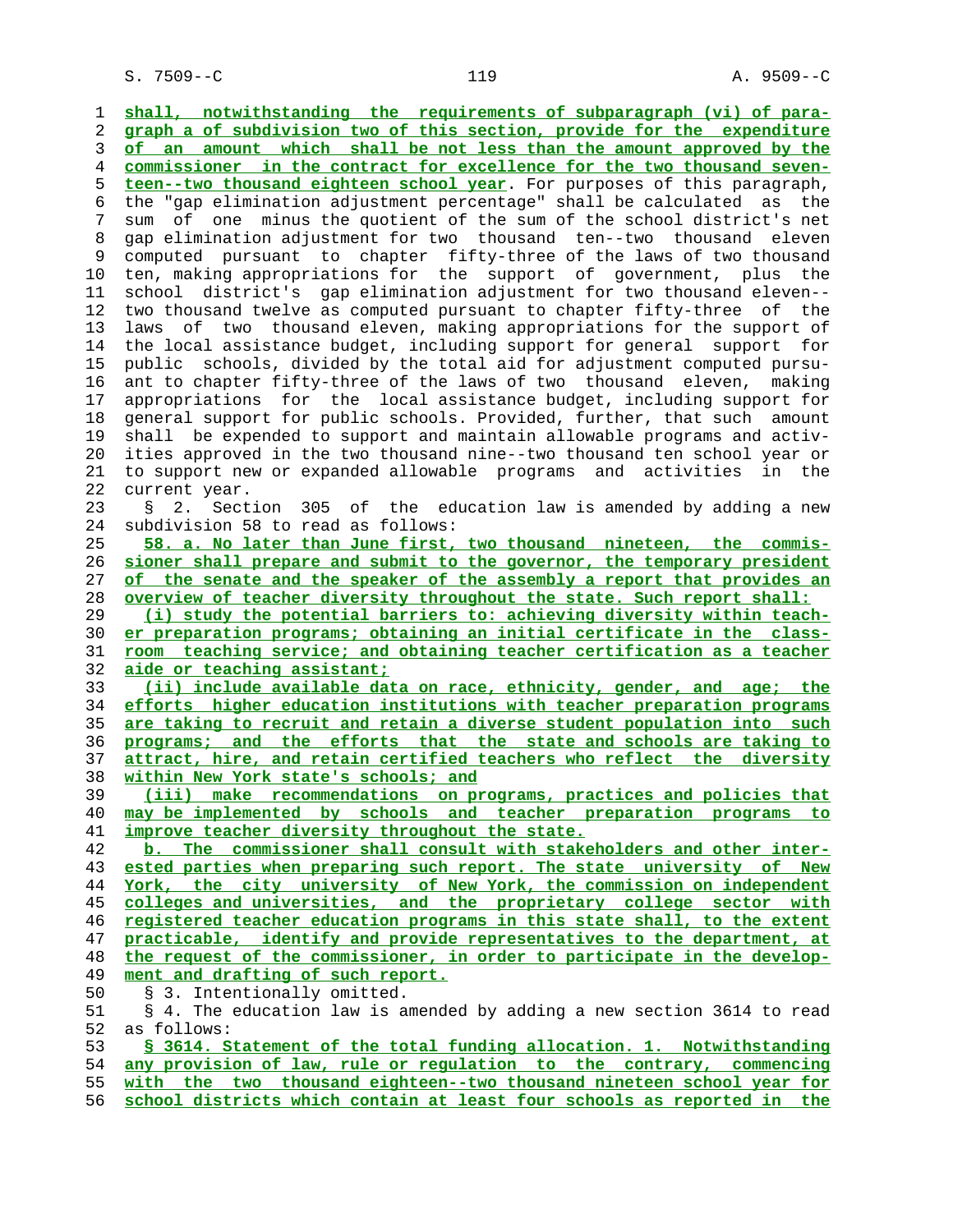S. 7509--C 120 A. 9509--C

**school report card database produced by the commissioner for the two thousand sixteen--two thousand seventeen school year and which receive at least fifty percent of total revenue from state aid as reported in the fiscal profiles master files report produced by the commissioner concerning data on school district expenditures and revenues for the two thousand fifteen--two thousand sixteen school year and for school districts located in a city with a population of more than one million, and commencing with the two thousand nineteen--two thousand twenty school year for school districts containing at least four schools as reported in the school report card database produced by the commissioner for the two thousand sixteen--two thousand seventeen school year, and commencing with the two thousand twenty--two thousand twenty-one school year for all other school districts eligible for an apportionment pursu- ant to subdivision four of section thirty-six hundred two of this part, such school districts shall annually submit to the commissioner and the director of the budget and shall make publicly available and on the district website a detailed statement of the total funding allocation for each school in the district for the upcoming school budget year prior to the first day of such school year, provided that: a. Such statements shall be in a statewide uniform form developed by the director of the budget, in consultation with the commissioner, provided that when preparing statements districts shall adhere to and complete the prescribed form accurately and fully, and provided further that the director of the budget shall request in such form only informa- tion that is known to, or may be ascertained or estimated by, the district. Provided, further, that each local educational agency shall include in such statement the approach used to allocate funds to each school and that such statement shall include but not be limited to sepa- rate entries for each individual school, demographic data for the school, per pupil funding level, source of funds, and uniform decision rules regarding allocation of centralized spending to individual schools from all funding sources. b. Within thirty days of submission of such statement by a school district, the commissioner and director of the budget shall review such statement and determine whether the statement is complete and is in the format required by paragraph a of this subdivision. If such statement is determined to be complete and in the format required by paragraph a of this subdivision, a written acknowledgement of such shall be sent to the school district. If no determination is made by the commissioner and the director of the budget within thirty days of submission of the state- ment, such statement shall be deemed approved. Should the commissioner or the director of the budget request additional information from the school district to determine completeness, the deadline shall be extended by thirty days from the date of submission of the additional requested information. If the commissioner or director of the budget determine a school district's spending statement to be noncompliant, such school district shall be allowed to submit a revised spending statement at any time. c. If a school district fails to submit a statement that is complete and in the format required by paragraph a of this subdivision by the first day of such school year or if the commissioner or director of the budget determine the school district's spending statement to be noncom- pliant, a written explanation shall be provided and the school district will have thirty days to cure. If the school district does not cure within thirty days, the comptroller of the city in which such school district is situated, or if the city does not have an elected comp-**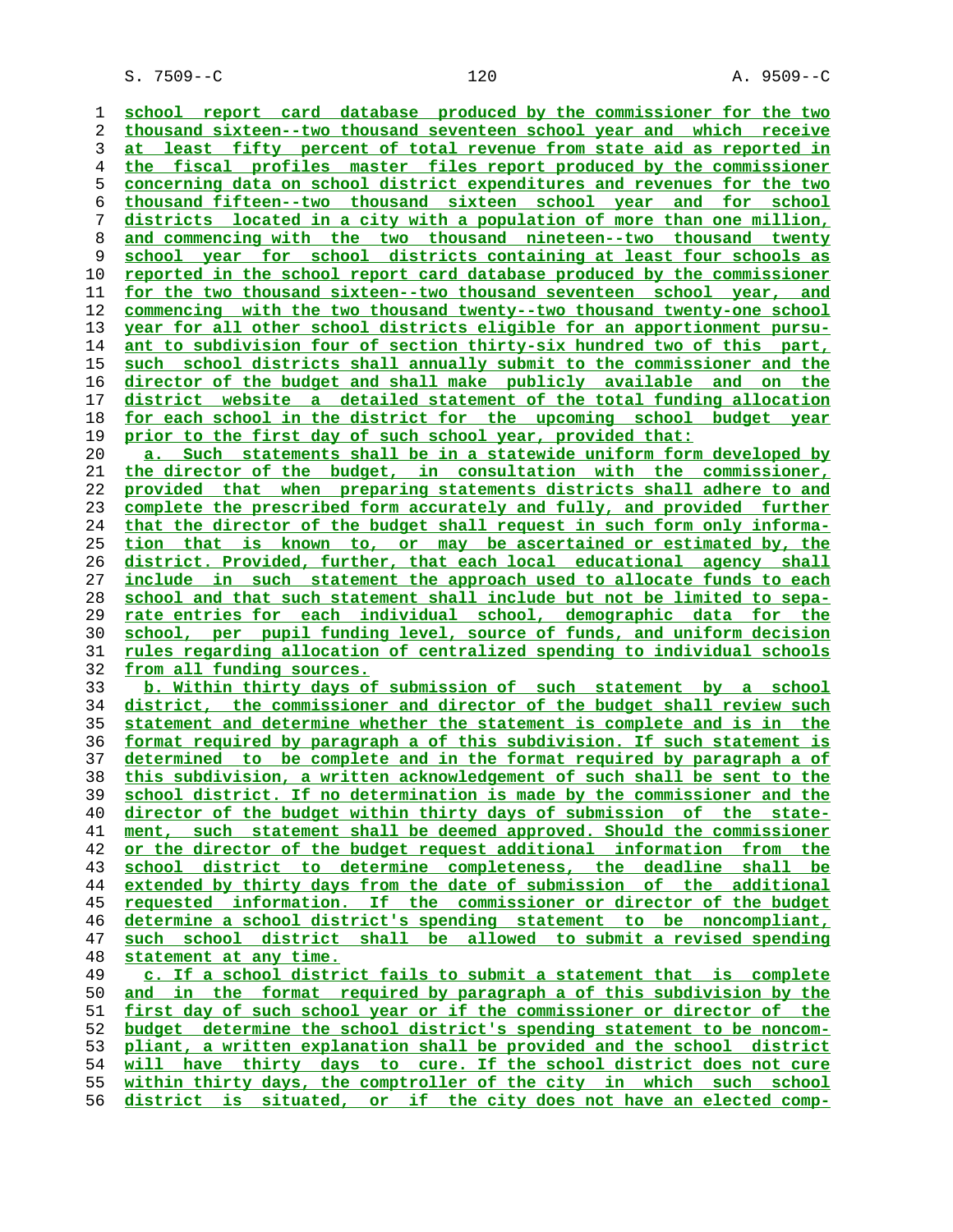**troller, the chief financial officer of the city, or for school districts not located in a city, the chief financial officer of the town in which the majority of the school district is situated shall be authorized, at his or her discretion, to obtain appropriate information from the school district, and shall be authorized to complete such form and submit such statement to the director of the budget and the commis- sioner for approval in accordance with paragraph b of this subdivision. Where the comptroller or chief financial officer exercises the authority to submit such form, such submission shall occur within sixty days following notification of the school district's failure to cure. Nothing in this paragraph shall preclude a school district from submitting a spending statement for approval by the director of the budget and the commissioner at any time.**

 14 **2. Nothing in this section shall alter or suspend statutory school** 15 **district budget and voting or approval requirements.**

 16 § 4-a. Section 3601 of the education law, as amended by section 4-a of 17 part A-1 of chapter 58 of the laws of 2006, and as further amended by 18 subdivision (d) of section 1 of part W of chapter 56 of the laws of 19 2010, is amended to read as follows:

 20 § 3601. When apportioned and how applied. The amount annually appro- 21 priated by the legislature for general support for public schools, net 22 of disallowances, refunds, reimbursements and credits, shall be appor- 23 tioned by the commissioner each year prior to the dates of the respec- 24 tive final payments provided by law and all moneys so apportioned shall 25 be applied exclusively to school purposes authorized by law. General 26 state aid claims, on forms prescribed by the commissioner, shall be 27 submitted to the commissioner by September second of each school year, 28 except that the audit report required by subdivision three of section 29 twenty-one hundred sixteen-a of this chapter shall be submitted to the 30 commissioner by October fifteenth following the close of the school year 31 audited for all districts other than the city school districts of the 32 cities of Buffalo, Rochester, Syracuse, Yonkers and New York and by 33 January first following the close of the school year audited for such 34 city school districts. No aid shall be paid to a school district or 35 board of cooperative educational services prior to the submission of 36 claims as required by the commissioner, except that no aid certified as 37 payable to a school district by the commissioner of taxation and finance 38 pursuant to paragraph (c) of subdivision three of section thirteen 39 hundred six-a of the real property tax law shall be withheld due to the 40 failure of the school district to submit general state aid claims 41 required by the commissioner, [**and**] except that no aids shall be with- 42 held due to the failure of a school district to submit the audit report 43 required by subdivision three of section twenty-one hundred sixteen-a of 44 this chapter until the thirtieth day following the due date specified in 45 this section for such report**, and except that apportionment for general** 46 **support of public schools from the funds apportioned to a school** 47 **district for the current year in excess of the amount apportioned to** 48 **such school district in the base year shall be withheld until issuance** 49 **of a determination of compliance in writing of such school district's** 50 **statement of total funding allocation by the commissioner and the direc-** 51 **tor of the budget as required by section thirty-six hundred fourteen of** 52 **this part, whenever such shall occur, provided that for purposes of this** 53 **section, "current year" shall mean the current year as defined in para-** 54 **graph a of subdivision one of section thirty-six hundred two of this** 55 **part and "base year" shall mean the base year as defined in paragraph b** 56 **of subdivision one of section thirty-six hundred two of this part**.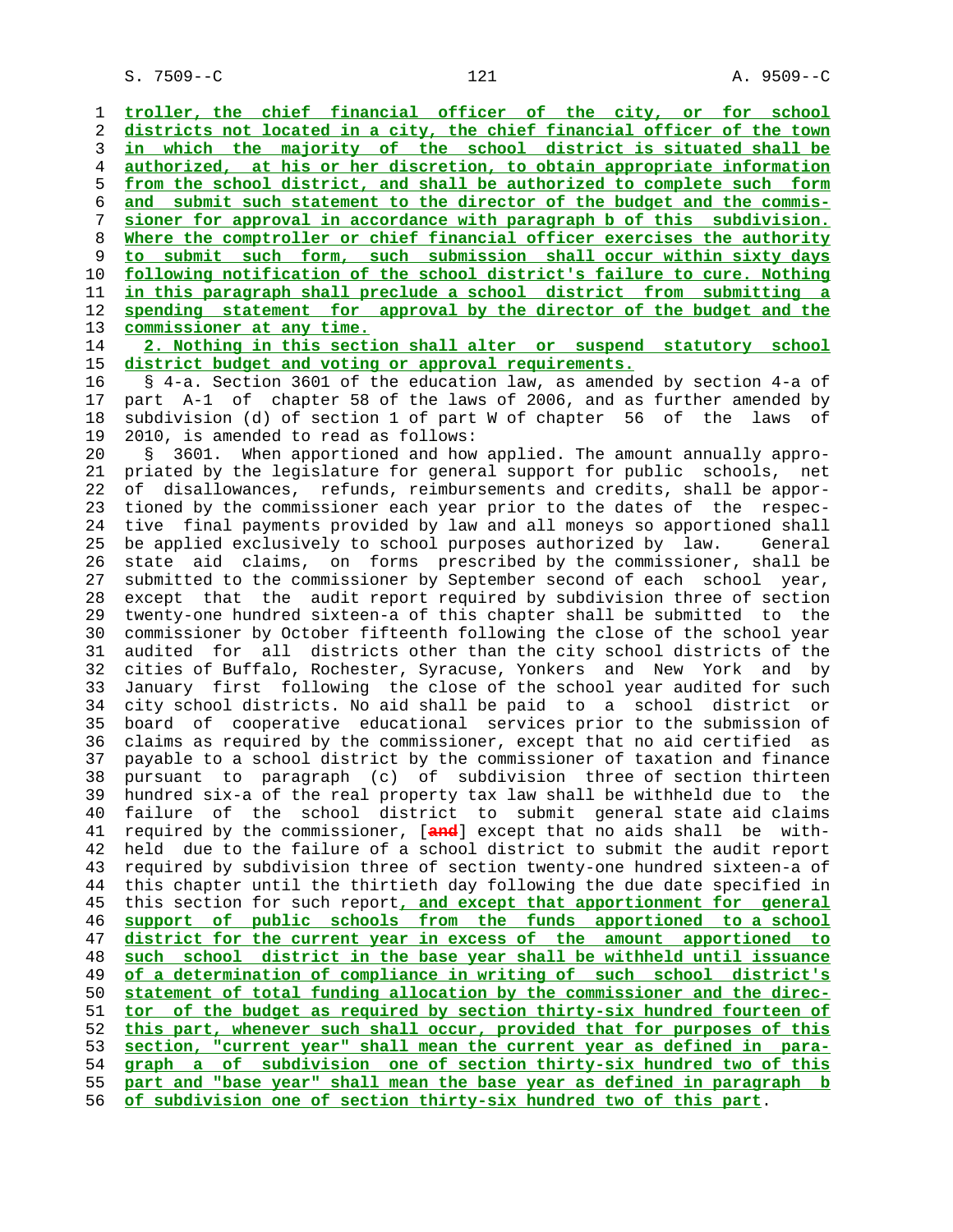1 § 4-b. Section 2590-r-1 of the education law is REPEALED. 2 § 5. Intentionally omitted. 3 § 6. Intentionally omitted. 4 § 7. Intentionally omitted. 5 § 8. Intentionally omitted. 6 § 9. Paragraph r of subdivision 1 of section 3602 of the education 7 law, as amended by section 11 of part B of chapter 57 of the laws of 8 2007, is amended to read as follows: 9 r. "Sparsity count", for districts operating a kindergarten through

 10 grade twelve school program, shall mean the product of (i) the base year 11 public school enrollment of the district and (ii) **the sparsity factor,** 12 **which shall mean** the quotient, computed to three decimals without round- 13 ing, of the positive remainder of twenty-five minus the enrollment per 14 square mile divided by fifty and nine tenths, but not less than zero. 15 Enrollment per square mile shall be the quotient, computed to two deci- 16 mals without rounding, of the public school enrollment of the school 17 district on the date enrollment was counted in accordance with this 18 subdivision for the base year divided by the square miles of the 19 district, as determined by the commissioner.

 20 § 9-a. Subdivision 1 of section 3602 of the education law is amended 21 by adding a new paragraph hh to read as follows:

**hh. "Consumer price index" shall mean the quotient of: (i) the average of the national consumer price indexes determined by the United States department of labor for the twelve-month period preceding January first of the current year minus the average of the national consumer price indexes determined by the United States department of labor for the twelve-month period preceding January first of the prior year, divided by (ii) the average of the national consumer price indexes determined by the United States department of labor for the twelve-month period preceding January first of the prior year, with the result expressed as a decimal to three places.**

 32 § 9-b. Subdivision 4 of section 3602 of the education law, as amended 33 by section 16-a of part YYY of chapter 59 of the laws of 2017, is 34 amended to read as follows:

 35 4. Total foundation aid. In addition to any other apportionment pursu- 36 ant to this chapter, a school district, other than a special act school 37 district as defined in subdivision eight of section four thousand one of 38 this chapter, shall be eligible for total foundation aid equal to the 39 product of total aidable foundation pupil units multiplied by the 40 district's selected foundation aid, which shall be the greater of five 41 hundred dollars (\$500) or foundation formula aid, provided, however that 42 for the two thousand seven--two thousand eight through two thousand 43 eight--two thousand nine school years, no school district shall receive 44 total foundation aid in excess of the sum of the total foundation aid 45 base for aid payable in the two thousand seven--two thousand eight 46 school year computed pursuant to subparagraph (i) of paragraph j of 47 subdivision one of this section, plus the phase-in foundation increase 48 computed pursuant to paragraph b of this subdivision, and provided 49 further that for the two thousand twelve--two thousand thirteen school 50 year, no school district shall receive total foundation aid in excess of 51 the sum of the total foundation aid base for aid payable in the two 52 thousand eleven--two thousand twelve school year computed pursuant to 53 subparagraph (ii) of paragraph j of subdivision one of this section, 54 plus the phase-in foundation increase computed pursuant to paragraph b 55 of this subdivision, and provided further that for the two thousand 56 thirteen--two thousand fourteen school year and thereafter, no school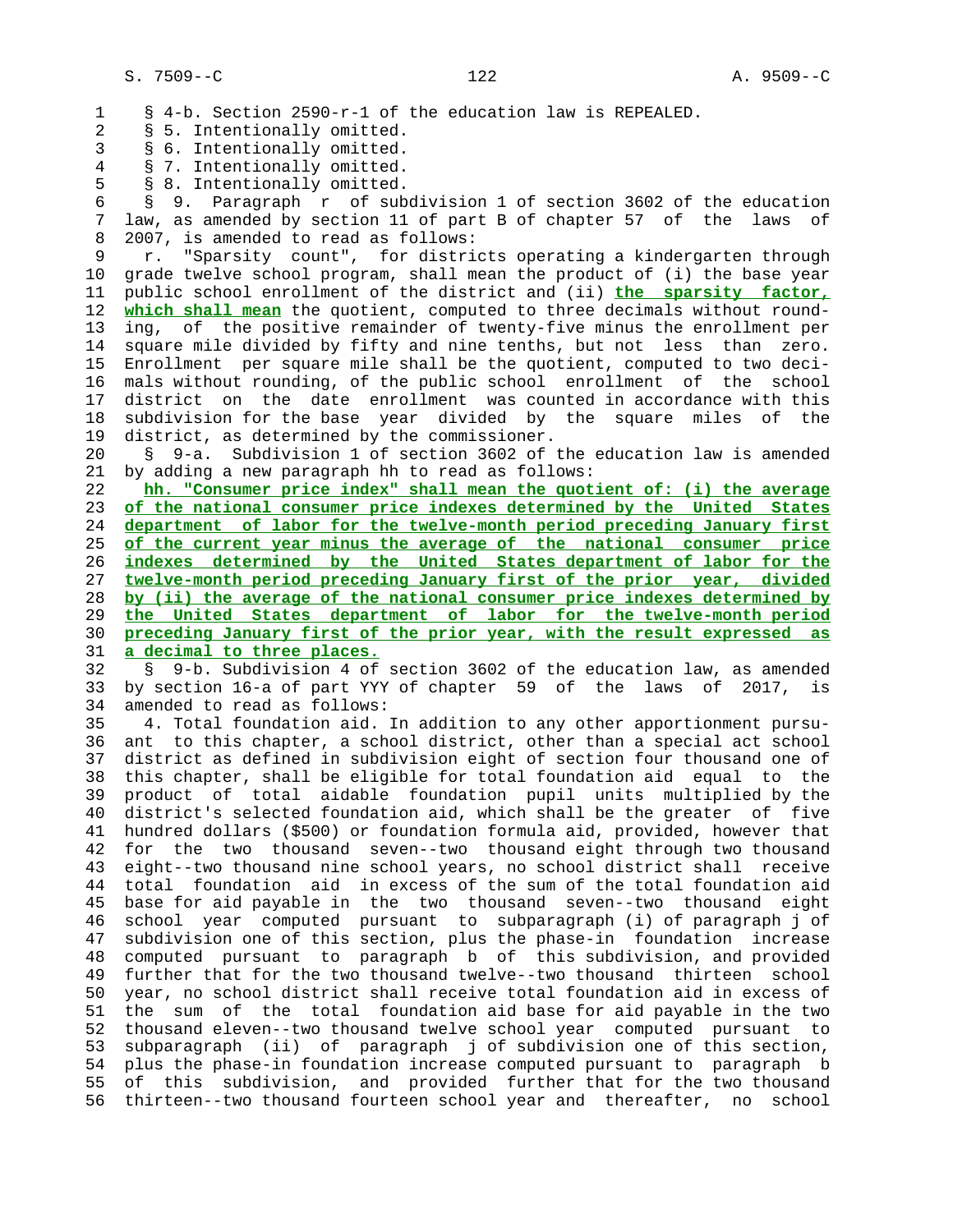1 district shall receive total foundation aid in excess of the sum of the 2 total foundation aid base computed pursuant to subparagraph (ii) of 3 paragraph j of subdivision one of this section, plus the phase-in foun- 4 dation increase computed pursuant to paragraph b of this subdivision, 5 and provided further that for the two thousand sixteen--two thousand 6 seventeen school year, no eligible school districts shall receive total 7 foundation aid in excess of the sum of the total foundation aid base 8 computed pursuant to subparagraph (ii) of paragraph j of subdivision one of this section plus the sum of  $(A)$  the phase-in foundation increase, 10 (B) the executive foundation increase with a minimum increase pursuant 11 to paragraph b-2 of this subdivision, and (C) an amount equal to "COMMU- 12 NITY SCHOOLS AID" in the computer listing produced by the commissioner 13 in support of the executive budget request for the two thousand 14 sixteen--two thousand seventeen school year and entitled "BT161-7", 15 where (1) "eligible school district" shall be defined as a district with 16 (a) an unrestricted aid increase of less than seven percent (0.07) and 17 (b) a three year average free and reduced price lunch percent greater 18 than fifteen percent (0.15), and (2) "unrestricted aid increase" shall 19 mean the quotient arrived at when dividing (a) the sum of the executive 20 foundation aid increase plus the gap elimination adjustment for the base 21 year, by (b) the difference of foundation aid for the base year less the 22 gap elimination adjustment for the base year, and (3) "executive founda- 23 tion increase" shall mean the difference of (a) the amounts set forth 24 for each school district as "FOUNDATION AID" under the heading "2016-17 25 ESTIMATED AIDS" in the school aid computer listing produced by the 26 commissioner in support of the executive budget request for the two 27 thousand sixteen--two thousand seventeen school year and entitled 28 "BT161-7" less (b) the amounts set forth for each school district as 29 "FOUNDATION AID" under the heading "2015-16 BASE YEAR AIDS" in such 30 computer listing and provided further that total foundation aid shall 31 not be less than the product of the total foundation aid base computed 32 pursuant to paragraph j of subdivision one of this section and the due- 33 minimum percent which shall be, for the two thousand twelve--two thou- 34 sand thirteen school year, one hundred and six-tenths percent (1.006) 35 and for the two thousand thirteen--two thousand fourteen school year for 36 city school districts of those cities having populations in excess of 37 one hundred twenty-five thousand and less than one million inhabitants 38 one hundred and one and one hundred and seventy-six thousandths percent 39 (1.01176), and for all other districts one hundred and three-tenths 40 percent (1.003), and for the two thousand fourteen--two thousand fifteen 41 school year one hundred and eighty-five hundredths percent (1.0085), and 42 for the two thousand fifteen--two thousand sixteen school year, one 43 hundred thirty-seven hundredths percent (1.0037), subject to allocation 44 pursuant to the provisions of subdivision eighteen of this section and 45 any provisions of a chapter of the laws of New York as described there- 46 in, nor more than the product of such total foundation aid base and one 47 hundred fifteen percent for any school year other than the two thousand 48 seventeen--two thousand eighteen school year, provided, however, that 49 for the two thousand sixteen--two thousand seventeen school year such 50 maximum shall be no more than the sum of (i) the product of such total 51 foundation aid base and one hundred fifteen percent plus (ii) the execu- 52 tive foundation increase and plus (iii) "COMMUNITY SCHOOLS AID" in the 53 computer listing produced by the commissioner in support of the execu- 54 tive budget request for the two thousand sixteen--two thousand seventeen 55 school year and entitled "BT161-7" and provided further that for the two 56 thousand nine--two thousand ten through two thousand eleven--two thou-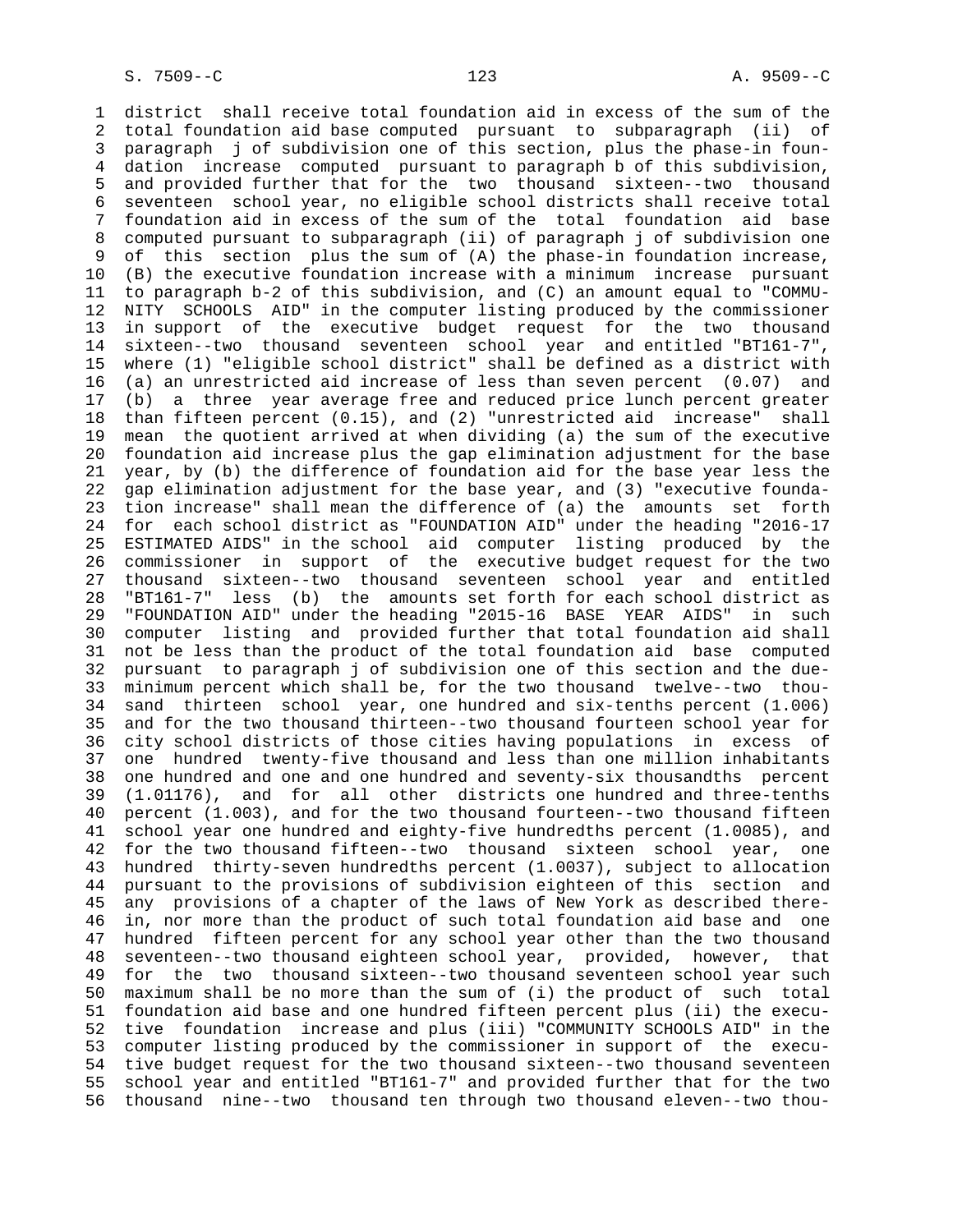1 sand twelve school years, each school district shall receive total foun- 2 dation aid in an amount equal to the amount apportioned to such school 3 district for the two thousand eight--two thousand nine school year 4 pursuant to this subdivision. Total aidable foundation pupil units shall 5 be calculated pursuant to paragraph g of subdivision two of this 6 section. For the purposes of calculating aid pursuant to this subdivi- 7 sion, aid for the city school district of the city of New York shall be 8 calculated on a citywide basis.<br>9 a. Foundation formula aid. For a. Foundation formula aid. Foundation formula aid shall equal the 10 remainder when the expected minimum local contribution is subtracted 11 from the product of the foundation amount, the regional cost index, and 12 the pupil need index, or: (foundation amount x regional cost index x 13 pupil need index)- expected minimum local contribution. 14 (1) The foundation amount shall reflect the average per pupil cost of 15 general education instruction in successful school districts, as deter- 16 mined by a statistical analysis of the costs of special education and 17 general education in successful school districts, provided that the 18 foundation amount shall be adjusted annually to reflect the percentage 19 increase in the consumer price index [**as computed pursuant to section** 20 **two thousand twenty-two of this chapter**] **as defined by paragraph hh of** 21 **subdivision one of this section**, provided that for the two thousand 22 eight--two thousand nine school year, for the purpose of such adjust- 23 ment, the percentage increase in the consumer price index shall be 24 deemed to be two and nine-tenths percent (0.029), and provided further 25 that the foundation amount for the two thousand seven--two thousand 26 eight school year shall be five thousand two hundred fifty-eight 27 dollars, and provided further that for the two thousand seven--two thou- 28 sand eight through two thousand seventeen--two thousand eighteen school 29 years, the foundation amount shall be further adjusted by the phase-in 30 foundation percent established pursuant to paragraph b of this subdivi- 31 sion. 32 (2) The regional cost index shall reflect an analysis of labor market 33 costs based on median salaries in professional occupations that require 34 similar credentials to those of positions in the education field, but 35 not including those occupations in the education field, provided that 36 the regional cost indices for the two thousand seven--two thousand eight 37 school year and thereafter shall be as follows:

| ، ر    | SCHOOL year and chereareer sharr be |       |
|--------|-------------------------------------|-------|
| 38     | Labor Force Region                  | Index |
| 39     | Capital District                    | 1.124 |
| 40     | Southern Tier                       | 1.045 |
| 41     | Western New York                    | 1.091 |
| 42     | Hudson Valley                       | 1.314 |
| 43     | Long Island/NYC                     | 1.425 |
| 44     | Finger Lakes                        | 1.141 |
| 45     | Central New York                    | 1.103 |
| 46     | Mohawk Valley                       | 1.000 |
| 47     | North Country                       | 1.000 |
| $\sim$ | $\overline{a}$                      |       |

 48 (3) The pupil need index shall equal the sum of one plus the extraor- 49 dinary needs percent, provided, however, that the pupil need index shall 50 not be less than one nor more than two. The extraordinary needs percent 51 shall be calculated pursuant to paragraph w of subdivision one of this 52 section.

 53 (4) The expected minimum local contribution shall equal the lesser of 54 (i) the product of (A) the quotient arrived at when the selected actual 55 valuation is divided by total wealth foundation pupil units, multiplied 56 by (B) the product of the local tax factor, multiplied by the income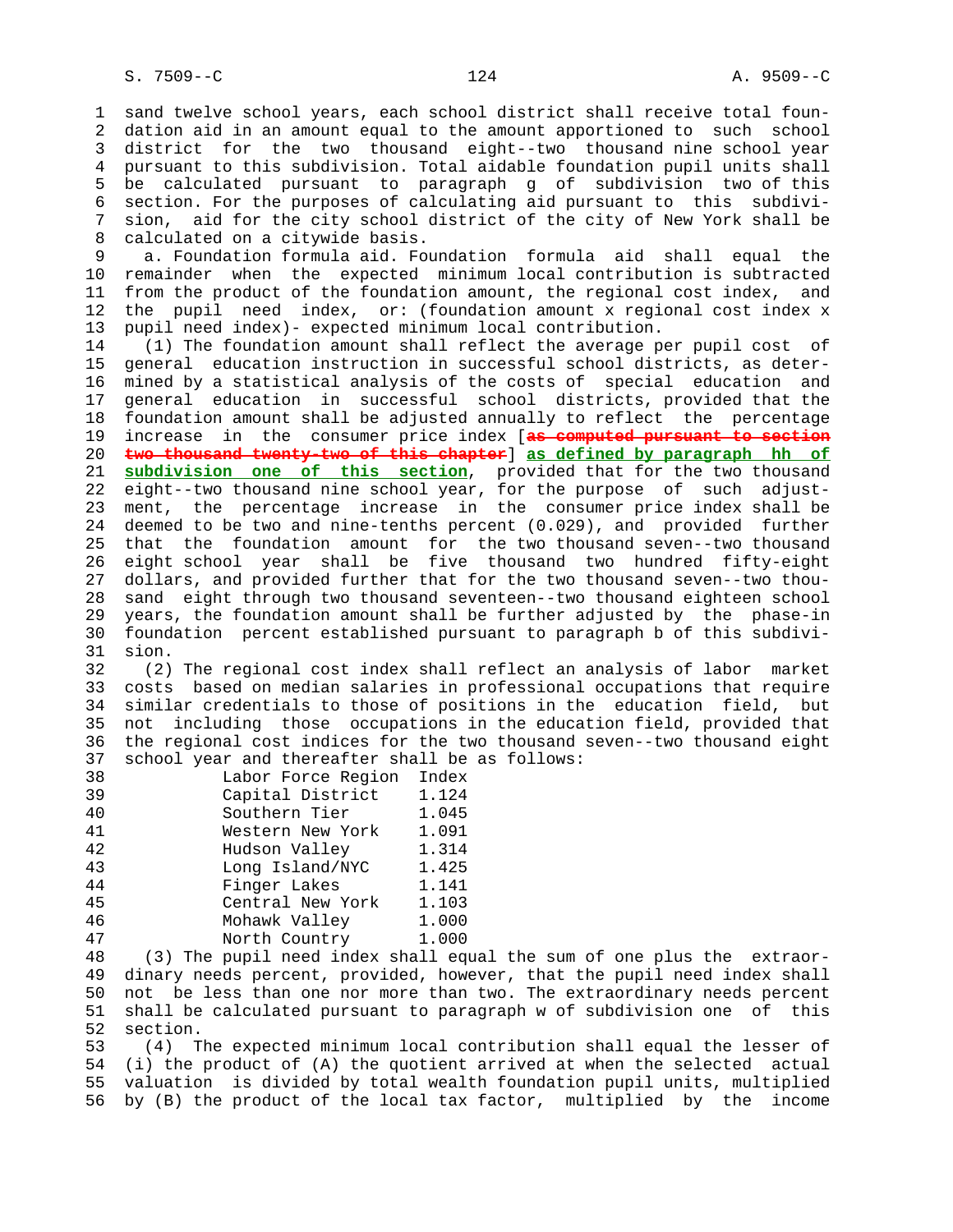1 wealth index, or (ii) the product of (A) the product of the foundation 2 amount, the regional cost index, and the pupil need index, multiplied by 3 (B) the positive difference, if any, of one minus the state sharing 4 ratio for total foundation aid. The local tax factor shall be estab- 5 lished by May first of each year by determining the product, computed to 6 four decimal places without rounding, of ninety percent multiplied by 7 the quotient of the sum of the statewide average tax rate as computed by 8 the commissioner for the current year in accordance with the provisions<br>9 of paragraph e of subdivision one of section thirty-six hundred nine-e 9 of paragraph e of subdivision one of section thirty-six hundred nine-e 10 of this part plus the statewide average tax rate computed by the commis- 11 sioner for the base year in accordance with such provisions plus the 12 statewide average tax rate computed by the commissioner for the year 13 prior to the base year in accordance with such provisions, divided by 14 three, provided however that for the two thousand seven--two thousand 15 eight school year, such local tax factor shall be sixteen thousandths 16 (0.016), and provided further that for the two thousand eight--two thou- 17 sand nine school year, such local tax factor shall be one hundred 18 fifty-four ten thousandths (0.0154). The income wealth index shall be 19 calculated pursuant to paragraph d of subdivision three of this section, 20 provided, however, that for the purposes of computing the expected mini- 21 mum local contribution the income wealth index shall not be less than 22 sixty-five percent (0.65) and shall not be more than two hundred percent 23 (2.0) and provided however that such income wealth index shall not be 24 more than ninety-five percent (0.95) for the two thousand eight--two 25 thousand nine school year, and provided further that such income wealth 26 index shall not be less than zero for the two thousand thirteen--two 27 thousand fourteen school year. The selected actual valuation shall be 28 calculated pursuant to paragraph c of subdivision one of this section. 29 Total wealth foundation pupil units shall be calculated pursuant to 30 paragraph h of subdivision two of this section.

 31 b. Phase-in foundation increase. (1) The phase-in foundation increase 32 shall equal the product of the phase-in foundation increase factor 33 multiplied by the positive difference, if any, of (i) the product of the 34 total aidable foundation pupil units multiplied by the district's 35 selected foundation aid less (ii) the total foundation aid base computed 36 pursuant to paragraph j of subdivision one of this section.

 37 (2) (i) Phase-in foundation percent. The phase-in foundation percent 38 shall equal one hundred thirteen and fourteen one hundredths percent 39 (1.1314) for the two thousand eleven--two thousand twelve school year, 40 one hundred ten and thirty-eight hundredths percent (1.1038) for the two 41 thousand twelve--two thousand thirteen school year, one hundred seven 42 and sixty-eight hundredths percent (1.0768) for the two thousand thir- 43 teen--two thousand fourteen school year, one hundred five and six 44 hundredths percent (1.0506) for the two thousand fourteen--two thousand 45 fifteen school year, and one hundred two and five tenths percent 46 (1.0250) for the two thousand fifteen--two thousand sixteen school year. 47 (ii) Phase-in foundation increase factor. For the two thousand 48 eleven--two thousand twelve school year, the phase-in foundation 49 increase factor shall equal thirty-seven and one-half percent (0.375) 50 and the phase-in due minimum percent shall equal nineteen and forty-one 51 hundredths percent (0.1941), for the two thousand twelve--two thousand 52 thirteen school year the phase-in foundation increase factor shall equal 53 one and seven-tenths percent (0.017), for the two thousand thirteen--two 54 thousand fourteen school year the phase-in foundation increase factor 55 shall equal (1) for a city school district in a city having a population 56 of one million or more, five and twenty-three hundredths percent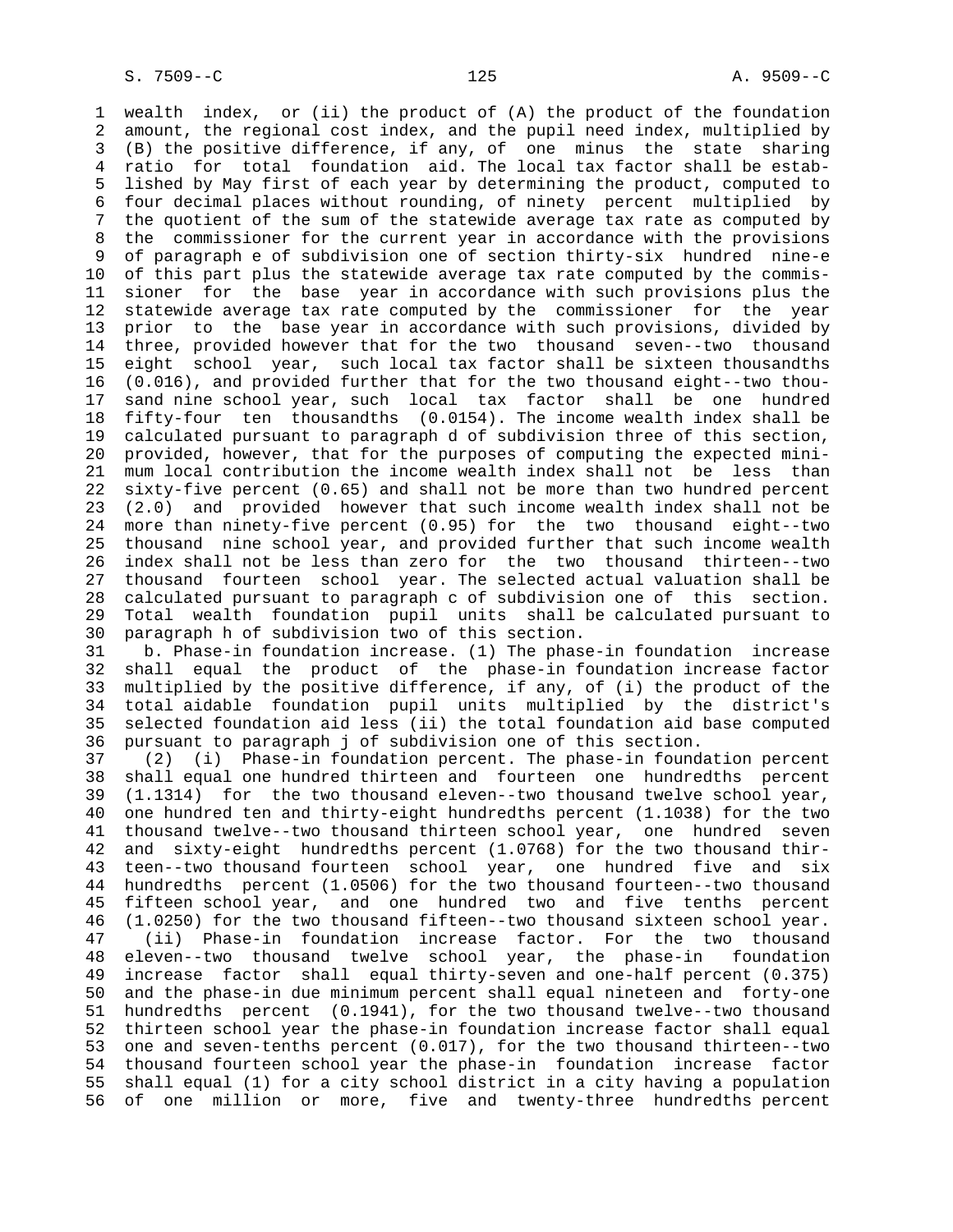1 (0.0523) or (2) for all other school districts zero percent, for the two 2 thousand fourteen--two thousand fifteen school year the phase-in founda- 3 tion increase factor shall equal (1) for a city school district of a 4 city having a population of one million or more, four and thirty-two 5 hundredths percent (0.0432) or (2) for a school district other than a 6 city school district having a population of one million or more for 7 which (A) the quotient of the positive difference of the foundation 8 formula aid minus the foundation aid base computed pursuant to paragraph<br>9 i of subdivision one of this section divided by the foundation formula 9 j of subdivision one of this section divided by the foundation formula 10 aid is greater than twenty-two percent (0.22) and (B) a combined wealth 11 ratio less than thirty-five hundredths (0.35), seven percent (0.07) or 12 (3) for all other school districts, four and thirty-one hundredths 13 percent (0.0431), and for the two thousand fifteen--two thousand sixteen 14 school year the phase-in foundation increase factor shall equal: (1) for 15 a city school district of a city having a population of one million or 16 more, thirteen and two hundred seventy-four thousandths percent 17 (0.13274); or (2) for districts where the quotient arrived at when 18 dividing (A) the product of the total aidable foundation pupil units 19 multiplied by the district's selected foundation aid less the total 20 foundation aid base computed pursuant to paragraph j of subdivision one 21 of this section divided by (B) the product of the total aidable founda- 22 tion pupil units multiplied by the district's selected foundation aid is 23 greater than nineteen percent (0.19), and where the district's combined 24 wealth ratio is less than thirty-three hundredths (0.33), seven and 25 seventy-five hundredths percent (0.0775); or (3) for any other district 26 designated as high need pursuant to clause (c) of subparagraph two of 27 paragraph c of subdivision six of this section for the school aid 28 computer listing produced by the commissioner in support of the enacted 29 budget for the two thousand seven--two thousand eight school year and 30 entitled "SA0708", four percent (0.04); or (4) for a city school 31 district in a city having a population of one hundred twenty-five thou- 32 sand or more but less than one million, fourteen percent (0.14); or (5) 33 for school districts that were designated as small city school districts 34 or central school districts whose boundaries include a portion of a 35 small city for the school aid computer listing produced by the commis- 36 sioner in support of the enacted budget for the two thousand fourteen-- 37 two thousand fifteen school year and entitled "SA1415", four and seven 38 hundred fifty-one thousandths percent (0.04751); or (6) for all other 39 districts one percent (0.01), and for the two thousand sixteen--two 40 thousand seventeen school year the foundation aid phase-in increase 41 factor shall equal for an eligible school district the greater of: (1) 42 for a city school district in a city with a population of one million or 43 more, seven and seven hundred eighty four thousandths percent (0.07784); 44 or (2) for a city school district in a city with a population of more 45 than two hundred fifty thousand but less than one million as of the most 46 recent federal decennial census, seven and three hundredths percent 47 (0.0703); or (3) for a city school district in a city with a population 48 of more than two hundred thousand but less than two hundred fifty thou- 49 sand as of the most recent federal decennial census, six and seventy-two 50 hundredths percent (0.0672); or (4) for a city school district in a city 51 with a population of more than one hundred fifty thousand but less than 52 two hundred thousand as of the most recent federal decennial census, six 53 and seventy-four hundredths percent (0.0674); or (5) for a city school 54 district in a city with a population of more than one hundred twenty- 55 five thousand but less than one hundred fifty thousand as of the most 56 recent federal decennial census, nine and fifty-five hundredths percent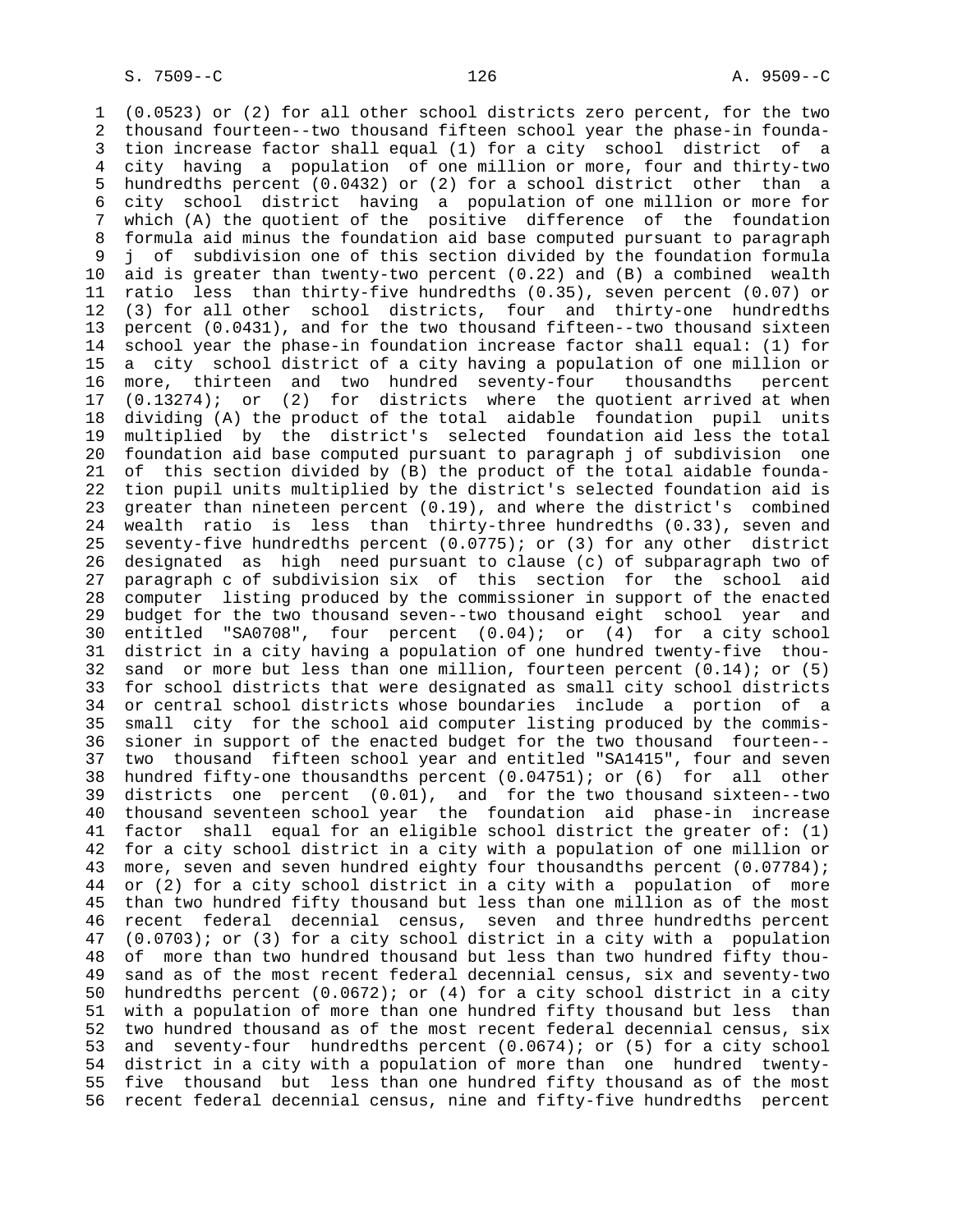1 (0.0955); or (6) for school districts that were designated as small city 2 school districts or central school districts whose boundaries include a 3 portion of a small city for the school aid computer listing produced by 4 the commissioner in support of the enacted budget for the two thousand 5 fourteen--two thousand fifteen school year and entitled "SA141-5" with a 6 combined wealth ratio less than one and four tenths (1.4), nine percent 7 (0.09), provided, however, that for such districts that are also 8 districts designated as high need urban-suburban pursuant to clause (c) 9 of subparagraph two of paragraph c of subdivision six of this section 10 for the school aid computer listing produced by the commissioner in 11 support of the enacted budget for the two thousand seven--two thousand 12 eight school year and entitled "SA0708", nine and seven hundred and 13 nineteen thousandths percent (0.09719); or (7) for school districts 14 designated as high need rural pursuant to clause (c) of subparagraph two 15 of paragraph c of subdivision six of this section for the school aid 16 computer listing produced by the commissioner in support of the enacted 17 budget for the two thousand seven--two thousand eight school year and 18 entitled "SA0708", thirteen and six tenths percent (0.136); or (8) for 19 school districts designated as high need urban-suburban pursuant to 20 clause (c) of subparagraph two of paragraph c of subdivision six of this 21 section for the school aid computer listing produced by the commissioner 22 in support of the enacted budget for the two thousand seven--two thou- 23 sand eight school year and entitled "SA0708", seven hundred nineteen 24 thousandths percent (0.00719); or (9) for all other eligible school 25 districts, forty-seven hundredths percent (0.0047), provided further 26 that for the two thousand seventeen--two thousand eighteen school year 27 the foundation aid increase phase-in factor shall equal (1) for school 28 districts with a census 2000 poverty rate computed pursuant to paragraph 29 q of subdivision one of this section equal to or greater than twenty-six 30 percent (0.26), ten and three-tenths percent (0.103), or (2) for a 31 school district in a city with a population in excess of one million or 32 more, seventeen and seventy-seven one-hundredths percent (0.1777), or 33 (3) for a city school district in a city with a population of more than 34 two hundred fifty thousand but less than one million, as of the most 35 recent decennial census, twelve and sixty-nine hundredths percent 36 (0.1269) or (4) for a city school district in a city with a population 37 of more than one hundred fifty thousand but less than two hundred thou- 38 sand, as of the most recent federal decennial census, ten and seventy- 39 eight one hundredths percent (0.1078), or (5) for a city school district 40 in a city with a population of more than one hundred twenty-five thou- 41 sand but less than one hundred fifty thousand as of the most recent 42 federal decennial census, nineteen and one hundred eight one-thousandths 43 percent (0.19108), or (6) for a city school district in a city with a 44 population of more than two hundred thousand but less than two hundred 45 fifty thousand as of the most recent federal decennial census, ten and 46 six-tenths percent (0.106), or (7) for all other districts, four and 47 eighty-seven one-hundredths percent (0.0487), and for the two thousand 48 [**eighteen**] **nineteen**--two thousand [**nineteen**] **twenty** school year and 49 thereafter the commissioner shall annually determine the phase-in foun- 50 dation increase factor subject to allocation pursuant to the provisions 51 of subdivision eighteen of this section and any provisions of a chapter 52 of the laws of New York as described therein. 53 b-1. Notwithstanding any other provision of law to the contrary, for

 54 the two thousand seven--two thousand eight school year and thereafter, 55 the additional amount payable to each school district pursuant to this 56 subdivision in the current year as total foundation aid, after deducting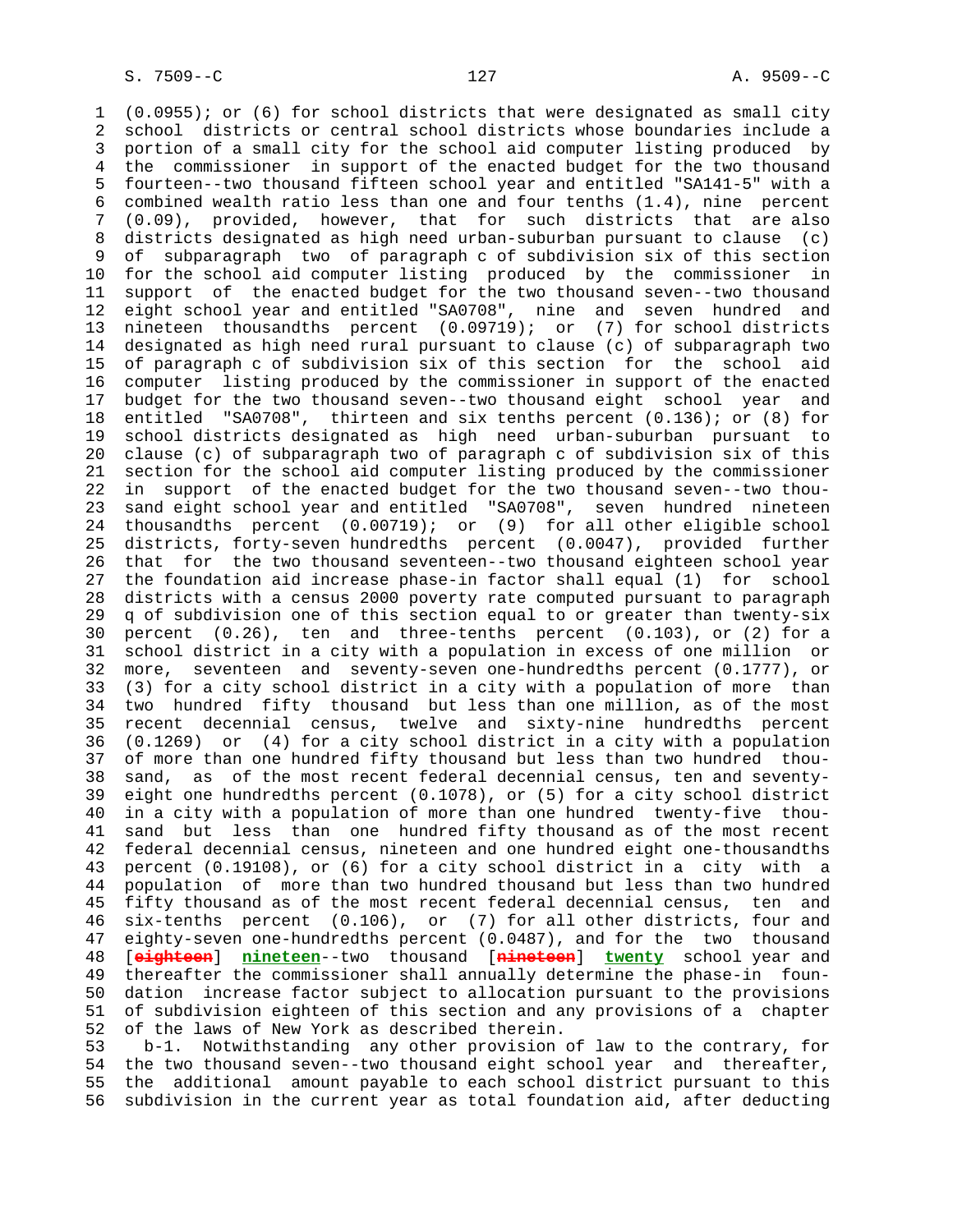1 the total foundation aid base, shall be deemed a state grant in aid 2 identified by the commissioner for general use for purposes of section 3 seventeen hundred eighteen of this chapter.

 4 b-2. Due minimum for the two thousand sixteen--two thousand seventeen 5 school year. Notwithstanding any other provision of law to the contrary, 6 for the two thousand sixteen--two thousand seventeen school year the 7 total foundation aid shall not be less than the sum of the total founda- 8 tion aid base computed pursuant to paragraph j of subdivision one of this section plus the due minimum for the two thousand sixteen--two 10 thousand seventeen school year, where such due minimum shall equal the 11 difference of (1) the product of (A) two percent (0.02) multiplied by 12 (B) the difference of total foundation aid for the base year less the 13 gap elimination adjustment for the base year, less (2) the sum of (A) 14 the difference of the amounts set forth for each school district as 15 "FOUNDATION AID" under the heading "2016-17 ESTIMATED AIDS" in the 16 school aid computer listing produced by the commissioner in support of 17 the executive budget request for the two thousand sixteen--two thousand 18 seventeen school year and entitled "BT161-7" less the amounts set forth 19 for each school district as "FOUNDATION AID" under the heading "2015-16 20 BASE YEAR AIDS" in such computer listing plus (B) the gap elimination 21 adjustment for the base year.

 22 b-3. Due minimum for the two thousand seventeen--two thousand eighteen 23 school year. Notwithstanding any other provision of law to the contrary, 24 for the two thousand seventeen--two thousand eighteen school year the 25 total foundation aid shall not be less than (A) the sum of the total 26 foundation aid base computed pursuant to paragraph j of subdivision one 27 of this section plus the product of (i) the difference of the amount set 28 forth for such school district as "FOUNDATION AID" under the heading 29 "2017-18 ESTIMATED AIDS" in the school aid computer listing produced by 30 the commissioner in support of the executive budget request for the two 31 thousand seventeen--two thousand eighteen school year and entitled 32 "BT171-8" less the amount set forth for such school district as "FOUNDA- 33 TION AID" under the heading "2016-17 BASE YEAR AIDS" in the school aid 34 computer listing produced by the commissioner in support of the execu- 35 tive budget request for the two thousand seventeen--two thousand eigh- 36 teen school year and entitled "BT171-8" multiplied by (ii) one and eigh- 37 teen one-hundredths (1.18), or (B) the product of forty-four and 38 seventy-five one-hundredths percent (0.4475) multiplied by total founda- 39 tion aid as computed pursuant to paragraph a of this subdivision, or (C) 40 the sum of the total foundation aid base computed pursuant to paragraph 41 j of subdivision one of this section plus the due minimum for the two 42 thousand seventeen--two thousand eighteen school year, where such due 43 minimum shall equal (1) for school districts with a census 2000 poverty 44 rate computed pursuant to paragraph q of subdivision one of this 45 section, equal to or greater than eleven and nine-tenths percent 46 (0.119), the product of the foundation aid base for the two thousand 47 seventeen--two thousand eighteen school year computed pursuant to 48 subparagraph (iii) of paragraph j of subdivision one of this section 49 multiplied by three hundred thirty-five ten-thousandths (0.0335), or (2) 50 for all other school districts the product of the foundation aid base 51 for the two thousand seventeen--two thousand eighteen school year 52 computed pursuant to subparagraph (iii) of paragraph j of subdivision 53 one of this section multiplied by two and seventy-four one-hundredths 54 percent (0.0274).

 55 b-4. Additional increase for the two thousand seventeen-two thousand 56 eighteen school year. For the two thousand seventeen-two thousand eigh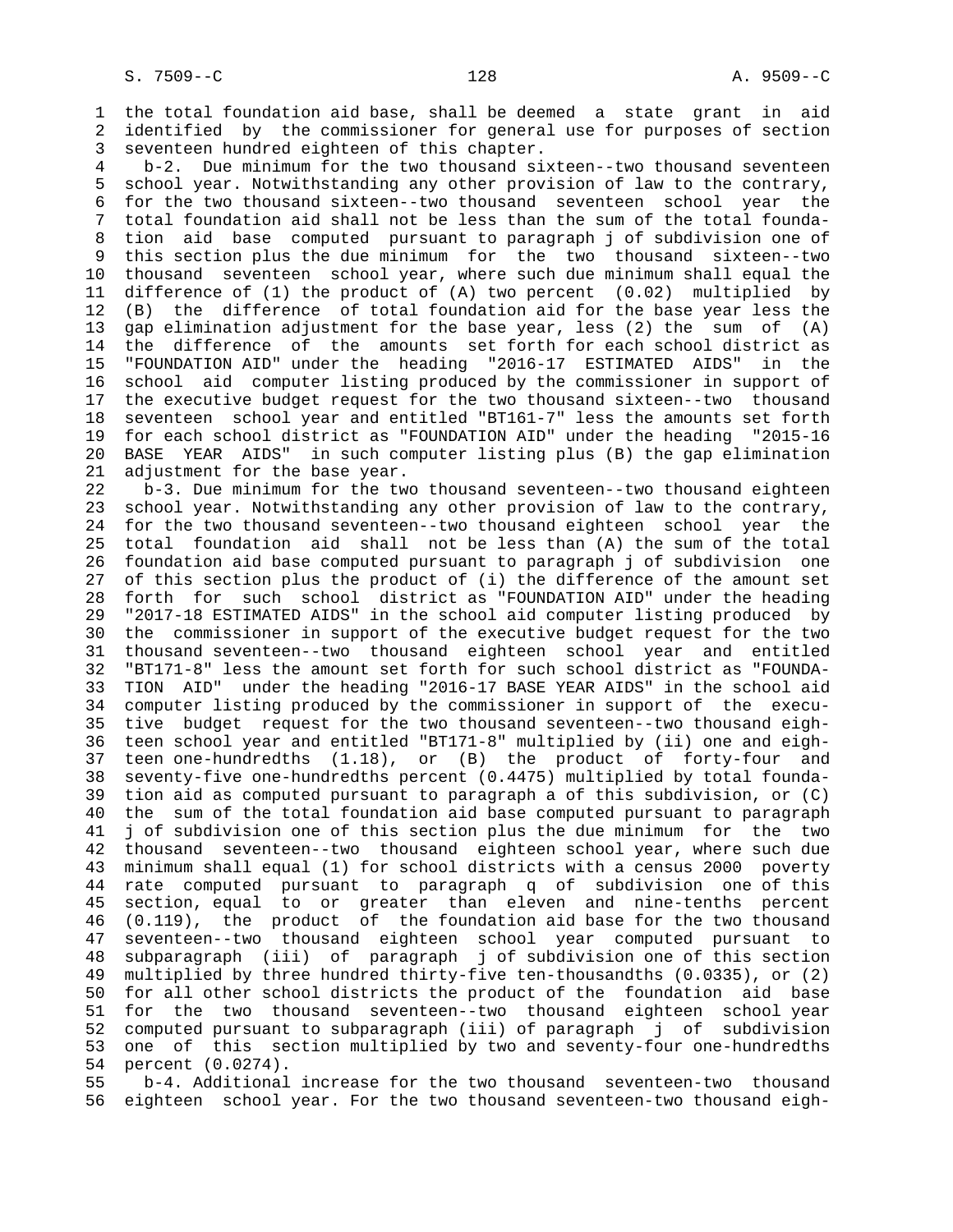1 teen school year, any school district eligible to receive a phase-in 2 foundation increase pursuant to this subdivision shall receive an addi- 3 tional foundation increase equal to the sum of tiers A, B, C, and D as 4 defined herein.

 5 (i) Tier A. For all school districts other than a district within a 6 city with a population of one million or more, with a combined wealth 7 ratio less than two (2.0), where either (A) the quotient arrived at by 8 dividing the English language learner count pursuant to paragraph o of subdivision one of this section for the base year by the public school 10 district enrollment for the base year pursuant to paragraph n of subdi- 11 vision one of this section is greater than two one-hundredths (0.02) or 12 (B) the quotient arrived at by dividing the difference of the English 13 language learner count pursuant to paragraph o of subdivision one of 14 this section for the base year less such count for one year prior to the 15 base year by the public school district enrollment for one year prior to 16 the base year pursuant to paragraph n of subdivision one of this section 17 is greater than one one-thousandth (0.001), tier A shall equal the prod- 18 uct of (A) the difference of two minus the combined wealth ratio multi- 19 plied by (B) one hundred dollars (\$100.00) multiplied by (C) the English 20 language learner count for the base year.

 21 (ii) Tier B. For any school district (A) where the amount set forth as 22 "25% LIMIT CAP ON INCREASE" on the computer file produced by the commis- 23 sioner in support of the enacted budget for the two thousand seven--two 24 thousand eight school year and entitled "SA070-8" is less than zero and 25 (B) with a combined wealth ratio computed pursuant to paragraph c of 26 subdivision three of this section greater than one (1.0), tier B shall 27 equal the product of (A) the sum of (1) the difference of total founda- 28 tion aid less the foundation aid base plus (2) the difference of the 29 amount set forth for such school district as "FOUNDATION AID" under the 30 heading "2017-18 ESTIMATED AIDS" in the school aid computer listing 31 produced by the commissioner in support of the executive budget request 32 and entitled "BT1718" less the foundation aid base multiplied by (B) ten 33 and two-tenths percent (0.102).

 34 (iii) Tier C. For all school districts with a combined wealth ratio 35 for total foundation aid computed pursuant to paragraph c of subdivision 36 three of this section less than one (1.0), tier C shall be the greater 37 of (A) for districts that were designated as small city school districts 38 or central school districts whose boundaries include a portion of a 39 small city for the school aid computer listing produced by the commis- 40 sioner in support of the enacted budget for the two thousand fourteen-- 41 two thousand fifteen school year and entitled "SA1415", the product of 42 the public school district enrollment for the base year pursuant to 43 paragraph n of subdivision one of this section multiplied by one hundred 44 sixty-seven dollars and forty cents (\$167.40) or (B) for school 45 districts with a sparsity factor as set forth on the computer listing 46 produced by the commissioner in support of the enacted budget for the 47 two thousand seventeen--two thousand eighteen school year and entitled 48 "SA171-8" of greater than zero, the product of the public school 49 district enrollment for the base year multiplied by one hundred eighty- 50 eight dollars (\$188.00).

 51 (iv) Tier D. For all school districts, other than districts within a 52 city with a population of one hundred twenty-five thousand or more, with 53 a selected poverty rate of greater than eighteen hundredths (0.18), tier 54 D shall equal the product of the selected poverty rate multiplied by the 55 school district public enrollment for the base year multiplied by two 56 hundred forty dollars (\$240.00), provided, however, that for districts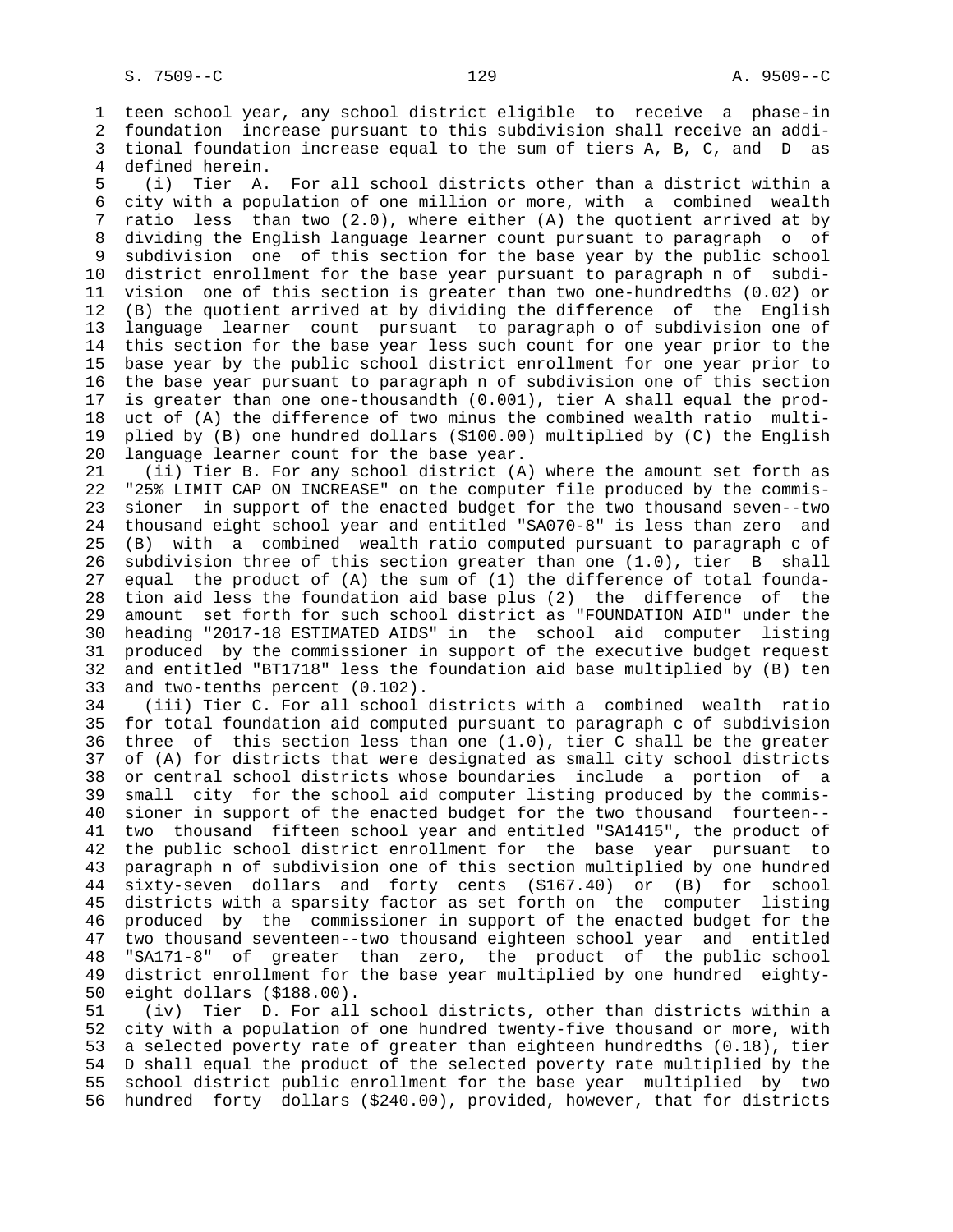1 within a city with a population of greater than one hundred twenty-five 2 thousand but less than one million and a selected poverty rate of great- 3 er than eighteen hundredths (0.18), tier D shall equal the product of 4 the selected poverty rate multiplied by school district public enroll- 5 ment for the base year multiplied by three hundred forty-four dollars 6 (\$344.00), and for a city school district in a city with a population of 7 one million or more, tier D shall equal the product of the selected 8 poverty rate multiplied by school district public enrollment for the<br>9 base year multiplied by twenty-nine cents (\$0.29). base year multiplied by twenty-nine cents (\$0.29).

 10 c. Public excess cost aid setaside. Each school district shall set 11 aside from its total foundation aid computed for the current year pursu- 12 ant to this subdivision an amount equal to the product of: (i) the 13 difference between the amount the school district was eligible to 14 receive in the two thousand six--two thousand seven school year pursuant 15 to or in lieu of paragraph six of subdivision nineteen of this section 16 as such paragraph existed on June thirtieth, two thousand seven, minus 17 the amount such district was eligible to receive pursuant to or in lieu 18 of paragraph five of subdivision nineteen of this section as such para- 19 graph existed on June thirtieth, two thousand seven, in such school 20 year, and (ii) the sum of one and the percentage increase in the consum- 21 er price index for the current year over such consumer price index for 22 the two thousand six--two thousand seven school year, [**as computed** 23 **pursuant to section two thousand twenty-two of this chapter**] **as defined** 24 **by paragraph hh of subdivision one of this section**. Notwithstanding any 25 other provision of law to the contrary, the public excess cost aid seta- 26 side shall be paid pursuant to section thirty-six hundred nine-b of this 27 part.

 28 d. For the two thousand fourteen--two thousand fifteen through two 29 thousand [**seventeen**] **eighteen**--two thousand [**eighteen**] **nineteen** school 30 years a city school district of a city having a population of one 31 million or more may use amounts apportioned pursuant to this subdivision 32 for afterschool programs.

 33 e. Community schools aid set-aside. Each school district shall set 34 aside from its total foundation aid computed for the current year pursu- 35 ant to this subdivision an amount equal to the sum of (i) the amount, if 36 any, set forth for such district as "COMMUNITY SCHL AID (BT1617)" in the 37 data file produced by the commissioner in support of the enacted budget 38 for the two thousand sixteen--two thousand seventeen school year and 39 entitled "SA161-7" [**and**]**,** (ii) the amount, if any, set forth for such 40 district as "COMMUNITY SCHL INCR" in the data file produced by the 41 commissioner in support of the executive budget request for the two 42 thousand seventeen--two thousand eighteen school year and entitled 43 "BT171-8"**, and (iii) the amount, if any, set forth for such district as** 44 **"COMMUNITY SCHOOLS INCREASE" in the data file produced by the commis-** 45 **sioner in support of the executive budget for the two thousand eigh-** 46 **teen--two thousand nineteen school year and entitled "BT181-9"**. Each 47 school district shall use such "COMMUNITY SCHL AID (BT1617)" amount to 48 support the transformation of school buildings into community hubs to 49 deliver co-located or school-linked academic, health, mental health, 50 nutrition, counseling, legal and/or other services to students and their 51 families, including but not limited to providing a community school site 52 coordinator, or to support other costs incurred to maximize students' 53 academic achievement. Each school district shall use such "COMMUNITY 54 SCHL INCR" amount to support the transformation of school buildings into 55 community hubs to deliver co-located or school linked academic, health, 56 mental health services and personnel, after-school programming, dual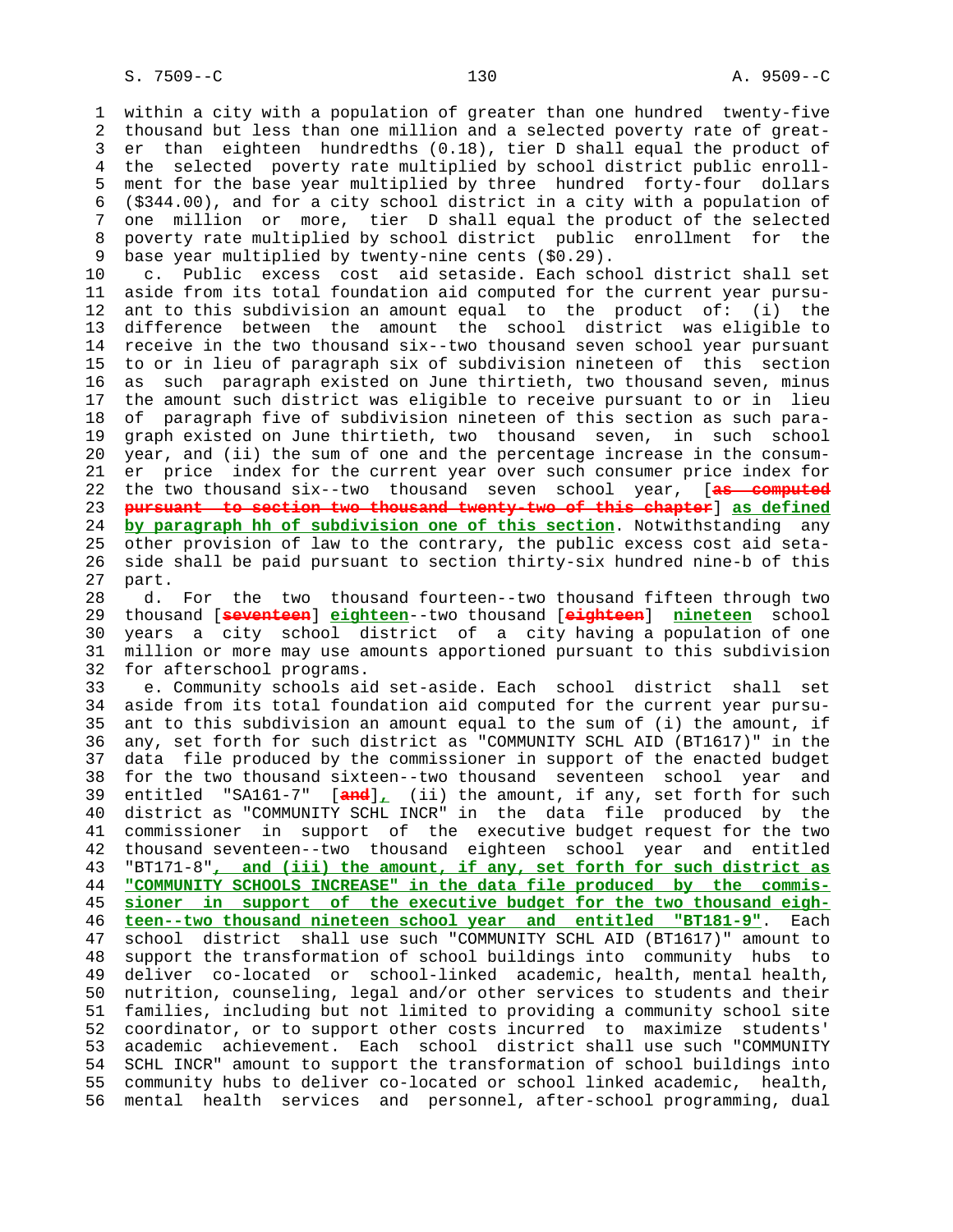1 language programs, nutrition, counseling, legal and/or other services to 2 students and their families, including but not limited to providing a 3 community school site coordinator and programs for English language 4 learners, or to support other costs incurred to maximize students' 5 academic achievement, provided however that a school district whose 6 "COMMUNITY SCHL INCR" amount exceeds one million dollars (\$1,000,000) 7 shall use an amount equal to the greater of one hundred fifty thousand 8 dollars (\$150,000) or ten percent of such "COMMUNITY SCHL INCR" amount 9 to support such transformation at schools with extraordinary high levels 10 of student need as identified by the commissioner, subject to the 11 approval of the director of the budget. **Each school district shall use such "COMMUNITY SCHOOLS INCREASE" to support the transformation of school buildings into community hubs to deliver co-located or school linked academic, health, mental health services and personnel, after- school programming, dual language programs, nutrition, counseling, legal and/or other services to students and their families, including but not limited to providing a community school site coordinator and programs for English language learners, or to support other costs incurred to maximize students' academic achievement. f. Foundation aid payable in the two thousand eighteen--two thousand nineteen school year. Notwithstanding any provision of law to the contrary, foundation aid payable in the two thousand eighteen--two thou- sand nineteen school year shall equal the sum of (1) the foundation aid base plus (2) the greater of (i) the two thousand eighteen--two thousand nineteen school year phase-in increase or (ii) the two thousand eigh- teen--two thousand nineteen school year additional increase or (iii) the two thousand eighteen--two thousand nineteen school year due minimum plus (3) the executive foundation aid increase, provided that any city school district in a city with a population of one hundred twenty-five thousand or more shall only be eligible for the two thousand eighteen-- two thousand nineteen school year phase-in increase. For the purposes of this paragraph, "foundation aid remaining" shall mean the positive difference, if any, of (1) the product of the total aidable foundation pupil units multiplied by the district's selected foundation aid less (2) the total foundation aid base computed pursuant to paragraph j of subdivision one of this section. For the purposes of this paragraph: (i) The "two thousand eighteen--two thousand nineteen school year phase-in increase" shall be equal to the product of foundation aid remaining multiplied by the greater of the following phase-in percent- ages: (A) One thousand eight hundred forty-eight one hundred thousandths (0.01848); (B) For school districts where (i) the quotient arrived at when divid- ing foundation aid remaining by total foundation aid is greater than one half (0.5) and (ii) where the difference of the three year average free and reduced price lunch percent for the current year less such average for the base year is greater than four one-hundredths (0.04), four thou- sand five hundred ninety-nine one hundred thousandths (0.04599); (C) For school districts that were designated as small city school districts or central school districts whose boundaries include a portion of a small city for the school aid computer listing produced by the commissioner in support of the enacted budget for the two thousand four- teen--two thousand fifteen school year and entitled "SA1415", three thousand four hundred ninety-eight one hundred thousandths (0.03498); (D) For a city school district in a city with a population of one million or more, seven hundred ninety-three ten thousandths (0.0793);**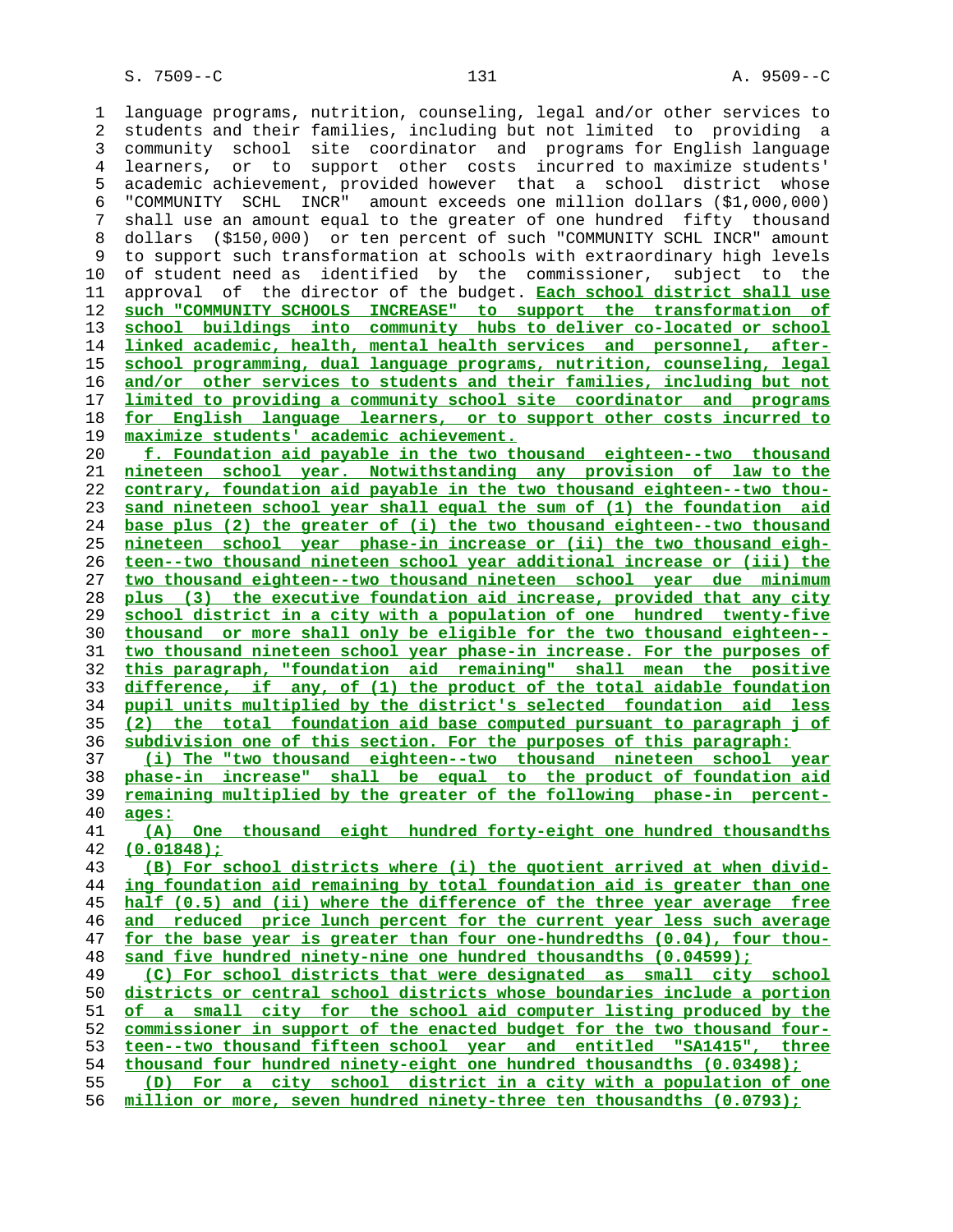S. 7509--C 132 A. 9509--C

| 1  | (E) For a city school district in a city with a population of more                         |
|----|--------------------------------------------------------------------------------------------|
| 2  | than two hundred fifty thousand but less than one million as of the most                   |
| 3  | recent federal decennial census, eight hundred three ten thousandths                       |
| 4  | $(0.0803)$ :                                                                               |
| 5  | (F) For a city school district in a city with a population of more                         |
| 6  | than two hundred thousand but less than two hundred fifty thousand as of                   |
| 7  | the most recent federal decennial census, five hundred eighty-eight ten                    |
| 8  | thousandths (0.0588);                                                                      |
| 9  | (G) For a city school district in a city with a population of more                         |
| 10 | than one hundred fifty thousand but less than two hundred thousand as of                   |
| 11 | the most recent federal decennial census, seventy-two thousandths                          |
| 12 | (0.072):                                                                                   |
| 13 | (H) For a city school district in a city with a population of more                         |
| 14 | than one hundred twenty-five thousand but less than one hundred fifty                      |
| 15 | thousand as of the most recent federal decennial census, one-tenth                         |
| 16 | $(0.1)$ ; or                                                                               |
| 17 | (I) For a school district where the quotient arrived at when dividing                      |
| 18 | foundation aid remaining by total foundation aid is greater than four-                     |
| 19 | tenths (0.4), thirty-two thousandths (0.032).                                              |
| 20 | (ii) The "two thousand eighteen--two thousand nineteen school year                         |
| 21 | additional increase" shall equal the greater of:                                           |
| 22 | (A) For school districts where the quotient arrived at when dividing                       |
| 23 | the English language learner count pursuant to paragraph o of subdivi-                     |
| 24 | sion one of this section by public school district enrollment for the                      |
| 25 | base year pursuant to paragraph n of subdivision one of this section is                    |
| 26 | greater than three hundredths (0.03), the product of such public school                    |
| 27 | district enrollment multiplied by the ELL factor multiplied by twenty-                     |
| 28 | eight dollars and ninety-two cents (\$28.92), where the "ELL factor"                       |
| 29 | shall equal the difference of three less the lesser of the combined                        |
| 30 | wealth ratio for total foundation aid computed pursuant to paragraph c                     |
| 31 | of subdivision three of this section or one (1.0);                                         |
| 32 | (B) For school districts with a sparsity factor that is greater than                       |
| 33 | zero, the product of the FRPL factor multiplied by the CWR factor multi-                   |
| 34 | plied by public school district enrollment for the base year pursuant to                   |
| 35 | paragraph n of subdivision one of this section multiplied by one hundred                   |
| 36 | thirty-seven dollars and ninety-seven cents (\$137.97), where the "FRPL                    |
| 37 | factor" shall equal the sum of one-half (0.5) plus the greater of the                      |
| 38 | three year average free and reduced price lunch percent for the current                    |
| 39 | year or such average for the base year, and where the "CWR factor" shall                   |
| 40 | equal (i) for school districts with a combined wealth ratio for total                      |
| 41 | foundation aid computed pursuant to paragraph c of subdivision three of                    |
| 42 | this section less than forty-nine hundredths (0.49), one and three-quar-                   |
| 43 | ters (1.75), (ii) for school districts with a combined wealth ratio for                    |
| 44 | total foundation aid computed pursuant to paragraph c of subdivision                       |
| 45 | three of this section greater than or equal to forty-nine hundredths                       |
| 46 | $(0.49)$ but less than one $(1.0)$ , one $(1.0)$ , or $(iii)$ for school districts         |
| 47 | with a combined wealth ratio for total foundation aid computed pursuant                    |
| 48 | to paragraph c of subdivision three of this section greater than<br>$\overline{\text{or}}$ |
| 49 | equal to one (1.0), three-quarters (0.75); or                                              |
| 50 | For school districts (1) where the difference of the three year<br>(C)                     |
| 51 | average free and reduced price lunch percent for the current year less                     |
| 52 | such average for the base year is greater than one hundred five ten                        |
| 53 | thousandths (0.0105), (2) with a combined wealth ratio for total founda-                   |
| 54 | tion aid computed pursuant to paragraph c of subdivision three of this                     |
| 55 | section less than ninety-one hundredths (0.91), and (3) where the                          |
| 56 | quotient arrived at when dividing the foundation aid remaining by the                      |
|    |                                                                                            |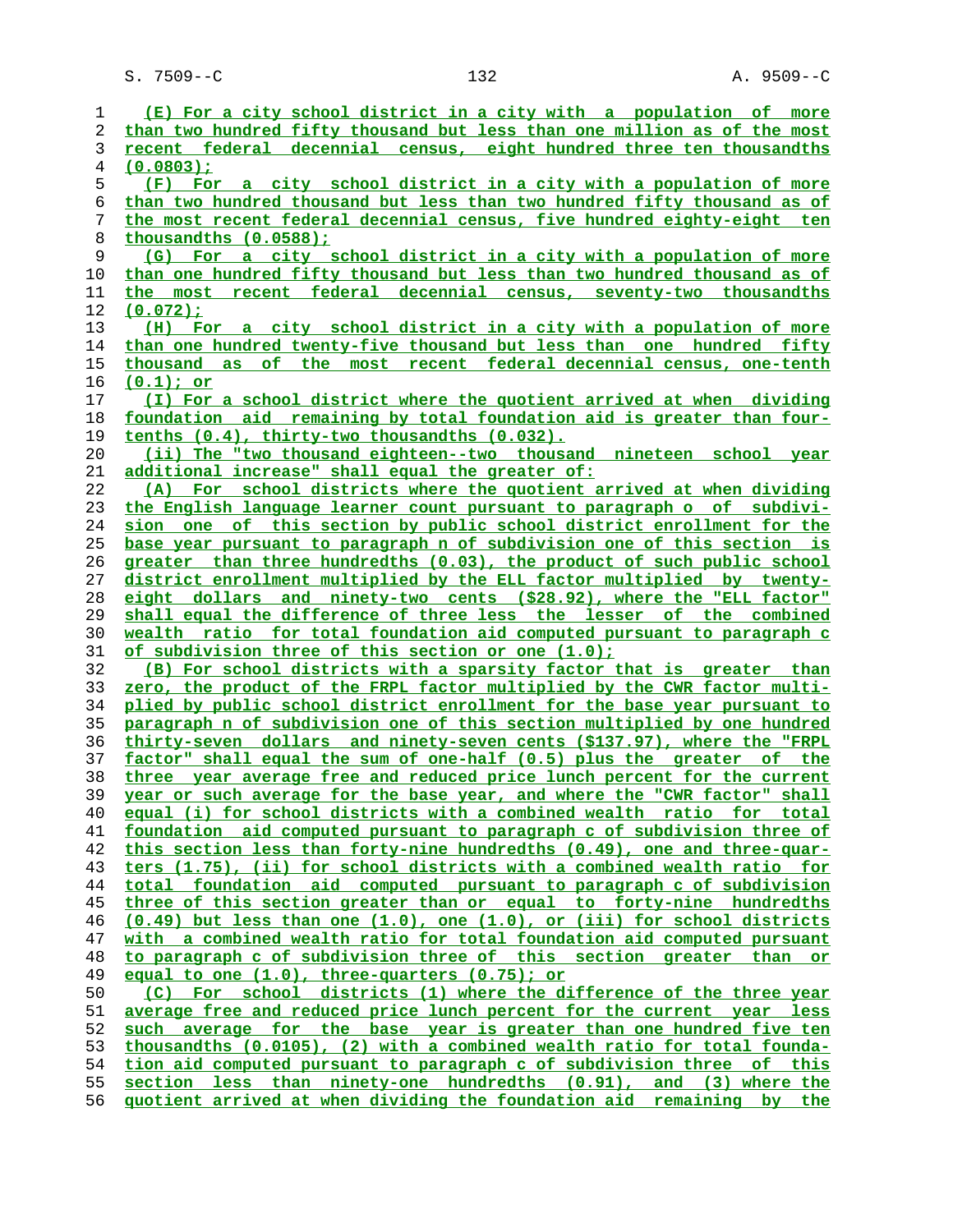S. 7509--C 133 A. 9509--C

 1 **total foundation aid is greater than twenty-three hundredths (0.23), the** 2 **product of the public school district enrollment for the base year** 3 **pursuant to paragraph h of subdivision one of this section multiplied by** 4 **one hundred twenty-one dollars and seventy-five cents (\$121.75).** 5 **(iii) The "two thousand eighteen--two thousand nineteen school year** 6 **due minimum" shall equal the greater of:** 7 **(A) The positive difference, if any, of the product of the foundation** 8 **aid base multiplied by nineteen thousandths (0.019) less the executive** 9 **foundation aid increase; or** 10 **(B) The product of the executive foundation aid increase multiplied by** 11 **eighteen hundredths (0.18).** 12 **(iv) The "executive foundation aid increase" shall be equal to the** 13 **difference of (a) the amounts set forth for each school district as** 14 **"FOUNDATION AID" under the heading "2018-19 ESTIMATED AIDS" in the** 15 **school aid computer listing produced by the commissioner in support of** 16 **the executive budget request for the two thousand eighteen--two thousand** 17 **nineteen school year and entitled "BT181-9" less (b) the amounts set** 18 **forth for each school district as "FOUNDATION AID" under the heading** 19 **"2017-18 BASE YEAR AIDS" in such computer listing.** 20 § 9-c. Intentionally omitted. 21 § 9-d. Intentionally omitted. 22 § 10. The closing paragraph of subdivision 5-a of section 3602 of the 23 education law, as amended by section 22 of part YYY of chapter 59 of the 24 laws of 2017, is amended to read as follows: 25 For the two thousand eight--two thousand nine school year, each school 26 district shall be entitled to an apportionment equal to the product of 27 fifteen percent and the additional apportionment computed pursuant to 28 this subdivision for the two thousand seven--two thousand eight school 29 year. For the two thousand nine--two thousand ten through two thousand 30 [**seventeen**] **eighteen**--two thousand [**eighteen**] **nineteen** school years, 31 each school district shall be entitled to an apportionment equal to the 32 amount set forth for such school district as "SUPPLEMENTAL PUB EXCESS 33 COST" under the heading "2008-09 BASE YEAR AIDS" in the school aid 34 computer listing produced by the commissioner in support of the budget 35 for the two thousand nine--two thousand ten school year and entitled 36 "SA0910". 37 § 11. Paragraph b of subdivision 6-c of section 3602 of the education 38 law, as amended by section 23 of part YYY of chapter 59 of the laws of 39 2017, is amended to read as follows: 40 b. For projects approved by the commissioner authorized to receive 41 additional building aid pursuant to this subdivision for the purchase of 42 stationary metal detectors, security cameras or other security devices 43 approved by the commissioner that increase the safety of students and 44 school personnel, provided that for purposes of this paragraph such 45 other security devices shall be limited to electronic security systems 46 and hardened doors, and provided that for projects approved by the 47 commissioner on or after the first day of July two thousand thirteen and 48 before the first day of July two thousand [**eighteen**] **twenty-three** such 49 additional aid shall equal the product of (i) the building aid ratio 50 computed for use in the current year pursuant to paragraph c of subdivi- 51 sion six of this section plus ten percentage points, except that in no 52 case shall this amount exceed one hundred percent, and (ii) the actual 53 approved expenditures incurred in the base year pursuant to this subdi- 54 vision, provided that the limitations on cost allowances prescribed by 55 paragraph a of subdivision six of this section shall not apply, and 56 provided further that any projects aided under this paragraph must be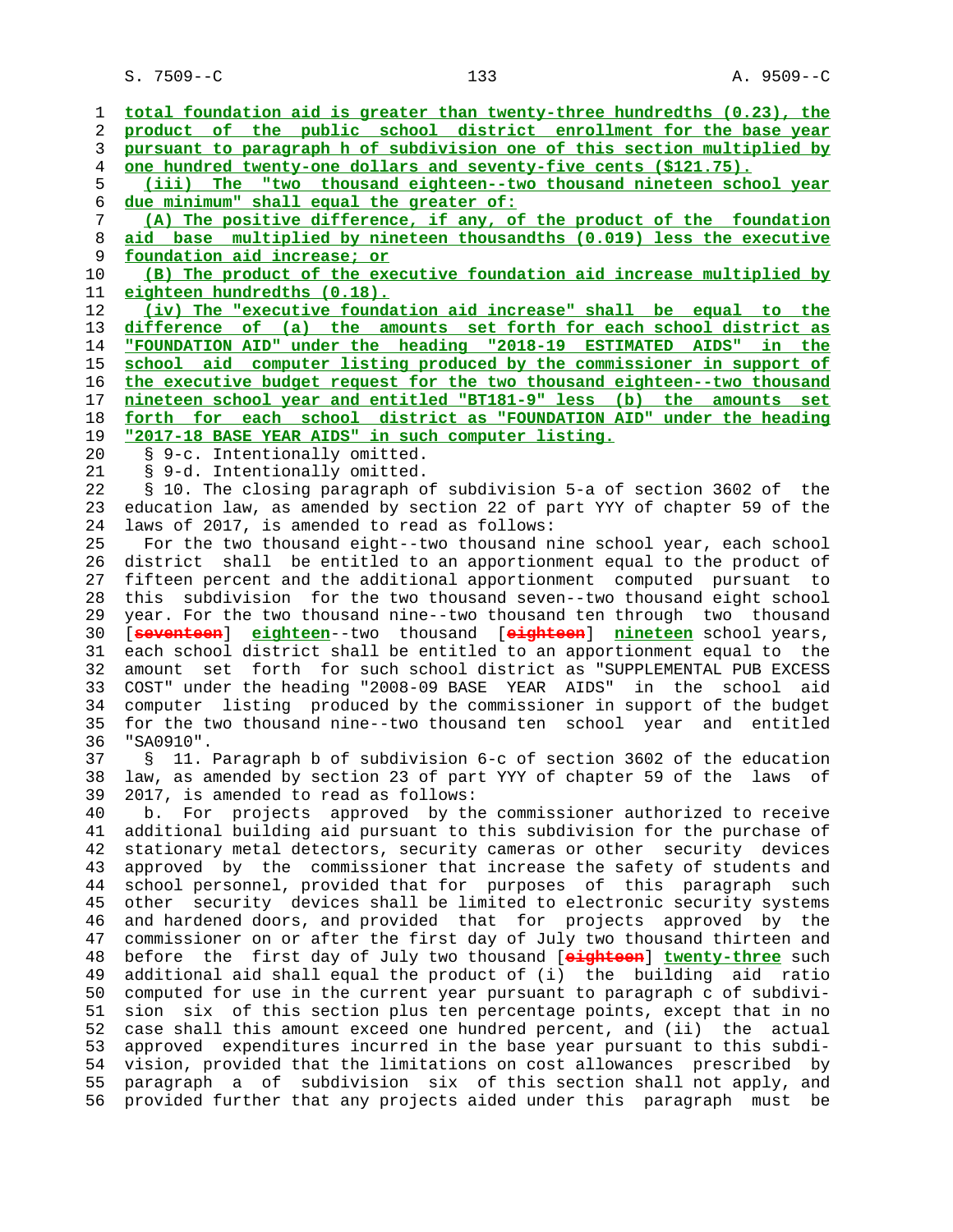1 included in a district's school safety plan. The commissioner shall 2 annually prescribe a special cost allowance for metal detectors, and 3 security cameras, and the approved expenditures shall not exceed such 4 cost allowance.

 5 § 11-a. Subdivisions b and e of section 11 of part YYY of chapter 59 6 of the laws of 2017, amending the education law relating to contracts 7 for excellence and the apportionment of public moneys, are amended to 8 read as follows:<br>9 b. Penalty eli

 9 b. Penalty eligibility. Only aid penalties arising from late final 10 cost reports (1) (i) for school construction projects approved by the 11 commissioner of education prior to July 1, 2011 where such penalty has 12 not yet been recovered by the commissioner of education or (ii) that are 13 already included within a multi-year recovery pursuant to a chapter of 14 law of the year 2013 or thereafter and (2) where such total penalty 15 exceeds [**six**] **four** one-hundredths [**(0.06)**] **(0.04)** of the school 16 district's total general fund expenditures for the base year of the 17 notification year, shall be eligible for the provisions of this section. 18 e. Aid penalty. For any district with eligible projects pursuant to 19 the provisions of this section, the commissioner of education shall 20 compute a total penalty and shall develop a schedule of no more than ten 21 years over which period such penalty shall be recovered, provided that:

 22 (1) such scheduled penalties shall be deducted from the payments due 23 to such school district and payable in the month of June beginning in 24 the school year after the year in which this section shall have become a 25 law or the school year succeeding the notification year, whichever is 26 later;

 27 (2) the amount recovered in the first year of the schedule shall equal 28 the sum of (A) [**two one-hundredths (0.02)**] **one hundred twenty-five ten-** 29 **thousandths (0.0125)** of such district's total general fund expenditures 30 for the year prior to the first year of such recovery, plus (B) the 31 amount that is recognized as a liability due to other governments by the 32 district for the year prior to the first year of such recovery, plus (C) 33 the positive remainder of the district's surplus funds, as defined in 34 section 1318 of the real property tax law, at the close of the year 35 prior to the first year of such recovery less the product of the 36 district's total general fund expenditures for the year prior to the 37 first year of such recovery multiplied by four one-hundredths (0.04), 38 provided that the amount recovered in such first year shall not exceed 39 the portion of the total penalty that has not yet been recovered;

 40 (3) the amount recovered in each subsequent year shall be recovered by 41 deducting such excess payments from the payments due to such school 42 district and payable in the month of June of subsequent years and shall 43 equal [**two one-hundredths (0.02)**] **one hundred twenty-five ten-thous-** 44 **andths (0.0125)** of such district's total general fund expenditures for 45 the year prior to the first year of such recovery, provided that the 46 amount recovered in each such subsequent year shall not exceed the 47 portion of the total penalty that has not yet been recovered;

48 (4) there shall be no interest penalty assessed against such district<br>49 or collected by the state. or collected by the state.

 50 § 12. Subdivision 9 of section 3602 of the education law is amended by 51 adding a new paragraph c to read as follows:

**c. Notwithstanding the provisions of paragraph a of this subdivision, school districts receiving an apportionment pursuant to paragraph a of this subdivision in the two thousand eighteen--two thousand nineteen or two thousand nineteen--two thousand twenty school year shall be eligible for (A) an apportionment in the following school year equal to the prod-**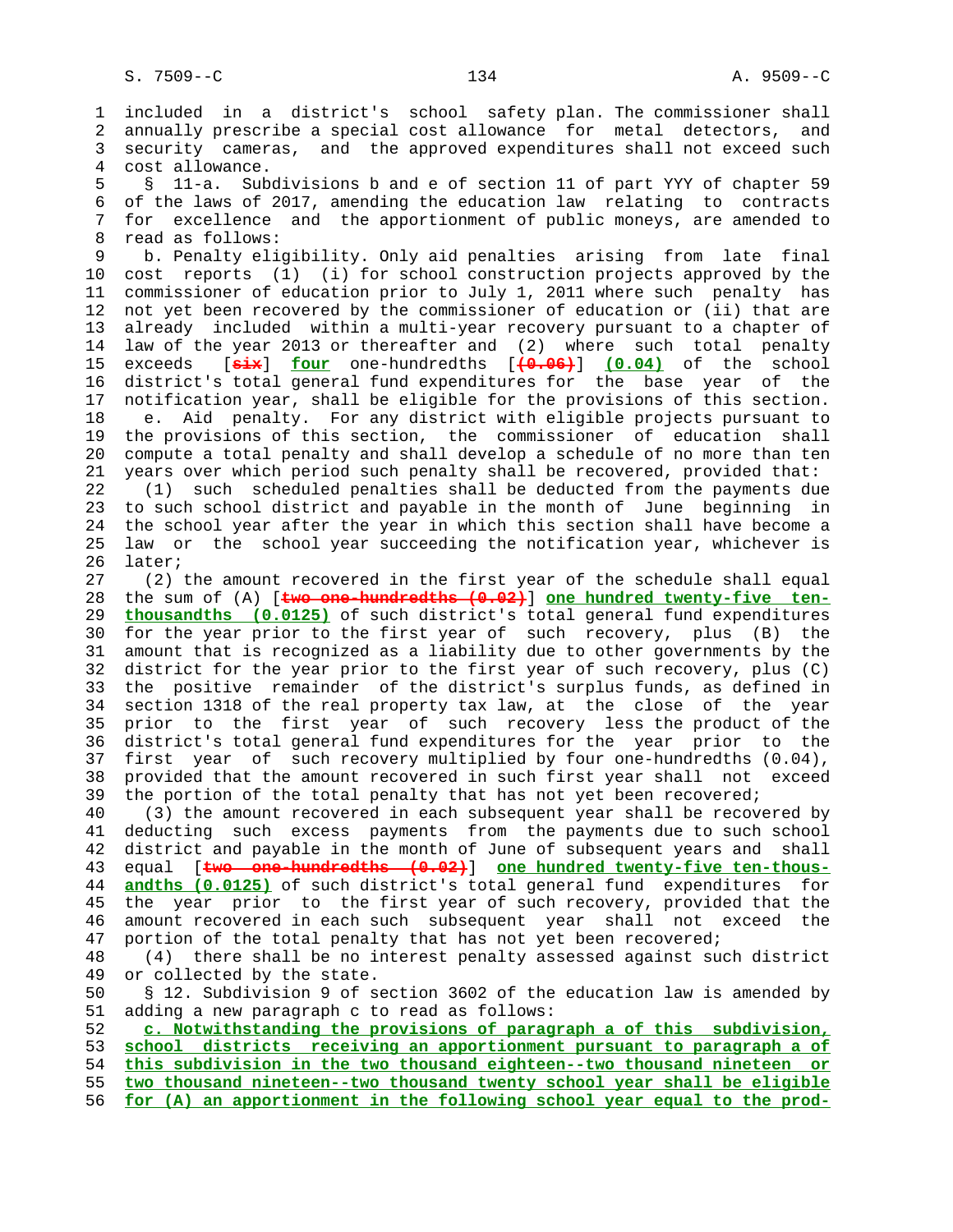**uct of sixty-five percent multiplied by the aid received by the district pursuant to paragraph a of this subdivision in the prior school year, and (B) an apportionment in the school year after the following year equal to the product of thirty-five percent multiplied by the aid received by the district pursuant to paragraph a of this subdivision in the year preceding the prior year.**

 7 § 13. Subdivision 12 of section 3602 of the education law, as amended 8 by section 3 of part A of chapter 56 of the laws of 2015, the fourth undesignated paragraph as added by section 3 of part A of chapter 54 of 10 the laws of 2016, the closing paragraph as added by section 24 of part 11 YYY of chapter 59 of the laws of 2017, is amended to read as follows:

 12 12. Academic enhancement aid. A school district that as of April first 13 of the base year has been continuously identified as a district in need 14 of improvement for at least five years shall, for the two thousand 15 eight--two thousand nine school year, be entitled to an additional 16 apportionment equal to the positive remainder, if any, of (a) the lesser 17 of fifteen million dollars or the product of the total foundation aid 18 base, as defined by paragraph j of subdivision one of this section, 19 multiplied by ten percent (0.10), less (b) the positive remainder of (i) 20 the sum of the total foundation aid apportioned pursuant to subdivision 21 four of this section and the supplemental educational improvement grants 22 apportioned pursuant to subdivision eight of section thirty-six hundred 23 forty-one of this article, less (ii) the total foundation aid base.

 24 For the two thousand nine--two thousand ten through two thousand four- 25 teen--two thousand fifteen school years, each school district shall be 26 entitled to an apportionment equal to the amount set forth for such 27 school district as "EDUCATION GRANTS, ACADEMIC EN" under the heading 28 "2008-09 BASE YEAR AIDS" in the school aid computer listing produced by 29 the commissioner in support of the budget for the two thousand nine--two 30 thousand ten school year and entitled "SA0910", and such apportionment 31 shall be deemed to satisfy the state obligation to provide an apportion- 32 ment pursuant to subdivision eight of section thirty-six hundred forty- 33 one of this article.

 34 For the two thousand fifteen--two thousand sixteen year, each school 35 district shall be entitled to an apportionment equal to the amount set 36 forth for such school district as "ACADEMIC ENHANCEMENT" under the head- 37 ing "2014-15 ESTIMATED AIDS" in the school aid computer listing produced 38 by the commissioner in support of the budget for the two thousand four- 39 teen--two thousand fifteen school year and entitled "SA141-5", and such 40 apportionment shall be deemed to satisfy the state obligation to provide 41 an apportionment pursuant to subdivision eight of section thirty-six 42 hundred forty-one of this article.

 43 For the two thousand sixteen--two thousand seventeen school year, each 44 school district shall be entitled to an apportionment equal to the 45 amount set forth for such school district as "ACADEMIC ENHANCEMENT" 46 under the heading "2015-16 ESTIMATED AIDS" in the school aid computer 47 listing produced by the commissioner in support of the budget for the 48 two thousand fifteen--two thousand sixteen school year and entitled 49 "SA151-6", and such apportionment shall be deemed to satisfy the state 50 obligation to provide an apportionment pursuant to subdivision eight of 51 section thirty-six hundred forty-one of this article.

 52 For the two thousand seventeen--two thousand eighteen school year, 53 each school district shall be entitled to an apportionment equal to the 54 amount set forth for such school district as "ACADEMIC ENHANCEMENT" 55 under the heading "2016-17 ESTIMATED AIDS" in the school aid computer 56 listing produced by the commissioner in support of the budget for the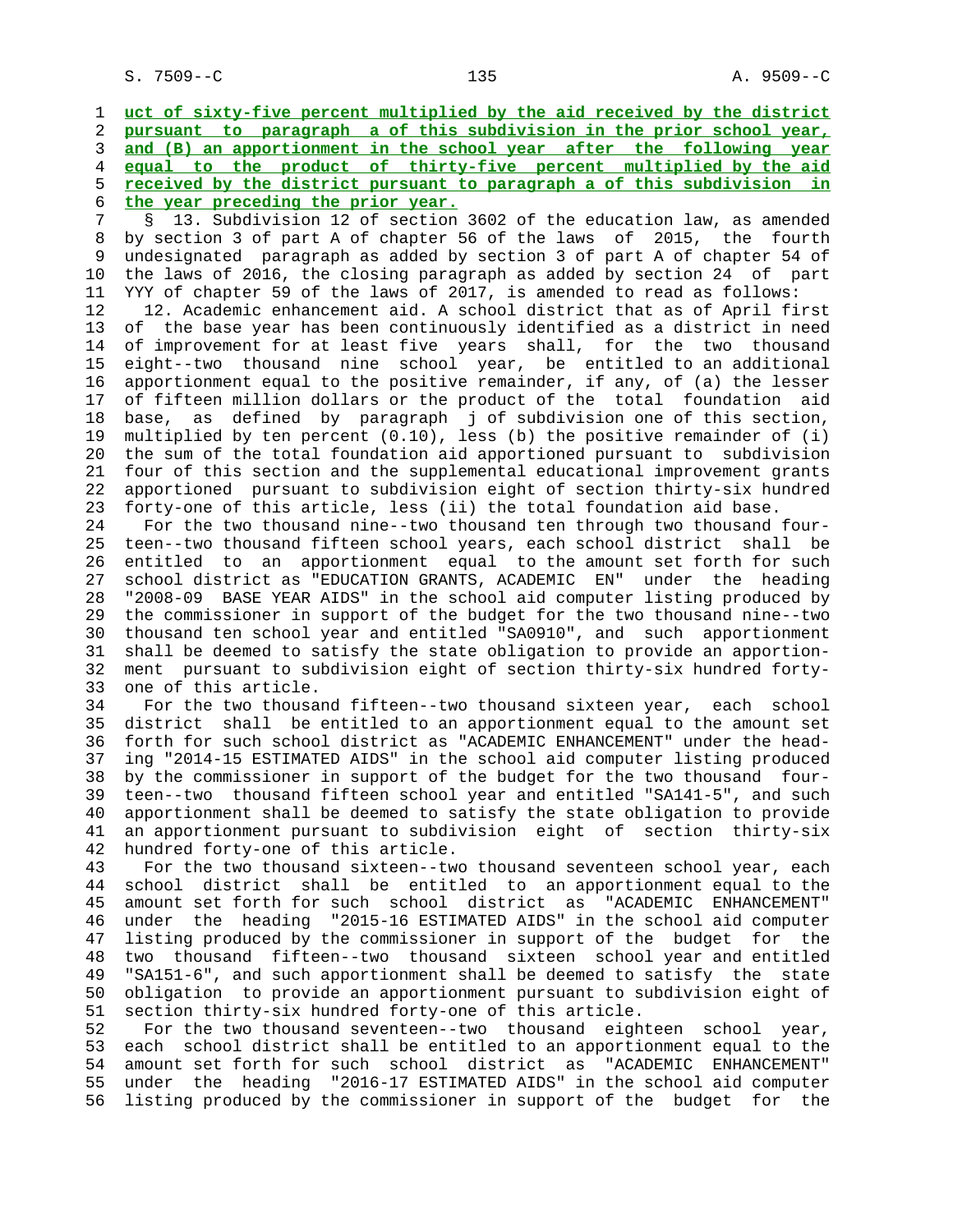1 two thousand sixteen--two thousand seventeen school year and entitled 2 "SA161-7", and such apportionment shall be deemed to satisfy the state 3 obligation to provide an apportionment pursuant to subdivision eight of 4 section thirty-six hundred forty-one of this article. **For the two thousand eighteen--two thousand nineteen school year, each school district shall be entitled to an apportionment equal to the amount set forth for such school district as "ACADEMIC ENHANCEMENT" under the heading "2017-18 ESTIMATED AIDS" in the school aid computer listing produced by the commissioner in support of the budget for the two thousand seventeen--two thousand eighteen school year and entitled "SA171-8", and such apportionment shall be deemed to satisfy the state obligation to provide an apportionment pursuant to subdivision eight of section thirty-six hundred forty-one of this article.** 14 § 14. The opening paragraph of subdivision 16 of section 3602 of the

 15 education law, as amended by section 25 of part YYY of chapter 59 of the 16 laws of 2017, is amended to read as follows:

 17 Each school district shall be eligible to receive a high tax aid 18 apportionment in the two thousand eight--two thousand nine school year, 19 which shall equal the greater of (i) the sum of the tier 1 high tax aid 20 apportionment, the tier 2 high tax aid apportionment and the tier 3 high 21 tax aid apportionment or (ii) the product of the apportionment received 22 by the school district pursuant to this subdivision in the two thousand 23 seven--two thousand eight school year, multiplied by the due-minimum 24 factor, which shall equal, for districts with an alternate pupil wealth 25 ratio computed pursuant to paragraph b of subdivision three of this 26 section that is less than two, seventy percent (0.70), and for all other 27 districts, fifty percent (0.50). Each school district shall be eligible 28 to receive a high tax aid apportionment in the two thousand nine--two 29 thousand ten through two thousand twelve--two thousand thirteen school 30 years in the amount set forth for such school district as "HIGH TAX AID" 31 under the heading "2008-09 BASE YEAR AIDS" in the school aid computer 32 listing produced by the commissioner in support of the budget for the 33 two thousand nine--two thousand ten school year and entitled "SA0910". 34 Each school district shall be eligible to receive a high tax aid appor- 35 tionment in the two thousand thirteen--two thousand fourteen through two 36 thousand [**seventeen**] **eighteen**--two thousand [**eighteen**] **nineteen** school 37 years equal to the greater of (1) the amount set forth for such school 38 district as "HIGH TAX AID" under the heading "2008-09 BASE YEAR AIDS" in 39 the school aid computer listing produced by the commissioner in support 40 of the budget for the two thousand nine--two thousand ten school year 41 and entitled "SA0910" or (2) the amount set forth for such school 42 district as "HIGH TAX AID" under the heading "2013-14 ESTIMATED AIDS" in 43 the school aid computer listing produced by the commissioner in support 44 of the executive budget for the 2013-14 fiscal year and entitled 45 "BT131-4".

 46 § 15. The opening paragraph of subdivision 10 of section 3602-e of the 47 education law, as amended by section 26 of part YYY of chapter 59 of the 48 laws of 2017, is amended to read as follows:

 49 Notwithstanding any provision of law to the contrary, (i) for aid 50 payable in the two thousand eight--two thousand nine school year, the 51 grant to each eligible school district for universal prekindergarten aid 52 shall be computed pursuant to this subdivision, and (ii) for the two 53 thousand nine--two thousand ten and two thousand ten--two thousand elev- 54 en school years, each school district shall be eligible for a maximum 55 grant equal to the amount computed for such school district for the base 56 year in the electronic data file produced by the commissioner in support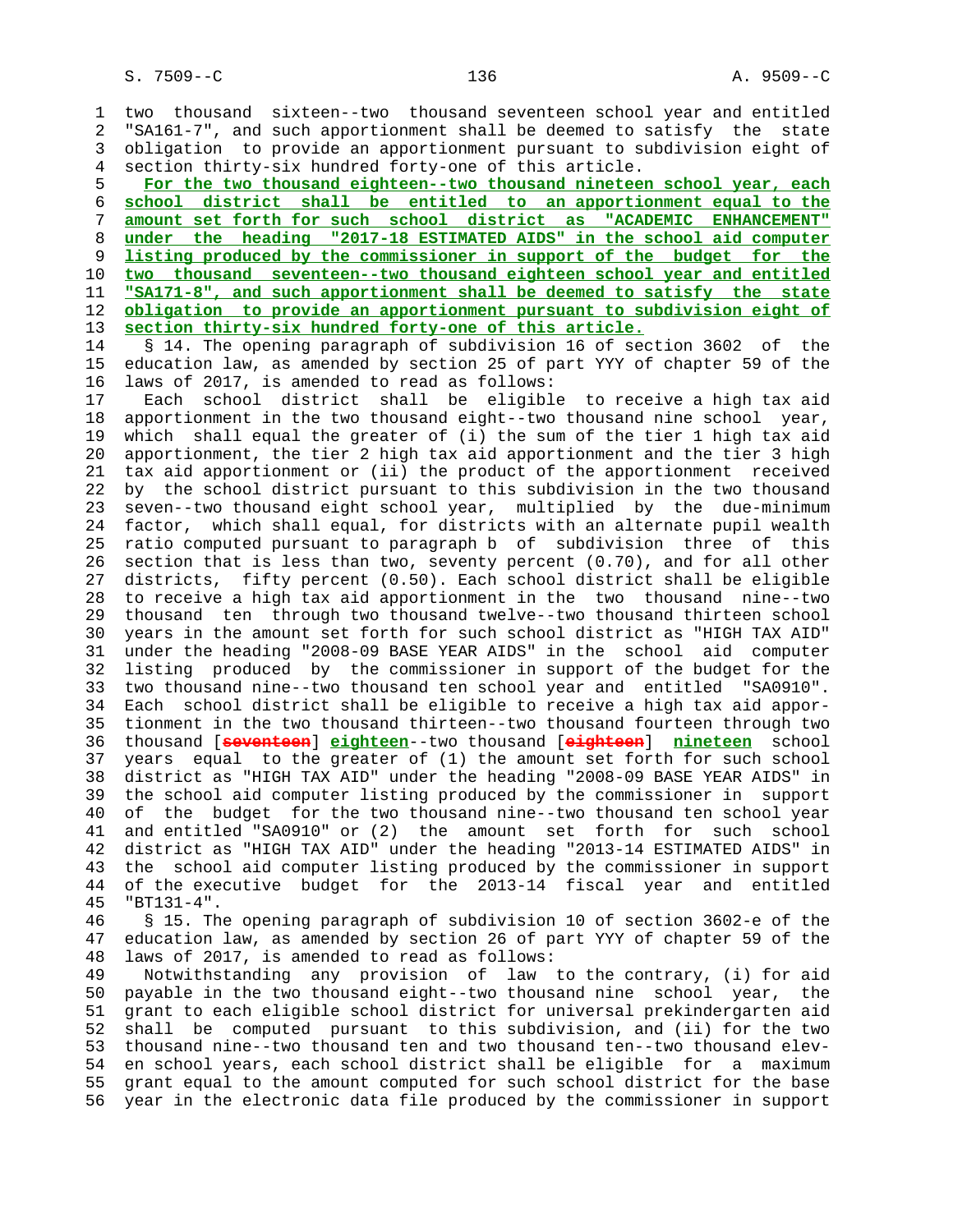1 of the two thousand nine--two thousand ten education, labor and family 2 assistance budget, provided, however, that in the case of a district 3 implementing programs for the first time or implementing expansion 4 programs in the two thousand eight--two thousand nine school year where 5 such programs operate for a minimum of ninety days in any one school 6 year as provided in section 151-1.4 of the regulations of the commis- 7 sioner, for the two thousand nine--two thousand ten and two thousand 8 ten--two thousand eleven school years, such school district shall be 9 eligible for a maximum grant equal to the amount computed pursuant to 10 paragraph a of subdivision nine of this section in the two thousand 11 eight--two thousand nine school year, and (iii) for the two thousand 12 eleven--two thousand twelve school year each school district shall be 13 eligible for a maximum grant equal to the amount set forth for such 14 school district as "UNIVERSAL PREKINDERGARTEN" under the heading "2011- 15 12 ESTIMATED AIDS" in the school aid computer listing produced by the 16 commissioner in support of the enacted budget for the 2011-12 school 17 year and entitled "SA111-2", and (iv) for two thousand twelve--two thou- 18 sand thirteen through two thousand sixteen--two thousand seventeen 19 school years each school district shall be eligible for a maximum grant 20 equal to the greater of (A) the amount set forth for such school 21 district as "UNIVERSAL PREKINDERGARTEN" under the heading "2010-11 BASE 22 YEAR AIDS" in the school aid computer listing produced by the commis- 23 sioner in support of the enacted budget for the 2011-12 school year and 24 entitled "SA111-2", or (B) the amount set forth for such school district 25 as "UNIVERSAL PREKINDERGARTEN" under the heading "2010-11 BASE YEAR 26 AIDS" in the school aid computer listing produced by the commissioner on 27 May fifteenth, two thousand eleven pursuant to paragraph b of subdivi- 28 sion twenty-one of section three hundred five of this chapter, and  $(v)$  29 for the two thousand seventeen--two thousand eighteen **and two thousand** 30 **eighteen--two thousand nineteen** school [**year**] **years**, each school 31 district shall be eligible to receive a grant amount equal to the sum of 32 (A) the amount set forth for such school district as "UNIVERSAL PREKIN- 33 DERGARTEN" under the heading "2016-17 ESTIMATED AIDS" in the school aid 34 computer listing produced by the commissioner in support of the enacted 35 budget for the two thousand sixteen--two thousand seventeen school year 36 and entitled "SA161-7" plus (B) the amount awarded to such school 37 district for the priority full-day prekindergarten and expanded half-day 38 prekindergarten grant program for high need students for the two thou- 39 sand sixteen--two thousand seventeen school year pursuant to chapter 40 fifty-three of the laws of two thousand thirteen, and (vi) for the two 41 thousand [**eighteen**] **nineteen**--two thousand [**nineteen**] **twenty** school 42 year, each school district shall be eligible to receive a grant amount 43 equal to the sum of (A) the amount set forth for such school district as 44 "UNIVERSAL PREKINDERGARTEN" in the school aid computer listing produced 45 by the commissioner in support of the enacted budget for the two thou- 46 sand [**seventeen**] **eighteen**--two thousand [**eighteen**] **nineteen** school year 47 plus (B) the amount awarded to such school district for the federal 48 preschool development expansion grant for the two thousand seventeen-- 49 two thousand eighteen school year pursuant to the American Recovery and 50 Reinvestment Act of 2009 (ARRA), Sections 14005, 14006, and 14013, Title 51 XIV, (Public Law 112-10), as amended by section 1832(b) of Division B of 52 the Department of Defense and Full-Year Continuing Appropriations Act, 53 2011 (Pub. L. 112-10), and the Department of Education Appropriations 54 Act, 2012 (Title III Division F of Pub. L. 112-74, the Consolidated 55 Appropriations Act, 2012)[**, and (vii) for the two thousand nineteen--two** 56 **thousand twenty school year, each school district shall be eligible to**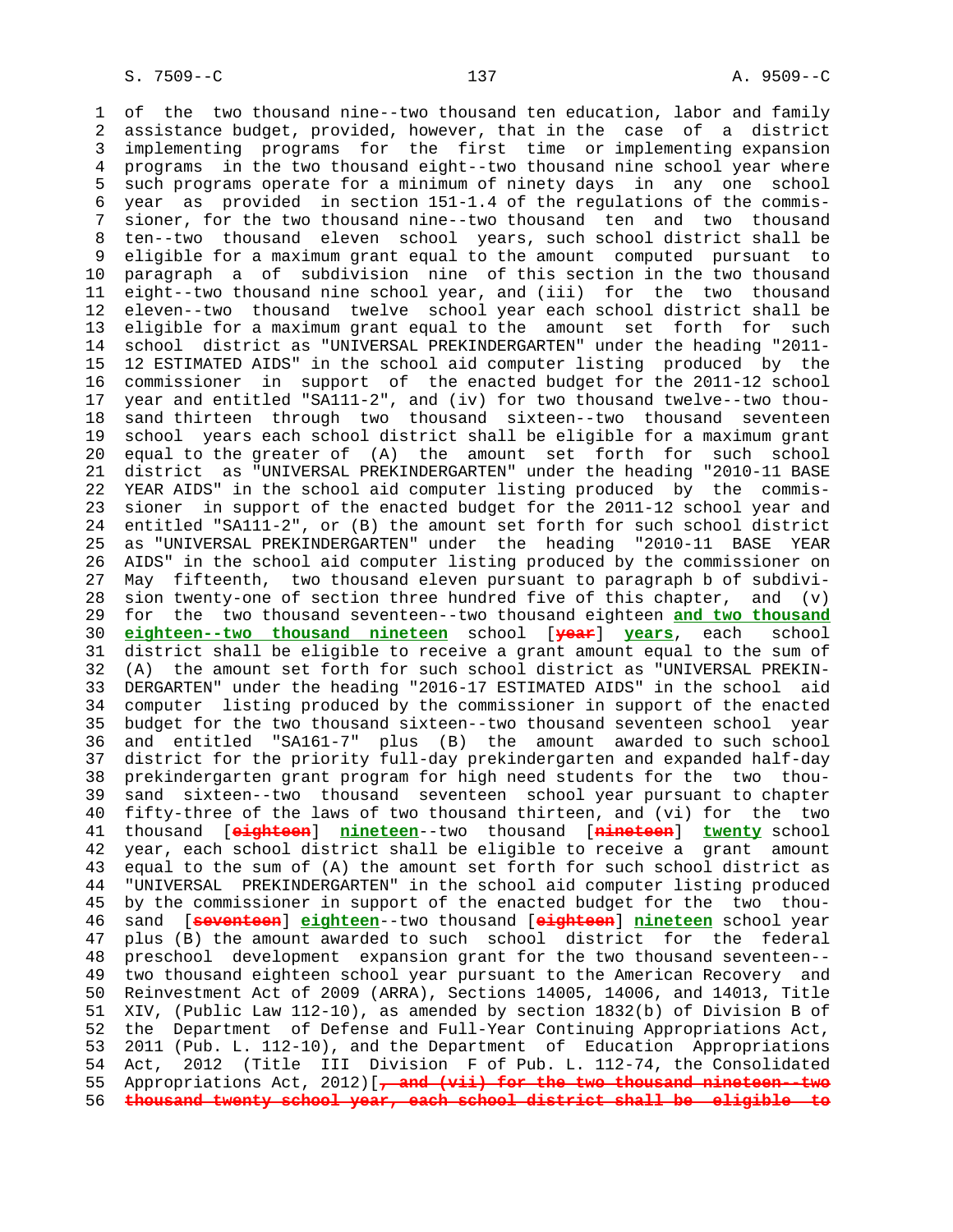1 **receive a grant amount equal to the sum of (A) the amount set forth for** 2 **such school district as "UNIVERSAL PREKINDERGARTEN ALLOCATION" on the** 3 **computer file produced by the commissioner in support of the enacted** 4 **budget for the two thousand eighteen--two thousand nineteen school year**] 5 plus [**(B)**] **(C)** the amount awarded to such school district for the 6 expanded prekindergarten program for three and four year-olds for the 7 two thousand eighteen--two thousand nineteen school year pursuant to 8 chapter sixty-one of the laws of two thousand fifteen plus [**(C)**] **(D)** the amount awarded to such school district for the expanded prekindergarten 10 for three-year-olds in high need districts program for the two thousand 11 eighteen--two thousand nineteen school year pursuant to chapter fifty- 12 three of the laws of two thousand sixteen plus [**(D)**] **(E)** the amount 13 awarded to such school district for the expanded prekindergarten program 14 for three- and four-year-olds for the two thousand eighteen--two thou- 15 sand nineteen school year pursuant to a chapter of the laws of two thou- 16 sand seventeen plus [**(E)**] **(F)** the amount awarded to such school 17 district, subject to an available appropriation, through the pre-kinder- 18 garten expansion grant for the two thousand eighteen--two thousand nine- 19 teen school year, provided that such school district has met all 20 requirements pursuant to this section, and [**(viii)**] **(vii)** for the two 21 thousand twenty--two thousand twenty-one school year and thereafter, 22 each school district shall be eligible to receive a grant amount equal 23 to the sum of (A) the amount set forth for such school district as 24 "UNIVERSAL PREKINDERGARTEN ALLOCATION" on the computer file produced by 25 the commissioner in support of the enacted budget for the prior year 26 plus (B) the amount awarded to such school district, subject to an 27 available appropriation, through the pre-kindergarten expansion grant 28 for the prior year, provided that such school district has met all 29 requirements pursuant to this section, and provided further that the 30 maximum grant shall not exceed the total actual grant expenditures 31 incurred by the school district in the current school year as approved 32 by the commissioner. 33 § 16. Subparagraphs (ii) and (iii) of paragraph b of subdivision 10 of 34 section 3602-e of the education law, as amended by section 26 of part 35 YYY of chapter 59 of the laws of 2017, are amended to read as follows: 36 (ii) "Full-day prekindergarten pupils" shall equal: 37 For the two thousand seventeen--two thousand eighteen school year the 38 sum of, from the priority full-day prekindergarten program, (A) the 39 maximum aidable pupils such district was eligible to serve in the base 40 year plus (B) the maximum aidable number of half-day prekindergarten 41 pupils converted into a full-day prekindergarten pupil in the base year; 42 For the two thousand eighteen--two thousand nineteen school year the 43 sum of, from [**each of (A)**] the programs pursuant to this section [**and** 44 **(B) the federal preschool development expansion grant, (1)**]**, (A)** the 45 maximum aidable full-day prekindergarten pupils such district was eligi- 46 ble to serve in the base year plus [**(2)**] **(B)** the maximum aidable number 47 of half-day prekindergarten pupils converted into a full-day prekinder- 48 garten pupil in the base year; 49 For the two thousand nineteen--two thousand twenty school year the sum 50 of, from each of (A) the programs pursuant to this section, (B) **the** 51 **federal preschool development expansion grant, (C)** the expanded prekin- 52 dergarten program, [**(C)**] **(D)** the expanded prekindergarten for three- 53 year-olds, [**(D)**] **(E)** the expanded prekindergarten program for three- and 54 four-year-olds, and [**(E)**] **(F)** the prekindergarten expansion grant, (1) 55 the maximum aidable full-day prekindergarten pupils such district was

56 eligible to serve in the base year, plus (2) the maximum aidable number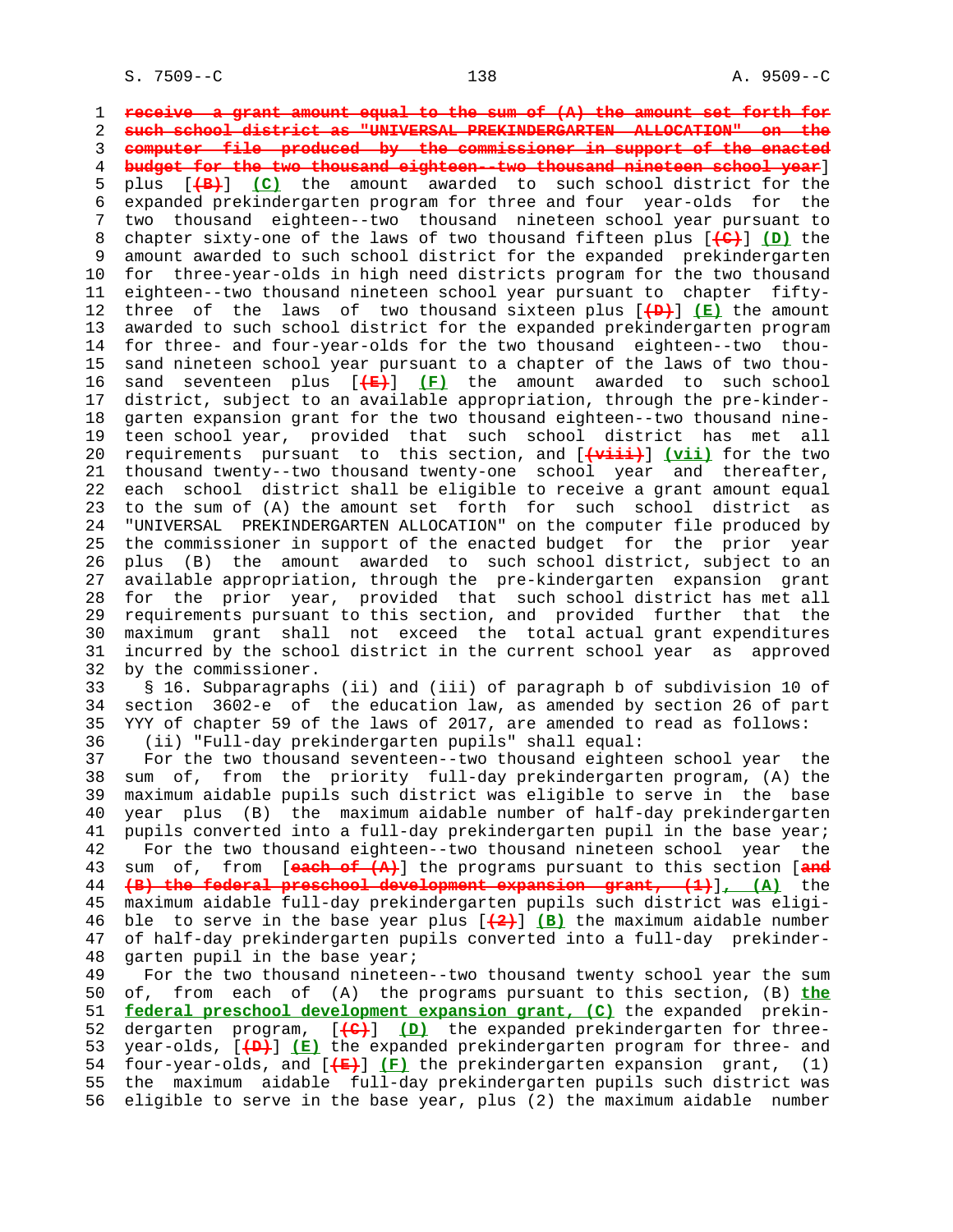1 of half-day prekindergarten pupils converted into a full-day prekinder- 2 garten pupil in the base year; 3 For the two thousand twenty--two thousand twenty-one school year and 4 thereafter the sum of, from each of (A) the programs pursuant to this 5 section and (B) the pre-kindergarten expansion grant, (1) the maximum 6 aidable full-day prekindergarten pupils such district was eligible to 7 serve in the base year, plus (2) the maximum aidable number of half-day 8 prekindergarten pupils converted into a full-day prekindergarten pupil<br>9 in the base vear; in the base year; 10 (iii) "Half-day prekindergarten pupils" shall equal: 11 For the two thousand seventeen--two thousand eighteen school year the 12 sum of the maximum aidable half-day prekindergarten pupils such district 13 was eligible to serve for the base year from (A) the program pursuant to 14 this section plus such pupils from (B) the priority full-day prekinder- 15 garten program, less the maximum aidable number of half-day prekinder- 16 garten pupils converted into a full-day prekindergarten pupil under the 17 priority full-day prekindergarten program for the base year; 18 For the two thousand eighteen--two thousand nineteen school year the 19 maximum aidable half-day prekindergarten pupils such district was eligi- 20 ble to serve for the base year from [**(A) the program pursuant to this** 21 **section less (B) the maximum aidable number of half-day prekindergarten** 22 **pupils converted into a full-day prekindergarten pupil under the federal** 23 **preschool development expansion grant for the base year**] **the program** 24 **pursuant to this section**; 25 For the two thousand nineteen--two thousand twenty school year the sum 26 of the maximum aidable half-day prekindergarten pupils such district was 27 eligible to serve for the base year from (A) the program pursuant to 28 this section plus such pupils from (B) the expanded prekindergarten 29 program plus such pupils from (C) the expanded prekindergarten for 30 three-year-olds plus such pupils from (D) the expanded prekindergarten 31 program for three- and four-year-olds plus such pupils from (E) the 32 prekindergarten expansion grant, less the sum of the maximum aidable 33 number of half-day prekindergarten pupils converted into a full-day 34 prekindergarten pupil under each of (1) **the federal preschool expansion** 35 **grant for the base year plus such pupils from (2)** the expanded prekin- 36 dergarten program plus such pupils from [**(2)**] **(3)** the expanded prekin- 37 dergarten for three-year-olds plus such pupils from [**(3)**] **(4)** the 38 expanded prekindergarten program for three- and four-year-olds plus such 39 pupils from [**(4)**] **(5)** the prekindergarten expansion grant for the base 40 year; 41 For the two thousand twenty--two thousand twenty-one school year and 42 thereafter the sum of the maximum aidable half-day prekindergarten 43 pupils such district was eligible to serve for the base year from (A) 44 the program pursuant to this section plus such pupils from (B) the pre- 45 kindergarten expansion grant, less the maximum aidable number of half- 46 day prekindergarten pupils converted into a full-day prekindergarten 47 pupil under the prekindergarten expansion grant for the base year; 48 § 17. The closing paragraph of paragraph b of subdivision 10 of 49 section 3602-e of the education law, as amended by section 26 of part 50 YYY of chapter 59 of the laws of 2017, is amended to read as follows: 51 For the purposes of this paragraph: 52 (A) "Priority full-day prekindergarten program" shall mean the priori- 53 ty full-day prekindergarten and expanded half-day prekindergarten grant 54 program for high need students pursuant to chapter fifty-three of the

55 laws of two thousand thirteen;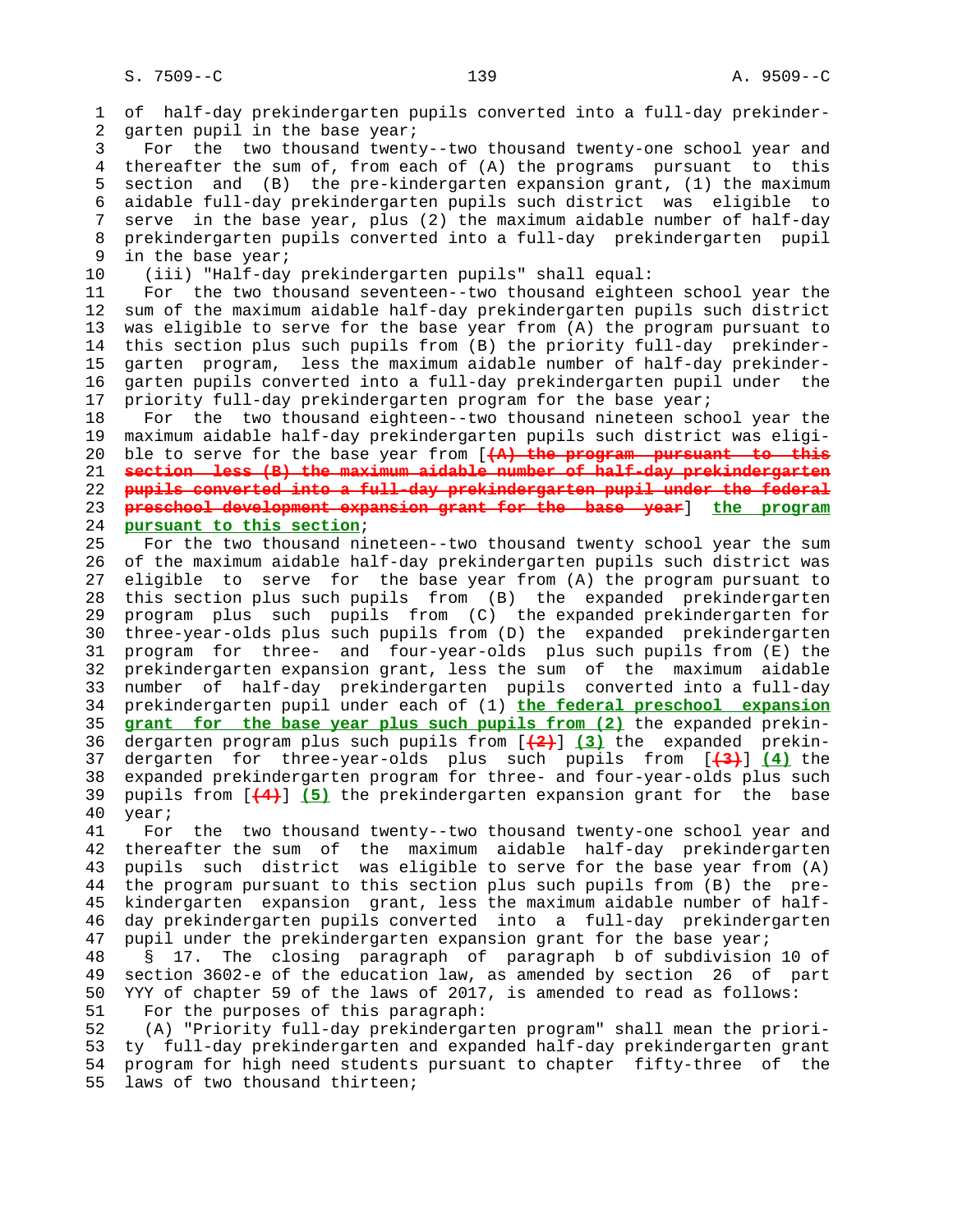1 (B)"Federal preschool development expansion grant" shall mean the 2 federal preschool development expansion grant pursuant to the American 3 Recovery and Reinvestment Act of 2009 (ARRA), Sections 14005, 14006, and 4 14013, Title XIV, (Public Law 112-10), as amended by section 1832(b) of 5 Division B of the Department of Defense and Full-Year Continuing Appro- 6 priations Act, 2011 (Pub. L. 112-10), and the Department of Education 7 Appropriations Act, 2012 (Title III Division F of Pub. L. 112-74, the 8 Consolidated Appropriations Act, 2012);<br>9 (C) "Expanded prekindergarten program 9 (C) "Expanded prekindergarten program" shall mean the expanded prekin- 10 dergarten program for three- and four year-olds pursuant to chapter 11 sixty-one of the laws of two thousand fifteen; 12 (D) "Expanded prekindergarten for three-year-olds" shall mean the 13 expanded prekindergarten for three-year-olds in high need districts 14 program pursuant to chapter fifty-three of the laws of two thousand 15 sixteen; 16 (E) "Expanded prekindergarten program for three- and four-year-olds" 17 shall mean the expanded prekindergarten program for three- and four- 18 year-olds pursuant to a chapter of the laws of two thousand seventeen; 19 (F) "Prekindergarten expansion grant" shall mean the prekindergarten 20 expansion grant for the two thousand eighteen--two thousand nineteen 21 school year and thereafter, **pursuant to subdivision eighteen of this** 22 **section,** to the extent such program was available subject to appropri- 23 ation, and provided that such school district has met all requirements 24 pursuant to this section. 25 § 18. Subdivision 11 of section 3602-e of the education law, as 26 amended by section 27 of part YYY of chapter 59 of the laws of 2017, is 27 amended to read as follows: 28 11. Maintenance of effort reduction. Where a school district's current 29 year prekindergarten pupils served is less than its prekindergarten 30 maintenance of effort base, the school district shall have its current 31 year apportionment [**reduced by**] **equal to** the product of the maintenance 32 of effort factor computed in paragraph b of subdivision ten of this 33 section multiplied by the grant amount it was eligible to receive pursu- 34 ant to subdivision ten of this section. 35 § 18-a. Subdivision 18 of section 3602-e of the education law, as 36 added by section 30 of part YYY of chapter 59 of the laws of 2017, is 37 amended to read as follows: 38 18. Universal prekindergarten expansion grants. **a.** Subject to avail- 39 able appropriation, any additional funding for pre-kindergarten in the 40 two thousand eighteen--two thousand nineteen school year and thereafter 41 shall be made available for additional grants for pre-kindergarten 42 programs**; provided that such grants shall be awarded to school districts** 43 **to establish new full-day and half-day prekindergarten placements. All** 44 **school districts shall be eligible to apply for such grants, which shall** 45 **be awarded based on factors including, but not limited to, the follow-** 46 **ing: (i) measures of school district need, (ii) measures of the need of** 47 **students to be served by the school district, (iii) the school** 48 **district's proposal to target the highest-need schools and students,** 49 **(iv) the extent to which the district's proposal would prioritize funds** 50 **to maximize the total number of eligible children in the district served** 51 **in prekindergarten programs, and (v) proposal quality.** 52 **b. Such grants shall only be available to support programs: (i) that** 53 **agree to offer instruction consistent with applicable New York state** 54 **prekindergarten early learning standards; and (ii) that otherwise comply** 55 **with all of the same rules and requirements as universal prekindergarten**

56 **programs pursuant to this section.**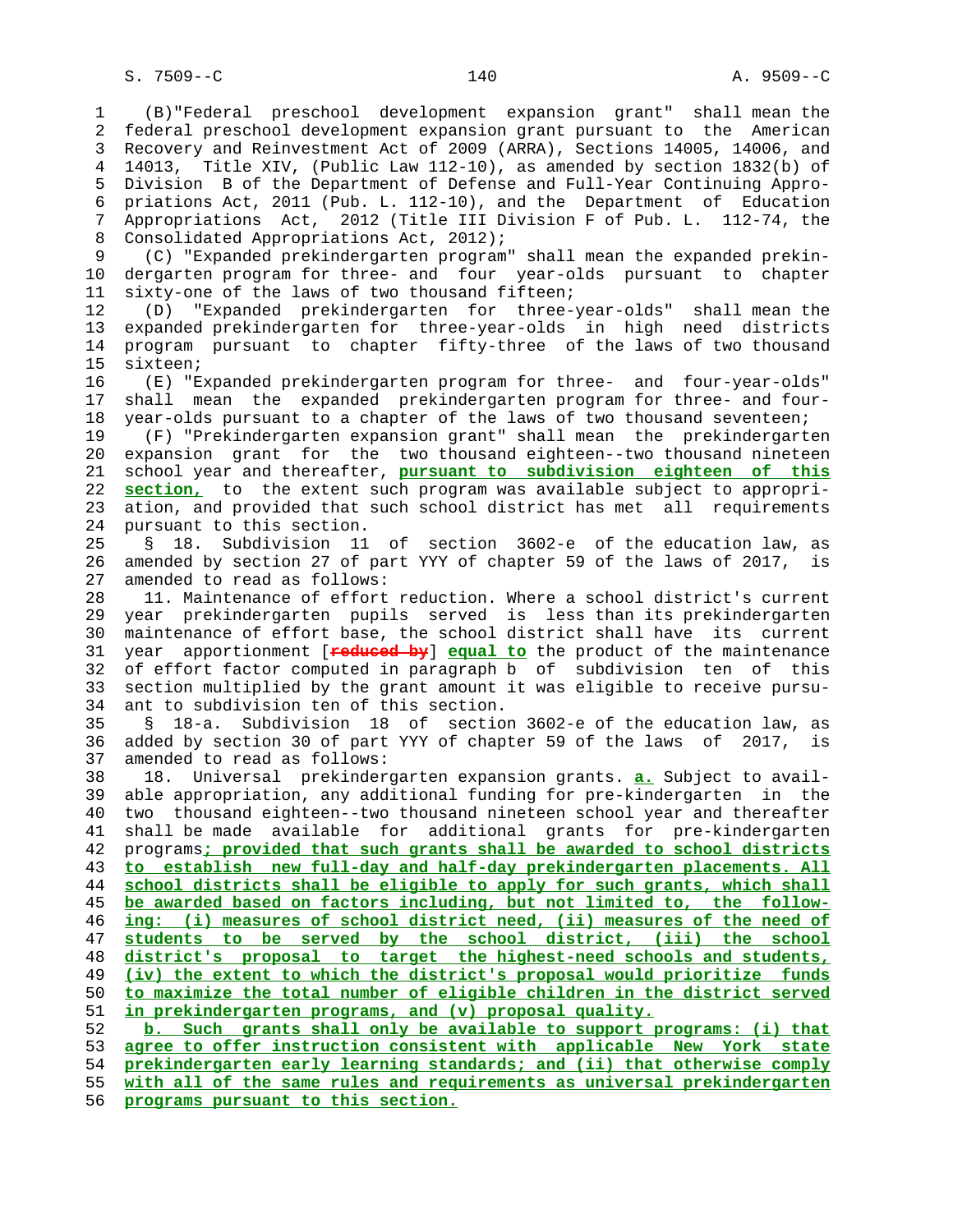S. 7509--C 141 A. 9509--C

 1 **c. A school district's grant shall equal the product of: (i) (A) two** 2 **multiplied by the approved number of new full-day prekindergarten place-** 3 **ments plus (B) the approved number of half-day prekindergarten placement** 4 **conversions and new half-day prekindergarten placements, and (ii) the** 5 **district's selected aid per prekindergarten pupil pursuant to subpara-** 6 **graph (i) of paragraph b of subdivision ten of this section; provided,** 7 **however, that no district shall receive a grant in excess of the total** 8 **actual grant expenditures incurred by the district in the current school** 9 **year as approved by the commissioner**. 10 § 18-b. Subparagraph (ii) of paragraph (c) of subdivision 8 of section 11 3602-ee of the education law, as amended by section 31-a of part YYY of 12 chapter 59 of the laws of 2017, is amended to read as follows: 13 (ii) Provided that, notwithstanding any provisions of this paragraph 14 to the contrary, for the two thousand seventeen-two thousand eighteen 15 **and two thousand eighteen-two thousand nineteen** school [**year**] **years** an 16 exemption to the certification requirement of subparagraph (i) of this 17 paragraph may be made for a teacher without certification valid for 18 service in the early childhood grades who possesses a written plan to 19 obtain certification and who has registered in the ASPIRE workforce 20 registry as required under regulations of the commissioner of the office 21 of children and family services. Notwithstanding any exemption provided 22 by this subparagraph, certification shall be required for employment no 23 later than June thirtieth, two thousand [**eighteen**] **nineteen**. 24 § 19. Subdivision 16 of section 3602-ee of the education law, as 25 amended by section 31 of part YYY of chapter 59 of the laws of 2017, is 26 amended to read as follows: 27 16. The authority of the department to administer the universal full- 28 day pre-kindergarten program shall expire June thirtieth, two thousand 29 [**eighteen**] **nineteen**; provided that the program shall continue and remain 30 in full effect. 31 § 20. Intentionally omitted. 32 § 21. The opening paragraph of section 3609-a of the education law, as 33 amended by section 33 of part YYY of chapter 59 of the laws of 2017, is 34 amended to read as follows: 35 For aid payable in the two thousand seven--two thousand eight school 36 year through the two thousand [**seventeen**] **eighteen**--two thousand [**eigh-** 37 **teen**] **nineteen** school year, "moneys apportioned" shall mean the lesser 38 of (i) the sum of one hundred percent of the respective amount set forth 39 for each school district as payable pursuant to this section in the 40 school aid computer listing for the current year produced by the commis- 41 sioner in support of the budget which includes the appropriation for the 42 general support for public schools for the prescribed payments and indi- 43 vidualized payments due prior to April first for the current year plus 44 the apportionment payable during the current school year pursuant to 45 subdivision six-a and subdivision fifteen of section thirty-six hundred 46 two of this part minus any reductions to current year aids pursuant to 47 subdivision seven of section thirty-six hundred four of this part or any 48 deduction from apportionment payable pursuant to this chapter for 49 collection of a school district basic contribution as defined in subdi- 50 vision eight of section forty-four hundred one of this chapter, less any 51 grants provided pursuant to subparagraph two-a of paragraph b of subdi- 52 vision four of section ninety-two-c of the state finance law, less any 53 grants provided pursuant to subdivision six of section ninety-seven-nnnn 54 of the state finance law, less any grants provided pursuant to subdivi- 55 sion twelve of section thirty-six hundred forty-one of this article, or 56 (ii) the apportionment calculated by the commissioner based on data on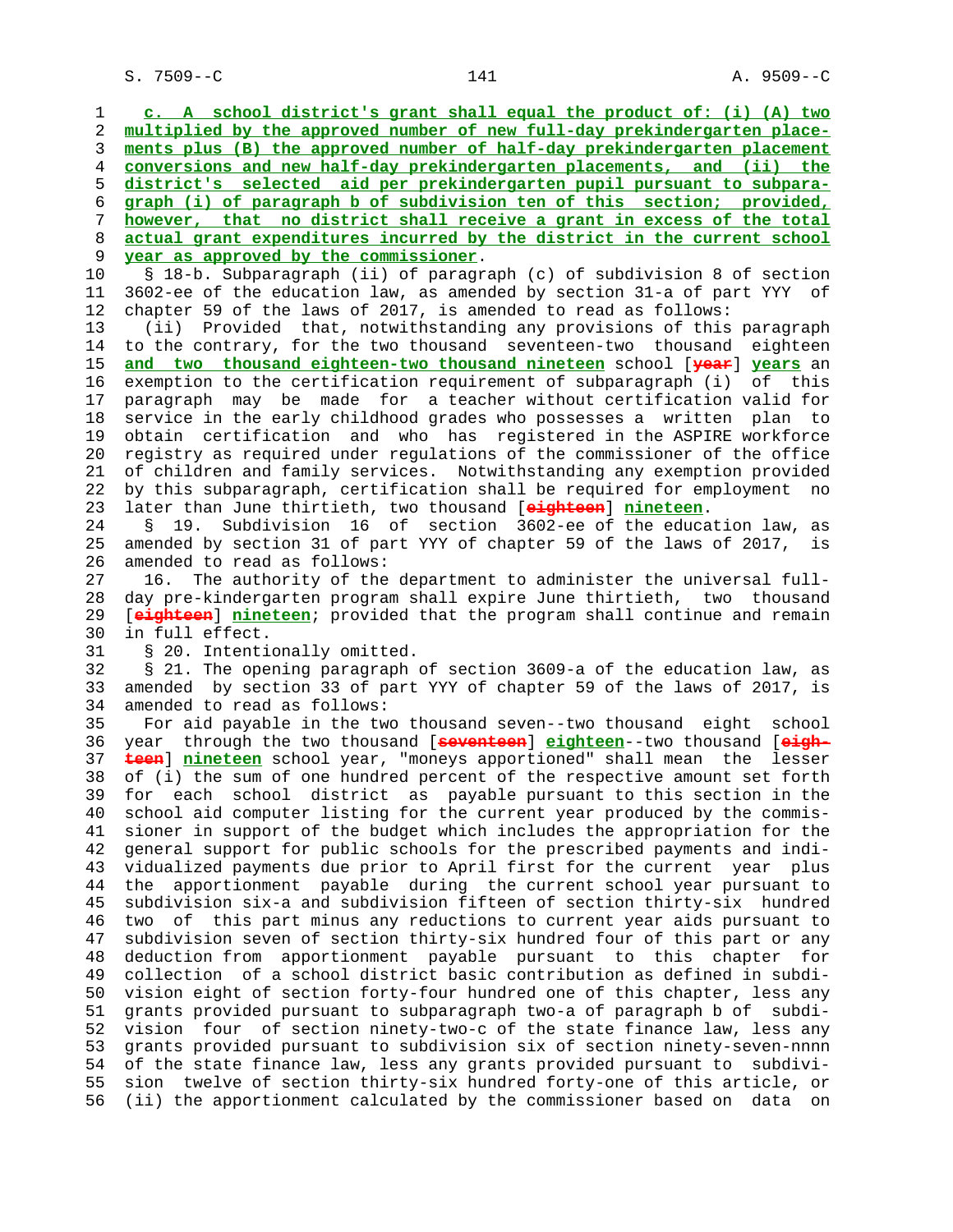1 file at the time the payment is processed; provided however, that for 2 the purposes of any payments made pursuant to this section prior to the 3 first business day of June of the current year, moneys apportioned shall 4 not include any aids payable pursuant to subdivisions six and fourteen, 5 if applicable, of section thirty-six hundred two of this part as current 6 year aid for debt service on bond anticipation notes and/or bonds first 7 issued in the current year or any aids payable for full-day kindergarten 8 for the current year pursuant to subdivision nine of section thirty-six 9 hundred two of this part. The definitions of "base year" and "current 10 year" as set forth in subdivision one of section thirty-six hundred two 11 of this part shall apply to this section. For aid payable in the two 12 thousand [**seventeen**] **eighteen**--two thousand [**eighteen**] **nineteen** school 13 year, reference to such "school aid computer listing for the current 14 year" shall mean the printouts entitled [**"SA171-8"**] **"SA181-9"**.

 15 § 22. Paragraph b of subdivision 2 of section 3612 of the education 16 law, as amended by section 34 of part YYY of chapter 59 of the laws of 17 2017, is amended to read as follows:

 18 b. Such grants shall be awarded to school districts, within the limits 19 of funds appropriated therefor, through a competitive process that takes 20 into consideration the magnitude of any shortage of teachers in the 21 school district, the number of teachers employed in the school district 22 who hold temporary licenses to teach in the public schools of the state, 23 the number of provisionally certified teachers, the fiscal capacity and 24 geographic sparsity of the district, the number of new teachers the 25 school district intends to hire in the coming school year and the number 26 of summer in the city student internships proposed by an eligible school 27 district, if applicable. Grants provided pursuant to this section shall 28 be used only for the purposes enumerated in this section. Notwithstand- 29 ing any other provision of law to the contrary, a city school district 30 in a city having a population of one million or more inhabitants receiv- 31 ing a grant pursuant to this section may use no more than eighty percent 32 of such grant funds for any recruitment, retention and certification 33 costs associated with transitional certification of teacher candidates 34 for the school years two thousand one--two thousand two through two 35 thousand [**seventeen**] **eighteen**--two thousand [**eighteen**] **nineteen**.

 36 § 23. Subdivision 6 of section 4402 of the education law, as amended 37 by section 35 of part YYY of chapter 59 of the laws of 2017, is amended 38 to read as follows:

 39 6. Notwithstanding any other law, rule or regulation to the contrary, 40 the board of education of a city school district with a population of 41 one hundred twenty-five thousand or more inhabitants shall be permitted 42 to establish maximum class sizes for special classes for certain 43 students with disabilities in accordance with the provisions of this 44 subdivision. For the purpose of obtaining relief from any adverse fiscal 45 impact from under-utilization of special education resources due to low 46 student attendance in special education classes at the middle and 47 secondary level as determined by the commissioner, such boards of educa- 48 tion shall, during the school years nineteen hundred ninety-five--nine- 49 ty-six through June thirtieth, two thousand [**eighteen**] **nineteen** of the 50 two thousand [**seventeen**] **eighteen**--two thousand [**eighteen**] **nineteen** 51 school year, be authorized to increase class sizes in special classes 52 containing students with disabilities whose age ranges are equivalent to 53 those of students in middle and secondary schools as defined by the 54 commissioner for purposes of this section by up to but not to exceed one 55 and two tenths times the applicable maximum class size specified in 56 regulations of the commissioner rounded up to the nearest whole number,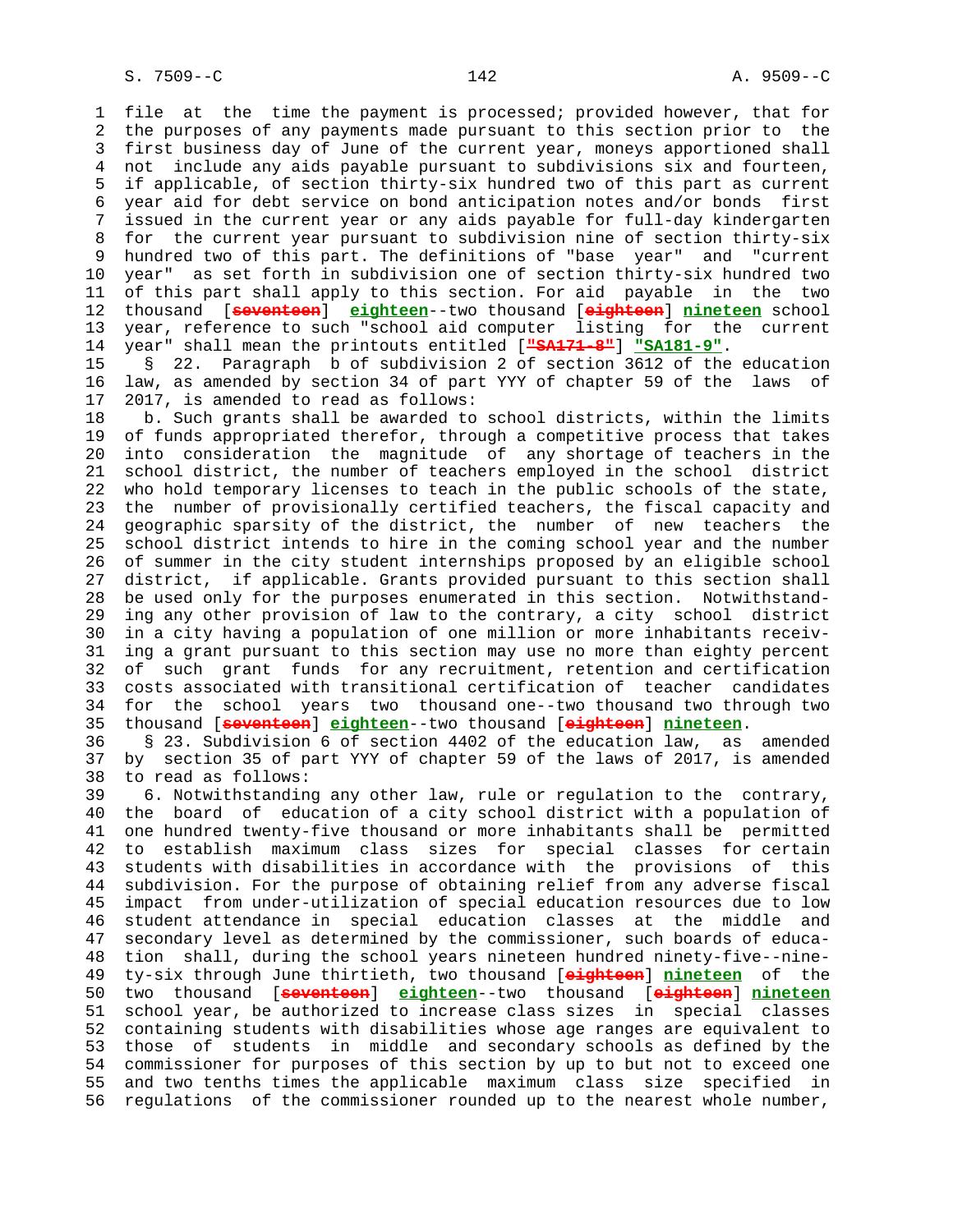1 provided that in a city school district having a population of one 2 million or more, classes that have a maximum class size of fifteen may 3 be increased by no more than one student and provided that the projected 4 average class size shall not exceed the maximum specified in the appli- 5 cable regulation, provided that such authorization shall terminate on 6 June thirtieth, two thousand. Such authorization shall be granted upon 7 filing of a notice by such a board of education with the commissioner 8 stating the board's intention to increase such class sizes and a certif- 9 ication that the board will conduct a study of attendance problems at 10 the secondary level and will implement a corrective action plan to 11 increase the rate of attendance of students in such classes to at least 12 the rate for students attending regular education classes in secondary 13 schools of the district. Such corrective action plan shall be submitted 14 for approval by the commissioner by a date during the school year in 15 which such board increases class sizes as provided pursuant to this 16 subdivision to be prescribed by the commissioner. Upon at least thirty 17 days notice to the board of education, after conclusion of the school 18 year in which such board increases class sizes as provided pursuant to 19 this subdivision, the commissioner shall be authorized to terminate such 20 authorization upon a finding that the board has failed to develop or 21 implement an approved corrective action plan.

22 § 24. Intentionally omitted.

 23 § 25. Subdivision b of section 2 of chapter 756 of the laws of 1992, 24 relating to funding a program for work force education conducted by the 25 consortium for worker education in New York city, as amended by section 26 44 of part YYY of chapter 59 of the laws of 2017, is amended to read as 27 follows:

 28 b. Reimbursement for programs approved in accordance with subdivision 29 a of this section for the [**2015--2016 school year shall not exceed 60.7** 30 **percent of the lesser of such approvable costs per contact hour or thir-** 31 **teen dollars and forty cents per contact hour, reimbursement for the**] 32 2016--2017 school year shall not exceed 60.3 percent of the lesser of 33 such approvable costs per contact hour or thirteen dollars ninety cents 34 per contact hour, [**and**] reimbursement for the 2017--2018 school year 35 shall not exceed 60.4 percent of the lesser of such approvable costs per 36 contact hour or thirteen dollars and ninety cents per contact hour, **and** 37 **reimbursement for the 2018--2019 school year shall not exceed 59.4** 38 **percent of the lesser of such approvable costs per contact hour or four-** 39 **teen dollars and ninety-five cents per contact hour,** where a contact 40 hour represents sixty minutes of instruction services provided to an 41 eligible adult. Notwithstanding any other provision of law to the 42 contrary, [**for the 2015--2016 school year such contact hours shall not** 43 **exceed one million five hundred ninety-nine thousand fifteen (1,599,015)** 44 **hours; whereas**] for the 2016--2017 school year such contact hours shall 45 not exceed one million five hundred fifty-one thousand three hundred 46 twelve (1,551,312); [**and**] **whereas** for the 2017--2018 school year such 47 contact hours shall not exceed one million five hundred forty-nine thou- 48 sand four hundred sixty-three (1,549,463)**; and for the 2018--2019 school** 49 **year such contact hours shall not exceed one million four hundred** 50 **sixty-three thousand nine hundred sixty-three (1,463,963)**. Notwith- 51 standing any other provision of law to the contrary, the apportionment 52 calculated for the city school district of the city of New York pursuant 53 to subdivision 11 of section 3602 of the education law shall be computed 54 as if such contact hours provided by the consortium for worker educa- 55 tion, not to exceed the contact hours set forth herein, were eligible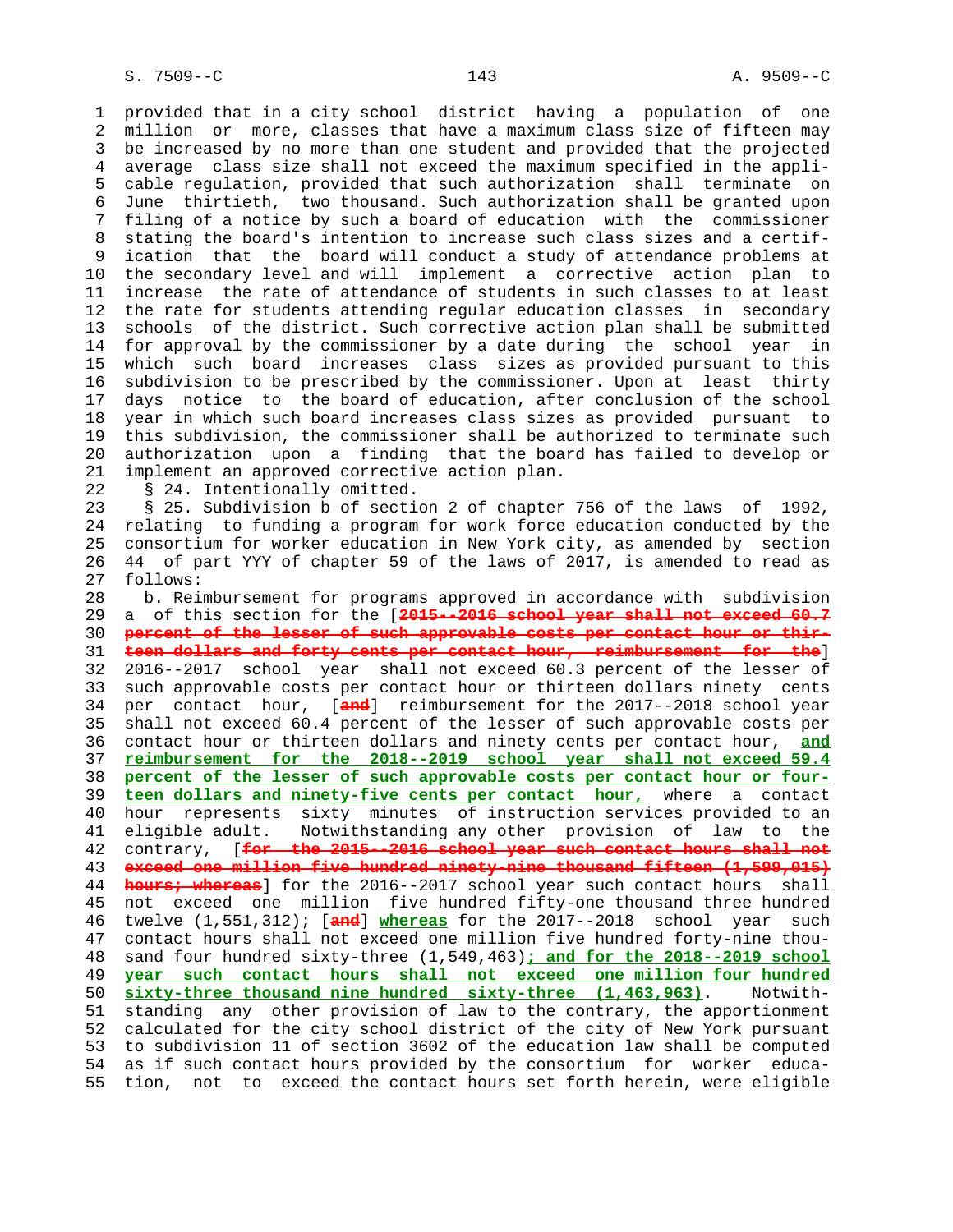1 for aid in accordance with the provisions of such subdivision 11 of 2 section 3602 of the education law. 3 § 26. Section 4 of chapter 756 of the laws of 1992, relating to fund- 4 ing a program for work force education conducted by the consortium for 5 worker education in New York city, is amended by adding a new subdivi- 6 sion w to read as follows: 7 **w. The provisions of this subdivision shall not apply after the** 8 **completion of payments for the 2018--2019 school year. Notwithstanding** 9 **any inconsistent provisions of law, the commissioner of education shall** 10 **withhold a portion of employment preparation education aid due to the** 11 **city school district of the city of New York to support a portion of the** 12 **costs of the work force education program. Such moneys shall be credited** 13 **to the elementary and secondary education fund-local assistance account** 14 **and shall not exceed thirteen million dollars (\$13,000,000).** 15 § 27. Section 6 of chapter 756 of the laws of 1992, relating to fund- 16 ing a program for work force education conducted by the consortium for 17 worker education in New York city, as amended by section 46 of part YYY 18 of chapter 59 of the laws of 2017, is amended to read as follows: 19 § 6. This act shall take effect July 1, 1992, and shall be deemed 20 repealed on June 30, [**2018**] **2019**. 21 § 27-a. Paragraph a-1 of subdivision 11 of section 3602 of the educa- 22 tion law, as amended by section 60 of part YYY of chapter 59 of the laws 23 of 2017, is amended to read as follows: 24 a-1. Notwithstanding the provisions of paragraph a of this subdivi- 25 sion, for aid payable in the school years two thousand--two thousand one 26 through two thousand nine--two thousand ten, and two thousand eleven-- 27 two thousand twelve through two thousand [**seventeen**] **eighteen**--two thou- 28 sand [**eighteen**] **nineteen**, the commissioner may set aside an amount not 29 to exceed two million five hundred thousand dollars from the funds 30 appropriated for purposes of this subdivision for the purpose of serving 31 persons twenty-one years of age or older who have not been enrolled in 32 any school for the preceding school year, including persons who have 33 received a high school diploma or high school equivalency diploma but 34 fail to demonstrate basic educational competencies as defined in regu- 35 lation by the commissioner, when measured by accepted standardized 36 tests, and who shall be eligible to attend employment preparation educa- 37 tion programs operated pursuant to this subdivision. 38 § 28. Subdivisions 22 and 24 of section 140 of chapter 82 of the laws 39 of 1995, amending the education law and certain other laws relating to 40 state aid to school districts and the appropriation of funds for the 41 support of government, as amended by section 47 of part YYY of chapter 42 59 of the laws of 2017, are amended to read as follows: 43 (22) sections one hundred twelve, one hundred thirteen, one hundred 44 fourteen, one hundred fifteen and one hundred sixteen of this act shall 45 take effect on July 1, 1995; provided, however, that section one hundred 46 thirteen of this act shall remain in full force and effect until July 1, 47 [**2018**] **2019** at which time it shall be deemed repealed; 48 (24) sections one hundred eighteen through one hundred thirty of this 49 act shall be deemed to have been in full force and effect on and after 50 July 1, 1995; provided further, however, that the amendments made pursu- 51 ant to section one hundred twenty-four of this act shall be deemed to be 52 repealed on and after July 1, [**2018**] **2019**; 53 § 29. Intentionally omitted.

 54 § 30. Section 8 of chapter 89 of the laws of 2016, relating to supple- 55 mentary funding for dedicated programs for public school students in the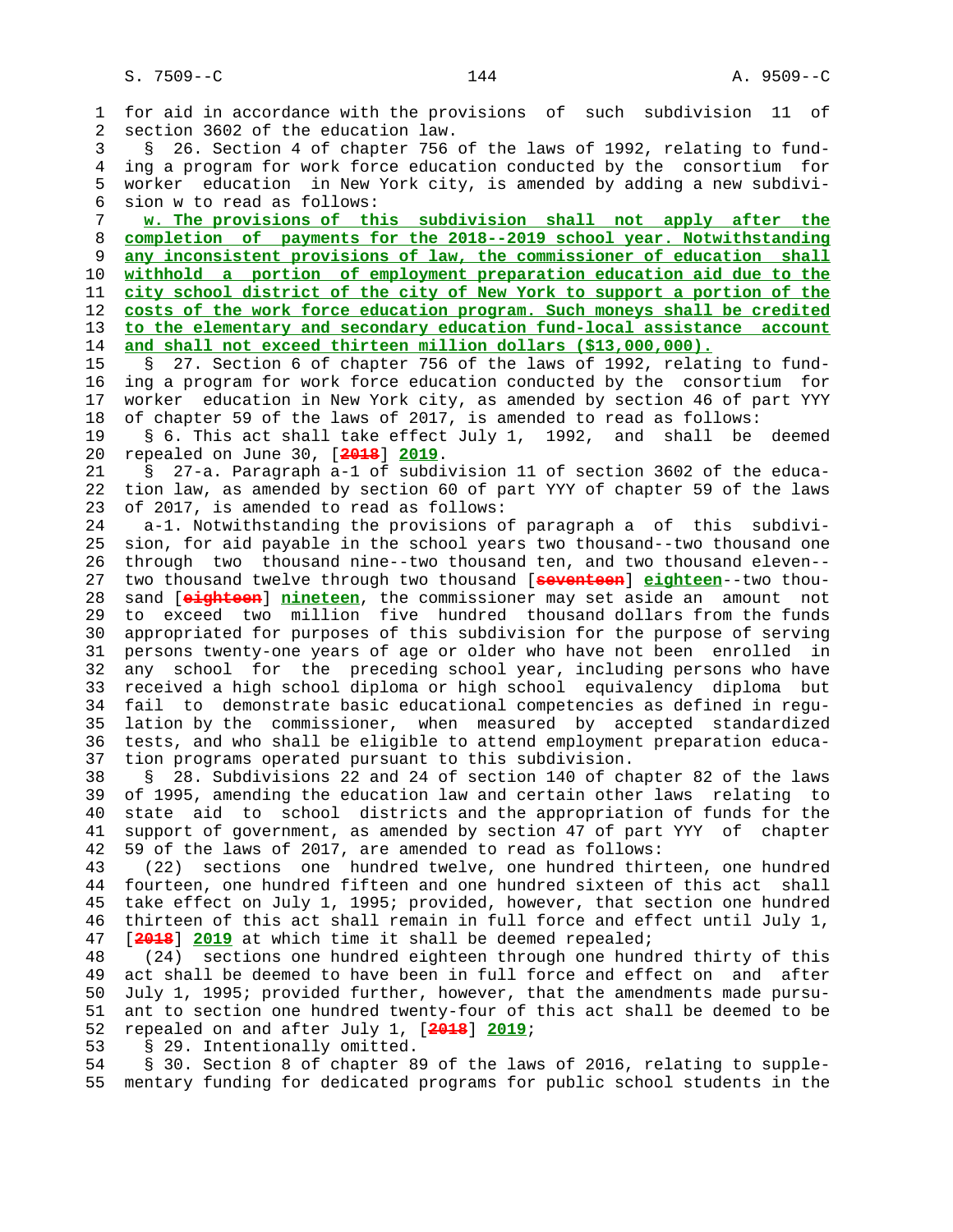1 East Ramapo central school district, as amended by section 49 of part 2 YYY of chapter 59 of the laws of 2017, is amended to read as follows: 3 § 8. This act shall take effect July 1, 2016 and shall expire and be 4 deemed repealed June 30, [**2018**] **2019, except that paragraph (b) of** 5 **section five of this act and section seven of this act shall expire and** 6 **be deemed repealed June 30, 2021**. 7 § 31. Section 12 of chapter 147 of the laws of 2001, amending the 8 education law relating to conditional appointment of school district,<br>9 charter school or BOCES emplovees, as amended by section 50 of part YYY 9 charter school or BOCES employees, as amended by section 50 of part YYY 10 of chapter 59 of the laws of 2017, is amended to read as follows: 11 § 12. This act shall take effect on the same date as chapter 180 of 12 the laws of 2000 takes effect, and shall expire July 1, [**2018**] **2019** when 13 upon such date the provisions of this act shall be deemed repealed. 14 § 32. Subdivision 1 of section 167 of chapter 169 of the laws of 1994, 15 relating to certain provisions related to the 1994-95 state operations, 16 aid to localities, capital projects and debt service budgets, as amended 17 by section 32 of part A of chapter 54 of the laws of 2016, is amended to 18 read as follows: 19 1. Sections one through seventy of this act shall be deemed to have 20 been in full force and effect as of April 1, 1994 provided, however, 21 that sections one, two, twenty-four, twenty-five and twenty-seven 22 through seventy of this act shall expire and be deemed repealed on March 23 31, 2000; provided, however, that section twenty of this act shall apply 24 only to hearings commenced prior to September 1, 1994, and provided 25 further that section twenty-six of this act shall expire and be deemed 26 repealed on March 31, 1997; and provided further that sections four 27 through fourteen, sixteen, and eighteen, nineteen and twenty-one through 28 twenty-one-a of this act shall expire and be deemed repealed on March 29 31, 1997; and provided further that sections three, fifteen, seventeen, 30 twenty, twenty-two and twenty-three of this act shall expire and be 31 deemed repealed on March 31, [**2018**] **2020**. 32 § 33. Section 4 of chapter 425 of the laws of 2002, amending the 33 education law relating to the provision of supplemental educational 34 services, attendance at a safe public school and the suspension of 35 pupils who bring a firearm to or possess a firearm at a school, as 36 amended by section 12 of part YYY of chapter 59 of the laws of 2017, is 37 amended to read as follows: 38 § 4. This act shall take effect July 1, 2002 and shall expire and be 39 deemed repealed June 30, [**2018**] **2019**. 40 § 34. Section 5 of chapter 101 of the laws of 2003, amending the 41 education law relating to the implementation of the No Child Left Behind 42 Act of 2001, as amended by section 13 of part YYY of chapter 59 of the 43 laws of 2017, is amended to read as follows: 44 § 5. This act shall take effect immediately; provided that sections 45 one, two and three of this act shall expire and be deemed repealed on 46 June 30, [**2018**] **2019**. 47 § 35. Section 2 of subpart B of part AA of chapter 56 of the laws of 48 2014, amending the education law relating to providing that standardized 49 test scores shall not be included on a student's permanent record, is 50 amended to read as follows: 51 § 2. This act shall take effect immediately and shall expire and be 52 deemed repealed on December 31, [**2018**] **2019**. 53 § 36. School bus driver training. In addition to apportionments other- 54 wise provided by section 3602 of the education law, for aid payable in 55 the 2018-2019 school year, the commissioner of education shall allocate 56 school bus driver training grants to school districts and boards of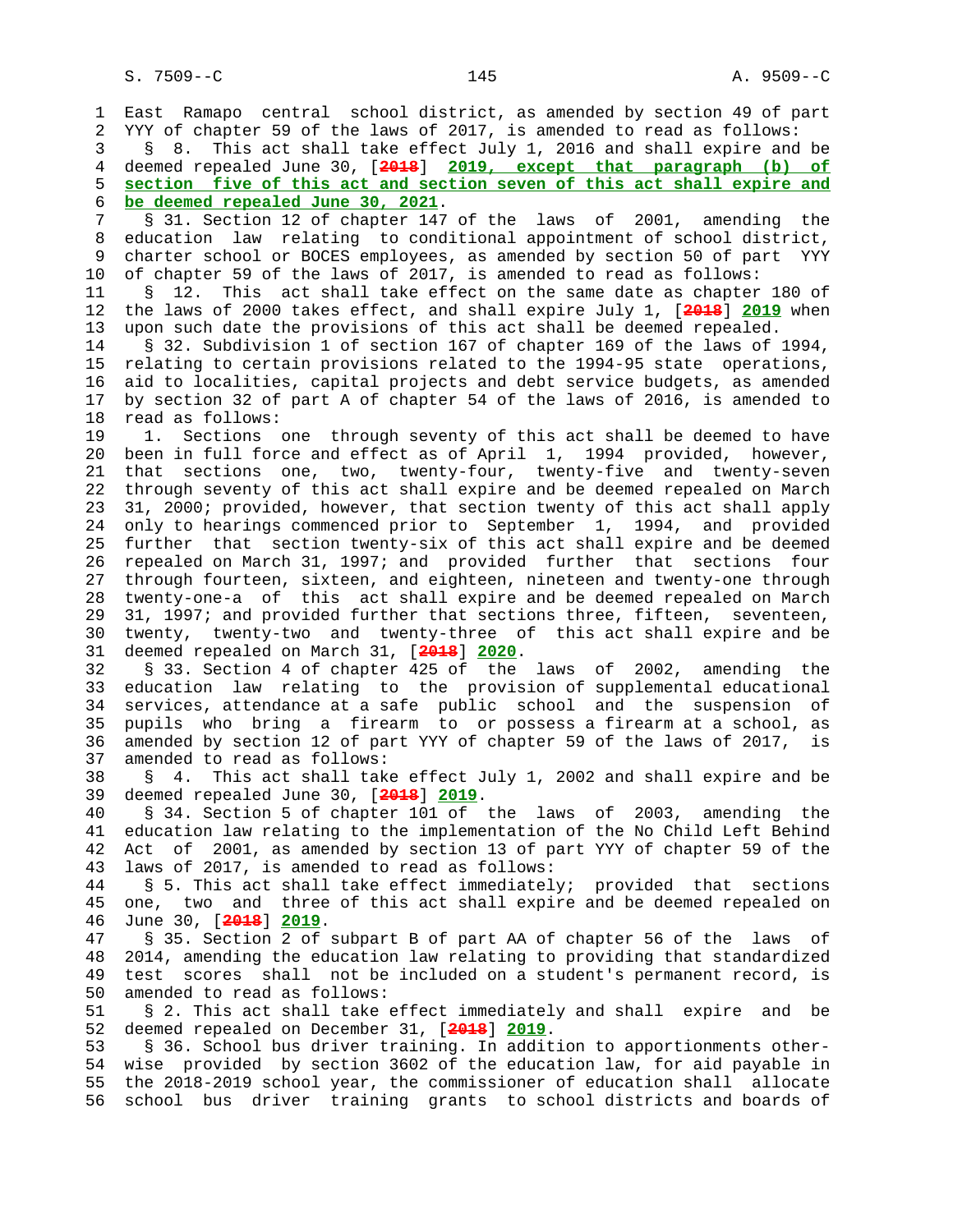1 cooperative educational services pursuant to sections 3650-a, 3650-b and 2 3650-c of the education law, or for contracts directly with not-for-pro- 3 fit educational organizations for the purposes of this section. Such 4 payments shall not exceed four hundred thousand dollars (\$400,000) per 5 school year.

 6 § 37. Special apportionment for salary expenses. a. Notwithstanding 7 any other provision of law, upon application to the commissioner of 8 education, not sooner than the first day of the second full business<br>9 week of June 2019 and not later than the last day of the third full week of June 2019 and not later than the last day of the third full 10 business week of June 2019, a school district eligible for an apportion- 11 ment pursuant to section 3602 of the education law shall be eligible to 12 receive an apportionment pursuant to this section, for the school year 13 ending June 30, 2019, for salary expenses incurred between April 1 and 14 June 30, 2018 and such apportionment shall not exceed the sum of (i) the 15 deficit reduction assessment of 1990--1991 as determined by the commis- 16 sioner of education, pursuant to paragraph f of subdivision 1 of section 17 3602 of the education law, as in effect through June 30, 1993, plus (ii) 18 186 percent of such amount for a city school district in a city with a 19 population in excess of 1,000,000 inhabitants, plus (iii) 209 percent of 20 such amount for a city school district in a city with a population of 21 more than 195,000 inhabitants and less than 219,000 inhabitants accord- 22 ing to the latest federal census, plus (iv) the net gap elimination 23 adjustment for 2010--2011, as determined by the commissioner of educa- 24 tion pursuant to chapter 53 of the laws of 2010, plus (v) the gap elimi- 25 nation adjustment for 2011--2012 as determined by the commissioner of 26 education pursuant to subdivision 17 of section 3602 of the education 27 law, and provided further that such apportionment shall not exceed such 28 salary expenses. Such application shall be made by a school district, 29 after the board of education or trustees have adopted a resolution to do 30 so and in the case of a city school district in a city with a population 31 in excess of 125,000 inhabitants, with the approval of the mayor of such 32 city.

 33 b. The claim for an apportionment to be paid to a school district 34 pursuant to subdivision a of this section shall be submitted to the 35 commissioner of education on a form prescribed for such purpose, and 36 shall be payable upon determination by such commissioner that the form 37 has been submitted as prescribed. Such approved amounts shall be payable 38 on the same day in September of the school year following the year in 39 which application was made as funds provided pursuant to subparagraph 40 (4) of paragraph b of subdivision 4 of section 92-c of the state finance 41 law, on the audit and warrant of the state comptroller on vouchers 42 certified or approved by the commissioner of education in the manner 43 prescribed by law from moneys in the state lottery fund and from the 44 general fund to the extent that the amount paid to a school district 45 pursuant to this section exceeds the amount, if any, due such school 46 district pursuant to subparagraph (2) of paragraph a of subdivision 1 of 47 section 3609-a of the education law in the school year following the 48 year in which application was made.

 49 c. Notwithstanding the provisions of section 3609-a of the education 50 law, an amount equal to the amount paid to a school district pursuant to 51 subdivisions a and b of this section shall first be deducted from the 52 following payments due the school district during the school year 53 following the year in which application was made pursuant to subpara- 54 graphs (1), (2), (3), (4) and (5) of paragraph a of subdivision 1 of 55 section 3609-a of the education law in the following order: the lottery 56 apportionment payable pursuant to subparagraph (2) of such paragraph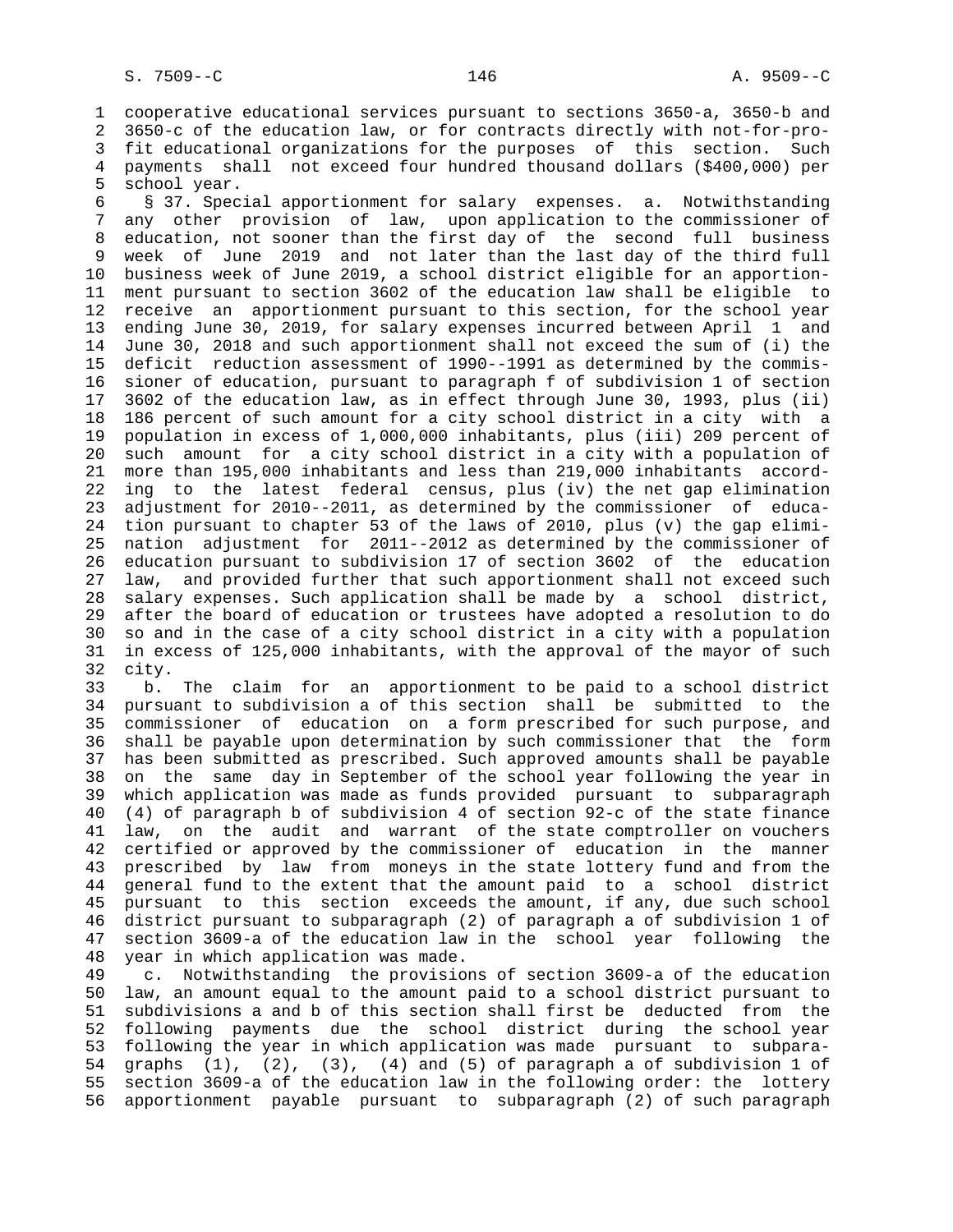1 followed by the fixed fall payments payable pursuant to subparagraph (4) 2 of such paragraph and then followed by the district's payments to the 3 teachers' retirement system pursuant to subparagraph (1) of such para- 4 graph, and any remainder to be deducted from the individualized payments 5 due the district pursuant to paragraph b of such subdivision shall be 6 deducted on a chronological basis starting with the earliest payment due 7 the district.

8 § 38. Special apportionment for public pension accruals. a. Notwith-<br>9 standing any other provision of law, upon application to the commissionstanding any other provision of law, upon application to the commission- 10 er of education, not later than June 30, 2019, a school district eligi- 11 ble for an apportionment pursuant to section 3602 of the education law 12 shall be eligible to receive an apportionment pursuant to this section, 13 for the school year ending June 30, 2019 and such apportionment shall 14 not exceed the additional accruals required to be made by school 15 districts in the 2004--2005 and 2005--2006 school years associated with 16 changes for such public pension liabilities. The amount of such addi- 17 tional accrual shall be certified to the commissioner of education by 18 the president of the board of education or the trustees or, in the case 19 of a city school district in a city with a population in excess of 20 125,000 inhabitants, the mayor of such city. Such application shall be 21 made by a school district, after the board of education or trustees have 22 adopted a resolution to do so and in the case of a city school district 23 in a city with a population in excess of 125,000 inhabitants, with the 24 approval of the mayor of such city.

 25 b. The claim for an apportionment to be paid to a school district 26 pursuant to subdivision a of this section shall be submitted to the 27 commissioner of education on a form prescribed for such purpose, and 28 shall be payable upon determination by such commissioner that the form 29 has been submitted as prescribed. Such approved amounts shall be payable 30 on the same day in September of the school year following the year in 31 which application was made as funds provided pursuant to subparagraph 32 (4) of paragraph b of subdivision 4 of section 92-c of the state finance 33 law, on the audit and warrant of the state comptroller on vouchers 34 certified or approved by the commissioner of education in the manner 35 prescribed by law from moneys in the state lottery fund and from the 36 general fund to the extent that the amount paid to a school district 37 pursuant to this section exceeds the amount, if any, due such school 38 district pursuant to subparagraph (2) of paragraph a of subdivision 1 of 39 section 3609-a of the education law in the school year following the 40 year in which application was made.

 41 c. Notwithstanding the provisions of section 3609-a of the education 42 law, an amount equal to the amount paid to a school district pursuant to 43 subdivisions a and b of this section shall first be deducted from the 44 following payments due the school district during the school year 45 following the year in which application was made pursuant to subpara- 46 graphs (1), (2), (3), (4) and (5) of paragraph a of subdivision 1 of 47 section 3609-a of the education law in the following order: the lottery 48 apportionment payable pursuant to subparagraph (2) of such paragraph 49 followed by the fixed fall payments payable pursuant to subparagraph (4) 50 of such paragraph and then followed by the district's payments to the 51 teachers' retirement system pursuant to subparagraph (1) of such para- 52 graph, and any remainder to be deducted from the individualized payments 53 due the district pursuant to paragraph b of such subdivision shall be 54 deducted on a chronological basis starting with the earliest payment due 55 the district.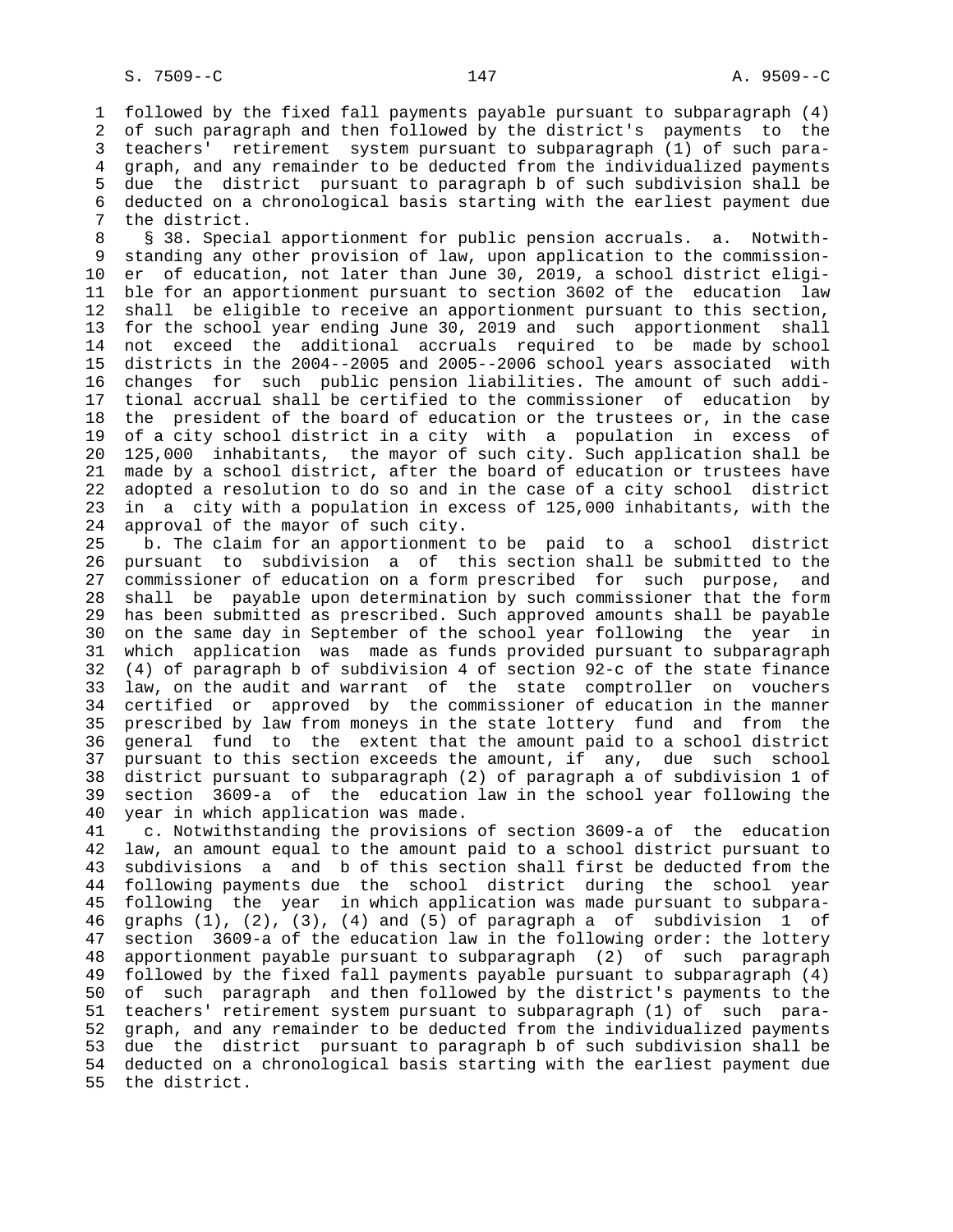1 § 39. a. Notwithstanding any other law, rule or regulation to the 2 contrary, any moneys appropriated to the state education department may 3 be suballocated to other state departments or agencies, as needed, to 4 accomplish the intent of the specific appropriations contained therein.

 5 b. Notwithstanding any other law, rule or regulation to the contrary, 6 moneys appropriated to the state education department from the general 7 fund/aid to localities, local assistance account-001, shall be for 8 payment of financial assistance, as scheduled, net of disallowances,<br>9 refunds, reimbursement and credits. refunds, reimbursement and credits.

 10 c. Notwithstanding any other law, rule or regulation to the contrary, 11 all moneys appropriated to the state education department for aid to 12 localities shall be available for payment of aid heretofore or hereafter 13 to accrue and may be suballocated to other departments and agencies to 14 accomplish the intent of the specific appropriations contained therein.

 15 d. Notwithstanding any other law, rule or regulation to the contrary, 16 moneys appropriated to the state education department for general 17 support for public schools may be interchanged with any other item of 18 appropriation for general support for public schools within the general 19 fund local assistance account office of prekindergarten through grade 20 twelve education programs.

 21 § 40. Notwithstanding the provision of any law, rule, or regulation to 22 the contrary, the city school district of the city of Rochester, upon 23 the consent of the board of cooperative educational services of the 24 supervisory district serving its geographic region may purchase from 25 such board for the 2018--2019 school year, as a non-component school 26 district, services required by article 19 of the education law.

 27 § 41. The amounts specified in this section shall be a setaside from 28 the state funds which each such district is receiving from the total 29 foundation aid:

 30 a. for the development, maintenance or expansion of magnet schools or 31 magnet school programs for the 2018--2019 school year. For the city 32 school district of the city of New York there shall be a setaside of 33 foundation aid equal to forty-eight million one hundred seventy-five 34 thousand dollars (\$48,175,000) including five hundred thousand dollars 35 (\$500,000) for the Andrew Jackson High School; for the Buffalo city 36 school district, twenty-one million twenty-five thousand dollars 37 (\$21,025,000); for the Rochester city school district, fifteen million 38 dollars (\$15,000,000); for the Syracuse city school district, thirteen 39 million dollars (\$13,000,000); for the Yonkers city school district, 40 forty-nine million five hundred thousand dollars (\$49,500,000); for the 41 Newburgh city school district, four million six hundred forty-five thou- 42 sand dollars (\$4,645,000); for the Poughkeepsie city school district, 43 two million four hundred seventy-five thousand dollars (\$2,475,000); for 44 the Mount Vernon city school district, two million dollars (\$2,000,000); 45 for the New Rochelle city school district, one million four hundred ten 46 thousand dollars (\$1,410,000); for the Schenectady city school district, 47 one million eight hundred thousand dollars (\$1,800,000); for the Port 48 Chester city school district, one million one hundred fifty thousand 49 dollars (\$1,150,000); for the White Plains city school district, nine 50 hundred thousand dollars (\$900,000); for the Niagara Falls city school 51 district, six hundred thousand dollars (\$600,000); for the Albany city 52 school district, three million five hundred fifty thousand dollars 53 (\$3,550,000); for the Utica city school district, two million dollars 54 (\$2,000,000); for the Beacon city school district, five hundred sixty- 55 six thousand dollars (\$566,000); for the Middletown city school 56 district, four hundred thousand dollars (\$400,000); for the Freeport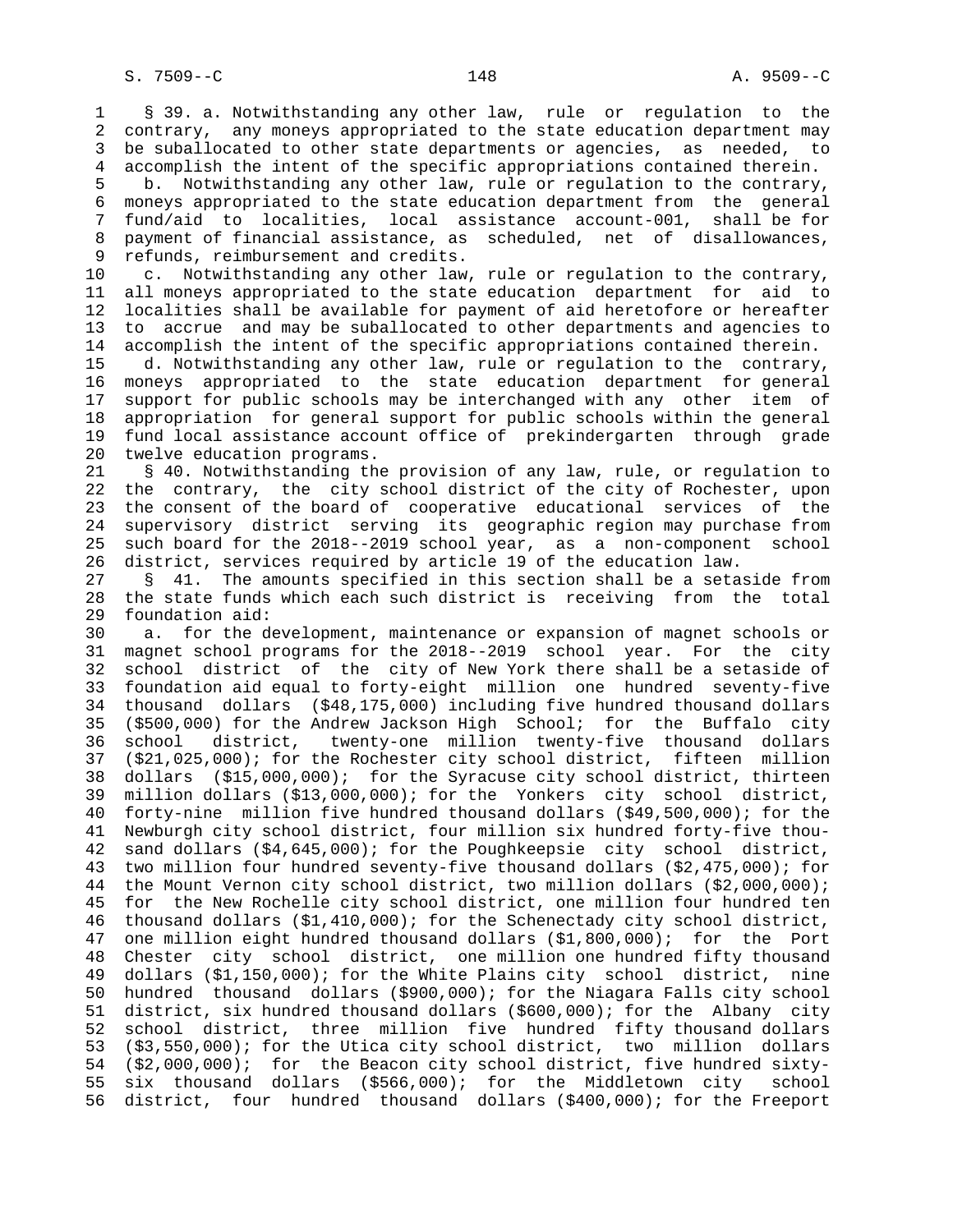1 union free school district, four hundred thousand dollars (\$400,000); 2 for the Greenburgh central school district, three hundred thousand 3 dollars (\$300,000); for the Amsterdam city school district, eight 4 hundred thousand dollars (\$800,000); for the Peekskill city school 5 district, two hundred thousand dollars (\$200,000); and for the Hudson 6 city school district, four hundred thousand dollars (\$400,000).

 7 b. Notwithstanding any inconsistent provision of law to the contrary, 8 a school district setting aside such foundation aid pursuant to this section may use such setaside funds for: (i) any instructional or 10 instructional support costs associated with the operation of a magnet 11 school; or (ii) any instructional or instructional support costs associ- 12 ated with implementation of an alternative approach to promote diversity 13 and/or enhancement of the instructional program and raising of standards 14 in elementary and secondary schools of school districts having substan- 15 tial concentrations of minority students.

 16 c. The commissioner of education shall not be authorized to withhold 17 foundation aid from a school district that used such funds in accordance 18 with this paragraph, notwithstanding any inconsistency with a request 19 for proposals issued by such commissioner for the purpose of attendance 20 improvement and dropout prevention for the 2018--2019 school year, and 21 for any city school district in a city having a population of more than 22 one million, the setaside for attendance improvement and dropout 23 prevention shall equal the amount set aside in the base year. For the 24 2018--2019 school year, it is further provided that any city school 25 district in a city having a population of more than one million shall 26 allocate at least one-third of any increase from base year levels in 27 funds set aside pursuant to the requirements of this section to communi- 28 ty-based organizations. Any increase required pursuant to this section 29 to community-based organizations must be in addition to allocations 30 provided to community-based organizations in the base year.

 31 d. For the purpose of teacher support for the 2018--2019 school year: 32 for the city school district of the city of New York, sixty-two million 33 seven hundred seven thousand dollars (\$62,707,000); for the Buffalo city 34 school district, one million seven hundred forty-one thousand dollars 35 (\$1,741,000); for the Rochester city school district, one million seven- 36 ty-six thousand dollars (\$1,076,000); for the Yonkers city school 37 district, one million one hundred forty-seven thousand dollars 38 (\$1,147,000); and for the Syracuse city school district, eight hundred 39 nine thousand dollars (\$809,000). All funds made available to a school 40 district pursuant to this section shall be distributed among teachers 41 including prekindergarten teachers and teachers of adult vocational and 42 academic subjects in accordance with this section and shall be in addi- 43 tion to salaries heretofore or hereafter negotiated or made available; 44 provided, however, that all funds distributed pursuant to this section 45 for the current year shall be deemed to incorporate all funds distrib- 46 uted pursuant to former subdivision 27 of section 3602 of the education 47 law for prior years. In school districts where the teachers are repres- 48 ented by certified or recognized employee organizations, all salary 49 increases funded pursuant to this section shall be determined by sepa- 50 rate collective negotiations conducted pursuant to the provisions and 51 procedures of article 14 of the civil service law, notwithstanding the 52 existence of a negotiated agreement between a school district and a 53 certified or recognized employee organization.

 54 § 42. Support of public libraries. The moneys appropriated for the 55 support of public libraries by a chapter of the laws of 2017 enacting 56 the aid to localities budget shall be apportioned for the 2018-2019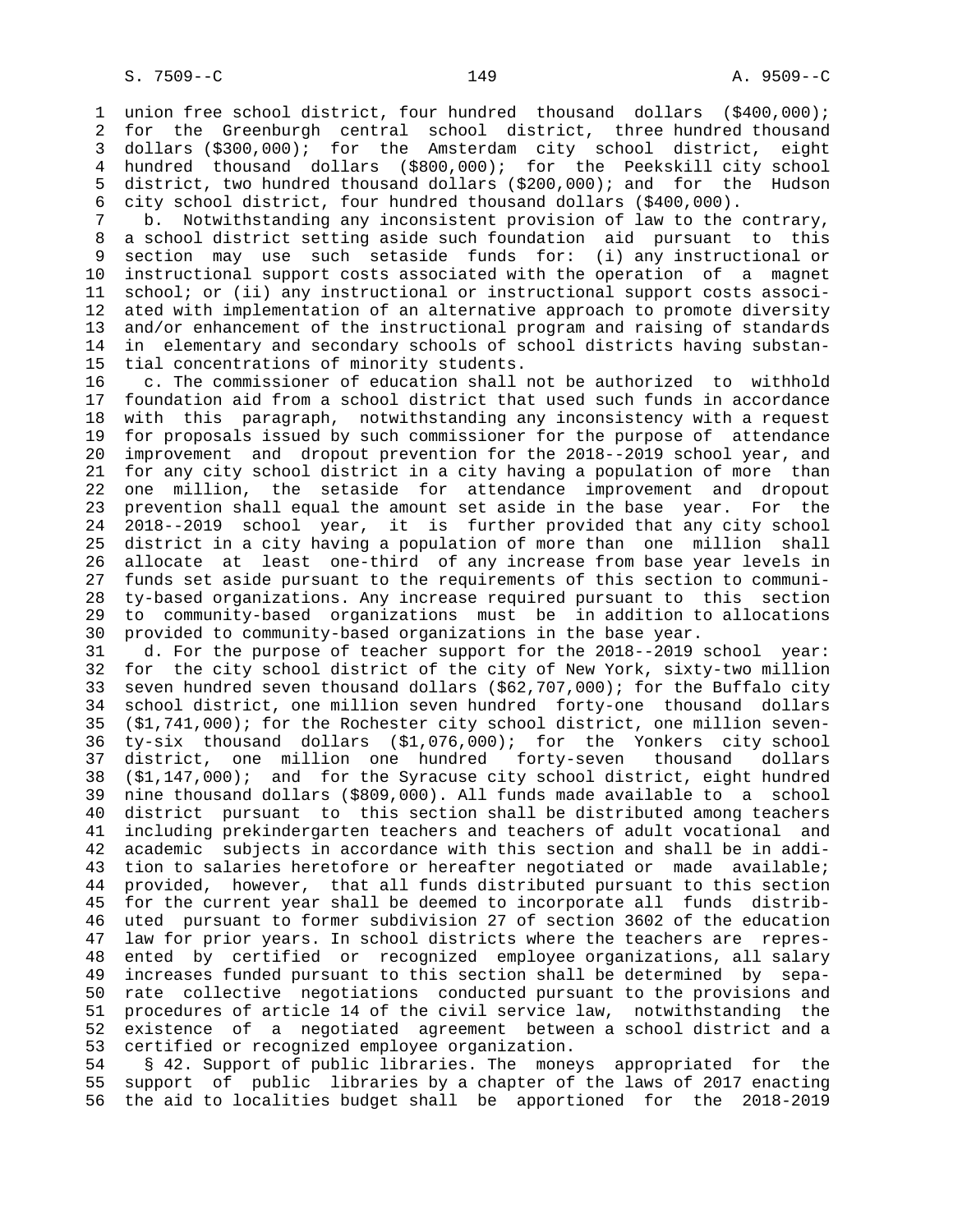1 state fiscal year in accordance with the provisions of sections 271, 2 272, 273, 282, 284, and 285 of the education law as amended by the 3 provisions of this chapter and the provisions of this section, provided 4 that library construction aid pursuant to section 273-a of the education 5 law shall not be payable from the appropriations for the support of 6 public libraries and provided further that no library, library system or 7 program, as defined by the commissioner of education, shall receive less 8 total system or program aid than it received for the year 2001-2002 except as a result of a reduction adjustment necessary to conform to the 10 appropriations for support of public libraries.

 11 Notwithstanding any other provision of law to the contrary the moneys 12 appropriated for the support of public libraries for the year 2018-2019 13 by a chapter of the laws of 2018 enacting the education, labor and fami- 14 ly assistance budget shall fulfill the state's obligation to provide 15 such aid and, pursuant to a plan developed by the commissioner of educa- 16 tion and approved by the director of the budget, the aid payable to 17 libraries and library systems pursuant to such appropriations shall be 18 reduced proportionately to assure that the total amount of aid payable 19 does not exceed the total appropriations for such purpose.

 20 § 42-a. Subdivision a of section 5 of chapter 121 of the laws of 1996, 21 relating to authorizing the Roosevelt union free school district to 22 finance deficits by the issuance of serial bonds, as amended by section 23 38 of part YYY of chapter 59 of the laws of 2017, is amended to read as 24 follows:

 25 a. Notwithstanding any other provisions of law, upon application to 26 the commissioner of education submitted not sooner than April first and 27 not later than June thirtieth of the applicable school year, the Roose- 28 velt union free school district shall be eligible to receive an appor- 29 tionment pursuant to this chapter for salary expenses, including related 30 benefits, incurred between April first and June thirtieth of such school 31 year. Such apportionment shall not exceed: for the 1996-97 school year 32 through the [**2017-18**] **2018-19** school year, four million dollars 33 (\$4,000,000); for the [**2018-19**] **2019-20** school year, three million 34 dollars (\$3,000,000); for the [**2019-20**] **2020-21** school year, two million 35 dollars (\$2,000,000); for the [**2020-21**] **2021-22** school year, one million 36 dollars (\$1,000,000); and for the [**2021-22**] **2022-23** school year, zero 37 dollars. Such annual application shall be made after the board of 38 education has adopted a resolution to do so with the approval of the 39 commissioner of education.

 40 § 42-b. Subdivision 4 of section 3627 of the education law, as amended 41 by section 53 of part A of chapter 54 of the laws of 2016, is amended to 42 read as follows:

 43 4. Notwithstanding any other provision of law to the contrary, any 44 expenditures for transportation provided pursuant to this section in the 45 two thousand thirteen--two thousand fourteen school year and thereafter 46 and otherwise eligible for transportation aid pursuant to subdivision 47 seven of section thirty-six hundred two of this article shall be consid- 48 ered approved transportation expenses eligible for transportation aid, 49 provided further that for the two thousand thirteen--two thousand four- 50 teen school year such aid shall be limited to eight million one hundred 51 thousand dollars and for the two thousand fourteen--two thousand fifteen 52 school year such aid shall be limited to the sum of twelve million six 53 hundred thousand dollars plus the base amount and for the two thousand 54 fifteen--two thousand sixteen school year and thereafter such aid shall 55 be limited to the sum of [**seventeen**] **eighteen** million [**one**] **eight** 56 hundred **and fifty** thousand dollars plus the base amount. For purposes of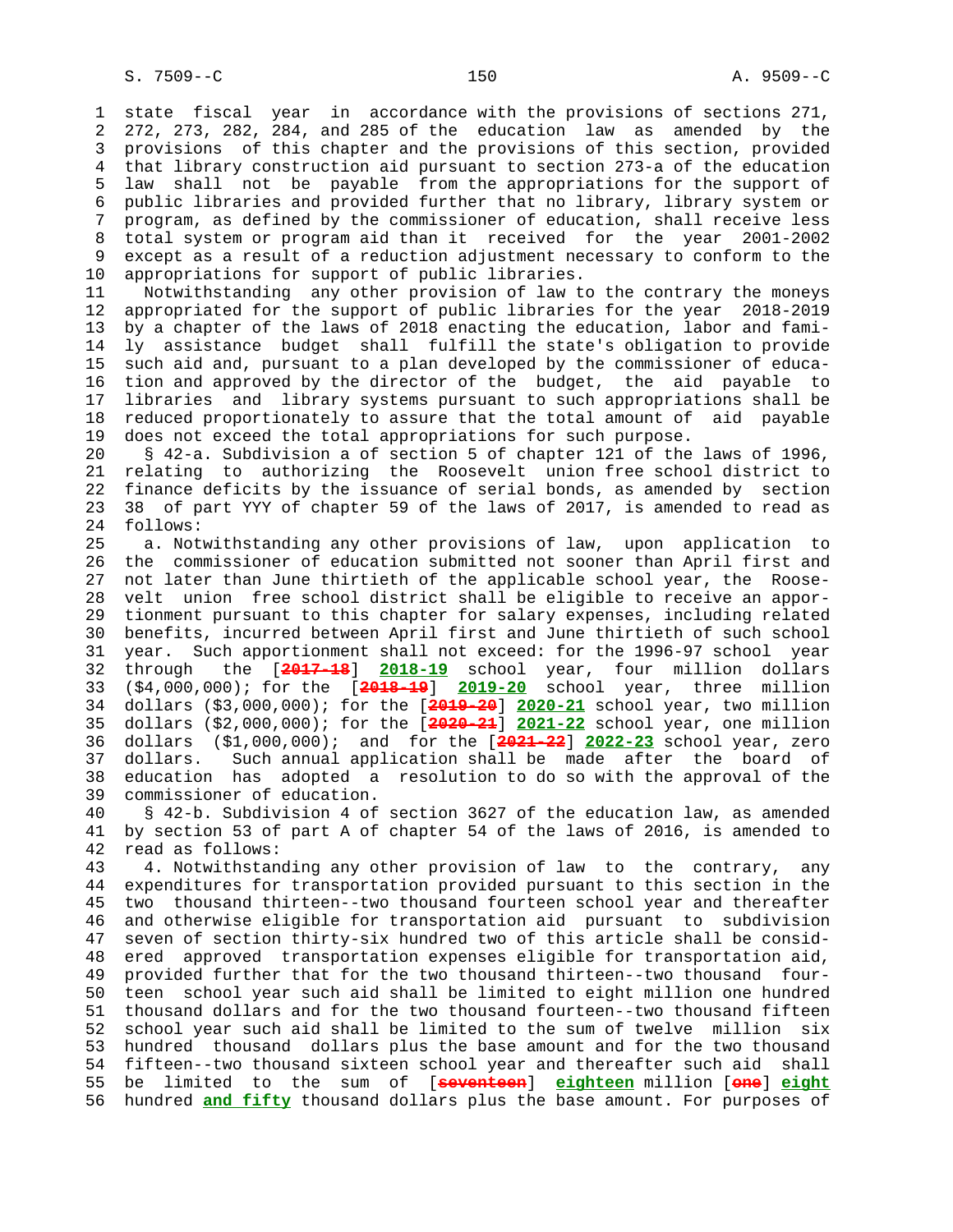1 this subdivision, "base amount" means the amount of transportation aid 2 paid to the school district for expenditures incurred in the two thou- 3 sand twelve--two thousand thirteen school year for transportation that 4 would have been eligible for aid pursuant to this section had this 5 section been in effect in such school year, except that subdivision six 6 of this section shall be deemed not to have been in effect. And provided 7 further that the school district shall continue to annually expend for 8 the transportation described in subdivision one of this section at least<br>9 the expenditures used for the base amount. the expenditures used for the base amount.

 10 § 43. Severability. The provisions of this act shall be severable, and 11 if the application of any clause, sentence, paragraph, subdivision, 12 section or part of this act to any person or circumstance shall be 13 adjudged by any court of competent jurisdiction to be invalid, such 14 judgment shall not necessarily affect, impair or invalidate the applica- 15 tion of any such clause, sentence, paragraph, subdivision, section, part 16 of this act or remainder thereof, as the case may be, to any other 17 person or circumstance, but shall be confined in its operation to the 18 clause, sentence, paragraph, subdivision, section or part thereof 19 directly involved in the controversy in which such judgment shall have 20 been rendered.

 21 § 44. This act shall take effect immediately, and shall be deemed to 22 have been in full force and effect on and after April 1, 2018; provided, 23 however, that:

 24 1. Sections one, nine, nine-a, nine-b, ten, eleven, twelve, thirteen, 25 fourteen, fifteen, sixteen, seventeen, eighteen, nineteen, twenty-one, 26 twenty-two, twenty-three, thirty-six, forty and forty-one of this act 27 shall take effect July 1, 2018; and

 28 2. Sections four and four-a of this act shall expire and be deemed 29 repealed June 30, 2023; and

 30 3. The amendments to chapter 756 of the laws of 1992, relating to 31 funding a program for work force education conducted by the consortium 32 for worker education in New York city made by sections twenty-five and 33 twenty-six of this act shall not affect the repeal of such chapter and 34 shall be deemed repealed therewith; and

 35 4. Section twenty-eight of this act shall be deemed to have been in 36 full force and effect on and after the effective date of section 140 of 37 chapter 82 of the laws of 1995; and

 38 5. The amendments to paragraph b-1 of subdivision 4 of section 3602 39 of the education law made by section nine-b of this act shall not affect 40 the expiration of such paragraph and shall expire therewith.

## 41 PART DDD

 42 Section 1. Paragraph (c) of subdivision 2 of section 1 of part A of 43 chapter 85 of the laws of 2017, relating to creating the Lake Ontario- 44 St. Lawrence Seaway flood recovery and International Joint Commission 45 Plan 2014 mitigation grant program, as amended by section 2 of part J of 46 chapter 61 of the laws of 2017, is amended to read as follows:

 47 (c) The New York state urban development corporation shall administer 48 this grant program, which shall not exceed in the aggregate \$15,000,000 49 **plus any funds directed from the programs authorized in subdivisions 3** 50 **and 4 of this section**. Such corporation and other relevant state agen- 51 cies and state authorities are hereby empowered to establish grant 52 guidelines and additional eligibility criteria as deemed necessary to 53 effectuate the administration of this program. Any grant guidelines and 54 eligibility criteria established by the corporation pursuant to this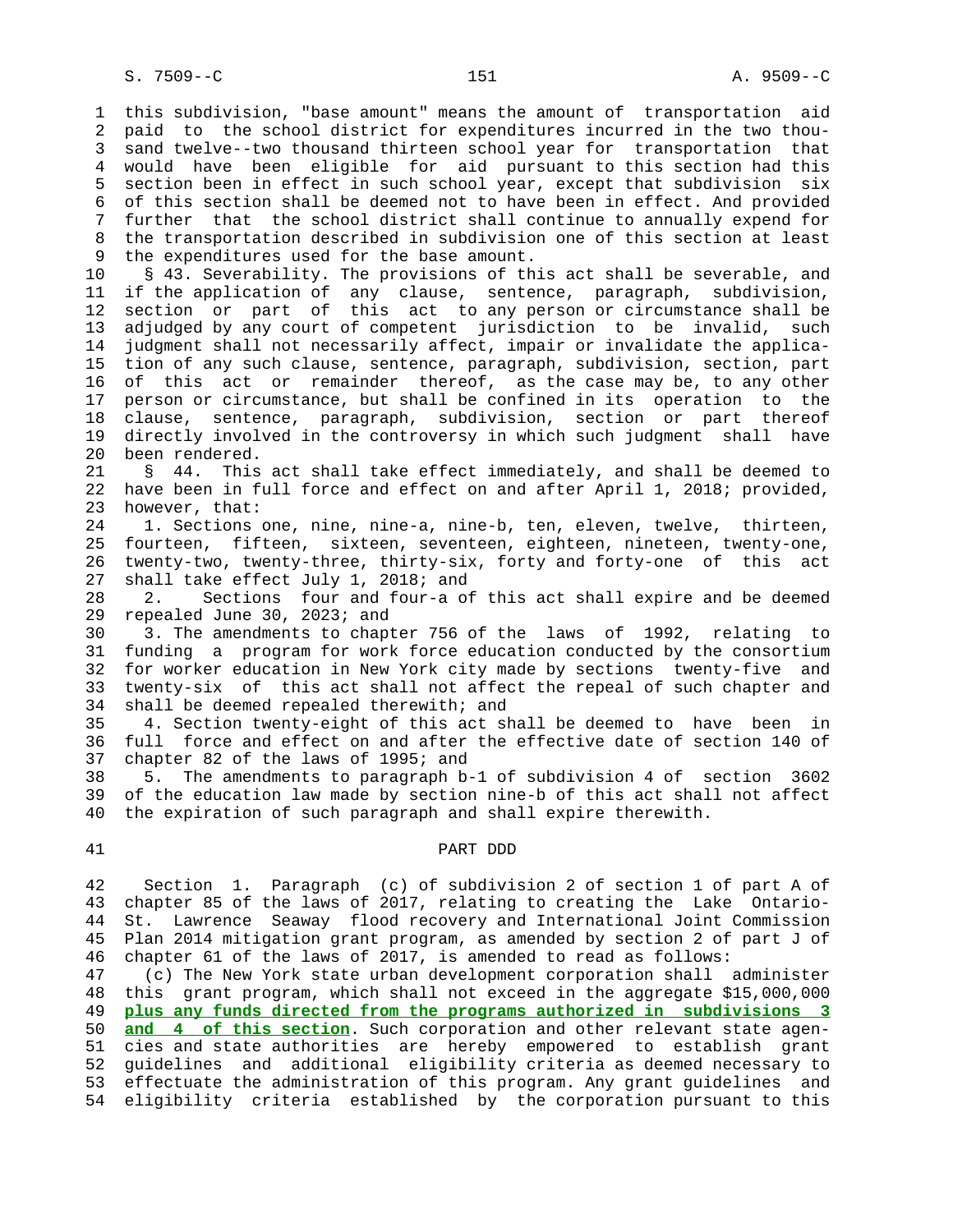1 subdivision shall be equivalent to, and shall not be more restrictive 2 than, those established by the New York State Urban Development Corpo- 3 ration, doing business as the Empire State Development Corporation, in 4 the grant programs it administered pursuant to part H of chapter 56 of 5 the laws of 2011. In providing assistance pursuant to this subdivision, 6 the New York state urban development corporation shall give preference 7 to applicants that demonstrate the greatest need, based on available 8 flood damage data provided by applicable state and/or federal agencies.<br>9 8 2. Paragraph (c) of subdivision 3 of section 1 of part A of chapte: 9 § 2. Paragraph (c) of subdivision 3 of section 1 of part A of chapter 10 85 of the laws of 2017, relating to creating the Lake Ontario-St. 11 Lawrence Seaway flood recovery and International Joint Commission Plan 12 2014 mitigation grant program, as amended by section 2 of part J of 13 chapter 61 of the laws of 2017, is amended to read as follows: 14 (c) The affordable housing corporation shall administer this grant 15 program, which shall not exceed in the aggregate \$15,000,000 **plus any** 16 **funds directed from the programs authorized in subdivisions 2 and 4 of** 17 **this section**. Such corporation and other relevant state agency or state 18 authorities are hereby empowered to establish grant guidelines and addi- 19 tional eligibility criteria as deemed necessary to effectuate the admin- 20 istration of this program. Any grant guidelines and eligibility crite- 21 ria established by the corporation pursuant to this subdivision shall be 22 equivalent to, and shall not be more restrictive than, those established 23 by the New York State Urban Development Corporation, doing business as 24 the Empire State Development Corporation, in the grant programs it 25 administered pursuant to part H of chapter 56 of the laws of 2011. In 26 providing assistance pursuant to this subdivision, the affordable hous- 27 ing corporation shall give preference to applicants that demonstrate the 28 greatest need, based on available flood damage data provided by applica- 29 ble state and/or federal agencies. 30 § 3. Paragraph (c) of subdivision 4 of section 1 of part A of chapter 31 85 of the laws of 2017, relating to creating the Lake Ontario-St. 32 Lawrence Seaway flood recovery and International Joint Commission Plan 33 2014 mitigation grant program, as amended by section 2 of part J of 34 chapter 61 of the laws of 2017, is amended to read as follows: 35 (c) The housing trust fund corporation shall administer this grant 36 program, which shall not exceed in the aggregate \$15,000,000 **plus any** 37 **funds directed from the programs authorized in subdivisions 2 and 3 of** 38 **this section**. Such corporation, and other relevant state agencies or 39 state authorities, is hereby empowered to establish grant guidelines and 40 additional eligibility criteria, based on available flood damage data 41 provided by applicable state and/or federal agencies, as it deems neces- 42 sary to effectuate the administration of this program. Any grant guide- 43 lines and eligibility criteria established by the corporation pursuant 44 to this subdivision shall be equivalent to, and shall not be more 45 restrictive than, those established by the New York State Urban Develop- 46 ment Corporation, doing business as the Empire State Development Corpo- 47 ration, in the grant programs it administered pursuant to part H of 48 chapter 56 of the laws of 2011. In providing assistance pursuant to 49 this subdivision, the corporation shall give preference to applicants 50 that demonstrate the greatest need, based on available flood damage data 51 provided by applicable state and/or federal agencies.

52 § 4. This act shall take effect immediately.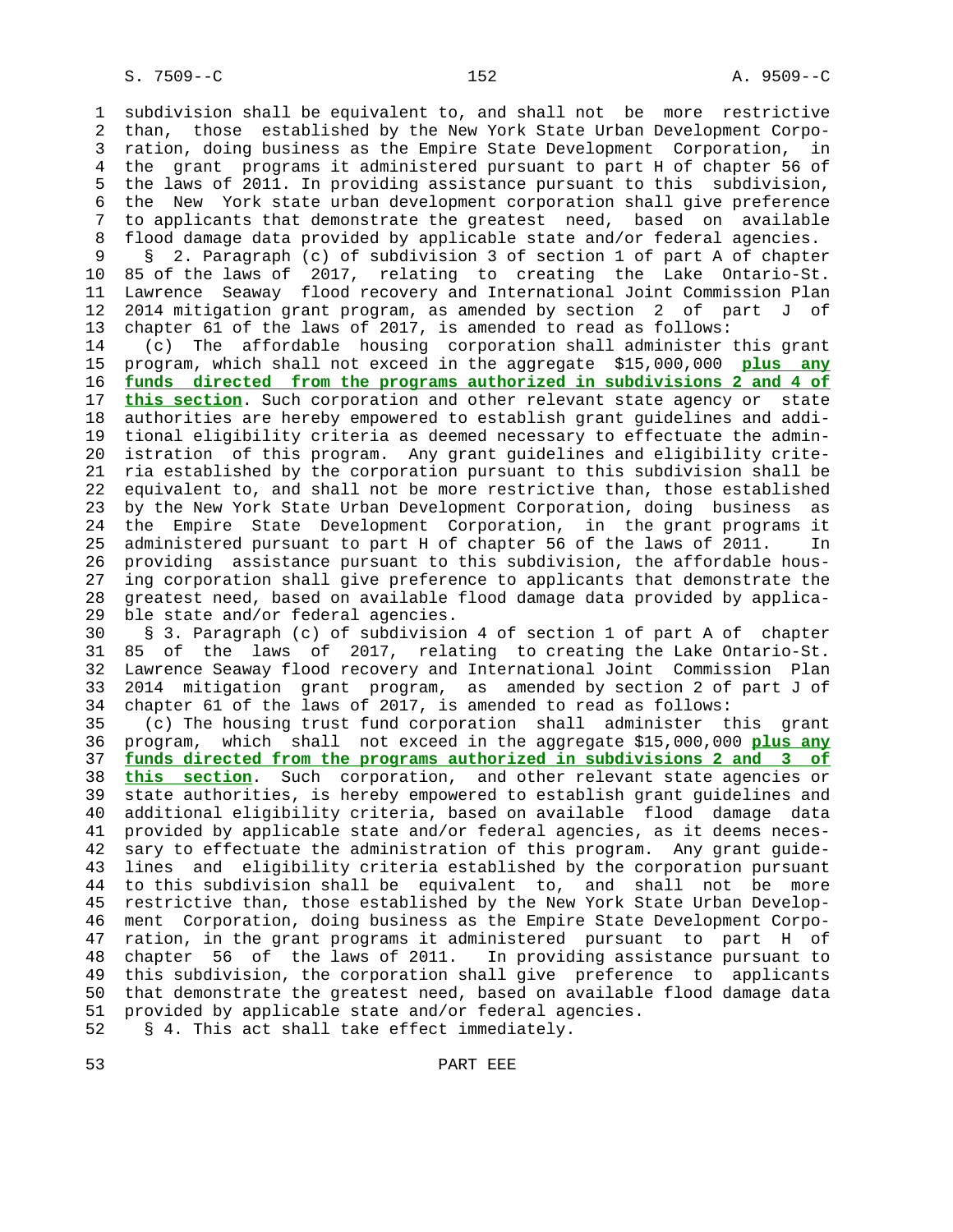S. 7509--C 153 A. 9509--C

 1 Section 1. The tax department shall be required to set up an online 2 application system for taxpayers to submit claims for reimbursements of 3 payments of interest on fixed and final determinations of underpayments 4 of federal tax liability for the 2019, 2020 and 2021 tax year that arise 5 from the taxpayers' reliance on amendments to the tax law enacted in the 6 year 2018. In order to receive such reimbursement, taxpayers shall be 7 required to submit their reimbursement claims to the department of taxa- 8 tion and finance within 60 days of making their payments of interest to 9 the internal revenue service.

10 § 2. This act shall take effect immediately.

11 PART FFF

 12 Section 1. This Part enacts into law major components of legislation 13 relating to the conversion of certain entities that have been issued 14 certificates of authority pursuant to article forty-four of the public 15 health law. Each component is wholly contained within a Subpart identi- 16 fied as Subparts A and B. The effective date for each particular 17 provision contained within such Subpart is set forth in the last section 18 of such Subpart. Any provision in any section contained within a 19 Subpart, including the effective date of the Subpart, which makes a 20 reference to a section "of this act", when used in connection with that 21 particular component, shall be deemed to mean and refer to the corre- 22 sponding section of the Subpart in which it is found. Section three of 23 this Part sets forth the general effective date of this Part.

### 24 SUBPART A

 25 Section 1. The state finance law is amended by adding a new section 26 92-hh to read as follows:

**§ 92-hh. Health care transformation fund. 1. There is hereby estab- lished in the joint custody of the state comptroller and the commission- er of taxation and finance a fund to be known as the "health care trans- formation fund". 2. Such fund shall consist of moneys paid thereto from (a) contingent reserves redeployed pursuant to section forty-four hundred sixteen of the public health law, (b) moneys transferred to such fund pursuant to law, and (c) contributions, consisting of grants of any money, including grants or other financial assistance from any agency of government or any other source, to be paid into this fund. 3. Moneys in the health care transformation fund shall be kept sepa- rate and shall not be commingled with any other moneys in the custody of the state comptroller and the commissioner of taxation and finance. 4. Notwithstanding any provision of law to the contrary, moneys of the health care transformation fund shall be available for transfer to any other fund of the state as authorized and directed by the director of the budget to support health care delivery, including for capital investment, debt retirement or restructuring, housing and other social determinants of health, or transitional operating support to health care providers. 5. Within fifteen days after executing or modifying an allocation, transfer, distribution or other use of the health care transformation fund, the commissioner shall provide written notice to the chairs of the senate finance committee, the assembly ways and means committee, the senate and assembly insurance committees, and the senate and assembly**

52 **health committees. Such notice shall include, but shall not be limited**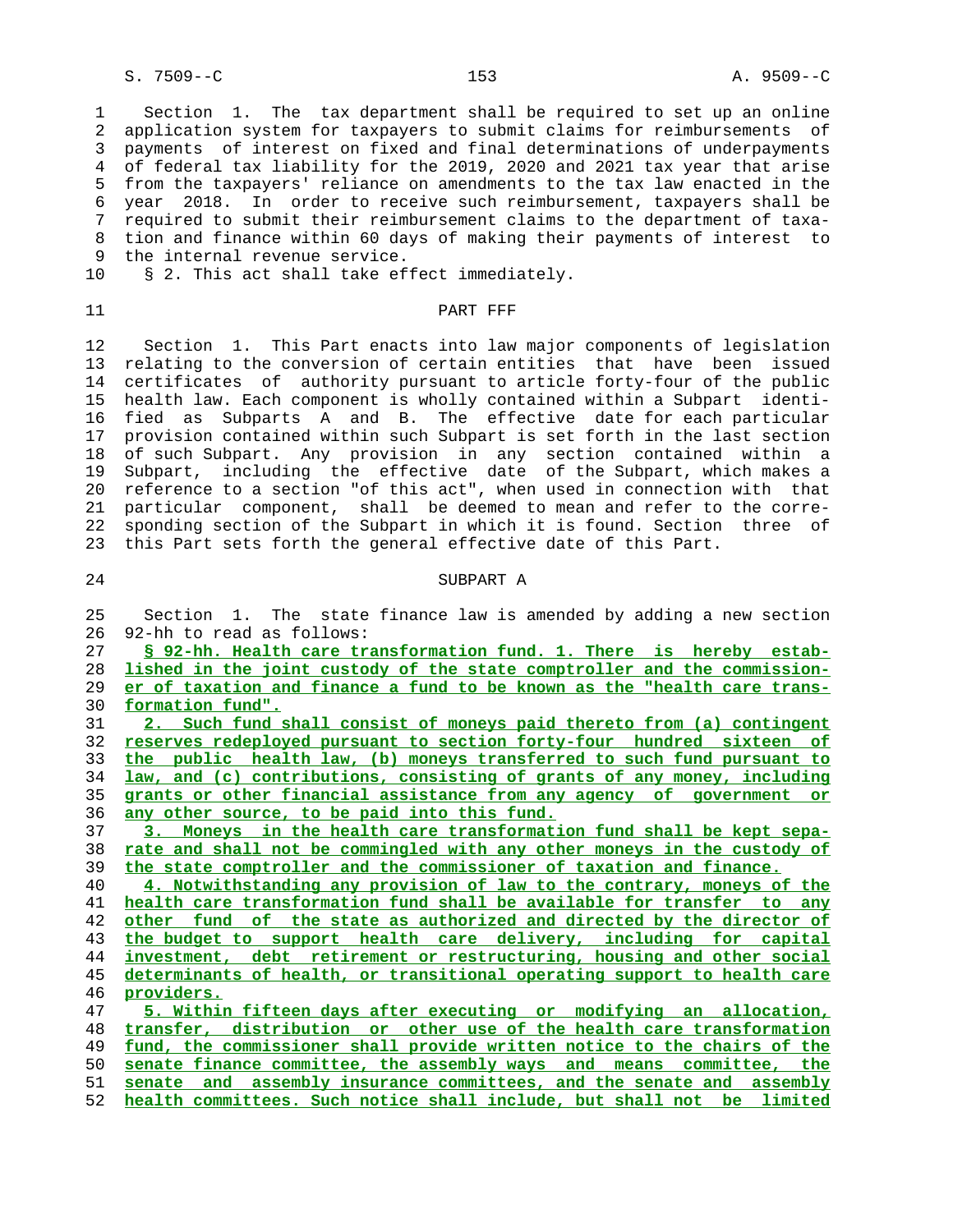S. 7509--C 154 154 A. 9509--C

| 1        | to, information on the amount, date, and purpose of the allocation,                                                                             |
|----------|-------------------------------------------------------------------------------------------------------------------------------------------------|
| 2        | transfer, distribution, or other use, and the methodology used to                                                                               |
| 3        | distribute the moneys.                                                                                                                          |
| 4        | 6. The director of the budget shall provide quarterly reports to the                                                                            |
| 5        | chair of the senate finance committee and the chair of the assembly                                                                             |
| 6        | ways and means committee on the receipts and distributions of the health                                                                        |
| 7        | care transformation fund, including an itemization of such receipts and                                                                         |
| 8        | disbursements, the historical and projected expenditures,<br>and the                                                                            |
| 9        | projected fund balance.                                                                                                                         |
| 10       | § 2. This act shall take effect immediately.                                                                                                    |
|          |                                                                                                                                                 |
| 11       | SUBPART B                                                                                                                                       |
|          |                                                                                                                                                 |
| 12       | Section 1. The public health law is amended by adding a new<br>section                                                                          |
| 13       | 4416 to read as follows:                                                                                                                        |
| 14       | § 4416. Excess reserves of certain health maintenance organizations.                                                                            |
| 15       | 1. The commissioner is authorized to require any comprehensive health                                                                           |
| 16       | services plan issued a special purpose certificate of authority under                                                                           |
| 17       | section forty-four hundred three-a of this article, that satisfies the                                                                          |
| 18       | definition of corporation in subparagraph five of paragraph (a) of                                                                              |
| 19       | section one hundred two of the not-for-profit corporation law or is                                                                             |
| 20       | exempt from taxation under section 501 of the Internal Revenue Code of                                                                          |
| 21       | 1986 to submit all financial and other books and records the commission-                                                                        |
| 22       | er deems necessary in order to evaluate an organization's reserves. The                                                                         |
| 23       | commissioner, in consultation with the superintendent of the department                                                                         |
| 24       | of financial services, shall examine such books and records and shall                                                                           |
| 25       | issue a report on the health maintenance organization's reserves. A                                                                             |
| 26       | request under this section may be made no more than two times per year                                                                          |
| 27       | per plan.                                                                                                                                       |
| 28       | 2. Except for any public benefit corporation, the commissioner is                                                                               |
| 29       | authorized to promulgate requlations establishing a presumptive reserve                                                                         |
| 30       | ceiling for any comprehensive health services plan issued a special                                                                             |
| 31       | purpose certificate of authority under section forty-four hundred                                                                               |
| 32       | three-a of this article that satisfies the definition of corporation in                                                                         |
| 33       | subparagraph five of paragraph (a) of section one hundred two of the                                                                            |
| 34       | not-for-profit corporation law or that is exempt from taxation under                                                                            |
| 35       | section 501 of the Internal Revenue Code of 1986. Such regulations shall                                                                        |
| 36       | express the presumptive reserve ceiling as a percentage of the minimum                                                                          |
| 37       | contingent reserves applicable to such health maintenance organizations.                                                                        |
| 38       | The presumptive reserve ceiling shall be no less than one hundred fifty                                                                         |
| 39       | percent of the minimum contingent reserves applicable to such plans. In                                                                         |
| 40       | the event that the commissioner determines that a plan subject to this                                                                          |
| 41       | subdivision has reserves in excess of the presumptive reserve ceiling                                                                           |
| 42       | for two consecutive quarters, the commissioner may make a preliminary                                                                           |
| 43       | determination that all or a portion of such reserves in excess of the                                                                           |
| 44       | ceiling should be redeployed by depositing such excess reserves in the                                                                          |
| 45       | health care transformation fund pursuant to subdivision three of this<br>section. Prior to making a preliminary determination, the commissioner |
| 46       | shall                                                                                                                                           |
| 47<br>48 | consider whether such redeployment is consistent with financial<br>soundness and efficiency and to the extent to which such reserves are        |
| 49       | being maintained consistent with the programmatic goals of the state.                                                                           |
| 50       | Upon making such a preliminary determination, the department shall noti-                                                                        |
| 51       | fy the plan and the plan shall be afforded an opportunity to submit                                                                             |
| 52       | information to the department to justify why such reserves in excess of                                                                         |
| 53       | the ceiling are necessary and should not be so redeployed.<br><u>Provided</u>                                                                   |
|          |                                                                                                                                                 |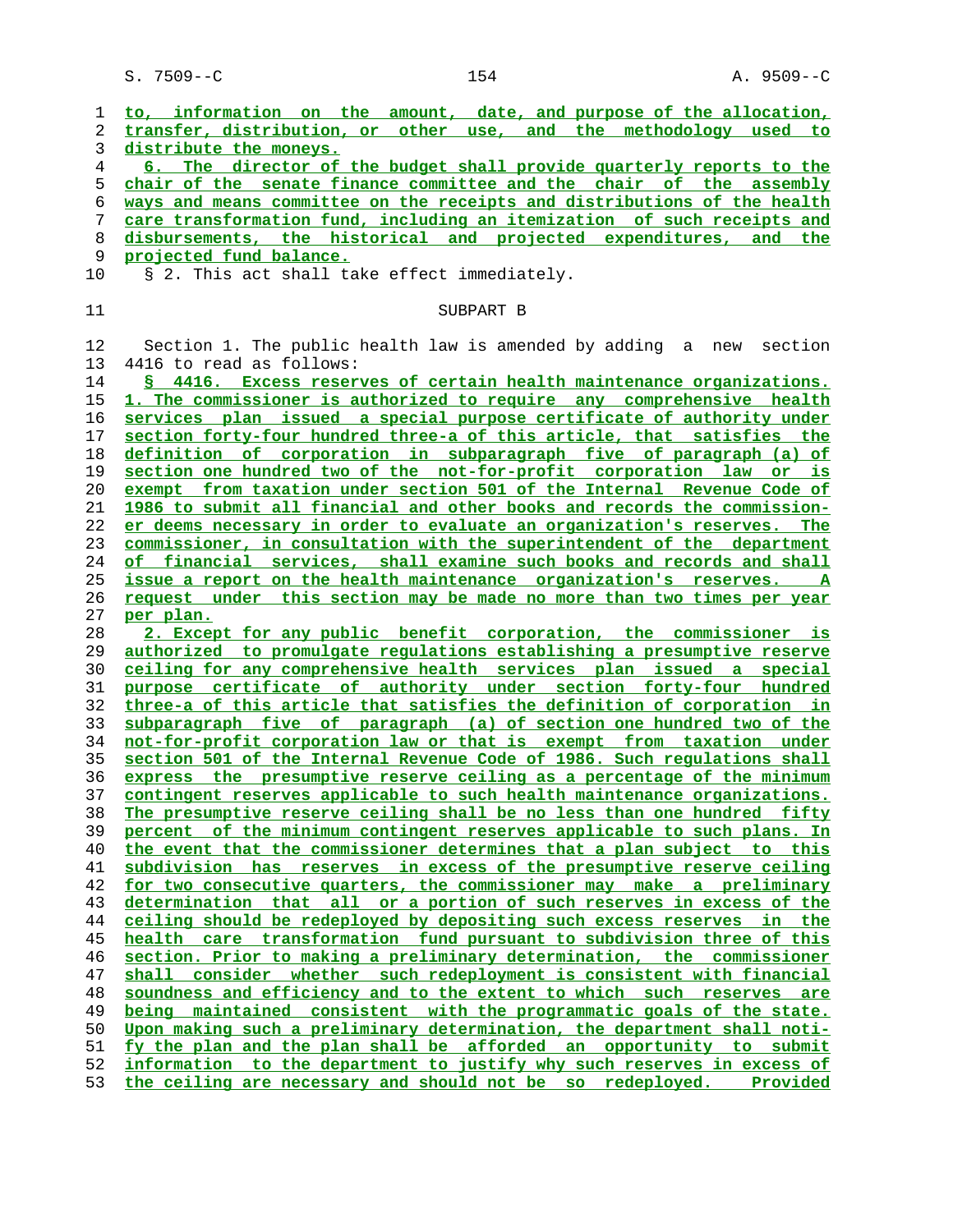S. 7509--C 155 A. 9509--C

**however, under no circumstances shall the redeployment of such reserves for any plan exceed seven hundred and fifty million dollars annually. 3. If, after considering the information submitted by the plan, the commissioner adheres to the preliminary determination that the reserves in excess of the ceiling should be redeployed, the commissioner shall direct that such reserves be deposited to the health care transformation fund established pursuant to section ninety-two-hh of the state finance law or its successor to be used for investment in the transformation of health care delivery, including for capital investment, debt retirement or restructuring, housing and other social determinants of health, or transitional operating support to health care providers, pursuant to a plan prepared by the commissioner and approved by the director of the division of the budget. 4. Notwithstanding any law to the contrary, on or after August first, two thousand eighteen no entity subject to subdivision two of this**

**section shall transfer or loan any funds to any subsidiary or member of the entity's holding company system or to a member or stockholder where a purpose of the transfer or loan is to avoid the application of this section.**

 20 § 2. This act shall take effect August 1, 2018 and shall expire and be 21 deemed repealed August 1, 2023, but, shall not apply to any entity or 22 any subsidiary or affiliate of such entity that disposes of all or a 23 material portion of its assets pursuant to a transaction that: (1) was 24 the subject of a request for regulatory approval first made to the 25 commissioner of health between January 1, 2017, and December 31, 2017; 26 and (2) receives regulatory approval from the commissioner of health 27 prior to July 31, 2018.

 28 § 2. Severability clause. If any clause, sentence, paragraph, subdivi- 29 sion, section or subpart of this act shall be adjudged by any court of 30 competent jurisdiction to be invalid, such judgment shall not affect, 31 impair, or invalidate the remainder thereof, but shall be confined in 32 its operation to the clause, sentence, paragraph, subdivision, section 33 or subpart thereof directly involved in the controversy in which such 34 judgment shall have been rendered. It is hereby declared to be the 35 intent of the legislature that this act would have been enacted even if 36 such invalid provisions had not been included herein.

 37 § 3. This act shall take effect immediately provided, however, that 38 the applicable effective date of Subparts A and B of this Part shall be 39 as specifically set forth in the last section of such Subparts.

#### 40 PART GGG

 41 Section 1. The opening paragraph of subdivision 3 of section 5-a of 42 the legislative law, as amended by section 1 of part S of chapter 57 of 43 the laws of 2016, is amended to read as follows:

 44 Any member of the assembly serving in a special capacity in a position 45 set forth in the following schedule shall be paid the allowance set 46 forth in such schedule only for the legislative term commencing January 47 first, two thousand [**seventeen**] **nineteen** and terminating December thir- 48 ty-first, two thousand [**eighteen**] **twenty**:

 49 § 2. Section 13 of chapter 141 of the laws of 1994, amending the 50 legislative law and the state finance law relating to the operation and 51 administration of the legislature, as amended by section 1 of part CC of 52 chapter 55 of the laws of 2017, is amended to read as follows:

 53 § 13. This act shall take effect immediately and shall be deemed to 54 have been in full force and effect as of April 1, 1994, provided that,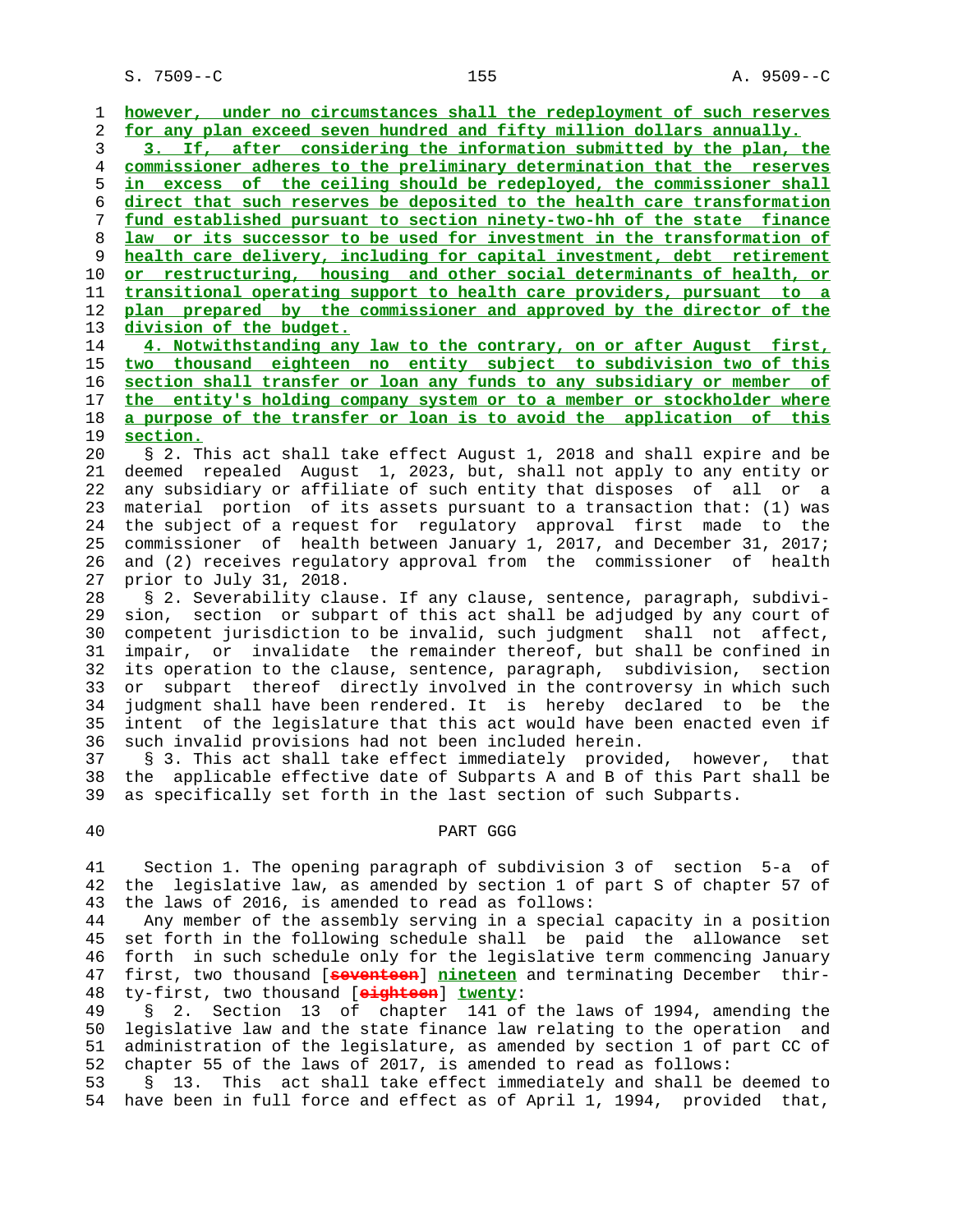1 the provisions of section 5-a of the legislative law as amended by 2 sections two and two-a of this act shall take effect on January 1, 1995, 3 and provided further that, the provisions of article 5-A of the legisla- 4 tive law as added by section eight of this act shall expire June 30, 5 [**2018**] **2019** when upon such date the provisions of such article shall be 6 deemed repealed; and provided further that section twelve of this act 7 shall be deemed to have been in full force and effect on and after April 8 10, 1994.<br>9 \$ 3. Th

§ 3. This act shall take effect immediately, provided, however, if 10 section two of this act shall take effect on or after June 30, 2018 11 section two of this act shall be deemed to have been in full force and 12 effect on and after June 30, 2018.

### 13 PART HHH

 14 Section 1. There is hereby established a compensation committee to 15 examine, evaluate and make recommendations with respect to adequate 16 levels of compensation, non-salary benefits, and allowances pursuant to 17 section 5-a of the legislative law, for members of the legislature, 18 statewide elected officials, and those state officers referred to in 19 section 169 of the executive law. The committee shall be comprised of 20 the chief judge of the state of New York, the comptroller of the state 21 of New York, the chairman of the State University of New York board of 22 trustees and 52nd comptroller for the state of New York, the comptroller 23 for the city of New York, and the chairman of the city university of New 24 York board of trustees and 42nd comptroller for the city of New York.

 25 § 2. 1. In accordance with the provisions of this act, the committee 26 shall examine the prevailing adequacy of pay levels, allowances pursuant 27 to section 5-a of the legislative law, and other non-salary benefits, 28 for members of the legislature, statewide elected officials, and those 29 state officers referred to in section 169 of the executive law.

 30 2. The committee shall determine whether, on January 1, 2019, the 31 annual salary and allowances of members of the legislature, statewide 32 elected officials, and salaries of state officers referred to in section 33 169 of the executive law, warrant an increase.

 34 3. In discharging its responsibilities under subdivision two of this 35 section, the committee shall take into account all appropriate factors 36 including, but not limited to: the parties' performance and timely 37 fulfillment of their statutory and Constitutional responsibilities; the 38 overall economic climate; rates of inflation; changes in public-sector 39 spending; the levels of compensation and non-salary benefits received by 40 executive branch officials and legislators of other states and of the 41 federal government; the levels of compensation and non-salary benefits 42 received by comparable professionals in government, academia and private 43 and nonprofit enterprise; the ability to attract talent in competition 44 with comparable private sector positions; and the state's ability to 45 fund increases in compensation and non-salary benefits.

 46 4. a. The committee may implement cost-of-living adjustments that 47 apply annually and/or phase-in salary adjustments annually for 3 years, 48 provided that no such adjustment shall be implemented beyond January 1, 49 2021.

 50 b. Any phase-in of a salary increase or cost of living adjustment will 51 be conditioned upon performance of the executive and legislative branch 52 and upon the timely legislative passage of the budget for the preceding 53 year.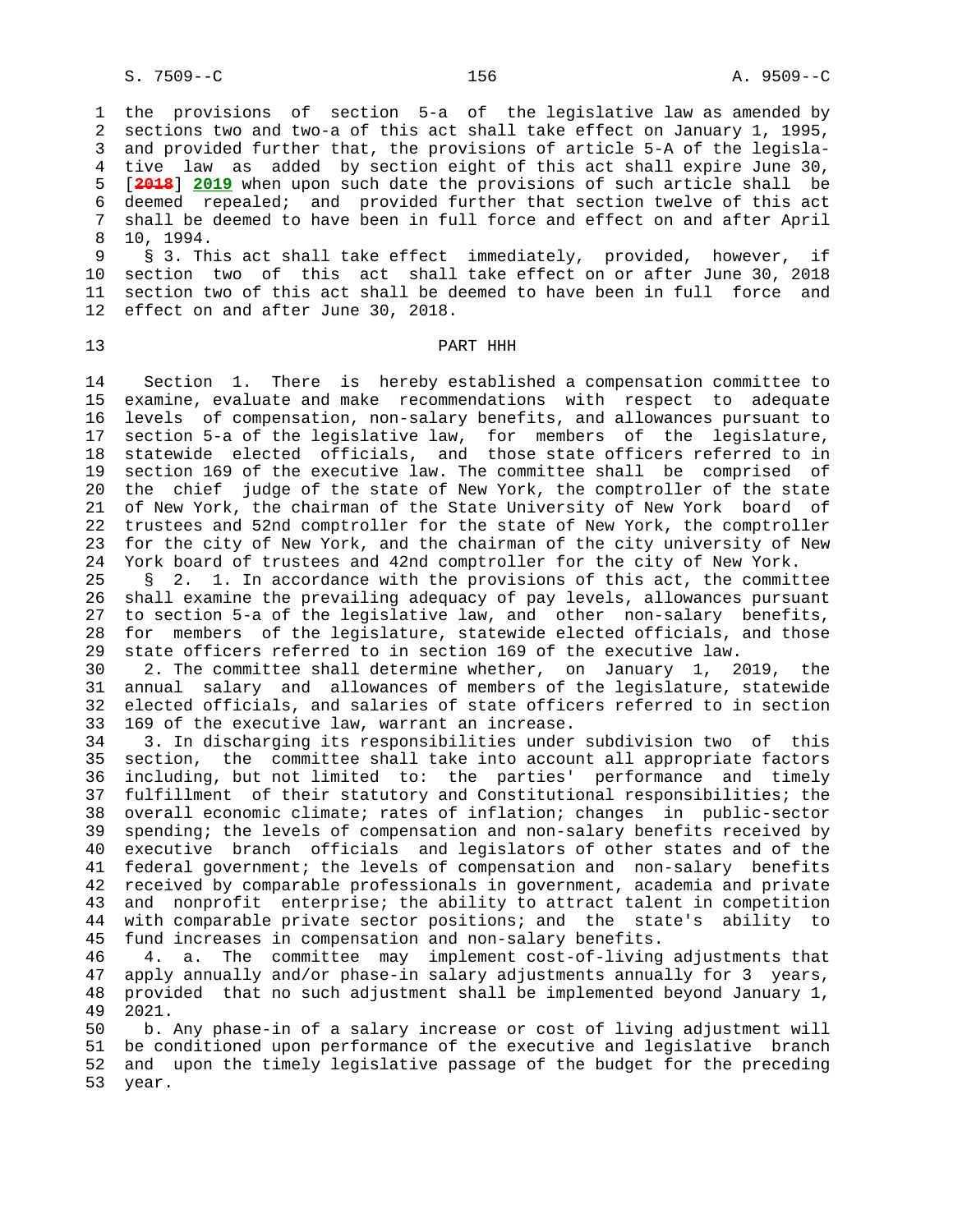1 c. For purposes of paragraph b of this subdivision, the term "legisla- 2 tive passage of the budget" shall have the same meaning as defined in 3 subdivision 3 of section 5 of the legislative law.

 4 § 3. 1. The committee shall only meet within the state and must hold 5 at least one hearing at which the public will be afforded an opportunity 6 to provide comments. The committee may hold additional public hearings 7 as it deems necessary. Such additional hearings, if any, may allow for a 8 public comment period.<br>9 2. The members of

 9 2. The members of the committee shall receive no compensation for 10 their services but shall be allowed their actual and necessary expenses 11 incurred in the performance of their duties hereunder. Nothing 12 contained herein shall prohibit a member of the committee from receiving 13 his or her salary earned by reason of their state employee position. The 14 members of the committee shall perform the duties herein personally, no 15 delegation of authority or attendance is allowed.

 16 3. No member of the committee shall be disqualified from holding any 17 other public office or employment, nor shall he or she forfeit any such 18 office or employment by reason of his or her appointment pursuant to 19 this section, notwithstanding the provisions of any general, special or 20 local law, regulation, ordinance or city charter.

 21 4. To the maximum extent feasible, the committee shall be entitled to 22 request and receive and shall utilize and be provided with such facili- 23 ties, resources and data of any court, department, division, board, 24 bureau, committee, agency or public authority of the state or any poli- 25 tical subdivision thereof as it may reasonably request to properly carry 26 out its powers and duties pursuant to this act.

 27 5. The committee may request, and shall receive, reasonable assistance 28 from state agency personnel as is necessary for the performance of its 29 function.

 30 § 4. 1. The committee shall make a report to the governor and the 31 legislature of its findings, conclusions, determinations and recommenda- 32 tions, if any, and should submit such report by December 10, 2018. Any 33 findings, conclusions, determinations and recommendations in the report 34 must be adopted by a majority vote of the committee. Each member of the 35 committee shall report their vote and describe their reasoning for their 36 determination.

 37 2. Each recommendation made to implement a determination pursuant to 38 section two of this act shall have the force of law, and shall super- 39 sede, where appropriate, inconsistent provisions of section 169 of the 40 executive law, and sections 5 and 5-a of the legislative law, unless 41 modified or abrogated by statute prior to January first of the year as 42 to which such determination applies to legislative and executive compen- 43 sation.

 44 § 5. Date of entitlement to salary increase. Notwithstanding the 45 provisions of this act or of any other law, each phase of an increase in 46 salary or compensation of any member, official, or officer provided for 47 by this act shall be added to the salary or compensation of such member, 48 statewide elected official, or officer at the beginning of that payroll 49 period the first day of which is nearest to, but not prior to, the 50 effective date of such increase as provided in this act. The annual 51 salaries as prescribed pursuant to this act, whenever adjusted pursuant 52 to the provisions of this act, shall be rounded to the nearest multiple 53 of one hundred dollars.

 54 § 6. Notwithstanding Part E of chapter 60 of the laws of 2015, the 55 committee established pursuant to this act, while in existence, shall 56 make all determinations of legislative salaries and allowances and sala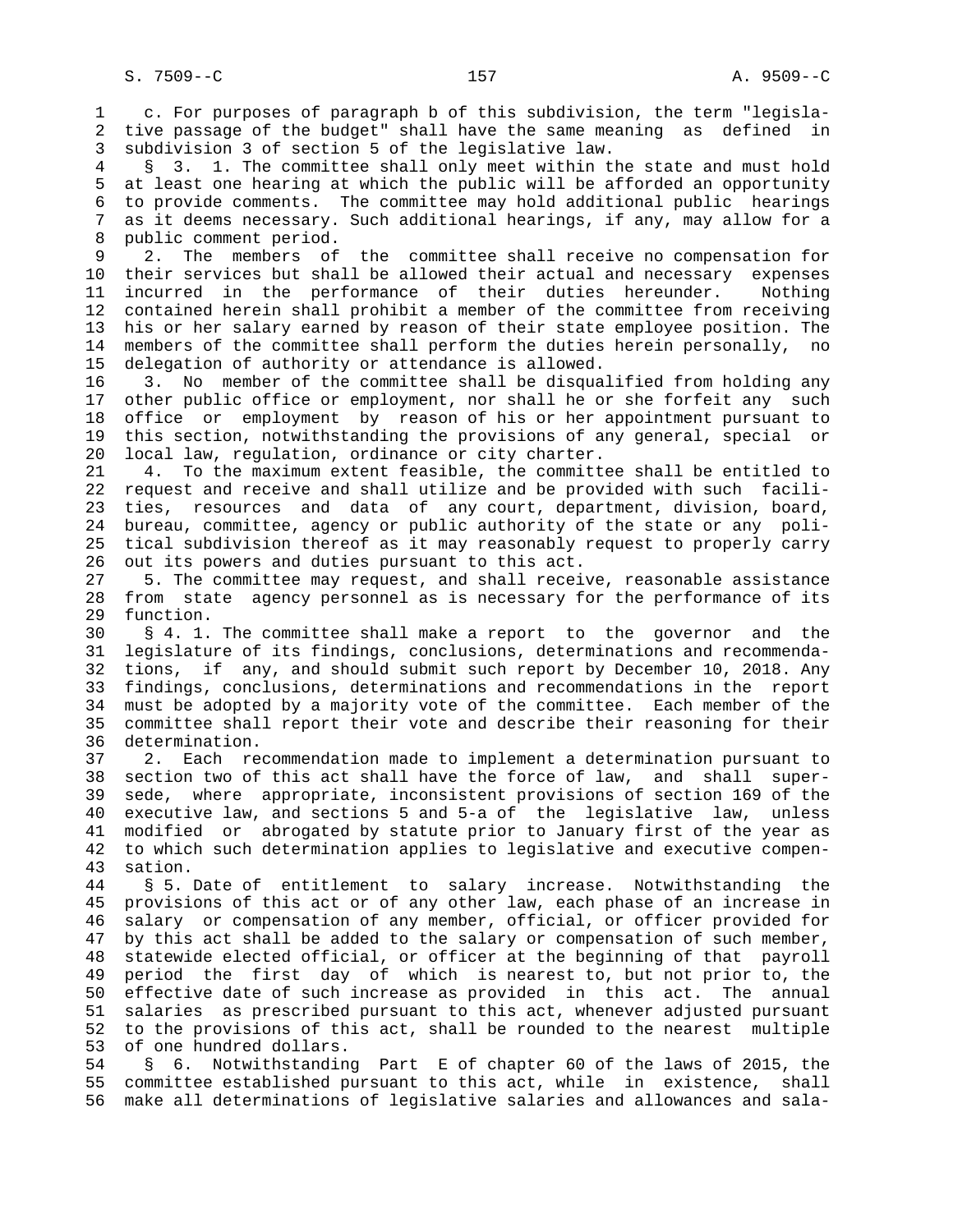1 ries of statewide elected officials and those officers referred to in 2 section 169 of the executive law. Upon the repeal of the committee 3 created by this act, the commission established under Part E of chapter 4 60 of the laws of 2015 shall resume its responsibility to review and 5 examine such salaries and allowances in accordance with the terms of 6 such Part E.

 7 § 7. This act shall take effect immediately and shall expire and be 8 deemed repealed December 31, 2018; provided, however, any recommenda- 9 tions of the committee that have been determined prior to such date, 10 including 3 annual cost of living or salary adjustments, shall continue 11 to be in effect until amended or repealed by a subsequent recommendation 12 of the commission on legislative, judicial and executive compensation or 13 by passage of a new statute.

#### 14 **PART III**

 15 Section 1. Section 5 of part HH of chapter 59 of the laws of 2014, 16 amending the tax law relating to a musical and theatrical production 17 credit, is amended to read as follows:

 18 § 5. This act shall take effect immediately, provided that section two 19 of this act shall take effect on January 1, 2015, and shall apply to 20 taxable years beginning on or after January 1, 2015, with respect to 21 "qualified production expenditures" and "transportation expenditures" 22 paid or incurred on or after such effective date, regardless of whether 23 the production of the qualified musical or theatrical production 24 commenced before such date, provided further that this act shall expire 25 and be deemed repealed [**4**] **8** years after such date.

26 § 2. This act shall take effect immediately.

# 27 PART JJJ

 28 Section 1. Short title. This act shall be known an may be cited as the 29 "Democracy Protection Act".

 30 § 2. Section 14-100 of the election law is amended by adding a new 31 subdivision 17 to read as follows:

 32 **17. "foreign national" means foreign national as such term is defined** 33 **by subsection (b) of section 30121 of title 52 of the United States** 34 **code.**

 35 § 3. Section 14-106 of the election law, as amended by section 3 of 36 subpart C of part H of chapter 55 of the laws of 2014, is amended to 37 read as follows:

 38 § 14-106. Political communication. The statements required to be filed 39 under the provisions of this article next succeeding a primary, general 40 or special election shall be accompanied by a copy of all broadcast, 41 cable or satellite schedules and scripts, [**internet**] **paid internet or** 42 **digital**, print and other types of advertisements, pamphlets, circulars, 43 flyers, brochures, letterheads and other printed matter purchased or 44 produced, and reproductions of statements or information published to 45 five hundred or more members of a general public audience by computer or 46 other electronic device including but not limited to electronic mail or 47 text message, purchased in connection with such election by or under the 48 authority of the person filing the statement or the committee or the 49 person on whose behalf it is filed, as the case may be. Such copies, 50 schedules and scripts shall be preserved by the officer with whom or the 51 board with which it is required to be filed for a period of one year 52 from the date of filing thereof.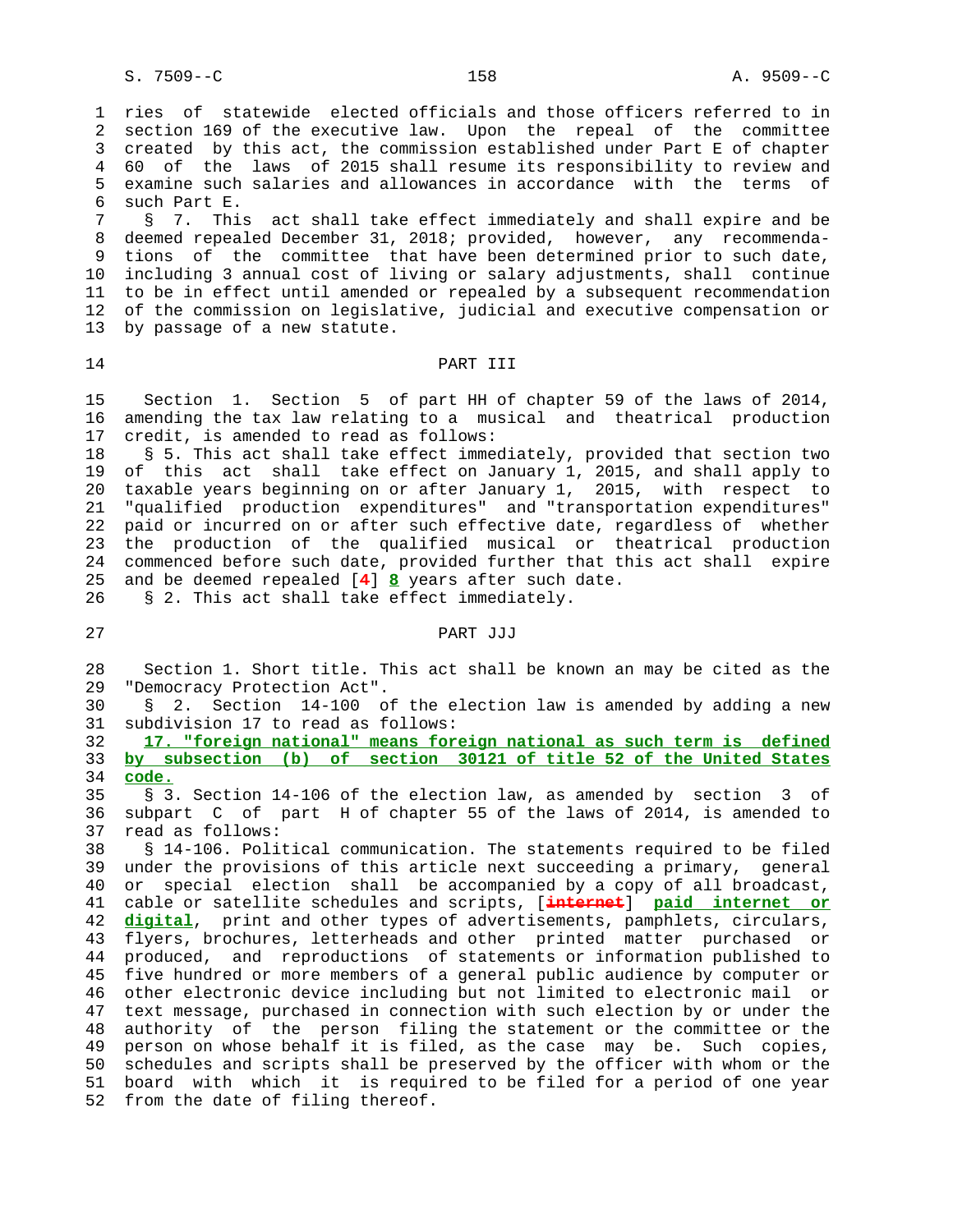1 § 4. Paragraph (a) of subdivision 1 of section 14-107 of the election 2 law, as amended by section 1 of part A of chapter 286 of the laws of 3 2016, is amended to read as follows: 4 (a) "Independent expenditure" means an expenditure made by an inde- 5 pendent expenditure committee [**conveyed to five hundred or more members** 6 **of a general public audience**] in the form of (i) an audio or video 7 communication via broadcast, cable or satellite, (ii) a written communi- 8 cation via advertisements, pamphlets, circulars, flyers, brochures,<br>9 letterheads or (iii) other published statements, where such expenditure 9 letterheads or (iii) other published statements**, where such expenditure** 10 **is conveyed to five hundred or more members of a general public audi-** 11 **ence, or in the form of any paid internet or digital advertisement** 12 **targeted to fifty or more members of a general public audience,** which: 13 (i) irrespective of when such communication is made, contains words such 14 as "vote," "oppose," "support," "elect," "defeat," or "reject," which 15 call for the election or defeat of the clearly identified candidate, 16 (ii) refers to and advocates for or against a clearly identified candi- 17 date or ballot proposal on or after January first of the year of the 18 election in which such candidate is seeking office or such proposal 19 shall appear on the ballot, or (iii) within sixty days before a general 20 or special election for the office sought by the candidate or thirty 21 days before a primary election, includes or references a clearly identi- 22 fied candidate. An independent expenditure shall not include communi- 23 cations where such candidate, the candidate's political committee or its 24 agents, a party committee or its agents, or a constituted committee or 25 its agents or a political committee formed to promote the success or 26 defeat of a ballot proposal or its agents, did authorize, request, 27 suggest, foster or cooperate in such communication. 28 § 5. Subdivision 2 of section 14-107 of the election law, as amended 29 by section 2 of part A of chapter 286 of the laws of 2016, is amended to 30 read as follows: 31 2. Whenever any person makes an independent expenditure [**that costs** 32 **one thousand dollars or more in the aggregate**], such communication shall 33 clearly state the name of the person who paid for, or otherwise 34 published or distributed the communication and state, with respect to 35 communications regarding candidates, that the communication was not 36 expressly authorized or requested by any candidate, or by any candi- 37 date's political committee or any of its agents. 38 § 6. The opening paragraph of subdivision 3 of section 14-107 of the 39 election law, as amended by section 3 of part A of chapter 286 of the 40 laws of 2016, is amended to read as follows: 41 Any person prior to making any independent expenditure shall first 42 register with the state board of elections as a political committee and 43 as an independent expenditure committee in conformance with this article 44 **provided, however, that no foreign national, government, instrumentality** 45 **or agent may register as an independent expenditure committee for the** 46 **purpose of making independent expenditures in any state or local** 47 **election**. Such person shall comply with all disclosure obligations 48 required for political committees by law and shall provide the following 49 additional information upon registration: 50 § 7. Subparagraph (i) of paragraph (a) of subdivision 4 of section 51 14-107 of the election law, as added by section 4 of part A of chapter 52 286 of the laws of 2016, is amended to read as follows: 53 (i) Any independent expenditure committee who has registered pursuant 54 to subdivision three of this section shall disclose to the state board 55 of elections electronically, once a week on Monday any contribution to 56 such committee of one thousand dollars or more [**or**]**, any** expenditures**,**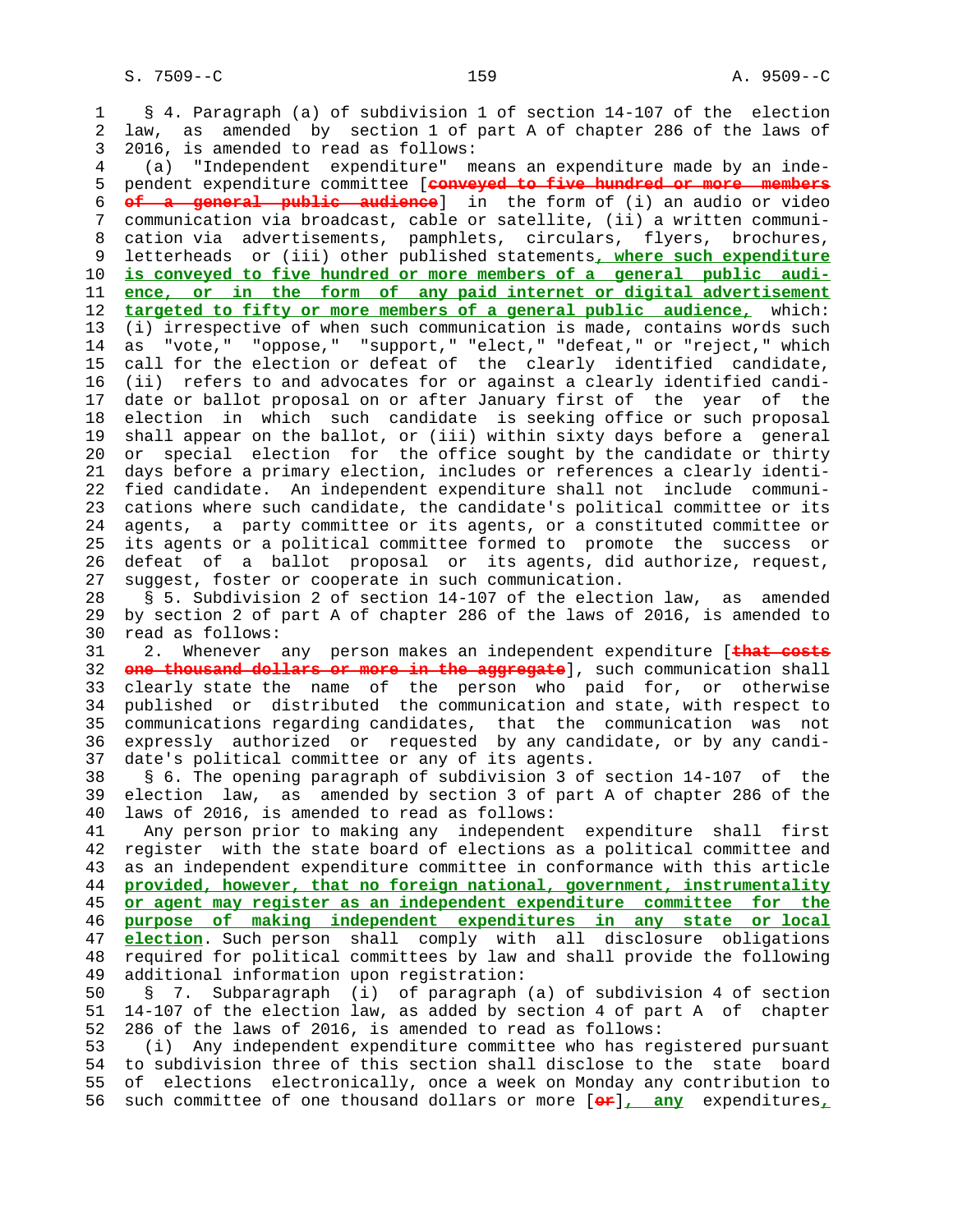S. 7509--C 160 A. 9509--C

 1 **except paid internet and digital advertisements, made** by such [**person**] 2 **committee** over five thousand dollars**, and any independent expenditure in** 3 **the form of a paid internet or digital advertisement over five hundred** 4 **dollars** made during the reporting period. 5 § 8. Subparagraph (ii) of paragraph (a) of subdivision 4 of section 6 14-107 of the election law, as added by section 4 of part A of chapter 7 286 of the laws of 2016, is amended to read as follows: 8 (ii) Any independent expenditure committee who has registered with the state board of elections pursuant to subdivision three of this section 10 shall disclose to the state board of elections electronically, within 11 twenty-four hours [**of receipt**], any contribution to such independent 12 expenditure committee of one thousand dollars or more **or expenditure** 13 **made by such committee over five thousand dollars** made within thirty 14 days before any primary, general, or special election. 15 § 9. Subdivision 5 of section 14-107 of the election law, as added by 16 section 4 of subpart C of part H of chapter 55 of the laws of 2014, is 17 amended to read as follows: 18 5. A copy of all political communications paid for by the independent 19 expenditure, including but not limited to broadcast, cable or satellite 20 schedules and scripts, advertisements, pamphlets, circulars, flyers, 21 brochures, letterheads and other printed matter and statements or infor- 22 mation conveyed to one thousand or more members of a general public 23 audience by computer or other electronic devices**, and paid internet or** 24 **digital advertisements,** shall be filed with the state board of elections 25 with the statements required by this section. 26 § 10. Section 14-107 of the election law is amended by adding a new 27 subdivision 5-a to read as follows: 28 **5-a. The state board of elections shall maintain and make available** 29 **online for public inspection in a machine readable format, a complete** 30 **record of any independent expenditure in the form of a paid internet or** 31 **digital advertisement required to be filed under subdivision five of** 32 **this section. The record shall be maintained for a period no less than** 33 **five years from the date of filing and contain a digital copy of the** 34 **independent expenditure and the information provided on the registration** 35 **form of the independent expenditure committee making such expenditure** 36 **pursuant to paragraphs (a) and (b) of subdivision three of this section.** 37 **The state board of elections shall promulgate rules necessary to comply** 38 **with the provisions of this subdivision which shall be effective no** 39 **later than one hundred twenty days after the effective date of this** 40 **subdivision.** 41 § 11. The election law is amended by adding a new section 14-107-b to 42 read as follows: 43 **§ 14-107-b. Independent expenditure verification. 1. Upon the purchase** 44 **of a communication in the form of an independent expenditure, as defined** 45 **in section 14-107 of this article, each television or radio broadcast** 46 **station, provider of cable or satellite television, or online platform** 47 **shall require that the independent expenditure committee making such** 48 **purchase file with such station, provider or platform a copy of the** 49 **registration form filed by such committee with the state board of** 50 **elections pursuant to subdivision three of section 14-107 of this arti-** 51 **cle.** 52 **2. The state board of elections shall promulgate regulations defining** 53 **the scope of the term "online platform" as used in this section. In** 54 **promulgating such regulations, the state board shall take into account** 55 **the number of unique United States visitors to the platform and the** 56 **extent to which the platform publishes paid internet or digital communi-**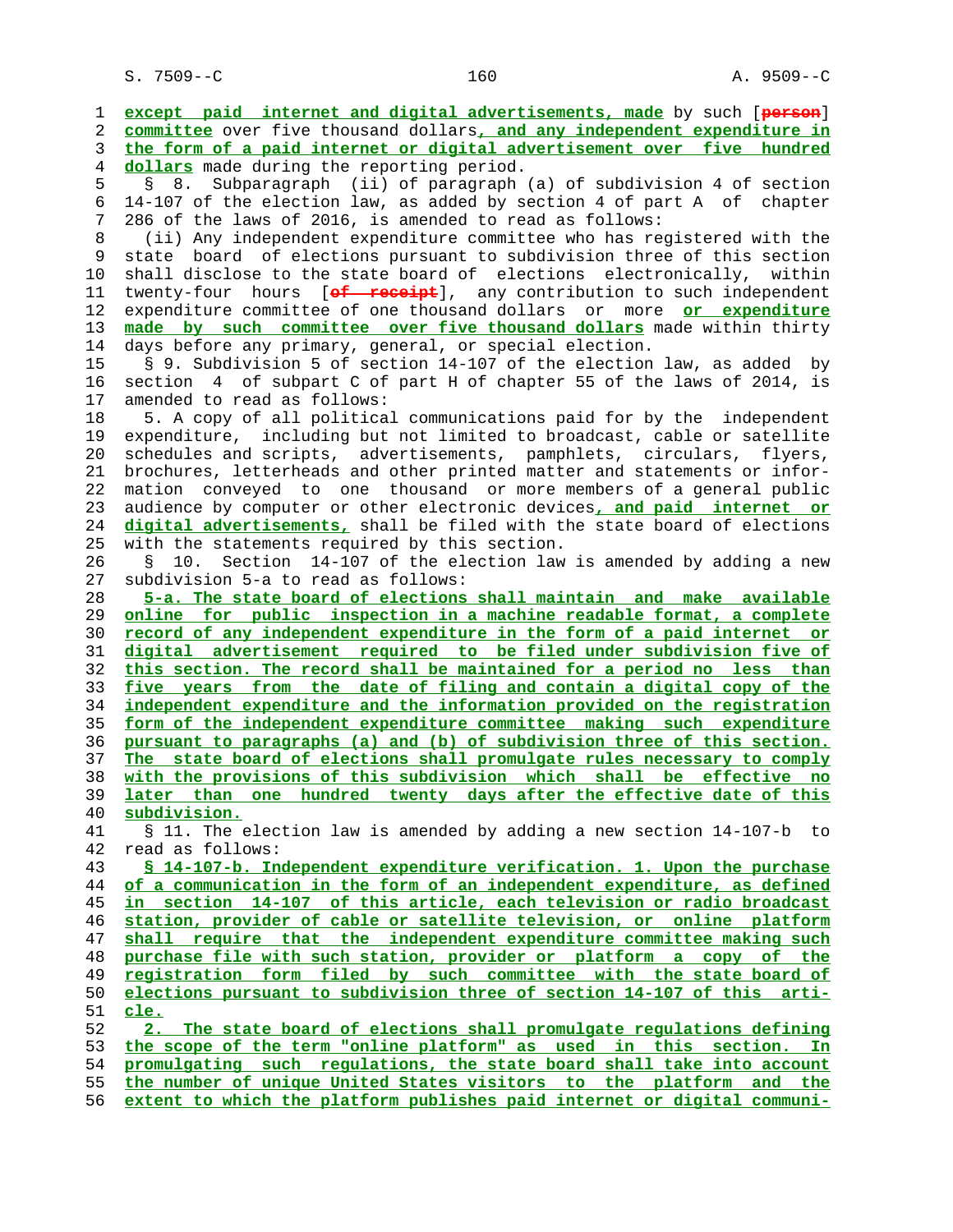S. 7509--C 161 A. 9509--C

**cations. Any public-facing website, web application, or digital appli- cation, including, but not limited to, a social network, ad network, or search engine, may be designated an "online platform" pursuant to the state board's regulations. Such regulations shall be promulgated no later than one hundred twenty days after the effective date of this section.** 7 § 12. Subdivision 3 of section 14-126 of the election law, as added by

8 section 6 of subpart C of part H of chapter 55 of the laws of 2014, is<br>9 amended and a new subdivision 7 is added to read as follows: amended and a new subdivision 7 is added to read as follows:

 10 3. Any person who falsely identifies or knowingly fails to identify 11 any independent expenditure as required by subdivision two of section 12 14-107 of this article shall be subject to a civil penalty up to one 13 thousand dollars or up to the cost of the communication, whichever is 14 greater, in a special proceeding or civil action brought by the state 15 board of elections chief enforcement counsel [**or imposed directly by the** 16 **state board of elections**] **pursuant to paragraph (a) of subdivision five** 17 **of section 3-104 of this chapter**. For purposes of this subdivision, the 18 term "person" shall mean a person, group of persons, corporation, unin- 19 corporated business entity, labor organization or business, trade or 20 professional association or organization or political committee.

**7. Any online platform that fails to comply with the requirements of section 14-107-b of this article shall be subject to a civil penalty up to one thousand dollars for each violation in a special proceeding or civil action brought by the state board of elections chief enforcement counsel pursuant to paragraph (a) of subdivision five of section 3-104 of this chapter.**

 27 § 13. This act shall take effect immediately and shall apply to all 28 communications made on or after the thirtieth day following the date on 29 which the rules promulgated by the state board of elections pursuant to 30 subdivision 2 of section 14-107-b of this article, as added by section 31 eleven of this act, shall have become effective; provided that, the 32 state board of elections shall notify the legislative bill drafting 33 commission when such rules are promulgated and effective in order that 34 the commission may maintain an accurate and timely effective data base 35 of the official text of the laws of the state of New York in furtherance 36 of effectuating the provisions of section 44 of the legislative law and 37 section 70-b of the public officers law.

### 38 PART KKK

 39 Section 1. This act shall be known and may be cited as the "New York 40 City Rikers Island Jail Complex Replacement act".

41 § 2. For the purposes of this act:

 42 (a) "Authorized entity" shall mean the New York City department of 43 design and construction.

 44 (b) "Best value" shall mean the basis for awarding contracts for 45 services to a proposer that optimizes quality, cost and efficiency, 46 price and performance criteria, which may include, but is not limited 47 to:

48 (1) The quality of the proposer's performance on previous projects;

49 (2) The timeliness of the proposer's performance on previous projects;<br>50 (3) The level of customer satisfaction with the proposer's performance

(3) The level of customer satisfaction with the proposer's performance 51 on previous projects;

 52 (4) The proposer's record of performing previous projects on budget 53 and ability to minimize cost overruns;

54 (5) The proposer's ability to limit change orders;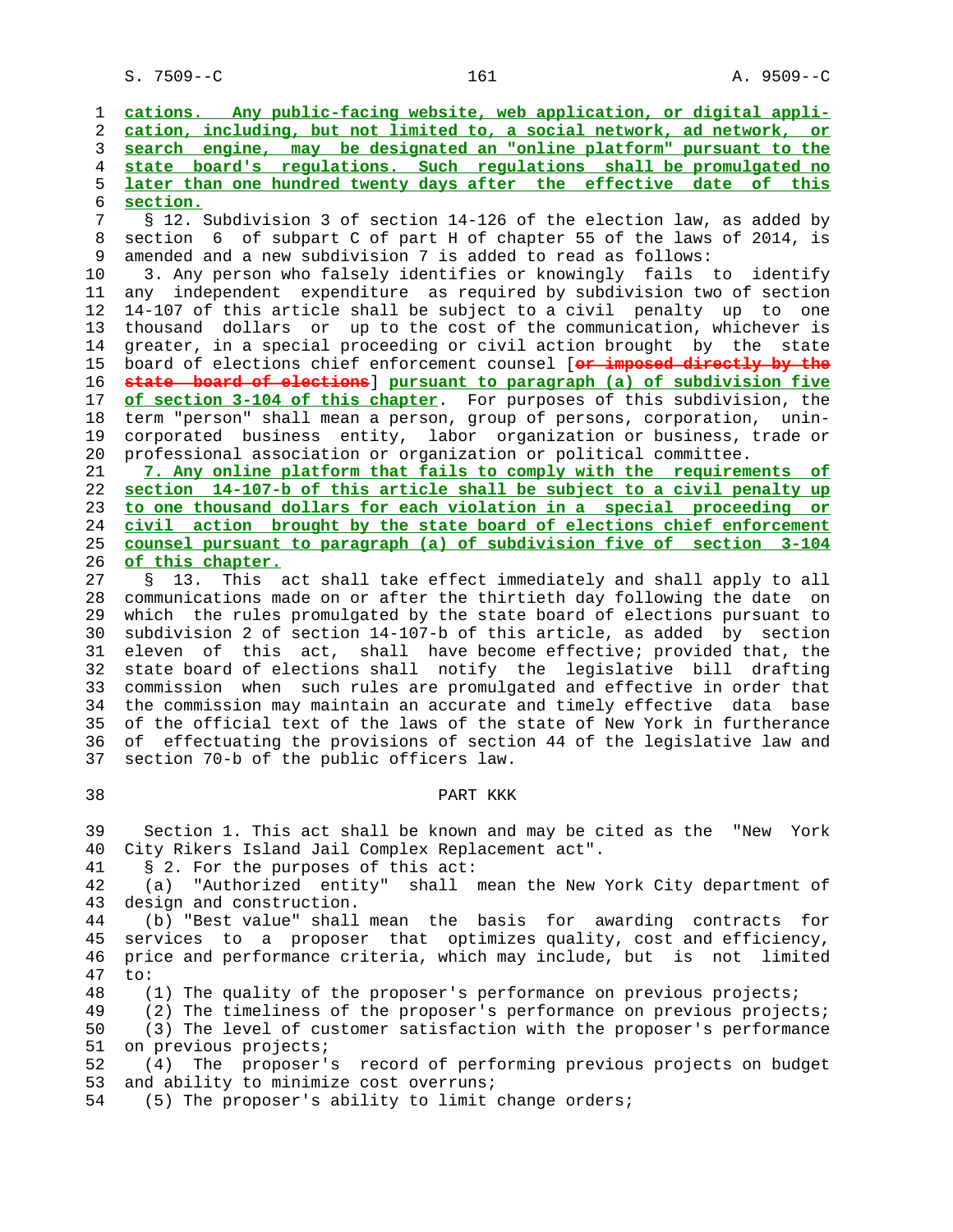1 (6) The proposer's ability to prepare appropriate project plans; 2 (7) The proposer's technical capacities; 3 (8) The individual qualifications of the proposer's key personnel; 4 (9) The proposer's ability to assess and manage risk and minimize risk 5 impact; 6 (10) The proposer's financial capability; 7 (11) The proposer's ability to comply with applicable requirements, 8 including the provisions of articles 145, 147 and 148 of the education<br>9 law; law; 10 (12) The proposer's past record of compliance with federal, state and 11 local laws, rules, licensing requirements, where applicable, and execu- 12 tive orders, including but not limited to compliance with the labor law 13 and other applicable labor and prevailing wage laws, article 15-A of the 14 executive law, and any other applicable laws concerning minority-and 15 women-owned business enterprise participation; 16 (13) The proposer's record of complying with existing labor standards, 17 maintaining harmonious labor relations, and protecting the health and 18 safety of workers and payment of wages above any locally-defined living 19 wage; and 20 (14) A quantitative factor to be used in evaluation of bids or offers 21 for awarding of contracts for bidders or offerers that are certified as 22 minority- or women-owned business enterprises pursuant to article 15-A 23 of the executive law, and certified pursuant to local law as minority- 24 or women-owned business enterprises. Where an agency identifies a quan- 25 titative factor pursuant to this paragraph, the agency must specify that 26 business certified as minority- or women-owned business enterprises 27 pursuant to article 15-A of the executive law as well as those certified 28 as minority- or women-owned business enterprises or pursuant to section 29 thirteen hundred four of the New York City charter are eligible to qual- 30 ify for such factor. Nothing in this paragraph shall be construed as a 31 requirement that such businesses be concurrently certified as minority- 32 or women-owned business enterprises under both article 15-A of the exec- 33 utive law and section 1304 of the New York City charter to qualify for 34 such quantitative factor. 35 (c) "Cost plus" shall mean compensating a contractor for the cost to 36 complete a contract by reimbursing actual costs for labor, equipment and 37 materials plus an additional amount for overhead and profit. 38 (d) "Design-build contract" shall mean a contract for the design and 39 construction of a public work with a single entity, which may be a team 40 comprised of separate entities. 41 (e) "Project labor agreement" shall have the meaning set forth in 42 subdivision 1 of section 222 of the labor law. A project labor agreement 43 shall require participation in apprentice training programs in accord- 44 ance with paragraph (e) of subdivision 2 of such section. 45 (f) "Public work" shall mean a public work in the city of New York 46 related to the following, and shall refer to this public work: 47 for the construction or reconstruction of any new or existing correc- 48 tional facilities by the New York City department of design or 49 construction where such construction or reconstruction is determined 50 necessary for the timely closure of the Rikers Island Jail Complex and 51 where such construction or reconstruction has been approved by majority 52 vote of the New York state commission of correction. 53 § 3. Any contract for a public work undertaken pursuant to a project 54 labor agreement in accordance with section 222 of the labor law may be a

55 design-build contract in accordance with this act.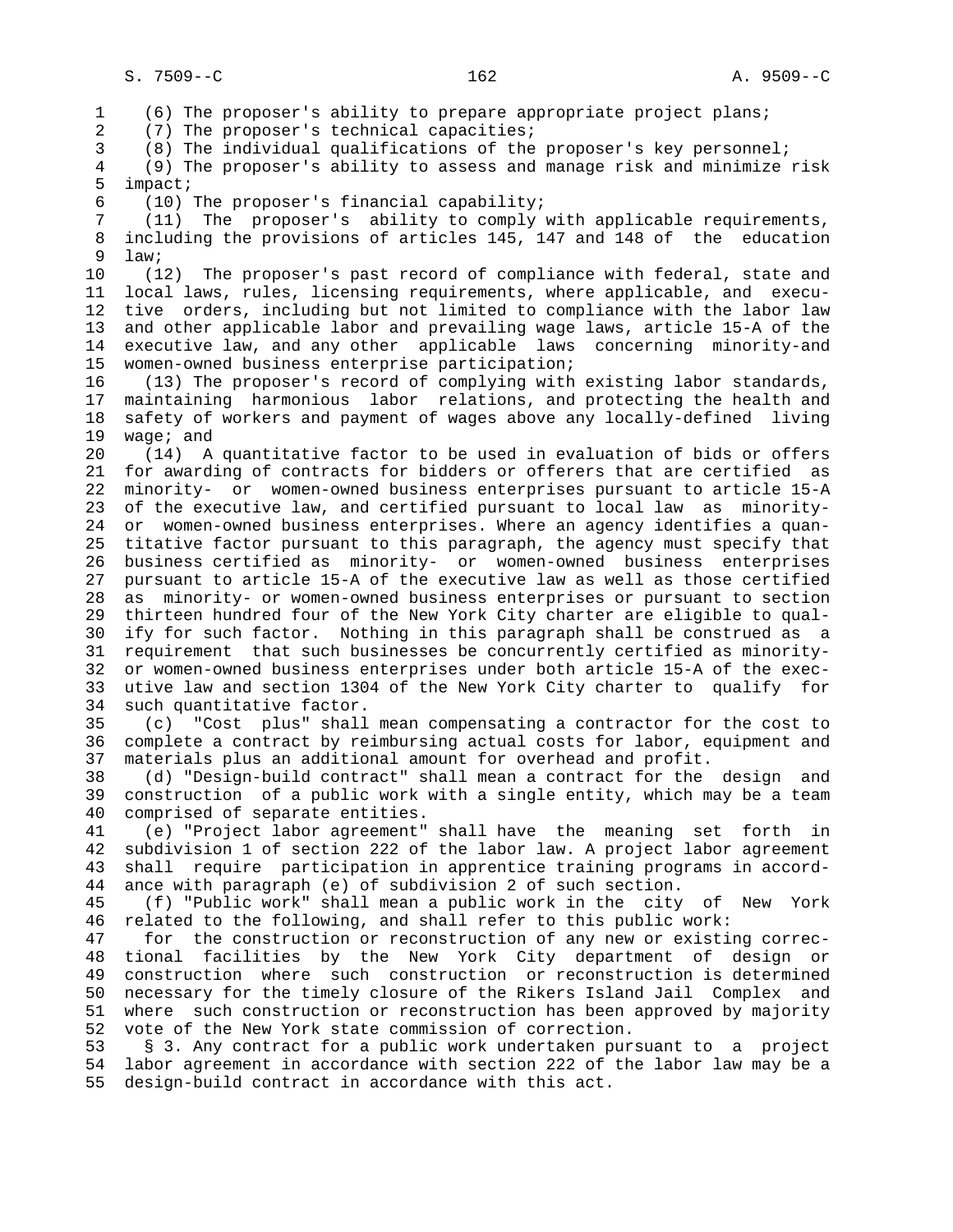1 § 4. Notwithstanding any general, special or local law, rule or regu- 2 lation to the contrary, including but not limited to article 5-A of the 3 general municipal law, and in conformity with the requirements of this 4 act, for any public work that has an estimated total cost of not less 5 than ten million dollars and is undertaken pursuant to a project labor 6 agreement in accordance with section 222 of the labor law, an authorized 7 entity charged with awarding a contract for public work may use the 8 alternative delivery method referred to as design-build contracts.<br>9 (a) A contractor selected by such authorized entity to enter

(a) A contractor selected by such authorized entity to enter into a 10 design-build contract shall be selected through a two-step method, as 11 follows:

 12 (1) Step one. Generation of a list of responding entities that have 13 demonstrated the general capability to perform the design-build 14 contract. Such list shall consist of a specified number of responding 15 entities, as determined by an authorized entity, and shall be generated 16 based upon the authorized entity's review of responses to a publicly 17 advertised request for qualifications. The authorized entity's request 18 for qualifications shall include a general description of the public 19 work, the maximum number of responding entities to be included on the 20 list, the selection criteria to be used and the relative weight of each 21 criteria in generating the list. Such selection criteria shall include 22 the qualifications and experience of the design and construction team, 23 organization, demonstrated responsibility, ability of the team or of a 24 member or members of the team to comply with applicable requirements, 25 including the provisions of articles 145, 147, and 148 of the education 26 law, past record of compliance with the labor law, and such other quali- 27 fications the authorized entity deems appropriate, which may include but 28 are not limited to project understanding, financial capability and 29 record of past performance. The authorized entity shall evaluate and 30 rate all responding entities to the request for qualifications. Based 31 upon such ratings, the authorized entity shall list the responding enti- 32 ties that shall receive a request for proposals in accordance with para- 33 graph two of this subdivision. To the extent consistent with applicable 34 federal law, the authorized entity shall consider, when awarding any 35 contract pursuant to this section, the participation of (i) responding 36 entities that are certified as minority- or women-owned business enter- 37 prises pursuant to article 15-A of the executive law, or certified 38 pursuant to local law as minority- or women-owned business enterprises; 39 and (ii) small business concerns identified pursuant to subdivision (b) 40 of section 139-g of the state finance law.

 41 (2) Step two. Selection of the proposal which is the best value to the 42 authorized entity. The authorized entity shall issue a request for 43 proposals to the responding entities listed pursuant to paragraph one of 44 this subdivision. If such a responding entity consists of a team of 45 separate entities, the entities that compromise such a team must remain 46 unchanged from the responding entity as listed pursuant to paragraph one 47 of this subdivision unless otherwise approved by the authorized entity. 48 The request for proposals shall set forth the public work's scope of 49 work, and other requirements, as determined by the authorized entity, 50 which may include separate goals for work under the contract to be 51 performed by businesses certified as minority- or women-owned business 52 enterprises pursuant to article 15-A of the executive law, or certified 53 pursuant to local law as minority- or women-owned business enterprises. 54 The request for proposals shall also specify the criteria to be used to 55 evaluate the responses and the relative weight of each of such criteria. 56 Such criteria shall include the proposal's cost, the quality of the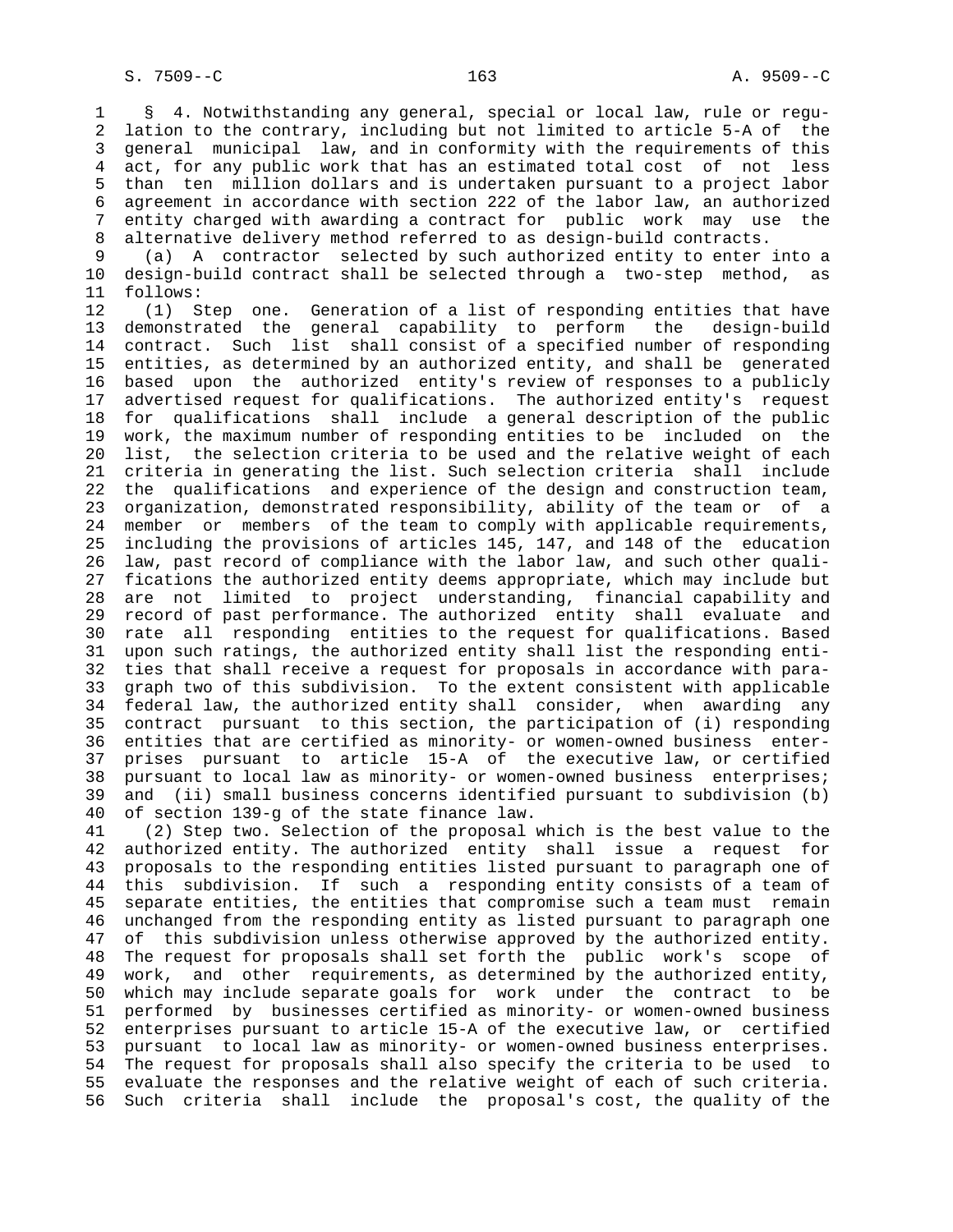1 proposal's solution, the qualifications and experience of the proposer, 2 and other factors deemed pertinent by the authorized entity, which may 3 include, but shall not be limited to, the proposal's manner and schedule 4 of project implementation, the proposer's ability to complete the work 5 in a timely and satisfactory manner, maintenance costs of the completed 6 public work, maintenance of traffic approach, and community impact. Any 7 contract awarded pursuant to this act shall be awarded to a responsive 8 and responsible proposer, which, in consideration of these and other<br>9 specified criteria deemed pertinent, offers the best value, as deterspecified criteria deemed pertinent, offers the best value, as deter- 10 mined by the authorized entity. The request for proposals shall include 11 a statement that proposers shall designate in writing those portions of 12 the proposal that contain trade secrets or other proprietary information 13 that are to remain confidential; that the material designated as confi- 14 dential shall be readily separable from the proposal. Nothing in this 15 subdivision shall be construed to prohibit the authorized entity from 16 negotiating final contract terms and conditions including cost. All 17 proposals submitted shall be scored according to the criteria listed in 18 the request for proposals and such final scores shall be published on 19 the authorized entity's website. 20 (b) An authorized entity awarding a design-build contract to a

 21 contractor offering the best value may but shall not be required to use 22 the following types of contracts:

 23 (1) A cost-plus not to exceed guaranteed maximum price form of 24 contract in which the authorized entity shall be entitled to monitor and 25 audit all costs. In establishing the schedule and process for determin- 26 ing a guaranteed maximum price, the contract between the authorized 27 entity and the contractor shall:

 28 (i) Describe the scope of the work and the cost of performing such 29 work,

30 (ii) Include a detailed line item cost breakdown,

 31 (iii) Include a list of all drawings, specifications and other infor- 32 mation on which the guaranteed maximum price is based,

 33 (iv) Include the dates of substantial and final completion on which 34 the guaranteed maximum price is based, and

35 (v) Include a schedule of unit prices; or

 36 (2) A lump sum contract in which the contractor agrees to accept a set 37 dollar amount for a contract which comprises a single bid without 38 providing a cost breakdown for all costs such as for equipment, labor, 39 materials, as well as such contractor's profit for completing all items 40 of work comprising the public work.

 41 § 5. Any contract entered into pursuant to this act shall include a 42 clause requiring that any professional services regulated by articles 43 145, 147 and 148 of the education law shall be performed and stamped and 44 sealed, where appropriate, by a professional licensed in accordance with 45 the appropriate articles.

 46 § 6. Construction or reconstruction with respect to each contract 47 entered into by an authorized entity pursuant to this act shall be 48 deemed a "public work" to be performed in accordance with the provisions 49 of article 8 of the labor law, as well as subject to sections 200, 240, 50 241 and 242 of such law and enforcement of prevailing wage requirements 51 pursuant to applicable law or, for projects or public works receiving 52 federal aid, applicable federal requirements for prevailing wage. Any 53 contract entered into pursuant to this act shall include a clause 54 requiring the selected design builder to obligate every tier of contrac- 55 tor working on the public work to comply with the project labor agree- 56 ment referenced in section three of this act, and shall include project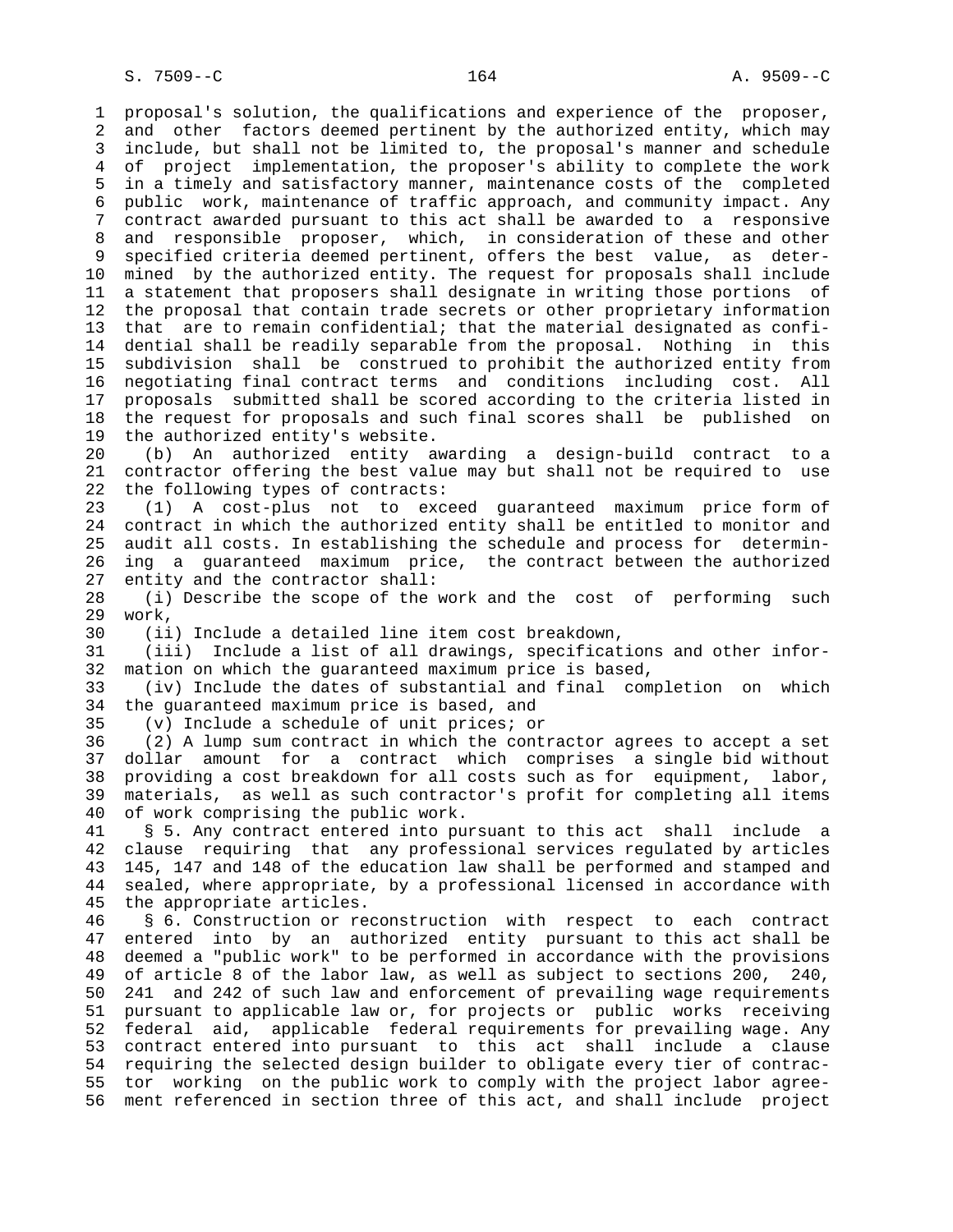1 labor agreement compliance monitoring and enforcement provisions 2 consistent with the applicable project labor agreement.

 3 § 7. Each contract entered into by an authorized entity pursuant to 4 this act shall comply with the objectives and goals with regard to 5 minority- and women-owned business enterprises pursuant to, as applica- 6 ble, section 6-129 of the administrative code of the city of New York, 7 or, for projects or public works receiving federal aid, applicable 8 federal requirements for disadvantaged business enterprises or minority-<br>9 and women-owned business enterprises. and women-owned business enterprises.

 10 § 8. Public works undertaken by an authorized entity pursuant to this 11 act shall be subject to the requirements of article 8 of the environ- 12 mental conservation law, and, where applicable, the requirements of the 13 national environmental policy act.

 14 § 9. (a) Notwithstanding any provision of law to the contrary, all 15 rights or benefits, including terms and conditions of employment, and 16 protection of civil service and collective bargaining status of all 17 employees of authorized entities solely in connection with the public 18 works identified in subdivision (f) of section two of this act, shall be 19 preserved and protected.

 20 (b) Nothing in this act shall result in the: (1) displacement of any 21 currently employed worker or loss of position (including partial 22 displacement such as a reduction in the hours of non-overtime work, 23 wages or employment benefits), or result in the impairment of existing 24 collective bargaining agreements; and (2) transfer of existing duties 25 and functions related to maintenance and operations currently performed 26 by existing employees of authorized entities to a contractor.

 27 (c) Employees of authorized entities using design-build contracts 28 serving in positions in newly created titles shall be assigned to the 29 appropriate bargaining unit. Nothing contained in this act shall be 30 construed to affect (1) the existing rights of employees of such enti- 31 ties pursuant to an existing collective bargaining agreement, (2) the 32 existing representational relationships among employee organizations 33 representing employees of such entities, or (3) the bargaining relation- 34 ships between such entities and such employee organizations.

 35 § 10. The submission of a proposal or responses or the execution of a 36 design-build contract pursuant to this act shall not be construed to be 37 a violation of section 6512 of the education law.

 38 § 11. Nothing contained in this act shall limit the right or obli- 39 gation of any authorized entity to comply with the provisions of any 40 existing contract or to award contracts as otherwise provided by law.

 41 § 12. Any construction or reconstruction performed pursuant to this 42 act shall be subject to any applicable uniform land use review proce- 43 dures and local zoning requirements.

 44 § 13. Before the demolition of any correctional facility located on 45 the Rikers Island Jail Complex, a substitute correctional facility must 46 be identified and if such facility is defined as a public works project 47 pursuant to this act, such public works project must be fully 48 constructed before such demolition may occur.

 49 § 14. This act shall take effect immediately and shall expire and be 50 deemed repealed two years after such date, provided that, public works 51 with requests for qualifications issued prior to such repeal shall be 52 permitted to continue under this act notwithstanding such repeal.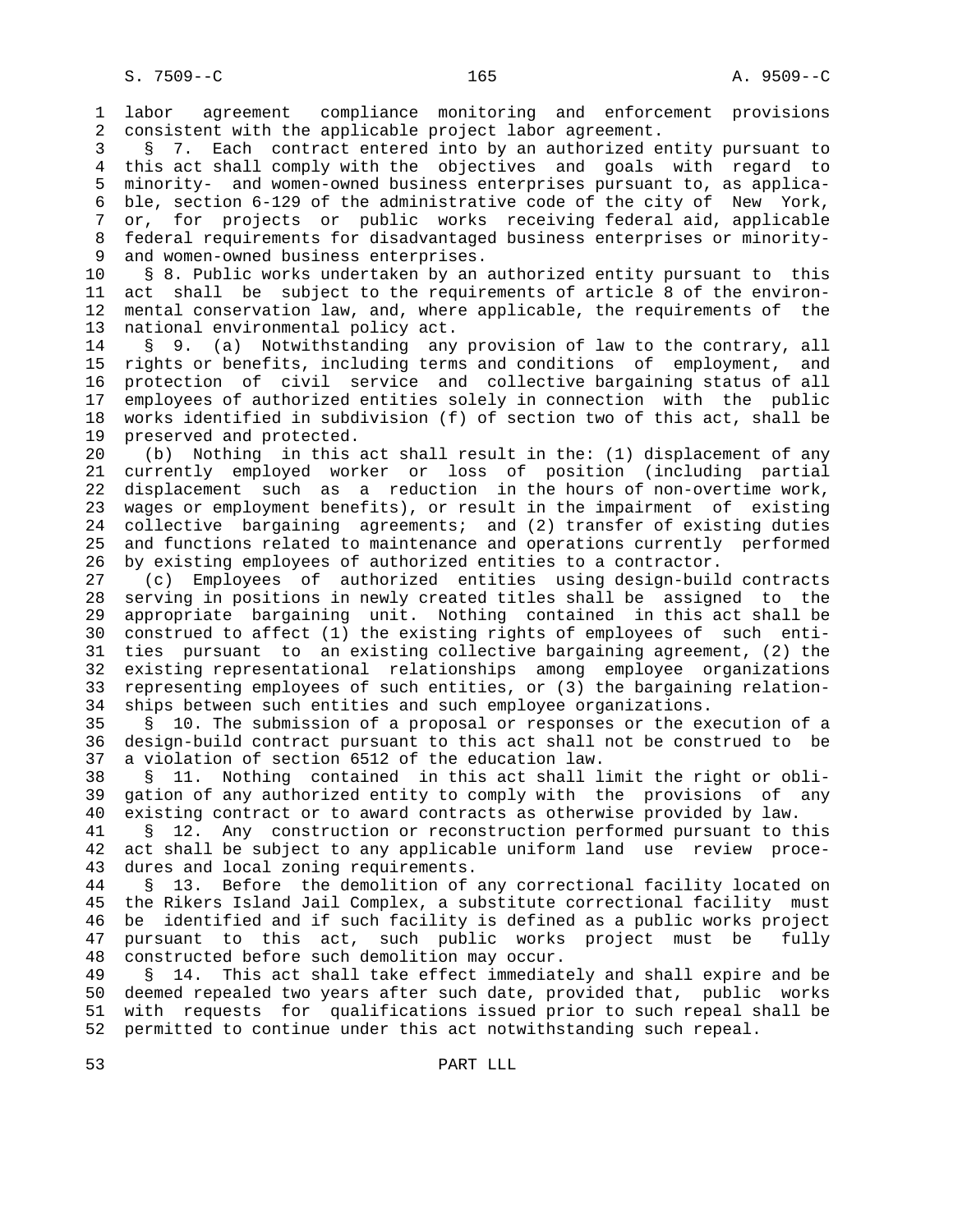1 Section 1. This act shall be known and may be cited as the "New York 2 city housing authority modernization investment act". 3 § 2. For the purposes of this act: 4 (a) "Authorized entity" shall mean the New York city department of 5 design and construction, and the New York city housing authority. 6 (b) "Best value" shall mean the basis for awarding contracts for 7 services to a proposer that optimizes quality, cost and efficiency, 8 price and performance criteria, which may include, but is not limited<br>9 to: to: 10 (1) The quality of the proposer's performance on previous projects; 11 (2) The timeliness of the proposer's performance on previous projects; 12 (3) The level of customer satisfaction with the proposer's performance 13 on previous projects; 14 (4) The proposer's record of performing previous projects on budget 15 and ability to minimize cost overruns; 16 (5) The proposer's ability to limit change orders; 17 (6) The proposer's ability to prepare appropriate project plans; 18 (7) The proposer's technical capacities; 19 (8) The individual qualifications of the proposer's key personnel; 20 (9) The proposer's ability to assess and manage risk and minimize risk 21 impact; 22 (10) The proposer's financial capability; 23 (11) The proposer's ability to comply with applicable requirements, 24 including the provisions of articles 145, 147 and 148 of the education 25 law; 26 (12) The proposer's past record of compliance with federal, state and 27 local laws, rules, licensing requirements, where applicable, and execu- 28 tive orders, including but not limited to compliance with the labor law 29 and other applicable labor and prevailing wage laws, article 15-A of the 30 executive law, and any other applicable laws concerning minority- and 31 women-owned business enterprise participation; 32 (13) The proposer's record of complying with existing labor standards, 33 maintaining harmonious labor relations, and protecting the health and 34 safety of workers and payment of wages above any locally-defined living 35 wage; and 36 (14) A quantitative factor to be used in evaluation of bids or offers 37 for awarding of contracts for bidders or offerers that are certified as 38 minority- or women-owned business enterprises pursuant to article 15-A 39 of the executive law, and certified pursuant to local law as minority- 40 or women-owned business enterprises. Where an agency identifies a quan- 41 titative factor pursuant to this paragraph, the agency must specify that 42 businesses certified as minority- or women-owned business enterprises 43 pursuant to article 15-A of the executive law as well as those certified 44 as minority- or women-owned business enterprises or pursuant to section 45 1304 of the New York City charter are eligible to qualify for such 46 factor. Nothing in this paragraph shall be construed as a requirement 47 that such businesses be concurrently certified as minority- or women- 48 owned business enterprises under both article 15-A of the executive law 49 and section 1304 of the New York City charter to qualify for such quan- 50 titative factors. Such basis shall reflect, wherever possible, objec- 51 tive and quantifiable analysis. 52 (c) "Cost plus" shall mean compensating a contractor for the cost to

 53 complete a contract by reimbursing actual costs for labor, equipment and 54 materials plus an additional amount for overhead and profit.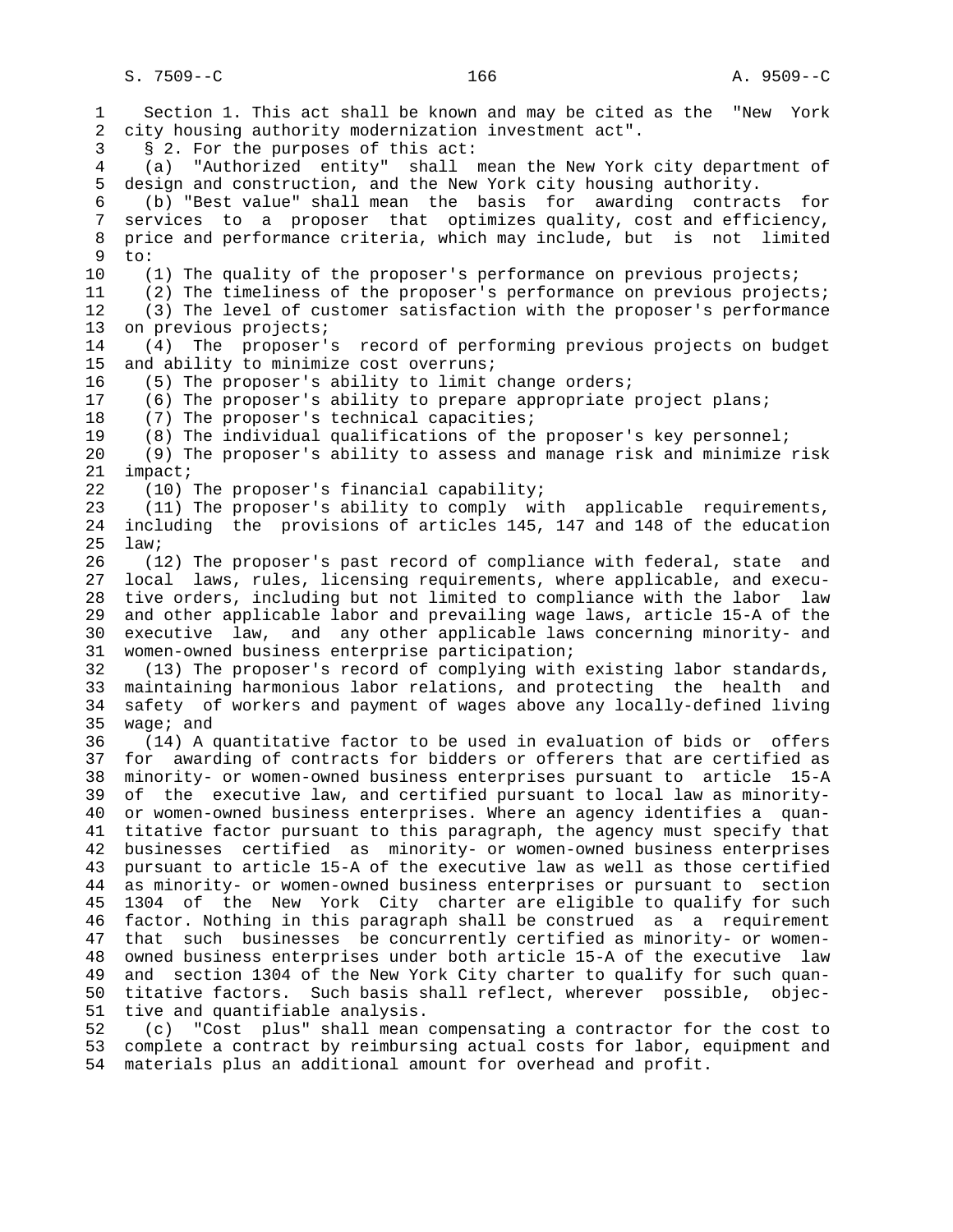1 (d) "Design-build contract" shall mean a contract for the design and 2 construction of a public work with a single entity, which may be a team 3 comprised of separate entities.

 4 (e) "Project labor agreement" shall have the meaning set forth in 5 subdivision 1 of section 222 of the labor law. A project labor agreement 6 shall require participation in apprentice training programs in accord- 7 ance with paragraph (e) of subdivision 2 of such section.

 8 (f) "Public work" shall mean a public work in the city of New York related to the following, and shall refer to this public work; the 10 construction or reconstruction of residential properties owned by the 11 New York City housing authority where such construction or recon- 12 struction is required to remediate certain conditions of habitability, 13 including but not limited to, roof repair, lead or mold abatement and 14 remediation, plumbing installation or repair, boiler installation or 15 repair, or any structural repair where such construction or recon- 16 struction is deemed necessary in accordance with the terms of a state 17 declaration of a disaster emergency pursuant to section 402-d of the 18 public housing law.

 19 § 3. Any contract for a public work undertaken pursuant to a project 20 labor agreement in accordance with section 222 of the labor law may be a 21 design-build contract in accordance with this act.

 22 § 4. Notwithstanding any general, special or local law, rule or regu- 23 lation to the contrary, including but not limited to article 5-A of the 24 general municipal law, section 151 of the public housing law, and in 25 conformity with the requirements of this act, for any public work that 26 is undertaken pursuant to a project labor agreement in accordance with 27 section 222 of the labor law, an authorized entity charged with awarding 28 a contract for public work may use the alternative delivery method 29 referred to as design-build contracts.

 30 (a) A contractor selected by such authorized entity to enter into a 31 design-build contract shall be selected through a two-step method, as 32 follows:

 33 (1) Step one. Generation of a list of responding entities that have 34 demonstrated the general capability to perform the design-build 35 contract. Such list shall consist of a specified number of responding 36 entities, as determined by an authorized entity, and shall be generated 37 based upon the authorized entity's review of responses to a publicly 38 advertised request for qualifications. The authorized entity's request 39 for qualifications shall include a general description of the public 40 work, the maximum number of responding entities to be included on the 41 list, the selection criteria to be used and the relative weight of each 42 criteria in generating the list. Such selection criteria shall include 43 the qualifications and experience of the design and construction team, 44 organization, demonstrated responsibility, ability of the team or of a 45 member or members of the team to comply with applicable requirements, 46 including the provisions of articles 145, 147, and 148 of the education 47 law, past record of compliance with the labor law, and such other quali- 48 fications the authorized entity deems appropriate, which may include but 49 are not limited to project understanding, financial capability and 50 record of past performance. The authorized entity shall evaluate and 51 rate all responding entities to the request for qualifications. Based 52 upon such ratings, the authorized entity shall list the responding enti- 53 ties that shall receive a request for proposals in accordance with para- 54 graph two of this subdivision. To the extent consistent with applicable 55 federal law, the authorized entity shall consider, when awarding any 56 contract pursuant to this section, the participation of: (i) responding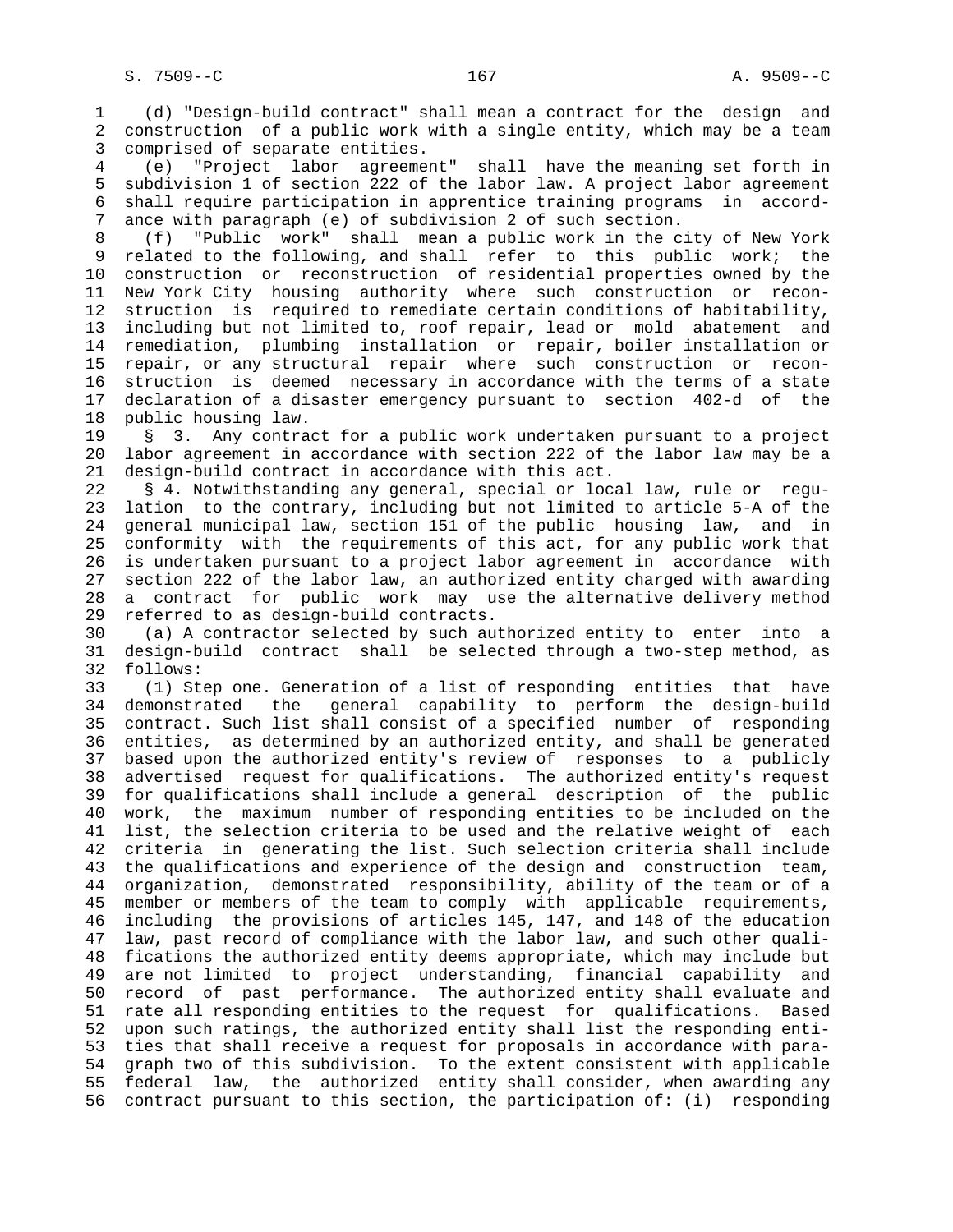1 entities that are certified as minority- or women-owned business enter- 2 prises pursuant to article 15-A of the executive law, or certified 3 pursuant to local law as minority- or women-owned business enterprises; 4 and (ii) small business concerns identified pursuant to subdivision (b) 5 of section 139-g of the state finance law.

 6 (2) Step two. Selection of the proposal which is the best value to the 7 authorized entity. The authorized entity shall issue a request for 8 proposals to the responding entities listed pursuant to paragraph one of<br>9 this subdivision. If such a responding entity consists of a team of this subdivision. If such a responding entity consists of a team of 10 separate entities, the entities that comprise such a team must remain 11 unchanged from the responding entity as listed pursuant to paragraph one 12 of this subdivision unless otherwise approved by the authorized entity. 13 The request for proposals shall set forth the public work's scope of 14 work, and other requirements, as determined by the authorized entity, 15 which may include separate goals for work under the contract to be 16 performed by businesses certified as minority- or women-owned business 17 enterprises pursuant to article 15-A of the executive law, or certified 18 pursuant to local law as minority- or women-owned business enterprises. 19 The request for proposals shall also specify the criteria to be used to 20 evaluate the responses and the relative weight of each of such criteria. 21 Such criteria shall include the proposal's cost, the quality of the 22 proposal's solution, the qualifications and experience of the proposer, 23 and other factors deemed pertinent by the authorized entity, which may 24 include, but shall not be limited to, the proposal's manner and schedule 25 of project implementation, the proposer's ability to complete the work 26 in a timely and satisfactory manner, maintenance costs of the completed 27 public work, maintenance of traffic approach, and community impact. Any 28 contract awarded pursuant to this act shall be awarded to a responsive 29 and responsible proposer, which, in consideration of these and other 30 specified criteria deemed pertinent, offers the best value, as deter- 31 mined by the authorized entity. The request for proposals shall include 32 a statement that proposers shall designate in writing those portions of 33 the proposal that contain trade secrets or other proprietary information 34 that are to remain confidential; that the material designated as confi- 35 dential shall be readily separable from the proposal. Nothing in this 36 subdivision shall be construed to prohibit the authorized entity from 37 negotiating final contract terms and conditions including cost. All 38 proposals submitted shall be scored according to the criteria listed in 39 the request for proposals and such final scores shall be published on 40 the authorized entity's website.

 41 (b) An authorized entity awarding a design-build contract to a 42 contractor offering the best value may but shall not be required to use 43 the following types of contracts:

 44 (1) A cost-plus not to exceed guaranteed maximum price form of 45 contract in which the authorized entity shall be entitled to monitor and 46 audit all costs. In establishing the schedule and process for determin- 47 ing a guaranteed maximum price, the contract between the authorized 48 entity and the contractor shall:

 49 (i) Describe the scope of the work and the cost of performing such 50 work,

51 (ii) Include a detailed line item cost breakdown,

 52 (iii) Include a list of all drawings, specifications and other infor- 53 mation on which the guaranteed maximum price is based,

 54 (iv) Include the dates of substantial and final completion on which 55 the guaranteed maximum price is based, and

56 (v) Include a schedule of unit prices; or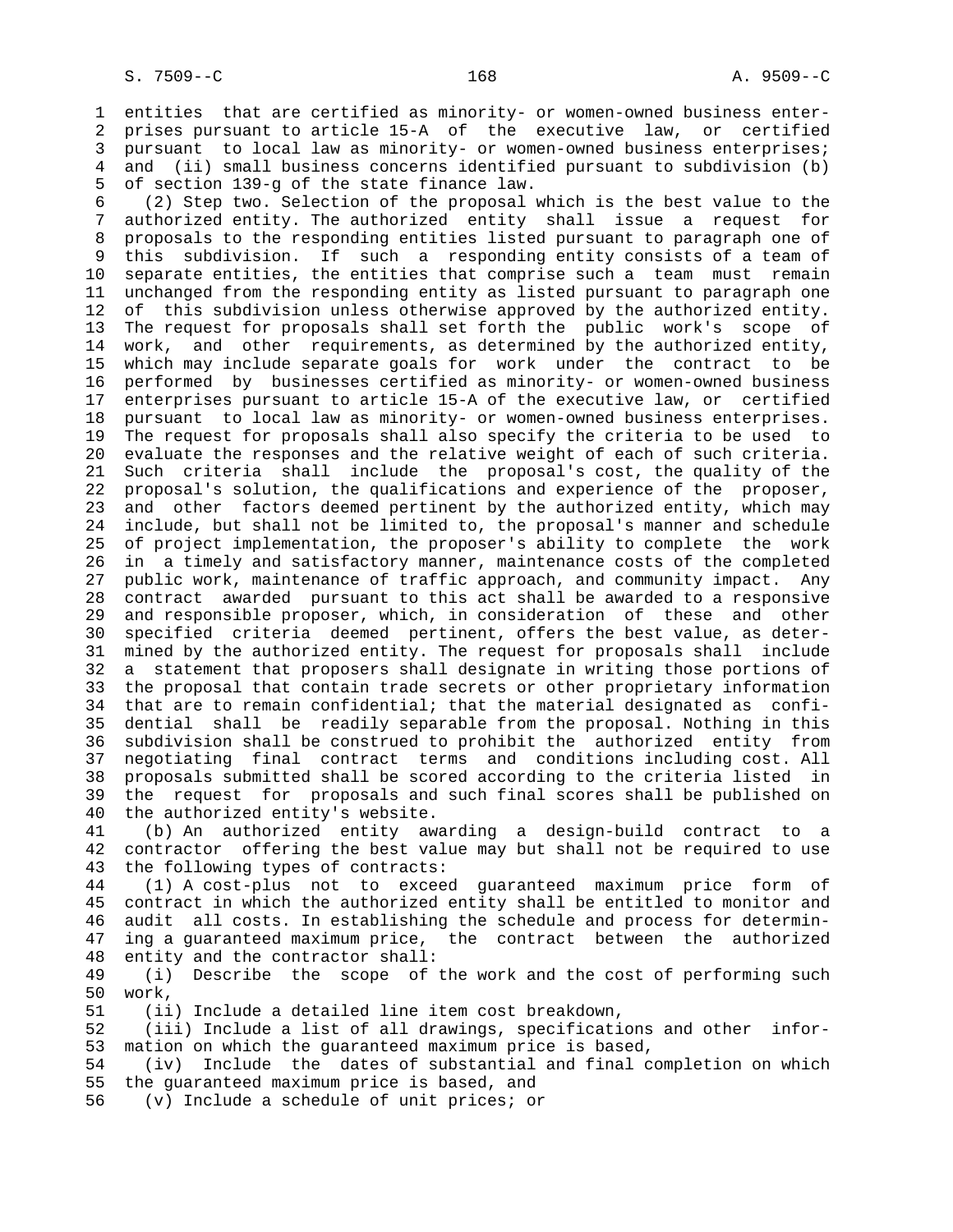1 (2) A lump sum contract in which the contractor agrees to accept a set 2 dollar amount for a contract which comprises a single bid without 3 providing a cost breakdown for all costs such as for equipment, labor, 4 materials, as well as such contractor's profit for completing all items 5 of work comprising the public work.

 6 § 5. Any contract entered into pursuant to this act shall include a 7 clause requiring that any professional services regulated by articles 8 145, 147 and 148 of the education law shall be performed and stamped and<br>9 sealed, where appropriate, by a professional licensed in accordance with sealed, where appropriate, by a professional licensed in accordance with 10 the appropriate articles.

11 § 6. Construction with respect to each contract entered into by an 12 authorized entity pursuant to this act shall be deemed a "public work" 13 to be performed in accordance with the provisions of article 8 of the 14 labor law, as well as subject to sections 200, 240, 241 and 242 of such 15 law and enforcement of prevailing wage requirements pursuant to applica- 16 ble law or, for projects or public works receiving federal aid, applica- 17 ble federal requirements for prevailing wage. Any contract entered into 18 pursuant to this act shall include a clause requiring the selected 19 design builder to obligate every tier of contractor working on the 20 public work to comply with the project labor agreement referenced in 21 section three of this act, and shall include project labor agreement 22 compliance monitoring and enforcement provisions consistent with the 23 applicable project labor agreement.

 24 § 7. Each contract entered into by an authorized entity pursuant to 25 this act shall comply with the objectives and goals with regard to 26 minority- and women-owned business enterprises pursuant to, as applica- 27 ble, section 6-129 of the administrative code of the city of New York, 28 or, for projects or public works receiving federal aid, applicable 29 federal requirements for disadvantaged business enterprises or minority- 30 and women-owned business enterprises.

 31 § 8. Public works undertaken by an authorized entity pursuant to this 32 act shall be subject to the requirements of article 8 of the environ- 33 mental conservation law, and, where applicable, the requirements of the 34 national environmental policy act.

 35 § 9. (a) Notwithstanding any provision of law to the contrary, all 36 rights or benefits, including terms and conditions of employment, and 37 protection of civil service and collective bargaining status of all 38 employees of authorized entities solely in connection with the public 39 works identified in subdivision (f) of section two of this act, shall be 40 preserved and protected.

 41 (b) Nothing in this act shall result in the: (1) displacement of any 42 currently employed worker or loss of position (including partial 43 displacement such as a reduction in the hours of non-overtime work, 44 wages or employment benefits), or result in the impairment of existing 45 collective bargaining agreements; and (2) transfer of existing duties 46 and functions related to maintenance and operations currently performed 47 by existing employees of authorized entities to a contractor.

 48 (c) Employees of authorized entities using design-build contracts 49 serving in positions in newly created titles shall be assigned to the 50 appropriate bargaining unit. Nothing contained in this act shall be 51 construed to affect: (1) the existing rights of employees of such enti- 52 ties pursuant to an existing collective bargaining agreement, (2) the 53 existing representational relationships among employee organizations 54 representing employees of such entities, or (3) the bargaining relation- 55 ships between such entities and such employee organizations.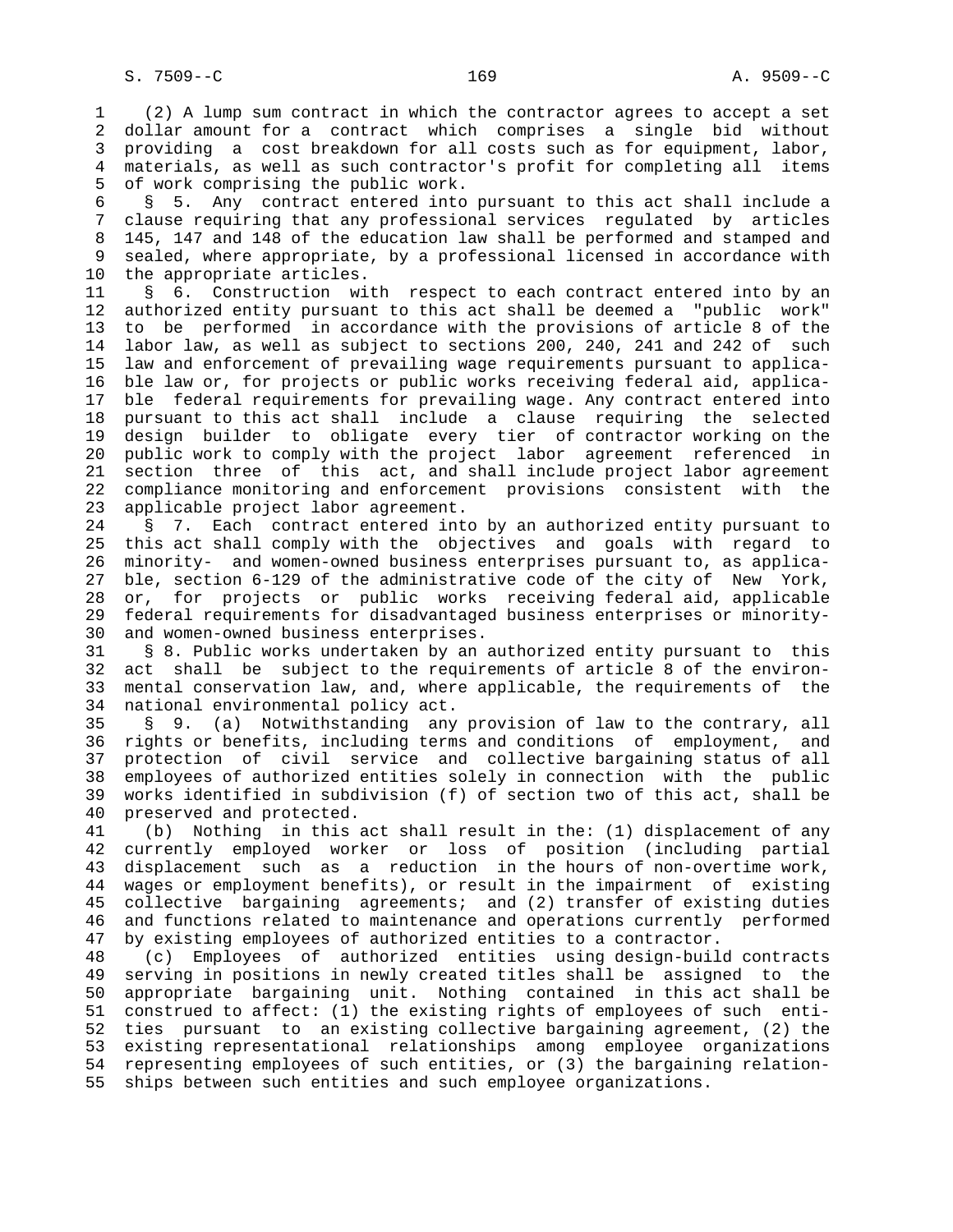1 § 10. The submission of a proposal or responses or the execution of a 2 design-build contract pursuant to this act shall not be construed to be 3 a violation of section 6512 of the education law.

 4 § 11. Nothing contained in this act shall limit the right or obli- 5 gation of any authorized entity to comply with the provisions of any 6 existing contract or to award contracts as otherwise provided by law.

 7 § 12. This act shall take effect immediately and shall expire and be 8 deemed repealed 2 years after such date, provided that, public works with requests for qualifications issued prior to such repeal shall be 10 permitted to continue under this act notwithstanding such repeal.

## 11 PART MMM

 12 Section 1. This act shall be known and may be cited as the "New York 13 Pennsylvania Station Public Safety Improvements Act".

14 § 2. It is hereby found and declared, that the rail and transportation 15 facility known as New York Pennsylvania Station ("Penn Station") is 16 antiquated, substandard, and inadequate to meet current transportation 17 and public safety needs and presents an unreasonable safety risk to the 18 public; Penn Station serves as a major transportation hub for the Metro- 19 politan Transportation Authority ("MTA"), New York City Transit, Amtrak, 20 the Long Island Railroad, and the New Jersey Transit. It serves hundreds 21 of millions of passengers on an annual basis. Well over 600,000 passen- 22 gers travel through Penn Station on a daily basis. This is more people 23 than travel through LaGuardia, John F. Kennedy International, and Newark 24 Liberty International airports combined. Penn Station is in need of 25 modernization to meet public safety needs. Penn Station is currently 26 overcrowded, hard to navigate, at times often chaotic and has a limited 27 capacity for security and proper policing. Penn Station is in desperate 28 need of more access and egress to allow better entrance and exit capaci- 29 ty and expedited evacuation procedures. In this time of heightened 30 terrorist threats Penn Station needs more controlled points for security 31 monitoring and equipment. Passenger flow and security access must allow 32 manageability in emergency situations. The current situation poses a 33 clear public safety hazard. With the new adjoining Farley Building 34 Moynihan Train Hall soon to be completed, the proposed Gateway Tunnel, 35 and improved Long Island Railroad access the number of commuters enter- 36 ing Penn Station is expected to increase dramatically.

 37 § 3. It is further found and declared that such conditions and circum- 38 stances require action to repair or redevelop such facilities into safe, 39 modern, efficient facilities to assure the safety and comfort of travel- 40 ers. Work is currently underway within Penn Station to improve passage- 41 ways, concourses, lighting and amenities. Connections with the new 42 Moynihan Train Hall at Farley are also underway, as well as planning for 43 remaining necessary improvements to access and egress and to the 44 surrounding areas to position such areas to accommodate and attract 45 passengers and evolving technological and business and commercial needs 46 and practices.<br>47 § 4. This i

§ 4. This is a pressing public safety and transportation issue and is 48 a major objective for the State to resolve and should be made a top 49 priority. MTA and the New York state urban development corporation 50 ("UDC") should coordinate and consult with community leaders, business 51 groups and federal and city government to design a solution.

 52 § 5. The State will provide funds to UDC to begin with the planning of 53 any such redevelopment.

54 § 6. This act shall take effect immediately.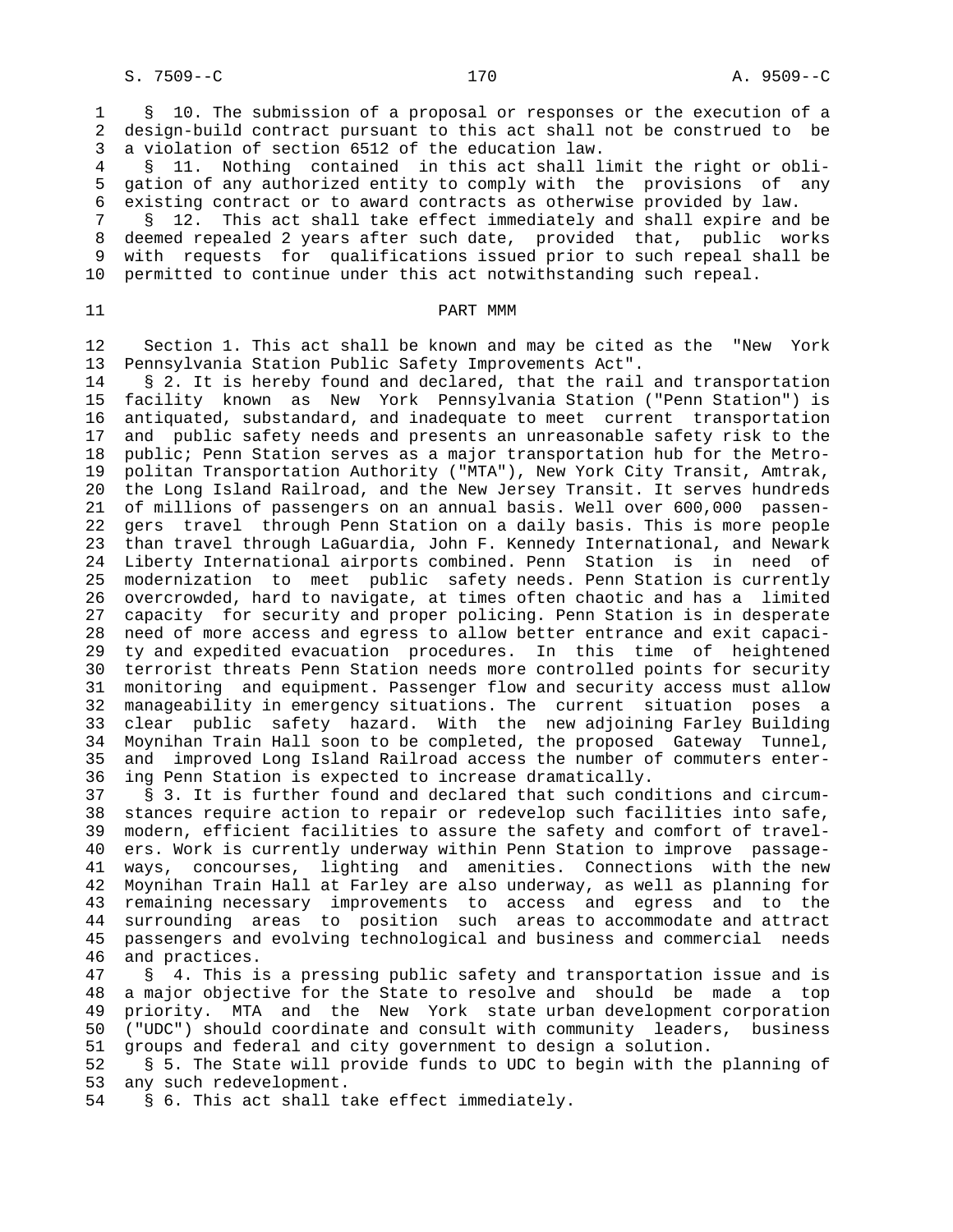# 1 PART NNN

 2 Section 1. Paragraph 34 of subdivision (b) of section 1101 of the tax 3 law, as amended by section 17 of part AAA of chapter 59 of the laws of 4 2017, is amended to read as follows:

 5 (34) Transportation service. The service of transporting, carrying or 6 conveying a person or persons by livery service; whether to a single 7 destination or to multiple destinations; and whether the compensation 8 paid by or on behalf of the passenger is based on mileage, trip, time 9 consumed or any other basis. A service that begins and ends in this 10 state is deemed intra-state even if it passes outside this state during 11 a portion of the trip. However, transportation service does not include 12 transportation of persons in connection with funerals. Transportation 13 service includes transporting, carrying, or conveying property of the 14 person being transported, whether owned by or in the care of such 15 person. Notwithstanding the foregoing, transportation service shall not 16 include a TNC prearranged trip, as that term is defined in article 17 forty-four-B of the vehicle and traffic law, that is subject to tax 18 under article twenty-nine-B of this chapter. In addition to what is 19 included in the definition of "receipt" in paragraph three of this 20 subdivision, receipts from the sale of transportation service subject to 21 tax include any handling, carrying, baggage, booking service, adminis- 22 trative, mark-up, additional, or other charge, of any nature, made in 23 conjunction with the transportation service. Livery service means 24 service provided by limousine, black car or other motor vehicle, with a 25 driver, but excluding (i) a taxicab, (ii) a bus, and (iii), in a city of 26 one million or more in this state, an affiliated livery vehicle, and 27 excluding any scheduled public service. Limousine means [**a**] **any** vehicle 28 with a seating capacity of up to fourteen persons, excluding the driver**,** 29 **and any vehicle with a seating capacity of between fifteen and twenty** 30 **persons, excluding the driver, that has only two axles and four tires.** 31 **"Bus" means any motor vehicle with a seating capacity of at least** 32 **fifteen persons, excluding the driver, that does not otherwise qualify** 33 **as a limousine**. Black car means a for-hire vehicle dispatched from a 34 central facility. "Affiliated livery vehicle" means a for-hire motor 35 vehicle with a seating capacity of up to six persons, including the 36 driver, other than a black car or luxury limousine, that is authorized 37 and licensed by the taxi and limousine commission of a city of one 38 million or more to be dispatched by a base station located in such a 39 city and regulated by such taxi and limousine commission; and the charg- 40 es for service provided by an affiliated livery vehicle are on the basis 41 of flat rate, time, mileage, or zones and not on a garage to garage 42 basis. 43 § 2. The tax law is amended by adding a new article 29-C to read as 44 follows: 45 **ARTICLE 29-C** 46 **CONGESTION SURCHARGE** 47 **Section 1299. Definitions.**

| <b>I</b> |  | BECLION 1499. DELINICIONS.                  |
|----------|--|---------------------------------------------|
| 48       |  | 1299-A. Imposition of tax.                  |
| 49       |  | 1299-B. Liability for surcharge.            |
| 50       |  | 1299-C. Registration.                       |
| 51       |  | 1299-D. Returns and payment of surcharge.   |
| 52       |  | 1299-E. Records to be kept.                 |
| 53       |  | 1299-F. Secrecy of returns and reports.     |
| 54       |  | 1299-G. Practice and procedure.             |
| 55       |  | 1299-H. Deposit and disposition of revenue. |
|          |  |                                             |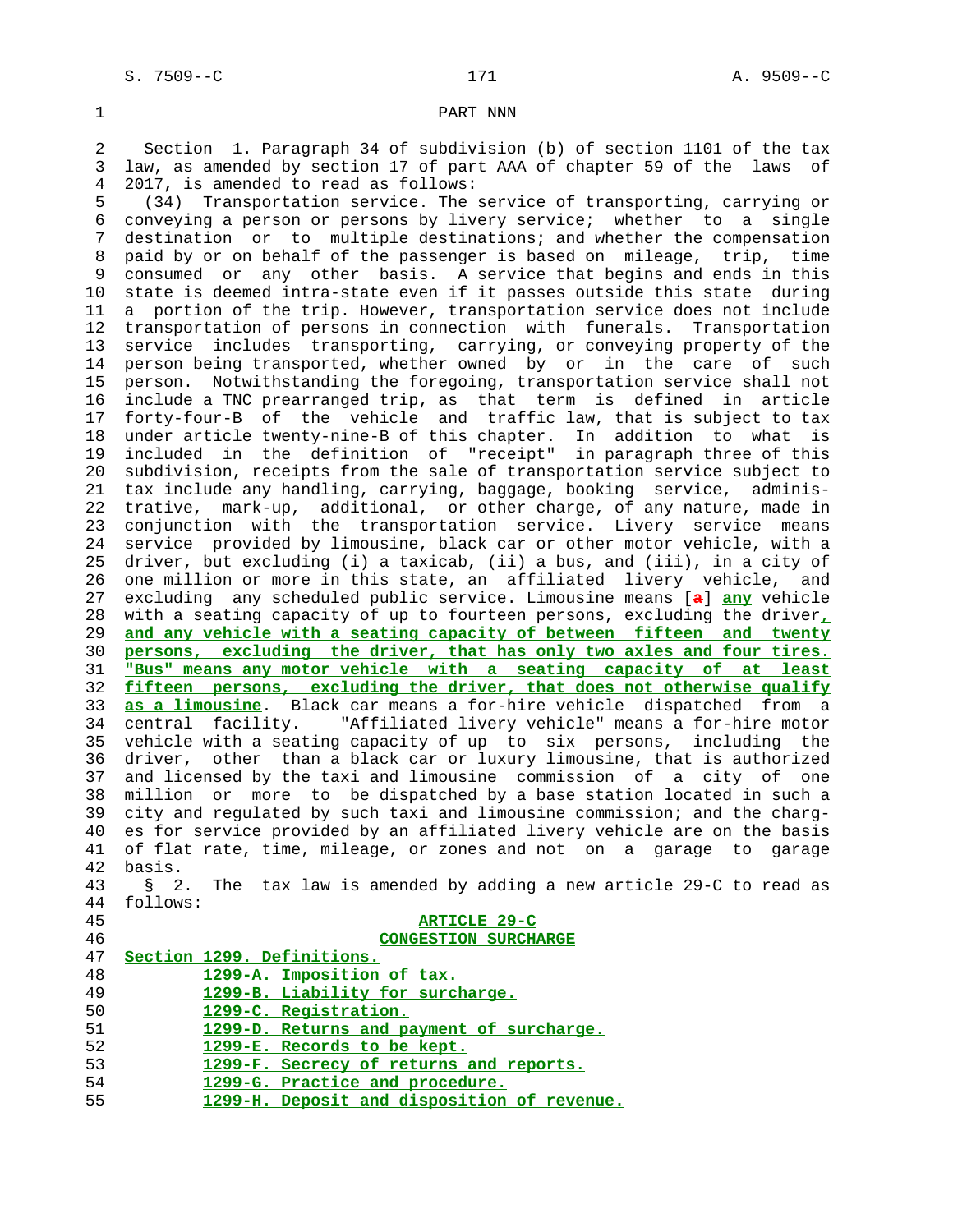| 1              | 1299-I. Cooperation by regulatory agencies.                               |
|----------------|---------------------------------------------------------------------------|
| 2              | § 1299. Definitions. (a) "Person" means an individual, partnership,       |
| 3              | limited liability company, society, association, joint stock company,     |
| $\overline{4}$ | corporation, estate, receiver, trustee, assignee, referee or any other    |
| 5              | person acting in a fiduciary or representative capacity, whether          |
| 6              | appointed by a court or otherwise, any combination of individuals and     |
| 7              | any other form of unincorporated enterprise owned or conducted by two or  |
| 8              | more persons.                                                             |
| 9              | (b) "Motor vehicle" shall have the same meaning as the term is defined    |
| 10             | <u>in section one hundred twenty-five of the vehicle and traffic law.</u> |
| 11             | (c) "For-hire vehicle" means a motor vehicle, other than an ambulance     |
| 12             | as defined by section one hundred-b of the vehicle and traffic law and a  |
| 13             | bus as defined in paragraph thirty-four of subdivision (b) of section     |
| 14             | eleven hundred one of this chapter, carrying passengers for hire.         |
| 15             | (d) "Pool vehicle" means a for-hire vehicle that is available for the     |
| 16             | shared provision of transportation by two or more passengers (or groups   |
| 17             | of passengers) that separately request transportation and (i) are each    |
| 18             | charged the same predetermined amount per ride, or (ii) are each billed   |
| 19             | independently for a ride in an amount that is proportionate to the        |
| 20             | transportation they receive.                                              |
| 21             | (e) "For-hire transportation trip" means transportation provided in a     |
| 22             | for-hire vehicle that is not a pool vehicle, regardless of the number of  |
| 23             | stops, for which a charge is made, but shall not include transportation   |
| 24             | provided by, or pursuant to a contract with, school districts, or in      |
| 25             | <u>connection with funerals.</u>                                          |
| 26             | (f) "Congestion zone" means the geographic area of the city of New        |
| 27             | York, in the borough of Manhattan, south of and excluding 96th street.    |
| 28             | (g) "Regulatory agency" means any entity in the state that regulates      |
| 29             | any person or motor vehicle involved in the provision of for-hire trans-  |
| 30             | portation trips, including the owners, agents and drivers of for-hire     |
| 31             | vehicles.                                                                 |
| 32             | § 1299-A. Imposition of tax. (a) In addition to any other tax or          |
| 33             | assessment imposed by this chapter or other law, there is hereby          |
| 34             | imposed, beginning on January first, two thousand nineteen, a surcharge   |
| 35             | on for-hire transportation trips of two dollars and seventy-five cents    |
| 36             | for each such trip that originates and terminates in the congestion       |
| 37             | zone, for each such trip that originates anywhere in the state and        |
| 38             | terminates within the congestion zone, for each such trip that origi-     |
| 39             | nates in the congestion zone and terminates anywhere in this state, and   |
| 40             | for each such trip that originates anywhere in the state, enters into     |
| 41             | the congestion zone while in transit, and terminates anywhere in the      |
| 42             | state. For purposes of this subsection, a for-hire transportation trip    |
| 43             | shall be deemed to originate in the congestion zone when any requesting   |
| 44             | passenger is picked up there (or if the billing for the ride, or any      |
| 45             | portion thereof, is commenced there), and is deemed to terminate in the   |
| 46             | congestion zone when any requesting passenger is dropped off there.       |
|                | Provided however, if the for-hire transportation trip is provided by a    |
| 47<br>48       | for-hire vehicle that is also subject to article twenty-nine-A of this    |
| 49             | chapter, excluding a HAIL vehicle as defined by such article, the rate    |
| 50             | of surcharge under this subsection shall be two dollars and fifty cents   |
| 51             | for each trip.                                                            |
| 52             | (b) In addition to any other tax or assessment imposed by this chapter    |
| 53             | or other law, beginning on January first, two thousand nineteen, there    |
| 54             | is hereby imposed on transportation provided by pool vehicles a           |
|                |                                                                           |

**surcharge of seventy-five cents for each person that both enters and**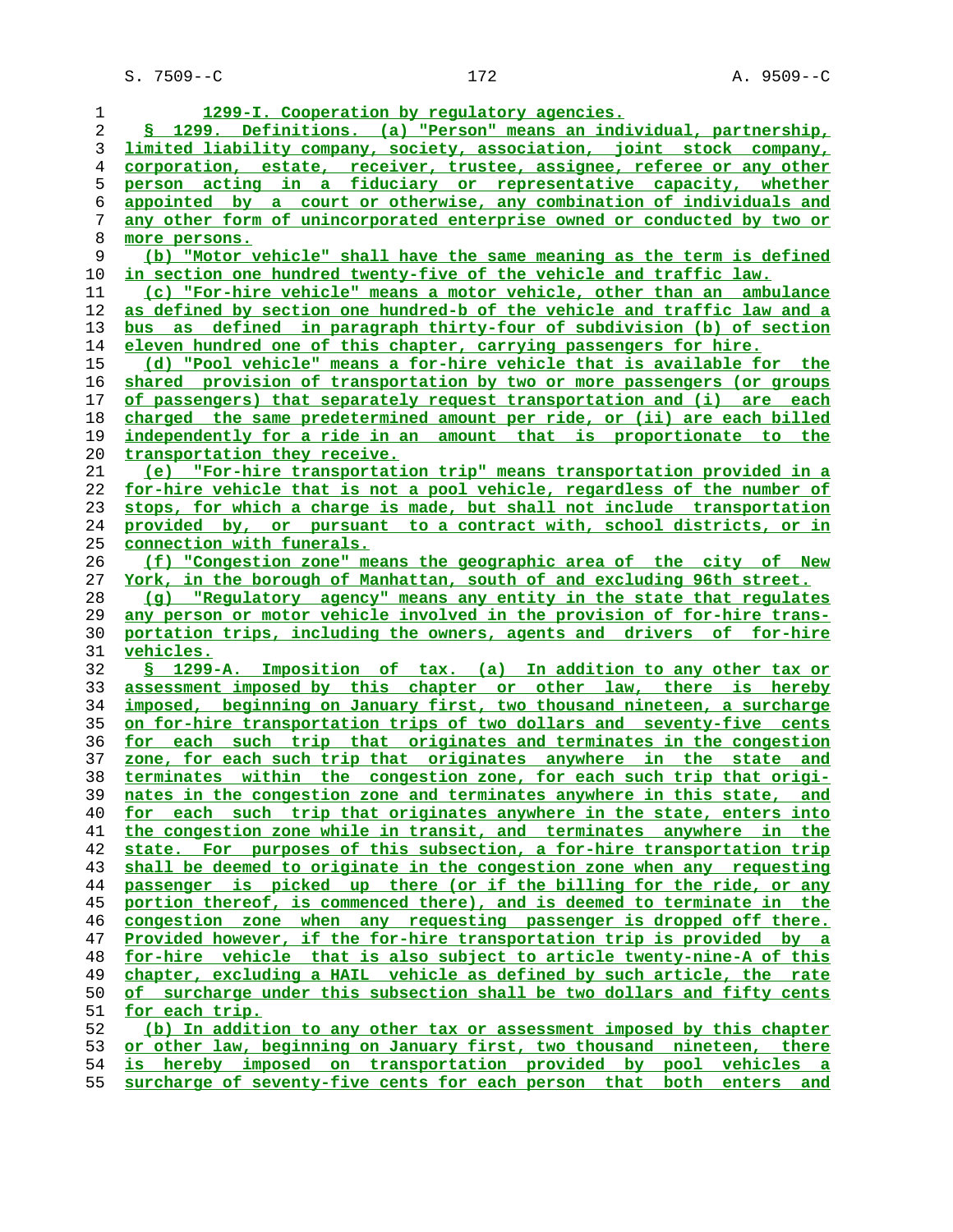S. 7509--C 173 A. 9509--C

**exits the pool vehicle in the state, and who is picked up in, dropped off in, or travels through the congestion zone. (c) Notwithstanding the foregoing, the surcharge imposed by this arti- cle shall not apply to transportation services that are administered by or on behalf of the metropolitan transportation authority, including paratransit services. (d) Receipts subject to tax under paragraph ten of subdivision (c) of section eleven hundred five of this chapter, as well as the gross trip fare of every TNC prearranged trip as those terms are defined by section twelve hundred ninety-one of this chapter, shall be deemed to exclude any surcharge imposed by this article. § 1299-B. Liability for surcharge. (a) Notwithstanding any provision of law to the contrary, any person that dispatches a motor vehicle by any means that provides transportation that is subject to a surcharge imposed by this article, including transportation network companies as defined in article forty-four-B of the vehicle and traffic law, shall be liable for the surcharge imposed by this article, except that in the case of taxicab trips and HAIL vehicle trips that are also subject to tax pursuant to article twenty-nine-A of this chapter, only the taxicab owner or HAIL base liable for that tax shall be the person liable for the surcharge imposed by this article. For purposes of this section, the terms "taxicab trips," "HAIL vehicle trips," "taxicab owner," and "HAIL base" shall have the same meaning as they do in section twelve hundred eighty of this chapter. (b) Notwithstanding any law to the contrary: (1) The surcharge imposed by this article must be passed along to passengers and separately stated on any receipt that is provided to such passengers. The passing along of such surcharge shall not be construed by any court or administrative body as the imposition of the surcharge on the person or entity that pays for the for-hire transportation trip. All regulatory agencies must adjust any fares that are authorized by them to include the surcharge imposed by this article, and must require that any meter or other instrument used in any for-hire vehicle regulated by it to calculate fares be adjusted to include the surcharge. (2) Neither the failure of a regulatory agency to adjust fares nor the failure to adjust a meter or other instrument used in a for-hire vehicle to calculate fares shall relieve any person liable for the surcharge imposed by this article from the obligation to pay such surcharge. § 1299-C. Registration. (a) Every person liable for the surcharge imposed by this article shall file with the commissioner a properly completed application for a certificate of registration, in a form prescribed by the commissioner. Such application shall be accompanied by a fee of one dollar and fifty cents, and shall set forth the name and address of the registrant, and any other information that the commis- sioner may require. Notwithstanding the forgoing, any person liable for a surcharge imposed by this article that will incur such liability no more than one time in any single calendar month shall not be subject to the provisions of this paragraph. (b) Except as otherwise provided in this section, the commissioner shall issue a certificate of registration to each person that applies for one for a specified term of not less than three years. Any certif- icate of registration referred to in this paragraph shall be subject to renewal in accordance with rules promulgated by the commissioner, and upon the payment of a fee of one dollar and fifty cents. Whether or not such certificate of registration is issued for a specified term, it shall be subject to suspension or revocation as provided for in this**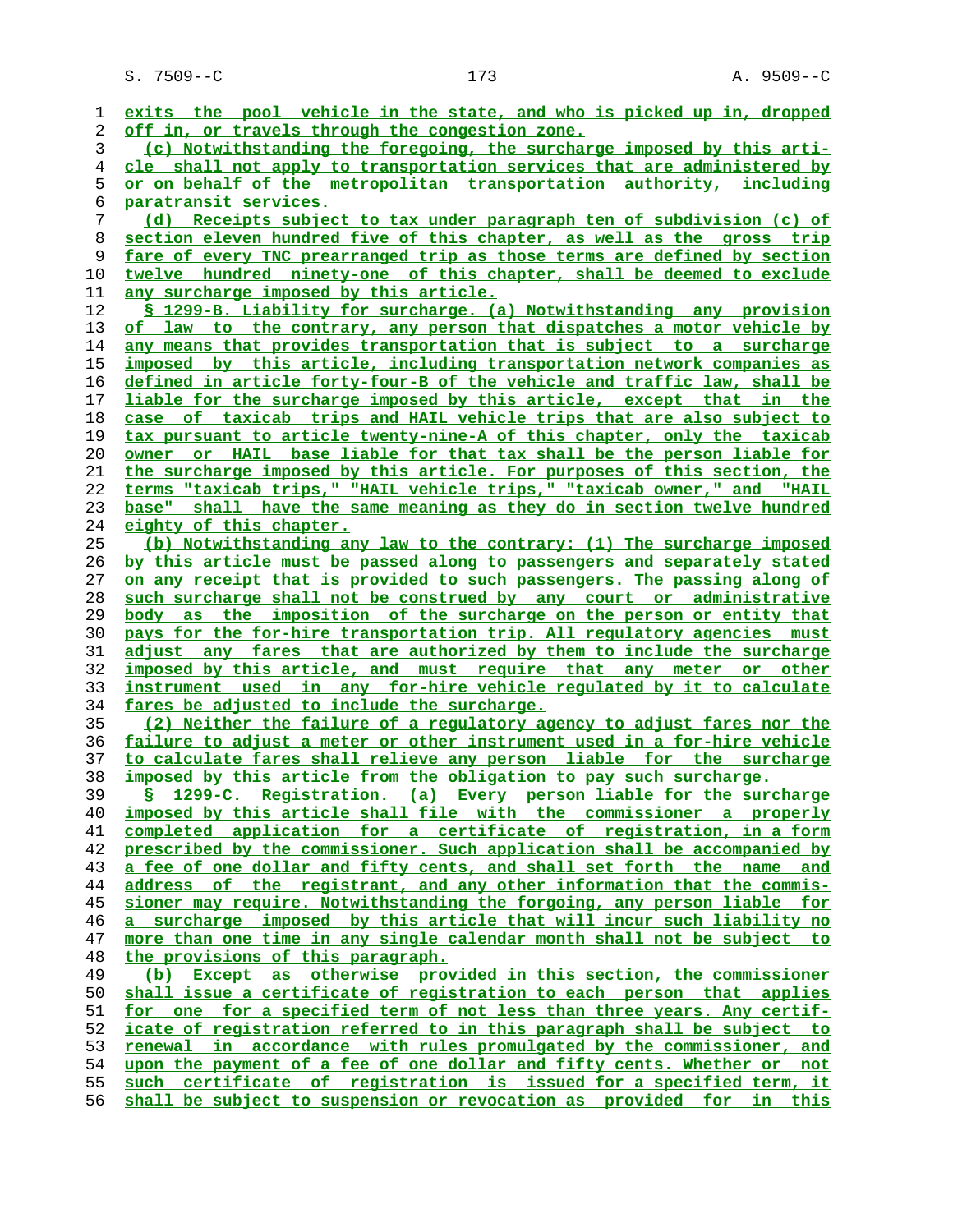S. 7509--C 174 A. 9509--C

**section. Each certificate shall state the registrant, the registrant's taxpayer ID number, and vehicle (or vehicles) it is applicable to. Certificates of registration issued pursuant to this article shall be non-assignable and non-transferable, and shall be surrendered to the commissioner immediately upon the registrant's ceasing to do business at the address provided in its application, unless the registrant amends its certificate of registration in accordance with rules promulgated by the commissioner. All registrants must notify the commissioner of chang- es to any of the information stated on their certificate of registra- tion, including vehicle changes, if any, on a calendar quarterly basis, and shall amend their certificates of registration accordingly. (c) (1) The commissioner may refuse to issue a certificate of regis- tration to a person, or may suspend or revoke a certificate of registra- tion that was issued to a person, pursuant to this section upon finding that: (i) such person failed to pay any monies that are finally deter- mined to be due for any tax or imposition that is administered by the commissioner; (ii) such person failed to file any report or return that is due from it under this chapter; (iii) such person willfully filed a false report, return or other document due under this chapter; (iv) such person willfully violated any provision of this article, or any rule or regulation of the commissioner promulgated under this article; or (v) a certificate of registration issued pursuant to this section to such person, or to any business or entity under control of such person, or that is subject to substantially the same ownership, direction or control of such person, has been revoked or suspended within one year from the date on which a certificate of registration is filed. (2) A notice of proposed revocation, suspension or refusal to issue shall be given to the person that applies for a certificate of registra- tion pursuant to this section in the manner prescribed for a notice of deficiency in subsection (a) of section one thousand eighty-one of this chapter, and except as otherwise provided herein, all the provisions of article twenty-seven of this chapter applicable to a notice of deficien- cy shall apply to a notice issued pursuant to this paragraph, insofar as such provisions can be made applicable to such notice, and with such modifications as may be necessary in order to adapt the language of such provisions to the notice authorized by this paragraph. All notices of proposed revocation, suspension or refusal to issue shall contain a statement advising the person to whom it is issued that the suspension, revocation or refusal to issue may be challenged through a hearing proc- ess and that the petition for such challenge must be filed with the division of tax appeals within ninety days after the giving of such notice. (3) In the case of a proposed revocation or suspension, notice of such must be given to a person within three years from the date of the act or omission described in paragraph one of this subdivision, except that in the case of acts involving falsity or fraud, such notice may be issued at any time. (4) In any of the foregoing instances where the commissioner may suspend or revoke or refuse to issue a certificate of registration, the commissioner may condition the retention or issuance of a certificate of registration upon the filing of a bond or the deposit of tax in the manner provided in paragraph two or three of subdivision (e) of section eleven hundred thirty-seven of this chapter. (d) If the commissioner considers it necessary for the proper adminis- tration of the surcharge imposed by this article, he or she may require**

**every person who holds a certificate of registration issued pursuant to**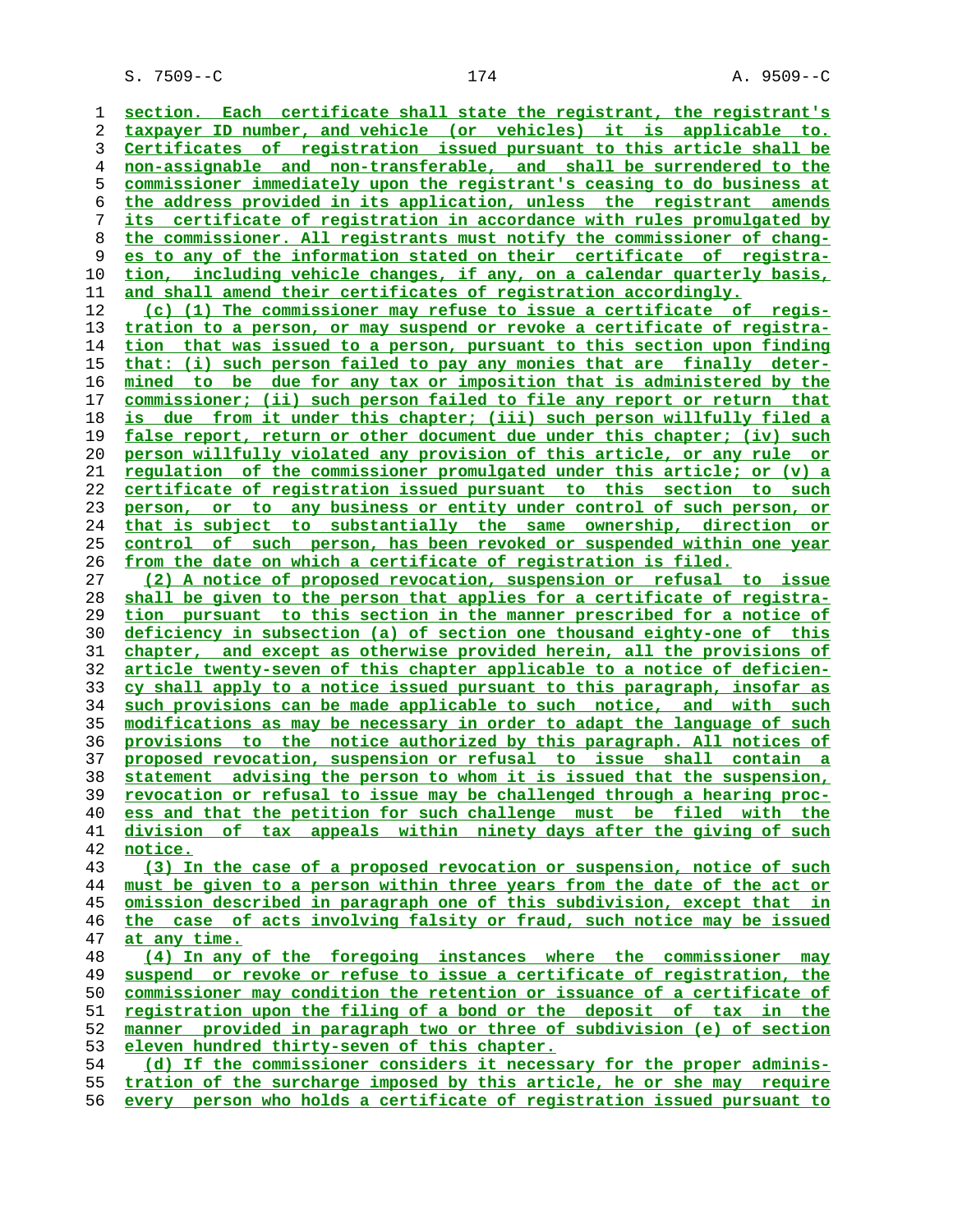S. 7509--C 175 A. 9509--C

**this section to apply for a new certificate of registration in such form and at such time as the commissioner may prescribe, and to surrender each previously issued certificate of registration. The commissioner may require such filing and such surrender not more often than once every three years. Upon the filing of an application for a new certificate of registration and the surrender of all previous such certificates, the commissioner shall issue, within such time as the commissioner may prescribe, a new certificate of registration, without charge, to each registrant. § 1299-D. Returns and payment of surcharge. (a) Every person liable for the surcharge imposed by this article shall file a return with the commissioner on a monthly basis. Each return shall show the number of for-hire transportation trips, or the number of pool vehicle passengers, subject to the surcharge imposed by this article in the month for which the return is filed, along with such other information as the commis- sioner may require. The returns required by this section shall be filed within twenty days after the end of the month covered thereby. If the commissioner deems it necessary to ensure the payment of the surcharge imposed by this article, he or she may require returns to be made for shorter periods than prescribed by the foregoing provisions of this section, and upon such dates as may be specified. The form of returns shall be prescribed by the commissioner and shall contain such informa- tion as the commissioner may deem necessary for the proper adminis- tration of this article. The commissioner may require that returns be filed electronically. (b) Every person liable for the surcharge imposed by this article shall, at the time of filing such return, pay to the commissioner the total amount of all surcharges due under this article. Such amount shall be due and payable on the date specified for the filing of the return for such period, without regard to whether a return is filed, or whether the return that is filed correctly shows the correct number of for-hire trips are subject the surcharge, or the correct surcharge amount due thereon. The commissioner may require that the surcharge be paid elec- tronically. (c) In addition to any other penalty or interest provided for under this article or other law, and unless it is shown that such failure is due to reasonable cause and not due to willful neglect, any person liable for the surcharge imposed by this article that fails to pay such surcharge when due shall be liable for a penalty in an amount equal to two hundred percent of the total surcharge amount that is due. § 1299-E. Records to be kept. Every person liable for the surcharge imposed by this article shall keep, and shall make available for review upon demand by the commissioner: (1) records of every trip provided or arranged by such person, or provided through the use of a for-hire vehicle owned or leased by such person, including all amounts paid, charged or due thereon, in such form as the commissioner may require; (2) true and complete copies of any records required to be kept by any applicable regulatory department or agency; and (3) such other records and information as the commissioner may require to perform his or her duties under this article. § 1299-F. Secrecy of returns and reports. (a) Except in accordance with proper judicial order or as otherwise provided by law, it shall be unlawful for the commissioner, any officer or employee of the depart- ment, any person engaged or retained by the department on an independent contract basis, or any person who in any manner may acquire knowledge of**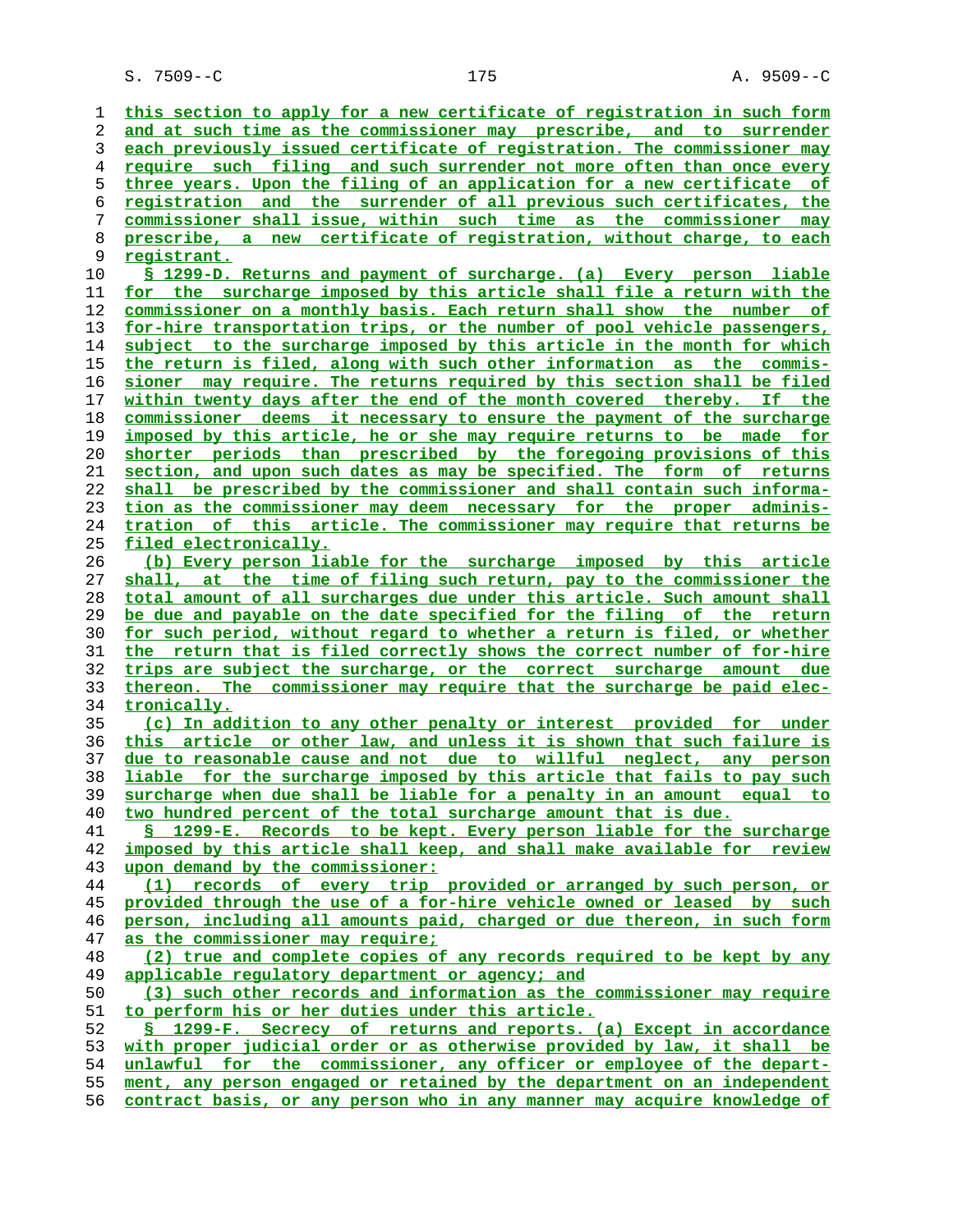**the contents of a return or report filed with the commissioner pursuant to this article, to divulge or make known in any manner any particulars set forth or disclosed in any such return or report. The officers charged with the custody of such returns and reports shall not be required to produce any of them or evidence of anything contained in them in any action or proceeding in any court, except on behalf of the commissioner in an action or proceeding under the provisions of this chapter, or in any other action or proceeding involving the collection of a tax due under this chapter to which the state, the commissioner or an agency that is authorized to permit or regulate the provision of any relevant transportation is a party or a claimant, or on behalf of any party to any action, proceeding or hearing under the provisions of this article, when the returns or the reports or the facts shown thereby are directly involved in such action, proceeding or hearing, in any of which events the court, or in the case of a hearing, the division of tax appeals, may require the production of, and may admit in evidence so much of said returns or reports or of the facts shown thereby as are pertinent to the action or proceeding and no more. Nothing herein shall be construed, however, to prohibit the commissioner, in his or her discretion, from allowing the inspection or delivery of a certified copy of any return or report filed under this article, or from providing any information contained in any such return or report, by or to a duly authorized officer or employee of the comptroller; nor to prohibit the inspection or delivery of a certified copy of any return or report filed under this article, or the provision of any information contained there- in, by or to the attorney general or other legal representatives of the state when an action shall have been recommended or commenced pursuant to this chapter in which such returns or reports or the facts shown thereby are directly involved; nor to prohibit the commissioner from providing or certifying to the division of budget or the comptroller the total number of returns or reports filed under this article in any reporting period and the total collections received therefrom; nor to prohibit the delivery to a person liable for the surcharge imposed by this article, or a duly authorized representative of such, a certified copy of any return or report filed by such person pursuant to this arti- cle, nor to prohibit the publication of statistics so classified as to prevent the identification of particular returns or reports and the items thereof; nor to prohibit the disclosure, in such manner as the commissioner deems appropriate, of the names and other appropriate iden- tifying information of those persons required to pay the surcharge imposed by this article. (b) Notwithstanding the provisions of subdivision (a) of this section, the commissioner may permit the secretary of the treasury of the United States or such secretary's delegate, or the authorized representative of either such officer, to inspect any return filed under this article, or may furnish to such officer or such officer's authorized representative an abstract of any such return or supply such person with information concerning an item contained in any such return, or disclosed by any investigation of liability under this article, but such permission shall be granted or such information furnished only if the laws of the United States grant substantially similar privileges to the commissioner or officer of this state charged with the administration of the surcharge imposed by this article, and only if such information is to be used for purposes of tax administration only; and provided further the commis-**

**sioner may furnish to the commissioner of internal revenue or such commissioner's authorized representative such returns filed under this**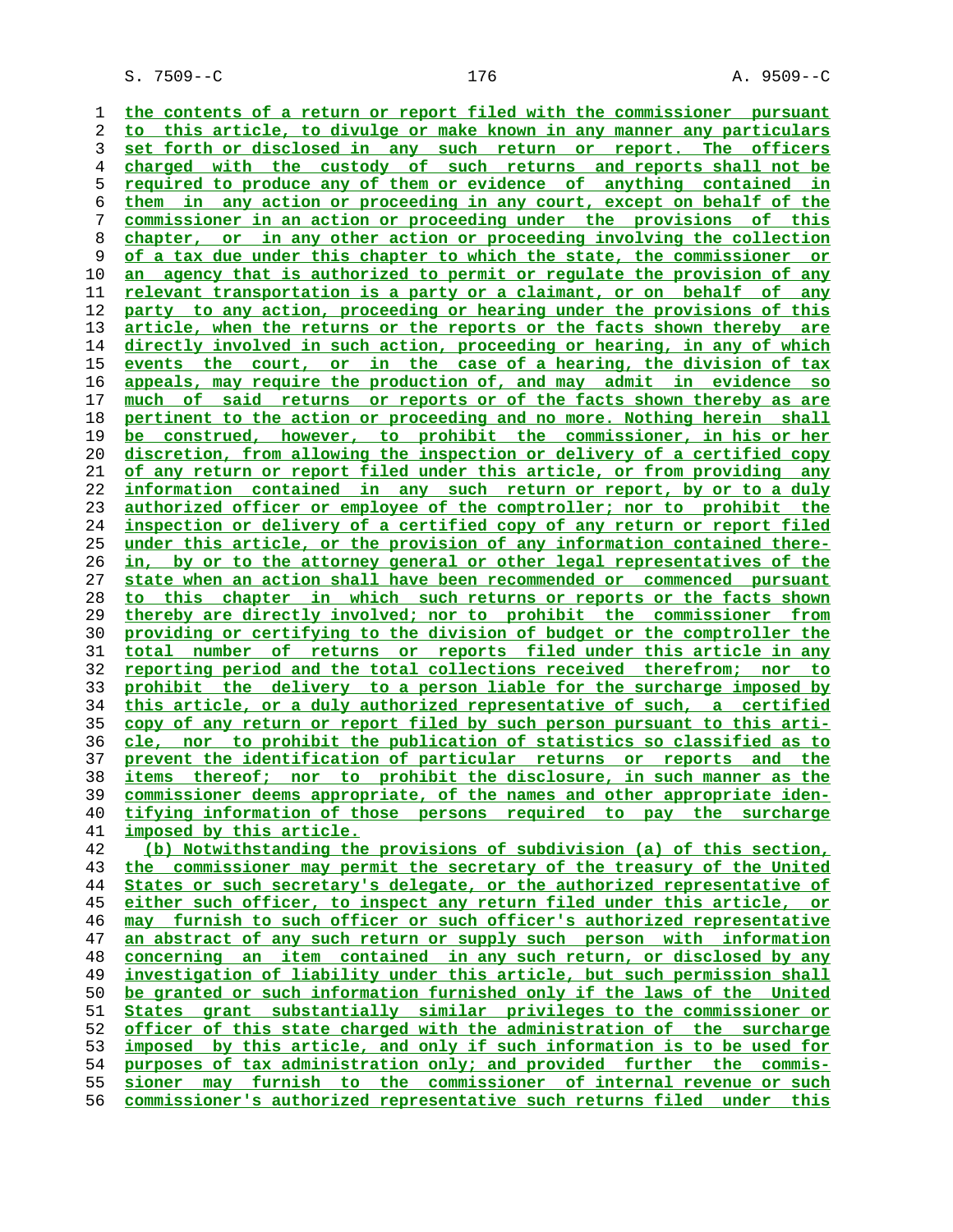**article and other tax information, as such commissioner may consider proper, for use in court actions or proceedings under the internal revenue code, whether civil or criminal, where a written request there- for has been made to the commissioner by the secretary of the treasury of the United States or such secretary's delegate, provided the laws of the United States grant substantially similar powers to the secretary of the treasury of the United States or his or her delegate. Where the commissioner has so authorized use of returns and other information in such actions or proceedings, officers and employees of the department may testify in such actions or proceedings in respect to such returns or other information. (c) (1) Any officer or employee of the state who willfully violates the provisions of subdivision (a) of this section shall be dismissed from office and be incapable of holding any public office for a period of five years thereafter. (2) Cross-reference: For criminal penalties, see article thirty-seven of this chapter. § 1299-G. Practice and procedure. The provisions of article twenty- seven of this chapter shall apply with respect to the administration of and procedure with respect to the surcharge imposed by this article in the same manner and with the same force and effect as if the language of such article twenty-seven had been incorporated in full into this arti- cle and had expressly referred to the surcharge imposed by this article, except to the extent that any such provision is either inconsistent with a provision of this article or is not relevant to this article. § 1299-H. Deposit and disposition of revenue. (a) Any surcharge, interest, and penalties collected or received by the commissioner shall be deposited daily with such responsible banks, banking houses or trust companies, as may be designated by the comptroller, to the credit of the comptroller in trust for the metropolitan transportation authority. An account may be established in one or more of such depositories. Such deposits will be kept separate and apart from all other money in the possession of the comptroller. The comptroller shall require adequate security from all such depositories. Of the total revenue collected or received under this article, the comptroller shall retain such amount as the commissioner may determine to be necessary for refunds under this article. The commissioner is authorized and directed to deduct from the amounts it receives under this article, before deposit into the trust accounts designated by the comptroller, a reasonable amount necessary to effectuate refunds of appropriations of the department to reimburse the department for the costs incurred to administer, collect and distribute the surcharge, interest, and penalties imposed by this article. (b) On or before the twelfth day of each month, after reserving such amount for such refunds and deducting such amounts for such costs, as provided for in subdivision (a) of this section, the commissioner shall certify to the comptroller the amount of revenues so received during the prior month as a result of the surcharge, interest and penalties so imposed. Notwithstanding any provision of law to the contrary, after deducting the amounts specified in the previous sentence, the first three hundred sixty-two million dollars collected or received in calen- dar year two thousand nineteen, the first three hundred one million dollars collected or received in calendar year two thousand twenty, and the first three hundred million dollars collected or received in each calendar year thereafter, shall be deposited by the comptroller, without appropriation, pursuant to subdivision (c) of this section. The next fifty million dollars collected or received in calendar year two thou-**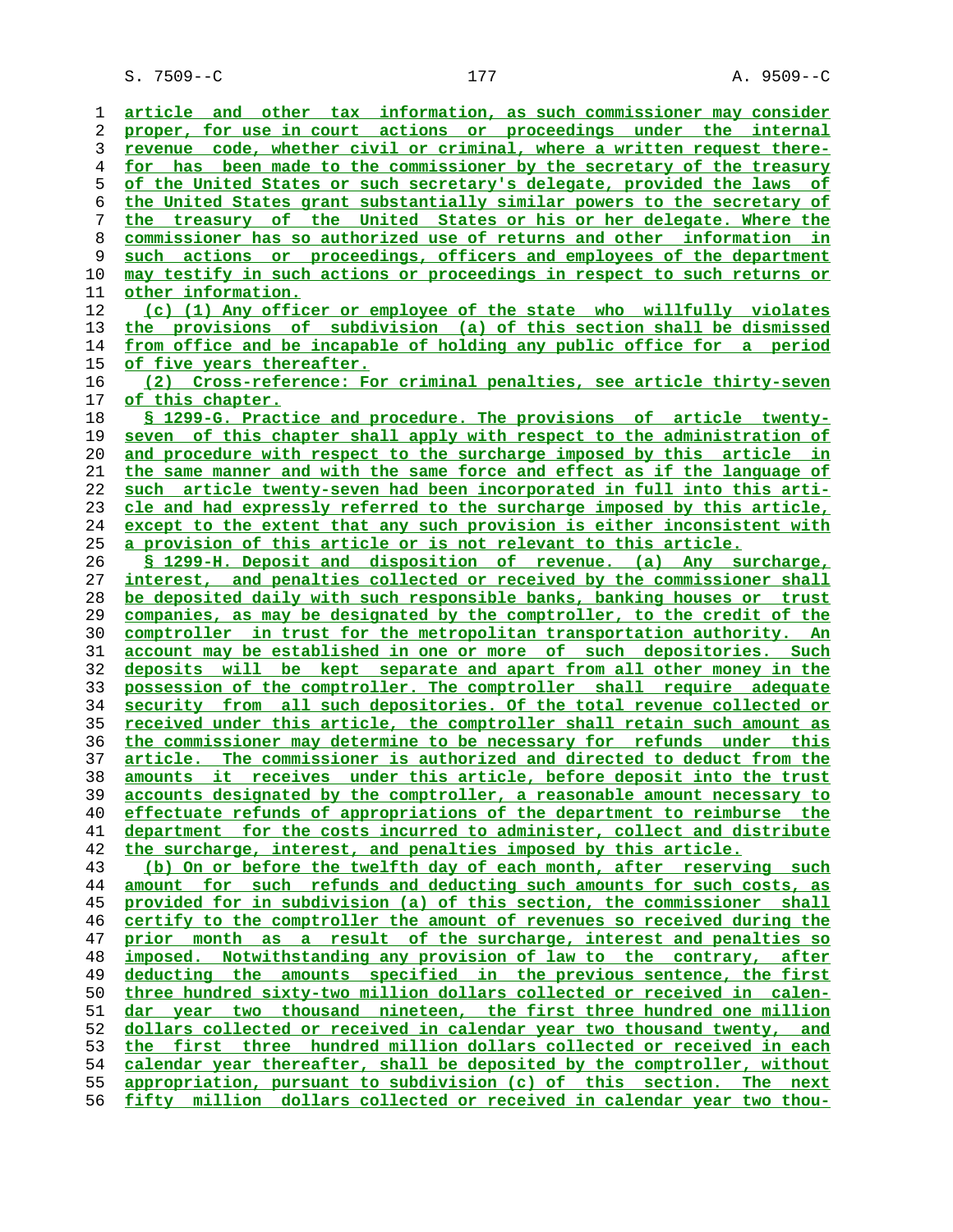S. 7509--C 178 A. 9509--C

**sand nineteen, and in each year thereafter, in excess of funds collected and deposited pursuant to subdivision (c) of this section, shall be deposited by the comptroller, without appropriation, pursuant to subdi- vision (d) of this section, provided, however, that any uncommitted fund balance at the end of each calendar year through the approval process of subdivision three of section twelve hundred seventy-i of the public authorities law shall be transferred on the last business day of the calendar year by the metropolitan transportation authority from the outer borough transportation account to the general transportation account of the New York city transportation assistance fund created by section twelve hundred seventy-i of the public authorities law. Any amounts collected or received, in any year, that are in excess of the amounts deposited pursuant to subdivisions (c) and (d) of this section, shall be deposited by the comptroller, without appropriation, pursuant to subdivision (e) of this section. (c) The amount of revenues so certified shall be paid over by the fifteenth business day of each succeeding month from such account, with- out appropriation, into the subway action plan account of the New York city transportation assistance fund established pursuant to section twelve hundred seventy-i of the public authorities law. (d) The amount of revenues so certified that are in excess of the amounts deposited as provided in subdivision (c) of this section, shall be paid over by the fifteenth business day of each succeeding month from such account, without appropriation, into the outer borough transporta- tion account of the New York city transportation assistance fund estab- lished pursuant to section twelve hundred seventy-i of the public authorities law. (e) The amount of revenues so certified that are in excess of the amounts deposited as provided in subdivisions (c) and (d) of this section, shall be paid over by the fifteenth business day of each succeeding month from such account, without appropriation, into the general transportation account of the New York city transportation assistance fund established pursuant to section twelve hundred seventy-i of the public authorities law. (f) Notwithstanding any provision of law to the contrary, any surcharge imposed by this article that is paid in connection with trans- portation provided to persons eligible for medical assistance who are transported pursuant to section three hundred sixty-five-h of the social services law shall be transferred on a quarterly basis from the account specified in paragraph (a) of this section to the Medicaid management information system escrow fund. The commissioner of health shall collect the Medicaid transportation data necessary to determine an amount to be transferred each quarter; provided that such amount shall be reconciled in the subsequent quarter to reflect actual Medicaid surcharge expendi- tures; and further provided that any difference between the amount transferred and the reconciled amount shall be added to or subtracted from the amount transferred in the following quarter. § 1299-I. Cooperation by regulatory agencies. All regulatory agencies** shall cooperate with and assist the commissioner to effectuate the **purposes of this article and the commissioner's responsibilities here- under. Such cooperation shall include obtaining, furnishing, and timely updating current, complete and accurate names, addresses and all other information concerning: (1) every for-hire vehicle owner, operator, and driver of for-hire vehicles licensed or permitted by such licensing agency; (2) every agent of such person, if any; and (3) any other person or entity that is licensed or permitted by such licensing agency. Such**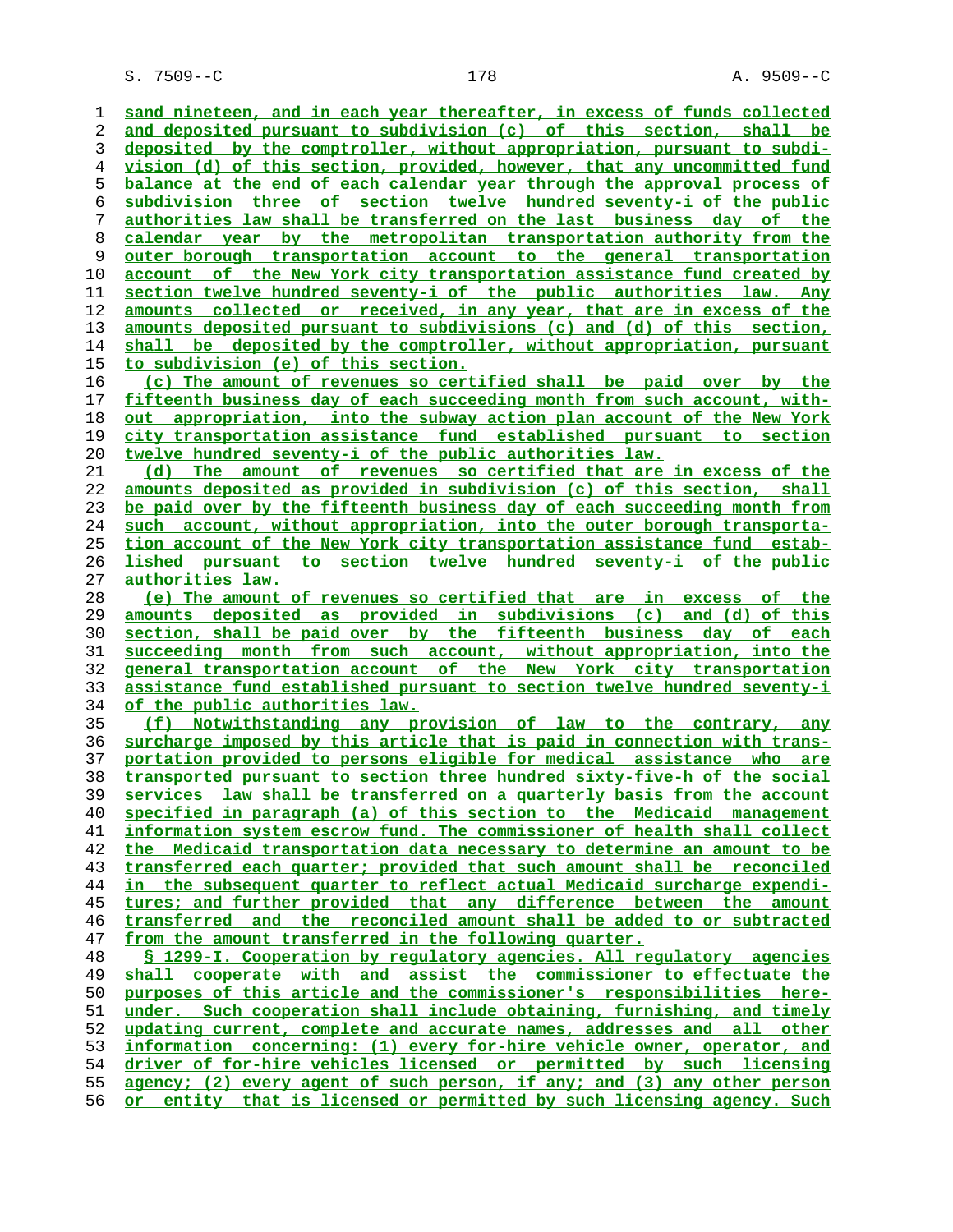**cooperation shall also include furnishing to the commissioner all writ- ten, computerized, automated or electronic records in the regulatory agency's possession, or in the possession of any of its agents, instru- mentalities, contractors, or any other person authorized or required to obtain or possess such records or information, that account for any transportation and operation for hire provided by a licensed or permit- ted person or entity. Such information shall be provided to the commis- sioner without cost, and in a format prescribed by the commissioner.** § 3. Section 1825 of the tax law, as amended by section 20 of part AAA 10 of chapter 59 of the laws of 2017, is amended to read as follows: 11 § 1825. Violation of secrecy provisions of the tax law.--Any person 12 who violates the provisions of subdivision (b) of section twenty-one, 13 subdivision one of section two hundred two, subdivision eight of section 14 two hundred eleven, subdivision (a) of section three hundred fourteen, 15 subdivision one or two of section four hundred thirty-seven, section 16 four hundred eighty-seven, subdivision one or two of section five 17 hundred fourteen, subsection (e) of section six hundred ninety-seven, 18 subsection (a) of section nine hundred ninety-four, subdivision (a) of 19 section eleven hundred forty-six, section twelve hundred eighty-seven, 20 section twelve hundred ninety-six, **section twelve hundred ninety-nine-F,** 21 subdivision (a) of section fourteen hundred eighteen, subdivision (a) of 22 section fifteen hundred eighteen, subdivision (a) of section fifteen 23 hundred fifty-five of this chapter, and subdivision (e) of section 24 11-1797 of the administrative code of the city of New York shall be 25 guilty of a misdemeanor. 26 § 4. The public authorities law is amended by adding a new section 27 1270-i to read as follows: **§ 1270-i. New York city transportation assistance fund. 1. The author- ity shall create and establish a fund to be known as the "New York city transportation assistance fund" which shall be kept separate from and shall not be commingled with any other moneys of the authority. The New York city transportation assistance fund shall consist of three separate accounts: (i) the "subway action plan account"; (ii) the "outer borough transportation account"; and (iii) the "general transportation account". The authority shall make deposits in the subway action plan account of the moneys received by it pursuant to the provisions of subdivision (c) of section twelve hundred ninety-nine-H of the tax law in accordance with the provisions thereof, shall make deposits in the outer borough transportation account of the moneys received by it pursuant to the provisions of subdivision (d) of section twelve hundred ninety-nine-H of the tax law in accordance with the provisions thereof, and shall make deposits in the general transportation account of the moneys received by it pursuant to the provisions of subdivision (e) of section twelve hundred ninety-nine-H of the tax law in accordance with the provisions thereof, and pursuant to the provisions of section eleven hundred eleven-C of vehicle and traffic law. 2. Moneys in the subway action plan account shall be used for the exclusive purpose of funding the operating and capital costs of the metropolitan transportation authority's New York city subway action plan. Such funds may be used for infrastructure including construction, reconstruction, reconditioning and preservation of transportation systems, facilities and equipment, acquisition of property, and for operating costs including personal services, non-personal services, fringe benefits, and contractual services. Funds may also be used to pay or to reimburse the authority for its payment of debt service and reserve requirements on that portion of authority bonds and notes issued**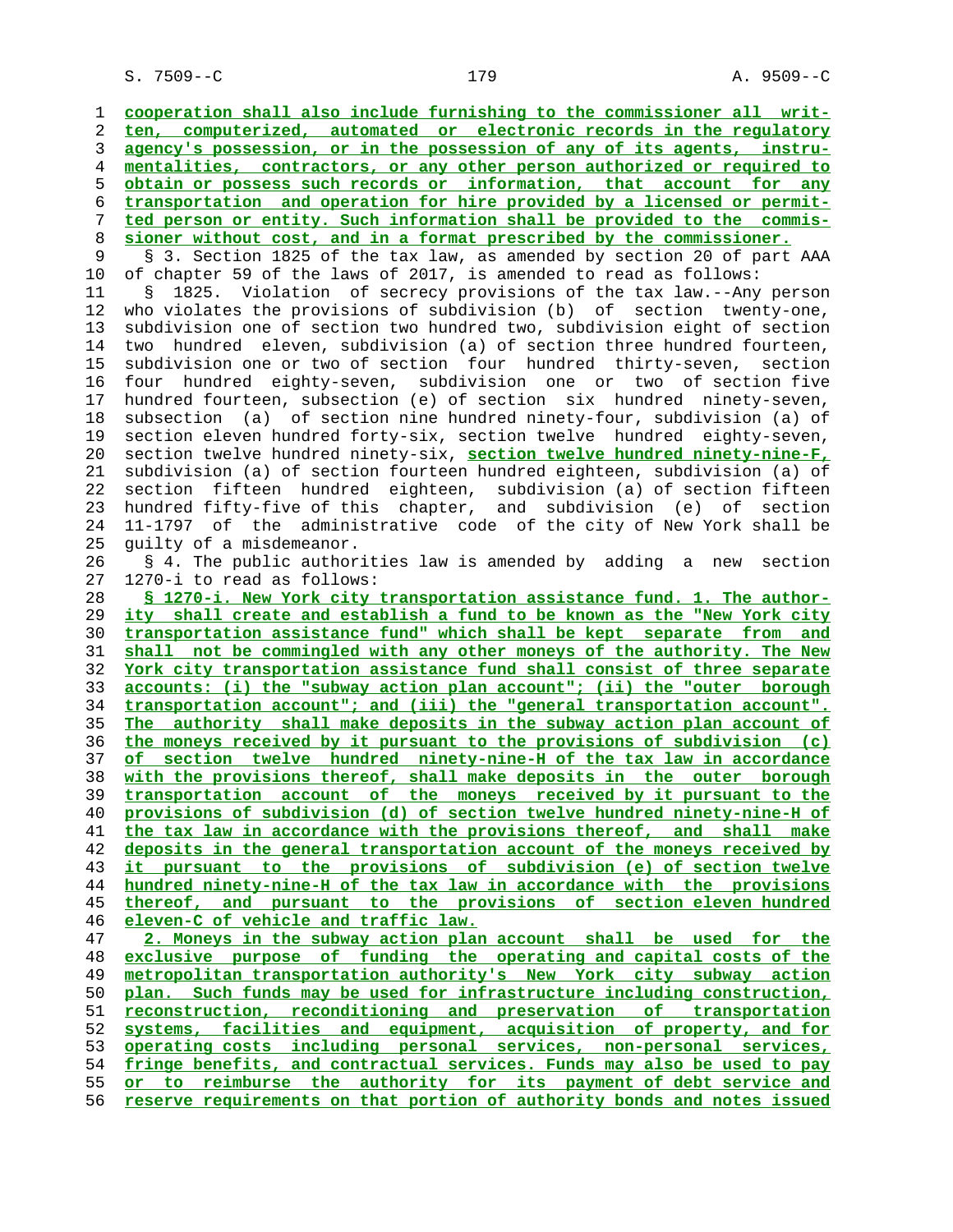S. 7509--C 180 A. 9509--C

**by the authority for capital costs of the metropolitan transportation authority's New York city subway action plan.**

**3. Moneys in the outer borough transportation account shall be used for the exclusive purpose of funding the operating and capital costs of metropolitan transportation authority facilities, equipment and services in the counties of Bronx, Kings, Queens and Richmond, and any projects improving transportation connections from such counties to New York County. Such funds may be used for infrastructure including construction, reconstruction, reconditioning and preservation of trans- portation systems, facilities and equipment, acquisition of property, and for operating costs including personal services, non-personal services, fringe benefits, and contractual services. Funds may also be used to fund a toll reduction program for any crossings under the juris- diction of the metropolitan transportation authority or its subsidiaries or affiliates. Funds may also be used to pay or to reimburse the authority for its payment of debt service and reserve requirements on that portion of authority bonds and notes that have been issued by the authority specifically for the authorized purpose of this account. Notwithstanding any law to the contrary, final approval of the use of any funds paid into the outer borough transportation account shall be unanimously approved by three members of the Metropolitan Transportation Authority Capital Program Review Board, established pursuant to section twelve hundred sixty-nine-a of this title so designated pursuant to this subdivision. For purposes of such final approvals the three voting members are: the member appointed upon recommendation by the temporary president of the senate; the member appointed upon recommendation of speaker of the assembly; and the member appointed by the governor.**

**4. Moneys in the general transportation account shall be used for funding the operating and capital costs of the metropolitan transporta- tion authority. Such funds may be used for infrastructure including construction, reconstruction, reconditioning and preservation of trans- portation systems, facilities and equipment, acquisition of property, and for operating costs including personal services, non-personal services, fringe benefits, and contractual services. Funds may also be used to pay or to reimburse the authority for its payment of debt service and reserve requirements on that portion of authority bonds and notes that have been issued by the authority specifically for the purposes of this account.**

**5. Any revenues deposited in the subway action plan account, the outer borough transportation account, or the general transportation account pursuant to subdivision one of this section shall be used exclusively for the purposes described, respectively, in subdivisions two, three, and four of this section. Such revenues shall only supplement and shall not supplant any federal, state, or local funds expended by the metro- politan transportation authority, such authority's affiliates or subsid- iaries for such respective purposes.**

**6. Any revenues deposited into the New York city transportation assistance fund pursuant to subdivision one of this section shall not be diverted into the general fund of the state, any other fund established by the chapter of the laws of two thousand eighteen which added this subdivision, any other fund maintained for the support of any other governmental purpose, or for any other purpose not authorized by subdi- visions two, three and four of this section.**

**7. The authority shall report on the receipt and uses of all funds received by the New York city transportation assistance fund, and in each of its accounts, to the director of the budget, the temporary pres-**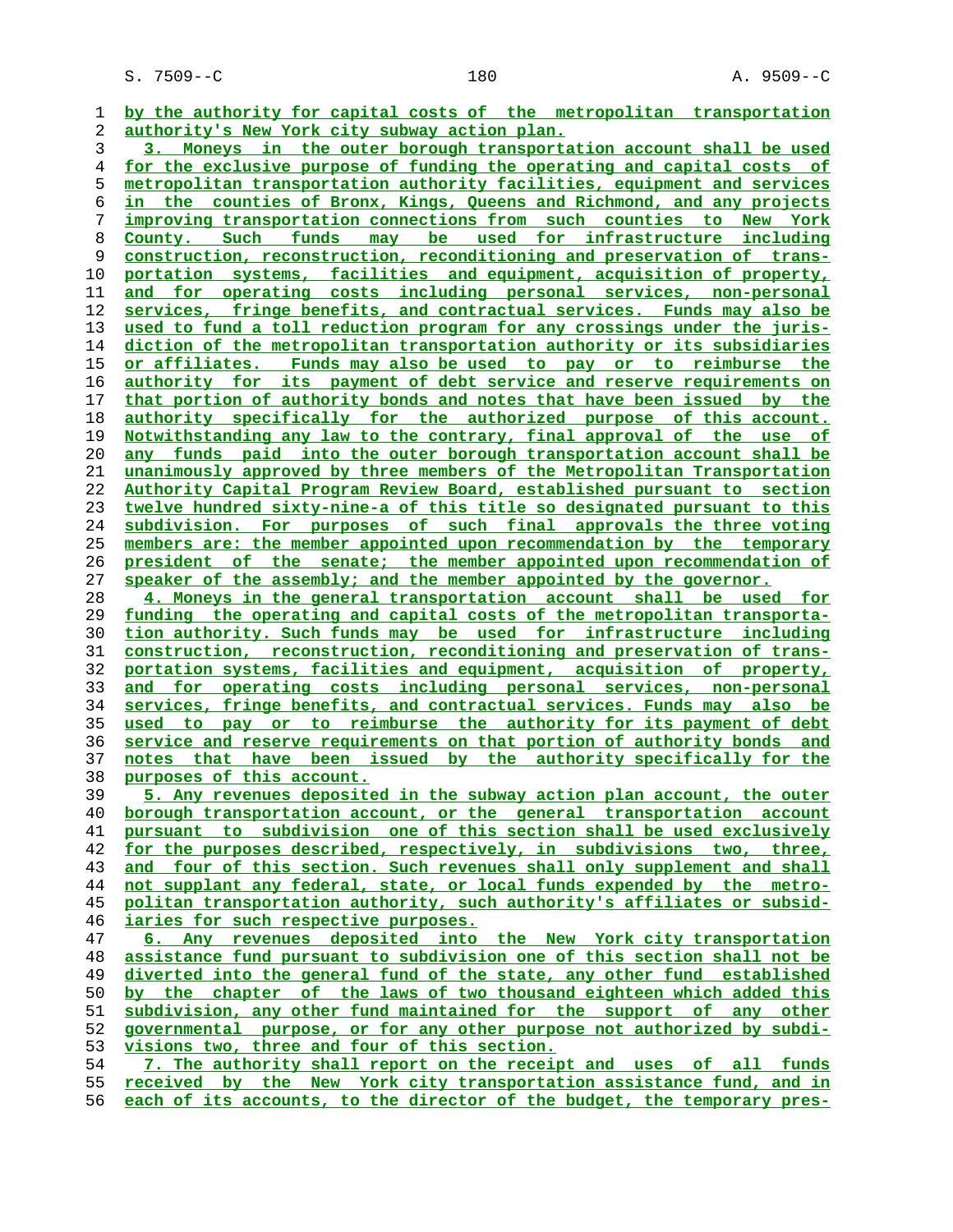S. 7509--C 181 A. 9509--C

 1 **ident of the senate, and the speaker of the assembly, on an annual basis** 2 **no later than the first day of February.** 3 § 5. The public authorities law is amended by adding a new section 4 1279-d to read as follows: 5 **§ 1279-d. Supplemental revenue reporting program. 1. On or before** 6 **January first, two thousand nineteen, the authority shall develop a** 7 **supplemental revenue reporting program. Such program shall provide a** 8 **detailed accounting of the amount spent from supplemental revenues on** 9 **actions, measures or projects undertaken to reduce major incidents that** 10 **have been found to cause delays to the New York city subway system,** 11 **including but not limited to: track incidents; signal failure; persons** 12 **on the track; police and medical activity; structural and electrical** 13 **problems; and broken traincar equipment. The information described in** 14 **this subdivision, including the spending details and the associated** 15 **category of major incident, shall be updated quarterly and be prominent-** 16 **ly posted together on the authority's website.** 17 **2. Definitions. For purposes of this section, "supplemental revenues"** 18 **shall include any funds appropriated by the state or the city of New** 19 **York to support the NYC subway action plan approved by the board of the** 20 **authority and any revenues received pursuant to section twelve hundred** 21 **ninety-nine-H of the tax law.** 22 § 6. Section 1111-c of the vehicle and traffic law, as added by 23 section 9 of part II of chapter 59 of the laws of 2010, paragraphs 1 and 24 4 of subdivision (a), subdivision (b), paragraphs 3, 4, 5 and 6 of 25 subdivision (c) and subdivision (e) as amended by chapter 239 of the 26 laws of 2015, is amended to read as follows: 27 § 1111-c. Owner liability for failure of operator to comply with bus 28 lane restrictions. (a) 1. Notwithstanding any other provision of law, 29 the city of New York is hereby authorized and empowered to establish a 30 bus rapid transit program imposing monetary liability on the owner of a 31 vehicle for failure of an operator thereof to comply with bus lane 32 restrictions in such city in accordance with the provisions of this 33 section. The New York city department of transportation or applicable 34 mass transit agency, for purposes of the implementation of such program, 35 shall operate bus lane photo devices only within designated bus lanes in 36 such bus rapid transit program. Such bus lane photo devices may be 37 stationary or mobile and shall be activated at locations determined by 38 such department of transportation and/or on buses selected by such 39 department of transportation in consultation with the applicable mass 40 transit agency**, however, the applicable mass transit agency may also** 41 **install no less than fifty mobile bus lane photo devices on buses oper-** 42 **ating on designated bus lanes in such bus rapid transit program below** 43 **96th street in the borough of Manhattan, in consultation with the New** 44 **York city department of transportation for the purposes of this section**. 45 2. Any image or images captured by bus lane photo devices shall be 46 inadmissible in any disciplinary proceeding convened by the applicable 47 mass transit agency or any subsidiary thereof and any proceeding initi- 48 ated by the department involving licensure privileges of bus operators. 49 Any mobile bus lane photo device mounted on a bus shall be directed 50 outwardly from such bus to capture images of vehicles operated in 51 violation of bus lane restrictions, and images produced by such device 52 shall not be used for any other purpose in the absence of a court order 53 requiring such images to be produced. 54 3. The city of New York shall adopt and enforce measures to protect

55 the privacy of drivers, passengers, pedestrians and cyclists whose iden-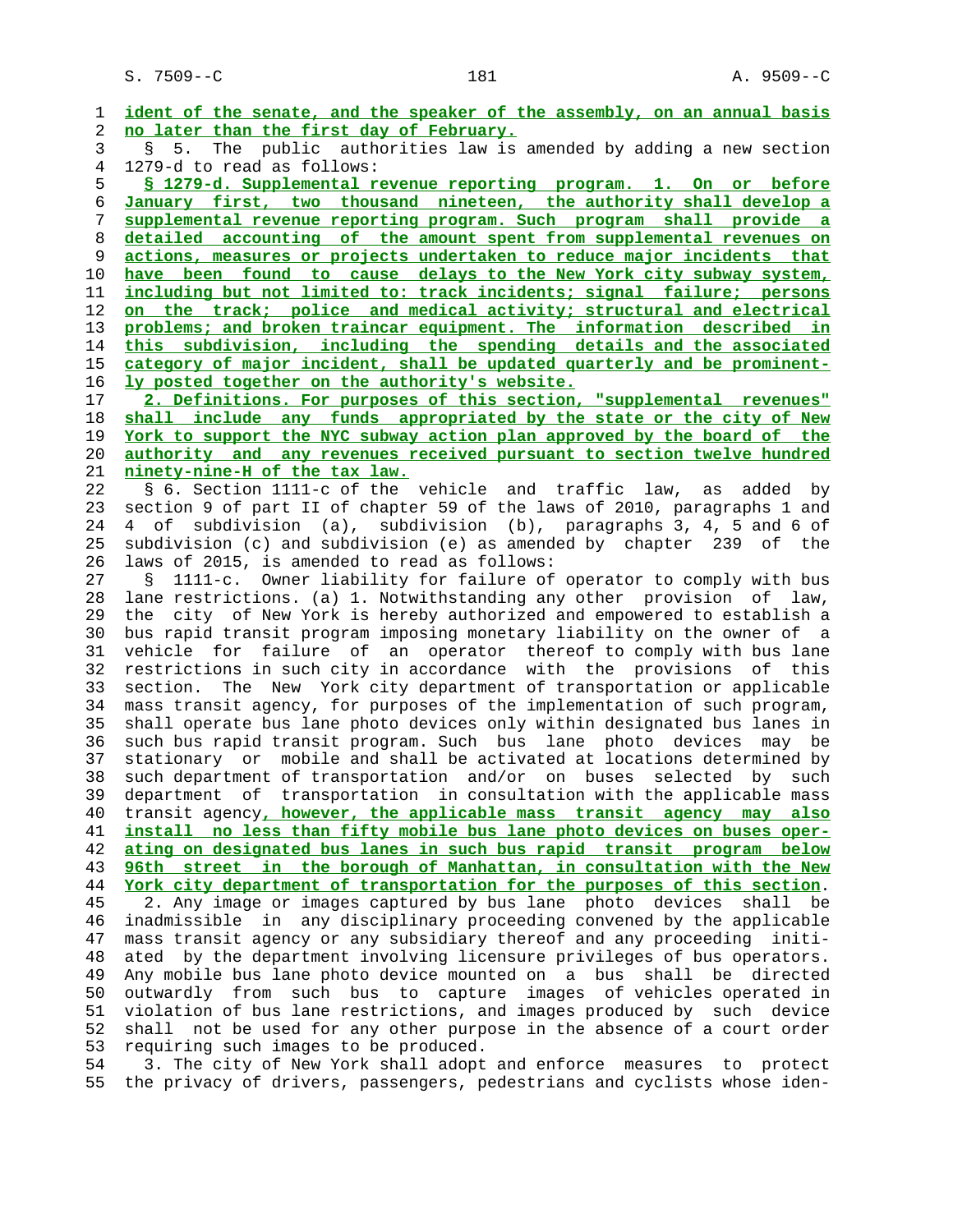1 tity and identifying information may be captured by a bus lane photo 2 device. Such measures shall include: 3 (i) utilization of necessary technologies to ensure, to the extent 4 practicable, that images produced by such bus lane photo devices shall 5 not include images that identify the driver, the passengers, or the 6 contents of the vehicle, provided, however, that no notice of liability 7 issued pursuant to this section shall be dismissed solely because an 8 image allows for the identification of the driver, the passengers or<br>9 other contents of a vehicle; other contents of a vehicle; 10 (ii) a prohibition on the use or dissemination of vehicles' license 11 plate information and other information and images captured by bus lane 12 photo devices except: (A) as required to establish liability under this 13 section or collect payment of penalties; (B) as required by court order; 14 or (C) as otherwise required by law; 15 (iii) the installation of signage at regular intervals within 16 restricted bus lanes stating that bus lane photo devices are used to 17 enforce restrictions on vehicular traffic in bus lanes; and 18 (iv) oversight procedures to ensure compliance with the aforementioned 19 privacy protection measures. 20 4. Within the city of New York, such bus lane photo devices shall only 21 be operated on designated bus lanes within the bus rapid transit program 22 and only from [**7:00**] **6:00** a.m. to [**7:00**] **10:00** p.m. Warning notices of 23 violation will be issued during the first sixty days that bus lane photo 24 devices are operated on each route in the bus rapid transit program that 25 is established after June fifteenth, two thousand fifteen. 26 (b) If the city of New York has established a bus rapid transit 27 program pursuant to subdivision (a) of this section, the owner of a 28 vehicle shall be liable for a penalty imposed pursuant to this section 29 if such vehicle was used or operated with the permission of the owner, 30 express or implied, in violation of any bus lane restrictions that apply 31 to routes within such program, and such violation is evidenced by infor- 32 mation obtained from a bus lane photo device; provided however that no 33 owner of a vehicle shall be liable for a penalty imposed pursuant to 34 this section where the operator of such vehicle has been convicted of 35 the underlying violation of any bus lane restrictions. 36 (c) For purposes of this section, the following terms shall have the 37 following meanings: 38 1. "owner" shall have the meaning provided in article two-B of this 39 chapter. 40 2. "bus lane photo device" shall mean a device that is capable of 41 operating independently of an enforcement officer and produces one or 42 more images of each vehicle at the time it is in violation of bus lane 43 restrictions. 44 3. "bus lane restrictions" shall mean restrictions on the use of 45 designated traffic lanes by vehicles other than buses imposed on routes 46 within a bus rapid transit program by local law and signs erected by the 47 department of transportation of a city that establishes such a program 48 pursuant to this section. 49 4. "Bus Rapid Transit Phase I plan" shall mean the following five bus 50 rapid transit routes as designated by the New York city department of 51 transportation: Fordham Road, First/Second Avenue, Nostrand Avenue, 52 Thirty-Fourth Street, Hylan Boulevard, and an undesignated route in the 53 borough of Queens not to exceed ten miles. 54 5. "bus rapid transit program" shall mean up to ten routes designated 55 by the New York city department of transportation in consultation with 56 the applicable mass transit agency, in addition to the Bus Rapid Transit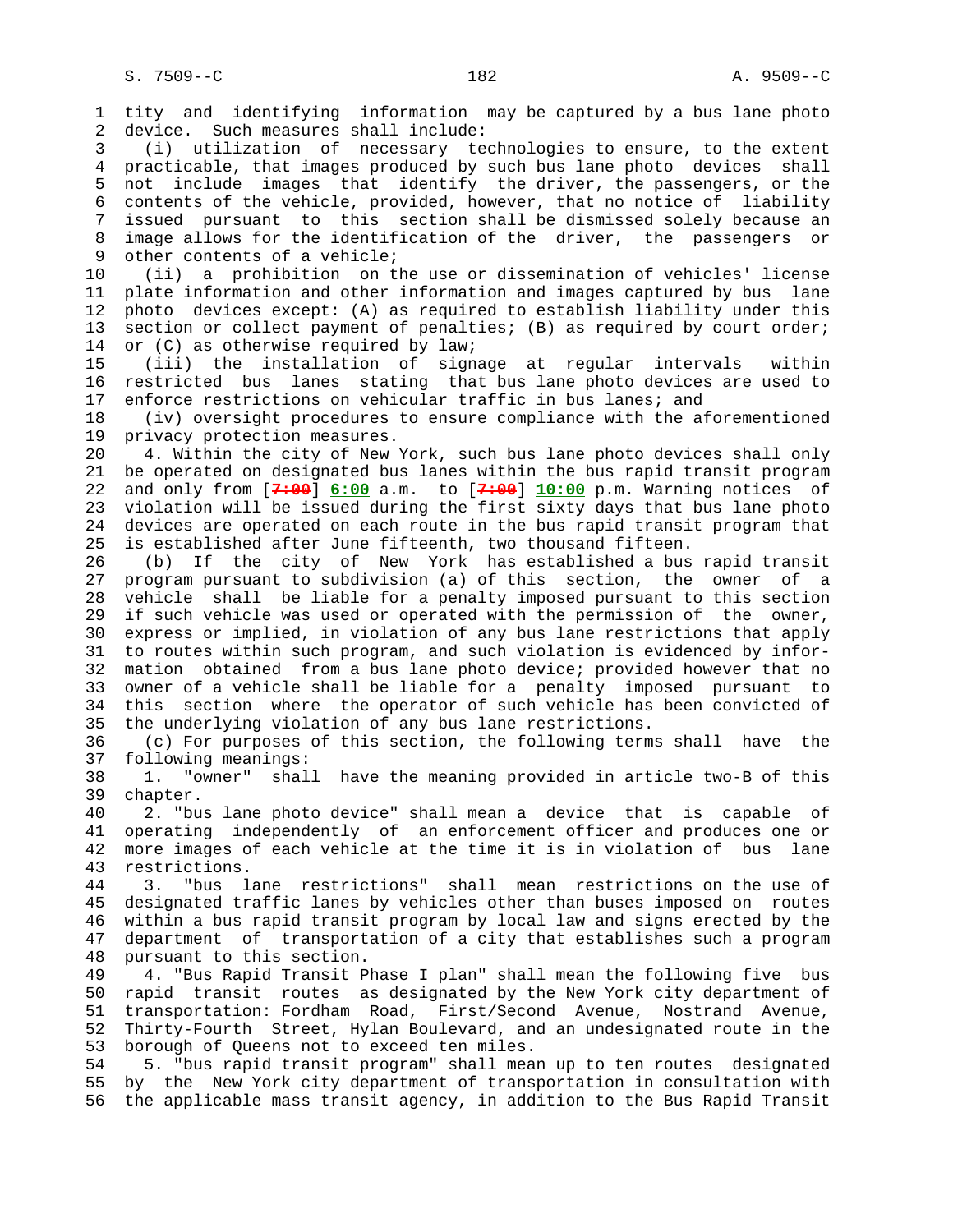1 Phase I plan routes, that operate on designated bus lanes and that may 2 include upgraded signage, enhanced road markings, minimum bus stop spac- 3 ing, off-board fare payment, traffic signal priority for buses, and any 4 other enhancement that increases bus speed or reliability.

 5 6. "designated bus lane" shall mean a lane dedicated for the exclusive 6 use of buses with the exceptions allowed under  $4-12(m)$  and  $4-08(a)(3)$  of 7 title 34 of the rules of the city of New York.

8 (d) A certificate, sworn to or affirmed by a technician employed by<br>9 the city in which the charged violation occurred, or a facsimile therethe city in which the charged violation occurred, or a facsimile there- 10 of, based upon inspection of photographs, microphotographs, videotape or 11 other recorded images produced by a bus lane photo device, shall be 12 prima facie evidence of the facts contained therein. Any photographs, 13 microphotographs, videotape or other recorded images evidencing such a 14 violation shall be available for inspection in any proceeding to adjudi- 15 cate the liability for such violation pursuant to this section.

 16 (e) An owner liable for a violation of a bus lane restriction imposed 17 on any route within a bus rapid transit program shall be liable for 18 monetary penalties in accordance with a schedule of fines and penalties 19 promulgated by the parking violations bureau of the city of New York; 20 provided, however, that the monetary penalty for violating a bus lane 21 restriction shall not exceed one hundred fifteen dollars; provided, 22 further, that an owner shall be liable for an additional penalty not to 23 exceed twenty-five dollars for each violation for the failure to respond 24 to a notice of liability within the prescribed time period.

 25 (f) An imposition of liability pursuant to this section shall not be 26 deemed a conviction of an operator and shall not be made part of the 27 operating record of the person upon whom such liability is imposed, nor 28 shall it be used for insurance purposes in the provision of motor vehi- 29 cle insurance coverage.

 30 (g) 1. A notice of liability shall be sent by first class mail to each 31 person alleged to be liable as an owner for a violation of a bus lane 32 restriction. Personal delivery to the owner shall not be required. A 33 manual or automatic record of mailing prepared in the ordinary course of 34 business shall be prima facie evidence of the facts contained therein.

 35 2. A notice of liability shall contain the name and address of the 36 person alleged to be liable as an owner for a violation of a bus lane 37 restriction, the registration number of the vehicle involved in such 38 violation, the location where such violation took place including the 39 street address or cross streets, one or more images identifying the 40 violation, the date and time of such violation and the identification 41 number of the bus lane photo device which recorded the violation or 42 other document locator number.

 43 3. The notice of liability shall contain information advising the 44 person charged of the manner and the time in which he or she may contest 45 the liability alleged in the notice. Such notice of liability shall also 46 contain a warning to advise the persons charged that failure to contest 47 in the manner and time provided shall be deemed an admission of liabil- 48 ity and that a default judgment may be entered thereon.

 49 4. The notice of liability shall be prepared and mailed by the agency 50 or agencies designated by the city of New York, or any other entity 51 authorized by such city to prepare and mail such notification of 52 violation.

 53 5. Adjudication of the liability imposed upon owners by this section 54 shall be by the New York city parking violations bureau.

 55 (h) If an owner of a vehicle receives a notice of liability pursuant 56 to this section for any time period during which such vehicle was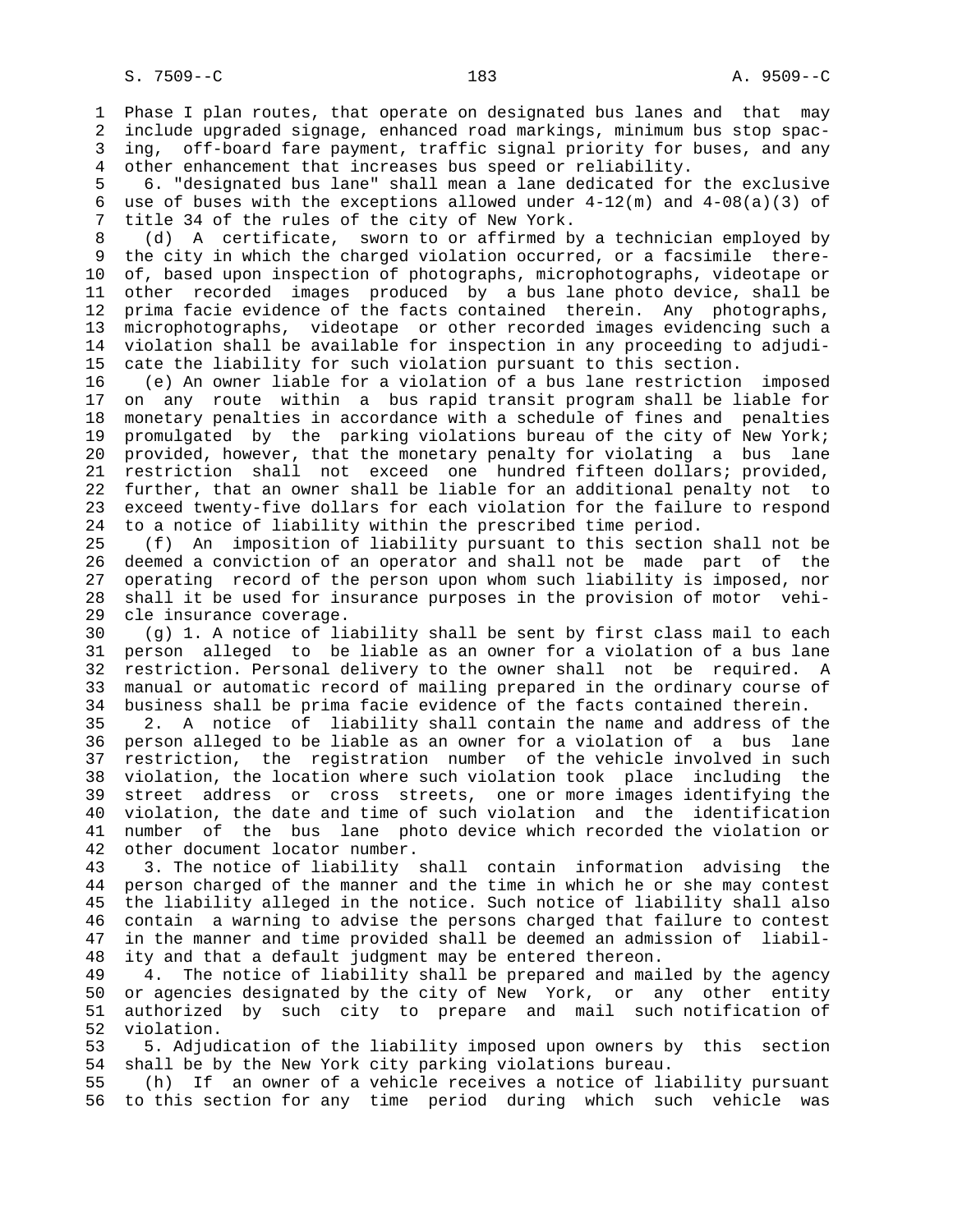1 reported to the police department as having been stolen, it shall be a 2 valid defense to an allegation of liability for a violation of a bus 3 lane restriction that the vehicle had been reported to the police as 4 stolen prior to the time the violation occurred and had not been recov- 5 ered by such time. For purposes of asserting the defense provided by 6 this subdivision it shall be sufficient that a certified copy of the 7 police report on the stolen vehicle be sent by first class mail to the 8 parking violations bureau of such city.<br>9 (i) 1. An owner who is a lessor 9 (i) 1. An owner who is a lessor of a vehicle to which a notice of 10 liability was issued pursuant to subdivision (g) of this section shall 11 not be liable for the violation of a bus lane restriction, provided 12 that: 13 (i) prior to the violation, the lessor has filed with such parking 14 violations bureau in accordance with the provisions of section two 15 hundred thirty-nine of this chapter; and 16 (ii) within thirty-seven days after receiving notice from such bureau 17 of the date and time of a liability, together with the other information 18 contained in the original notice of liability, the lessor submits to 19 such bureau the correct name and address of the lessee of the vehicle 20 identified in the notice of liability at the time of such violation, 21 together with such other additional information contained in the rental, 22 lease or other contract document, as may be reasonably required by such 23 bureau pursuant to regulations that may be promulgated for such purpose. 24 2. Failure to comply with subparagraph (ii) of paragraph one of this 25 subdivision shall render the lessor liable for the penalty prescribed in 26 this section. 27 3. Where the lessor complies with the provisions of paragraph one of 28 this subdivision, the lessee of such vehicle on the date of such 29 violation shall be deemed to be the owner of such vehicle for purposes 30 of this section, shall be subject to liability for such violation pursu- 31 ant to this section and shall be sent a notice of liability pursuant to 32 subdivision (g) of this section. 33 (j) If the owner liable for a violation of a bus lane restriction was 34 not the operator of the vehicle at the time of the violation, the owner 35 may maintain an action for indemnification against the operator. 36 (k) Nothing in this section shall be construed to limit the liability 37 of an operator of a vehicle for any violation of bus lane restrictions. 38 (l) If the city of New York adopts a bus rapid transit demonstration 39 program pursuant to subdivision (a) of this section it shall submit a 40 report on the results of the use of bus lane photo devices to the gover- 41 nor, the temporary president of the senate and the speaker of the assem- 42 bly by April first, two thousand twelve and every two years thereafter. 43 Such report shall include, but not be limited to: 44 1. a description of the locations and/or buses where bus lane photo 45 devices were used; 46 2. the total number of violations recorded on a monthly and annual 47 basis; 48 3. the total number of notices of liability issued; 49 4. the number of fines and total amount of fines paid after the first 50 notice of liability; 51 5. the number of violations adjudicated and results of such adjudi- 52 cations including breakdowns of dispositions made; 53 6. the total amount of revenue realized by such city and any partic- 54 ipating mass transit agency; 55 7. the quality of the adjudication process and its results; 56 8. the total number of cameras by type of camera;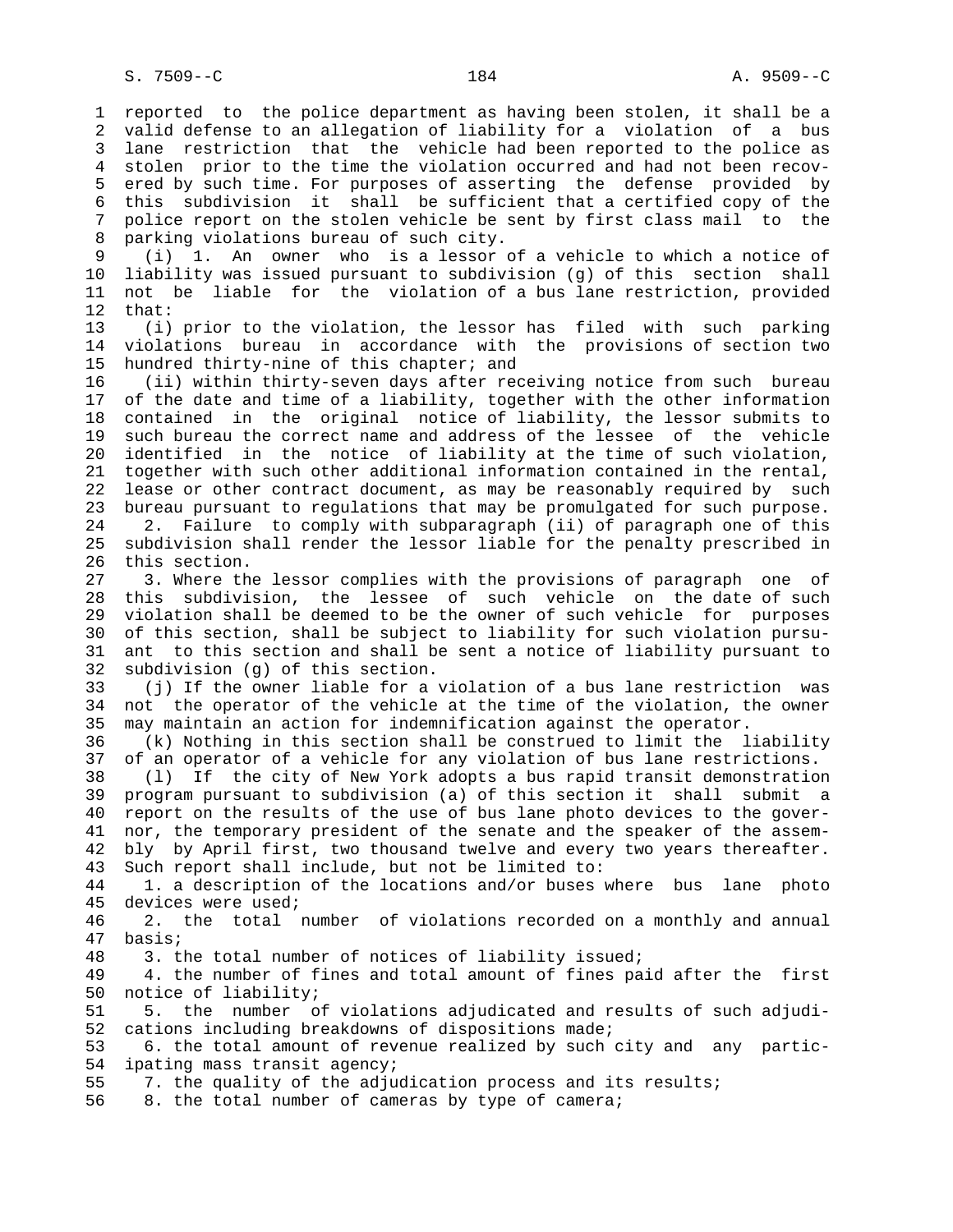1 9. the total cost to the city and the total cost to any participating 2 mass transit agency; and 3 10. a detailed report on the bus speeds, reliability, and ridership 4 before and after implementation of the bus rapid transit demonstration 5 program for each bus route, including current statistics. 6 **(m) Any revenue from fines and penalties collected pursuant to this** 7 **section from any mobile bus lane photo devices that were authorized to** 8 **be installed pursuant to a chapter of the laws of two thousand eighteen** 9 **that added this subdivision shall be remitted by the city of New York to** 10 **the applicable mass transit agency on a quarterly basis to be deposited** 11 **in the general transportation account of the New York city transporta-** 12 **tion assistance fund established pursuant to section twelve hundred** 13 **seventy-i of the public authorities law.** 14 § 7. Metropolitan transportation sustainability advisory workgroup. 15 1. There is hereby established the metropolitan transportation sustaina- 16 bility advisory workgroup (the "workgroup") which shall consist of ten 17 members, two of whom shall be appointed by the governor, two of whom 18 shall be appointed by the speaker of the assembly, two of whom shall be 19 appointed by the temporary president of the senate, one of whom shall be 20 appointed by the mayor of the city of New York, one of whom shall be 21 appointed by the chairman of the metropolitan transportation authority, 22 one of whom shall be appointed by the commissioner of the New York city 23 department of transportation and one of whom shall be appointed by the 24 commissioner of the New York state department of transportation. The 25 chair of the workgroup shall be nominated by the governor. 26 2. The advisory workgroup shall undertake a review of the actions and 27 measures that are necessary to provide safe, adequate, efficient, and 28 reliable transportation within the city of New York and the metropolitan 29 commuter transportation district within any available resources and 30 shall review and make recommendations regarding: (a) the adequacy of 31 public transportation provided by the MTA, the Metro-North Commuter 32 Railroad, the New York City Transit Authority and the Long Island Rail 33 Road, including but not limited to the reliability, sustainability, and 34 transparency on project selection; (b) sustainable funding for public 35 transportation needs; (c) motor vehicular traffic within the city of New 36 York, including, but not limited to, taxicab and for-hire vehicle trips; 37 (d) transportation strategies to advance the furtherance of environ- 38 mental goals; (e) tolling of intra-borough bridges within the city of 39 New York; (f) taxicab and for-hire vehicle trips including those origi- 40 nating and/or terminating within, or transiting, particular geographic 41 areas using publicly available information; and (g) the feasibility of a

 42 reduced fare program for transportation on New York city transit author- 43 ity systems, the Long Island Rail Road and the Metro-North Commuter 44 Railroad for students attending a university, college, community 45 college, or post-secondary vocational institution, which is located 46 within the city of New York.

 47 3. The advisory workgroup shall, on or before December 31, 2018, by a 48 majority vote approve and issue a final report and recommendations to 49 the governor, the temporary president of the senate, the speaker of the 50 assembly, the mayor of the city of New York, and the Metropolitan Trans- 51 portation Authority.

 52 4. For the purposes of this section, the following terms shall have 53 the following meanings:

 54 (a) "Metropolitan Commuter Transportation District" shall mean the 55 commuter transportation district as established by section 1262 of the 56 public authorities law;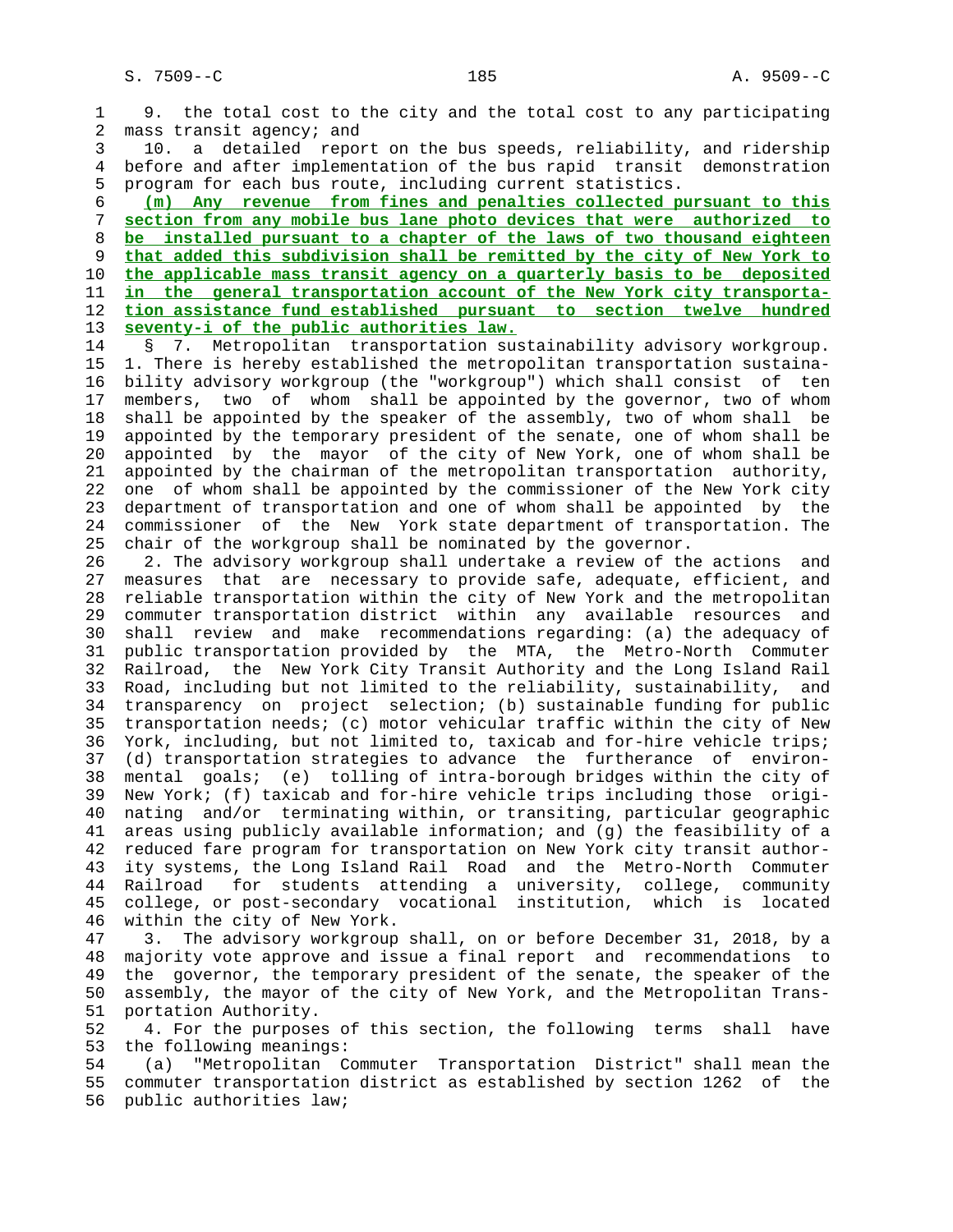1 (b) "Metropolitan transportation authority" or "MTA" shall mean the 2 corporation created by section 1263 of the public authorities law;

 3 (c) "Taxicab" shall have the same meaning as such term is defined by 4 section 148-a of the vehicle and traffic law and section 19-502 of the 5 administrative code of the city of New York; and

 6 (d) "For-hire vehicle" shall mean a motor vehicle, other than an ambu- 7 lance as defined by section 100-b of the vehicle and traffic law and a 8 bus as defined in paragraph 34 of subdivision (b) of section 1101 of the 9 tax law, carrying passengers for hire.

10 § 8. This act shall take effect immediately; provided that:

 11 a. the amendments to section 1111-c of the vehicle and traffic law 12 made by section six of this act shall not affect the repeal of such 13 section and shall be deemed repealed therewith; and

 14 b. the provisions of section seven of this act shall expire and be 15 deemed repealed April 1, 2019.

## 16 PART OOO

 17 Section 1. The opening paragraph of subdivision (h) of section 121 of 18 chapter 261 of the laws of 1988, amending the state finance law and 19 other laws relating to the New York state infrastructure trust fund, as 20 amended by section 1 of part CCC of chapter 59 of the laws of 2017, is 21 amended to read as follows:

 22 The provisions of sections sixty-two through sixty-six of this act 23 [**shall expire April fifteenth, two thousand eighteen, provided, however,** 24 **that if the statewide disparity study regarding the participation of** 25 **minority and women-owned business enterprises in state contracts** 26 **required pursuant to subdivision one of section three hundred twelve-a** 27 **of the executive law is completed and delivered to the governor and the** 28 **legislature on or before June thirtieth, two thousand seventeen, then** 29 **the provisions of sections sixty-two through sixty-six of this act**] 30 shall expire on December thirty-first, two thousand [**eighteen**] **nineteen**, 31 except that:

32 § 2. This act shall take effect immediately.

### 33 PART PPP

 34 Section 1. Short title. This act shall be known and may be cited as 35 the "New York city housing authority emergency management act".

 36 § 2. The public housing law is amended by adding a new section 402-d 37 to read as follows:

**§ 402-d. The governor may issue an executive order, pursuant to arti- cle two-B of the executive law and subject to the availability of a state appropriation, which shall govern the examination and remediation of conditions, including the construction or reconstruction as may be required, of residential properties owned by the authority and the development and execution of a plan to remediate such conditions.**

44 § 3. This act shall take effect immediately.

# 45 PART QQQ

 46 Section 1. This act shall be known and may be cited as the "New York 47 city BQE Design-Build act".

48 § 2. For the purposes of this act: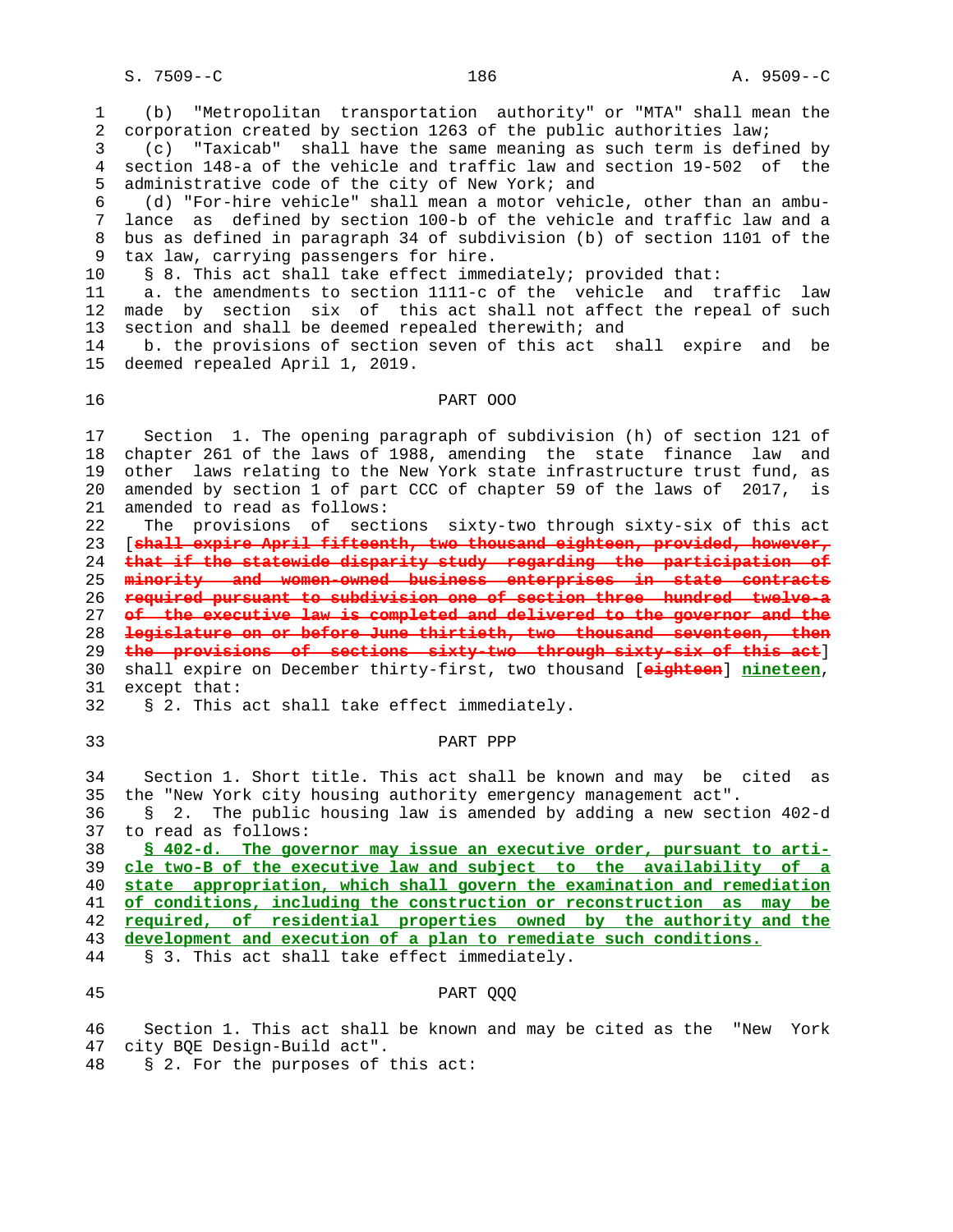1 (a) "Authorized entity" shall mean the New York city department of 2 design and construction, and the New York city department of transporta- 3 tion. 4 (b) "Best value" shall mean the basis for awarding contracts for 5 services to a proposer that optimizes quality, cost and efficiency, 6 price and performance criteria, which may include, but is not limited 7 to: 8 (1) The quality of the proposer's performance on previous projects;<br>9 (2) The timeliness of the proposer's performance on previous projec (2) The timeliness of the proposer's performance on previous projects; 10 (3) The level of customer satisfaction with the proposer's performance 11 on previous projects; 12 (4) The proposer's record of performing previous projects on budget 13 and ability to minimize cost overruns; 14 (5) The proposer's ability to limit change orders; 15 (6) The proposer's ability to prepare appropriate project plans; 16 (7) The proposer's technical capacities; 17 (8) The individual qualifications of the proposer's key personnel; 18 (9) The proposer's ability to assess and manage risk and minimize risk 19 impact; 20 (10) The proposer's financial capability; 21 (11) The proposer's ability to comply with applicable requirements, 22 including the provisions of articles 145, 147 and 148 of the education 23 law; 24 (12) The proposer's past record of compliance with federal, state and 25 local laws, rules, licensing requirements, where applicable, and execu- 26 tive orders, including but not limited to compliance with the labor law 27 and other applicable labor and prevailing wage laws, article 15-A of the 28 executive law, and any other applicable laws concerning minority- and 29 women-owned business enterprise participation; 30 (13) The proposer's record of complying with existing labor standards, 31 maintaining harmonious labor relations, and protecting the health and 32 safety of workers and payment of wages above any locally-defined living 33 wage; and 34 (14) A quantitative factor to be used in evaluation of bids or offers 35 for awarding of contracts for bidders or offerers that are certified as 36 minority- or women-owned business enterprises pursuant to article 15-A 37 of the executive law, and certified pursuant to local law as minority- 38 or women-owned business enterprises. Where an agency identifies a quan- 39 titative factor pursuant to this paragraph, the agency must specify that 40 businesses certified as minority- or women-owned business enterprises 41 pursuant to article 15-A of the executive law as well as those certified 42 as minority- or women-owned business enterprises or pursuant to section 43 1304 of the New York City charter are eligible to qualify for such 44 factor. Nothing in this paragraph shall be construed as a requirement 45 that such businesses be concurrently certified as minority- or women- 46 owned business enterprises under both article 15-A of the executive law 47 and section 1304 of the New York City charter to qualify for such quan- 48 titative factors. Such basis shall reflect, wherever possible, objec- 49 tive and quantifiable analysis. 50 (c) "Cost plus" shall mean compensating a contractor for the cost to 51 complete a contract by reimbursing actual costs for labor, equipment and 52 materials plus an additional amount for overhead and profit.

 53 (d) "Design-build contract" shall mean a contract for the design and 54 construction of a public work with a single entity, which may be a team 55 comprised of separate entities.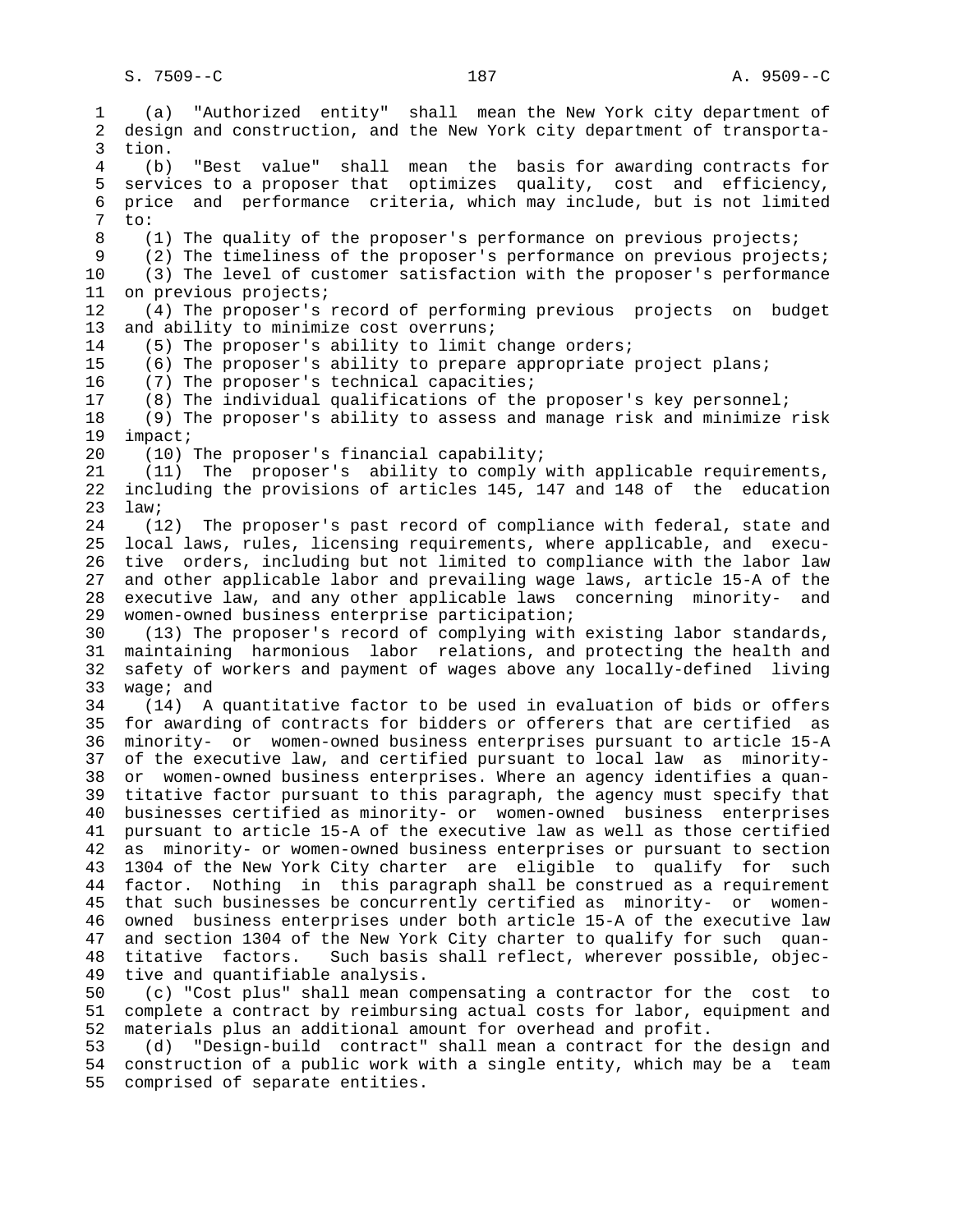1 (e) "Project labor agreement" shall have the meaning set forth in 2 subdivision 1 of section 222 of the labor law. A project labor agreement 3 shall require participation in apprentice training programs in accord- 4 ance with paragraph (e) of subdivision 2 of such section.

 5 (f) "Public work" shall mean a public work in the city of New York 6 related to the following, and shall refer to this public work; Brooklyn 7 Queens Expressway, from the vicinity of Atlantic avenue to the vicinity 8 of Sands street in Kings county.<br>9 § 3. Any contract for a public

§ 3. Any contract for a public work undertaken pursuant to a project 10 labor agreement in accordance with section 222 of the labor law may be a 11 design-build contract in accordance with this act.

 12 § 4. Notwithstanding any general, special or local law, rule or regu- 13 lation to the contrary, including but not limited to article 5-A of the 14 general municipal law and in conformity with the requirements of this 15 act, for any public work that has an estimated cost of not less than ten 16 million dollars and is undertaken pursuant to a project labor agreement 17 in accordance with section 222 of the labor law, an authorized entity 18 charged with awarding a contract for public work may use the alternative 19 delivery method referred to as design-build contracts.

 20 (a) A contractor selected by such authorized entity to enter into a 21 design-build contract shall be selected through a two-step method, as 22 follows:

 23 (1) Step one. Generation of a list of responding entities that have 24 demonstrated the general capability to perform the design-build 25 contract. Such list shall consist of a specified number of responding 26 entities, as determined by an authorized entity, and shall be generated 27 based upon the authorized entity's review of responses to a publicly 28 advertised request for qualifications. The authorized entity's request 29 for qualifications shall include a general description of the public 30 work, the maximum number of responding entities to be included on the 31 list, the selection criteria to be used and the relative weight of each 32 criteria in generating the list. Such selection criteria shall include 33 the qualifications and experience of the design and construction team, 34 organization, demonstrated responsibility, ability of the team or of a 35 member or members of the team to comply with applicable requirements, 36 including the provisions of articles 145, 147, and 148 of the education 37 law, past record of compliance with the labor law, and such other quali- 38 fications the authorized entity deems appropriate, which may include but 39 are not limited to project understanding, financial capability and 40 record of past performance. The authorized entity shall evaluate and 41 rate all responding entities to the request for qualifications. Based 42 upon such ratings, the authorized entity shall list the responding enti- 43 ties that shall receive a request for proposals in accordance with para- 44 graph two of this subdivision. To the extent consistent with applicable 45 federal law, the authorized entity shall consider, when awarding any 46 contract pursuant to this section, the participation of: (i) responding 47 entities that are certified as minority- or women-owned business enter- 48 prises pursuant to article 15-A of the executive law, or certified 49 pursuant to local law as minority- or women-owned business enterprises; 50 and (ii) small business concerns identified pursuant to subdivision (b) 51 of section 139-g of the state finance law.

 52 (2) Step two. Selection of the proposal which is the best value to the 53 authorized entity. The authorized entity shall issue a request for 54 proposals to the responding entities listed pursuant to paragraph one of 55 this subdivision. If such a responding entity consists of a team of 56 separate entities, the entities that comprise such a team must remain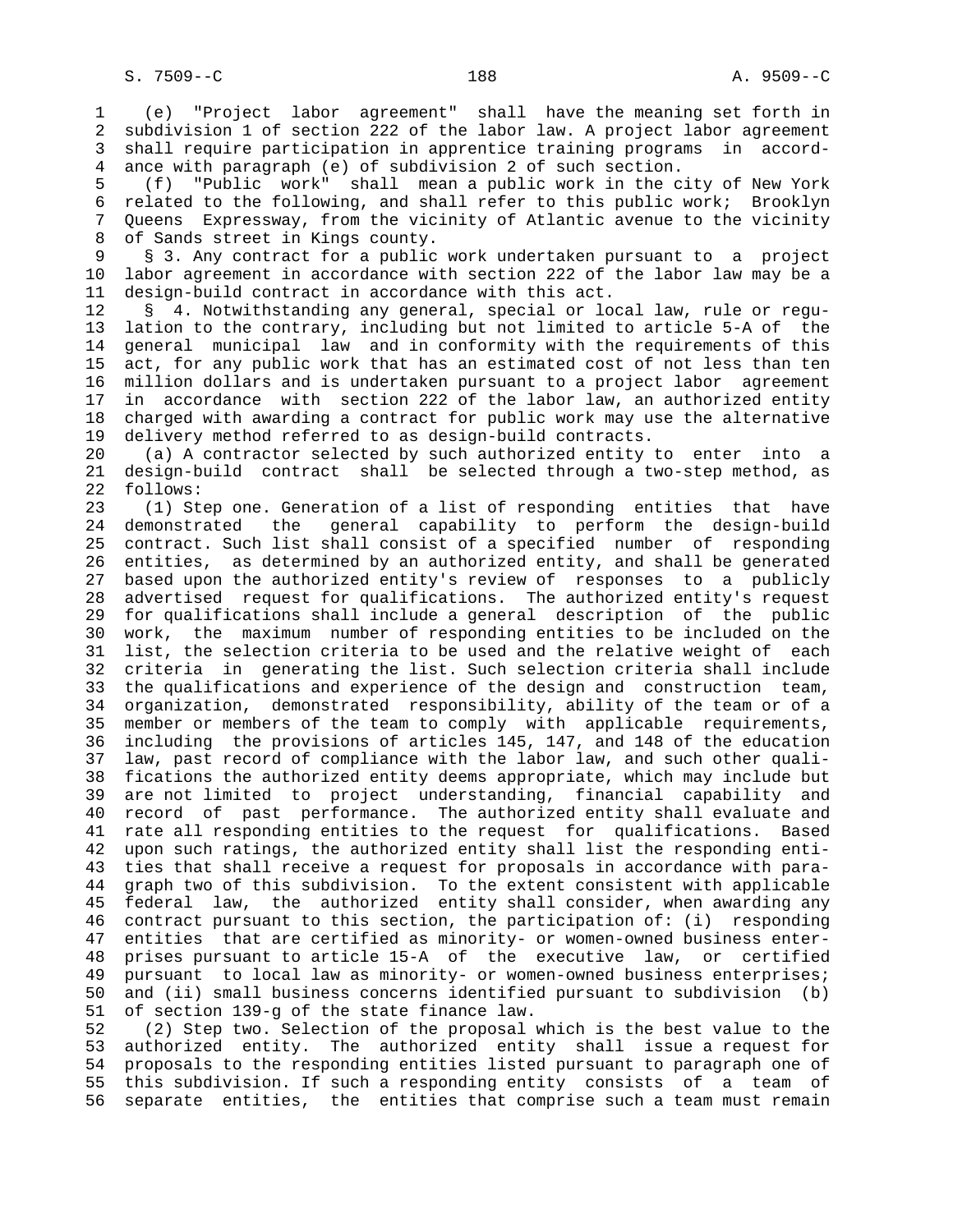1 unchanged from the responding entity as listed pursuant to paragraph one 2 of this subdivision unless otherwise approved by the authorized entity. 3 The request for proposals shall set forth the public work's scope of 4 work, and other requirements, as determined by the authorized entity, 5 which may include separate goals for work under the contract to be 6 performed by businesses certified as minority- or women-owned business 7 enterprises pursuant to article 15-A of the executive law, or certified 8 pursuant to local law as minority- or women-owned business enterprises.<br>9 The request for proposals shall also specify the criteria to be used to The request for proposals shall also specify the criteria to be used to 10 evaluate the responses and the relative weight of each of such criteria. 11 Such criteria shall include the proposal's cost, the quality of the 12 proposal's solution, the qualifications and experience of the proposer, 13 and other factors deemed pertinent by the authorized entity, which may 14 include, but shall not be limited to, the proposal's manner and schedule 15 of project implementation, the proposer's ability to complete the work 16 in a timely and satisfactory manner, maintenance costs of the completed 17 public work, maintenance of traffic approach, and community impact. Any 18 contract awarded pursuant to this act shall be awarded to a responsive 19 and responsible proposer, which, in consideration of these and other 20 specified criteria deemed pertinent, offers the best value, as deter- 21 mined by the authorized entity. The request for proposals shall include 22 a statement that proposers shall designate in writing those portions of 23 the proposal that contain trade secrets or other proprietary information 24 that are to remain confidential; that the material designated as confi- 25 dential shall be readily separable from the proposal. Nothing in this 26 subdivision shall be construed to prohibit the authorized entity from 27 negotiating final contract terms and conditions including cost. All 28 proposals submitted shall be scored according to the criteria listed in 29 the request for proposals and such final scores shall be published on 30 the authorized entity's website. 31 (b) An authorized entity awarding a design-build contract to a

 32 contractor offering the best value may but shall not be required to use 33 the following types of contracts:

 34 (1) A cost-plus not to exceed guaranteed maximum price form of 35 contract in which the authorized entity shall be entitled to monitor and 36 audit all costs. In establishing the schedule and process for determin- 37 ing a guaranteed maximum price, the contract between the authorized 38 entity and the contractor shall:

 39 (i) Describe the scope of the work and the cost of performing such 40 work,

41 (ii) Include a detailed line item cost breakdown,

 42 (iii) Include a list of all drawings, specifications and other infor- 43 mation on which the guaranteed maximum price is based,

 44 (iv) Include the dates of substantial and final completion on which 45 the guaranteed maximum price is based, and

46 (v) Include a schedule of unit prices; or

 47 (2) A lump sum contract in which the contractor agrees to accept a set 48 dollar amount for a contract which comprises a single bid without 49 providing a cost breakdown for all costs such as for equipment, labor, 50 materials, as well as such contractor's profit for completing all items 51 of work comprising the public work.

 52 § 5. Any contract entered into pursuant to this act shall include a 53 clause requiring that any professional services regulated by articles 54 145, 147 and 148 of the education law shall be performed and stamped and 55 sealed, where appropriate, by a professional licensed in accordance with 56 the appropriate articles.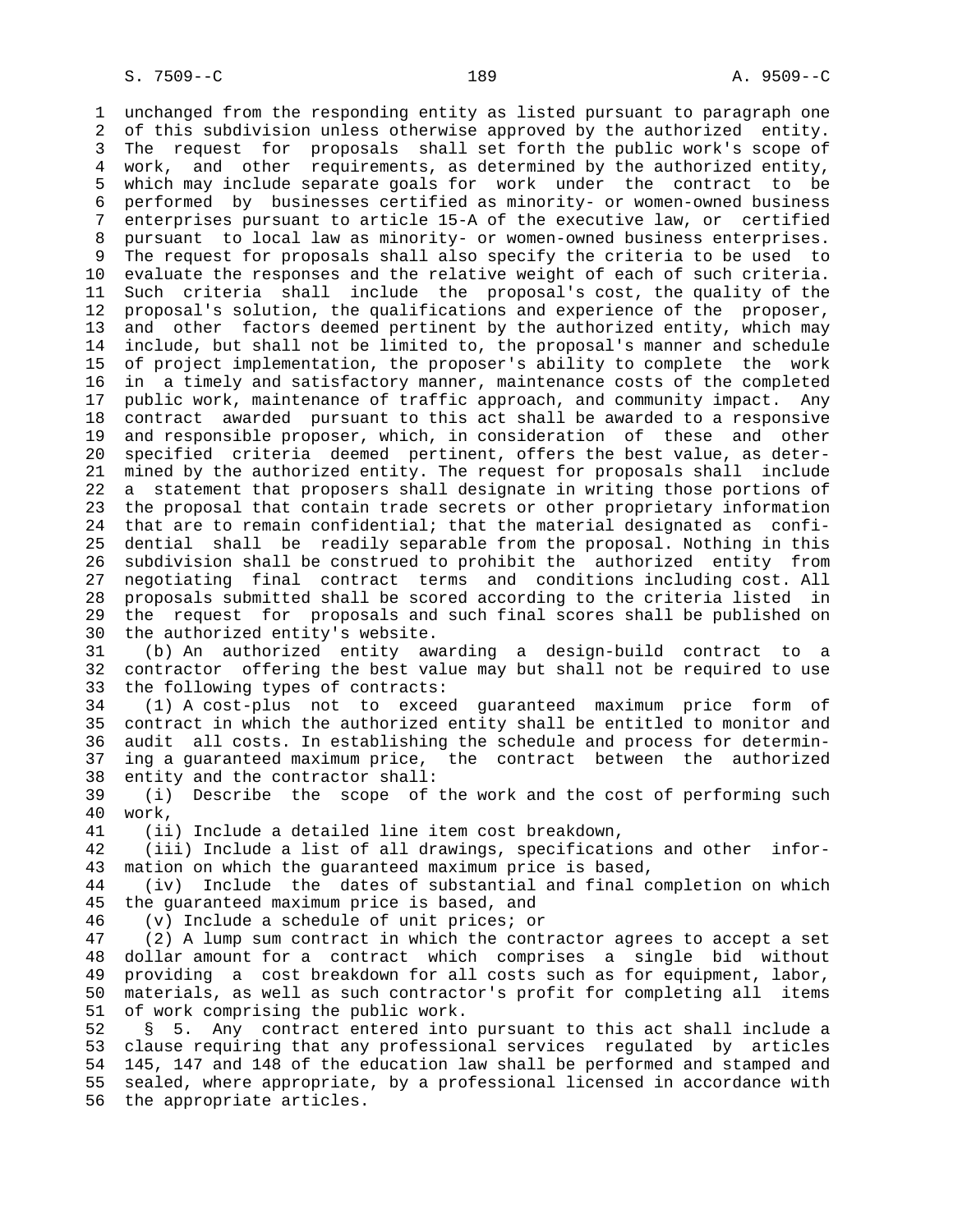1 § 6. Construction with respect to each contract entered into by an 2 authorized entity pursuant to this act shall be deemed a "public work" 3 to be performed in accordance with the provisions of article 8 of the 4 labor law, as well as subject to sections 200, 240, 241 and 242 of such 5 law and enforcement of prevailing wage requirements pursuant to applica- 6 ble law or, for projects or public works receiving federal aid, applica- 7 ble federal requirements for prevailing wage. Any contract entered into 8 pursuant to this act shall include a clause requiring the selected design builder to obligate every tier of contractor working on the 10 public work to comply with the project labor agreement referenced in 11 section three of this act, and shall include project labor agreement 12 compliance monitoring and enforcement provisions consistent with the 13 applicable project labor agreement.

 14 § 7. Each contract entered into by an authorized entity pursuant to 15 this act shall comply with the objectives and goals with regard to 16 minority- and women-owned business enterprises pursuant to, as applica- 17 ble, section 6-129 of the administrative code of the city of New York, 18 or, for projects or public works receiving federal aid, applicable 19 federal requirements for disadvantaged business enterprises or minority- 20 and women-owned business enterprises.

 21 § 8. Public works undertaken by an authorized entity pursuant to this 22 act shall be subject to the requirements of article 8 of the environ- 23 mental conservation law, and, where applicable, the requirements of the 24 national environmental policy act.

 25 § 9. (a) Notwithstanding any provision of law to the contrary, all 26 rights or benefits, including terms and conditions of employment, and 27 protection of civil service and collective bargaining status of all 28 employees of authorized entities solely in connection with the public 29 works identified in subdivision (f) of section two of this act, shall be 30 preserved and protected.

 31 (b) Nothing in this act shall result in the: (1) displacement of any 32 currently employed worker or loss of position (including partial 33 displacement such as a reduction in the hours of non-overtime work, 34 wages or employment benefits), or result in the impairment of existing 35 collective bargaining agreements; and (2) transfer of existing duties 36 and functions related to maintenance and operations currently performed 37 by existing employees of authorized entities to a contractor.

 38 (c) Employees of authorized entities using design-build contracts 39 serving in positions in newly created titles shall be assigned to the 40 appropriate bargaining unit. Nothing contained in this act shall be 41 construed to affect: (1) the existing rights of employees of such enti- 42 ties pursuant to an existing collective bargaining agreement, (2) the 43 existing representational relationships among employee organizations 44 representing employees of such entities, or (3) the bargaining relation- 45 ships between such entities and such employee organizations.

 46 § 10. The submission of a proposal or responses or the execution of a 47 design-build contract pursuant to this act shall not be construed to be 48 a violation of section 6512 of the education law.

 49 § 11. Nothing contained in this act shall limit the right or obli- 50 gation of any authorized entity to comply with the provisions of any 51 existing contract or to award contracts as otherwise provided by law.

 52 § 12. For any design-build contract for a public work defined by 53 subdivision (f) of section two of this act, the City of New York or its 54 respective departments shall receive approval from the Commissioner of 55 New York State Department of Transportation before any request for qual-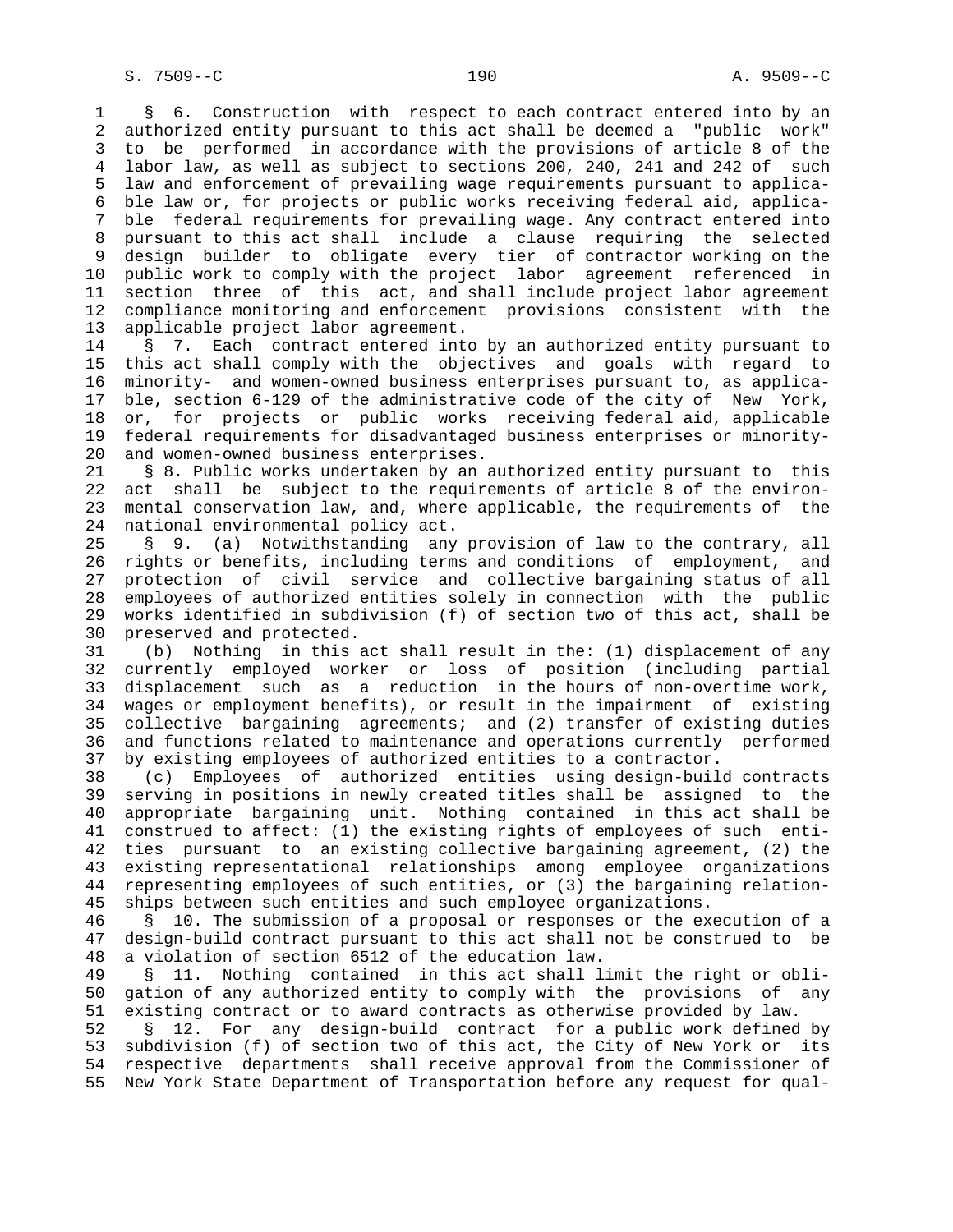1 ification is issued, such a contract award is finalized, and such 2 contract is executed. 3 § 13. This act shall take effect immediately and shall expire and be 4 deemed repealed 2 years after such date, provided that, public works 5 with requests for qualifications issued prior to such repeal shall be 6 permitted to continue under this act notwithstanding such repeal. 7 PART RRR 8 Section 1. Subdivision 1 of section 208 of the civil service law, as 9 amended by chapter 503 of the laws of 1971, is amended and two new 10 subdivisions 4 and 5 are added to read as follows: 11 1. A public employer shall extend to an employee organization certi- 12 fied or recognized pursuant to this article the following rights: 13 (a) to represent the employees in negotiations notwithstanding the 14 existence of an agreement with an employee organization that is no long- 15 er certified or recognized, and in the settlement of grievances; and 16 (b) to membership dues deduction, upon presentation of dues deduction 17 authorization cards signed by individual employees. **A public employer shall commence making such deductions as soon as practicable, but in no case later than thirty days after receiving proof of a signed dues deduction authorization card; and such dues shall be transmitted to the certified or recognized employee organization within thirty days of the deduction. A public employer shall accept a signed authorization to deduct from the salary of a public employee an amount for the payment of his or her dues in any format permitted by article three of the state technology law. The right to such membership dues deduction shall remain in full force and effect until: (i) an individual employee revokes membership in the employee organ- ization in writing in accordance with the terms of the signed authori- zation; or (ii) the individual employee is no longer employed by the public employer, provided that if such employee is, within a period of one year, employed by the same public employer in a position represented by the same employee organization, the right to such dues deduction shall be automatically reinstated. (c) Should the individual employee who has signed a dues deduction authorization card either be removed from a public employer's payroll or otherwise placed on any type of involuntary or voluntary leave of absence, whether paid or unpaid, such public employee's membership in an employee organization shall be continued upon that public employee's return to the payroll or restoration to active duty from such a leave of absence. 4. (a) Within thirty days of a public employee first being employed or reemployed by a public employer, or within thirty days of being promoted or transferred to a new bargaining unit, the public employer shall noti- fy the employee organization, if any, that represents that bargaining unit of the employee's name, address, job title, employing agency, department or other operating unit, and work location; and (b) Within thirty days of providing the notice in paragraph a of this subdivision, a public employer shall allow a duly appointed represen- tative of the employee organization that represents that bargaining unit to meet with such employee for a reasonable amount of time during his or her work time without charge to leave credits, unless otherwise speci- fied within an agreement bargained collectively under article fourteen of the civil service law, provided however that arrangements for such**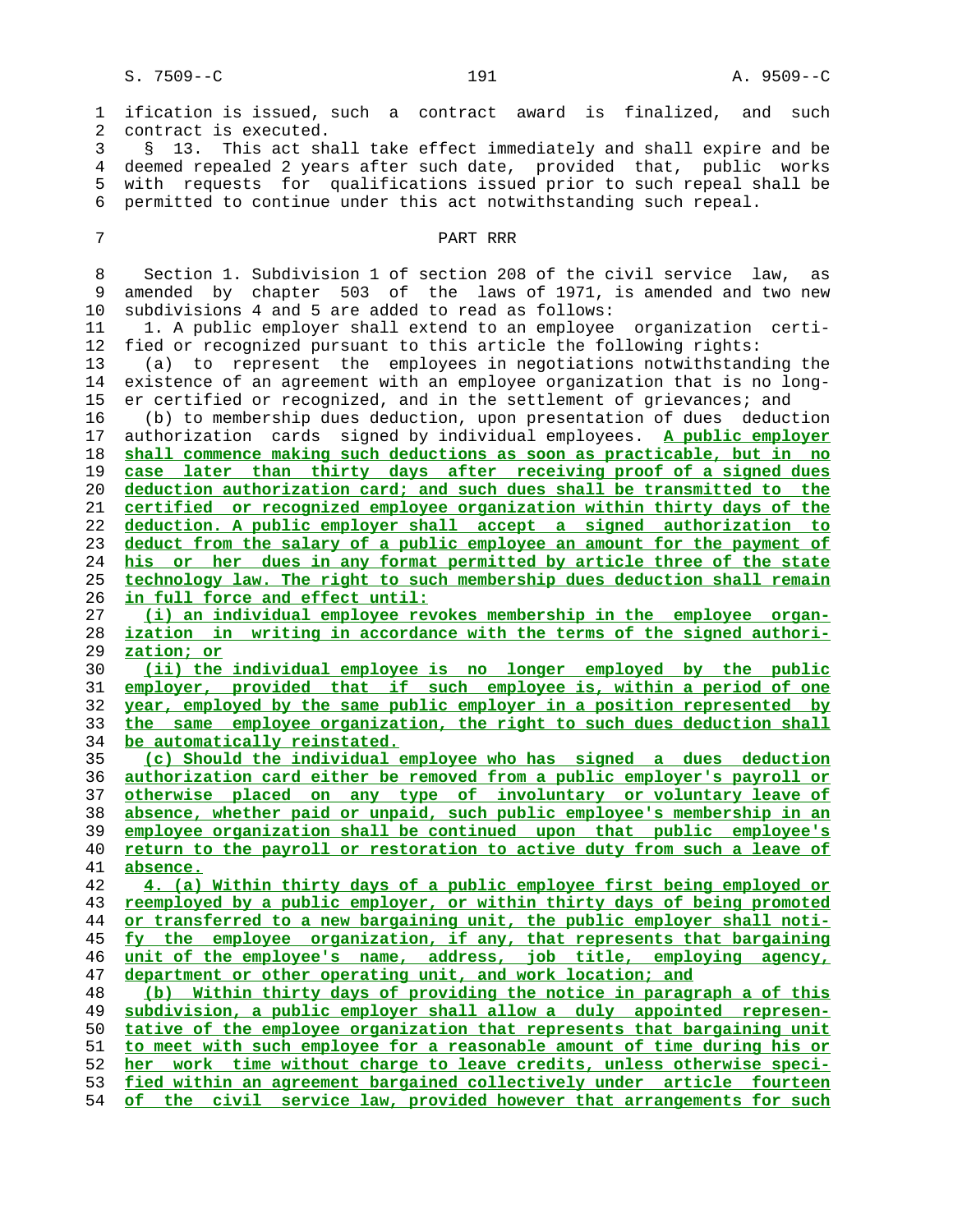1 **meeting must be scheduled in consultation with a designated represen-** 2 **tative of the public employer.** 3 **5. (a) If any clause, sentence, paragraph, or subdivision of this** 4 **section shall be adjudged by a court of competent jurisdiction to be** 5 **unconstitutional or otherwise invalid, such judgment shall not affect,** 6 **impair or invalidate the remainder thereof, but shall be confined in its** 7 **operation to the clause, sentence, paragraph, or subdivision of this** 8 **section directly involved in the controversy in which such judgment** shall have been rendered. 10 **(b) If any clause, sentence, paragraph, or part of a signed authori-** 11 **zation shall be adjudged by a court of competent jurisdiction to be** 12 **unconstitutional or otherwise invalid, such determination shall not** 13 **affect, impair or invalidate the remainder of such signed authorization** 14 **but shall be confined in its operation to the clause, sentence, para-** 15 **graph, or part of the signed authorization directly involved in the** 16 **controversy in which such judgment shall have been rendered.** 17 § 2. Subdivision 1 of section 93-b of the general municipal law, as 18 amended by chapter 632 of the laws of 1964, is amended to read as 19 follows: 20 1. The fiscal or disbursing officer of every municipal corporation or 21 other civil division or political subdivision of the state is hereby 22 authorized to deduct from the wage or salary of any employee of such 23 municipal corporation or civil division or political subdivision of the 24 state such amount that such employee may specify in writing filed with 25 such fiscal or disbursing officer for the payment of dues in a duly 26 organized association or organization of civil service employees and to 27 transmit the sum so deducted to the said association or organization. 28 Any such written authorization [**may be withdrawn by such employee or** 29 **member at any time by filing written notice of such withdrawal with the** 30 **fiscal or disbursing officer**] **shall remain in effect in accordance with** 31 **subdivision one of section two hundred eight of the civil service law**. 32 § 3. Subdivision 2 of section 201 of the state finance law, as amended 33 by chapter 233 of the laws of 1992, is amended to read as follows: 34 2. The comptroller is hereby authorized to deduct from the salary of 35 any employee of the state such amount as such employee may specify in 36 writing filed in a manner determined by the comptroller for the payment 37 of membership dues in a duly organized association or organization of 38 civil service employees or faculty members of the state university and 39 to transmit the sums so deducted to the said association or organiza- 40 tion. Any such written authorization [**may be withdrawn by such employee** 41 **at any time upon filing written notice of such withdrawal in a manner** 42 **determined by the comptroller**] **shall remain in effect in accordance with** 43 **subdivision one of section two hundred eight of the civil service law**. 44 The foregoing notwithstanding, and subject to the provisions of article 45 fourteen of the civil service law, such deductions and transmittals 46 shall be terminated as to one or more such associations or organizations 47 in accordance with the written directions of the director of employee 48 relations, not more than thirty days after receipt by the comptroller of 49 such directions. The deductions and transmittals which were the subject 50 of such directions shall not thereafter be resumed without the written 51 approval of such director. 52 § 4. Subdivision 2 of section 209-a of the civil service law, as 53 amended by chapter 467 of the laws of 1990, is amended to read as 54 follows: 55 2. Improper employee organization practices. It shall be an improper 56 practice for an employee organization or its agents deliberately (a) to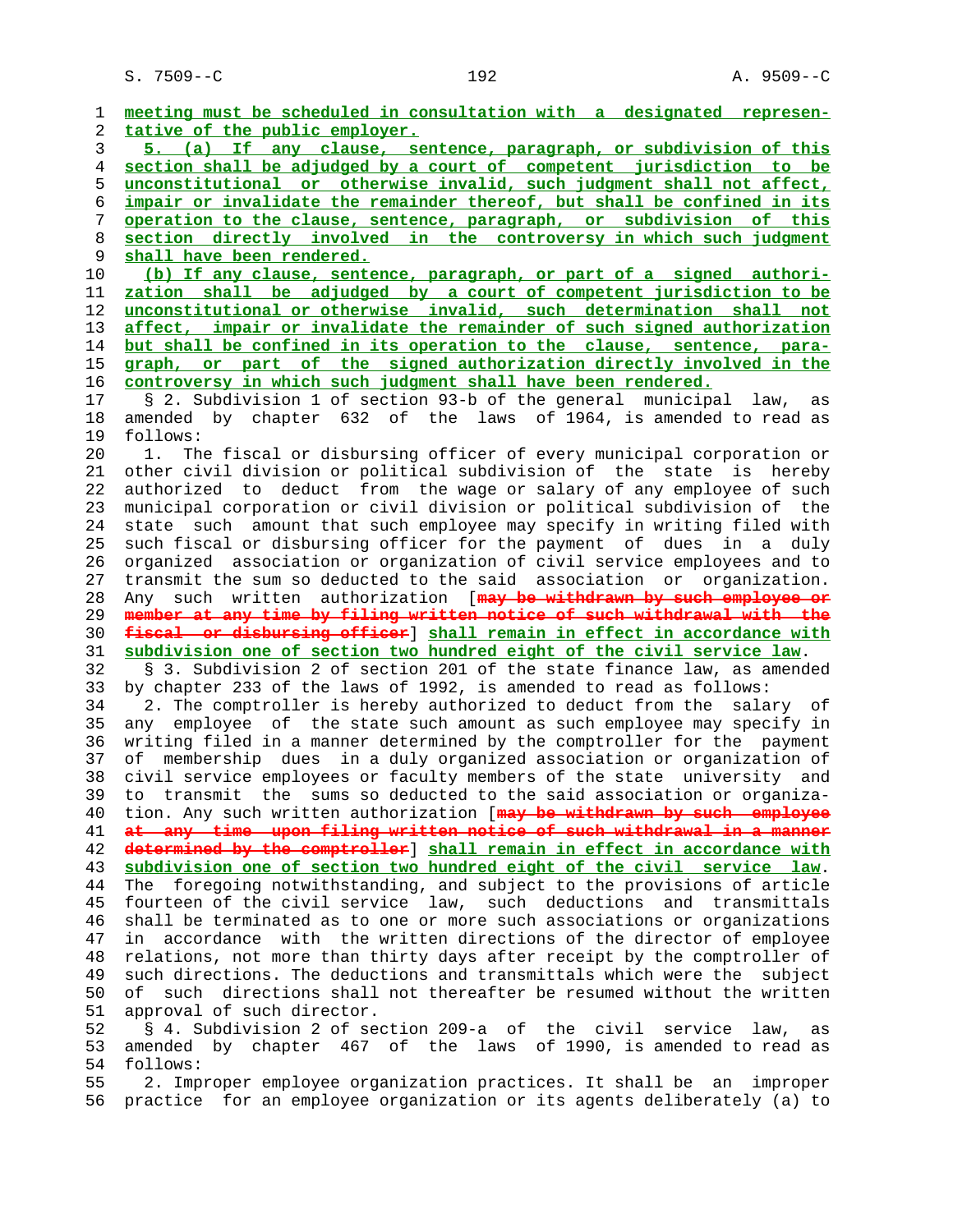1 interfere with, restrain or coerce public employees in the exercise of 2 the rights granted in section two hundred two, or to cause, or attempt 3 to cause, a public employer to do so **provided, however, that an employee organization does not interfere with, restrain or coerce public employ- ees when it limits its services to and representation of non-members in accordance with this subdivision**; (b) to refuse to negotiate collective- 7 ly in good faith with a public employer, provided it is the duly recog- 8 nized or certified representative of the employees of such employer; or<br>9 (c) to breach its duty of fair representation to public employees under 9 (c) to breach its duty of fair representation to public employees under 10 this article. **Notwithstanding any law, rule or regulation to the contra- ry, an employee organization's duty of fair representation to a public employee it represents but who is not a member of the employee organiza- tion shall be limited to the negotiation or enforcement of the terms of an agreement with the public employer. No provision of this article shall be construed to require an employee organization to provide repre- sentation to a non-member (i) during questioning by the employer, (ii) in statutory or administrative proceedings or to enforce statutory or regulatory rights, or (iii) in any stage of a grievance, arbitration or other contractual process concerning the evaluation or discipline of a public employee where the non-member is permitted to proceed without the employee organization and be represented by his or her own advocate. Nor shall any provision of this article prohibit an employee organization from providing legal, economic or job-related services or benefits beyond those provided in the agreement with a public employer only to its members.**

 26 § 5. Nothing in this act shall be construed to impede, infringe or 27 diminish the rights and benefits which accrue to an employee organiza- 28 tion through a bonafide collective bargaining agreement.

29 § 6. This act shall take effect immediately.

# 30 PART SSS

 31 Section 1. Subdivision 2 of section 3204 of the education law, as 32 amended by chapter 827 of the laws of 1982, is amended to read as 33 follows:

 34 2. Quality and language of instruction; text-books. **(i)** Instruction 35 may be given only by a competent teacher. In the teaching of the 36 subjects of instruction prescribed by this section, English shall be the 37 language of instruction, and text-books used shall be written in 38 English, except that for a period of three years, which period may be 39 extended by the commissioner with respect to individual pupils, upon 40 application therefor by the appropriate school authorities, to a period 41 not in excess of six years, from the date of enrollment in school, 42 pupils who, by reason of foreign birth or ancestry have limited English 43 proficiency, shall be provided with instructional programs as specified 44 in subdivision two-a of this section and the regulations of the commis- 45 sioner. The purpose of providing such pupils with instruction shall be 46 to enable them to develop academically while achieving competence in the 47 English language. Instruction given to a minor elsewhere than at a 48 public school shall be at least substantially equivalent to the instruc- 49 tion given to minors of like age and attainments at the public schools 50 of the city or district where the minor resides.

**(ii) For purposes of considering substantial equivalence pursuant to this subdivision for nonpublic elementary and middle schools that are: (1) non-profit corporations, (2) have a bi-lingual program, and (3) have an educational program that extends from no later than nine a.m. until**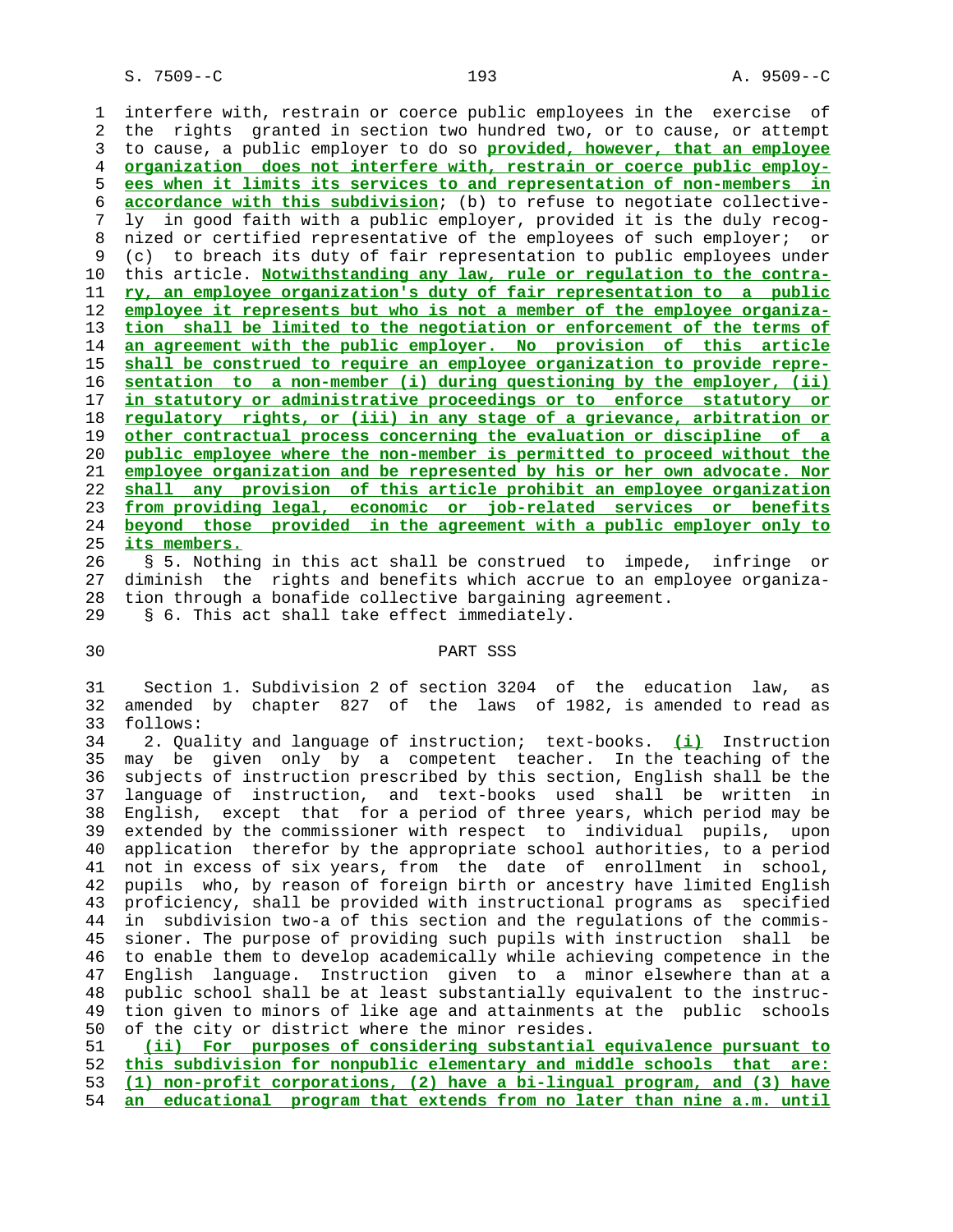S. 7509--C 194 A. 9509--C

**no earlier than four p.m. for grades one through three, and no earlier than five thirty p.m. for grades four through eight, on the majority of weekdays, the department shall consider the following, but not limited to: if the curriculum provides academically rigorous instruction that develops critical thinking skills in the school's students, taking into account the entirety of the curriculum, over the course of elementary and middle school, including instruction in English that will prepare pupils to read fiction and nonfiction text for information and to use that information to construct written essays that state a point of view or support an argument; instruction in mathematics that will prepare pupils to solve real world problems using both number sense and fluency with mathematical functions and operations; instruction in history by being able to interpret and analyze primary text to identify and explore important events in history, to construct written arguments using the supporting information they get from primary source material, demon- strate an understating of the role of geography and economics in the actions of world civilizations, and an understanding of civics and the responsibilities of citizens in world communities; and instruction in science by learning how to gather, analyze and interpret observable data to make informed decisions and solve problems mathematically, using deductive and inductive reasoning to support a hypothesis, and how to differentiate between correlational and causal relationships. (iii) For purposes of considering substantial equivalence pursuant to this subdivision for nonpublic high schools that: (1) are established for pupils in high school who have graduated from an elementary school that provides instruction as described in this section, (2) are a non- profit corporation, (3) have a bi-lingual program, and (4) have an educational program that extends from no later than nine a.m. until no earlier than six p.m. on the majority of weekdays the department shall consider the following but not limited to: if the curriculum provides academically rigorous instruction that develops critical thinking skills in the school's students, the outcomes of which, taking into account the entirety of the curriculum, result in a sound basic education. (iv) Nothing herein shall be construed to entitle or permit any school to receive an increase in mandated services aid pursuant to 8 NYCRR 176 on account of providing a longer school day. (v) The commissioner shall be the entity that determines whether nonpublic elementary and secondary schools are in compliance with the academic requirements set forth in paragraphs (ii) and (iii) of this**

**subdivision.**

41 § 2. This act shall take effect immediately.

42 PART TTT

- 
- 43 Intentionally Omitted
- 

### 44 PART UUU

 45 Section 1. Subdivision 3 of section 2825-f of the public health law, 46 as added by section 1 of part Q of a chapter of the laws of 2018 amend- 47 ing the public health law relating to the health care facility transfor- 48 mation program, as proposed in legislative bill numbers S.7507-C and 49 A.9507-C, is amended to read as follows:

 50 3. Notwithstanding section one hundred sixty-three of the state 51 finance law or any inconsistent provision of law to the contrary, up to 52 [**four hundred seventy-five**] **five hundred twenty-five** million dollars of